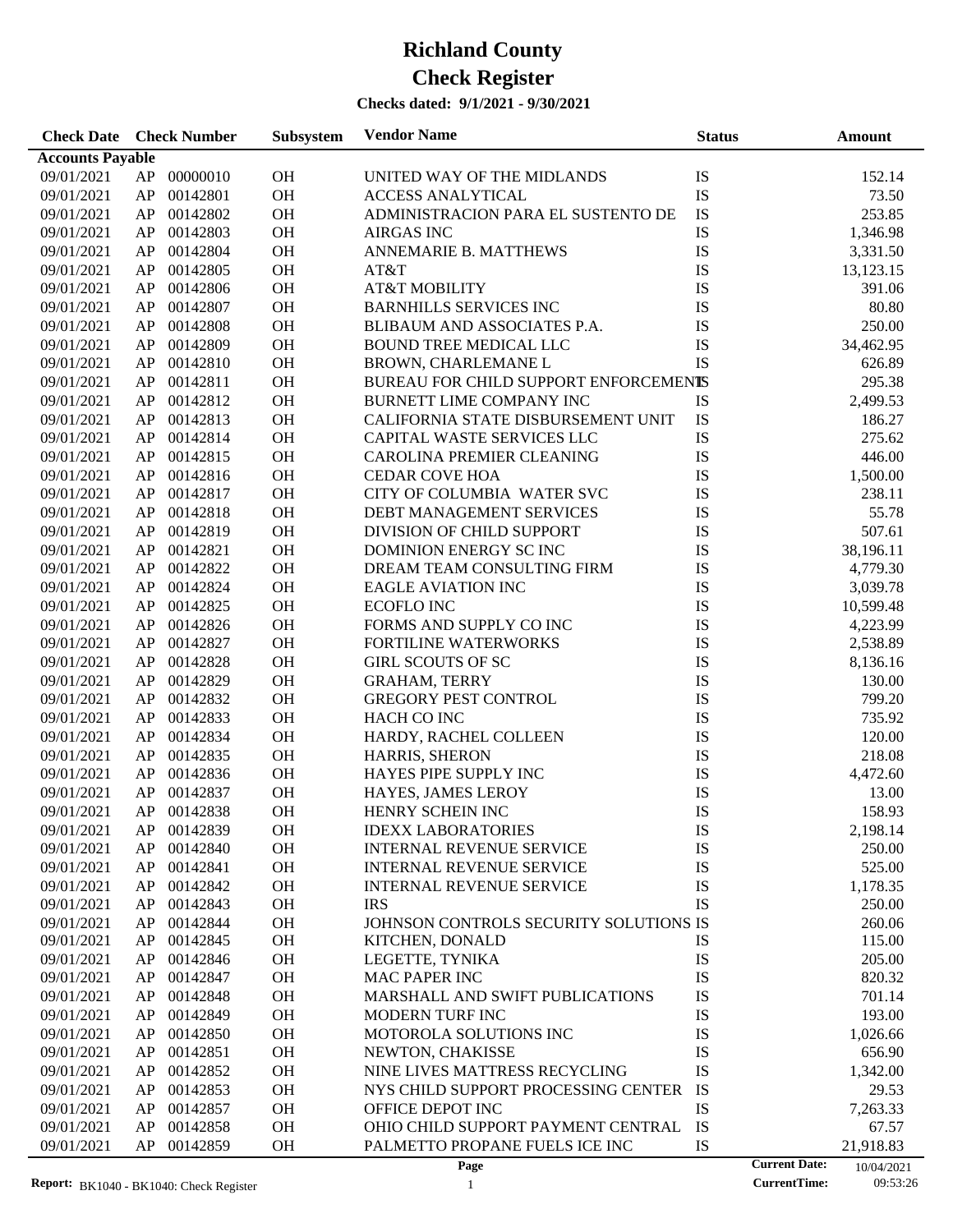| <b>Check Date</b> | <b>Check Number</b> | Subsystem | <b>Vendor Name</b>                             | <b>Status</b> |                      | Amount     |
|-------------------|---------------------|-----------|------------------------------------------------|---------------|----------------------|------------|
| 09/01/2021        | 00142860<br>AP      | OH        | PAMELA SIMMONS-BEASLEY                         | IS            |                      | 1,281.25   |
| 09/01/2021        | AP<br>00142861      | OH        | PHAROS SYSTEMS INTERNATIONAL INC               | IS            |                      | 2,880.36   |
| 09/01/2021        | AP<br>00142862      | OH        | PILOT, ELAINE                                  | IS            |                      | 248.08     |
| 09/01/2021        | AP<br>00142863      | OH        | POLLOCK COMPANY                                | IS            |                      | 245.84     |
| 09/01/2021        | AP<br>00142864      | OH        | RC SHERIFF DEPT                                | IS            |                      | 150.00     |
| 09/01/2021        | AP<br>00142865      | OH        | RENNEKER, ELISSA                               | IS            |                      | 120.00     |
| 09/01/2021        | AP<br>00142866      | OH        | <b>ROSHARD DAWSON</b>                          | IS            |                      | 1,026.00   |
| 09/01/2021        | AP<br>00142867      | OH        | SC DEPARTMENT OF REVENUE                       | IS            |                      | 1,268.82   |
| 09/01/2021        | AP<br>00142868      | OH        | <b>SC FIRE ACADEMY</b>                         | IS            |                      | 960.00     |
| 09/01/2021        | AP<br>00142869      | OH        | SC RETIREMENT SYSTEM                           | IS            |                      | 723.65     |
| 09/01/2021        | AP<br>00142870      | OH        | SC STATE DISBURSEMENT UNIT                     | IS            |                      | 6,911.79   |
| 09/01/2021        | AP<br>00142871      | OH        | <b>SCDHEC BUREAU OF FINANCE</b>                | IS            |                      | 556.00     |
| 09/01/2021        | AP<br>00142872      | OH        | SLIGH, KENNETH                                 | IS            |                      | 13.00      |
| 09/01/2021        | AP<br>00142873      | OH        | SNELLING STAFFING SERVICES                     | IS            |                      | 1,134.00   |
| 09/01/2021        | 00142874<br>AP      | OH        | STATEWIDE SECURITY SYSTEMS INC                 | IS            |                      | 4,330.00   |
| 09/01/2021        | AP<br>00142875      | OH        | STEPHENS, ALEXANDRIA PAULINE                   | IS            |                      | 248.08     |
| 09/01/2021        | AP<br>00142876      | OH        | <b>TAMAR BLACK</b>                             | IS            |                      | 2,500.00   |
| 09/01/2021        | 00142877<br>AP      | OH        | TENNESSEE CHILD SUPPORT                        | IS            |                      | 90.92      |
| 09/01/2021        | 00142878<br>AP      | OH        | THE FRIENDLY CATERER                           | IS            |                      | 2,076.80   |
| 09/01/2021        | AP<br>00142879      | OH        | TIME WARNER CABLE                              | IS            |                      | 160.99     |
| 09/01/2021        | AP<br>00142880      | OH        | TREASURER OF VIRGINIA                          | IS            |                      | 139.82     |
| 09/01/2021        | AP<br>00142881      | OH        | <b>US PATRIOT TACTICAL</b>                     | IS            |                      | 728.11     |
| 09/01/2021        | 00142882<br>AP      | OH        | VERITIV OPERATING COMPANY                      | IS            |                      | 4,724.02   |
| 09/01/2021        | AP<br>00142883      | OH        | <b>VERIZON WIRELESS</b>                        | IS            |                      | 4,181.66   |
| 09/01/2021        | AP<br>00142884      | OH        | VINSON, MELISSA YOLANDA                        | IS            |                      | 177.06     |
| 09/01/2021        | AP<br>00142885      | OH        | VULCAN MATERIALS CO INC                        | IS            |                      | 837.77     |
| 09/01/2021        | AP<br>00142886      | OH        | WALKER, JEFFREY AARON                          | IS            |                      | 13.00      |
| 09/01/2021        | AP<br>00142887      | OH        | WIRE MONKEY LLC                                | IS            |                      | 9,977.51   |
| 09/01/2021        | AP<br>00142888      | OH        | WRIGHT-JOHNSTON INC                            | IS            |                      | 581.90     |
| 09/02/2021        | AP<br>00142889      | OH        | AT&T                                           | IS            |                      | 263.19     |
| 09/02/2021        | AP<br>00142890      | OH        | <b>BLUE GRANITE WATER COMPANY</b>              | IS            |                      | 399.20     |
| 09/02/2021        | 00142894<br>AP      | OH        | <b>CITY OF COLUMBIA</b>                        | IS            |                      | 35,904.50  |
| 09/07/2021        | 00142895<br>AP      | OH        | <b>AGILENT TECHNOLOGIES</b>                    | IS            |                      | 762.05     |
| 09/07/2021        | AP<br>00142896      | OH        | <b>AIRGAS INC</b>                              | IS            |                      | 1,462.28   |
| 09/07/2021        | AP<br>00142897      | OH        | ALEXANDER RIVER WALK VISTA LLC                 | IS            |                      | 5,490.00   |
| 09/07/2021        | AP<br>00142898      | <b>OH</b> | <b>ALLIED WASTE SERVICES</b>                   | IS            |                      | 8,356.00   |
| 09/07/2021        | 00142899<br>AP      | OH        | APPLEONE EMPLOYMENT SERVICES                   | IS            |                      | 1,785.00   |
| 09/07/2021        | 00142900<br>AP      | OH        | AT&T                                           | IS            |                      | 8,801.78   |
| 09/07/2021        | AP<br>00142901      | OH        | AT&T                                           | IS            |                      | 149.09     |
| 09/07/2021        | AP<br>00142902      | <b>OH</b> | AT&T                                           | IS            |                      | 62.95      |
| 09/07/2021        | AP<br>00142903      | OH        | <b>AT&amp;T MOBILITY</b>                       | IS            |                      | 1,464.08   |
| 09/07/2021        | 00142904<br>AP      | OH        | <b>AZUGA INC</b>                               | IS            |                      | 11,916.00  |
| 09/07/2021        | 00142905<br>AP      | OH        | <b>BANK AND BUSINESS SYSTEMS INC</b>           | IS            |                      | 455.88     |
| 09/07/2021        | 00142906<br>AP      | OH        | <b>BOBBY C. CATOE</b>                          | IS            |                      | 3,600.00   |
| 09/07/2021        | 00142907<br>AP      | OH        | <b>BOUND TREE MEDICAL LLC</b>                  | IS            |                      | 8,110.98   |
| 09/07/2021        | 00142908<br>AP      | OH        | BRESNAHAN, PATRICK J.                          | IS            |                      | 558.82     |
| 09/07/2021        | AP<br>00142909      | OH        | <b>BRIAN CONWELL</b>                           | IS            |                      | 2,187.04   |
| 09/07/2021        | AP<br>00142910      | OH        | <b>CAROLINA FIRE SAFETY</b>                    | IS            |                      | 2,948.98   |
| 09/07/2021        | 00142911<br>AP      | OH        | <b>CAROLINA PREMIER CLEANING</b>               | IS            |                      | 892.00     |
| 09/07/2021        | 00142912<br>AP      | OH        | <b>CARRIER BUILDING SYSTEMS &amp; SERVICES</b> | IS            |                      | 1,016.32   |
| 09/07/2021        | 00142913<br>AP      | OH        | CHIMNEYS AT BROOKFIELD LLC                     | IS            |                      | 6,245.00   |
| 09/07/2021        | 00142914<br>AP      | OH        | <b>CITY OF COLUMBIA</b>                        | IS            |                      | 1,067.63   |
| 09/07/2021        | 00142915<br>AP      | OH        | CITY OF COLUMBIA WATER SVC                     | IS            |                      | 3,310.00   |
| 09/07/2021        | AP<br>00142916      | <b>OH</b> | COLUMBIA HOMES PROPERTY MANAGEMENTS            |               |                      | 7,750.00   |
|                   |                     |           | Page                                           |               | <b>Current Date:</b> | 10/04/2021 |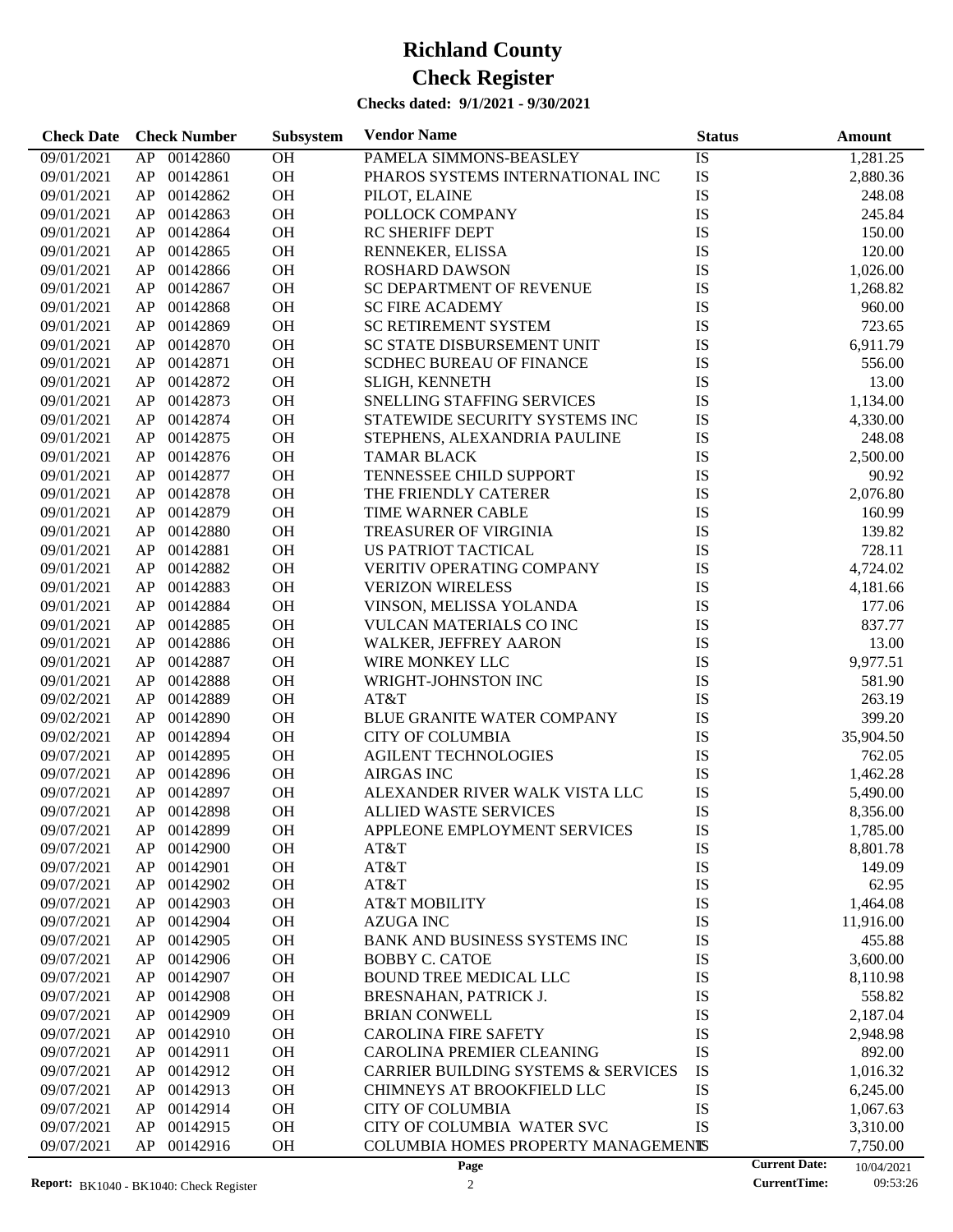| 00142917<br>OH<br>38.89<br>09/07/2021<br>AP<br>CONSOLIDATED MAILING SERVICES LLC<br>IS<br>OH<br>IS<br>AP<br>00142918<br>CONTROL MANAGEMENT INC<br>3,095.82<br>09/07/2021<br>IS<br>OH<br>00142919<br>CROWN HEALTH CARE LAUNDRY LLC<br>76.53<br>09/07/2021<br>AP<br>IS<br>00142920<br><b>OH</b><br><b>DAVID DUGGINS</b><br>4,930.00<br>09/07/2021<br>AP<br>DEER MEADOW VILLAGE APARTMENTS LLC IS<br>00142921<br><b>OH</b><br>09/07/2021<br>AP<br>8,667.46<br>00142922<br><b>OH</b><br>DELL MARKETING LP<br>IS<br>09/07/2021<br>AP<br>1,254.96<br>IS<br>00142923<br><b>OH</b><br>DERMATOLOGY GROUP LLC<br>576.88<br>09/07/2021<br>AP<br>IS<br>00142926<br><b>OH</b><br>DOMINION ENERGY SC INC<br>19,701.19<br>09/07/2021<br>AP<br>IS<br>00142927<br><b>OH</b><br>DOMINION ENERGY SOUTH CAROLINA<br>09/07/2021<br>AP<br>4,660.87<br>IS<br>00142928<br><b>OH</b><br>09/07/2021<br>AP<br><b>EMBASSY SUITES HOTEL</b><br>1,316.35<br>IS<br>00142929<br><b>OH</b><br>09/07/2021<br>AP<br><b>ERICA HOLDEN</b><br>4,900.00<br>IS<br>00142930<br><b>OH</b><br>ESRI INC.<br>09/07/2021<br>AP<br>52,300.00<br>IS<br>00142931<br><b>OH</b><br><b>FASTENAL COMPANY</b><br>09/07/2021<br>AP<br>450.39<br>IS<br>00142932<br><b>OH</b><br>FEDERAL EXPRESS CORP<br>09/07/2021<br>AP<br>196.48<br>IS<br>00142933<br><b>OH</b><br>FHA GREENBRIER LLC<br>3,700.00<br>09/07/2021<br>AP<br>IS<br>00142934<br><b>OH</b><br>FIRST VEHICLE SERVICES<br>09/07/2021<br>AP<br>711.87<br>IS<br>00142935<br><b>OH</b><br>FISHER SCIENTIFIC COMPANY INC<br>841.83<br>09/07/2021<br>AP<br>IS<br>00142936<br><b>OH</b><br>FORMS AND SUPPLY CO INC<br>09/07/2021<br>AP<br>1,862.17<br>IS<br>00142937<br><b>OH</b><br>FORTILINE WATERWORKS<br>09/07/2021<br>AP<br>1,213.37<br>IS<br>00142938<br><b>OH</b><br>09/07/2021<br>AP<br><b>GENERAL DOOR SERVICES LLC</b><br>1,300.00<br>IS<br>00142939<br><b>OH</b><br><b>GREGORY PEST CONTROL</b><br>09/07/2021<br>AP<br>544.36<br>IS<br>00142940<br><b>OH</b><br><b>GROVE MEDICAL INC</b><br>446.15<br>09/07/2021<br>AP<br>IS<br>00142941<br><b>OH</b><br>HENRY SCHEIN INC<br>4,809.24<br>09/07/2021<br>AP<br>IS<br>00142942<br><b>OH</b><br>HOFFMAN MECHANICAL SOLUTIONS INC<br>09/07/2021<br>AP<br>1,591.50<br>IS<br>00142943<br><b>OH</b><br>83.37<br>09/07/2021<br>AP<br>HOME DEPOT INC<br>IS<br>00142944<br><b>OH</b><br>HONEYWELL INC<br>90,736.84<br>09/07/2021<br>AP<br>IS<br>00142945<br><b>OH</b><br>HPI BROAD RIVER LLC<br>09/07/2021<br>AP<br>4,394.16<br>IS<br>00142946<br><b>OH</b><br>09/07/2021<br>AP<br>HUBBARD BOWERS INC<br>8,270.00<br>IS<br>00142947<br><b>OH</b><br><b>INSIGHT PUBLIC SECTOR</b><br>09/07/2021<br>AP<br>8,880.00<br>IS<br>00142948<br><b>OH</b><br>09/07/2021<br>AP<br><b>JASMINE SANDERS</b><br>13,150.00<br><b>IS</b><br>00142949<br><b>OH</b><br><b>JASONS DELI</b><br>09/07/2021<br>AP<br>611.50<br>JOHNSON CONTROLS SECURITY SOLUTIONS IS<br>00142950<br><b>OH</b><br>446.34<br>09/07/2021<br>AP<br>00142951<br><b>OH</b><br>JOHNSON CONTROLS SECURITY SOLUTIONS IS<br>10,593.76<br>09/07/2021<br>AP<br>00142952<br><b>OH</b><br>KILLIAN TERRACE SC LLC<br>IS<br>09/07/2021<br>AP<br>5,212.00<br>00142953<br><b>OH</b><br>KINGS ASPHALT INC<br>IS<br>09/07/2021<br>AP<br>7,312.95<br>IS<br>AP<br>00142954<br><b>OH</b><br>LAKE MURRAY DRIVE APTS LLC<br>09/07/2021<br>8,759.84<br>IS<br>09/07/2021<br>AP.<br>00142955<br>OН<br>LANDMARK AT PINE COURT LLC<br>2,784.00<br>00142956<br>OH<br>IS<br>09/07/2021<br>AP<br><b>LOLA SALLEY</b><br>2,225.00<br>IS<br>00142957<br>OH<br>LONNIE ROBERTS AUTO SERVICE INC<br>225.00<br>09/07/2021<br>AP<br>IS<br>OH<br>09/07/2021<br>AP<br>00142958<br>MAC PAPER INC<br>291.45<br>IS<br>OH<br>09/07/2021<br>AP<br>00142959<br><b>MADISON STATION I APTS</b><br>2,661.00<br>IS<br>00142960<br>OH<br>MARTIN MARIETTA AGGREGATES INC<br>09/07/2021<br>AP<br>236.04<br>IS<br>00142961<br>OH<br>09/07/2021<br>AP<br><b>MAULDIN &amp; JENKINS LLC</b><br>5,000.00<br>IS<br>00142962<br>OH<br>MID CAROLINA ELECTRIC<br>09/07/2021<br>AP<br>5,729.17<br>IS<br>00142963<br>OH<br>MIDLAND AUTO RECOVERY<br>09/07/2021<br>AP<br>320.00<br>IS<br>00142964<br>OH<br>66,835.91<br>09/07/2021<br>AP<br>MOTOROLA SOLUTIONS INC<br>IS<br>00142965<br>OH<br>NINE LIVES MATTRESS RECYCLING<br>09/07/2021<br>AP<br>6,136.00 | <b>Check Date</b> | <b>Check Number</b> | Subsystem | <b>Vendor Name</b> | <b>Status</b> | <b>Amount</b> |
|-----------------------------------------------------------------------------------------------------------------------------------------------------------------------------------------------------------------------------------------------------------------------------------------------------------------------------------------------------------------------------------------------------------------------------------------------------------------------------------------------------------------------------------------------------------------------------------------------------------------------------------------------------------------------------------------------------------------------------------------------------------------------------------------------------------------------------------------------------------------------------------------------------------------------------------------------------------------------------------------------------------------------------------------------------------------------------------------------------------------------------------------------------------------------------------------------------------------------------------------------------------------------------------------------------------------------------------------------------------------------------------------------------------------------------------------------------------------------------------------------------------------------------------------------------------------------------------------------------------------------------------------------------------------------------------------------------------------------------------------------------------------------------------------------------------------------------------------------------------------------------------------------------------------------------------------------------------------------------------------------------------------------------------------------------------------------------------------------------------------------------------------------------------------------------------------------------------------------------------------------------------------------------------------------------------------------------------------------------------------------------------------------------------------------------------------------------------------------------------------------------------------------------------------------------------------------------------------------------------------------------------------------------------------------------------------------------------------------------------------------------------------------------------------------------------------------------------------------------------------------------------------------------------------------------------------------------------------------------------------------------------------------------------------------------------------------------------------------------------------------------------------------------------------------------------------------------------------------------------------------------------------------------------------------------------------------------------------------------------------------------------------------------------------------------------------------------------------------------------------------------------------------------------------------------------------------------------------------------------------------------------------------------------------------------------------------------------------------------------------------------------------------------------------------------------------------------------------------------------------------------------------------------------------------------------------------------------------------------------------------------------------------------------------------------------------------------------------------------------------------------------------------------------------------------------------------------------------------------------------------------------------------------------------------|-------------------|---------------------|-----------|--------------------|---------------|---------------|
|                                                                                                                                                                                                                                                                                                                                                                                                                                                                                                                                                                                                                                                                                                                                                                                                                                                                                                                                                                                                                                                                                                                                                                                                                                                                                                                                                                                                                                                                                                                                                                                                                                                                                                                                                                                                                                                                                                                                                                                                                                                                                                                                                                                                                                                                                                                                                                                                                                                                                                                                                                                                                                                                                                                                                                                                                                                                                                                                                                                                                                                                                                                                                                                                                                                                                                                                                                                                                                                                                                                                                                                                                                                                                                                                                                                                                                                                                                                                                                                                                                                                                                                                                                                                                                                                                               |                   |                     |           |                    |               |               |
|                                                                                                                                                                                                                                                                                                                                                                                                                                                                                                                                                                                                                                                                                                                                                                                                                                                                                                                                                                                                                                                                                                                                                                                                                                                                                                                                                                                                                                                                                                                                                                                                                                                                                                                                                                                                                                                                                                                                                                                                                                                                                                                                                                                                                                                                                                                                                                                                                                                                                                                                                                                                                                                                                                                                                                                                                                                                                                                                                                                                                                                                                                                                                                                                                                                                                                                                                                                                                                                                                                                                                                                                                                                                                                                                                                                                                                                                                                                                                                                                                                                                                                                                                                                                                                                                                               |                   |                     |           |                    |               |               |
|                                                                                                                                                                                                                                                                                                                                                                                                                                                                                                                                                                                                                                                                                                                                                                                                                                                                                                                                                                                                                                                                                                                                                                                                                                                                                                                                                                                                                                                                                                                                                                                                                                                                                                                                                                                                                                                                                                                                                                                                                                                                                                                                                                                                                                                                                                                                                                                                                                                                                                                                                                                                                                                                                                                                                                                                                                                                                                                                                                                                                                                                                                                                                                                                                                                                                                                                                                                                                                                                                                                                                                                                                                                                                                                                                                                                                                                                                                                                                                                                                                                                                                                                                                                                                                                                                               |                   |                     |           |                    |               |               |
|                                                                                                                                                                                                                                                                                                                                                                                                                                                                                                                                                                                                                                                                                                                                                                                                                                                                                                                                                                                                                                                                                                                                                                                                                                                                                                                                                                                                                                                                                                                                                                                                                                                                                                                                                                                                                                                                                                                                                                                                                                                                                                                                                                                                                                                                                                                                                                                                                                                                                                                                                                                                                                                                                                                                                                                                                                                                                                                                                                                                                                                                                                                                                                                                                                                                                                                                                                                                                                                                                                                                                                                                                                                                                                                                                                                                                                                                                                                                                                                                                                                                                                                                                                                                                                                                                               |                   |                     |           |                    |               |               |
|                                                                                                                                                                                                                                                                                                                                                                                                                                                                                                                                                                                                                                                                                                                                                                                                                                                                                                                                                                                                                                                                                                                                                                                                                                                                                                                                                                                                                                                                                                                                                                                                                                                                                                                                                                                                                                                                                                                                                                                                                                                                                                                                                                                                                                                                                                                                                                                                                                                                                                                                                                                                                                                                                                                                                                                                                                                                                                                                                                                                                                                                                                                                                                                                                                                                                                                                                                                                                                                                                                                                                                                                                                                                                                                                                                                                                                                                                                                                                                                                                                                                                                                                                                                                                                                                                               |                   |                     |           |                    |               |               |
|                                                                                                                                                                                                                                                                                                                                                                                                                                                                                                                                                                                                                                                                                                                                                                                                                                                                                                                                                                                                                                                                                                                                                                                                                                                                                                                                                                                                                                                                                                                                                                                                                                                                                                                                                                                                                                                                                                                                                                                                                                                                                                                                                                                                                                                                                                                                                                                                                                                                                                                                                                                                                                                                                                                                                                                                                                                                                                                                                                                                                                                                                                                                                                                                                                                                                                                                                                                                                                                                                                                                                                                                                                                                                                                                                                                                                                                                                                                                                                                                                                                                                                                                                                                                                                                                                               |                   |                     |           |                    |               |               |
|                                                                                                                                                                                                                                                                                                                                                                                                                                                                                                                                                                                                                                                                                                                                                                                                                                                                                                                                                                                                                                                                                                                                                                                                                                                                                                                                                                                                                                                                                                                                                                                                                                                                                                                                                                                                                                                                                                                                                                                                                                                                                                                                                                                                                                                                                                                                                                                                                                                                                                                                                                                                                                                                                                                                                                                                                                                                                                                                                                                                                                                                                                                                                                                                                                                                                                                                                                                                                                                                                                                                                                                                                                                                                                                                                                                                                                                                                                                                                                                                                                                                                                                                                                                                                                                                                               |                   |                     |           |                    |               |               |
|                                                                                                                                                                                                                                                                                                                                                                                                                                                                                                                                                                                                                                                                                                                                                                                                                                                                                                                                                                                                                                                                                                                                                                                                                                                                                                                                                                                                                                                                                                                                                                                                                                                                                                                                                                                                                                                                                                                                                                                                                                                                                                                                                                                                                                                                                                                                                                                                                                                                                                                                                                                                                                                                                                                                                                                                                                                                                                                                                                                                                                                                                                                                                                                                                                                                                                                                                                                                                                                                                                                                                                                                                                                                                                                                                                                                                                                                                                                                                                                                                                                                                                                                                                                                                                                                                               |                   |                     |           |                    |               |               |
|                                                                                                                                                                                                                                                                                                                                                                                                                                                                                                                                                                                                                                                                                                                                                                                                                                                                                                                                                                                                                                                                                                                                                                                                                                                                                                                                                                                                                                                                                                                                                                                                                                                                                                                                                                                                                                                                                                                                                                                                                                                                                                                                                                                                                                                                                                                                                                                                                                                                                                                                                                                                                                                                                                                                                                                                                                                                                                                                                                                                                                                                                                                                                                                                                                                                                                                                                                                                                                                                                                                                                                                                                                                                                                                                                                                                                                                                                                                                                                                                                                                                                                                                                                                                                                                                                               |                   |                     |           |                    |               |               |
|                                                                                                                                                                                                                                                                                                                                                                                                                                                                                                                                                                                                                                                                                                                                                                                                                                                                                                                                                                                                                                                                                                                                                                                                                                                                                                                                                                                                                                                                                                                                                                                                                                                                                                                                                                                                                                                                                                                                                                                                                                                                                                                                                                                                                                                                                                                                                                                                                                                                                                                                                                                                                                                                                                                                                                                                                                                                                                                                                                                                                                                                                                                                                                                                                                                                                                                                                                                                                                                                                                                                                                                                                                                                                                                                                                                                                                                                                                                                                                                                                                                                                                                                                                                                                                                                                               |                   |                     |           |                    |               |               |
|                                                                                                                                                                                                                                                                                                                                                                                                                                                                                                                                                                                                                                                                                                                                                                                                                                                                                                                                                                                                                                                                                                                                                                                                                                                                                                                                                                                                                                                                                                                                                                                                                                                                                                                                                                                                                                                                                                                                                                                                                                                                                                                                                                                                                                                                                                                                                                                                                                                                                                                                                                                                                                                                                                                                                                                                                                                                                                                                                                                                                                                                                                                                                                                                                                                                                                                                                                                                                                                                                                                                                                                                                                                                                                                                                                                                                                                                                                                                                                                                                                                                                                                                                                                                                                                                                               |                   |                     |           |                    |               |               |
|                                                                                                                                                                                                                                                                                                                                                                                                                                                                                                                                                                                                                                                                                                                                                                                                                                                                                                                                                                                                                                                                                                                                                                                                                                                                                                                                                                                                                                                                                                                                                                                                                                                                                                                                                                                                                                                                                                                                                                                                                                                                                                                                                                                                                                                                                                                                                                                                                                                                                                                                                                                                                                                                                                                                                                                                                                                                                                                                                                                                                                                                                                                                                                                                                                                                                                                                                                                                                                                                                                                                                                                                                                                                                                                                                                                                                                                                                                                                                                                                                                                                                                                                                                                                                                                                                               |                   |                     |           |                    |               |               |
|                                                                                                                                                                                                                                                                                                                                                                                                                                                                                                                                                                                                                                                                                                                                                                                                                                                                                                                                                                                                                                                                                                                                                                                                                                                                                                                                                                                                                                                                                                                                                                                                                                                                                                                                                                                                                                                                                                                                                                                                                                                                                                                                                                                                                                                                                                                                                                                                                                                                                                                                                                                                                                                                                                                                                                                                                                                                                                                                                                                                                                                                                                                                                                                                                                                                                                                                                                                                                                                                                                                                                                                                                                                                                                                                                                                                                                                                                                                                                                                                                                                                                                                                                                                                                                                                                               |                   |                     |           |                    |               |               |
|                                                                                                                                                                                                                                                                                                                                                                                                                                                                                                                                                                                                                                                                                                                                                                                                                                                                                                                                                                                                                                                                                                                                                                                                                                                                                                                                                                                                                                                                                                                                                                                                                                                                                                                                                                                                                                                                                                                                                                                                                                                                                                                                                                                                                                                                                                                                                                                                                                                                                                                                                                                                                                                                                                                                                                                                                                                                                                                                                                                                                                                                                                                                                                                                                                                                                                                                                                                                                                                                                                                                                                                                                                                                                                                                                                                                                                                                                                                                                                                                                                                                                                                                                                                                                                                                                               |                   |                     |           |                    |               |               |
|                                                                                                                                                                                                                                                                                                                                                                                                                                                                                                                                                                                                                                                                                                                                                                                                                                                                                                                                                                                                                                                                                                                                                                                                                                                                                                                                                                                                                                                                                                                                                                                                                                                                                                                                                                                                                                                                                                                                                                                                                                                                                                                                                                                                                                                                                                                                                                                                                                                                                                                                                                                                                                                                                                                                                                                                                                                                                                                                                                                                                                                                                                                                                                                                                                                                                                                                                                                                                                                                                                                                                                                                                                                                                                                                                                                                                                                                                                                                                                                                                                                                                                                                                                                                                                                                                               |                   |                     |           |                    |               |               |
|                                                                                                                                                                                                                                                                                                                                                                                                                                                                                                                                                                                                                                                                                                                                                                                                                                                                                                                                                                                                                                                                                                                                                                                                                                                                                                                                                                                                                                                                                                                                                                                                                                                                                                                                                                                                                                                                                                                                                                                                                                                                                                                                                                                                                                                                                                                                                                                                                                                                                                                                                                                                                                                                                                                                                                                                                                                                                                                                                                                                                                                                                                                                                                                                                                                                                                                                                                                                                                                                                                                                                                                                                                                                                                                                                                                                                                                                                                                                                                                                                                                                                                                                                                                                                                                                                               |                   |                     |           |                    |               |               |
|                                                                                                                                                                                                                                                                                                                                                                                                                                                                                                                                                                                                                                                                                                                                                                                                                                                                                                                                                                                                                                                                                                                                                                                                                                                                                                                                                                                                                                                                                                                                                                                                                                                                                                                                                                                                                                                                                                                                                                                                                                                                                                                                                                                                                                                                                                                                                                                                                                                                                                                                                                                                                                                                                                                                                                                                                                                                                                                                                                                                                                                                                                                                                                                                                                                                                                                                                                                                                                                                                                                                                                                                                                                                                                                                                                                                                                                                                                                                                                                                                                                                                                                                                                                                                                                                                               |                   |                     |           |                    |               |               |
|                                                                                                                                                                                                                                                                                                                                                                                                                                                                                                                                                                                                                                                                                                                                                                                                                                                                                                                                                                                                                                                                                                                                                                                                                                                                                                                                                                                                                                                                                                                                                                                                                                                                                                                                                                                                                                                                                                                                                                                                                                                                                                                                                                                                                                                                                                                                                                                                                                                                                                                                                                                                                                                                                                                                                                                                                                                                                                                                                                                                                                                                                                                                                                                                                                                                                                                                                                                                                                                                                                                                                                                                                                                                                                                                                                                                                                                                                                                                                                                                                                                                                                                                                                                                                                                                                               |                   |                     |           |                    |               |               |
|                                                                                                                                                                                                                                                                                                                                                                                                                                                                                                                                                                                                                                                                                                                                                                                                                                                                                                                                                                                                                                                                                                                                                                                                                                                                                                                                                                                                                                                                                                                                                                                                                                                                                                                                                                                                                                                                                                                                                                                                                                                                                                                                                                                                                                                                                                                                                                                                                                                                                                                                                                                                                                                                                                                                                                                                                                                                                                                                                                                                                                                                                                                                                                                                                                                                                                                                                                                                                                                                                                                                                                                                                                                                                                                                                                                                                                                                                                                                                                                                                                                                                                                                                                                                                                                                                               |                   |                     |           |                    |               |               |
|                                                                                                                                                                                                                                                                                                                                                                                                                                                                                                                                                                                                                                                                                                                                                                                                                                                                                                                                                                                                                                                                                                                                                                                                                                                                                                                                                                                                                                                                                                                                                                                                                                                                                                                                                                                                                                                                                                                                                                                                                                                                                                                                                                                                                                                                                                                                                                                                                                                                                                                                                                                                                                                                                                                                                                                                                                                                                                                                                                                                                                                                                                                                                                                                                                                                                                                                                                                                                                                                                                                                                                                                                                                                                                                                                                                                                                                                                                                                                                                                                                                                                                                                                                                                                                                                                               |                   |                     |           |                    |               |               |
|                                                                                                                                                                                                                                                                                                                                                                                                                                                                                                                                                                                                                                                                                                                                                                                                                                                                                                                                                                                                                                                                                                                                                                                                                                                                                                                                                                                                                                                                                                                                                                                                                                                                                                                                                                                                                                                                                                                                                                                                                                                                                                                                                                                                                                                                                                                                                                                                                                                                                                                                                                                                                                                                                                                                                                                                                                                                                                                                                                                                                                                                                                                                                                                                                                                                                                                                                                                                                                                                                                                                                                                                                                                                                                                                                                                                                                                                                                                                                                                                                                                                                                                                                                                                                                                                                               |                   |                     |           |                    |               |               |
|                                                                                                                                                                                                                                                                                                                                                                                                                                                                                                                                                                                                                                                                                                                                                                                                                                                                                                                                                                                                                                                                                                                                                                                                                                                                                                                                                                                                                                                                                                                                                                                                                                                                                                                                                                                                                                                                                                                                                                                                                                                                                                                                                                                                                                                                                                                                                                                                                                                                                                                                                                                                                                                                                                                                                                                                                                                                                                                                                                                                                                                                                                                                                                                                                                                                                                                                                                                                                                                                                                                                                                                                                                                                                                                                                                                                                                                                                                                                                                                                                                                                                                                                                                                                                                                                                               |                   |                     |           |                    |               |               |
|                                                                                                                                                                                                                                                                                                                                                                                                                                                                                                                                                                                                                                                                                                                                                                                                                                                                                                                                                                                                                                                                                                                                                                                                                                                                                                                                                                                                                                                                                                                                                                                                                                                                                                                                                                                                                                                                                                                                                                                                                                                                                                                                                                                                                                                                                                                                                                                                                                                                                                                                                                                                                                                                                                                                                                                                                                                                                                                                                                                                                                                                                                                                                                                                                                                                                                                                                                                                                                                                                                                                                                                                                                                                                                                                                                                                                                                                                                                                                                                                                                                                                                                                                                                                                                                                                               |                   |                     |           |                    |               |               |
|                                                                                                                                                                                                                                                                                                                                                                                                                                                                                                                                                                                                                                                                                                                                                                                                                                                                                                                                                                                                                                                                                                                                                                                                                                                                                                                                                                                                                                                                                                                                                                                                                                                                                                                                                                                                                                                                                                                                                                                                                                                                                                                                                                                                                                                                                                                                                                                                                                                                                                                                                                                                                                                                                                                                                                                                                                                                                                                                                                                                                                                                                                                                                                                                                                                                                                                                                                                                                                                                                                                                                                                                                                                                                                                                                                                                                                                                                                                                                                                                                                                                                                                                                                                                                                                                                               |                   |                     |           |                    |               |               |
|                                                                                                                                                                                                                                                                                                                                                                                                                                                                                                                                                                                                                                                                                                                                                                                                                                                                                                                                                                                                                                                                                                                                                                                                                                                                                                                                                                                                                                                                                                                                                                                                                                                                                                                                                                                                                                                                                                                                                                                                                                                                                                                                                                                                                                                                                                                                                                                                                                                                                                                                                                                                                                                                                                                                                                                                                                                                                                                                                                                                                                                                                                                                                                                                                                                                                                                                                                                                                                                                                                                                                                                                                                                                                                                                                                                                                                                                                                                                                                                                                                                                                                                                                                                                                                                                                               |                   |                     |           |                    |               |               |
|                                                                                                                                                                                                                                                                                                                                                                                                                                                                                                                                                                                                                                                                                                                                                                                                                                                                                                                                                                                                                                                                                                                                                                                                                                                                                                                                                                                                                                                                                                                                                                                                                                                                                                                                                                                                                                                                                                                                                                                                                                                                                                                                                                                                                                                                                                                                                                                                                                                                                                                                                                                                                                                                                                                                                                                                                                                                                                                                                                                                                                                                                                                                                                                                                                                                                                                                                                                                                                                                                                                                                                                                                                                                                                                                                                                                                                                                                                                                                                                                                                                                                                                                                                                                                                                                                               |                   |                     |           |                    |               |               |
|                                                                                                                                                                                                                                                                                                                                                                                                                                                                                                                                                                                                                                                                                                                                                                                                                                                                                                                                                                                                                                                                                                                                                                                                                                                                                                                                                                                                                                                                                                                                                                                                                                                                                                                                                                                                                                                                                                                                                                                                                                                                                                                                                                                                                                                                                                                                                                                                                                                                                                                                                                                                                                                                                                                                                                                                                                                                                                                                                                                                                                                                                                                                                                                                                                                                                                                                                                                                                                                                                                                                                                                                                                                                                                                                                                                                                                                                                                                                                                                                                                                                                                                                                                                                                                                                                               |                   |                     |           |                    |               |               |
|                                                                                                                                                                                                                                                                                                                                                                                                                                                                                                                                                                                                                                                                                                                                                                                                                                                                                                                                                                                                                                                                                                                                                                                                                                                                                                                                                                                                                                                                                                                                                                                                                                                                                                                                                                                                                                                                                                                                                                                                                                                                                                                                                                                                                                                                                                                                                                                                                                                                                                                                                                                                                                                                                                                                                                                                                                                                                                                                                                                                                                                                                                                                                                                                                                                                                                                                                                                                                                                                                                                                                                                                                                                                                                                                                                                                                                                                                                                                                                                                                                                                                                                                                                                                                                                                                               |                   |                     |           |                    |               |               |
|                                                                                                                                                                                                                                                                                                                                                                                                                                                                                                                                                                                                                                                                                                                                                                                                                                                                                                                                                                                                                                                                                                                                                                                                                                                                                                                                                                                                                                                                                                                                                                                                                                                                                                                                                                                                                                                                                                                                                                                                                                                                                                                                                                                                                                                                                                                                                                                                                                                                                                                                                                                                                                                                                                                                                                                                                                                                                                                                                                                                                                                                                                                                                                                                                                                                                                                                                                                                                                                                                                                                                                                                                                                                                                                                                                                                                                                                                                                                                                                                                                                                                                                                                                                                                                                                                               |                   |                     |           |                    |               |               |
|                                                                                                                                                                                                                                                                                                                                                                                                                                                                                                                                                                                                                                                                                                                                                                                                                                                                                                                                                                                                                                                                                                                                                                                                                                                                                                                                                                                                                                                                                                                                                                                                                                                                                                                                                                                                                                                                                                                                                                                                                                                                                                                                                                                                                                                                                                                                                                                                                                                                                                                                                                                                                                                                                                                                                                                                                                                                                                                                                                                                                                                                                                                                                                                                                                                                                                                                                                                                                                                                                                                                                                                                                                                                                                                                                                                                                                                                                                                                                                                                                                                                                                                                                                                                                                                                                               |                   |                     |           |                    |               |               |
|                                                                                                                                                                                                                                                                                                                                                                                                                                                                                                                                                                                                                                                                                                                                                                                                                                                                                                                                                                                                                                                                                                                                                                                                                                                                                                                                                                                                                                                                                                                                                                                                                                                                                                                                                                                                                                                                                                                                                                                                                                                                                                                                                                                                                                                                                                                                                                                                                                                                                                                                                                                                                                                                                                                                                                                                                                                                                                                                                                                                                                                                                                                                                                                                                                                                                                                                                                                                                                                                                                                                                                                                                                                                                                                                                                                                                                                                                                                                                                                                                                                                                                                                                                                                                                                                                               |                   |                     |           |                    |               |               |
|                                                                                                                                                                                                                                                                                                                                                                                                                                                                                                                                                                                                                                                                                                                                                                                                                                                                                                                                                                                                                                                                                                                                                                                                                                                                                                                                                                                                                                                                                                                                                                                                                                                                                                                                                                                                                                                                                                                                                                                                                                                                                                                                                                                                                                                                                                                                                                                                                                                                                                                                                                                                                                                                                                                                                                                                                                                                                                                                                                                                                                                                                                                                                                                                                                                                                                                                                                                                                                                                                                                                                                                                                                                                                                                                                                                                                                                                                                                                                                                                                                                                                                                                                                                                                                                                                               |                   |                     |           |                    |               |               |
|                                                                                                                                                                                                                                                                                                                                                                                                                                                                                                                                                                                                                                                                                                                                                                                                                                                                                                                                                                                                                                                                                                                                                                                                                                                                                                                                                                                                                                                                                                                                                                                                                                                                                                                                                                                                                                                                                                                                                                                                                                                                                                                                                                                                                                                                                                                                                                                                                                                                                                                                                                                                                                                                                                                                                                                                                                                                                                                                                                                                                                                                                                                                                                                                                                                                                                                                                                                                                                                                                                                                                                                                                                                                                                                                                                                                                                                                                                                                                                                                                                                                                                                                                                                                                                                                                               |                   |                     |           |                    |               |               |
|                                                                                                                                                                                                                                                                                                                                                                                                                                                                                                                                                                                                                                                                                                                                                                                                                                                                                                                                                                                                                                                                                                                                                                                                                                                                                                                                                                                                                                                                                                                                                                                                                                                                                                                                                                                                                                                                                                                                                                                                                                                                                                                                                                                                                                                                                                                                                                                                                                                                                                                                                                                                                                                                                                                                                                                                                                                                                                                                                                                                                                                                                                                                                                                                                                                                                                                                                                                                                                                                                                                                                                                                                                                                                                                                                                                                                                                                                                                                                                                                                                                                                                                                                                                                                                                                                               |                   |                     |           |                    |               |               |
|                                                                                                                                                                                                                                                                                                                                                                                                                                                                                                                                                                                                                                                                                                                                                                                                                                                                                                                                                                                                                                                                                                                                                                                                                                                                                                                                                                                                                                                                                                                                                                                                                                                                                                                                                                                                                                                                                                                                                                                                                                                                                                                                                                                                                                                                                                                                                                                                                                                                                                                                                                                                                                                                                                                                                                                                                                                                                                                                                                                                                                                                                                                                                                                                                                                                                                                                                                                                                                                                                                                                                                                                                                                                                                                                                                                                                                                                                                                                                                                                                                                                                                                                                                                                                                                                                               |                   |                     |           |                    |               |               |
|                                                                                                                                                                                                                                                                                                                                                                                                                                                                                                                                                                                                                                                                                                                                                                                                                                                                                                                                                                                                                                                                                                                                                                                                                                                                                                                                                                                                                                                                                                                                                                                                                                                                                                                                                                                                                                                                                                                                                                                                                                                                                                                                                                                                                                                                                                                                                                                                                                                                                                                                                                                                                                                                                                                                                                                                                                                                                                                                                                                                                                                                                                                                                                                                                                                                                                                                                                                                                                                                                                                                                                                                                                                                                                                                                                                                                                                                                                                                                                                                                                                                                                                                                                                                                                                                                               |                   |                     |           |                    |               |               |
|                                                                                                                                                                                                                                                                                                                                                                                                                                                                                                                                                                                                                                                                                                                                                                                                                                                                                                                                                                                                                                                                                                                                                                                                                                                                                                                                                                                                                                                                                                                                                                                                                                                                                                                                                                                                                                                                                                                                                                                                                                                                                                                                                                                                                                                                                                                                                                                                                                                                                                                                                                                                                                                                                                                                                                                                                                                                                                                                                                                                                                                                                                                                                                                                                                                                                                                                                                                                                                                                                                                                                                                                                                                                                                                                                                                                                                                                                                                                                                                                                                                                                                                                                                                                                                                                                               |                   |                     |           |                    |               |               |
|                                                                                                                                                                                                                                                                                                                                                                                                                                                                                                                                                                                                                                                                                                                                                                                                                                                                                                                                                                                                                                                                                                                                                                                                                                                                                                                                                                                                                                                                                                                                                                                                                                                                                                                                                                                                                                                                                                                                                                                                                                                                                                                                                                                                                                                                                                                                                                                                                                                                                                                                                                                                                                                                                                                                                                                                                                                                                                                                                                                                                                                                                                                                                                                                                                                                                                                                                                                                                                                                                                                                                                                                                                                                                                                                                                                                                                                                                                                                                                                                                                                                                                                                                                                                                                                                                               |                   |                     |           |                    |               |               |
|                                                                                                                                                                                                                                                                                                                                                                                                                                                                                                                                                                                                                                                                                                                                                                                                                                                                                                                                                                                                                                                                                                                                                                                                                                                                                                                                                                                                                                                                                                                                                                                                                                                                                                                                                                                                                                                                                                                                                                                                                                                                                                                                                                                                                                                                                                                                                                                                                                                                                                                                                                                                                                                                                                                                                                                                                                                                                                                                                                                                                                                                                                                                                                                                                                                                                                                                                                                                                                                                                                                                                                                                                                                                                                                                                                                                                                                                                                                                                                                                                                                                                                                                                                                                                                                                                               |                   |                     |           |                    |               |               |
|                                                                                                                                                                                                                                                                                                                                                                                                                                                                                                                                                                                                                                                                                                                                                                                                                                                                                                                                                                                                                                                                                                                                                                                                                                                                                                                                                                                                                                                                                                                                                                                                                                                                                                                                                                                                                                                                                                                                                                                                                                                                                                                                                                                                                                                                                                                                                                                                                                                                                                                                                                                                                                                                                                                                                                                                                                                                                                                                                                                                                                                                                                                                                                                                                                                                                                                                                                                                                                                                                                                                                                                                                                                                                                                                                                                                                                                                                                                                                                                                                                                                                                                                                                                                                                                                                               |                   |                     |           |                    |               |               |
|                                                                                                                                                                                                                                                                                                                                                                                                                                                                                                                                                                                                                                                                                                                                                                                                                                                                                                                                                                                                                                                                                                                                                                                                                                                                                                                                                                                                                                                                                                                                                                                                                                                                                                                                                                                                                                                                                                                                                                                                                                                                                                                                                                                                                                                                                                                                                                                                                                                                                                                                                                                                                                                                                                                                                                                                                                                                                                                                                                                                                                                                                                                                                                                                                                                                                                                                                                                                                                                                                                                                                                                                                                                                                                                                                                                                                                                                                                                                                                                                                                                                                                                                                                                                                                                                                               |                   |                     |           |                    |               |               |
|                                                                                                                                                                                                                                                                                                                                                                                                                                                                                                                                                                                                                                                                                                                                                                                                                                                                                                                                                                                                                                                                                                                                                                                                                                                                                                                                                                                                                                                                                                                                                                                                                                                                                                                                                                                                                                                                                                                                                                                                                                                                                                                                                                                                                                                                                                                                                                                                                                                                                                                                                                                                                                                                                                                                                                                                                                                                                                                                                                                                                                                                                                                                                                                                                                                                                                                                                                                                                                                                                                                                                                                                                                                                                                                                                                                                                                                                                                                                                                                                                                                                                                                                                                                                                                                                                               |                   |                     |           |                    |               |               |
|                                                                                                                                                                                                                                                                                                                                                                                                                                                                                                                                                                                                                                                                                                                                                                                                                                                                                                                                                                                                                                                                                                                                                                                                                                                                                                                                                                                                                                                                                                                                                                                                                                                                                                                                                                                                                                                                                                                                                                                                                                                                                                                                                                                                                                                                                                                                                                                                                                                                                                                                                                                                                                                                                                                                                                                                                                                                                                                                                                                                                                                                                                                                                                                                                                                                                                                                                                                                                                                                                                                                                                                                                                                                                                                                                                                                                                                                                                                                                                                                                                                                                                                                                                                                                                                                                               |                   |                     |           |                    |               |               |
|                                                                                                                                                                                                                                                                                                                                                                                                                                                                                                                                                                                                                                                                                                                                                                                                                                                                                                                                                                                                                                                                                                                                                                                                                                                                                                                                                                                                                                                                                                                                                                                                                                                                                                                                                                                                                                                                                                                                                                                                                                                                                                                                                                                                                                                                                                                                                                                                                                                                                                                                                                                                                                                                                                                                                                                                                                                                                                                                                                                                                                                                                                                                                                                                                                                                                                                                                                                                                                                                                                                                                                                                                                                                                                                                                                                                                                                                                                                                                                                                                                                                                                                                                                                                                                                                                               |                   |                     |           |                    |               |               |
|                                                                                                                                                                                                                                                                                                                                                                                                                                                                                                                                                                                                                                                                                                                                                                                                                                                                                                                                                                                                                                                                                                                                                                                                                                                                                                                                                                                                                                                                                                                                                                                                                                                                                                                                                                                                                                                                                                                                                                                                                                                                                                                                                                                                                                                                                                                                                                                                                                                                                                                                                                                                                                                                                                                                                                                                                                                                                                                                                                                                                                                                                                                                                                                                                                                                                                                                                                                                                                                                                                                                                                                                                                                                                                                                                                                                                                                                                                                                                                                                                                                                                                                                                                                                                                                                                               |                   |                     |           |                    |               |               |
|                                                                                                                                                                                                                                                                                                                                                                                                                                                                                                                                                                                                                                                                                                                                                                                                                                                                                                                                                                                                                                                                                                                                                                                                                                                                                                                                                                                                                                                                                                                                                                                                                                                                                                                                                                                                                                                                                                                                                                                                                                                                                                                                                                                                                                                                                                                                                                                                                                                                                                                                                                                                                                                                                                                                                                                                                                                                                                                                                                                                                                                                                                                                                                                                                                                                                                                                                                                                                                                                                                                                                                                                                                                                                                                                                                                                                                                                                                                                                                                                                                                                                                                                                                                                                                                                                               |                   |                     |           |                    |               |               |
|                                                                                                                                                                                                                                                                                                                                                                                                                                                                                                                                                                                                                                                                                                                                                                                                                                                                                                                                                                                                                                                                                                                                                                                                                                                                                                                                                                                                                                                                                                                                                                                                                                                                                                                                                                                                                                                                                                                                                                                                                                                                                                                                                                                                                                                                                                                                                                                                                                                                                                                                                                                                                                                                                                                                                                                                                                                                                                                                                                                                                                                                                                                                                                                                                                                                                                                                                                                                                                                                                                                                                                                                                                                                                                                                                                                                                                                                                                                                                                                                                                                                                                                                                                                                                                                                                               |                   |                     |           |                    |               |               |
|                                                                                                                                                                                                                                                                                                                                                                                                                                                                                                                                                                                                                                                                                                                                                                                                                                                                                                                                                                                                                                                                                                                                                                                                                                                                                                                                                                                                                                                                                                                                                                                                                                                                                                                                                                                                                                                                                                                                                                                                                                                                                                                                                                                                                                                                                                                                                                                                                                                                                                                                                                                                                                                                                                                                                                                                                                                                                                                                                                                                                                                                                                                                                                                                                                                                                                                                                                                                                                                                                                                                                                                                                                                                                                                                                                                                                                                                                                                                                                                                                                                                                                                                                                                                                                                                                               | 09/07/2021        | 00142966<br>AP      | OH        | OFFICE DEPOT INC   | IS            | 177.10        |
| IS<br>00142970<br>OH<br>OFFICE DEPOT INC<br>09/07/2021<br>AP<br>9,504.41                                                                                                                                                                                                                                                                                                                                                                                                                                                                                                                                                                                                                                                                                                                                                                                                                                                                                                                                                                                                                                                                                                                                                                                                                                                                                                                                                                                                                                                                                                                                                                                                                                                                                                                                                                                                                                                                                                                                                                                                                                                                                                                                                                                                                                                                                                                                                                                                                                                                                                                                                                                                                                                                                                                                                                                                                                                                                                                                                                                                                                                                                                                                                                                                                                                                                                                                                                                                                                                                                                                                                                                                                                                                                                                                                                                                                                                                                                                                                                                                                                                                                                                                                                                                                      |                   |                     |           |                    |               |               |
| IS<br>00142971<br>OH<br>PHELIX 3020 LLC<br>9,239.60<br>09/07/2021<br>AP                                                                                                                                                                                                                                                                                                                                                                                                                                                                                                                                                                                                                                                                                                                                                                                                                                                                                                                                                                                                                                                                                                                                                                                                                                                                                                                                                                                                                                                                                                                                                                                                                                                                                                                                                                                                                                                                                                                                                                                                                                                                                                                                                                                                                                                                                                                                                                                                                                                                                                                                                                                                                                                                                                                                                                                                                                                                                                                                                                                                                                                                                                                                                                                                                                                                                                                                                                                                                                                                                                                                                                                                                                                                                                                                                                                                                                                                                                                                                                                                                                                                                                                                                                                                                       |                   |                     |           |                    |               |               |
| IS<br>00142972<br>OH<br>PITNEY BOWES INC<br>09/07/2021<br>AP<br>21.76                                                                                                                                                                                                                                                                                                                                                                                                                                                                                                                                                                                                                                                                                                                                                                                                                                                                                                                                                                                                                                                                                                                                                                                                                                                                                                                                                                                                                                                                                                                                                                                                                                                                                                                                                                                                                                                                                                                                                                                                                                                                                                                                                                                                                                                                                                                                                                                                                                                                                                                                                                                                                                                                                                                                                                                                                                                                                                                                                                                                                                                                                                                                                                                                                                                                                                                                                                                                                                                                                                                                                                                                                                                                                                                                                                                                                                                                                                                                                                                                                                                                                                                                                                                                                         |                   |                     |           |                    |               |               |
| IS<br>00142973<br>OH<br>PITNEY BOWES INC<br>30.93                                                                                                                                                                                                                                                                                                                                                                                                                                                                                                                                                                                                                                                                                                                                                                                                                                                                                                                                                                                                                                                                                                                                                                                                                                                                                                                                                                                                                                                                                                                                                                                                                                                                                                                                                                                                                                                                                                                                                                                                                                                                                                                                                                                                                                                                                                                                                                                                                                                                                                                                                                                                                                                                                                                                                                                                                                                                                                                                                                                                                                                                                                                                                                                                                                                                                                                                                                                                                                                                                                                                                                                                                                                                                                                                                                                                                                                                                                                                                                                                                                                                                                                                                                                                                                             |                   |                     |           |                    |               |               |
| 09/07/2021<br>AP<br>IS<br>OH<br>POINTE AT ELMWOOD LP                                                                                                                                                                                                                                                                                                                                                                                                                                                                                                                                                                                                                                                                                                                                                                                                                                                                                                                                                                                                                                                                                                                                                                                                                                                                                                                                                                                                                                                                                                                                                                                                                                                                                                                                                                                                                                                                                                                                                                                                                                                                                                                                                                                                                                                                                                                                                                                                                                                                                                                                                                                                                                                                                                                                                                                                                                                                                                                                                                                                                                                                                                                                                                                                                                                                                                                                                                                                                                                                                                                                                                                                                                                                                                                                                                                                                                                                                                                                                                                                                                                                                                                                                                                                                                          |                   |                     |           |                    |               |               |
| 09/07/2021<br>AP<br>00142974<br>1,785.00<br>IS<br>09/07/2021<br>AP<br>00142975<br>OH<br>POLLOCK COMPANY<br>2,057.34                                                                                                                                                                                                                                                                                                                                                                                                                                                                                                                                                                                                                                                                                                                                                                                                                                                                                                                                                                                                                                                                                                                                                                                                                                                                                                                                                                                                                                                                                                                                                                                                                                                                                                                                                                                                                                                                                                                                                                                                                                                                                                                                                                                                                                                                                                                                                                                                                                                                                                                                                                                                                                                                                                                                                                                                                                                                                                                                                                                                                                                                                                                                                                                                                                                                                                                                                                                                                                                                                                                                                                                                                                                                                                                                                                                                                                                                                                                                                                                                                                                                                                                                                                           |                   |                     |           |                    |               |               |
| <b>Current Date:</b><br>Page<br>10/04/2021                                                                                                                                                                                                                                                                                                                                                                                                                                                                                                                                                                                                                                                                                                                                                                                                                                                                                                                                                                                                                                                                                                                                                                                                                                                                                                                                                                                                                                                                                                                                                                                                                                                                                                                                                                                                                                                                                                                                                                                                                                                                                                                                                                                                                                                                                                                                                                                                                                                                                                                                                                                                                                                                                                                                                                                                                                                                                                                                                                                                                                                                                                                                                                                                                                                                                                                                                                                                                                                                                                                                                                                                                                                                                                                                                                                                                                                                                                                                                                                                                                                                                                                                                                                                                                                    |                   |                     |           |                    |               |               |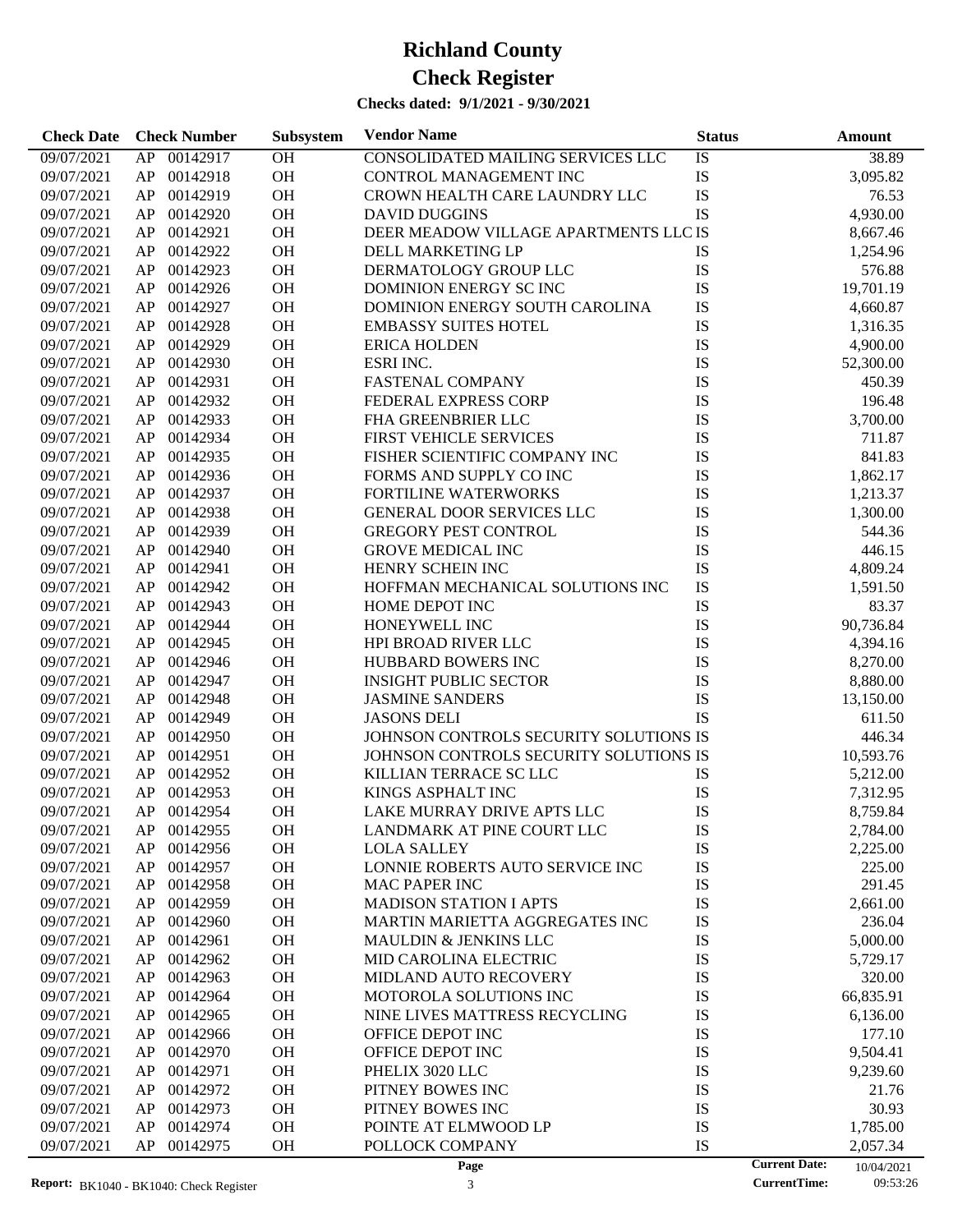| AP 00142976<br>OH<br>09/07/2021<br>POST TRAUMA RESOURCES<br>IS<br>2,400.00<br>OH<br>IS<br>00142977<br>POWERHOUSE RECYCLING INC<br>09/07/2021<br>AP<br>4,407.55<br>IS<br>00142978<br>OH<br>POWERS PROPERTIES OF FLORENCE LLC<br>09/07/2021<br>AP<br>2,700.00<br>OH<br>IS<br>00142979<br>09/07/2021<br>AP<br><b>QIAGEN INC</b><br>6,523.07<br>OH<br>IS<br>00142980<br>RECRUITING SOLUTIONS<br>09/07/2021<br>AP<br>672.56<br>IS<br>00142981<br>OH<br>SC DEPARTMENT OF JUVENILE JUSTICE<br>7,500.00<br>09/07/2021<br>AP<br>OH<br>IS<br>00142982<br>09/07/2021<br>AP<br><b>SCSCJA</b><br>150.00<br>IS<br>00142983<br>OH<br><b>SCSCJA</b><br>09/07/2021<br>AP<br>150.00<br>IS<br>00142984<br>OH<br>09/07/2021<br>AP<br>SEROLOGICAL RESEARCH INSTITUTE<br>321.12<br>IS<br>00142985<br>OH<br>1,512.00<br>09/07/2021<br>AP<br>SNELLING STAFFING SERVICES<br>00142986<br>OH<br>IS<br>09/07/2021<br>AP<br><b>SPECTRUM</b><br>473.30<br>IS<br>00142987<br>OH<br>STATEWIDE SECURITY SYSTEMS INC<br>09/07/2021<br>AP<br>1,000.00<br>OH<br>IS<br>00142988<br>09/07/2021<br>AP<br><b>STEIN INC</b><br>751.82<br>00142989<br>OH<br>STERICYCLE INC<br>IS<br>795.27<br>09/07/2021<br>AP<br>IS<br>00142990<br>OH<br>4,050.00<br>09/07/2021<br>AP<br><b>STREETZ UNIT LLC</b><br>OH<br>IS<br>00142991<br>09/07/2021<br>AP<br><b>SURESCREEN LABS</b><br>1,400.00<br>IS<br>00142992<br>OH<br><b>TELCOVE</b><br>09/07/2021<br>AP<br>2,371.38<br>IS<br>00142993<br>OH<br>THE FOWLER COMPANY INC<br>09/07/2021<br>AP<br>1,717.50<br>OH<br><b>IS</b><br>00142994<br>THE SOURCING GROUP LLC<br>09/07/2021<br>AP<br>17,804.50<br>00142995<br>OH<br>THOMPSON GRAND RENTAL STATION aka Rentsil<br>09/07/2021<br>AP<br>81.19<br>00142996<br>OH<br>09/07/2021<br>AP<br>THOMSON REUTERS WEST<br>IS<br>5,488.39<br>OH<br>IS<br>00142997<br>09/07/2021<br>AP<br>THYSSENKRUPP ELEVATOR CORP<br>445.17<br>00142998<br>OH<br>IS<br>09/07/2021<br>AP<br>TIME WARNER CABLE<br>436.48<br>00142999<br>OH<br><b>TRUE GROUP</b><br>IS<br>633.60<br>09/07/2021<br>AP<br>OH<br>IS<br>00143000<br><b>TYESHA COOPER</b><br>09/07/2021<br>AP<br>1,480.00<br>IS<br>00143001<br>OH<br><b>TYGRESS PITTS</b><br>09/07/2021<br>AP<br>6,300.00<br>IS<br>00143002<br>OH<br>UNITED REFRIGERATION INC<br>09/07/2021<br>AP<br>7,443.46<br>OH<br>IS<br>00143003<br>09/07/2021<br>AP<br>US LAWNS OF COLUMBIA<br>445.50<br>IS<br>00143005<br>OH<br>4,309.20<br>09/07/2021<br>AP<br>US PATRIOT TACTICAL<br>00143006<br>OH<br>IS<br>09/07/2021<br>AP<br><b>VERIZON WIRELESS</b><br>2,678.67<br>OH<br>IS<br>00143007<br><b>VETRON GILYARD</b><br>09/07/2021<br>AP<br>2,528.20<br>IS<br>00143008<br>OH<br>09/07/2021<br>AP<br><b>VULCAN MATERIALS CO INC</b><br>1,851.69<br>IS<br>00143009<br>OH<br><b>VWR SCIENTIFIC PRODUCTS</b><br>09/07/2021<br>AP<br>160.38<br>IS<br>00143010<br>OH<br>WASTE MANAGEMENT CO INC/LANDFILL<br>182,313.39<br>09/07/2021<br>AP<br>00143011<br>OH<br>IS<br>09/07/2021<br>AP<br><b>WATERS AT LONGCREEK LP</b><br>4,599.03<br>OH<br>IS<br>09/07/2021<br>AP 00143012<br>WINDSTREAM CORPORATION<br>2,451.53<br>09/07/2021<br>AP<br>00143013<br>ОH<br>WRIGHT-JOHNSTON INC<br>IS<br>6.43<br>00143014<br>OH<br>IS<br>09/08/2021<br>AP<br><b>AECOM</b><br>5,112.50<br>IS<br>00143015<br>OH<br>AFFINITY MANAGEMENT<br>4,400.00<br>09/08/2021<br>AP<br>IS<br>OH<br>09/08/2021<br>AP<br>00143016<br>AIR RESCUE SYSTEMS<br>10,066.00<br>IS<br>00143017<br>OH<br><b>AIRGAS INC</b><br>09/08/2021<br>AP<br>547.28<br>IS<br>AP<br>00143018<br>OH<br>AMERICAN EXPRESS INC<br>198.40<br>09/08/2021<br>IS<br>AP<br>00143019<br>OH<br>09/08/2021<br>ANTONIO D. YOUNG<br>8,210.00<br>IS<br>AP<br>00143020<br>OH<br>APM REALTY GROUP LLC<br>09/08/2021<br>1,646.00<br>IS<br>AP<br>00143021<br>OH<br>09/08/2021<br>AT&T<br>11,302.95<br>IS<br>AP<br>00143022<br>OH<br>AT&T<br>09/08/2021<br>150.79<br>IS<br>00143023<br>OH<br>184.56<br>09/08/2021<br>AP<br>AT&T<br>IS<br>AP<br>00143024<br>OH<br>2,896.00<br>09/08/2021<br>ATLAS VILLAGE APARTMENTS LLC<br><b>IS</b><br>AP<br>00143025<br>OH<br>BELDON EQUITIES LLC<br>09/08/2021<br>3,191.00<br>IS<br>00143026<br>OH<br>09/08/2021<br>AP<br>BLUEBIRD PROPERTY MANAGEMENT LLC<br>2,745.00<br>IS<br>AP<br>00143027<br>OH<br><b>BOUKNIGHT, JAMES W</b><br>2,793.39<br>09/08/2021<br>IS<br>AP<br>00143028<br>OH<br>BOUND TREE MEDICAL LLC<br>930.94<br>09/08/2021<br>IS<br>AP<br>00143029<br>OH<br>CAPITAL WASTE SERVICES LLC<br>09/08/2021<br>582,774.52<br>IS<br>09/08/2021<br>AP<br>00143030<br>OH<br>CAROLINA FRESH FARMS LLC<br>1,271.52<br><b>Current Date:</b><br>Page<br>10/04/2021 | <b>Check Date</b> | <b>Check Number</b> | Subsystem | <b>Vendor Name</b> | <b>Status</b> | Amount |
|--------------------------------------------------------------------------------------------------------------------------------------------------------------------------------------------------------------------------------------------------------------------------------------------------------------------------------------------------------------------------------------------------------------------------------------------------------------------------------------------------------------------------------------------------------------------------------------------------------------------------------------------------------------------------------------------------------------------------------------------------------------------------------------------------------------------------------------------------------------------------------------------------------------------------------------------------------------------------------------------------------------------------------------------------------------------------------------------------------------------------------------------------------------------------------------------------------------------------------------------------------------------------------------------------------------------------------------------------------------------------------------------------------------------------------------------------------------------------------------------------------------------------------------------------------------------------------------------------------------------------------------------------------------------------------------------------------------------------------------------------------------------------------------------------------------------------------------------------------------------------------------------------------------------------------------------------------------------------------------------------------------------------------------------------------------------------------------------------------------------------------------------------------------------------------------------------------------------------------------------------------------------------------------------------------------------------------------------------------------------------------------------------------------------------------------------------------------------------------------------------------------------------------------------------------------------------------------------------------------------------------------------------------------------------------------------------------------------------------------------------------------------------------------------------------------------------------------------------------------------------------------------------------------------------------------------------------------------------------------------------------------------------------------------------------------------------------------------------------------------------------------------------------------------------------------------------------------------------------------------------------------------------------------------------------------------------------------------------------------------------------------------------------------------------------------------------------------------------------------------------------------------------------------------------------------------------------------------------------------------------------------------------------------------------------------------------------------------------------------------------------------------------------------------------------------------------------------------------------------------------------------------------------------------------------------------------------------------------------------------------------------------------------------------------------------------------------------------------------------------------------------------------------------------------------------------------------------------------------------------------------------------------------------------------------------------------------------------------------------------------------------------------------------------------------------------------------------------------------------------------------------------------------------------------------------------------------|-------------------|---------------------|-----------|--------------------|---------------|--------|
|                                                                                                                                                                                                                                                                                                                                                                                                                                                                                                                                                                                                                                                                                                                                                                                                                                                                                                                                                                                                                                                                                                                                                                                                                                                                                                                                                                                                                                                                                                                                                                                                                                                                                                                                                                                                                                                                                                                                                                                                                                                                                                                                                                                                                                                                                                                                                                                                                                                                                                                                                                                                                                                                                                                                                                                                                                                                                                                                                                                                                                                                                                                                                                                                                                                                                                                                                                                                                                                                                                                                                                                                                                                                                                                                                                                                                                                                                                                                                                                                                                                                                                                                                                                                                                                                                                                                                                                                                                                                                                                                                                                |                   |                     |           |                    |               |        |
|                                                                                                                                                                                                                                                                                                                                                                                                                                                                                                                                                                                                                                                                                                                                                                                                                                                                                                                                                                                                                                                                                                                                                                                                                                                                                                                                                                                                                                                                                                                                                                                                                                                                                                                                                                                                                                                                                                                                                                                                                                                                                                                                                                                                                                                                                                                                                                                                                                                                                                                                                                                                                                                                                                                                                                                                                                                                                                                                                                                                                                                                                                                                                                                                                                                                                                                                                                                                                                                                                                                                                                                                                                                                                                                                                                                                                                                                                                                                                                                                                                                                                                                                                                                                                                                                                                                                                                                                                                                                                                                                                                                |                   |                     |           |                    |               |        |
|                                                                                                                                                                                                                                                                                                                                                                                                                                                                                                                                                                                                                                                                                                                                                                                                                                                                                                                                                                                                                                                                                                                                                                                                                                                                                                                                                                                                                                                                                                                                                                                                                                                                                                                                                                                                                                                                                                                                                                                                                                                                                                                                                                                                                                                                                                                                                                                                                                                                                                                                                                                                                                                                                                                                                                                                                                                                                                                                                                                                                                                                                                                                                                                                                                                                                                                                                                                                                                                                                                                                                                                                                                                                                                                                                                                                                                                                                                                                                                                                                                                                                                                                                                                                                                                                                                                                                                                                                                                                                                                                                                                |                   |                     |           |                    |               |        |
|                                                                                                                                                                                                                                                                                                                                                                                                                                                                                                                                                                                                                                                                                                                                                                                                                                                                                                                                                                                                                                                                                                                                                                                                                                                                                                                                                                                                                                                                                                                                                                                                                                                                                                                                                                                                                                                                                                                                                                                                                                                                                                                                                                                                                                                                                                                                                                                                                                                                                                                                                                                                                                                                                                                                                                                                                                                                                                                                                                                                                                                                                                                                                                                                                                                                                                                                                                                                                                                                                                                                                                                                                                                                                                                                                                                                                                                                                                                                                                                                                                                                                                                                                                                                                                                                                                                                                                                                                                                                                                                                                                                |                   |                     |           |                    |               |        |
|                                                                                                                                                                                                                                                                                                                                                                                                                                                                                                                                                                                                                                                                                                                                                                                                                                                                                                                                                                                                                                                                                                                                                                                                                                                                                                                                                                                                                                                                                                                                                                                                                                                                                                                                                                                                                                                                                                                                                                                                                                                                                                                                                                                                                                                                                                                                                                                                                                                                                                                                                                                                                                                                                                                                                                                                                                                                                                                                                                                                                                                                                                                                                                                                                                                                                                                                                                                                                                                                                                                                                                                                                                                                                                                                                                                                                                                                                                                                                                                                                                                                                                                                                                                                                                                                                                                                                                                                                                                                                                                                                                                |                   |                     |           |                    |               |        |
|                                                                                                                                                                                                                                                                                                                                                                                                                                                                                                                                                                                                                                                                                                                                                                                                                                                                                                                                                                                                                                                                                                                                                                                                                                                                                                                                                                                                                                                                                                                                                                                                                                                                                                                                                                                                                                                                                                                                                                                                                                                                                                                                                                                                                                                                                                                                                                                                                                                                                                                                                                                                                                                                                                                                                                                                                                                                                                                                                                                                                                                                                                                                                                                                                                                                                                                                                                                                                                                                                                                                                                                                                                                                                                                                                                                                                                                                                                                                                                                                                                                                                                                                                                                                                                                                                                                                                                                                                                                                                                                                                                                |                   |                     |           |                    |               |        |
|                                                                                                                                                                                                                                                                                                                                                                                                                                                                                                                                                                                                                                                                                                                                                                                                                                                                                                                                                                                                                                                                                                                                                                                                                                                                                                                                                                                                                                                                                                                                                                                                                                                                                                                                                                                                                                                                                                                                                                                                                                                                                                                                                                                                                                                                                                                                                                                                                                                                                                                                                                                                                                                                                                                                                                                                                                                                                                                                                                                                                                                                                                                                                                                                                                                                                                                                                                                                                                                                                                                                                                                                                                                                                                                                                                                                                                                                                                                                                                                                                                                                                                                                                                                                                                                                                                                                                                                                                                                                                                                                                                                |                   |                     |           |                    |               |        |
|                                                                                                                                                                                                                                                                                                                                                                                                                                                                                                                                                                                                                                                                                                                                                                                                                                                                                                                                                                                                                                                                                                                                                                                                                                                                                                                                                                                                                                                                                                                                                                                                                                                                                                                                                                                                                                                                                                                                                                                                                                                                                                                                                                                                                                                                                                                                                                                                                                                                                                                                                                                                                                                                                                                                                                                                                                                                                                                                                                                                                                                                                                                                                                                                                                                                                                                                                                                                                                                                                                                                                                                                                                                                                                                                                                                                                                                                                                                                                                                                                                                                                                                                                                                                                                                                                                                                                                                                                                                                                                                                                                                |                   |                     |           |                    |               |        |
|                                                                                                                                                                                                                                                                                                                                                                                                                                                                                                                                                                                                                                                                                                                                                                                                                                                                                                                                                                                                                                                                                                                                                                                                                                                                                                                                                                                                                                                                                                                                                                                                                                                                                                                                                                                                                                                                                                                                                                                                                                                                                                                                                                                                                                                                                                                                                                                                                                                                                                                                                                                                                                                                                                                                                                                                                                                                                                                                                                                                                                                                                                                                                                                                                                                                                                                                                                                                                                                                                                                                                                                                                                                                                                                                                                                                                                                                                                                                                                                                                                                                                                                                                                                                                                                                                                                                                                                                                                                                                                                                                                                |                   |                     |           |                    |               |        |
|                                                                                                                                                                                                                                                                                                                                                                                                                                                                                                                                                                                                                                                                                                                                                                                                                                                                                                                                                                                                                                                                                                                                                                                                                                                                                                                                                                                                                                                                                                                                                                                                                                                                                                                                                                                                                                                                                                                                                                                                                                                                                                                                                                                                                                                                                                                                                                                                                                                                                                                                                                                                                                                                                                                                                                                                                                                                                                                                                                                                                                                                                                                                                                                                                                                                                                                                                                                                                                                                                                                                                                                                                                                                                                                                                                                                                                                                                                                                                                                                                                                                                                                                                                                                                                                                                                                                                                                                                                                                                                                                                                                |                   |                     |           |                    |               |        |
|                                                                                                                                                                                                                                                                                                                                                                                                                                                                                                                                                                                                                                                                                                                                                                                                                                                                                                                                                                                                                                                                                                                                                                                                                                                                                                                                                                                                                                                                                                                                                                                                                                                                                                                                                                                                                                                                                                                                                                                                                                                                                                                                                                                                                                                                                                                                                                                                                                                                                                                                                                                                                                                                                                                                                                                                                                                                                                                                                                                                                                                                                                                                                                                                                                                                                                                                                                                                                                                                                                                                                                                                                                                                                                                                                                                                                                                                                                                                                                                                                                                                                                                                                                                                                                                                                                                                                                                                                                                                                                                                                                                |                   |                     |           |                    |               |        |
|                                                                                                                                                                                                                                                                                                                                                                                                                                                                                                                                                                                                                                                                                                                                                                                                                                                                                                                                                                                                                                                                                                                                                                                                                                                                                                                                                                                                                                                                                                                                                                                                                                                                                                                                                                                                                                                                                                                                                                                                                                                                                                                                                                                                                                                                                                                                                                                                                                                                                                                                                                                                                                                                                                                                                                                                                                                                                                                                                                                                                                                                                                                                                                                                                                                                                                                                                                                                                                                                                                                                                                                                                                                                                                                                                                                                                                                                                                                                                                                                                                                                                                                                                                                                                                                                                                                                                                                                                                                                                                                                                                                |                   |                     |           |                    |               |        |
|                                                                                                                                                                                                                                                                                                                                                                                                                                                                                                                                                                                                                                                                                                                                                                                                                                                                                                                                                                                                                                                                                                                                                                                                                                                                                                                                                                                                                                                                                                                                                                                                                                                                                                                                                                                                                                                                                                                                                                                                                                                                                                                                                                                                                                                                                                                                                                                                                                                                                                                                                                                                                                                                                                                                                                                                                                                                                                                                                                                                                                                                                                                                                                                                                                                                                                                                                                                                                                                                                                                                                                                                                                                                                                                                                                                                                                                                                                                                                                                                                                                                                                                                                                                                                                                                                                                                                                                                                                                                                                                                                                                |                   |                     |           |                    |               |        |
|                                                                                                                                                                                                                                                                                                                                                                                                                                                                                                                                                                                                                                                                                                                                                                                                                                                                                                                                                                                                                                                                                                                                                                                                                                                                                                                                                                                                                                                                                                                                                                                                                                                                                                                                                                                                                                                                                                                                                                                                                                                                                                                                                                                                                                                                                                                                                                                                                                                                                                                                                                                                                                                                                                                                                                                                                                                                                                                                                                                                                                                                                                                                                                                                                                                                                                                                                                                                                                                                                                                                                                                                                                                                                                                                                                                                                                                                                                                                                                                                                                                                                                                                                                                                                                                                                                                                                                                                                                                                                                                                                                                |                   |                     |           |                    |               |        |
|                                                                                                                                                                                                                                                                                                                                                                                                                                                                                                                                                                                                                                                                                                                                                                                                                                                                                                                                                                                                                                                                                                                                                                                                                                                                                                                                                                                                                                                                                                                                                                                                                                                                                                                                                                                                                                                                                                                                                                                                                                                                                                                                                                                                                                                                                                                                                                                                                                                                                                                                                                                                                                                                                                                                                                                                                                                                                                                                                                                                                                                                                                                                                                                                                                                                                                                                                                                                                                                                                                                                                                                                                                                                                                                                                                                                                                                                                                                                                                                                                                                                                                                                                                                                                                                                                                                                                                                                                                                                                                                                                                                |                   |                     |           |                    |               |        |
|                                                                                                                                                                                                                                                                                                                                                                                                                                                                                                                                                                                                                                                                                                                                                                                                                                                                                                                                                                                                                                                                                                                                                                                                                                                                                                                                                                                                                                                                                                                                                                                                                                                                                                                                                                                                                                                                                                                                                                                                                                                                                                                                                                                                                                                                                                                                                                                                                                                                                                                                                                                                                                                                                                                                                                                                                                                                                                                                                                                                                                                                                                                                                                                                                                                                                                                                                                                                                                                                                                                                                                                                                                                                                                                                                                                                                                                                                                                                                                                                                                                                                                                                                                                                                                                                                                                                                                                                                                                                                                                                                                                |                   |                     |           |                    |               |        |
|                                                                                                                                                                                                                                                                                                                                                                                                                                                                                                                                                                                                                                                                                                                                                                                                                                                                                                                                                                                                                                                                                                                                                                                                                                                                                                                                                                                                                                                                                                                                                                                                                                                                                                                                                                                                                                                                                                                                                                                                                                                                                                                                                                                                                                                                                                                                                                                                                                                                                                                                                                                                                                                                                                                                                                                                                                                                                                                                                                                                                                                                                                                                                                                                                                                                                                                                                                                                                                                                                                                                                                                                                                                                                                                                                                                                                                                                                                                                                                                                                                                                                                                                                                                                                                                                                                                                                                                                                                                                                                                                                                                |                   |                     |           |                    |               |        |
|                                                                                                                                                                                                                                                                                                                                                                                                                                                                                                                                                                                                                                                                                                                                                                                                                                                                                                                                                                                                                                                                                                                                                                                                                                                                                                                                                                                                                                                                                                                                                                                                                                                                                                                                                                                                                                                                                                                                                                                                                                                                                                                                                                                                                                                                                                                                                                                                                                                                                                                                                                                                                                                                                                                                                                                                                                                                                                                                                                                                                                                                                                                                                                                                                                                                                                                                                                                                                                                                                                                                                                                                                                                                                                                                                                                                                                                                                                                                                                                                                                                                                                                                                                                                                                                                                                                                                                                                                                                                                                                                                                                |                   |                     |           |                    |               |        |
|                                                                                                                                                                                                                                                                                                                                                                                                                                                                                                                                                                                                                                                                                                                                                                                                                                                                                                                                                                                                                                                                                                                                                                                                                                                                                                                                                                                                                                                                                                                                                                                                                                                                                                                                                                                                                                                                                                                                                                                                                                                                                                                                                                                                                                                                                                                                                                                                                                                                                                                                                                                                                                                                                                                                                                                                                                                                                                                                                                                                                                                                                                                                                                                                                                                                                                                                                                                                                                                                                                                                                                                                                                                                                                                                                                                                                                                                                                                                                                                                                                                                                                                                                                                                                                                                                                                                                                                                                                                                                                                                                                                |                   |                     |           |                    |               |        |
|                                                                                                                                                                                                                                                                                                                                                                                                                                                                                                                                                                                                                                                                                                                                                                                                                                                                                                                                                                                                                                                                                                                                                                                                                                                                                                                                                                                                                                                                                                                                                                                                                                                                                                                                                                                                                                                                                                                                                                                                                                                                                                                                                                                                                                                                                                                                                                                                                                                                                                                                                                                                                                                                                                                                                                                                                                                                                                                                                                                                                                                                                                                                                                                                                                                                                                                                                                                                                                                                                                                                                                                                                                                                                                                                                                                                                                                                                                                                                                                                                                                                                                                                                                                                                                                                                                                                                                                                                                                                                                                                                                                |                   |                     |           |                    |               |        |
|                                                                                                                                                                                                                                                                                                                                                                                                                                                                                                                                                                                                                                                                                                                                                                                                                                                                                                                                                                                                                                                                                                                                                                                                                                                                                                                                                                                                                                                                                                                                                                                                                                                                                                                                                                                                                                                                                                                                                                                                                                                                                                                                                                                                                                                                                                                                                                                                                                                                                                                                                                                                                                                                                                                                                                                                                                                                                                                                                                                                                                                                                                                                                                                                                                                                                                                                                                                                                                                                                                                                                                                                                                                                                                                                                                                                                                                                                                                                                                                                                                                                                                                                                                                                                                                                                                                                                                                                                                                                                                                                                                                |                   |                     |           |                    |               |        |
|                                                                                                                                                                                                                                                                                                                                                                                                                                                                                                                                                                                                                                                                                                                                                                                                                                                                                                                                                                                                                                                                                                                                                                                                                                                                                                                                                                                                                                                                                                                                                                                                                                                                                                                                                                                                                                                                                                                                                                                                                                                                                                                                                                                                                                                                                                                                                                                                                                                                                                                                                                                                                                                                                                                                                                                                                                                                                                                                                                                                                                                                                                                                                                                                                                                                                                                                                                                                                                                                                                                                                                                                                                                                                                                                                                                                                                                                                                                                                                                                                                                                                                                                                                                                                                                                                                                                                                                                                                                                                                                                                                                |                   |                     |           |                    |               |        |
|                                                                                                                                                                                                                                                                                                                                                                                                                                                                                                                                                                                                                                                                                                                                                                                                                                                                                                                                                                                                                                                                                                                                                                                                                                                                                                                                                                                                                                                                                                                                                                                                                                                                                                                                                                                                                                                                                                                                                                                                                                                                                                                                                                                                                                                                                                                                                                                                                                                                                                                                                                                                                                                                                                                                                                                                                                                                                                                                                                                                                                                                                                                                                                                                                                                                                                                                                                                                                                                                                                                                                                                                                                                                                                                                                                                                                                                                                                                                                                                                                                                                                                                                                                                                                                                                                                                                                                                                                                                                                                                                                                                |                   |                     |           |                    |               |        |
|                                                                                                                                                                                                                                                                                                                                                                                                                                                                                                                                                                                                                                                                                                                                                                                                                                                                                                                                                                                                                                                                                                                                                                                                                                                                                                                                                                                                                                                                                                                                                                                                                                                                                                                                                                                                                                                                                                                                                                                                                                                                                                                                                                                                                                                                                                                                                                                                                                                                                                                                                                                                                                                                                                                                                                                                                                                                                                                                                                                                                                                                                                                                                                                                                                                                                                                                                                                                                                                                                                                                                                                                                                                                                                                                                                                                                                                                                                                                                                                                                                                                                                                                                                                                                                                                                                                                                                                                                                                                                                                                                                                |                   |                     |           |                    |               |        |
|                                                                                                                                                                                                                                                                                                                                                                                                                                                                                                                                                                                                                                                                                                                                                                                                                                                                                                                                                                                                                                                                                                                                                                                                                                                                                                                                                                                                                                                                                                                                                                                                                                                                                                                                                                                                                                                                                                                                                                                                                                                                                                                                                                                                                                                                                                                                                                                                                                                                                                                                                                                                                                                                                                                                                                                                                                                                                                                                                                                                                                                                                                                                                                                                                                                                                                                                                                                                                                                                                                                                                                                                                                                                                                                                                                                                                                                                                                                                                                                                                                                                                                                                                                                                                                                                                                                                                                                                                                                                                                                                                                                |                   |                     |           |                    |               |        |
|                                                                                                                                                                                                                                                                                                                                                                                                                                                                                                                                                                                                                                                                                                                                                                                                                                                                                                                                                                                                                                                                                                                                                                                                                                                                                                                                                                                                                                                                                                                                                                                                                                                                                                                                                                                                                                                                                                                                                                                                                                                                                                                                                                                                                                                                                                                                                                                                                                                                                                                                                                                                                                                                                                                                                                                                                                                                                                                                                                                                                                                                                                                                                                                                                                                                                                                                                                                                                                                                                                                                                                                                                                                                                                                                                                                                                                                                                                                                                                                                                                                                                                                                                                                                                                                                                                                                                                                                                                                                                                                                                                                |                   |                     |           |                    |               |        |
|                                                                                                                                                                                                                                                                                                                                                                                                                                                                                                                                                                                                                                                                                                                                                                                                                                                                                                                                                                                                                                                                                                                                                                                                                                                                                                                                                                                                                                                                                                                                                                                                                                                                                                                                                                                                                                                                                                                                                                                                                                                                                                                                                                                                                                                                                                                                                                                                                                                                                                                                                                                                                                                                                                                                                                                                                                                                                                                                                                                                                                                                                                                                                                                                                                                                                                                                                                                                                                                                                                                                                                                                                                                                                                                                                                                                                                                                                                                                                                                                                                                                                                                                                                                                                                                                                                                                                                                                                                                                                                                                                                                |                   |                     |           |                    |               |        |
|                                                                                                                                                                                                                                                                                                                                                                                                                                                                                                                                                                                                                                                                                                                                                                                                                                                                                                                                                                                                                                                                                                                                                                                                                                                                                                                                                                                                                                                                                                                                                                                                                                                                                                                                                                                                                                                                                                                                                                                                                                                                                                                                                                                                                                                                                                                                                                                                                                                                                                                                                                                                                                                                                                                                                                                                                                                                                                                                                                                                                                                                                                                                                                                                                                                                                                                                                                                                                                                                                                                                                                                                                                                                                                                                                                                                                                                                                                                                                                                                                                                                                                                                                                                                                                                                                                                                                                                                                                                                                                                                                                                |                   |                     |           |                    |               |        |
|                                                                                                                                                                                                                                                                                                                                                                                                                                                                                                                                                                                                                                                                                                                                                                                                                                                                                                                                                                                                                                                                                                                                                                                                                                                                                                                                                                                                                                                                                                                                                                                                                                                                                                                                                                                                                                                                                                                                                                                                                                                                                                                                                                                                                                                                                                                                                                                                                                                                                                                                                                                                                                                                                                                                                                                                                                                                                                                                                                                                                                                                                                                                                                                                                                                                                                                                                                                                                                                                                                                                                                                                                                                                                                                                                                                                                                                                                                                                                                                                                                                                                                                                                                                                                                                                                                                                                                                                                                                                                                                                                                                |                   |                     |           |                    |               |        |
|                                                                                                                                                                                                                                                                                                                                                                                                                                                                                                                                                                                                                                                                                                                                                                                                                                                                                                                                                                                                                                                                                                                                                                                                                                                                                                                                                                                                                                                                                                                                                                                                                                                                                                                                                                                                                                                                                                                                                                                                                                                                                                                                                                                                                                                                                                                                                                                                                                                                                                                                                                                                                                                                                                                                                                                                                                                                                                                                                                                                                                                                                                                                                                                                                                                                                                                                                                                                                                                                                                                                                                                                                                                                                                                                                                                                                                                                                                                                                                                                                                                                                                                                                                                                                                                                                                                                                                                                                                                                                                                                                                                |                   |                     |           |                    |               |        |
|                                                                                                                                                                                                                                                                                                                                                                                                                                                                                                                                                                                                                                                                                                                                                                                                                                                                                                                                                                                                                                                                                                                                                                                                                                                                                                                                                                                                                                                                                                                                                                                                                                                                                                                                                                                                                                                                                                                                                                                                                                                                                                                                                                                                                                                                                                                                                                                                                                                                                                                                                                                                                                                                                                                                                                                                                                                                                                                                                                                                                                                                                                                                                                                                                                                                                                                                                                                                                                                                                                                                                                                                                                                                                                                                                                                                                                                                                                                                                                                                                                                                                                                                                                                                                                                                                                                                                                                                                                                                                                                                                                                |                   |                     |           |                    |               |        |
|                                                                                                                                                                                                                                                                                                                                                                                                                                                                                                                                                                                                                                                                                                                                                                                                                                                                                                                                                                                                                                                                                                                                                                                                                                                                                                                                                                                                                                                                                                                                                                                                                                                                                                                                                                                                                                                                                                                                                                                                                                                                                                                                                                                                                                                                                                                                                                                                                                                                                                                                                                                                                                                                                                                                                                                                                                                                                                                                                                                                                                                                                                                                                                                                                                                                                                                                                                                                                                                                                                                                                                                                                                                                                                                                                                                                                                                                                                                                                                                                                                                                                                                                                                                                                                                                                                                                                                                                                                                                                                                                                                                |                   |                     |           |                    |               |        |
|                                                                                                                                                                                                                                                                                                                                                                                                                                                                                                                                                                                                                                                                                                                                                                                                                                                                                                                                                                                                                                                                                                                                                                                                                                                                                                                                                                                                                                                                                                                                                                                                                                                                                                                                                                                                                                                                                                                                                                                                                                                                                                                                                                                                                                                                                                                                                                                                                                                                                                                                                                                                                                                                                                                                                                                                                                                                                                                                                                                                                                                                                                                                                                                                                                                                                                                                                                                                                                                                                                                                                                                                                                                                                                                                                                                                                                                                                                                                                                                                                                                                                                                                                                                                                                                                                                                                                                                                                                                                                                                                                                                |                   |                     |           |                    |               |        |
|                                                                                                                                                                                                                                                                                                                                                                                                                                                                                                                                                                                                                                                                                                                                                                                                                                                                                                                                                                                                                                                                                                                                                                                                                                                                                                                                                                                                                                                                                                                                                                                                                                                                                                                                                                                                                                                                                                                                                                                                                                                                                                                                                                                                                                                                                                                                                                                                                                                                                                                                                                                                                                                                                                                                                                                                                                                                                                                                                                                                                                                                                                                                                                                                                                                                                                                                                                                                                                                                                                                                                                                                                                                                                                                                                                                                                                                                                                                                                                                                                                                                                                                                                                                                                                                                                                                                                                                                                                                                                                                                                                                |                   |                     |           |                    |               |        |
|                                                                                                                                                                                                                                                                                                                                                                                                                                                                                                                                                                                                                                                                                                                                                                                                                                                                                                                                                                                                                                                                                                                                                                                                                                                                                                                                                                                                                                                                                                                                                                                                                                                                                                                                                                                                                                                                                                                                                                                                                                                                                                                                                                                                                                                                                                                                                                                                                                                                                                                                                                                                                                                                                                                                                                                                                                                                                                                                                                                                                                                                                                                                                                                                                                                                                                                                                                                                                                                                                                                                                                                                                                                                                                                                                                                                                                                                                                                                                                                                                                                                                                                                                                                                                                                                                                                                                                                                                                                                                                                                                                                |                   |                     |           |                    |               |        |
|                                                                                                                                                                                                                                                                                                                                                                                                                                                                                                                                                                                                                                                                                                                                                                                                                                                                                                                                                                                                                                                                                                                                                                                                                                                                                                                                                                                                                                                                                                                                                                                                                                                                                                                                                                                                                                                                                                                                                                                                                                                                                                                                                                                                                                                                                                                                                                                                                                                                                                                                                                                                                                                                                                                                                                                                                                                                                                                                                                                                                                                                                                                                                                                                                                                                                                                                                                                                                                                                                                                                                                                                                                                                                                                                                                                                                                                                                                                                                                                                                                                                                                                                                                                                                                                                                                                                                                                                                                                                                                                                                                                |                   |                     |           |                    |               |        |
|                                                                                                                                                                                                                                                                                                                                                                                                                                                                                                                                                                                                                                                                                                                                                                                                                                                                                                                                                                                                                                                                                                                                                                                                                                                                                                                                                                                                                                                                                                                                                                                                                                                                                                                                                                                                                                                                                                                                                                                                                                                                                                                                                                                                                                                                                                                                                                                                                                                                                                                                                                                                                                                                                                                                                                                                                                                                                                                                                                                                                                                                                                                                                                                                                                                                                                                                                                                                                                                                                                                                                                                                                                                                                                                                                                                                                                                                                                                                                                                                                                                                                                                                                                                                                                                                                                                                                                                                                                                                                                                                                                                |                   |                     |           |                    |               |        |
|                                                                                                                                                                                                                                                                                                                                                                                                                                                                                                                                                                                                                                                                                                                                                                                                                                                                                                                                                                                                                                                                                                                                                                                                                                                                                                                                                                                                                                                                                                                                                                                                                                                                                                                                                                                                                                                                                                                                                                                                                                                                                                                                                                                                                                                                                                                                                                                                                                                                                                                                                                                                                                                                                                                                                                                                                                                                                                                                                                                                                                                                                                                                                                                                                                                                                                                                                                                                                                                                                                                                                                                                                                                                                                                                                                                                                                                                                                                                                                                                                                                                                                                                                                                                                                                                                                                                                                                                                                                                                                                                                                                |                   |                     |           |                    |               |        |
|                                                                                                                                                                                                                                                                                                                                                                                                                                                                                                                                                                                                                                                                                                                                                                                                                                                                                                                                                                                                                                                                                                                                                                                                                                                                                                                                                                                                                                                                                                                                                                                                                                                                                                                                                                                                                                                                                                                                                                                                                                                                                                                                                                                                                                                                                                                                                                                                                                                                                                                                                                                                                                                                                                                                                                                                                                                                                                                                                                                                                                                                                                                                                                                                                                                                                                                                                                                                                                                                                                                                                                                                                                                                                                                                                                                                                                                                                                                                                                                                                                                                                                                                                                                                                                                                                                                                                                                                                                                                                                                                                                                |                   |                     |           |                    |               |        |
|                                                                                                                                                                                                                                                                                                                                                                                                                                                                                                                                                                                                                                                                                                                                                                                                                                                                                                                                                                                                                                                                                                                                                                                                                                                                                                                                                                                                                                                                                                                                                                                                                                                                                                                                                                                                                                                                                                                                                                                                                                                                                                                                                                                                                                                                                                                                                                                                                                                                                                                                                                                                                                                                                                                                                                                                                                                                                                                                                                                                                                                                                                                                                                                                                                                                                                                                                                                                                                                                                                                                                                                                                                                                                                                                                                                                                                                                                                                                                                                                                                                                                                                                                                                                                                                                                                                                                                                                                                                                                                                                                                                |                   |                     |           |                    |               |        |
|                                                                                                                                                                                                                                                                                                                                                                                                                                                                                                                                                                                                                                                                                                                                                                                                                                                                                                                                                                                                                                                                                                                                                                                                                                                                                                                                                                                                                                                                                                                                                                                                                                                                                                                                                                                                                                                                                                                                                                                                                                                                                                                                                                                                                                                                                                                                                                                                                                                                                                                                                                                                                                                                                                                                                                                                                                                                                                                                                                                                                                                                                                                                                                                                                                                                                                                                                                                                                                                                                                                                                                                                                                                                                                                                                                                                                                                                                                                                                                                                                                                                                                                                                                                                                                                                                                                                                                                                                                                                                                                                                                                |                   |                     |           |                    |               |        |
|                                                                                                                                                                                                                                                                                                                                                                                                                                                                                                                                                                                                                                                                                                                                                                                                                                                                                                                                                                                                                                                                                                                                                                                                                                                                                                                                                                                                                                                                                                                                                                                                                                                                                                                                                                                                                                                                                                                                                                                                                                                                                                                                                                                                                                                                                                                                                                                                                                                                                                                                                                                                                                                                                                                                                                                                                                                                                                                                                                                                                                                                                                                                                                                                                                                                                                                                                                                                                                                                                                                                                                                                                                                                                                                                                                                                                                                                                                                                                                                                                                                                                                                                                                                                                                                                                                                                                                                                                                                                                                                                                                                |                   |                     |           |                    |               |        |
|                                                                                                                                                                                                                                                                                                                                                                                                                                                                                                                                                                                                                                                                                                                                                                                                                                                                                                                                                                                                                                                                                                                                                                                                                                                                                                                                                                                                                                                                                                                                                                                                                                                                                                                                                                                                                                                                                                                                                                                                                                                                                                                                                                                                                                                                                                                                                                                                                                                                                                                                                                                                                                                                                                                                                                                                                                                                                                                                                                                                                                                                                                                                                                                                                                                                                                                                                                                                                                                                                                                                                                                                                                                                                                                                                                                                                                                                                                                                                                                                                                                                                                                                                                                                                                                                                                                                                                                                                                                                                                                                                                                |                   |                     |           |                    |               |        |
|                                                                                                                                                                                                                                                                                                                                                                                                                                                                                                                                                                                                                                                                                                                                                                                                                                                                                                                                                                                                                                                                                                                                                                                                                                                                                                                                                                                                                                                                                                                                                                                                                                                                                                                                                                                                                                                                                                                                                                                                                                                                                                                                                                                                                                                                                                                                                                                                                                                                                                                                                                                                                                                                                                                                                                                                                                                                                                                                                                                                                                                                                                                                                                                                                                                                                                                                                                                                                                                                                                                                                                                                                                                                                                                                                                                                                                                                                                                                                                                                                                                                                                                                                                                                                                                                                                                                                                                                                                                                                                                                                                                |                   |                     |           |                    |               |        |
|                                                                                                                                                                                                                                                                                                                                                                                                                                                                                                                                                                                                                                                                                                                                                                                                                                                                                                                                                                                                                                                                                                                                                                                                                                                                                                                                                                                                                                                                                                                                                                                                                                                                                                                                                                                                                                                                                                                                                                                                                                                                                                                                                                                                                                                                                                                                                                                                                                                                                                                                                                                                                                                                                                                                                                                                                                                                                                                                                                                                                                                                                                                                                                                                                                                                                                                                                                                                                                                                                                                                                                                                                                                                                                                                                                                                                                                                                                                                                                                                                                                                                                                                                                                                                                                                                                                                                                                                                                                                                                                                                                                |                   |                     |           |                    |               |        |
|                                                                                                                                                                                                                                                                                                                                                                                                                                                                                                                                                                                                                                                                                                                                                                                                                                                                                                                                                                                                                                                                                                                                                                                                                                                                                                                                                                                                                                                                                                                                                                                                                                                                                                                                                                                                                                                                                                                                                                                                                                                                                                                                                                                                                                                                                                                                                                                                                                                                                                                                                                                                                                                                                                                                                                                                                                                                                                                                                                                                                                                                                                                                                                                                                                                                                                                                                                                                                                                                                                                                                                                                                                                                                                                                                                                                                                                                                                                                                                                                                                                                                                                                                                                                                                                                                                                                                                                                                                                                                                                                                                                |                   |                     |           |                    |               |        |
|                                                                                                                                                                                                                                                                                                                                                                                                                                                                                                                                                                                                                                                                                                                                                                                                                                                                                                                                                                                                                                                                                                                                                                                                                                                                                                                                                                                                                                                                                                                                                                                                                                                                                                                                                                                                                                                                                                                                                                                                                                                                                                                                                                                                                                                                                                                                                                                                                                                                                                                                                                                                                                                                                                                                                                                                                                                                                                                                                                                                                                                                                                                                                                                                                                                                                                                                                                                                                                                                                                                                                                                                                                                                                                                                                                                                                                                                                                                                                                                                                                                                                                                                                                                                                                                                                                                                                                                                                                                                                                                                                                                |                   |                     |           |                    |               |        |
|                                                                                                                                                                                                                                                                                                                                                                                                                                                                                                                                                                                                                                                                                                                                                                                                                                                                                                                                                                                                                                                                                                                                                                                                                                                                                                                                                                                                                                                                                                                                                                                                                                                                                                                                                                                                                                                                                                                                                                                                                                                                                                                                                                                                                                                                                                                                                                                                                                                                                                                                                                                                                                                                                                                                                                                                                                                                                                                                                                                                                                                                                                                                                                                                                                                                                                                                                                                                                                                                                                                                                                                                                                                                                                                                                                                                                                                                                                                                                                                                                                                                                                                                                                                                                                                                                                                                                                                                                                                                                                                                                                                |                   |                     |           |                    |               |        |
|                                                                                                                                                                                                                                                                                                                                                                                                                                                                                                                                                                                                                                                                                                                                                                                                                                                                                                                                                                                                                                                                                                                                                                                                                                                                                                                                                                                                                                                                                                                                                                                                                                                                                                                                                                                                                                                                                                                                                                                                                                                                                                                                                                                                                                                                                                                                                                                                                                                                                                                                                                                                                                                                                                                                                                                                                                                                                                                                                                                                                                                                                                                                                                                                                                                                                                                                                                                                                                                                                                                                                                                                                                                                                                                                                                                                                                                                                                                                                                                                                                                                                                                                                                                                                                                                                                                                                                                                                                                                                                                                                                                |                   |                     |           |                    |               |        |
|                                                                                                                                                                                                                                                                                                                                                                                                                                                                                                                                                                                                                                                                                                                                                                                                                                                                                                                                                                                                                                                                                                                                                                                                                                                                                                                                                                                                                                                                                                                                                                                                                                                                                                                                                                                                                                                                                                                                                                                                                                                                                                                                                                                                                                                                                                                                                                                                                                                                                                                                                                                                                                                                                                                                                                                                                                                                                                                                                                                                                                                                                                                                                                                                                                                                                                                                                                                                                                                                                                                                                                                                                                                                                                                                                                                                                                                                                                                                                                                                                                                                                                                                                                                                                                                                                                                                                                                                                                                                                                                                                                                |                   |                     |           |                    |               |        |
|                                                                                                                                                                                                                                                                                                                                                                                                                                                                                                                                                                                                                                                                                                                                                                                                                                                                                                                                                                                                                                                                                                                                                                                                                                                                                                                                                                                                                                                                                                                                                                                                                                                                                                                                                                                                                                                                                                                                                                                                                                                                                                                                                                                                                                                                                                                                                                                                                                                                                                                                                                                                                                                                                                                                                                                                                                                                                                                                                                                                                                                                                                                                                                                                                                                                                                                                                                                                                                                                                                                                                                                                                                                                                                                                                                                                                                                                                                                                                                                                                                                                                                                                                                                                                                                                                                                                                                                                                                                                                                                                                                                |                   |                     |           |                    |               |        |
|                                                                                                                                                                                                                                                                                                                                                                                                                                                                                                                                                                                                                                                                                                                                                                                                                                                                                                                                                                                                                                                                                                                                                                                                                                                                                                                                                                                                                                                                                                                                                                                                                                                                                                                                                                                                                                                                                                                                                                                                                                                                                                                                                                                                                                                                                                                                                                                                                                                                                                                                                                                                                                                                                                                                                                                                                                                                                                                                                                                                                                                                                                                                                                                                                                                                                                                                                                                                                                                                                                                                                                                                                                                                                                                                                                                                                                                                                                                                                                                                                                                                                                                                                                                                                                                                                                                                                                                                                                                                                                                                                                                |                   |                     |           |                    |               |        |
|                                                                                                                                                                                                                                                                                                                                                                                                                                                                                                                                                                                                                                                                                                                                                                                                                                                                                                                                                                                                                                                                                                                                                                                                                                                                                                                                                                                                                                                                                                                                                                                                                                                                                                                                                                                                                                                                                                                                                                                                                                                                                                                                                                                                                                                                                                                                                                                                                                                                                                                                                                                                                                                                                                                                                                                                                                                                                                                                                                                                                                                                                                                                                                                                                                                                                                                                                                                                                                                                                                                                                                                                                                                                                                                                                                                                                                                                                                                                                                                                                                                                                                                                                                                                                                                                                                                                                                                                                                                                                                                                                                                |                   |                     |           |                    |               |        |
|                                                                                                                                                                                                                                                                                                                                                                                                                                                                                                                                                                                                                                                                                                                                                                                                                                                                                                                                                                                                                                                                                                                                                                                                                                                                                                                                                                                                                                                                                                                                                                                                                                                                                                                                                                                                                                                                                                                                                                                                                                                                                                                                                                                                                                                                                                                                                                                                                                                                                                                                                                                                                                                                                                                                                                                                                                                                                                                                                                                                                                                                                                                                                                                                                                                                                                                                                                                                                                                                                                                                                                                                                                                                                                                                                                                                                                                                                                                                                                                                                                                                                                                                                                                                                                                                                                                                                                                                                                                                                                                                                                                |                   |                     |           |                    |               |        |
|                                                                                                                                                                                                                                                                                                                                                                                                                                                                                                                                                                                                                                                                                                                                                                                                                                                                                                                                                                                                                                                                                                                                                                                                                                                                                                                                                                                                                                                                                                                                                                                                                                                                                                                                                                                                                                                                                                                                                                                                                                                                                                                                                                                                                                                                                                                                                                                                                                                                                                                                                                                                                                                                                                                                                                                                                                                                                                                                                                                                                                                                                                                                                                                                                                                                                                                                                                                                                                                                                                                                                                                                                                                                                                                                                                                                                                                                                                                                                                                                                                                                                                                                                                                                                                                                                                                                                                                                                                                                                                                                                                                |                   |                     |           |                    |               |        |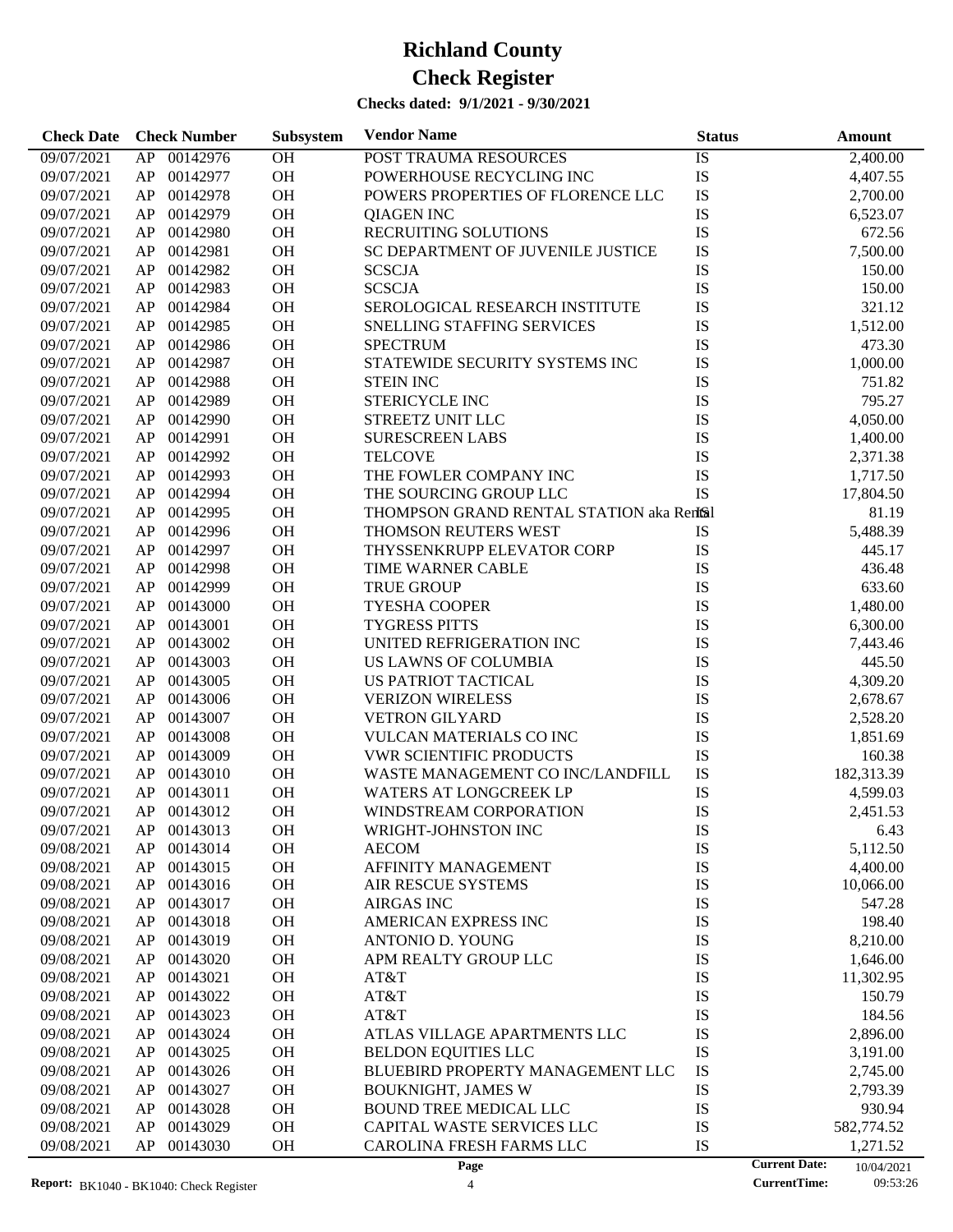### **Checks dated: 9/1/2021 - 9/30/2021**

| <b>Check Date</b> | <b>Check Number</b> | Subsystem | <b>Vendor Name</b>                         | <b>Status</b> | Amount                             |
|-------------------|---------------------|-----------|--------------------------------------------|---------------|------------------------------------|
| 09/08/2021        | AP<br>00143032      | OH        | CIGNA/LIFE INSURANCE COMPANY OF NA         | IS            | 66,999.39                          |
| 09/08/2021        | AP<br>00143033      | OH        | CIGNA/LIFE INSURANCE COMPANY OF NA         | IS            | 3,341.16                           |
| 09/08/2021        | AP<br>00143034      | OH        | <b>CITY OF COLUMBIA</b>                    | IS            | 6,807.66                           |
| 09/08/2021        | AP<br>00143035      | OH        | <b>CITY OF COLUMBIA</b>                    | IS            | 344.08                             |
| 09/08/2021        | AP<br>00143036      | OH        | CITY OF COLUMBIA WATER SVC                 | IS            | 1,278.98                           |
| 09/08/2021        | AP<br>00143037      | OH        | <b>CLIF ANDERSON</b>                       | IS            | 3,830.00                           |
| 09/08/2021        | 00143038<br>AP      | OH        | COMMERCIAL PRO CLEAN LLC                   | IS            | 1,150.00                           |
| 09/08/2021        | AP<br>00143039      | OH        | <b>COMMUNITY ASSISTANCE PROVIDER</b>       | IS            | 3,690.00                           |
| 09/08/2021        | AP<br>00143040      | OH        | CONREX RESIDENTIAL PROPERTY GROUP 2016     |               | 12,782.85                          |
| 09/08/2021        | AP<br>00143041      | OH        | DAIL, BRENDA JO                            | IS            | 17.55                              |
| 09/08/2021        | AP<br>00143042      | OH        | DAVID G. KRAUSZ                            | IS            | 5,430.95                           |
|                   | 00143043            | OH        |                                            | IS            |                                    |
| 09/08/2021        | AP                  |           | DIAMOND MCCRAVY                            |               | 5,580.00                           |
| 09/08/2021        | AP<br>00143044      | OH        | DOJ/ OFFICE OF JUSTICE PROGRAMS            | IS            | 40,630.81                          |
| 09/08/2021        | AP<br>00143045      | OH        | DOMINION ENERGY SCINC                      | IS            | 16.23                              |
| 09/08/2021        | AP<br>00143050      | OH        | DOMINION ENERGY SCINC                      | IS            | 20,307.31                          |
| 09/08/2021        | AP<br>00143053      | OH        | DOMINION ENERGY SOUTH CAROLINA             | IS            | 17,067.75                          |
| 09/08/2021        | 00143054<br>AP      | OH        | EQUIFAX INFORMATION SVCS LLC               | IS            | 468.58                             |
| 09/08/2021        | AP<br>00143055      | OH        | ERNEST JAMES JOHNSON                       | IS            | 7,905.00                           |
| 09/08/2021        | AP<br>00143056      | OH        | FAH TAMARIND LLC                           | IS            | 4,307.16                           |
| 09/08/2021        | AP<br>00143058      | OH        | <b>FIRST VEHICLE SERVICES</b>              | IS            | 105,930.73                         |
| 09/08/2021        | AP<br>00143059      | OH        | <b>FORTILINE WATERWORKS</b>                | IS            | 199.80                             |
| 09/08/2021        | 00143060<br>AP      | OH        | <b>G PARTNERSHIP LLC</b>                   | IS            | 3,451.22                           |
| 09/08/2021        | AP<br>00143061      | OH        | GROVE AT ST ANDREWS APARTMENTS BL LIIS     |               | 6,333.76                           |
| 09/08/2021        | AP<br>00143062      | OH        | <b>GWR BILTMORE LLC</b>                    | IS            | 8,654.00                           |
| 09/08/2021        | AP<br>00143063      | OH        | HACH CO INC                                | IS            | 735.92                             |
| 09/08/2021        | AP<br>00143064      | OH        | HALL II, HEYWARD L                         | IS            | 684.62                             |
| 09/08/2021        | 00143065<br>AP      | OH        | HARBISON HOUSING ASSOCIATES LP             | IS            | 6,449.95                           |
| 09/08/2021        | 00143066<br>AP      | OH        | HDR ENGINEERING INC OF THE CAROLINAS IS    |               | 8,330.00                           |
| 09/08/2021        | AP<br>00143067      | OH        | HOME DEPOT INC                             | IS            | 258.78                             |
| 09/08/2021        | AP<br>00143068      | OH        | HOUSING AUTHORITY CITY OF COLUMBIA         | IS            | 5,763.00                           |
| 09/08/2021        | AP<br>00143069      | OH        | HUMANA INSURANCE COMPANY                   | IS            | 40,635.36                          |
| 09/08/2021        | 00143070<br>AP      | OH        | <b>IRON MOUNTAIN INC</b>                   | IS            | 11,358.50                          |
| 09/08/2021        | 00143071<br>AP      | OH        | <b>JACQUELINE ANDERSON</b>                 | IS            | 6,600.00                           |
| 09/08/2021        | AP<br>00143072      | OH        | <b>JAMES JORDAN</b>                        | IS            | 4,000.00                           |
| 09/08/2021        | AP<br>00143073      | OH        | <b>JAMES RIVER SOLUTIONS</b>               | IS            | 37,388.97                          |
| 09/08/2021        | AP<br>00143074      | OH        | <b>JANICE REDD</b>                         | IS            | 4,700.00                           |
| 09/08/2021        | AP<br>00143075      | <b>OH</b> | <b>JARVETTE GODFREY</b>                    | IS            | 3,053.01                           |
| 09/08/2021        | 00143076<br>AP      | OH        | <b>JOE CHEN</b>                            | IS            | 3,455.00                           |
| 09/08/2021        | 00143077<br>AP      | OH        | KILLIAN TERRACE SC LLC                     | IS            | 9,783.75                           |
| 09/08/2021        | 00143078<br>AP      | OH        | KRC GROVE AT SPRING VALLEY LLC             | IS            | 4,273.00                           |
| 09/08/2021        | 00143079<br>AP      | OH        | KRC WEST WINDS LLC                         | IS            | 5,830.00                           |
| 09/08/2021        | AP<br>00143080      | OH        | <b>LANGUAGE LINE</b>                       | IS            | 51.75                              |
| 09/08/2021        | AP<br>00143081      | OH        | LONGCREEK COLUMBIA LLC                     | IS            | 2,242.50                           |
| 09/08/2021        | AP<br>00143082      | OH        | LORICK PLACE LLC A. SC LIMITED LIABILITYIS |               | 2,870.00                           |
| 09/08/2021        | AP<br>00143083      | OH        | LOWES HOME CENTER INC                      | IS            | 407.19                             |
| 09/08/2021        | AP<br>00143084      | OH        | MAC PAPER INC                              | IS            | 478.71                             |
| 09/08/2021        | AP                  |           | MANCINE, JESSICA                           |               |                                    |
|                   | 00143085            | OH        |                                            | IS            | 20.92                              |
| 09/08/2021        | AP<br>00143086      | OH        | MARTIN MARIETTA AGGREGATES INC             | IS            | 241.86                             |
| 09/08/2021        | AP<br>00143087      | OH        | <b>MARVIN LONG</b>                         | IS            | 6,500.00                           |
| 09/08/2021        | AP<br>00143088      | OH        | <b>MATTHEW C. JONES</b>                    | IS            | 7,250.00                           |
| 09/08/2021        | AP<br>00143089      | OH        | MCCULLOCH, AMY WRIGHT                      | IS            | 150.00                             |
| 09/08/2021        | AP<br>00143090      | OH        | MID CAROLINA ELECTRIC                      | IS            | 22,937.00                          |
| 09/08/2021        | AP<br>00143091      | OH        | ML COLUMBIA -1                             | IS            | 4,221.00                           |
| 09/08/2021        | AP<br>00143092      | OH        | MOTOROLA SOLUTIONS INC                     | IS            | 9,848.14                           |
|                   |                     |           | Page                                       |               | <b>Current Date:</b><br>10/04/2021 |

10/04/2021<br>09:53:26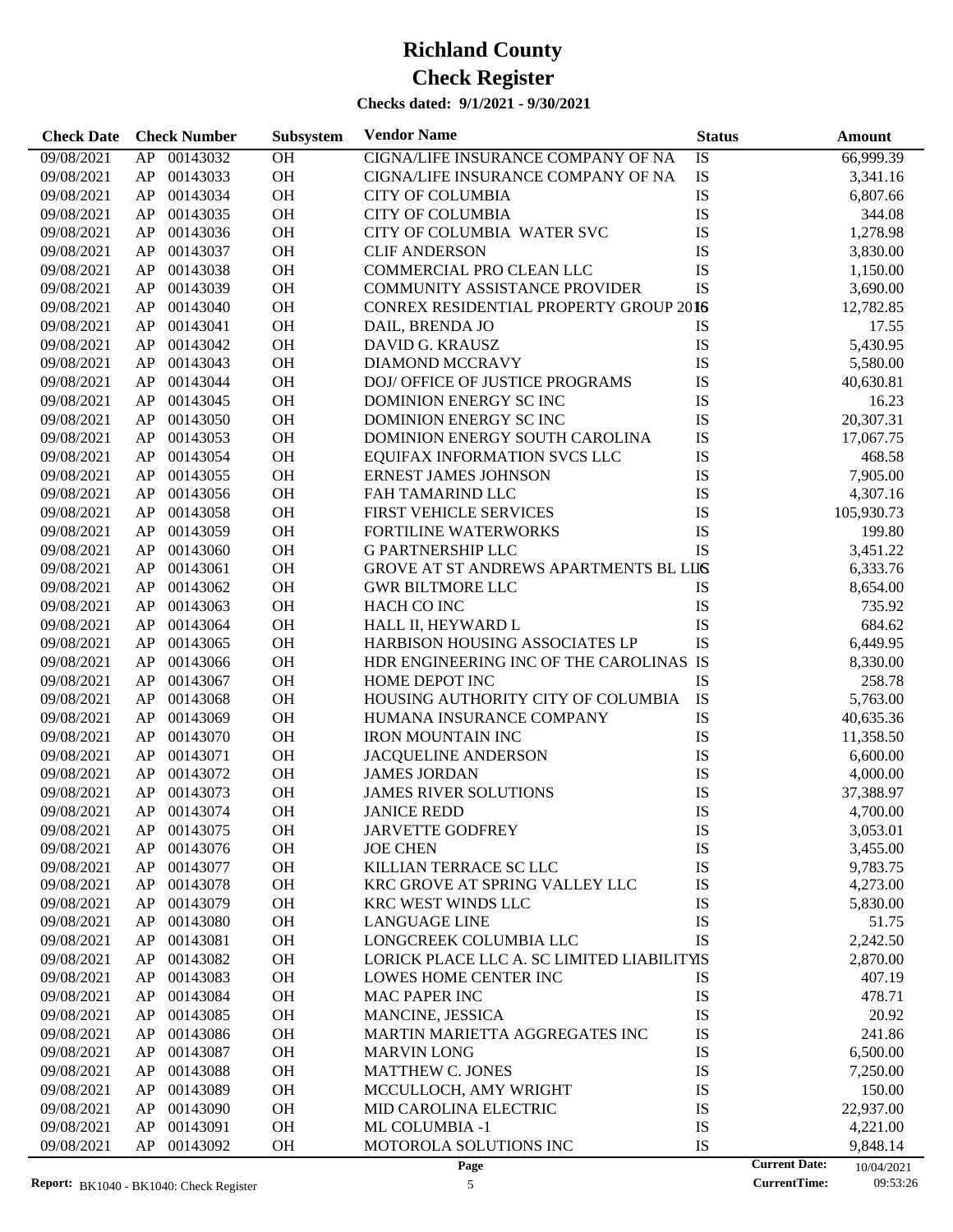### **Checks dated: 9/1/2021 - 9/30/2021**

| <b>Check Date</b>        | <b>Check Number</b>              | Subsystem              | <b>Vendor Name</b>                                                  | <b>Status</b>   | Amount                             |
|--------------------------|----------------------------------|------------------------|---------------------------------------------------------------------|-----------------|------------------------------------|
| 09/08/2021               | AP<br>00143093                   | OH                     | MOTOROLA SOLUTIONS INC                                              | $\overline{1S}$ | 287.55                             |
| 09/08/2021               | AP<br>00143095                   | OH                     | OFFICE DEPOT INC                                                    | IS              | 6,704.80                           |
| 09/08/2021               | AP<br>00143096                   | OH                     | P AND S CONSTRUCTION COMPANY INC                                    | IS              | 7,486.25                           |
| 09/08/2021               | AP<br>00143097                   | OH                     | PALMETTO MICROFILM                                                  | IS              | 8,600.00                           |
| 09/08/2021               | AP<br>00143098                   | OH                     | PALMETTO PROPANE FUELS ICE INC                                      | IS              | 17,555.60                          |
| 09/08/2021               | AP<br>00143099                   | OH                     | PEEK PAVEMENT MARKETING LLC                                         | IS              | 559.50                             |
| 09/08/2021               | AP<br>00143100                   | OH                     | PHELIX 3020 LLC                                                     | IS              | 3,648.50                           |
| 09/08/2021               | AP<br>00143101                   | OH                     | POWERS PROPERTIES OF FLORENCE LLC                                   | IS              | 2,925.00                           |
| 09/08/2021               | AP<br>00143102                   | OH                     | PRESIDIO TECHNOLOGY CAPITAL                                         | IS              | 1,195.69                           |
| 09/08/2021               | AP<br>00143103                   | OH                     | PRO SYSTEMS INC                                                     | IS              | 1,718.00                           |
| 09/08/2021               | AP<br>00143104                   | OH                     | REGENT PARK LLC                                                     | IS              | 3,295.00                           |
| 09/08/2021               | AP<br>00143105                   | OH                     | <b>RENEE LYON</b>                                                   | IS              | 7,554.60                           |
| 09/08/2021               | AP<br>00143106                   | OH                     | <b>RFI THE PARK</b>                                                 | IS              | 4,411.84                           |
| 09/08/2021               | 00143107<br>AP                   | OH                     | RICHLAND COUNTY UTILITIES                                           | IS              | 1,468.51                           |
| 09/08/2021               | 00143108<br>AP                   | OH                     | <b>RT LAWRENCE CORP</b>                                             | IS              | 20,196.09                          |
| 09/08/2021               | AP<br>00143109                   | OH                     | RUSSELL L. POWELL                                                   | IS              | 5,210.00                           |
| 09/08/2021               | AP<br>00143110                   | OH                     | <b>SAFEWARE INC</b>                                                 | IS              | 1,536.92                           |
| 09/08/2021               | AP<br>00143111                   | OH                     | <b>SANDRA M. WILLIAMS</b>                                           | IS              | 16,800.00                          |
| 09/08/2021               | AP<br>00143112                   | OH                     | SC AERONAUTICS COMMISSION                                           | IS              | 1,031.25                           |
| 09/08/2021               | AP<br>00143113                   | OH                     |                                                                     | IS              | 500.00                             |
|                          | AP<br>00143114                   | OH                     | <b>SC ASSN OF PROBATE JUDGES</b><br>SC DEPARTMENT OF MOTOR VEHICLES | IS              | 17.00                              |
| 09/08/2021               |                                  | OH                     |                                                                     | IS              |                                    |
| 09/08/2021               | AP<br>00143115                   |                        | <b>SCCWCT</b><br><b>SHEMECKA WILLIAMS</b>                           |                 | 3,964.00                           |
| 09/08/2021               | AP<br>00143116                   | OH<br>OH               |                                                                     | IS              | 3,708.00                           |
| 09/08/2021               | AP<br>00143117<br>00143118       | OH                     | SHENIKA LOUISY                                                      | IS<br>IS        | 8,400.00                           |
| 09/08/2021               | AP<br>00143119<br>AP             | OH                     | SOUTHWOOD REALTY COMPANY<br><b>SPECTRUM</b>                         | IS              | 11,834.47                          |
| 09/08/2021               | AP<br>00143120                   | OH                     | STATEWIDE SECURITY SYSTEMS INC                                      | IS              | 560.26                             |
| 09/08/2021               | AP<br>00143121                   | OH                     |                                                                     | IS              | 11,513.34<br>265.53                |
| 09/08/2021               | 00143122<br>AP                   | OH                     | STEPHENS, ALEXANDRIA PAULINE                                        | IS              | 268.08                             |
| 09/08/2021               | AP<br>00143123                   | OH                     | STERICYCLE INC                                                      | IS              | 549.67                             |
| 09/08/2021               | AP<br>00143124                   | OH                     | STEWART, SHIRLEY P<br><b>TASC</b>                                   | IS              | 1,037.00                           |
| 09/08/2021<br>09/08/2021 | 00143125<br>AP                   | OH                     | THE SHANDON GROUP                                                   | IS              | 5,563.50                           |
| 09/08/2021               | AP<br>00143126                   | OH                     | THOMAS, CHRISTOPHER SHAWN                                           | IS              | 38.16                              |
| 09/08/2021               | AP<br>00143127                   | <b>OH</b>              | TIME WARNER CABLE                                                   | IS              | 431.99                             |
| 09/08/2021               | AP<br>00143128                   | OH                     | TRI COUNTY ELEC COOP INC                                            | IS              | 28.40                              |
|                          | AP<br>00143129                   | <b>OH</b>              | <b>TROPICAL SC LLC</b>                                              | IS              | 4,350.00                           |
| 09/08/2021<br>09/08/2021 | AP 00143130                      | OH                     | <b>TYRONE CORBIN</b>                                                | IS              |                                    |
|                          |                                  | <b>OH</b>              |                                                                     |                 | 4,250.00<br>21,984.30              |
| 09/08/2021<br>09/08/2021 | 00143131<br>AP<br>AP<br>00143132 |                        | <b>VERIZON WIRELESS</b><br><b>VULCAN MATERIALS CO INC</b>           | IS              | 891.93                             |
| 09/08/2021               | AP<br>00143133                   | OH<br><b>OH</b>        | <b>VWR SCIENTIFIC PRODUCTS</b>                                      | IS<br>IS        | 106.22                             |
| 09/08/2021               | 00143134<br>AP                   | <b>OH</b>              | W M ROEBUCK INC                                                     | IS              | 200.00                             |
| 09/08/2021               | AP<br>00143135                   | <b>OH</b>              | <b>WASTE INDUSTRIES</b>                                             | IS              | 686,186.85                         |
| 09/08/2021               | AP<br>00143136                   | <b>OH</b>              | WASTE MANAGEMENT CO INC/LANDFILL                                    | IS              | 690,611.61                         |
| 09/08/2021               | AP<br>00143137                   | <b>OH</b>              | WAT PROPERTIES INC OF COLUMBIA                                      | IS              | 4,600.00                           |
| 09/08/2021               | AP<br>00143138                   | <b>OH</b>              | WELLINGTON RESIDENTIAL VILLAS                                       | IS              | 7,375.00                           |
| 09/08/2021               | AP<br>00143139                   | <b>OH</b>              | WEST SHORE LAKE CAROLINA LLC                                        | IS              | 5,466.70                           |
|                          | AP                               |                        | <b>WOLFE &amp; TAYLOR INC</b>                                       |                 |                                    |
| 09/08/2021<br>09/08/2021 | 00143140<br>AP<br>00143141       | <b>OH</b><br><b>OH</b> | WRH FARRINGTON LTD                                                  | IS<br>IS        | 3,200.00<br>5,288.12               |
|                          | AP<br>00143142                   | <b>OH</b>              | WRIGHT-JOHNSTON INC                                                 | IS              | 49.52                              |
| 09/08/2021               | AP<br>00143143                   | <b>OH</b>              |                                                                     | IS              | 4,815.00                           |
| 09/08/2021               | AP<br>00143144                   | <b>OH</b>              | WYNDHAM POINTE<br><b>MICHAEL DAVIS</b>                              |                 |                                    |
| 09/08/2021<br>09/08/2021 | AP<br>00143145                   | <b>OH</b>              | MILLS-CUB LLC                                                       | IS<br>IS        | 1,300.00<br>3,677.44               |
| 09/08/2021               | AP<br>00143146                   | <b>OH</b>              | PINEBELT LLC                                                        | IS              | 2,829.67                           |
| 09/08/2021               | AP<br>00143147                   | <b>OH</b>              | PIONEER LAND COMPANY LP                                             | IS              | 2,500.00                           |
|                          |                                  |                        | Page                                                                |                 | <b>Current Date:</b><br>10/04/2021 |

10/04/2021<br>09:53:26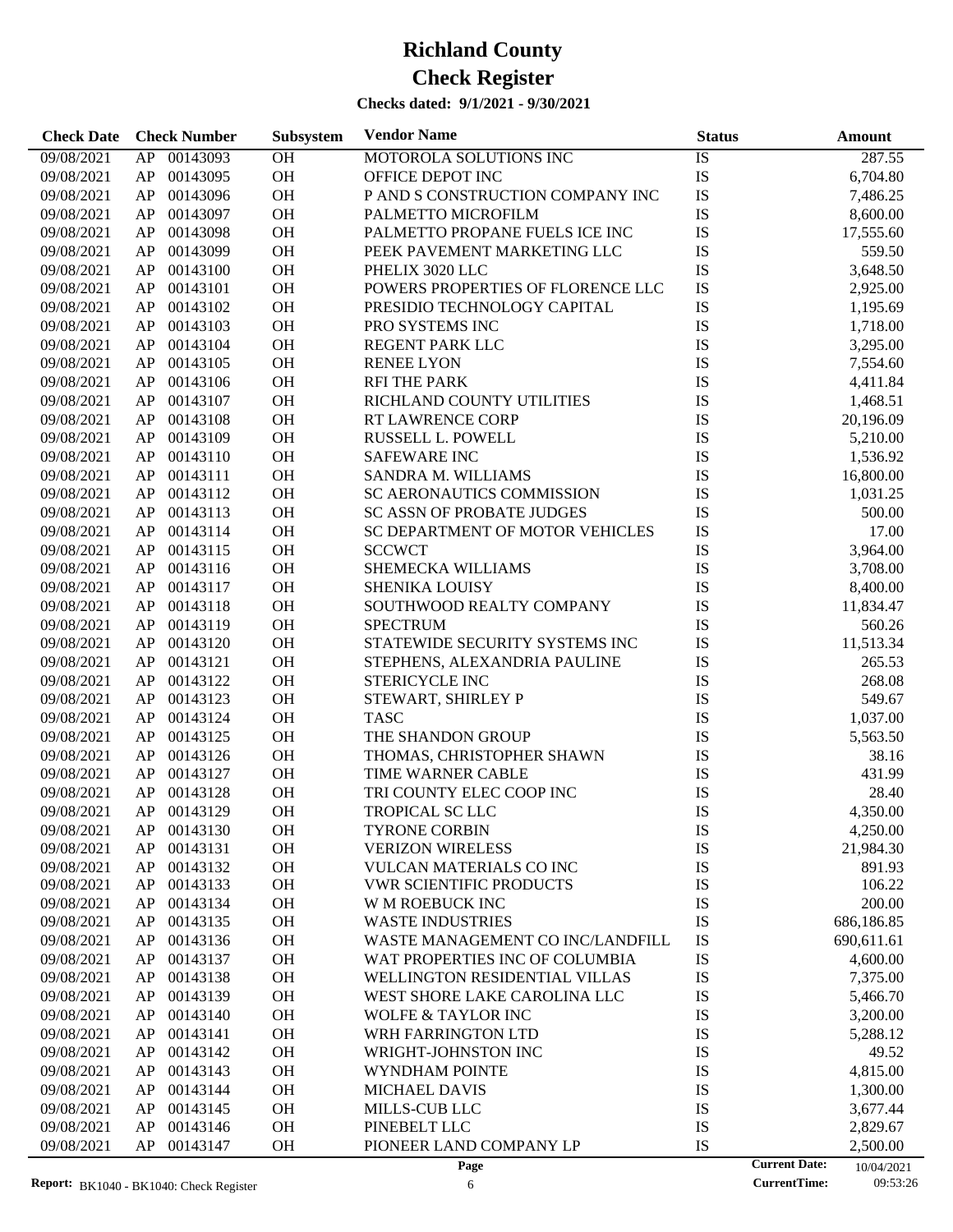**Check Date Check Number Vendor Name Status Amount**

**Subsystem**

| 09/08/2021 | AP | 00143148    | <b>OH</b> | WOODLAND VILLAGE LLC                       | IS        | 3,080.00  |
|------------|----|-------------|-----------|--------------------------------------------|-----------|-----------|
| 09/08/2021 | AP | 00143149    | OH        | CENTRALSQUARE TECHNOLOGIES LLC             | IS        | 1,950.00  |
| 09/08/2021 | AP | 00143150    | OH        | F AND ME CONSULTANTS INC                   | IS        | 545.00    |
| 09/08/2021 | AP | 00143151    | OH        | NWN CORPORATION                            | IS        | 64,902.46 |
| 09/08/2021 | AP | 00143152    | OH        | PARRISH AND PARTNERS LLC                   | IS        | 65,675.27 |
| 09/08/2021 | AP | 00143153    | OH        | FIRST VEHICLE SERVICES                     | IS        | 72.48     |
| 09/08/2021 | AP | 00143154    | OH        | <b>VERIZON WIRELESS</b>                    | <b>IS</b> | 1,677.17  |
| 09/10/2021 | AP | 00143155    | OH        | ADEGBOYEGA S. ADEJUMO                      | IS        | 6,100.00  |
| 09/10/2021 | AP | 00143156    | OH        | <b>ANTONIO BELL</b>                        | IS        | 2,889.00  |
| 09/10/2021 | AP | 00143157    | OH        | APM REALTY GROUP LLC                       | IS        | 3,750.50  |
| 09/10/2021 | AP | 00143158    | OH        | AYERS, JASMINE                             | IS        | 186.48    |
| 09/10/2021 | AP | 00143159    | OH        | <b>BENEDICT COLLEGE</b>                    | IS        | 5,365.18  |
| 09/10/2021 | AP | 00143160    | OH        | <b>BOULDER CREEK INVESTMENTS</b>           | IS        | 2,142.00  |
| 09/10/2021 | AP | 00143161    | OH        | <b>CHARITA HARMON</b>                      | IS        | 6,700.00  |
| 09/10/2021 | AP | 00143162    | OH        | <b>CHARLENE M. SIMONS</b>                  | IS        | 2,700.00  |
| 09/10/2021 | AP | 00143163    | OH        | <b>CITY OF COLUMBIA</b>                    | IS        | 1,413.03  |
| 09/10/2021 | AP | 00143164    | OH        | CORSHIA N. ALEXANDER                       | IS        | 3,375.00  |
| 09/10/2021 | AP | 00143165    | OH        | <b>CYNTHIA BYRD</b>                        | IS        | 2,550.00  |
| 09/10/2021 | AP | 00143168    | OH        | DOMINION ENERGY SOUTH CAROLINA             | IS        | 14,562.53 |
| 09/10/2021 | AP | 00143169    | OH        |                                            | IS        |           |
|            |    |             |           | DOUGLAS MADISON STATION II, LLC            |           | 2,073.00  |
| 09/10/2021 | AP | 00143170    | OH        | DRAKE ARCH COLUMBIA 1 LLC                  | IS        | 2,277.00  |
| 09/10/2021 | AP | 00143171    | OH        | GABLE HILL APARTMENT COMPLEX               | IS        | 2,487.00  |
| 09/10/2021 | AP | 00143172    | OH        | GABLE OAKS HOUSING ASSOCIATES LP           | IS        | 784.00    |
| 09/10/2021 | AP | 00143173    | OH        | <b>GOLSON, APRIL</b>                       | IS        | 220.08    |
| 09/10/2021 | AP | 00143174    | OH        | <b>JAMES ROWELL</b>                        | IS        | 4,680.00  |
| 09/10/2021 | AP | 00143175    | OH        | JEANUA L. MORRIS                           | IS        | 3,250.00  |
| 09/10/2021 | AP | 00143176    | OH        | <b>KIARA ROBERTSON</b>                     | IS        | 1,694.22  |
| 09/10/2021 | AP | 00143177    | OH        | <b>KIERA DANIEL</b>                        | IS        | 2,535.00  |
| 09/10/2021 | AP | 00143178    | OH        | LANDY, MYCHAL JUSTIN                       | <b>IS</b> | 85.68     |
| 09/10/2021 | AP | 00143179    | OH        | LORICK PLACE LLC A. SC LIMITED LIABILITYIS |           | 7,671.00  |
| 09/10/2021 | AP | 00143180    | OH        | <b>MARION COX</b>                          | IS        | 2,717.84  |
| 09/10/2021 | AP | 00143181    | OH        | MEREDITH SQUARE LLC                        | IS        | 5,480.00  |
| 09/10/2021 | AP | 00143182    | OH        | MIKE TAYLOR PROPERTIES INC                 | IS        | 3,900.00  |
| 09/10/2021 | AP | 00143183    | OH        | MONIQUE CHAMPAIGNE                         | IS        | 3,911.20  |
| 09/10/2021 | AP | 00143184    | OH        | PALMETTO UTILITIES                         | IS        | 278.77    |
| 09/10/2021 | AP | 00143185    | OH        | PAUL PROPERTIES LLC                        | <b>IS</b> | 2,685.00  |
| 09/10/2021 |    | AP 00143186 | OH        | <b>SPECTRUM</b>                            | IS        | 441.21    |
| 09/10/2021 |    | AP 00143187 | OH        | THE LANDINGS C FOREST ACRES                | IS        | 2,445.00  |
| 09/10/2021 | AP | 00143188    | OH        | THE POINTE AT LAKE MURRAY                  | IS        | 2,678.04  |
| 09/10/2021 | AP | 00143189    | OH        | TIMBERS JR., BELTON L.                     | IS        | 190.40    |
| 09/10/2021 | AP | 00143190    | OH        | TOWN AND COUNTRY PROPERTY                  | IS        | 700.00    |
| 09/10/2021 | AP | 00143191    | OH        | VAS APARTMENTS LLC                         | IS        | 8,296.60  |
| 09/10/2021 | AP | 00143192    | OH        | <b>WYNDHAM POINTE</b>                      | IS        | 8,332.00  |
| 09/10/2021 | AP | 00143193    | OH        | YVONNE L HEMMINGS                          | IS        | 5,857.00  |
| 09/10/2021 | AP | 00143194    | OH        | ABERNATHY PLACE LP                         | IS        | 6,500.00  |
| 09/10/2021 | AP | 00143195    | OH        | AFFINITY MANAGEMENT                        | IS        | 1,990.00  |
| 09/10/2021 | AP | 00143196    | OH        | APM REALTY GROUP LLC                       | IS        | 7,219.10  |
| 09/10/2021 | AP | 00143197    | OH        | BOULDER CREEK INVESTMENTS                  | IS        | 5,234.74  |
| 09/10/2021 | AP | 00143198    | OH        | <b>CHARLENE M. SIMONS</b>                  | IS        | 2,100.00  |
| 09/10/2021 | AP | 00143199    | OH        | CHARLES L. MCCASKILL JR                    | IS        | 4,965.00  |
| 09/10/2021 | AP | 00143200    | OH        | <b>CHRISTINA YOUNG</b>                     | IS        | 22,500.00 |
| 09/10/2021 | AP | 00143201    | OH        | <b>CITY OF COLUMBIA</b>                    | IS        | 5,189.85  |
| 09/10/2021 | AP | 00143202    | OH        | CONREX RESIDENTIAL PROPERTY GROUP 2013-    |           | 6,300.00  |
|            |    |             |           |                                            |           |           |

09/10/2021 AP 00143203 OH DOMINION ENERGY SOUTH CAROLINA IS 5,344.10

10/04/2021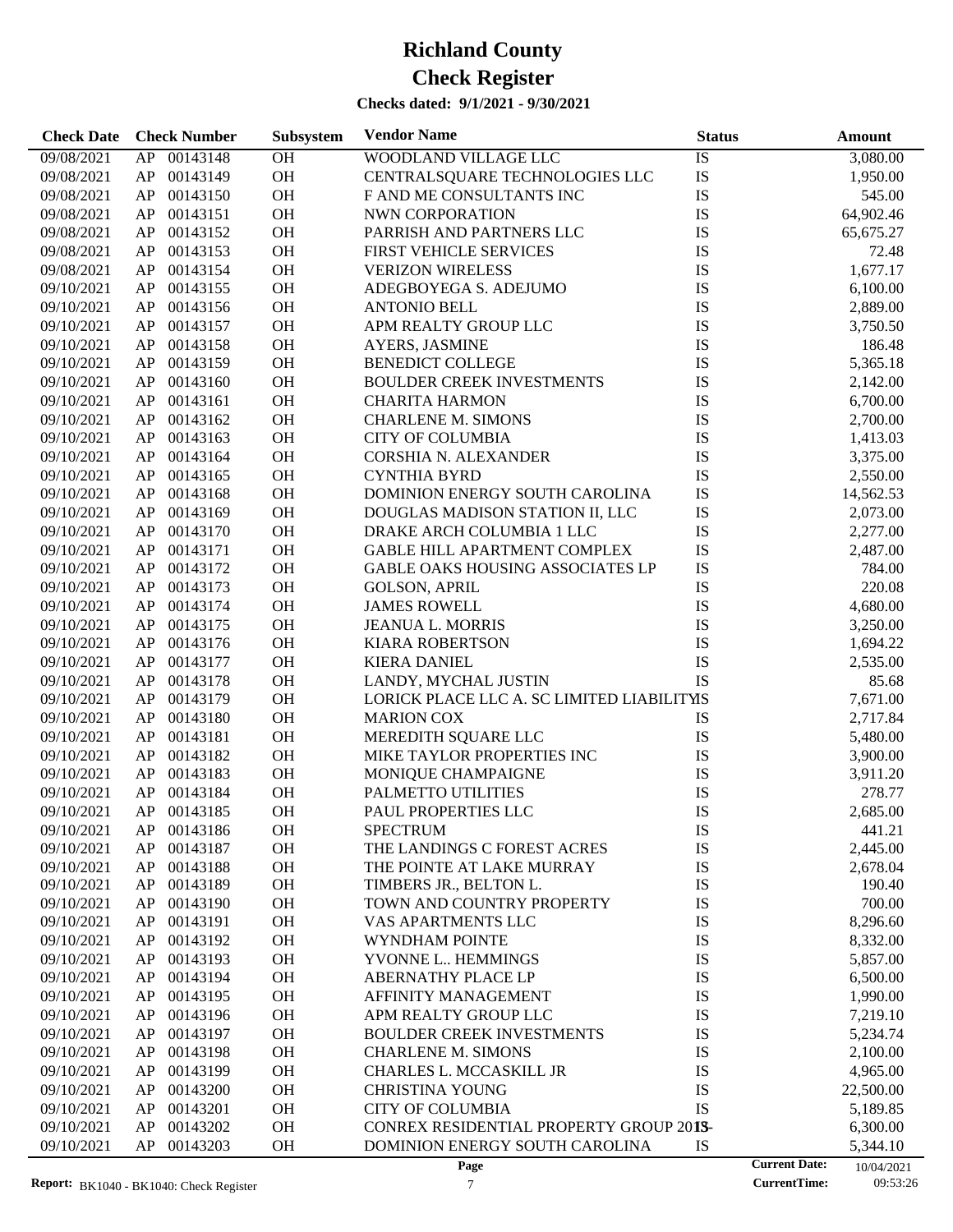| <b>Check Date</b> | <b>Check Number</b> | Subsystem | <b>Vendor Name</b>                         | <b>Status</b>        | <b>Amount</b> |
|-------------------|---------------------|-----------|--------------------------------------------|----------------------|---------------|
| 09/10/2021        | 00143204<br>AP      | <b>OH</b> | DRAKE ARCH COLUMBIA 1 LLC                  | IS                   | 10,868.00     |
| 09/10/2021        | AP<br>00143205      | OH        | <b>GABLE HILL APARTMENT COMPLEX</b>        | IS                   | 2,894.00      |
| 09/10/2021        | 00143206<br>AP      | OH        | HOUSING AUTHORITY CITY OF COLUMBIA         | IS                   | 4,087.00      |
| 09/10/2021        | 00143207<br>AP      | OH        | <b>JAMES ROWELL</b>                        | IS                   | 2,400.00      |
| 09/10/2021        | 00143208<br>AP      | OH        | KEYOCEA WHITLOCK                           | IS                   | 2,793.00      |
| 09/10/2021        | AP<br>00143209      | OH        | LANDMARK AT PINE COURT LLC                 | IS                   | 2,169.00      |
| 09/10/2021        | AP<br>00143210      | OH        | LEE, ASHLEY KATE                           | IS                   | 100.00        |
| 09/10/2021        | 00143211<br>AP      | OH        | LMS HARBISON, LLC                          | IS                   | 16,068.00     |
| 09/10/2021        | 00143212<br>AP      | OH        | LONGCREEK COLUMBIA LLC                     | IS                   | 8,309.90      |
| 09/10/2021        | AP<br>00143213      | <b>OH</b> | MCDANIEL AND MCDANIEL CO INC.              | IS                   | 3,150.00      |
| 09/10/2021        | AP<br>00143214      | OH        | MOORE, TARA LYNN                           | IS                   | 115.00        |
| 09/10/2021        | AP<br>00143215      | OH        | NoHo SERVICES INC                          | IS                   | 5,985.00      |
| 09/10/2021        | 00143216<br>AP      | OH        | PACIFIC WEST REAL ESTATE INCOME II, LLC IS |                      | 8,550.00      |
| 09/10/2021        | AP<br>00143217      | <b>OH</b> | PAULETTE COLLINS                           | <b>IS</b>            | 7,810.00      |
|                   | 00143218<br>AP      | OH        | REGENT PARK LLC                            | IS                   |               |
| 09/10/2021        |                     |           |                                            |                      | 2,634.00      |
| 09/10/2021        | 00143219<br>AP      | OH        | RFI WILDEWOOD LLC                          | IS                   | 8,732.24      |
| 09/10/2021        | 00143220<br>AP      | OH        | SCOTT PROPERTIES OF THE MIDLANDS LLC IS    |                      | 7,407.00      |
| 09/10/2021        | AP<br>00143221      | OH        | <b>SHANA DAVIS</b>                         | IS                   | 6,280.00      |
| 09/10/2021        | 00143222<br>AP      | OH        | <b>SPECTRUM</b>                            | IS                   | 724.26        |
| 09/10/2021        | 00143223<br>AP      | OH        | SPRING GARDENS SC LLC                      | IS                   | 4,841.88      |
| 09/10/2021        | 00143224<br>AP      | OH        | STICKLE, NICOLE DYAN                       | IS                   | 200.00        |
| 09/10/2021        | AP<br>00143225      | <b>OH</b> | THE FOWLER COMPANY INC                     | IS                   | 1,880.00      |
| 09/10/2021        | 00143226<br>AP      | OH        | THE LANDINGS C FOREST ACRES                | IS                   | 3,125.00      |
| 09/10/2021        | 00143227<br>AP      | OH        | THOMAS AND ASSOCIATES REALTY, INC.         | IS                   | 4,520.00      |
| 09/10/2021        | 00143228<br>AP      | OH        | <b>WELLINGTON ADVISORS</b>                 | IS                   | 2,115.00      |
| 09/10/2021        | AP<br>00143229      | OH        | WEST SHORE LAKE CAROLINA LLC               | IS                   | 3,342.00      |
| 09/10/2021        | 00143230<br>AP      | OH        | <b>WOLFE &amp; TAYLOR INC</b>              | IS                   | 3,000.00      |
| 09/10/2021        | 00143231<br>AP      | OH        | WYNDHAM POINTE                             | IS                   | 3,875.00      |
| 09/13/2021        | AP<br>00143232      | OH        | <b>ALEXIS HAZEL</b>                        | IS                   | 384.00        |
| 09/13/2021        | AP<br>00143233      | <b>OH</b> | ANTELOPE RIVERSIDE SC LLC                  | IS                   | 446.00        |
| 09/13/2021        | 00143234<br>AP      | OH        | APM REALTY GROUP LLC                       | IS                   | 3,850.00      |
| 09/13/2021        | 00143235<br>AP      | OH        | AT&T                                       | IS                   | 233.15        |
| 09/13/2021        | AP<br>00143236      | OH        | <b>BARRY HOLLOWAY</b>                      | IS                   | 4,000.00      |
| 09/13/2021        | AP<br>00143237      | <b>OH</b> | <b>BOULDER CREEK INVESTMENTS</b>           | IS                   | 4,110.00      |
| 09/13/2021        | AP<br>00143238      | <b>OH</b> | BRIDGE WF SC RESERVE RIVER WALK LLC        | IS                   | 2,552.42      |
| 09/13/2021        | AP<br>00143239      | <b>OH</b> | CAPITAL HEIGHTS LLC                        | IS                   | 7,331.00      |
| 09/13/2021        | AP 00143240         | OH        | CDG SOCAROLINA I LP                        | IS                   | 2,824.00      |
| 09/13/2021        | 00143241<br>AP      | OH        | <b>CELIA SAXON 1</b>                       | IS                   | 3,433.00      |
| 09/13/2021        | 00143242<br>AP      | OH        | CHIMNEYS AT BROOKFIELD LLC                 | IS                   | 6,752.00      |
| 09/13/2021        | AP<br>00143243      | OH        | <b>CITY OF COLUMBIA</b>                    | IS                   | 3,869.56      |
| 09/13/2021        | AP<br>00143244      | OH        | <b>COLUMBIA HOUSING AUTHORITY</b>          | IS                   | 7,738.71      |
| 09/13/2021        | AP<br>00143245      | OH        | DBC AUTUMN RIDGE APARTMENTS LP             | IS                   | 2,762.65      |
| 09/13/2021        | AP<br>00143249      | OH        | DOMINION ENERGY SOUTH CAROLINA             | IS                   | 24,192.31     |
| 09/13/2021        | AP<br>00143250      | OH        | DOREEN PUTNAL                              | IS                   | 1,841.00      |
| 09/13/2021        | AP<br>00143251      | OH        | DOUGLAS MADISON STATION II, LLC            | IS                   | 9,745.74      |
| 09/13/2021        | AP<br>00143252      | OH        | DRAKE ARCH COLUMBIA 1 LLC                  | IS                   | 4,055.00      |
| 09/13/2021        | AP<br>00143253      | OH        | EBSCO POLO VILLAGE LLC                     | IS                   | 5,895.00      |
| 09/13/2021        | AP<br>00143254      | OH        | <b>EGT INVESTMENTS</b>                     | IS                   | 8,400.00      |
|                   | AP<br>00143255      | OH        | FHA GREENBRIER LLC                         | IS                   |               |
| 09/13/2021        |                     |           |                                            |                      | 7,490.17      |
| 09/13/2021        | AP<br>00143256      | OH        | GABLE OAKS HOUSING ASSOCIATES LP           | IS                   | 2,175.00      |
| 09/13/2021        | AP<br>00143257      | OH        | HAMPTON COURTS-BRANDEMERE LLC              | IS                   | 4,183.42      |
| 09/13/2021        | AP<br>00143258      | OH        | <b>HANNAH LEVY</b>                         | IS                   | 3,612.00      |
| 09/13/2021        | AP<br>00143259      | OH        | HOME PARTNERS OF AMERICA INC               | IS                   | 6,934.72      |
| 09/13/2021        | AP<br>00143261      | OH        | <b>INTERMARK ASSOCIATES V LLC</b>          | IS                   | 4,313.85      |
|                   |                     |           | Page                                       | <b>Current Date:</b> | 10/04/2021    |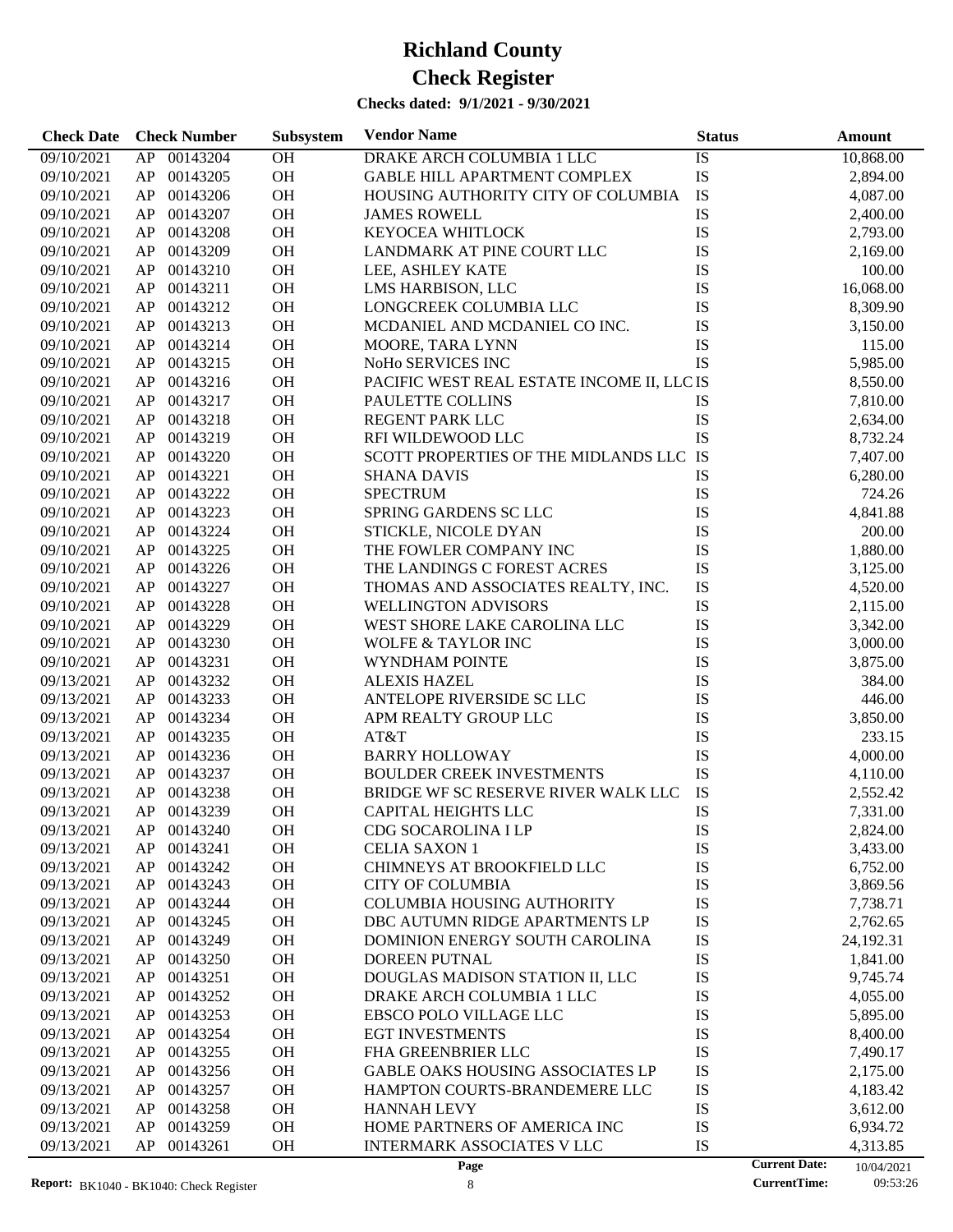| <b>Check Date</b> | <b>Check Number</b> | <b>Subsystem</b> | <b>Vendor Name</b>                    | <b>Status</b> | Amount                             |  |
|-------------------|---------------------|------------------|---------------------------------------|---------------|------------------------------------|--|
| 09/13/2021        | 00143262<br>AP      | OH               | <b>JAYDEN FLOWERS</b>                 | IS            | 850.67                             |  |
| 09/13/2021        | AP<br>00143263      | OH               | KRC GROVE AT SPRING VALLEY LLC        | IS            | 5,711.55                           |  |
| 09/13/2021        | 00143264<br>AP      | OH               | LANDMARK AT PINE COURT LLC            | IS            | 2,379.00                           |  |
| 09/13/2021        | 00143265<br>AP      | OH               | LANDMARK RESOURCES LLC                | IS            | 3,340.75                           |  |
| 09/13/2021        | AP<br>00143266      | OH               | LONGCREEK COLUMBIA LLC                | IS            | 3,869.50                           |  |
| 09/13/2021        | AP<br>00143267      | OH               | LUIS ALBERTO HERNANDEZ                | IS            | 3,750.00                           |  |
| 09/13/2021        | 00143268<br>AP      | OH               | <b>MARIA DONNELLY</b>                 | IS            | 3,276.00                           |  |
| 09/13/2021        | AP<br>00143269      | OH               | <b>MARK R. WINTERS</b>                | IS            | 16,008.00                          |  |
| 09/13/2021        | AP<br>00143270      | OH               | <b>MARVIN LONG</b>                    | IS            | 4,400.00                           |  |
| 09/13/2021        | 00143271<br>AP      | OH               | MEREDITH SQUARE LLC                   | IS            | 2,310.00                           |  |
| 09/13/2021        | 00143272<br>AP      | OH               | MID-AMERICA APARTMENTS LP             | IS            | 13,243.73                          |  |
| 09/13/2021        | AP<br>00143273      | OH               | MIKE TAYLOR PROPERTIES INC            | IS            | 1,375.00                           |  |
| 09/13/2021        | AP<br>00143274      | OH               | ML COLUMBIA -1                        | IS            | 3,066.00                           |  |
| 09/13/2021        | 00143275<br>AP      | OH               | NORMAN BRYAN WALTERS                  | IS            | 1,620.00                           |  |
| 09/13/2021        | AP<br>00143276      | OH               | PARKLANE APARTMENTS LLC               | IS            | 8,285.00                           |  |
| 09/13/2021        | AP<br>00143277      | OH               | PAUL PROPERTIES LLC                   | IS            | 2,315.17                           |  |
| 09/13/2021        | AP<br>00143278      | OH               | PHELLICCIA MIXON                      | IS            | 1,002.00                           |  |
| 09/13/2021        | 00143279<br>AP      | OH               | PHILLIP DAUGHERTY                     | IS            | 4,754.00                           |  |
| 09/13/2021        | AP<br>00143280      | OH               | POINTE AT ELMWOOD LP                  | IS            | 5,797.67                           |  |
| 09/13/2021        | AP<br>00143281      | OH               | POWERS PROPERTIES OF FLORENCE LLC     | IS            | 3,520.00                           |  |
| 09/13/2021        | 00143282<br>AP      | OH               | PRIMARY PROPERTY MANAGEMENT LLC       | IS            | 2,400.00                           |  |
| 09/13/2021        | 00143283<br>AP      | OH               | <b>RFI THE PARK</b>                   | IS            | 23,580.22                          |  |
| 09/13/2021        | AP<br>00143284      | OH               | RICE POINTE COLUMBIA LLC              | IS            | 10,173.77                          |  |
| 09/13/2021        | AP<br>00143285      | OH               | RIVERS EDGE AT CAROLINA STADIUM       | IS            | 6,355.00                           |  |
| 09/13/2021        | 00143286<br>AP      | OH               | RUSSELL L. POWELL                     | IS            | 3,645.00                           |  |
| 09/13/2021        | 00143287<br>AP      | OH               | <b>SCBRS LLC</b>                      | <b>IS</b>     | 9,630.00                           |  |
| 09/13/2021        | AP<br>00143288      | OH               | SOUTHWOOD REALTY COMPANY              | IS            | 4,881.09                           |  |
| 09/13/2021        | 00143289<br>AP      | OH               | <b>SPECTRUM</b>                       | IS            | 1,537.31                           |  |
| 09/13/2021        | 00143290<br>AP      | OH               | SPRING GARDENS SC LLC                 | IS            | 5,488.86                           |  |
| 09/13/2021        | AP<br>00143291      | OH               | SPRING LAKE SC LLC                    | IS            | 7,569.13                           |  |
| 09/13/2021        | AP<br>00143292      | OH               | THEONIS S. BROWN, JR.                 | IS            | 6,369.04                           |  |
| 09/13/2021        | 00143293<br>AP      | OH               | VRE II LLC                            | IS            | 8,328.00                           |  |
| 09/13/2021        | 00143294<br>AP      | OH               | WELLINGTON RESIDENTIAL VILLAS         | IS            | 7,415.00                           |  |
| 09/13/2021        | AP<br>00143295      | OH               | WYNDHAM POINTE                        | IS            | 3,520.00                           |  |
| 09/15/2021        | AP<br>00000011      | OH               | MIDWEST RADAR AND EQUIPMENT COMPANIS  |               | 360.00                             |  |
| 09/15/2021        | AP<br>00000012      | OH               | UNITED WAY OF THE MIDLANDS            | IS            | 152.14                             |  |
| 09/15/2021        | 00143296<br>AP.     | <b>OH</b>        | <b>ACCESS ANALYTICAL</b>              | IS            | 4,127.50                           |  |
| 09/15/2021        | 00143297<br>AP      | OH               | ADMINISTRACION PARA EL SUSTENTO DE    | IS            | 253.85                             |  |
| 09/15/2021        | 00143298<br>AP      | OH               | <b>AIRGAS INC</b>                     | IS            | 512.03                             |  |
| 09/15/2021        | AP<br>00143299      | <b>OH</b>        | ANNEMARIE B. MATTHEWS                 | IS            | 3,134.70                           |  |
| 09/15/2021        | AP<br>00143300      | <b>OH</b>        | APPLEONE EMPLOYMENT SERVICES          | IS            | 4,440.68                           |  |
| 09/15/2021        | AP<br>00143301      | OH               | AT&T                                  | IS            | 26,650.21                          |  |
| 09/15/2021        | 00143302<br>AP      | OH               | <b>AT&amp;T MOBILITY</b>              | IS            | 12,987.38                          |  |
| 09/15/2021        | 00143303<br>AP      | OH               | ATLANTIC COASTAL SUPPLY INC           | IS            | 2,701.27                           |  |
| 09/15/2021        | AP<br>00143304      | <b>OH</b>        | <b>BENEFIT EXPRESS</b>                | IS            | 965.00                             |  |
| 09/15/2021        | AP<br>00143305      | OH               | BLIBAUM AND ASSOCIATES P.A.           | IS            | 250.00                             |  |
| 09/15/2021        | 00143306<br>AP      | OH               | <b>BONAVISO JR, JOHN F</b>            | IS            | 1,002.20                           |  |
| 09/15/2021        | 00143307<br>AP      | OH               | <b>BRAWLEY, PAUL</b>                  | IS            | 211.44                             |  |
| 09/15/2021        | AP<br>00143308      | OH               | BUREAU FOR CHILD SUPPORT ENFORCEMENTS |               | 295.38                             |  |
| 09/15/2021        | AP<br>00143309      | OH               | <b>BURNETT LIME COMPANY INC</b>       | IS            | 2,476.40                           |  |
| 09/15/2021        | AP<br>00143310      | OH               | <b>BURR &amp; FORMAN LLP</b>          | IS            | 10,560.00                          |  |
| 09/15/2021        | AP<br>00143311      | <b>OH</b>        | <b>CAIC</b>                           | IS            | 22,580.08                          |  |
| 09/15/2021        | AP<br>00143312      | <b>OH</b>        | <b>CAIRNS LAW FIRM LLC</b>            | IS            | 5,915.00                           |  |
| 09/15/2021        | AP<br>00143313      | OH               | CALIFORNIA STATE DISBURSEMENT UNIT    | IS            | 186.27                             |  |
|                   |                     |                  | Page                                  |               | <b>Current Date:</b><br>10/04/2021 |  |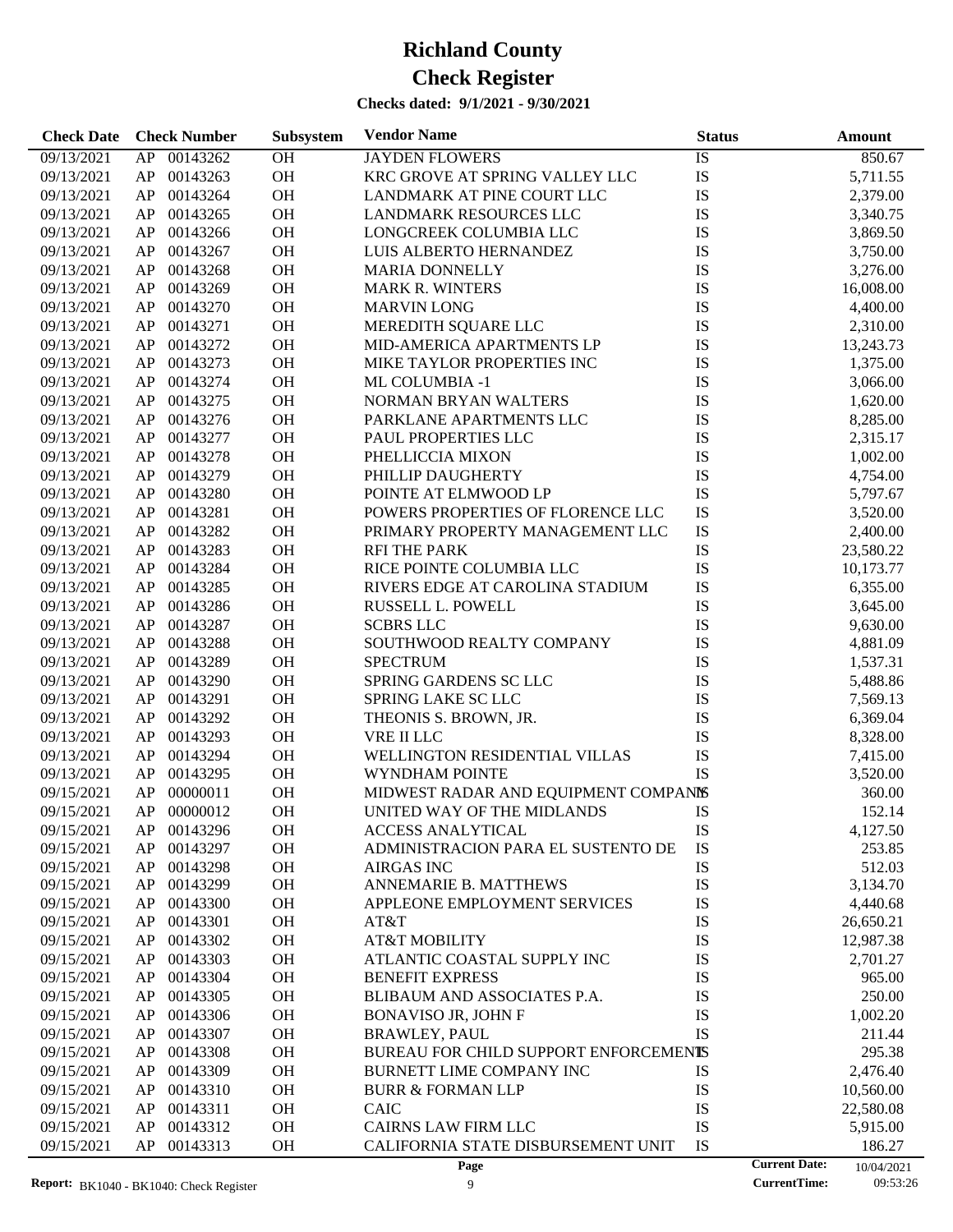| <b>Check Date</b> | <b>Check Number</b> | Subsystem | <b>Vendor Name</b>                                         | <b>Status</b> | <b>Amount</b>                      |
|-------------------|---------------------|-----------|------------------------------------------------------------|---------------|------------------------------------|
| 09/15/2021        | 00143314<br>AP      | OH        | <b>CANDLEWOOD SUITES</b>                                   | IS            | 2,492.00                           |
| 09/15/2021        | 00143315<br>AP      | OH        | CAPITAL CITY LAKE MURRAY COUNTRY                           | IS            | 37,674.75                          |
| 09/15/2021        | 00143316<br>AP      | OH        | CAPITAL WASTE SERVICES LLC                                 | IS            | 37,233.00                          |
| 09/15/2021        | 00143317<br>AP      | <b>OH</b> | CAROLINA KWIK DRY LLC                                      | IS            | 4,435.00                           |
| 09/15/2021        | 00143318<br>AP      | OH        | CAROLINA PREMIER CLEANING                                  | IS            | 446.00                             |
| 09/15/2021        | 00143319<br>AP      | OH        | <b>CDWG</b>                                                | IS            | 1,120.20                           |
| 09/15/2021        | 00143324<br>AP      | <b>OH</b> | CIGNA HEALTH AND LIFE INSURANCE                            | IS            | 1,981,609.71                       |
| 09/15/2021        | 00143325<br>AP      | <b>OH</b> | CITY OF COLUMBIA WATER SVC                                 | IS            | 3,862.13                           |
| 09/15/2021        | 00143326<br>AP      | OH        | <b>COLONIAL LIFE INSURANCE</b>                             | IS            | 2,217.88                           |
| 09/15/2021        | 00143327<br>AP      | OH        | <b>COOL CARE INC</b>                                       | IS            | 12,170.00                          |
| 09/15/2021        | 00143328<br>AP      | <b>OH</b> | CROWN HEALTH CARE LAUNDRY LLC                              | IS            | 57.40                              |
| 09/15/2021        | 00143329<br>AP      | <b>OH</b> | D & D LANDSCAPING SERVICE LLC                              | IS            | 8,000.00                           |
| 09/15/2021        | 00143330<br>AP      | OH        | DANIELS, TRUMAN                                            | IS            | 135.52                             |
| 09/15/2021        | 00143332<br>AP      | OH        | DATA RESOURCES INC                                         | IS            | 4,211.50                           |
| 09/15/2021        | 00143333<br>AP      | <b>OH</b> | <b>DEAN WILSON</b>                                         | IS            | 75.54                              |
| 09/15/2021        | 00143334<br>AP      | <b>OH</b> | DEBT MANAGEMENT SERVICES                                   | IS            | 55.78                              |
| 09/15/2021        | 00143335<br>AP      | OH        | DIVISION OF CHILD SUPPORT                                  | IS            | 507.61                             |
| 09/15/2021        | 00143336<br>AP      | OH        | DOMINION ENERGY SCINC                                      | IS            | 4,370.36                           |
| 09/15/2021        | 00143340<br>AP      | <b>OH</b> | DOMINION ENERGY SCINC                                      | IS            | 127,526.90                         |
| 09/15/2021        | 00143341<br>AP      | OH        | DOUDOUKJIAN, JOHN H.                                       | IS            | 90.00                              |
| 09/15/2021        | 00143342<br>AP      | OH        | EAST RICHLAND COUNTY PUBLIC SERVICE                        | IS            | 970.20                             |
| 09/15/2021        | 00143343<br>AP      | OH        | <b>EMBASSY SUITES HOTEL</b>                                | IS            | 564.15                             |
| 09/15/2021        | 00143344<br>AP      | <b>OH</b> | <b>EVANS, FLORENCE V</b>                                   | IS            | 255.16                             |
| 09/15/2021        | 00143345<br>AP      | OH        | <b>FASTENAL COMPANY</b>                                    | IS            | 774.39                             |
| 09/15/2021        | 00143346<br>AP      | OH        | FEDERAL EXPRESS CORP                                       | IS            | 153.11                             |
| 09/15/2021        | 00143347<br>AP      | OH        | <b>FEDEX KINKOS</b>                                        | IS            | 545.16                             |
| 09/15/2021        | 00143348<br>AP      | <b>OH</b> | FIRST VEHICLE SERVICES                                     | IS            | 3,334.25                           |
|                   | 00143349            | OH        |                                                            | IS            |                                    |
| 09/15/2021        | AP<br>00143350      | OH        | FLORENCE OGBURU ENTERPRISES LLC                            |               | 8,202.00                           |
| 09/15/2021        | AP<br>00143351      | OH        | <b>LANDMARK RESOURCES</b><br>FUELMAN/FLEETCOR TECHNOLOGIES | IS            | 110.00                             |
| 09/15/2021        | AP                  |           |                                                            | IS            | 173,594.38                         |
| 09/15/2021        | 00143352<br>AP      | <b>OH</b> | <b>GENERAL DOOR SERVICES LLC</b>                           | IS            | 25,850.00                          |
| 09/15/2021        | 00143353<br>AP      | <b>OH</b> | <b>GREEN BUILT CONSTRUCTION</b>                            | IS            | 24,116.07                          |
| 09/15/2021        | 00143354<br>AP      | OH        | <b>GREGORY PEST CONTROL</b>                                | IS            | 228.00                             |
| 09/15/2021        | 00143355<br>AP      | <b>OH</b> | <b>GROVE MEDICAL INC</b>                                   | IS            | 324.00                             |
| 09/15/2021        | 00143356<br>AP      | OH        | HALL II, HEYWARD L                                         | IS            | 5,374.52                           |
| 09/15/2021        | AP 00143357         | OH        | HARRIS SYSTEMS USA INC                                     | IS            | 103,506.38                         |
| 09/15/2021        | AP<br>00143358      | <b>OH</b> | HARRIS, PAUL                                               | IS            | 63.45                              |
| 09/15/2021        | 00143359<br>AP      | OH        | HCC PUBLIC RISK CLAIM SERVICE INC                          | IS            | 415.48                             |
| 09/15/2021        | 00143360<br>AP      | OH        | HENRY SCHEIN INC                                           | IS            | 43,153.71                          |
| 09/15/2021        | 00143361<br>AP      | OH        | HOLT CONSULTING COMPANY LLC                                | IS            | 52,525.20                          |
| 09/15/2021        | 00143362<br>AP      | OH        | HUDSON, MAURICE A                                          | IS            | 248.01                             |
| 09/15/2021        | 00143363<br>AP      | OH        | <b>INTERNAL REVENUE SERVICE</b>                            | IS            | 250.00                             |
| 09/15/2021        | 00143364<br>AP      | OH        | <b>INTERNAL REVENUE SERVICE</b>                            | IS            | 525.00                             |
| 09/15/2021        | AP<br>00143365      | OH        | <b>INTERNAL REVENUE SERVICE</b>                            | IS            | 229.21                             |
| 09/15/2021        | 00143366<br>AP      | OH        | <b>IRS</b>                                                 | IS            | 250.00                             |
| 09/15/2021        | 00143367<br>AP      | OH        | <b>JASONS DELI</b>                                         | IS            | 300.23                             |
| 09/15/2021        | 00143368<br>AP      | OH        | KINGVILLE HISTORICAL FOUNDATION                            | IS            | 8,500.00                           |
| 09/15/2021        | AP<br>00143369      | OH        | KITCHEN, DONALD                                            | IS            | 110.00                             |
| 09/15/2021        | AP<br>00143370      | OH        | <b>LEXINGTON MEDICAL CENTER</b>                            | IS            | 13,936.86                          |
| 09/15/2021        | 00143371<br>AP      | OH        | LEXISNEXIS A DIV OF REED ELSEVIER INC                      | IS            | 1,069.20                           |
| 09/15/2021        | AP<br>00143372      | OH        | LIFE TECHNOLOGIES CORPORATION                              | IS            | 5,084.58                           |
| 09/15/2021        | AP<br>00143374      | OH        | LOWES HOME CENTER INC                                      | IS            | 225.63                             |
| 09/15/2021        | AP<br>00143375      | OH        | <b>MARATHON STAFFING</b>                                   | IS            | 888.30                             |
| 09/15/2021        | AP<br>00143376      | OH        | MARTIN INC INDUSTRIAL SUPPLY                               | IS            | 64.00                              |
|                   |                     |           | Page                                                       |               | <b>Current Date:</b><br>10/04/2021 |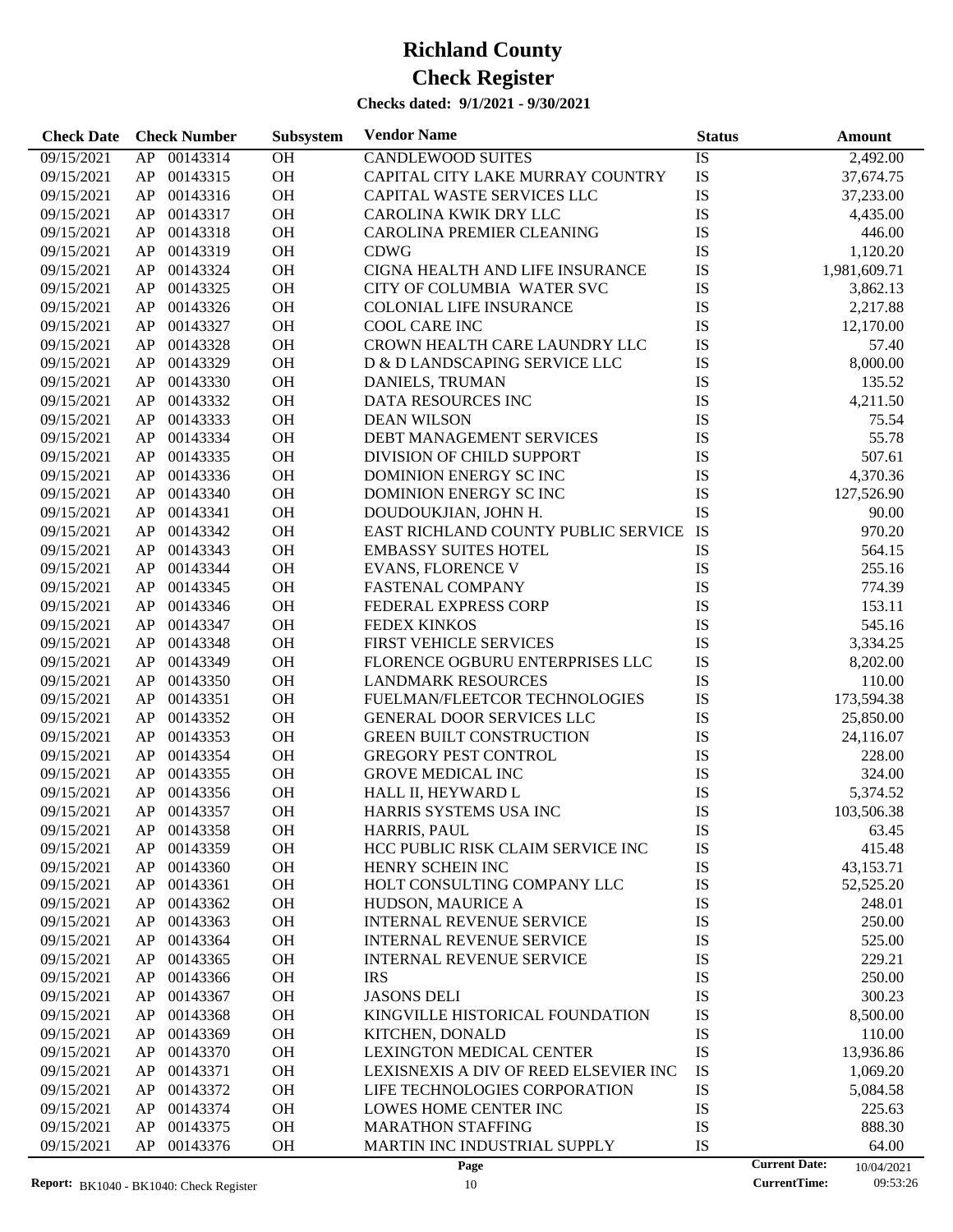### **Checks dated: 9/1/2021 - 9/30/2021**

| <b>Check Date</b>        | <b>Check Number</b>  | Subsystem | <b>Vendor Name</b>                                 | <b>Status</b> |                      | <b>Amount</b>        |
|--------------------------|----------------------|-----------|----------------------------------------------------|---------------|----------------------|----------------------|
| 09/15/2021               | 00143377<br>AP       | <b>OH</b> | MARTIN MARIETTA AGGREGATES INC                     | IS            |                      | 465.15               |
| 09/15/2021               | AP<br>00143378       | OH        | MCCOLLOUGH, KEVIN                                  | IS            |                      | 28.00                |
| 09/15/2021               | 00143379<br>AP       | OH        | MIDLANDS VETERINARY PRACTICE                       | IS            |                      | 1,381.56             |
| 09/15/2021               | 00143380<br>AP       | OH        | MOLLOY, VINCENT PATRICK                            | IS            |                      | 135.00               |
| 09/15/2021               | 00143381<br>AP       | OH        | MOTOROLA SOLUTIONS INC                             | IS            |                      | 156,688.63           |
| 09/15/2021               | 00143382<br>AP       | OH        | MUNGO CONSTRUCTION LLC                             | IS            |                      | 27,288.27            |
| 09/15/2021               | 00143383<br>AP       | OH        | MYERS, RONALDO D.                                  | IS            |                      | 110.00               |
| 09/15/2021               | 00143384<br>AP       | <b>OH</b> | NWN CORPORATION                                    | <b>IS</b>     |                      | 18,326.54            |
| 09/15/2021               | 00143385<br>AP       | OH        | NYS CHILD SUPPORT PROCESSING CENTER                | IS            |                      | 29.53                |
| 09/15/2021               | 00143390<br>AP       | OH        | OFFICE DEPOT INC                                   | IS            |                      | 10,818.06            |
| 09/15/2021               | 00143391<br>AP       | OH        | OHIO CHILD SUPPORT PAYMENT CENTRAL IS              |               |                      | 67.57                |
| 09/15/2021               | 00143392<br>AP       | <b>OH</b> | PALMETTO APPAREL AND EMBROIDERY LLCIS              |               |                      | 2,761.70             |
| 09/15/2021               | 00143393<br>AP       | OH        | PALMETTO SITEWORK SERVICES LLC                     | IS            |                      | 184,029.41           |
| 09/15/2021               | 00143394<br>AP       | OH        | PAMELA SIMMONS-BEASLEY                             | IS            |                      | 1,281.25             |
| 09/15/2021               | 00143395<br>AP       | OH        | PAYNE JR, LARRY                                    | IS            |                      | 100.00               |
| 09/15/2021               | 00143396<br>AP       | OH        | PEARSON, BARBARA                                   | IS            |                      | 240.04               |
| 09/15/2021               | 00143397<br>AP       | OH        | PITNEY BOWES INC                                   | IS            |                      | 27.25                |
| 09/15/2021               | 00143398<br>AP       | OH        | PITNEY BOWES INC                                   | IS            |                      | 41.16                |
| 09/15/2021               | 00143399<br>AP       | OH        | PITNEY BOWES INC                                   | IS            |                      | 21.73                |
| 09/15/2021               | 00143401<br>AP       | OH        | POLLOCK COMPANY                                    | IS            |                      | 3,323.68             |
| 09/15/2021               | 00143402<br>AP       | OH        | POST TRAUMA RESOURCES                              | IS            |                      | 600.00               |
| 09/15/2021               | 00143403<br>AP       | OH        | PRISMA HEALTH MEDICAL GROUP-MIDLANDS               |               |                      | 8,442.48             |
| 09/15/2021               | 00143404<br>AP       | OH        | PROFESSIONAL DEVELOPMENT ACADEMY LILC              |               |                      | 1,545.00             |
| 09/15/2021               | 00143405<br>AP       | OH        | RC FINANCE DEPARTMENT                              | IS            |                      | 8,640.17             |
| 09/15/2021               | 00143406<br>AP       | OH        | <b>RC SHERIFF DEPT</b>                             | IS            |                      | 100.00               |
| 09/15/2021               | 00143407<br>AP       | OH        | RECRUITING SOLUTIONS                               | IS            |                      | 1,099.00             |
| 09/15/2021               | 00143408<br>AP       | OH        | SANTEE AUTOMOTIVE LLC                              | IS            |                      | 26,559.00            |
| 09/15/2021               | 00143409<br>AP       | OH        | SC DEPARTMENT OF MOTOR VEHICLES                    | IS            |                      | 1,000.00             |
| 09/15/2021               | 00143410<br>AP       | OH        | <b>SC DEPARTMENT OF REVENUE</b>                    | IS            |                      | 3,223.70             |
| 09/15/2021               | 00143411<br>AP       | OH        | <b>SC RETIREMENT SYSTEM</b>                        | IS            |                      | 723.65               |
| 09/15/2021               | 00143412<br>AP       | OH        | SC STATE DISBURSEMENT UNIT                         | IS            |                      | 6,998.44             |
| 09/15/2021               | 00143413<br>AP       | <b>OH</b> | SEAY, MICHELLE ELIZABETH                           | IS            |                      | 24.00                |
| 09/15/2021               | 00143414<br>AP       | <b>OH</b> | <b>SIGNARAMA</b>                                   | IS            |                      | 4,659.19             |
| 09/15/2021               | 00143415<br>AP       | OH        | SLOAN CONSTRUCTION COMPANY INC                     | IS            |                      | 4,898.88             |
| 09/15/2021               | 00143416<br>AP       | <b>OH</b> | SNELLING STAFFING SERVICES                         | IS            |                      | 1,134.00             |
| 09/15/2021               | AP<br>00143417       | <b>OH</b> | SOUTH EAST RURAL COMMUNITY OUTREACHS               |               |                      | 41,528.00            |
|                          | 00143418             |           |                                                    |               |                      |                      |
| 09/15/2021<br>09/15/2021 | AP.<br>00143419      | OН<br>OH  | <b>SPICER ON CALL SERVICES</b>                     | IS<br>IS      |                      | 1,403.20<br>8,000.33 |
| 09/15/2021               | AP<br>00143420       |           | <b>SPRING LAKE SC LLC</b>                          |               |                      | 110.00               |
| 09/15/2021               | AP<br>AP<br>00143421 | OH<br>OH  | STARLING, ERNEST<br>STATEWIDE SECURITY SYSTEMS INC | IS<br>IS      |                      | 360.00               |
| 09/15/2021               | 00143422<br>AP       | OH        | SUNSET ANIMAL CLINIC                               | IS            |                      | 139.20               |
| 09/15/2021               | 00143423<br>AP       | OH        | <b>TELCOVE</b>                                     | IS            |                      | 2,371.38             |
| 09/15/2021               | 00143424<br>AP       | OH        | TENNESSEE CHILD SUPPORT                            | IS            |                      | 90.92                |
|                          | 00143425             | OH        | <b>TETRA TECH INC</b>                              | IS            |                      |                      |
| 09/15/2021               | AP                   |           | THE SHANDON GROUP                                  |               |                      | 4,200.00<br>1,200.00 |
| 09/15/2021               | 00143426<br>AP       | OH        | THOMAS AND HUTTON ENGINEERING                      | IS            |                      |                      |
| 09/15/2021               | 00143427<br>AP       | OH        |                                                    | IS            |                      | 1,410.00             |
| 09/15/2021               | 00143428<br>AP       | OH        | TIME WARNER CABLE                                  | IS            |                      | 3,118.44             |
| 09/15/2021               | 00143429<br>AP       | OH        | TOLLESON LIMITED COMPANY                           | IS            |                      | 23,936.73            |
| 09/15/2021               | 00143430<br>AP       | OH        | <b>TRANE COMPANY</b>                               | IS            |                      | 5,210.00             |
| 09/15/2021               | 00143431<br>AP       | OH        | <b>TRAVIS WILLIAMS</b>                             | IS            |                      | 69.13                |
| 09/15/2021               | 00143432<br>AP       | OH        | TREASURER OF VIRGINIA                              | IS            |                      | 139.82               |
| 09/15/2021               | 00143433<br>AP       | OH        | <b>ULINE INC</b>                                   | IS            |                      | 2,038.05             |
| 09/15/2021               | AP<br>00143435       | OH        | US PATRIOT TACTICAL                                | IS            |                      | 11,696.19            |
| 09/15/2021               | AP<br>00143436       | OH        | VERITIV OPERATING COMPANY                          | IS            |                      | 2,230.42             |
|                          |                      |           | Page                                               |               | <b>Current Date:</b> | 10/04/2021           |

10/04/2021<br>09:53:26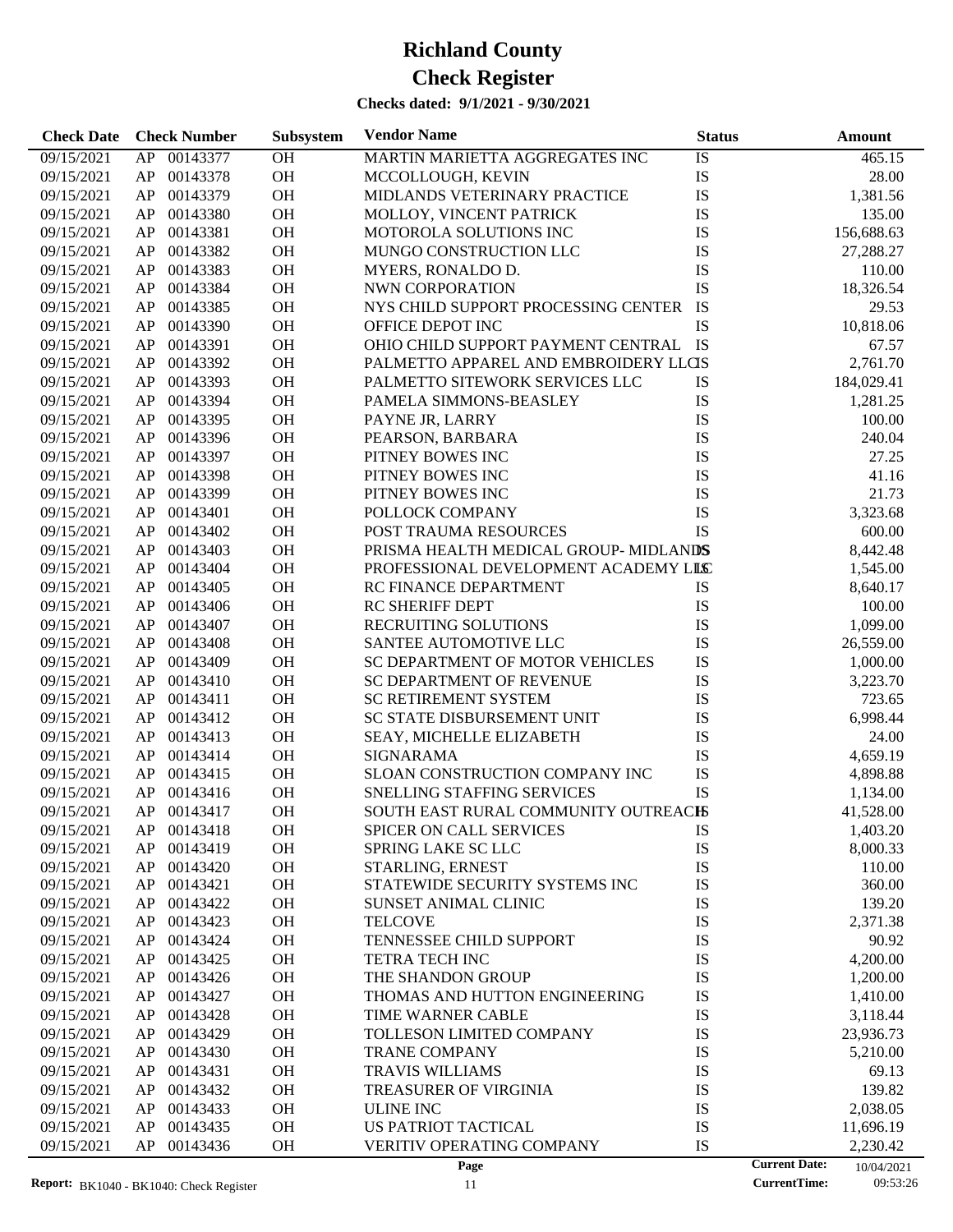| 00143439<br>OH<br><b>VERIZON WIRELESS</b><br>09/15/2021<br>AP<br>IS<br>24,510.70<br>OH<br>IS<br>AP<br>00143440<br>VULCAN MATERIALS CO INC<br>09/15/2021<br>3,451.92<br>OH<br>IS<br>00143441<br><b>VWR SCIENTIFIC PRODUCTS</b><br>769.33<br>09/15/2021<br>AP<br>OH<br>IS<br>00143442<br>WASTE MANAGEMENT CO INC/LANDFILL<br>3,640.30<br>09/15/2021<br>AP<br>OH<br>IS<br>00143443<br>09/15/2021<br>AP<br>WATER SYSTEMS OF WEST COLUMBIA<br>1,680.00<br>OH<br>IS<br>00143444<br>WEST, CHIQUITA MICHELLE DAWKIN<br>681.91<br>09/15/2021<br>AP<br>IS<br>OH<br>00143445<br>WOODLE, TAMMY RENEE<br>130.00<br>09/15/2021<br>AP<br>OH<br>IS<br>00143447<br>2,932.28<br>09/15/2021<br>AP<br>WRIGHT-JOHNSTON INC<br>OH<br>IS<br>00143448<br>09/15/2021<br>AP<br><b>ZERO POINT INCORPORATED</b><br>13,844.63<br>OH<br>IS<br>00143449<br>ZOHO CORPORATION<br>09/15/2021<br>AP<br>6,552.00<br>OH<br>IS<br>00143450<br>A&M PROPERTIES OF SC INC.<br>9,325.00<br>09/15/2021<br>AP<br>OH<br>IS<br>00143451<br>09/15/2021<br>AP<br>AFFINITY MANAGEMENT<br>5,695.00<br>OH<br>IS<br>00143452<br>APM REALTY GROUP LLC<br>09/15/2021<br>AP<br>4,316.75<br>OH<br>IS<br>00143453<br><b>APRIL COPELAND</b><br>09/15/2021<br>AP<br>4,143.00<br>OH<br>ARRINGTON PLACE HOUSING PARTNERS LP IS<br>00143454<br>09/15/2021<br>AP<br>4,545.00<br>OH<br>00143455<br>IS<br>105.80<br>09/15/2021<br>AP<br>AT&T<br>OH<br>IS<br>00143456<br><b>BE REAL ESTATE</b><br>09/15/2021<br>AP<br>5,350.00<br>IS<br>OH<br>00143457<br>BRIDGE WF SC RESERVE RIVER WALK LLC<br>09/15/2021<br>AP<br>9,660.38<br>OH<br>IS<br>00143458<br>09/15/2021<br>AP<br><b>CARL WILLIAMSON</b><br>6,460.00<br>OH<br>IS<br>00143459<br>09/15/2021<br>AP<br><b>CAROLYN PARNELL</b><br>2,715.00<br>OH<br>IS<br>00143460<br>09/15/2021<br>AP<br><b>CHERYL BROWN</b><br>8,150.00<br>OH<br>IS<br>00143462<br><b>CITY OF COLUMBIA</b><br>09/15/2021<br>AP<br>7,399.05<br>OH<br>IS<br>00143463<br><b>COLUMBIA LAND REALTY</b><br>09/15/2021<br>AP<br>3,400.00<br>OH<br>IS<br>00143464<br>DBC BENT TREE LP<br>09/15/2021<br>AP<br>4,515.66<br>OH<br>IS<br>00143467<br>DOMINION ENERGY SOUTH CAROLINA<br>09/15/2021<br>AP<br>19,790.47<br>OH<br>IS<br>00143468<br>09/15/2021<br>AP<br>DRAKE ARCH COLUMBIA 1 LLC<br>3,770.00<br>OH<br>IS<br>00143469<br>09/15/2021<br>AP<br>FAH TAMARIND LLC<br>3,864.00<br>OH<br>IS<br>00143470<br>09/15/2021<br>AP<br><b>FEI LIN</b><br>10,455.00<br>OH<br>IS<br>00143471<br>FHA GREENBRIER LLC<br>09/15/2021<br>AP<br>3,160.00<br>OH<br>IS<br>00143472<br>GABLE HILL APARTMENT COMPLEX<br>09/15/2021<br>AP<br>6,358.00<br>OH<br>IS<br>00143473<br>09/15/2021<br>AP<br><b>GEORGE M. KRAUSZ</b><br>4,520.00<br>IS<br>00143474<br><b>OH</b><br><b>GERALDINE THOMAS</b><br>09/15/2021<br>AP<br>9,680.00<br>OH<br>IS<br>00143475<br><b>GLAUCUS 6060 LLC</b><br>09/15/2021<br>AP<br>4,431.50<br>IS<br>OH<br>00143476<br><b>GORE AND ASSOCIATES INC</b><br>09/15/2021<br>AP<br>2,865.00<br>00143477<br>OH<br>GROVE AT ST ANDREWS APARTMENTS BL LIIS<br>09/15/2021<br>AP<br>13,841.28<br>AP<br>00143478<br><b>OH</b><br>IS<br>09/15/2021<br><b>GWENDOLYN NORRIS</b><br>9,400.00<br>09/15/2021<br>AP.<br>00143479<br>OН<br><b>HERON INVESTORS LLC</b><br>IS<br>7,700.00<br>00143481<br>OH<br>JEFFREY CARNIOL<br>IS<br>09/15/2021<br>AP<br>11,785.00<br>00143482<br>IS<br>OH<br>JIRREAUBI M. JENNINGS<br>09/15/2021<br>AP<br>8,400.00<br>IS<br>00143483<br>OH<br>09/15/2021<br>AP<br>JOHN D. MCCARTER JR<br>2,000.00<br>IS<br>00143484<br>OH<br>09/15/2021<br>AP<br>KILLIAN TERRACE SC LLC<br>10,648.00<br>IS<br>00143485<br>OH<br>09/15/2021<br>AP<br>LANDMARK AT PINE COURT LLC<br>4,739.63<br>IS<br>00143486<br>OH<br>09/15/2021<br>AP<br>LANDMARK RESOURCES LLC<br>11,284.86<br>IS<br>00143487<br>OH<br>09/15/2021<br>AP<br><b>LATOYA GOODWIN</b><br>2,250.00<br>IS<br>00143488<br>OH<br><b>LISA RILEY</b><br>09/15/2021<br>AP<br>1,368.00<br>IS<br>00143489<br>OH<br>09/15/2021<br>AP<br><b>MARANDA WILLIAMS</b><br>3,450.00<br>IS<br>00143490<br>OH<br>09/15/2021<br>AP<br>MID-AMERICA APARTMENTS LP<br>4,460.22<br>IS<br>00143491<br>OH<br>285.00<br>09/15/2021<br>AP<br>MID-CAROLINA ELECTRIC COOPERATIVE | <b>Check Date</b> | <b>Check Number</b> | Subsystem | <b>Vendor Name</b> | <b>Status</b> | <b>Amount</b> |
|--------------------------------------------------------------------------------------------------------------------------------------------------------------------------------------------------------------------------------------------------------------------------------------------------------------------------------------------------------------------------------------------------------------------------------------------------------------------------------------------------------------------------------------------------------------------------------------------------------------------------------------------------------------------------------------------------------------------------------------------------------------------------------------------------------------------------------------------------------------------------------------------------------------------------------------------------------------------------------------------------------------------------------------------------------------------------------------------------------------------------------------------------------------------------------------------------------------------------------------------------------------------------------------------------------------------------------------------------------------------------------------------------------------------------------------------------------------------------------------------------------------------------------------------------------------------------------------------------------------------------------------------------------------------------------------------------------------------------------------------------------------------------------------------------------------------------------------------------------------------------------------------------------------------------------------------------------------------------------------------------------------------------------------------------------------------------------------------------------------------------------------------------------------------------------------------------------------------------------------------------------------------------------------------------------------------------------------------------------------------------------------------------------------------------------------------------------------------------------------------------------------------------------------------------------------------------------------------------------------------------------------------------------------------------------------------------------------------------------------------------------------------------------------------------------------------------------------------------------------------------------------------------------------------------------------------------------------------------------------------------------------------------------------------------------------------------------------------------------------------------------------------------------------------------------------------------------------------------------------------------------------------------------------------------------------------------------------------------------------------------------------------------------------------------------------------------------------------------------------------------------------------------------------------------------------------------------------------------------------------------------------------------------------------------------------------------------------------------------------------------------------------------------------------------------------------------------------------------------------------------------------------------------------------------------------------------------------------------------------------------------------------------------------------------------------------------------------------------------------------------------------------------------------------|-------------------|---------------------|-----------|--------------------|---------------|---------------|
|                                                                                                                                                                                                                                                                                                                                                                                                                                                                                                                                                                                                                                                                                                                                                                                                                                                                                                                                                                                                                                                                                                                                                                                                                                                                                                                                                                                                                                                                                                                                                                                                                                                                                                                                                                                                                                                                                                                                                                                                                                                                                                                                                                                                                                                                                                                                                                                                                                                                                                                                                                                                                                                                                                                                                                                                                                                                                                                                                                                                                                                                                                                                                                                                                                                                                                                                                                                                                                                                                                                                                                                                                                                                                                                                                                                                                                                                                                                                                                                                                                                                                                                                                                    |                   |                     |           |                    |               |               |
|                                                                                                                                                                                                                                                                                                                                                                                                                                                                                                                                                                                                                                                                                                                                                                                                                                                                                                                                                                                                                                                                                                                                                                                                                                                                                                                                                                                                                                                                                                                                                                                                                                                                                                                                                                                                                                                                                                                                                                                                                                                                                                                                                                                                                                                                                                                                                                                                                                                                                                                                                                                                                                                                                                                                                                                                                                                                                                                                                                                                                                                                                                                                                                                                                                                                                                                                                                                                                                                                                                                                                                                                                                                                                                                                                                                                                                                                                                                                                                                                                                                                                                                                                                    |                   |                     |           |                    |               |               |
|                                                                                                                                                                                                                                                                                                                                                                                                                                                                                                                                                                                                                                                                                                                                                                                                                                                                                                                                                                                                                                                                                                                                                                                                                                                                                                                                                                                                                                                                                                                                                                                                                                                                                                                                                                                                                                                                                                                                                                                                                                                                                                                                                                                                                                                                                                                                                                                                                                                                                                                                                                                                                                                                                                                                                                                                                                                                                                                                                                                                                                                                                                                                                                                                                                                                                                                                                                                                                                                                                                                                                                                                                                                                                                                                                                                                                                                                                                                                                                                                                                                                                                                                                                    |                   |                     |           |                    |               |               |
|                                                                                                                                                                                                                                                                                                                                                                                                                                                                                                                                                                                                                                                                                                                                                                                                                                                                                                                                                                                                                                                                                                                                                                                                                                                                                                                                                                                                                                                                                                                                                                                                                                                                                                                                                                                                                                                                                                                                                                                                                                                                                                                                                                                                                                                                                                                                                                                                                                                                                                                                                                                                                                                                                                                                                                                                                                                                                                                                                                                                                                                                                                                                                                                                                                                                                                                                                                                                                                                                                                                                                                                                                                                                                                                                                                                                                                                                                                                                                                                                                                                                                                                                                                    |                   |                     |           |                    |               |               |
|                                                                                                                                                                                                                                                                                                                                                                                                                                                                                                                                                                                                                                                                                                                                                                                                                                                                                                                                                                                                                                                                                                                                                                                                                                                                                                                                                                                                                                                                                                                                                                                                                                                                                                                                                                                                                                                                                                                                                                                                                                                                                                                                                                                                                                                                                                                                                                                                                                                                                                                                                                                                                                                                                                                                                                                                                                                                                                                                                                                                                                                                                                                                                                                                                                                                                                                                                                                                                                                                                                                                                                                                                                                                                                                                                                                                                                                                                                                                                                                                                                                                                                                                                                    |                   |                     |           |                    |               |               |
|                                                                                                                                                                                                                                                                                                                                                                                                                                                                                                                                                                                                                                                                                                                                                                                                                                                                                                                                                                                                                                                                                                                                                                                                                                                                                                                                                                                                                                                                                                                                                                                                                                                                                                                                                                                                                                                                                                                                                                                                                                                                                                                                                                                                                                                                                                                                                                                                                                                                                                                                                                                                                                                                                                                                                                                                                                                                                                                                                                                                                                                                                                                                                                                                                                                                                                                                                                                                                                                                                                                                                                                                                                                                                                                                                                                                                                                                                                                                                                                                                                                                                                                                                                    |                   |                     |           |                    |               |               |
|                                                                                                                                                                                                                                                                                                                                                                                                                                                                                                                                                                                                                                                                                                                                                                                                                                                                                                                                                                                                                                                                                                                                                                                                                                                                                                                                                                                                                                                                                                                                                                                                                                                                                                                                                                                                                                                                                                                                                                                                                                                                                                                                                                                                                                                                                                                                                                                                                                                                                                                                                                                                                                                                                                                                                                                                                                                                                                                                                                                                                                                                                                                                                                                                                                                                                                                                                                                                                                                                                                                                                                                                                                                                                                                                                                                                                                                                                                                                                                                                                                                                                                                                                                    |                   |                     |           |                    |               |               |
|                                                                                                                                                                                                                                                                                                                                                                                                                                                                                                                                                                                                                                                                                                                                                                                                                                                                                                                                                                                                                                                                                                                                                                                                                                                                                                                                                                                                                                                                                                                                                                                                                                                                                                                                                                                                                                                                                                                                                                                                                                                                                                                                                                                                                                                                                                                                                                                                                                                                                                                                                                                                                                                                                                                                                                                                                                                                                                                                                                                                                                                                                                                                                                                                                                                                                                                                                                                                                                                                                                                                                                                                                                                                                                                                                                                                                                                                                                                                                                                                                                                                                                                                                                    |                   |                     |           |                    |               |               |
|                                                                                                                                                                                                                                                                                                                                                                                                                                                                                                                                                                                                                                                                                                                                                                                                                                                                                                                                                                                                                                                                                                                                                                                                                                                                                                                                                                                                                                                                                                                                                                                                                                                                                                                                                                                                                                                                                                                                                                                                                                                                                                                                                                                                                                                                                                                                                                                                                                                                                                                                                                                                                                                                                                                                                                                                                                                                                                                                                                                                                                                                                                                                                                                                                                                                                                                                                                                                                                                                                                                                                                                                                                                                                                                                                                                                                                                                                                                                                                                                                                                                                                                                                                    |                   |                     |           |                    |               |               |
|                                                                                                                                                                                                                                                                                                                                                                                                                                                                                                                                                                                                                                                                                                                                                                                                                                                                                                                                                                                                                                                                                                                                                                                                                                                                                                                                                                                                                                                                                                                                                                                                                                                                                                                                                                                                                                                                                                                                                                                                                                                                                                                                                                                                                                                                                                                                                                                                                                                                                                                                                                                                                                                                                                                                                                                                                                                                                                                                                                                                                                                                                                                                                                                                                                                                                                                                                                                                                                                                                                                                                                                                                                                                                                                                                                                                                                                                                                                                                                                                                                                                                                                                                                    |                   |                     |           |                    |               |               |
|                                                                                                                                                                                                                                                                                                                                                                                                                                                                                                                                                                                                                                                                                                                                                                                                                                                                                                                                                                                                                                                                                                                                                                                                                                                                                                                                                                                                                                                                                                                                                                                                                                                                                                                                                                                                                                                                                                                                                                                                                                                                                                                                                                                                                                                                                                                                                                                                                                                                                                                                                                                                                                                                                                                                                                                                                                                                                                                                                                                                                                                                                                                                                                                                                                                                                                                                                                                                                                                                                                                                                                                                                                                                                                                                                                                                                                                                                                                                                                                                                                                                                                                                                                    |                   |                     |           |                    |               |               |
|                                                                                                                                                                                                                                                                                                                                                                                                                                                                                                                                                                                                                                                                                                                                                                                                                                                                                                                                                                                                                                                                                                                                                                                                                                                                                                                                                                                                                                                                                                                                                                                                                                                                                                                                                                                                                                                                                                                                                                                                                                                                                                                                                                                                                                                                                                                                                                                                                                                                                                                                                                                                                                                                                                                                                                                                                                                                                                                                                                                                                                                                                                                                                                                                                                                                                                                                                                                                                                                                                                                                                                                                                                                                                                                                                                                                                                                                                                                                                                                                                                                                                                                                                                    |                   |                     |           |                    |               |               |
|                                                                                                                                                                                                                                                                                                                                                                                                                                                                                                                                                                                                                                                                                                                                                                                                                                                                                                                                                                                                                                                                                                                                                                                                                                                                                                                                                                                                                                                                                                                                                                                                                                                                                                                                                                                                                                                                                                                                                                                                                                                                                                                                                                                                                                                                                                                                                                                                                                                                                                                                                                                                                                                                                                                                                                                                                                                                                                                                                                                                                                                                                                                                                                                                                                                                                                                                                                                                                                                                                                                                                                                                                                                                                                                                                                                                                                                                                                                                                                                                                                                                                                                                                                    |                   |                     |           |                    |               |               |
|                                                                                                                                                                                                                                                                                                                                                                                                                                                                                                                                                                                                                                                                                                                                                                                                                                                                                                                                                                                                                                                                                                                                                                                                                                                                                                                                                                                                                                                                                                                                                                                                                                                                                                                                                                                                                                                                                                                                                                                                                                                                                                                                                                                                                                                                                                                                                                                                                                                                                                                                                                                                                                                                                                                                                                                                                                                                                                                                                                                                                                                                                                                                                                                                                                                                                                                                                                                                                                                                                                                                                                                                                                                                                                                                                                                                                                                                                                                                                                                                                                                                                                                                                                    |                   |                     |           |                    |               |               |
|                                                                                                                                                                                                                                                                                                                                                                                                                                                                                                                                                                                                                                                                                                                                                                                                                                                                                                                                                                                                                                                                                                                                                                                                                                                                                                                                                                                                                                                                                                                                                                                                                                                                                                                                                                                                                                                                                                                                                                                                                                                                                                                                                                                                                                                                                                                                                                                                                                                                                                                                                                                                                                                                                                                                                                                                                                                                                                                                                                                                                                                                                                                                                                                                                                                                                                                                                                                                                                                                                                                                                                                                                                                                                                                                                                                                                                                                                                                                                                                                                                                                                                                                                                    |                   |                     |           |                    |               |               |
|                                                                                                                                                                                                                                                                                                                                                                                                                                                                                                                                                                                                                                                                                                                                                                                                                                                                                                                                                                                                                                                                                                                                                                                                                                                                                                                                                                                                                                                                                                                                                                                                                                                                                                                                                                                                                                                                                                                                                                                                                                                                                                                                                                                                                                                                                                                                                                                                                                                                                                                                                                                                                                                                                                                                                                                                                                                                                                                                                                                                                                                                                                                                                                                                                                                                                                                                                                                                                                                                                                                                                                                                                                                                                                                                                                                                                                                                                                                                                                                                                                                                                                                                                                    |                   |                     |           |                    |               |               |
|                                                                                                                                                                                                                                                                                                                                                                                                                                                                                                                                                                                                                                                                                                                                                                                                                                                                                                                                                                                                                                                                                                                                                                                                                                                                                                                                                                                                                                                                                                                                                                                                                                                                                                                                                                                                                                                                                                                                                                                                                                                                                                                                                                                                                                                                                                                                                                                                                                                                                                                                                                                                                                                                                                                                                                                                                                                                                                                                                                                                                                                                                                                                                                                                                                                                                                                                                                                                                                                                                                                                                                                                                                                                                                                                                                                                                                                                                                                                                                                                                                                                                                                                                                    |                   |                     |           |                    |               |               |
|                                                                                                                                                                                                                                                                                                                                                                                                                                                                                                                                                                                                                                                                                                                                                                                                                                                                                                                                                                                                                                                                                                                                                                                                                                                                                                                                                                                                                                                                                                                                                                                                                                                                                                                                                                                                                                                                                                                                                                                                                                                                                                                                                                                                                                                                                                                                                                                                                                                                                                                                                                                                                                                                                                                                                                                                                                                                                                                                                                                                                                                                                                                                                                                                                                                                                                                                                                                                                                                                                                                                                                                                                                                                                                                                                                                                                                                                                                                                                                                                                                                                                                                                                                    |                   |                     |           |                    |               |               |
|                                                                                                                                                                                                                                                                                                                                                                                                                                                                                                                                                                                                                                                                                                                                                                                                                                                                                                                                                                                                                                                                                                                                                                                                                                                                                                                                                                                                                                                                                                                                                                                                                                                                                                                                                                                                                                                                                                                                                                                                                                                                                                                                                                                                                                                                                                                                                                                                                                                                                                                                                                                                                                                                                                                                                                                                                                                                                                                                                                                                                                                                                                                                                                                                                                                                                                                                                                                                                                                                                                                                                                                                                                                                                                                                                                                                                                                                                                                                                                                                                                                                                                                                                                    |                   |                     |           |                    |               |               |
|                                                                                                                                                                                                                                                                                                                                                                                                                                                                                                                                                                                                                                                                                                                                                                                                                                                                                                                                                                                                                                                                                                                                                                                                                                                                                                                                                                                                                                                                                                                                                                                                                                                                                                                                                                                                                                                                                                                                                                                                                                                                                                                                                                                                                                                                                                                                                                                                                                                                                                                                                                                                                                                                                                                                                                                                                                                                                                                                                                                                                                                                                                                                                                                                                                                                                                                                                                                                                                                                                                                                                                                                                                                                                                                                                                                                                                                                                                                                                                                                                                                                                                                                                                    |                   |                     |           |                    |               |               |
|                                                                                                                                                                                                                                                                                                                                                                                                                                                                                                                                                                                                                                                                                                                                                                                                                                                                                                                                                                                                                                                                                                                                                                                                                                                                                                                                                                                                                                                                                                                                                                                                                                                                                                                                                                                                                                                                                                                                                                                                                                                                                                                                                                                                                                                                                                                                                                                                                                                                                                                                                                                                                                                                                                                                                                                                                                                                                                                                                                                                                                                                                                                                                                                                                                                                                                                                                                                                                                                                                                                                                                                                                                                                                                                                                                                                                                                                                                                                                                                                                                                                                                                                                                    |                   |                     |           |                    |               |               |
|                                                                                                                                                                                                                                                                                                                                                                                                                                                                                                                                                                                                                                                                                                                                                                                                                                                                                                                                                                                                                                                                                                                                                                                                                                                                                                                                                                                                                                                                                                                                                                                                                                                                                                                                                                                                                                                                                                                                                                                                                                                                                                                                                                                                                                                                                                                                                                                                                                                                                                                                                                                                                                                                                                                                                                                                                                                                                                                                                                                                                                                                                                                                                                                                                                                                                                                                                                                                                                                                                                                                                                                                                                                                                                                                                                                                                                                                                                                                                                                                                                                                                                                                                                    |                   |                     |           |                    |               |               |
|                                                                                                                                                                                                                                                                                                                                                                                                                                                                                                                                                                                                                                                                                                                                                                                                                                                                                                                                                                                                                                                                                                                                                                                                                                                                                                                                                                                                                                                                                                                                                                                                                                                                                                                                                                                                                                                                                                                                                                                                                                                                                                                                                                                                                                                                                                                                                                                                                                                                                                                                                                                                                                                                                                                                                                                                                                                                                                                                                                                                                                                                                                                                                                                                                                                                                                                                                                                                                                                                                                                                                                                                                                                                                                                                                                                                                                                                                                                                                                                                                                                                                                                                                                    |                   |                     |           |                    |               |               |
|                                                                                                                                                                                                                                                                                                                                                                                                                                                                                                                                                                                                                                                                                                                                                                                                                                                                                                                                                                                                                                                                                                                                                                                                                                                                                                                                                                                                                                                                                                                                                                                                                                                                                                                                                                                                                                                                                                                                                                                                                                                                                                                                                                                                                                                                                                                                                                                                                                                                                                                                                                                                                                                                                                                                                                                                                                                                                                                                                                                                                                                                                                                                                                                                                                                                                                                                                                                                                                                                                                                                                                                                                                                                                                                                                                                                                                                                                                                                                                                                                                                                                                                                                                    |                   |                     |           |                    |               |               |
|                                                                                                                                                                                                                                                                                                                                                                                                                                                                                                                                                                                                                                                                                                                                                                                                                                                                                                                                                                                                                                                                                                                                                                                                                                                                                                                                                                                                                                                                                                                                                                                                                                                                                                                                                                                                                                                                                                                                                                                                                                                                                                                                                                                                                                                                                                                                                                                                                                                                                                                                                                                                                                                                                                                                                                                                                                                                                                                                                                                                                                                                                                                                                                                                                                                                                                                                                                                                                                                                                                                                                                                                                                                                                                                                                                                                                                                                                                                                                                                                                                                                                                                                                                    |                   |                     |           |                    |               |               |
|                                                                                                                                                                                                                                                                                                                                                                                                                                                                                                                                                                                                                                                                                                                                                                                                                                                                                                                                                                                                                                                                                                                                                                                                                                                                                                                                                                                                                                                                                                                                                                                                                                                                                                                                                                                                                                                                                                                                                                                                                                                                                                                                                                                                                                                                                                                                                                                                                                                                                                                                                                                                                                                                                                                                                                                                                                                                                                                                                                                                                                                                                                                                                                                                                                                                                                                                                                                                                                                                                                                                                                                                                                                                                                                                                                                                                                                                                                                                                                                                                                                                                                                                                                    |                   |                     |           |                    |               |               |
|                                                                                                                                                                                                                                                                                                                                                                                                                                                                                                                                                                                                                                                                                                                                                                                                                                                                                                                                                                                                                                                                                                                                                                                                                                                                                                                                                                                                                                                                                                                                                                                                                                                                                                                                                                                                                                                                                                                                                                                                                                                                                                                                                                                                                                                                                                                                                                                                                                                                                                                                                                                                                                                                                                                                                                                                                                                                                                                                                                                                                                                                                                                                                                                                                                                                                                                                                                                                                                                                                                                                                                                                                                                                                                                                                                                                                                                                                                                                                                                                                                                                                                                                                                    |                   |                     |           |                    |               |               |
|                                                                                                                                                                                                                                                                                                                                                                                                                                                                                                                                                                                                                                                                                                                                                                                                                                                                                                                                                                                                                                                                                                                                                                                                                                                                                                                                                                                                                                                                                                                                                                                                                                                                                                                                                                                                                                                                                                                                                                                                                                                                                                                                                                                                                                                                                                                                                                                                                                                                                                                                                                                                                                                                                                                                                                                                                                                                                                                                                                                                                                                                                                                                                                                                                                                                                                                                                                                                                                                                                                                                                                                                                                                                                                                                                                                                                                                                                                                                                                                                                                                                                                                                                                    |                   |                     |           |                    |               |               |
|                                                                                                                                                                                                                                                                                                                                                                                                                                                                                                                                                                                                                                                                                                                                                                                                                                                                                                                                                                                                                                                                                                                                                                                                                                                                                                                                                                                                                                                                                                                                                                                                                                                                                                                                                                                                                                                                                                                                                                                                                                                                                                                                                                                                                                                                                                                                                                                                                                                                                                                                                                                                                                                                                                                                                                                                                                                                                                                                                                                                                                                                                                                                                                                                                                                                                                                                                                                                                                                                                                                                                                                                                                                                                                                                                                                                                                                                                                                                                                                                                                                                                                                                                                    |                   |                     |           |                    |               |               |
|                                                                                                                                                                                                                                                                                                                                                                                                                                                                                                                                                                                                                                                                                                                                                                                                                                                                                                                                                                                                                                                                                                                                                                                                                                                                                                                                                                                                                                                                                                                                                                                                                                                                                                                                                                                                                                                                                                                                                                                                                                                                                                                                                                                                                                                                                                                                                                                                                                                                                                                                                                                                                                                                                                                                                                                                                                                                                                                                                                                                                                                                                                                                                                                                                                                                                                                                                                                                                                                                                                                                                                                                                                                                                                                                                                                                                                                                                                                                                                                                                                                                                                                                                                    |                   |                     |           |                    |               |               |
|                                                                                                                                                                                                                                                                                                                                                                                                                                                                                                                                                                                                                                                                                                                                                                                                                                                                                                                                                                                                                                                                                                                                                                                                                                                                                                                                                                                                                                                                                                                                                                                                                                                                                                                                                                                                                                                                                                                                                                                                                                                                                                                                                                                                                                                                                                                                                                                                                                                                                                                                                                                                                                                                                                                                                                                                                                                                                                                                                                                                                                                                                                                                                                                                                                                                                                                                                                                                                                                                                                                                                                                                                                                                                                                                                                                                                                                                                                                                                                                                                                                                                                                                                                    |                   |                     |           |                    |               |               |
|                                                                                                                                                                                                                                                                                                                                                                                                                                                                                                                                                                                                                                                                                                                                                                                                                                                                                                                                                                                                                                                                                                                                                                                                                                                                                                                                                                                                                                                                                                                                                                                                                                                                                                                                                                                                                                                                                                                                                                                                                                                                                                                                                                                                                                                                                                                                                                                                                                                                                                                                                                                                                                                                                                                                                                                                                                                                                                                                                                                                                                                                                                                                                                                                                                                                                                                                                                                                                                                                                                                                                                                                                                                                                                                                                                                                                                                                                                                                                                                                                                                                                                                                                                    |                   |                     |           |                    |               |               |
|                                                                                                                                                                                                                                                                                                                                                                                                                                                                                                                                                                                                                                                                                                                                                                                                                                                                                                                                                                                                                                                                                                                                                                                                                                                                                                                                                                                                                                                                                                                                                                                                                                                                                                                                                                                                                                                                                                                                                                                                                                                                                                                                                                                                                                                                                                                                                                                                                                                                                                                                                                                                                                                                                                                                                                                                                                                                                                                                                                                                                                                                                                                                                                                                                                                                                                                                                                                                                                                                                                                                                                                                                                                                                                                                                                                                                                                                                                                                                                                                                                                                                                                                                                    |                   |                     |           |                    |               |               |
|                                                                                                                                                                                                                                                                                                                                                                                                                                                                                                                                                                                                                                                                                                                                                                                                                                                                                                                                                                                                                                                                                                                                                                                                                                                                                                                                                                                                                                                                                                                                                                                                                                                                                                                                                                                                                                                                                                                                                                                                                                                                                                                                                                                                                                                                                                                                                                                                                                                                                                                                                                                                                                                                                                                                                                                                                                                                                                                                                                                                                                                                                                                                                                                                                                                                                                                                                                                                                                                                                                                                                                                                                                                                                                                                                                                                                                                                                                                                                                                                                                                                                                                                                                    |                   |                     |           |                    |               |               |
|                                                                                                                                                                                                                                                                                                                                                                                                                                                                                                                                                                                                                                                                                                                                                                                                                                                                                                                                                                                                                                                                                                                                                                                                                                                                                                                                                                                                                                                                                                                                                                                                                                                                                                                                                                                                                                                                                                                                                                                                                                                                                                                                                                                                                                                                                                                                                                                                                                                                                                                                                                                                                                                                                                                                                                                                                                                                                                                                                                                                                                                                                                                                                                                                                                                                                                                                                                                                                                                                                                                                                                                                                                                                                                                                                                                                                                                                                                                                                                                                                                                                                                                                                                    |                   |                     |           |                    |               |               |
|                                                                                                                                                                                                                                                                                                                                                                                                                                                                                                                                                                                                                                                                                                                                                                                                                                                                                                                                                                                                                                                                                                                                                                                                                                                                                                                                                                                                                                                                                                                                                                                                                                                                                                                                                                                                                                                                                                                                                                                                                                                                                                                                                                                                                                                                                                                                                                                                                                                                                                                                                                                                                                                                                                                                                                                                                                                                                                                                                                                                                                                                                                                                                                                                                                                                                                                                                                                                                                                                                                                                                                                                                                                                                                                                                                                                                                                                                                                                                                                                                                                                                                                                                                    |                   |                     |           |                    |               |               |
|                                                                                                                                                                                                                                                                                                                                                                                                                                                                                                                                                                                                                                                                                                                                                                                                                                                                                                                                                                                                                                                                                                                                                                                                                                                                                                                                                                                                                                                                                                                                                                                                                                                                                                                                                                                                                                                                                                                                                                                                                                                                                                                                                                                                                                                                                                                                                                                                                                                                                                                                                                                                                                                                                                                                                                                                                                                                                                                                                                                                                                                                                                                                                                                                                                                                                                                                                                                                                                                                                                                                                                                                                                                                                                                                                                                                                                                                                                                                                                                                                                                                                                                                                                    |                   |                     |           |                    |               |               |
|                                                                                                                                                                                                                                                                                                                                                                                                                                                                                                                                                                                                                                                                                                                                                                                                                                                                                                                                                                                                                                                                                                                                                                                                                                                                                                                                                                                                                                                                                                                                                                                                                                                                                                                                                                                                                                                                                                                                                                                                                                                                                                                                                                                                                                                                                                                                                                                                                                                                                                                                                                                                                                                                                                                                                                                                                                                                                                                                                                                                                                                                                                                                                                                                                                                                                                                                                                                                                                                                                                                                                                                                                                                                                                                                                                                                                                                                                                                                                                                                                                                                                                                                                                    |                   |                     |           |                    |               |               |
|                                                                                                                                                                                                                                                                                                                                                                                                                                                                                                                                                                                                                                                                                                                                                                                                                                                                                                                                                                                                                                                                                                                                                                                                                                                                                                                                                                                                                                                                                                                                                                                                                                                                                                                                                                                                                                                                                                                                                                                                                                                                                                                                                                                                                                                                                                                                                                                                                                                                                                                                                                                                                                                                                                                                                                                                                                                                                                                                                                                                                                                                                                                                                                                                                                                                                                                                                                                                                                                                                                                                                                                                                                                                                                                                                                                                                                                                                                                                                                                                                                                                                                                                                                    |                   |                     |           |                    |               |               |
|                                                                                                                                                                                                                                                                                                                                                                                                                                                                                                                                                                                                                                                                                                                                                                                                                                                                                                                                                                                                                                                                                                                                                                                                                                                                                                                                                                                                                                                                                                                                                                                                                                                                                                                                                                                                                                                                                                                                                                                                                                                                                                                                                                                                                                                                                                                                                                                                                                                                                                                                                                                                                                                                                                                                                                                                                                                                                                                                                                                                                                                                                                                                                                                                                                                                                                                                                                                                                                                                                                                                                                                                                                                                                                                                                                                                                                                                                                                                                                                                                                                                                                                                                                    |                   |                     |           |                    |               |               |
|                                                                                                                                                                                                                                                                                                                                                                                                                                                                                                                                                                                                                                                                                                                                                                                                                                                                                                                                                                                                                                                                                                                                                                                                                                                                                                                                                                                                                                                                                                                                                                                                                                                                                                                                                                                                                                                                                                                                                                                                                                                                                                                                                                                                                                                                                                                                                                                                                                                                                                                                                                                                                                                                                                                                                                                                                                                                                                                                                                                                                                                                                                                                                                                                                                                                                                                                                                                                                                                                                                                                                                                                                                                                                                                                                                                                                                                                                                                                                                                                                                                                                                                                                                    |                   |                     |           |                    |               |               |
|                                                                                                                                                                                                                                                                                                                                                                                                                                                                                                                                                                                                                                                                                                                                                                                                                                                                                                                                                                                                                                                                                                                                                                                                                                                                                                                                                                                                                                                                                                                                                                                                                                                                                                                                                                                                                                                                                                                                                                                                                                                                                                                                                                                                                                                                                                                                                                                                                                                                                                                                                                                                                                                                                                                                                                                                                                                                                                                                                                                                                                                                                                                                                                                                                                                                                                                                                                                                                                                                                                                                                                                                                                                                                                                                                                                                                                                                                                                                                                                                                                                                                                                                                                    |                   |                     |           |                    |               |               |
|                                                                                                                                                                                                                                                                                                                                                                                                                                                                                                                                                                                                                                                                                                                                                                                                                                                                                                                                                                                                                                                                                                                                                                                                                                                                                                                                                                                                                                                                                                                                                                                                                                                                                                                                                                                                                                                                                                                                                                                                                                                                                                                                                                                                                                                                                                                                                                                                                                                                                                                                                                                                                                                                                                                                                                                                                                                                                                                                                                                                                                                                                                                                                                                                                                                                                                                                                                                                                                                                                                                                                                                                                                                                                                                                                                                                                                                                                                                                                                                                                                                                                                                                                                    |                   |                     |           |                    |               |               |
|                                                                                                                                                                                                                                                                                                                                                                                                                                                                                                                                                                                                                                                                                                                                                                                                                                                                                                                                                                                                                                                                                                                                                                                                                                                                                                                                                                                                                                                                                                                                                                                                                                                                                                                                                                                                                                                                                                                                                                                                                                                                                                                                                                                                                                                                                                                                                                                                                                                                                                                                                                                                                                                                                                                                                                                                                                                                                                                                                                                                                                                                                                                                                                                                                                                                                                                                                                                                                                                                                                                                                                                                                                                                                                                                                                                                                                                                                                                                                                                                                                                                                                                                                                    |                   |                     |           |                    |               |               |
|                                                                                                                                                                                                                                                                                                                                                                                                                                                                                                                                                                                                                                                                                                                                                                                                                                                                                                                                                                                                                                                                                                                                                                                                                                                                                                                                                                                                                                                                                                                                                                                                                                                                                                                                                                                                                                                                                                                                                                                                                                                                                                                                                                                                                                                                                                                                                                                                                                                                                                                                                                                                                                                                                                                                                                                                                                                                                                                                                                                                                                                                                                                                                                                                                                                                                                                                                                                                                                                                                                                                                                                                                                                                                                                                                                                                                                                                                                                                                                                                                                                                                                                                                                    |                   |                     |           |                    |               |               |
|                                                                                                                                                                                                                                                                                                                                                                                                                                                                                                                                                                                                                                                                                                                                                                                                                                                                                                                                                                                                                                                                                                                                                                                                                                                                                                                                                                                                                                                                                                                                                                                                                                                                                                                                                                                                                                                                                                                                                                                                                                                                                                                                                                                                                                                                                                                                                                                                                                                                                                                                                                                                                                                                                                                                                                                                                                                                                                                                                                                                                                                                                                                                                                                                                                                                                                                                                                                                                                                                                                                                                                                                                                                                                                                                                                                                                                                                                                                                                                                                                                                                                                                                                                    |                   |                     |           |                    |               |               |
|                                                                                                                                                                                                                                                                                                                                                                                                                                                                                                                                                                                                                                                                                                                                                                                                                                                                                                                                                                                                                                                                                                                                                                                                                                                                                                                                                                                                                                                                                                                                                                                                                                                                                                                                                                                                                                                                                                                                                                                                                                                                                                                                                                                                                                                                                                                                                                                                                                                                                                                                                                                                                                                                                                                                                                                                                                                                                                                                                                                                                                                                                                                                                                                                                                                                                                                                                                                                                                                                                                                                                                                                                                                                                                                                                                                                                                                                                                                                                                                                                                                                                                                                                                    |                   |                     |           |                    |               |               |
|                                                                                                                                                                                                                                                                                                                                                                                                                                                                                                                                                                                                                                                                                                                                                                                                                                                                                                                                                                                                                                                                                                                                                                                                                                                                                                                                                                                                                                                                                                                                                                                                                                                                                                                                                                                                                                                                                                                                                                                                                                                                                                                                                                                                                                                                                                                                                                                                                                                                                                                                                                                                                                                                                                                                                                                                                                                                                                                                                                                                                                                                                                                                                                                                                                                                                                                                                                                                                                                                                                                                                                                                                                                                                                                                                                                                                                                                                                                                                                                                                                                                                                                                                                    |                   |                     |           |                    |               |               |
|                                                                                                                                                                                                                                                                                                                                                                                                                                                                                                                                                                                                                                                                                                                                                                                                                                                                                                                                                                                                                                                                                                                                                                                                                                                                                                                                                                                                                                                                                                                                                                                                                                                                                                                                                                                                                                                                                                                                                                                                                                                                                                                                                                                                                                                                                                                                                                                                                                                                                                                                                                                                                                                                                                                                                                                                                                                                                                                                                                                                                                                                                                                                                                                                                                                                                                                                                                                                                                                                                                                                                                                                                                                                                                                                                                                                                                                                                                                                                                                                                                                                                                                                                                    |                   |                     |           |                    |               |               |
| IS<br>AP<br>00143492<br>OH<br>2,825.00<br>09/15/2021<br><b>MILLENNIUM PROPERTIES</b>                                                                                                                                                                                                                                                                                                                                                                                                                                                                                                                                                                                                                                                                                                                                                                                                                                                                                                                                                                                                                                                                                                                                                                                                                                                                                                                                                                                                                                                                                                                                                                                                                                                                                                                                                                                                                                                                                                                                                                                                                                                                                                                                                                                                                                                                                                                                                                                                                                                                                                                                                                                                                                                                                                                                                                                                                                                                                                                                                                                                                                                                                                                                                                                                                                                                                                                                                                                                                                                                                                                                                                                                                                                                                                                                                                                                                                                                                                                                                                                                                                                                               |                   |                     |           |                    |               |               |
| IS<br>00143493<br>OH<br><b>MONROE GROUP</b><br>09/15/2021<br>AP<br>2,894.50                                                                                                                                                                                                                                                                                                                                                                                                                                                                                                                                                                                                                                                                                                                                                                                                                                                                                                                                                                                                                                                                                                                                                                                                                                                                                                                                                                                                                                                                                                                                                                                                                                                                                                                                                                                                                                                                                                                                                                                                                                                                                                                                                                                                                                                                                                                                                                                                                                                                                                                                                                                                                                                                                                                                                                                                                                                                                                                                                                                                                                                                                                                                                                                                                                                                                                                                                                                                                                                                                                                                                                                                                                                                                                                                                                                                                                                                                                                                                                                                                                                                                        |                   |                     |           |                    |               |               |
| IS<br>00143494<br>OH<br>OFFICE DEPOT INC<br>09/15/2021<br>AP<br>1,327.52                                                                                                                                                                                                                                                                                                                                                                                                                                                                                                                                                                                                                                                                                                                                                                                                                                                                                                                                                                                                                                                                                                                                                                                                                                                                                                                                                                                                                                                                                                                                                                                                                                                                                                                                                                                                                                                                                                                                                                                                                                                                                                                                                                                                                                                                                                                                                                                                                                                                                                                                                                                                                                                                                                                                                                                                                                                                                                                                                                                                                                                                                                                                                                                                                                                                                                                                                                                                                                                                                                                                                                                                                                                                                                                                                                                                                                                                                                                                                                                                                                                                                           |                   |                     |           |                    |               |               |
| IS<br>00143495<br>OH<br>09/15/2021<br>AP<br>P AND S CONSTRUCTION COMPANY INC<br>825.00                                                                                                                                                                                                                                                                                                                                                                                                                                                                                                                                                                                                                                                                                                                                                                                                                                                                                                                                                                                                                                                                                                                                                                                                                                                                                                                                                                                                                                                                                                                                                                                                                                                                                                                                                                                                                                                                                                                                                                                                                                                                                                                                                                                                                                                                                                                                                                                                                                                                                                                                                                                                                                                                                                                                                                                                                                                                                                                                                                                                                                                                                                                                                                                                                                                                                                                                                                                                                                                                                                                                                                                                                                                                                                                                                                                                                                                                                                                                                                                                                                                                             |                   |                     |           |                    |               |               |
| IS<br>AP<br>00143496<br><b>OH</b><br>PALMETTO UTILITIES<br>75.72<br>09/15/2021                                                                                                                                                                                                                                                                                                                                                                                                                                                                                                                                                                                                                                                                                                                                                                                                                                                                                                                                                                                                                                                                                                                                                                                                                                                                                                                                                                                                                                                                                                                                                                                                                                                                                                                                                                                                                                                                                                                                                                                                                                                                                                                                                                                                                                                                                                                                                                                                                                                                                                                                                                                                                                                                                                                                                                                                                                                                                                                                                                                                                                                                                                                                                                                                                                                                                                                                                                                                                                                                                                                                                                                                                                                                                                                                                                                                                                                                                                                                                                                                                                                                                     |                   |                     |           |                    |               |               |
| IS<br>AP<br>00143497<br>OH<br><b>PAMELA THOMAS</b><br>09/15/2021<br>4,200.00<br><b>Current Date:</b><br>Page<br>10/04/2021                                                                                                                                                                                                                                                                                                                                                                                                                                                                                                                                                                                                                                                                                                                                                                                                                                                                                                                                                                                                                                                                                                                                                                                                                                                                                                                                                                                                                                                                                                                                                                                                                                                                                                                                                                                                                                                                                                                                                                                                                                                                                                                                                                                                                                                                                                                                                                                                                                                                                                                                                                                                                                                                                                                                                                                                                                                                                                                                                                                                                                                                                                                                                                                                                                                                                                                                                                                                                                                                                                                                                                                                                                                                                                                                                                                                                                                                                                                                                                                                                                         |                   |                     |           |                    |               |               |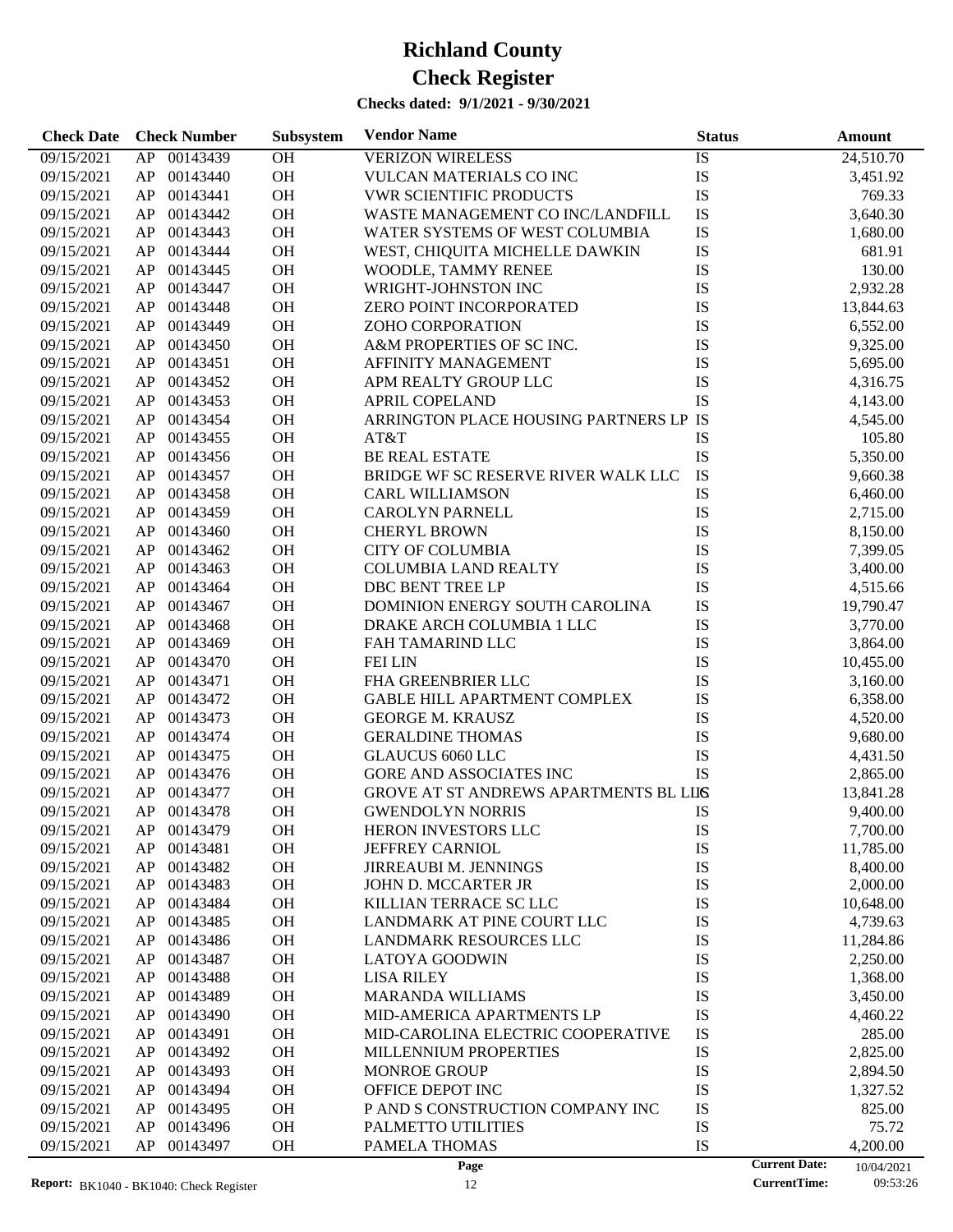| <b>Check Date</b> | <b>Check Number</b> | Subsystem | <b>Vendor Name</b>                      | <b>Status</b> |                      | <b>Amount</b> |
|-------------------|---------------------|-----------|-----------------------------------------|---------------|----------------------|---------------|
| 09/15/2021        | 00143498<br>AP      | OH        | RED CURB INVESTMENTS LLC                | IS            |                      | 1,649.00      |
| 09/15/2021        | 00143499<br>AP      | OH        | RESIDENTIAL PROPERTY EXCHANGE LLP       | IS            |                      | 3,280.00      |
| 09/15/2021        | 00143500<br>AP      | OH        | REX RESIDENTIAL PROPERTY OWNER VI LLCIS |               |                      | 4,925.83      |
| 09/15/2021        | 00143501<br>AP      | <b>OH</b> | <b>RFI THE PARK</b>                     | IS            |                      | 5,018.82      |
| 09/15/2021        | 00143502<br>AP      | OH        | RICE POINTE COLUMBIA LLC                | IS            |                      | 7,673.34      |
| 09/15/2021        | 00143503<br>AP      | OH        | ROBERT G. CLAPHAM                       | IS            |                      | 11,051.00     |
| 09/15/2021        | 00143504<br>AP      | OH        | S.C. REAL ESTATE EXCHANGE               | IS            |                      | 8,957.50      |
| 09/15/2021        | 00143505<br>AP      | <b>OH</b> | <b>SKANDON LLC</b>                      | IS            |                      | 4,870.70      |
| 09/15/2021        | 00143506<br>AP      | OH        | SOUTHWOOD REALTY COMPANY                | IS            |                      | 5,820.00      |
| 09/15/2021        | 00143507<br>AP      | <b>OH</b> | <b>SPECTRUM</b>                         | IS            |                      | 1,184.41      |
| 09/15/2021        | 00143508<br>AP      | <b>OH</b> | SPRING GARDENS SC LLC                   | IS            |                      | 24,805.45     |
| 09/15/2021        | 00143509<br>AP      | <b>OH</b> | SUMMIT FOOD SERVICE LLC                 | IS            |                      | 110,614.32    |
| 09/15/2021        | 00143510<br>AP      | OH        | THE FOWLER COMPANY INC                  | IS            |                      | 4,263.99      |
| 09/15/2021        | 00143511<br>AP      | <b>OH</b> | THE HORTON COMPANY INC                  | IS            |                      | 4,795.00      |
| 09/15/2021        | 00143512<br>AP      | OH        | THERON C. FOSTER                        | IS            |                      | 12,550.00     |
| 09/15/2021        | 00143513<br>AP      | <b>OH</b> | TRI-STATE TECHNICAL SERVICES INC        | IS            |                      | 481.69        |
| 09/15/2021        | 00143514<br>AP      | OH        | <b>VAL VISTA NWC LLC</b>                | IS            |                      | 4,400.00      |
| 09/15/2021        | 00143515<br>AP      | <b>OH</b> | <b>VANESSA KELLY</b>                    | IS            |                      | 9,543.17      |
| 09/15/2021        | 00143516<br>AP      | <b>OH</b> | <b>WATERS AT LONGCREEK LP</b>           | IS            |                      | 7,221.93      |
| 09/15/2021        | 00143517<br>AP      | <b>OH</b> | WATERS AT WILLOW LAKE LP                | IS            |                      | 4,433.72      |
| 09/15/2021        | 00143518<br>AP      | OH        | WESLEY E. GRAY JR                       | IS            |                      | 8,840.00      |
| 09/15/2021        | 00143519<br>AP      | <b>OH</b> | WEST SHORE LAKE CAROLINA LLC            | IS            |                      | 5,145.00      |
| 09/15/2021        | 00143520<br>AP      | <b>OH</b> | YOUR MIDLANDS REAL ESTATE SERVICES LILS |               |                      | 3,599.00      |
| 09/15/2021        | 00143521<br>AP      | <b>OH</b> | CITY OF COLUMBIA WATER SVC              | IS            |                      | 566.00        |
| 09/15/2021        | 00143522<br>AP      | OH        | DOMINION ENERGY SOUTH CAROLINA          | IS            |                      | 454.80        |
| 09/20/2021        | 00143523<br>AP      | <b>OH</b> | <b>DESIREE SPANN</b>                    | IS            |                      | 3,930.00      |
| 09/20/2021        | 00143524<br>AP      | <b>OH</b> | MICHAEL WAHRMUND                        | IS            |                      | 128.06        |
| 09/22/2021        | 00143525<br>AP      | <b>OH</b> | AAA CAROLINAS/ AAA VACATIONS            | IS            |                      | 80.00         |
| 09/22/2021        | 00143526<br>AP      | <b>OH</b> | <b>AIR ARMOUR PLUS</b>                  | IS            |                      | 14,478.86     |
| 09/22/2021        | 00143527<br>AP      | <b>OH</b> | AIRCRAFT SPRUCE AND SPECIALTY           | IS            |                      | 3,267.20      |
| 09/22/2021        | 00143528<br>AP      | <b>OH</b> | <b>AIRGAS INC</b>                       | IS            |                      | 5,482.27      |
| 09/22/2021        | 00143529<br>AP      | <b>OH</b> | <b>ALLIED WASTE SERVICES</b>            | IS            |                      | 8,356.00      |
| 09/22/2021        | 00143531<br>AP      | <b>OH</b> | AMERICAN LEGION POST 0006               | IS            |                      | 45.00         |
| 09/22/2021        | 00143532<br>AP      | OH        | ARCPOINT OCCUPATIONAL SOLUTIONS - AOSS  |               |                      | 1,633.50      |
| 09/22/2021        | 00143533<br>AP      | <b>OH</b> | AT&T                                    | IS            |                      | 147.10        |
| 09/22/2021        | AP<br>00143534      | OH        | AT&T                                    | IS            |                      | 13,860.54     |
| 09/22/2021        | AP<br>00143535      | <b>OH</b> | AT&T MOBILITY                           | IS            |                      | 3,346.87      |
| 09/22/2021        | AP<br>00143536      | <b>OH</b> | <b>BARNHILLS SERVICES INC</b>           | IS            |                      | 80.80         |
| 09/22/2021        | 00143537<br>AP      | OH        | <b>BOULDER CREEK INVESTMENTS</b>        | IS            |                      | 3,875.00      |
| 09/22/2021        | AP<br>00143538      | OH        | CAPITAL CITY LAKE MURRAY COUNTRY        | IS            |                      | 18,750.00     |
| 09/22/2021        | 00143539<br>AP      | OH        | <b>CAROLINA TRADITIONAL HOMES</b>       | IS            |                      | 4,639.50      |
| 09/22/2021        | 00143540<br>AP      | OH        | CAROLINA TREE CARE LLC                  | IS            |                      | 2,100.00      |
| 09/22/2021        | 00143541<br>AP      | OH        | <b>CDWG</b>                             | IS            |                      | 622.27        |
| 09/22/2021        | AP<br>00143542      | OH        | <b>CHANTAE SMITH</b>                    | IS            |                      | 4,755.00      |
| 09/22/2021        | 00143543<br>AP      | OH        | CHIMNEYS AT BROOKFIELD LLC              | IS            |                      | 1,148.00      |
| 09/22/2021        | 00143544<br>AP      | OH        | <b>CHINDA JAVIS</b>                     | IS            |                      | 3,153.29      |
| 09/22/2021        | 00143546<br>AP      | OH        | CIGNA/LIFE INSURANCE COMPANY OF NA      | IS            |                      | 68,067.68     |
| 09/22/2021        | AP<br>00143547      | OH        | CIGNA/LIFE INSURANCE COMPANY OF NA      | IS            |                      | 3,106.47      |
| 09/22/2021        | 00143548<br>AP      | OH        | <b>CITY OF COLUMBIA</b>                 | IS            |                      | 1,374.17      |
| 09/22/2021        | 00143550<br>AP      | OH        | CITY OF COLUMBIA WATER SVC              | IS            |                      | 95,147.91     |
| 09/22/2021        | 00143551<br>AP      | OH        | <b>COMMUNITY ASSISTANCE PROVIDER</b>    | IS            |                      | 2,300.00      |
| 09/22/2021        | AP<br>00143552      | OH        | CONSOLIDATED MAILING SERVICES LLC       | IS            |                      | 1,182.20      |
| 09/22/2021        | AP<br>00143553      | OH        | <b>CORE AND MAIN</b>                    | IS            |                      | 557.93        |
| 09/22/2021        | AP<br>00143554      | OH        | COSTAR REALTY INFORMATION INC.          | IS            |                      | 1,007.20      |
|                   |                     |           | Page                                    |               | <b>Current Date:</b> | 10/04/2021    |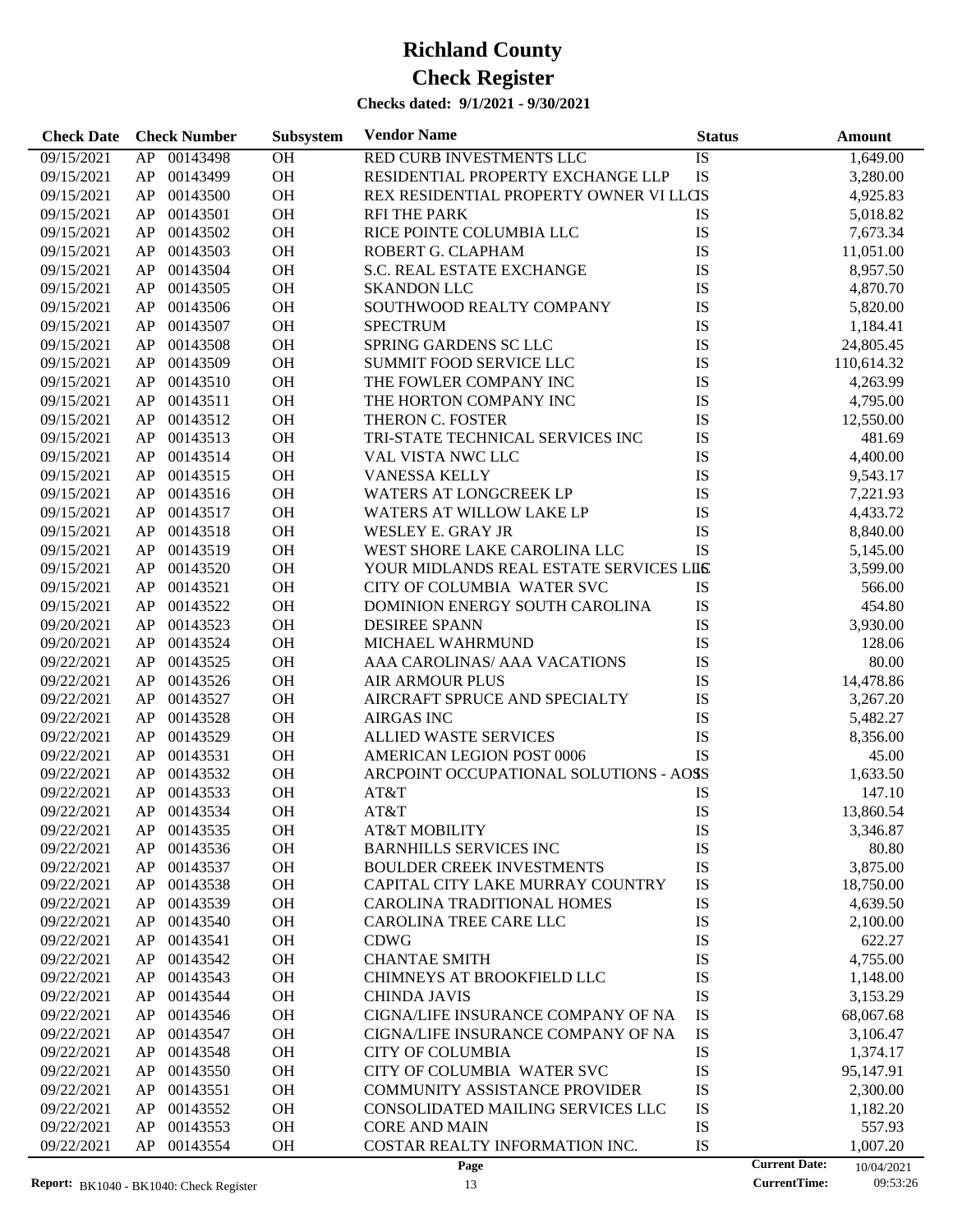| 09/22/2021<br>00143555<br>OH<br>CROWN HEALTH CARE LAUNDRY LLC<br>IS<br>153.06<br>AP<br>IS<br>OH<br>09/22/2021<br>AP<br>00143556<br>DELL MARKETING LP<br>712.80<br>IS<br>00143557<br>OH<br>09/22/2021<br>AP<br>DESCY, FREDERICK F<br>961.93<br>OH<br>IS<br>09/22/2021<br>AP<br>00143558<br>DOMINION ENERGY SC INC<br>2,441.30<br>IS<br>00143563<br>OH<br>09/22/2021<br>AP<br>DOMINION ENERGY SCINC<br>88,940.33<br>IS<br>00143565<br>OH<br>09/22/2021<br>AP<br>DOMINION ENERGY SOUTH CAROLINA<br>7,189.75<br>IS<br>00143566<br>OH<br>09/22/2021<br>AP<br>DREAM TEAM CONSULTING FIRM<br>3,547.71<br>IS<br>00143567<br>OH<br>09/22/2021<br>AP<br>EAST RICHLAND COUNTY PUBLIC SERVICE<br>2,094.12<br>00143568<br>OH<br>IS<br>09/22/2021<br>AP<br>EAST RICHLAND COUNTY PSD<br>185.10<br>IS<br>00143569<br>OH<br>EQUITY REAL ESTATE SERVICES LLC<br>09/22/2021<br>AP<br>1,680.00<br>IS<br>OH<br>09/22/2021<br>AP<br>00143570<br>F AND ME CONSULTANTS INC<br>195.00<br>00143571<br>OH<br>IS<br>09/22/2021<br>AP<br>FAH ATRIUM PLACE LLC<br>5,048.00<br>00143572<br>OH<br>IS<br>09/22/2021<br>AP<br><b>FASTENAL COMPANY</b><br>700.81<br>00143573<br>OH<br>IS<br>32.50<br>09/22/2021<br>AP<br><b>FEDEX KINKOS</b><br>IS<br>00143574<br>OH<br>09/22/2021<br>AP<br>FIND GREAT PEOPLE LLC<br>3,062.81<br>00143575<br>OH<br>IS<br>09/22/2021<br>AP<br><b>FIRST VEHICLE SERVICES</b><br>1,125.36<br>00143576<br>OH<br>IS<br>09/22/2021<br>AP<br>FORMS AND SUPPLY CO INC<br>5,169.16<br>00143577<br>OH<br>IS<br>09/22/2021<br>AP<br>FUELMAN/FLEETCOR TECHNOLOGIES<br>31,639.64<br>IS<br>00143578<br>OH<br>09/22/2021<br>AP<br><b>GREGORY PEST CONTROL</b><br>65.00<br>IS<br>00143579<br>OH<br>554.80<br>09/22/2021<br>AP<br><b>GROVE MEDICAL INC</b><br>OH<br>Highfill Infrastructure Engineering<br>IS<br>09/22/2021<br>AP<br>00143580<br>8,650.00<br>IS<br>00143581<br>OH<br>09/22/2021<br>AP<br>HOME DEPOT INC<br>26.98<br>IS<br>00143582<br>OH<br>HOUSING AUTHORITY CITY OF COLUMBIA<br>250.00<br>09/22/2021<br>AP<br>IS<br>00143583<br>OH<br>09/22/2021<br>AP<br><b>IBIS TEK APPAREL LLC</b><br>7,909.24<br>00143584<br>OH<br>IS<br>09/22/2021<br>AP<br><b>JAN-PRO OF COLUMBIA</b><br>843.00<br>00143585<br>OH<br>IS<br>09/22/2021<br>AP<br><b>JIMMY JOHN S</b><br>311.30<br><b>IS</b><br>00143586<br>OH<br>09/22/2021<br>AP<br>JOHN BELTON O'NEALL INN COURT<br>125.00<br>00143587<br>OH<br>JOHNSON CONTROLS FIRE PROTECTION LP FISA<br>09/22/2021<br>AP<br>170.00<br>OH<br>09/22/2021<br>AP<br>00143588<br>JOHNSTONE SUPPLY<br>IS<br>6,887.64<br>OH<br>IS<br>09/22/2021<br>AP<br>00143589<br>KINGVILLE HISTORICAL FOUNDATION<br>10,000.00<br>OH<br>09/22/2021<br>AP<br>00143590<br>LAKE MURRAY HARDWARE OUTDOORS INGS<br>57.70<br>OH<br>09/22/2021<br>AP<br>00143591<br>LEXISNEXIS A DIV OF REED ELSEVIER INC<br>- IS<br>712.80<br>OH<br>LIBERTY POINTE-PACES RUN ACQUISITION LISC<br>09/22/2021<br>AP<br>00143592<br>989.45<br>OH<br>09/22/2021<br>AP<br>00143593<br>LINCOLNSHIRE COMMUNITY ORGANIZATIONS<br>1,500.00<br>OH<br>09/22/2021<br>AP<br>00143594<br>LORICK PLACE LLC A. SC LIMITED LIABILITYIS<br>3,065.00<br>OH<br>09/22/2021<br>AP 00143595<br>LOWES HOME CENTER INC<br>IS<br>648.73 |
|---------------------------------------------------------------------------------------------------------------------------------------------------------------------------------------------------------------------------------------------------------------------------------------------------------------------------------------------------------------------------------------------------------------------------------------------------------------------------------------------------------------------------------------------------------------------------------------------------------------------------------------------------------------------------------------------------------------------------------------------------------------------------------------------------------------------------------------------------------------------------------------------------------------------------------------------------------------------------------------------------------------------------------------------------------------------------------------------------------------------------------------------------------------------------------------------------------------------------------------------------------------------------------------------------------------------------------------------------------------------------------------------------------------------------------------------------------------------------------------------------------------------------------------------------------------------------------------------------------------------------------------------------------------------------------------------------------------------------------------------------------------------------------------------------------------------------------------------------------------------------------------------------------------------------------------------------------------------------------------------------------------------------------------------------------------------------------------------------------------------------------------------------------------------------------------------------------------------------------------------------------------------------------------------------------------------------------------------------------------------------------------------------------------------------------------------------------------------------------------------------------------------------------------------------------------------------------------------------------------------------------------------------------------------------------------------------------------------------------------------------------------------------------------------------------------------------------------------------------------------------------------------------------------------------------------------------------------------------------------------------------------------------------------------------------------------------------------------------------------------------------------------------------------------------------------------|
|                                                                                                                                                                                                                                                                                                                                                                                                                                                                                                                                                                                                                                                                                                                                                                                                                                                                                                                                                                                                                                                                                                                                                                                                                                                                                                                                                                                                                                                                                                                                                                                                                                                                                                                                                                                                                                                                                                                                                                                                                                                                                                                                                                                                                                                                                                                                                                                                                                                                                                                                                                                                                                                                                                                                                                                                                                                                                                                                                                                                                                                                                                                                                                                             |
|                                                                                                                                                                                                                                                                                                                                                                                                                                                                                                                                                                                                                                                                                                                                                                                                                                                                                                                                                                                                                                                                                                                                                                                                                                                                                                                                                                                                                                                                                                                                                                                                                                                                                                                                                                                                                                                                                                                                                                                                                                                                                                                                                                                                                                                                                                                                                                                                                                                                                                                                                                                                                                                                                                                                                                                                                                                                                                                                                                                                                                                                                                                                                                                             |
|                                                                                                                                                                                                                                                                                                                                                                                                                                                                                                                                                                                                                                                                                                                                                                                                                                                                                                                                                                                                                                                                                                                                                                                                                                                                                                                                                                                                                                                                                                                                                                                                                                                                                                                                                                                                                                                                                                                                                                                                                                                                                                                                                                                                                                                                                                                                                                                                                                                                                                                                                                                                                                                                                                                                                                                                                                                                                                                                                                                                                                                                                                                                                                                             |
|                                                                                                                                                                                                                                                                                                                                                                                                                                                                                                                                                                                                                                                                                                                                                                                                                                                                                                                                                                                                                                                                                                                                                                                                                                                                                                                                                                                                                                                                                                                                                                                                                                                                                                                                                                                                                                                                                                                                                                                                                                                                                                                                                                                                                                                                                                                                                                                                                                                                                                                                                                                                                                                                                                                                                                                                                                                                                                                                                                                                                                                                                                                                                                                             |
|                                                                                                                                                                                                                                                                                                                                                                                                                                                                                                                                                                                                                                                                                                                                                                                                                                                                                                                                                                                                                                                                                                                                                                                                                                                                                                                                                                                                                                                                                                                                                                                                                                                                                                                                                                                                                                                                                                                                                                                                                                                                                                                                                                                                                                                                                                                                                                                                                                                                                                                                                                                                                                                                                                                                                                                                                                                                                                                                                                                                                                                                                                                                                                                             |
|                                                                                                                                                                                                                                                                                                                                                                                                                                                                                                                                                                                                                                                                                                                                                                                                                                                                                                                                                                                                                                                                                                                                                                                                                                                                                                                                                                                                                                                                                                                                                                                                                                                                                                                                                                                                                                                                                                                                                                                                                                                                                                                                                                                                                                                                                                                                                                                                                                                                                                                                                                                                                                                                                                                                                                                                                                                                                                                                                                                                                                                                                                                                                                                             |
|                                                                                                                                                                                                                                                                                                                                                                                                                                                                                                                                                                                                                                                                                                                                                                                                                                                                                                                                                                                                                                                                                                                                                                                                                                                                                                                                                                                                                                                                                                                                                                                                                                                                                                                                                                                                                                                                                                                                                                                                                                                                                                                                                                                                                                                                                                                                                                                                                                                                                                                                                                                                                                                                                                                                                                                                                                                                                                                                                                                                                                                                                                                                                                                             |
|                                                                                                                                                                                                                                                                                                                                                                                                                                                                                                                                                                                                                                                                                                                                                                                                                                                                                                                                                                                                                                                                                                                                                                                                                                                                                                                                                                                                                                                                                                                                                                                                                                                                                                                                                                                                                                                                                                                                                                                                                                                                                                                                                                                                                                                                                                                                                                                                                                                                                                                                                                                                                                                                                                                                                                                                                                                                                                                                                                                                                                                                                                                                                                                             |
|                                                                                                                                                                                                                                                                                                                                                                                                                                                                                                                                                                                                                                                                                                                                                                                                                                                                                                                                                                                                                                                                                                                                                                                                                                                                                                                                                                                                                                                                                                                                                                                                                                                                                                                                                                                                                                                                                                                                                                                                                                                                                                                                                                                                                                                                                                                                                                                                                                                                                                                                                                                                                                                                                                                                                                                                                                                                                                                                                                                                                                                                                                                                                                                             |
|                                                                                                                                                                                                                                                                                                                                                                                                                                                                                                                                                                                                                                                                                                                                                                                                                                                                                                                                                                                                                                                                                                                                                                                                                                                                                                                                                                                                                                                                                                                                                                                                                                                                                                                                                                                                                                                                                                                                                                                                                                                                                                                                                                                                                                                                                                                                                                                                                                                                                                                                                                                                                                                                                                                                                                                                                                                                                                                                                                                                                                                                                                                                                                                             |
|                                                                                                                                                                                                                                                                                                                                                                                                                                                                                                                                                                                                                                                                                                                                                                                                                                                                                                                                                                                                                                                                                                                                                                                                                                                                                                                                                                                                                                                                                                                                                                                                                                                                                                                                                                                                                                                                                                                                                                                                                                                                                                                                                                                                                                                                                                                                                                                                                                                                                                                                                                                                                                                                                                                                                                                                                                                                                                                                                                                                                                                                                                                                                                                             |
|                                                                                                                                                                                                                                                                                                                                                                                                                                                                                                                                                                                                                                                                                                                                                                                                                                                                                                                                                                                                                                                                                                                                                                                                                                                                                                                                                                                                                                                                                                                                                                                                                                                                                                                                                                                                                                                                                                                                                                                                                                                                                                                                                                                                                                                                                                                                                                                                                                                                                                                                                                                                                                                                                                                                                                                                                                                                                                                                                                                                                                                                                                                                                                                             |
|                                                                                                                                                                                                                                                                                                                                                                                                                                                                                                                                                                                                                                                                                                                                                                                                                                                                                                                                                                                                                                                                                                                                                                                                                                                                                                                                                                                                                                                                                                                                                                                                                                                                                                                                                                                                                                                                                                                                                                                                                                                                                                                                                                                                                                                                                                                                                                                                                                                                                                                                                                                                                                                                                                                                                                                                                                                                                                                                                                                                                                                                                                                                                                                             |
|                                                                                                                                                                                                                                                                                                                                                                                                                                                                                                                                                                                                                                                                                                                                                                                                                                                                                                                                                                                                                                                                                                                                                                                                                                                                                                                                                                                                                                                                                                                                                                                                                                                                                                                                                                                                                                                                                                                                                                                                                                                                                                                                                                                                                                                                                                                                                                                                                                                                                                                                                                                                                                                                                                                                                                                                                                                                                                                                                                                                                                                                                                                                                                                             |
|                                                                                                                                                                                                                                                                                                                                                                                                                                                                                                                                                                                                                                                                                                                                                                                                                                                                                                                                                                                                                                                                                                                                                                                                                                                                                                                                                                                                                                                                                                                                                                                                                                                                                                                                                                                                                                                                                                                                                                                                                                                                                                                                                                                                                                                                                                                                                                                                                                                                                                                                                                                                                                                                                                                                                                                                                                                                                                                                                                                                                                                                                                                                                                                             |
|                                                                                                                                                                                                                                                                                                                                                                                                                                                                                                                                                                                                                                                                                                                                                                                                                                                                                                                                                                                                                                                                                                                                                                                                                                                                                                                                                                                                                                                                                                                                                                                                                                                                                                                                                                                                                                                                                                                                                                                                                                                                                                                                                                                                                                                                                                                                                                                                                                                                                                                                                                                                                                                                                                                                                                                                                                                                                                                                                                                                                                                                                                                                                                                             |
|                                                                                                                                                                                                                                                                                                                                                                                                                                                                                                                                                                                                                                                                                                                                                                                                                                                                                                                                                                                                                                                                                                                                                                                                                                                                                                                                                                                                                                                                                                                                                                                                                                                                                                                                                                                                                                                                                                                                                                                                                                                                                                                                                                                                                                                                                                                                                                                                                                                                                                                                                                                                                                                                                                                                                                                                                                                                                                                                                                                                                                                                                                                                                                                             |
|                                                                                                                                                                                                                                                                                                                                                                                                                                                                                                                                                                                                                                                                                                                                                                                                                                                                                                                                                                                                                                                                                                                                                                                                                                                                                                                                                                                                                                                                                                                                                                                                                                                                                                                                                                                                                                                                                                                                                                                                                                                                                                                                                                                                                                                                                                                                                                                                                                                                                                                                                                                                                                                                                                                                                                                                                                                                                                                                                                                                                                                                                                                                                                                             |
|                                                                                                                                                                                                                                                                                                                                                                                                                                                                                                                                                                                                                                                                                                                                                                                                                                                                                                                                                                                                                                                                                                                                                                                                                                                                                                                                                                                                                                                                                                                                                                                                                                                                                                                                                                                                                                                                                                                                                                                                                                                                                                                                                                                                                                                                                                                                                                                                                                                                                                                                                                                                                                                                                                                                                                                                                                                                                                                                                                                                                                                                                                                                                                                             |
|                                                                                                                                                                                                                                                                                                                                                                                                                                                                                                                                                                                                                                                                                                                                                                                                                                                                                                                                                                                                                                                                                                                                                                                                                                                                                                                                                                                                                                                                                                                                                                                                                                                                                                                                                                                                                                                                                                                                                                                                                                                                                                                                                                                                                                                                                                                                                                                                                                                                                                                                                                                                                                                                                                                                                                                                                                                                                                                                                                                                                                                                                                                                                                                             |
|                                                                                                                                                                                                                                                                                                                                                                                                                                                                                                                                                                                                                                                                                                                                                                                                                                                                                                                                                                                                                                                                                                                                                                                                                                                                                                                                                                                                                                                                                                                                                                                                                                                                                                                                                                                                                                                                                                                                                                                                                                                                                                                                                                                                                                                                                                                                                                                                                                                                                                                                                                                                                                                                                                                                                                                                                                                                                                                                                                                                                                                                                                                                                                                             |
|                                                                                                                                                                                                                                                                                                                                                                                                                                                                                                                                                                                                                                                                                                                                                                                                                                                                                                                                                                                                                                                                                                                                                                                                                                                                                                                                                                                                                                                                                                                                                                                                                                                                                                                                                                                                                                                                                                                                                                                                                                                                                                                                                                                                                                                                                                                                                                                                                                                                                                                                                                                                                                                                                                                                                                                                                                                                                                                                                                                                                                                                                                                                                                                             |
|                                                                                                                                                                                                                                                                                                                                                                                                                                                                                                                                                                                                                                                                                                                                                                                                                                                                                                                                                                                                                                                                                                                                                                                                                                                                                                                                                                                                                                                                                                                                                                                                                                                                                                                                                                                                                                                                                                                                                                                                                                                                                                                                                                                                                                                                                                                                                                                                                                                                                                                                                                                                                                                                                                                                                                                                                                                                                                                                                                                                                                                                                                                                                                                             |
|                                                                                                                                                                                                                                                                                                                                                                                                                                                                                                                                                                                                                                                                                                                                                                                                                                                                                                                                                                                                                                                                                                                                                                                                                                                                                                                                                                                                                                                                                                                                                                                                                                                                                                                                                                                                                                                                                                                                                                                                                                                                                                                                                                                                                                                                                                                                                                                                                                                                                                                                                                                                                                                                                                                                                                                                                                                                                                                                                                                                                                                                                                                                                                                             |
|                                                                                                                                                                                                                                                                                                                                                                                                                                                                                                                                                                                                                                                                                                                                                                                                                                                                                                                                                                                                                                                                                                                                                                                                                                                                                                                                                                                                                                                                                                                                                                                                                                                                                                                                                                                                                                                                                                                                                                                                                                                                                                                                                                                                                                                                                                                                                                                                                                                                                                                                                                                                                                                                                                                                                                                                                                                                                                                                                                                                                                                                                                                                                                                             |
|                                                                                                                                                                                                                                                                                                                                                                                                                                                                                                                                                                                                                                                                                                                                                                                                                                                                                                                                                                                                                                                                                                                                                                                                                                                                                                                                                                                                                                                                                                                                                                                                                                                                                                                                                                                                                                                                                                                                                                                                                                                                                                                                                                                                                                                                                                                                                                                                                                                                                                                                                                                                                                                                                                                                                                                                                                                                                                                                                                                                                                                                                                                                                                                             |
|                                                                                                                                                                                                                                                                                                                                                                                                                                                                                                                                                                                                                                                                                                                                                                                                                                                                                                                                                                                                                                                                                                                                                                                                                                                                                                                                                                                                                                                                                                                                                                                                                                                                                                                                                                                                                                                                                                                                                                                                                                                                                                                                                                                                                                                                                                                                                                                                                                                                                                                                                                                                                                                                                                                                                                                                                                                                                                                                                                                                                                                                                                                                                                                             |
|                                                                                                                                                                                                                                                                                                                                                                                                                                                                                                                                                                                                                                                                                                                                                                                                                                                                                                                                                                                                                                                                                                                                                                                                                                                                                                                                                                                                                                                                                                                                                                                                                                                                                                                                                                                                                                                                                                                                                                                                                                                                                                                                                                                                                                                                                                                                                                                                                                                                                                                                                                                                                                                                                                                                                                                                                                                                                                                                                                                                                                                                                                                                                                                             |
|                                                                                                                                                                                                                                                                                                                                                                                                                                                                                                                                                                                                                                                                                                                                                                                                                                                                                                                                                                                                                                                                                                                                                                                                                                                                                                                                                                                                                                                                                                                                                                                                                                                                                                                                                                                                                                                                                                                                                                                                                                                                                                                                                                                                                                                                                                                                                                                                                                                                                                                                                                                                                                                                                                                                                                                                                                                                                                                                                                                                                                                                                                                                                                                             |
|                                                                                                                                                                                                                                                                                                                                                                                                                                                                                                                                                                                                                                                                                                                                                                                                                                                                                                                                                                                                                                                                                                                                                                                                                                                                                                                                                                                                                                                                                                                                                                                                                                                                                                                                                                                                                                                                                                                                                                                                                                                                                                                                                                                                                                                                                                                                                                                                                                                                                                                                                                                                                                                                                                                                                                                                                                                                                                                                                                                                                                                                                                                                                                                             |
|                                                                                                                                                                                                                                                                                                                                                                                                                                                                                                                                                                                                                                                                                                                                                                                                                                                                                                                                                                                                                                                                                                                                                                                                                                                                                                                                                                                                                                                                                                                                                                                                                                                                                                                                                                                                                                                                                                                                                                                                                                                                                                                                                                                                                                                                                                                                                                                                                                                                                                                                                                                                                                                                                                                                                                                                                                                                                                                                                                                                                                                                                                                                                                                             |
|                                                                                                                                                                                                                                                                                                                                                                                                                                                                                                                                                                                                                                                                                                                                                                                                                                                                                                                                                                                                                                                                                                                                                                                                                                                                                                                                                                                                                                                                                                                                                                                                                                                                                                                                                                                                                                                                                                                                                                                                                                                                                                                                                                                                                                                                                                                                                                                                                                                                                                                                                                                                                                                                                                                                                                                                                                                                                                                                                                                                                                                                                                                                                                                             |
|                                                                                                                                                                                                                                                                                                                                                                                                                                                                                                                                                                                                                                                                                                                                                                                                                                                                                                                                                                                                                                                                                                                                                                                                                                                                                                                                                                                                                                                                                                                                                                                                                                                                                                                                                                                                                                                                                                                                                                                                                                                                                                                                                                                                                                                                                                                                                                                                                                                                                                                                                                                                                                                                                                                                                                                                                                                                                                                                                                                                                                                                                                                                                                                             |
|                                                                                                                                                                                                                                                                                                                                                                                                                                                                                                                                                                                                                                                                                                                                                                                                                                                                                                                                                                                                                                                                                                                                                                                                                                                                                                                                                                                                                                                                                                                                                                                                                                                                                                                                                                                                                                                                                                                                                                                                                                                                                                                                                                                                                                                                                                                                                                                                                                                                                                                                                                                                                                                                                                                                                                                                                                                                                                                                                                                                                                                                                                                                                                                             |
|                                                                                                                                                                                                                                                                                                                                                                                                                                                                                                                                                                                                                                                                                                                                                                                                                                                                                                                                                                                                                                                                                                                                                                                                                                                                                                                                                                                                                                                                                                                                                                                                                                                                                                                                                                                                                                                                                                                                                                                                                                                                                                                                                                                                                                                                                                                                                                                                                                                                                                                                                                                                                                                                                                                                                                                                                                                                                                                                                                                                                                                                                                                                                                                             |
|                                                                                                                                                                                                                                                                                                                                                                                                                                                                                                                                                                                                                                                                                                                                                                                                                                                                                                                                                                                                                                                                                                                                                                                                                                                                                                                                                                                                                                                                                                                                                                                                                                                                                                                                                                                                                                                                                                                                                                                                                                                                                                                                                                                                                                                                                                                                                                                                                                                                                                                                                                                                                                                                                                                                                                                                                                                                                                                                                                                                                                                                                                                                                                                             |
| 09/22/2021<br>AP<br>00143596<br>ОH<br><b>MALANE S PIKE</b><br>IS<br>6,675.00                                                                                                                                                                                                                                                                                                                                                                                                                                                                                                                                                                                                                                                                                                                                                                                                                                                                                                                                                                                                                                                                                                                                                                                                                                                                                                                                                                                                                                                                                                                                                                                                                                                                                                                                                                                                                                                                                                                                                                                                                                                                                                                                                                                                                                                                                                                                                                                                                                                                                                                                                                                                                                                                                                                                                                                                                                                                                                                                                                                                                                                                                                                |
| OH<br>09/22/2021<br>00143597<br><b>MALIK NORRIS</b><br>IS<br>2,454.00<br>AP                                                                                                                                                                                                                                                                                                                                                                                                                                                                                                                                                                                                                                                                                                                                                                                                                                                                                                                                                                                                                                                                                                                                                                                                                                                                                                                                                                                                                                                                                                                                                                                                                                                                                                                                                                                                                                                                                                                                                                                                                                                                                                                                                                                                                                                                                                                                                                                                                                                                                                                                                                                                                                                                                                                                                                                                                                                                                                                                                                                                                                                                                                                 |
| 00143598<br>OH<br>MANAGEDPRINT INC<br>IS<br>09/22/2021<br>AP<br>1,763.64                                                                                                                                                                                                                                                                                                                                                                                                                                                                                                                                                                                                                                                                                                                                                                                                                                                                                                                                                                                                                                                                                                                                                                                                                                                                                                                                                                                                                                                                                                                                                                                                                                                                                                                                                                                                                                                                                                                                                                                                                                                                                                                                                                                                                                                                                                                                                                                                                                                                                                                                                                                                                                                                                                                                                                                                                                                                                                                                                                                                                                                                                                                    |
| OH<br>IS<br>09/22/2021<br>AP<br>00143599<br>MANN, KATHERINE KIMBERLY<br>71.68                                                                                                                                                                                                                                                                                                                                                                                                                                                                                                                                                                                                                                                                                                                                                                                                                                                                                                                                                                                                                                                                                                                                                                                                                                                                                                                                                                                                                                                                                                                                                                                                                                                                                                                                                                                                                                                                                                                                                                                                                                                                                                                                                                                                                                                                                                                                                                                                                                                                                                                                                                                                                                                                                                                                                                                                                                                                                                                                                                                                                                                                                                               |
| 00143600<br>OH<br>IS<br>09/22/2021<br>AP<br><b>MARATHON STAFFING</b><br>1,489.32                                                                                                                                                                                                                                                                                                                                                                                                                                                                                                                                                                                                                                                                                                                                                                                                                                                                                                                                                                                                                                                                                                                                                                                                                                                                                                                                                                                                                                                                                                                                                                                                                                                                                                                                                                                                                                                                                                                                                                                                                                                                                                                                                                                                                                                                                                                                                                                                                                                                                                                                                                                                                                                                                                                                                                                                                                                                                                                                                                                                                                                                                                            |
| 00143601<br>OH<br>IS<br>09/22/2021<br>AP<br>MARR, ELIZABETH KATE<br>562.10                                                                                                                                                                                                                                                                                                                                                                                                                                                                                                                                                                                                                                                                                                                                                                                                                                                                                                                                                                                                                                                                                                                                                                                                                                                                                                                                                                                                                                                                                                                                                                                                                                                                                                                                                                                                                                                                                                                                                                                                                                                                                                                                                                                                                                                                                                                                                                                                                                                                                                                                                                                                                                                                                                                                                                                                                                                                                                                                                                                                                                                                                                                  |
| IS<br>00143602<br>OH<br>09/22/2021<br>AP<br>MIDLANDS VETERINARY PRACTICE<br>1,126.89                                                                                                                                                                                                                                                                                                                                                                                                                                                                                                                                                                                                                                                                                                                                                                                                                                                                                                                                                                                                                                                                                                                                                                                                                                                                                                                                                                                                                                                                                                                                                                                                                                                                                                                                                                                                                                                                                                                                                                                                                                                                                                                                                                                                                                                                                                                                                                                                                                                                                                                                                                                                                                                                                                                                                                                                                                                                                                                                                                                                                                                                                                        |
| 00143603<br>OH<br>IS<br>09/22/2021<br>AP<br>MOBILE COMMUNICATIONS AMERICA, INC.<br>257.18                                                                                                                                                                                                                                                                                                                                                                                                                                                                                                                                                                                                                                                                                                                                                                                                                                                                                                                                                                                                                                                                                                                                                                                                                                                                                                                                                                                                                                                                                                                                                                                                                                                                                                                                                                                                                                                                                                                                                                                                                                                                                                                                                                                                                                                                                                                                                                                                                                                                                                                                                                                                                                                                                                                                                                                                                                                                                                                                                                                                                                                                                                   |
| 00143604<br>OH<br>IS<br>25.17<br>09/22/2021<br>AP<br>MOORE, TARA LYNN                                                                                                                                                                                                                                                                                                                                                                                                                                                                                                                                                                                                                                                                                                                                                                                                                                                                                                                                                                                                                                                                                                                                                                                                                                                                                                                                                                                                                                                                                                                                                                                                                                                                                                                                                                                                                                                                                                                                                                                                                                                                                                                                                                                                                                                                                                                                                                                                                                                                                                                                                                                                                                                                                                                                                                                                                                                                                                                                                                                                                                                                                                                       |
| 00143605<br>OH<br>IS<br>09/22/2021<br>AP<br>MOTOROLA SOLUTIONS INC<br>60,672.10                                                                                                                                                                                                                                                                                                                                                                                                                                                                                                                                                                                                                                                                                                                                                                                                                                                                                                                                                                                                                                                                                                                                                                                                                                                                                                                                                                                                                                                                                                                                                                                                                                                                                                                                                                                                                                                                                                                                                                                                                                                                                                                                                                                                                                                                                                                                                                                                                                                                                                                                                                                                                                                                                                                                                                                                                                                                                                                                                                                                                                                                                                             |
| 00143606<br>OH<br>IS<br>09/22/2021<br>AP<br>MOTOROLA SOLUTIONS INC<br>112,685.94                                                                                                                                                                                                                                                                                                                                                                                                                                                                                                                                                                                                                                                                                                                                                                                                                                                                                                                                                                                                                                                                                                                                                                                                                                                                                                                                                                                                                                                                                                                                                                                                                                                                                                                                                                                                                                                                                                                                                                                                                                                                                                                                                                                                                                                                                                                                                                                                                                                                                                                                                                                                                                                                                                                                                                                                                                                                                                                                                                                                                                                                                                            |
| 00143607<br>OH<br>IS<br>09/22/2021<br>AP<br>MOYE, WASHAVA<br>130.00                                                                                                                                                                                                                                                                                                                                                                                                                                                                                                                                                                                                                                                                                                                                                                                                                                                                                                                                                                                                                                                                                                                                                                                                                                                                                                                                                                                                                                                                                                                                                                                                                                                                                                                                                                                                                                                                                                                                                                                                                                                                                                                                                                                                                                                                                                                                                                                                                                                                                                                                                                                                                                                                                                                                                                                                                                                                                                                                                                                                                                                                                                                         |
| IS<br>00143608<br>OH<br>09/22/2021<br>AP<br>NBSC CARD SERVICES<br>625.00                                                                                                                                                                                                                                                                                                                                                                                                                                                                                                                                                                                                                                                                                                                                                                                                                                                                                                                                                                                                                                                                                                                                                                                                                                                                                                                                                                                                                                                                                                                                                                                                                                                                                                                                                                                                                                                                                                                                                                                                                                                                                                                                                                                                                                                                                                                                                                                                                                                                                                                                                                                                                                                                                                                                                                                                                                                                                                                                                                                                                                                                                                                    |
| 00143609<br>OH<br>IS                                                                                                                                                                                                                                                                                                                                                                                                                                                                                                                                                                                                                                                                                                                                                                                                                                                                                                                                                                                                                                                                                                                                                                                                                                                                                                                                                                                                                                                                                                                                                                                                                                                                                                                                                                                                                                                                                                                                                                                                                                                                                                                                                                                                                                                                                                                                                                                                                                                                                                                                                                                                                                                                                                                                                                                                                                                                                                                                                                                                                                                                                                                                                                        |
| 09/22/2021<br>AP<br>NEWSOM, PHILLIP F.<br>1,080.28                                                                                                                                                                                                                                                                                                                                                                                                                                                                                                                                                                                                                                                                                                                                                                                                                                                                                                                                                                                                                                                                                                                                                                                                                                                                                                                                                                                                                                                                                                                                                                                                                                                                                                                                                                                                                                                                                                                                                                                                                                                                                                                                                                                                                                                                                                                                                                                                                                                                                                                                                                                                                                                                                                                                                                                                                                                                                                                                                                                                                                                                                                                                          |
| 00143610<br>OH<br>IS<br>09/22/2021<br>AP<br>NINE LIVES MATTRESS RECYCLING<br>2,702.00                                                                                                                                                                                                                                                                                                                                                                                                                                                                                                                                                                                                                                                                                                                                                                                                                                                                                                                                                                                                                                                                                                                                                                                                                                                                                                                                                                                                                                                                                                                                                                                                                                                                                                                                                                                                                                                                                                                                                                                                                                                                                                                                                                                                                                                                                                                                                                                                                                                                                                                                                                                                                                                                                                                                                                                                                                                                                                                                                                                                                                                                                                       |
| OH<br>IS<br>09/22/2021<br>AP<br>00143611<br>NORTH AMERICAN GEOCHEMICAL<br>3,000.00<br>IS<br>AP<br>00143612<br>OH<br>NOW ELECTRIC LLC                                                                                                                                                                                                                                                                                                                                                                                                                                                                                                                                                                                                                                                                                                                                                                                                                                                                                                                                                                                                                                                                                                                                                                                                                                                                                                                                                                                                                                                                                                                                                                                                                                                                                                                                                                                                                                                                                                                                                                                                                                                                                                                                                                                                                                                                                                                                                                                                                                                                                                                                                                                                                                                                                                                                                                                                                                                                                                                                                                                                                                                        |
| 09/22/2021<br>150.00<br>IS<br>AP<br>00143613<br>OH<br>OFFENDER MANAGEMENT SERVICES<br>09/22/2021<br>176,574.52                                                                                                                                                                                                                                                                                                                                                                                                                                                                                                                                                                                                                                                                                                                                                                                                                                                                                                                                                                                                                                                                                                                                                                                                                                                                                                                                                                                                                                                                                                                                                                                                                                                                                                                                                                                                                                                                                                                                                                                                                                                                                                                                                                                                                                                                                                                                                                                                                                                                                                                                                                                                                                                                                                                                                                                                                                                                                                                                                                                                                                                                              |
| <b>Current Date:</b><br>Page<br>10/04/2021                                                                                                                                                                                                                                                                                                                                                                                                                                                                                                                                                                                                                                                                                                                                                                                                                                                                                                                                                                                                                                                                                                                                                                                                                                                                                                                                                                                                                                                                                                                                                                                                                                                                                                                                                                                                                                                                                                                                                                                                                                                                                                                                                                                                                                                                                                                                                                                                                                                                                                                                                                                                                                                                                                                                                                                                                                                                                                                                                                                                                                                                                                                                                  |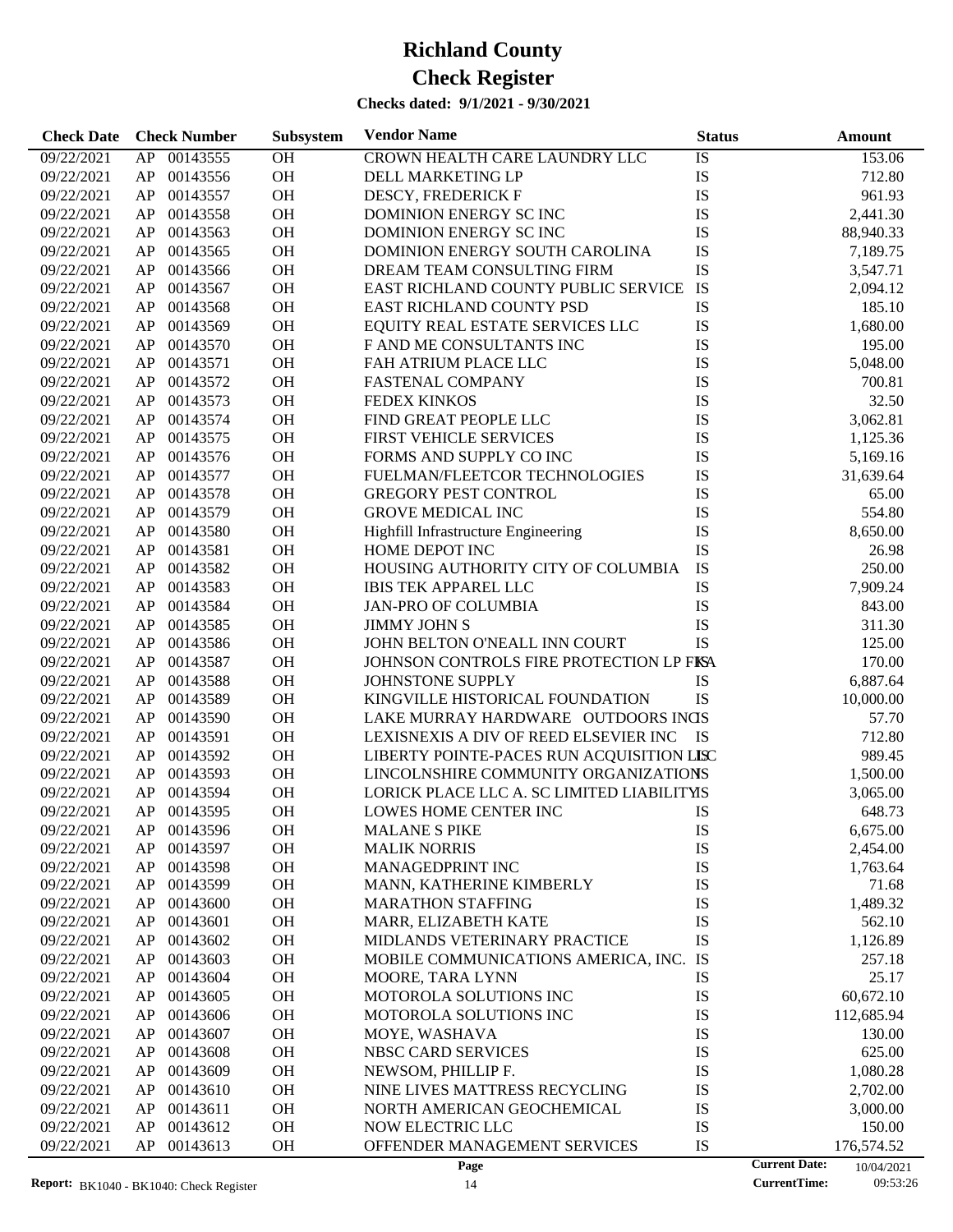| 09/22/2021<br>00143614<br>OH<br>OFFICE DEPOT INC<br>IS<br>741.14<br>AP<br>${\rm IS}$<br>OH<br>09/22/2021<br>00143620<br>OFFICE DEPOT INC<br>10,063.53<br>AP<br>OH<br>IS<br>00143621<br>OPEN DOOR REALTY LLC<br>10,815.00<br>09/22/2021<br>AP<br>OH<br>IS<br>00143622<br>PALMETTO PROPANE FUELS ICE INC<br>18,903.00<br>09/22/2021<br>AP<br>OH<br>IS<br>00143623<br>13,000.00<br>09/22/2021<br>AP<br><b>PATRICK TURNER</b> | 31.46 |
|---------------------------------------------------------------------------------------------------------------------------------------------------------------------------------------------------------------------------------------------------------------------------------------------------------------------------------------------------------------------------------------------------------------------------|-------|
|                                                                                                                                                                                                                                                                                                                                                                                                                           |       |
|                                                                                                                                                                                                                                                                                                                                                                                                                           |       |
|                                                                                                                                                                                                                                                                                                                                                                                                                           |       |
|                                                                                                                                                                                                                                                                                                                                                                                                                           |       |
|                                                                                                                                                                                                                                                                                                                                                                                                                           |       |
| OH<br>IS<br>00143624<br>PINE VALLEY/KINGSWOOD NA<br>1,500.00<br>09/22/2021<br>AP                                                                                                                                                                                                                                                                                                                                          |       |
| OH<br>IS<br>09/22/2021<br>00143625<br>AP<br>POLLOCK COMPANY                                                                                                                                                                                                                                                                                                                                                               |       |
| OH<br>IS<br>3,594.77<br>09/22/2021<br>AP<br>00143629<br>POLLOCK COMPANY                                                                                                                                                                                                                                                                                                                                                   |       |
| OH<br>IS<br>09/22/2021<br>00143630<br>POWERHOUSE RECYCLING INC<br>472.84<br>AP                                                                                                                                                                                                                                                                                                                                            |       |
| OH<br>IS<br>00143631<br>Pro Flight Gear, LLC<br>14,920.00<br>09/22/2021<br>AP                                                                                                                                                                                                                                                                                                                                             |       |
| OH<br>RAY COVINGTON PROPERTY MANAGEMENT IS<br>09/22/2021<br>00143632<br>4,920.00<br>AP                                                                                                                                                                                                                                                                                                                                    |       |
| OH<br>09/22/2021<br>00143633<br>RECRUITING SOLUTIONS<br>IS<br>904.96<br>AP                                                                                                                                                                                                                                                                                                                                                |       |
| OH<br>IS<br>09/22/2021<br>00143634<br>AP<br>RENNEKER, ELISSA                                                                                                                                                                                                                                                                                                                                                              | 60.00 |
| OH<br>IS<br>09/22/2021<br>00143635<br>240.04<br>AP<br>RICHARDSON, WAYNE                                                                                                                                                                                                                                                                                                                                                   |       |
| OH<br>IS<br>00143636<br>09/22/2021<br>AP<br>RIVERS, FELICIA INEZ                                                                                                                                                                                                                                                                                                                                                          | 50.00 |
| OH<br>IS<br>09/22/2021<br>00143637<br>AP<br><b>RUBLE, JEFFREY</b>                                                                                                                                                                                                                                                                                                                                                         | 50.00 |
| OH<br>IS<br>09/22/2021<br>00143638<br>RUFUS ORNDUFF REFRIGERATION<br>19,786.20<br>AP                                                                                                                                                                                                                                                                                                                                      |       |
| OH<br>IS<br>09/22/2021<br>00143639<br>RWL PROPERTY MANAGEMENT LLC<br>4,350.00<br>AP                                                                                                                                                                                                                                                                                                                                       |       |
| OH<br>IS<br>09/22/2021<br>00143640<br>SANTEE AUTOMOTIVE LLC<br>26,559.00<br>AP                                                                                                                                                                                                                                                                                                                                            |       |
| OH<br>IS<br>00143641<br>SC VETERINARY EMERGENCY CARE<br>5,715.46<br>09/22/2021<br>AP                                                                                                                                                                                                                                                                                                                                      |       |
| OH<br>IS<br>09/22/2021<br>00143642<br>200.00<br>AP<br><b>SCAAO</b>                                                                                                                                                                                                                                                                                                                                                        |       |
| OH<br>IS<br>09/22/2021<br>00143643<br><b>SCACVAO</b><br>100.00<br>AP                                                                                                                                                                                                                                                                                                                                                      |       |
| OH<br>IS<br>09/22/2021<br>00143644<br><b>SCACVAO</b><br>135.00<br>AP                                                                                                                                                                                                                                                                                                                                                      |       |
| OH<br>IS<br>09/22/2021<br>00143645<br><b>SCCWCT</b><br>336,280.00<br>AP                                                                                                                                                                                                                                                                                                                                                   |       |
| OH<br>IS<br>00143646<br><b>SCOTT R. DEGROOT</b><br>3,500.00<br>09/22/2021<br>AP                                                                                                                                                                                                                                                                                                                                           |       |
| OH<br>IS<br>09/22/2021<br>00143647<br><b>SEACO INC</b><br>199.80<br>AP                                                                                                                                                                                                                                                                                                                                                    |       |
| OH<br>IS<br>09/22/2021<br>00143648<br>SECRETARY OF STATE<br>AP                                                                                                                                                                                                                                                                                                                                                            | 50.00 |
| OH<br>IS<br>09/22/2021<br>00143649<br>SECRETARY OF STATE<br>AP                                                                                                                                                                                                                                                                                                                                                            | 25.00 |
| OH<br>IS<br>09/22/2021<br>00143650<br>SERVICE 4U, LLC<br>11,430.00<br>AP                                                                                                                                                                                                                                                                                                                                                  |       |
| OH<br>SHADY GROVE CONSTRUCTION LLC<br>IS<br>00143651<br>09/22/2021<br>AP<br>140,154.00                                                                                                                                                                                                                                                                                                                                    |       |
| OH<br>IS<br>09/22/2021<br>00143652<br>SMITH ROBINSON HOLLER DUBOSE AND<br>AP<br>1,642.87                                                                                                                                                                                                                                                                                                                                  |       |
| OH<br>IS<br>09/22/2021<br>00143653<br>SNELLING STAFFING SERVICES<br>AP<br>1,167.60                                                                                                                                                                                                                                                                                                                                        |       |
| OH<br>IS<br>00143654<br>SOFTDOCS INC<br>09/22/2021<br>AP<br>1,445.65                                                                                                                                                                                                                                                                                                                                                      |       |
| IS<br>00143655<br>OH<br>SPECIALTY UNDERWRITERS LLC<br>9,183.00<br>09/22/2021<br>AP                                                                                                                                                                                                                                                                                                                                        |       |
| IS<br>00143656<br>OH<br><b>SPECTRUM</b><br>763.74<br>09/22/2021<br>AP                                                                                                                                                                                                                                                                                                                                                     |       |
| IS<br>AP<br>00143657<br><b>OH</b><br>SPRING GARDENS SC LLC<br>09/22/2021<br>3,127.45                                                                                                                                                                                                                                                                                                                                      |       |
| 09/22/2021<br>SPRING LAKE SC LLC<br>9,842.12<br>00143658<br>OH<br>IS<br>AP.                                                                                                                                                                                                                                                                                                                                               |       |
| IS<br>00143659<br>OH<br>ST. ANDREWS APARTMENT COMPLEX<br>9,648.38<br>09/22/2021<br>AP                                                                                                                                                                                                                                                                                                                                     |       |
| IS<br>00143660<br>OH<br>STATEWIDE SECURITY SYSTEMS INC<br>4,710.00<br>09/22/2021<br>AP                                                                                                                                                                                                                                                                                                                                    |       |
| 09/22/2021<br>AP<br>00143661<br><b>OH</b><br>STERICYCLE INC<br>IS<br>1,257.36                                                                                                                                                                                                                                                                                                                                             |       |
| OH<br>IS<br>09/22/2021<br>AP<br>00143662<br>STEWART, SHIRLEY P<br>508.45                                                                                                                                                                                                                                                                                                                                                  |       |
| 00143663<br><b>OH</b><br>IS<br>09/22/2021<br>AP<br><b>SUMMIT FOOD SERVICE LLC</b><br>55,435.12                                                                                                                                                                                                                                                                                                                            |       |
| 00143664<br><b>OH</b><br>IS<br>09/22/2021<br>AP<br><b>TASC</b><br>4,477.60                                                                                                                                                                                                                                                                                                                                                |       |
| 00143665<br><b>OH</b><br>TERRACON CONSULTANTS INC<br>IS<br>09/22/2021<br>AP<br>4,460.75                                                                                                                                                                                                                                                                                                                                   |       |
| 00143666<br><b>OH</b><br>09/22/2021<br>AP<br>THE MEETING PLACE CHURCH INTERNATIONAL<br>100,000.00                                                                                                                                                                                                                                                                                                                         |       |
| 00143667<br><b>OH</b><br>THE SOURCING GROUP LLC<br>09/22/2021<br>AP<br>IS<br>4,984.84                                                                                                                                                                                                                                                                                                                                     |       |
| 00143668<br><b>OH</b><br>THOMAS AND HUTTON ENGINEERING<br>IS<br>09/22/2021<br>AP<br>3,775.00                                                                                                                                                                                                                                                                                                                              |       |
| 00143669<br><b>OH</b><br>09/22/2021<br>AP<br>THOMPSON GRAND RENTAL STATION aka Rentsal                                                                                                                                                                                                                                                                                                                                    | 1.75  |
| 00143670<br><b>OH</b><br>09/22/2021<br>AP<br>THOMSON REUTERS WEST<br>IS<br>105.84                                                                                                                                                                                                                                                                                                                                         |       |
| 00143671<br><b>OH</b><br>IS<br>09/22/2021<br>AP<br>THYSSENKRUPP ELEVATOR CORP<br>445.17                                                                                                                                                                                                                                                                                                                                   |       |
| 00143672<br><b>OH</b><br>IS<br>2,772.30<br>09/22/2021<br>AP<br>TIME WARNER CABLE                                                                                                                                                                                                                                                                                                                                          |       |
| <b>OH</b><br>TMTC LLC                                                                                                                                                                                                                                                                                                                                                                                                     |       |
| 00143673<br>IS<br>09/22/2021<br>AP<br>79,458.25<br>00143674<br>OH<br>TOWN OF EASTOVER                                                                                                                                                                                                                                                                                                                                     |       |
| IS<br>09/22/2021<br>AP<br>348.83<br>TOWN OF WINNSBORO<br>IS<br>09/22/2021<br>AP<br>00143675<br>OH<br>663.83                                                                                                                                                                                                                                                                                                               |       |
| <b>Current Date:</b><br>Page<br>10/04/2021                                                                                                                                                                                                                                                                                                                                                                                |       |

<sup>10/04/2021</sup>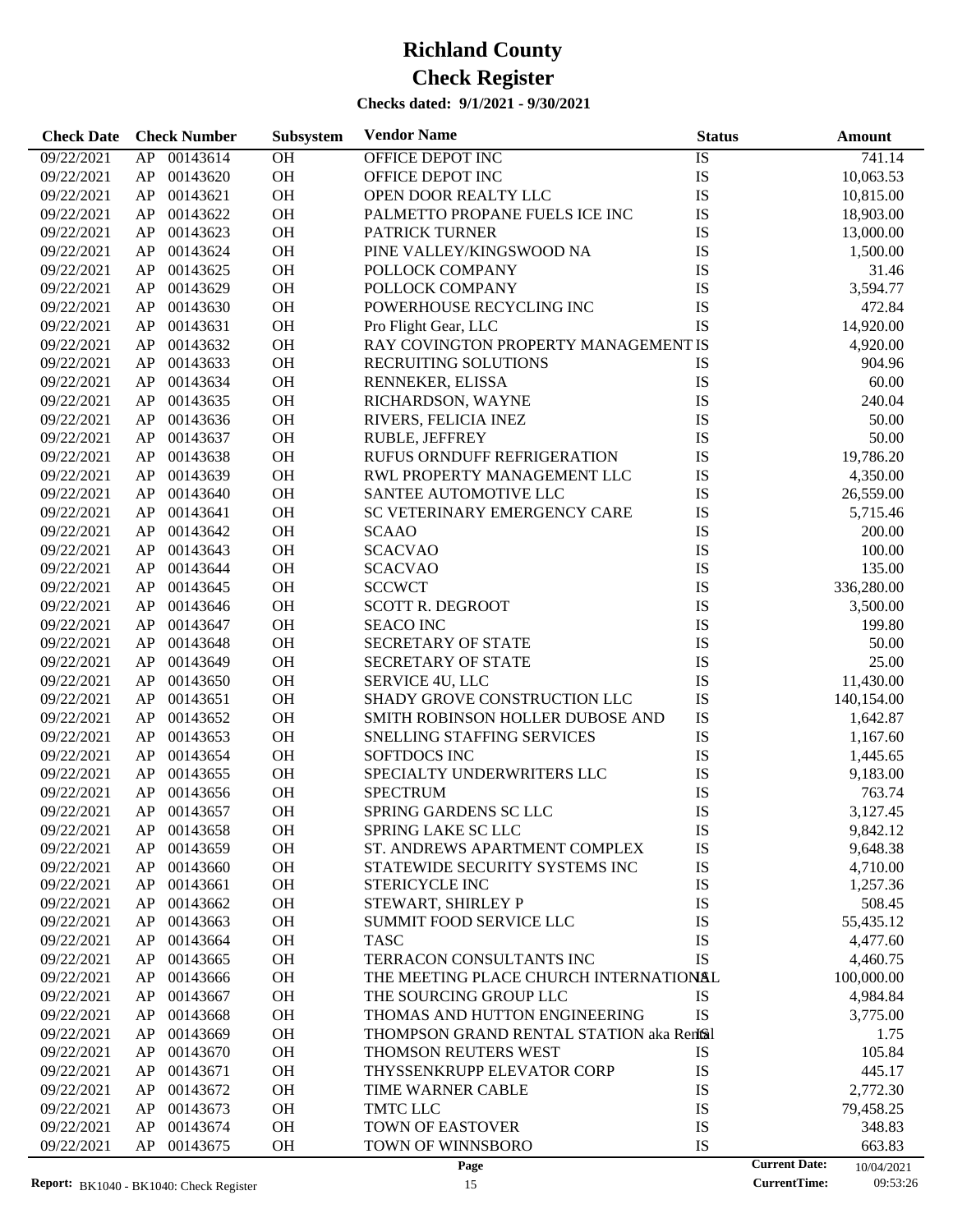#### **Checks dated: 9/1/2021 - 9/30/2021**

| 00143676<br>OH<br>TRI COUNTY ELEC COOP INC<br>IS<br>09/22/2021<br>AP<br>1,863.60<br>OH<br>IS<br>09/22/2021<br>00143677<br><b>TRUE GROUP</b><br>633.60<br>AP<br>OH<br>IS<br>09/22/2021<br>AP<br>00143678<br>UNITED WAY OF THE MIDLANDS<br>608.56<br>OH<br>IS<br>09/22/2021<br>AP<br>00143685<br>US PATRIOT TACTICAL<br>25,739.51<br>OH<br>IS<br>09/22/2021<br>00143686<br>378.48<br>AP<br><b>USA BLUE BOOK</b><br>OH<br>09/22/2021<br>00143687<br><b>VERITEXT</b><br>IS<br>1,178.80<br>AP<br>OH<br>IS<br>09/22/2021<br>AP<br>00143688<br><b>VERIZON WIRELESS</b><br>35,945.96<br>OH<br>IS<br>09/22/2021<br>AP<br>00143689<br>VULCAN MATERIALS CO INC<br>416.23<br>OH<br>IS<br>09/22/2021<br>00143690<br><b>VWR SCIENTIFIC PRODUCTS</b><br>1,613.91<br>AP<br>OH<br>IS<br>09/22/2021<br>00143691<br>W M ROEBUCK INC<br>5,332.16<br>AP<br>OH<br>IS<br>09/22/2021<br>AP<br>00143692<br>WASTE MANAGEMENT CO INC/LANDFILL<br>38,266.22<br>OH<br>IS<br>09/22/2021<br>AP<br>00143693<br>WELLINGTON RESIDENTIAL VILLAS<br>6,050.00<br>OH<br>IS<br>09/22/2021<br>00143694<br>2,457.37<br>AP<br>WINDSTREAM CORPORATION<br>OH<br>09/22/2021<br>AP<br>00143695<br>IS<br>3,300.00<br><b>WOLFE &amp; TAYLOR INC</b><br>OH<br>IS<br>09/22/2021<br>AP<br>00143696<br><b>WOOLPERT LLP</b><br>15,787.34<br>OH<br>IS<br>09/22/2021<br>AP<br>00143697<br>WRIGHT-JOHNSTON INC<br>1,006.67<br>OH<br>IS<br>09/22/2021<br>00143698<br>YES COMMUNITIES OP L.P.<br>4,045.42<br>AP<br>OH<br>IS<br>09/22/2021<br>00143699<br><b>AGILENT TECHNOLOGIES</b><br>853.63<br>AP<br>OH<br>IS<br>09/22/2021<br>AP<br>00143700<br>AMAZON CAPITAL SERVICES INC<br>320.49<br>OH<br>IS<br>09/22/2021<br>AP<br>00143701<br>APM REALTY GROUP LLC<br>3,126.30<br>OH<br>09/22/2021<br>00143702<br>ARCPOINT OCCUPATIONAL SOLUTIONS - AOSS<br>AP<br>1,093.65<br>OH<br>09/22/2021<br>AP<br>00143703<br>ARTHUR J GALLAGHER RMS INC<br>IS<br>14,913.00<br>OH<br>09/22/2021<br>AP<br>00143704<br>AT&T<br>IS<br>49.98<br>OH<br>IS<br>09/22/2021<br>AP<br>00143705<br>CAPITAL WASTE SERVICES LLC<br>275.62<br>OH<br>IS<br>09/22/2021<br>00143706<br>CAROLINA TIME EQUIPMENT CO INC<br>213.75<br>AP<br>OH<br>IS<br>09/22/2021<br>AP<br>00143707<br>CENTURY CAPITAL GROUP LLC<br>953.95<br>OH<br>IS<br>09/22/2021<br>AP<br>00143708<br>CHIMNEYS AT BROOKFIELD LLC<br>4,795.08<br>OH<br>IS<br>09/22/2021<br>AP<br>00143709<br><b>CITY OF COLUMBIA</b><br>2,600.23<br>OH<br>IS<br>09/22/2021<br>00143710<br>CITY OF COLUMBIA WATER SVC<br>584.47<br>AP<br>OH<br>09/22/2021<br>AP<br>00143711<br>COMPANION AT THE PALMS LLC<br>IS<br>3,360.04<br>OH<br>IS<br>09/22/2021<br>AP<br>00143712<br>CONREX ML PORTFOLIO LLC<br>17,299.09<br>OH<br>09/22/2021<br>AP<br>00143713<br>CYPRESS RUN REAL ESTATE LLC<br>IS<br>9,304.00<br>OH<br>IS<br>09/22/2021<br>00143714<br>AP<br>DARIANE DANEY<br>6,004.00<br>OH<br>IS<br>09/22/2021<br>00143715<br>DOMINION ENERGY SC INC<br>2,505.24<br>AP<br>OH<br>IS<br>09/22/2021<br>AP<br>00143716<br>DOMINION ENERGY SOUTH CAROLINA<br>6,905.81<br>EAST RICHLAND COUNTY PUBLIC SERVICE IS<br>09/22/2021<br>AP 00143717<br><b>OH</b><br>27.00<br>09/22/2021<br>${\sf AP}$<br>00143718<br><b>OH</b><br>FAIRFIELD ELECTRIC COOPERATIVE INC<br>IS<br>385.17<br>09/22/2021<br>00143719<br>OH<br><b>FAST SIGNS</b><br>IS<br>AP<br>64.80<br>IS<br>09/22/2021<br>AP<br>00143720<br>OH<br>FHA GREENBRIER LLC<br>4,515.29<br>IS<br>00143721<br><b>OH</b><br>GADSDEN COMMUNITY ASSOCIATION<br>09/22/2021<br>AP<br>1,500.00<br>IS<br>OH<br>09/22/2021<br>AP<br>00143722<br><b>GREGORY PEST CONTROL</b><br>146.00<br>IS<br>00143723<br>OH<br>HOUSING AUTHORITY CITY OF COLUMBIA<br>09/22/2021<br>AP<br>4,700.00<br>IS<br>00143724<br>OH<br>09/22/2021<br>AP<br>JACKSON, ADRIENNE NICOLE<br>168.00<br>00143725<br>OH<br>09/22/2021<br>AP<br>JOHNSON CONTROLS FIRE PROTECTION LP FISA<br>732.42<br>00143726<br>OH<br>09/22/2021<br>AP<br>JOHNSON CONTROLS SECURITY SOLUTIONS IS<br>321.90<br>00143727<br>OH<br>09/22/2021<br>AP<br>JOHNSTONE SUPPLY<br>IS<br>686.24<br>IS<br>00143728<br>OH<br>09/22/2021<br>AP<br>LIFE TECHNOLOGIES CORPORATION<br>15,429.02<br>00143729<br>OH<br>IS<br>09/22/2021<br>AP<br><b>MALANE S PIKE</b><br>12,675.00<br>IS<br>00143730<br>OH<br><b>MARATHON STAFFING</b><br>09/22/2021<br>AP<br>1,178.60<br>IS<br>00143731<br>OH<br>MEREDITH SQUARE LLC<br>09/22/2021<br>AP<br>6,350.00<br>IS<br>00143732<br>OH<br>09/22/2021<br>AP<br>MIDLANDS VETERINARY PRACTICE<br>2,987.08<br>00143733<br>OH<br>IS<br>09/22/2021<br>AP<br>MOTOROLA SOLUTIONS INC<br>199.29<br>IS<br>00143734<br>OH<br>NoHo SERVICES INC<br>09/22/2021<br>AP<br>5,559.27<br>IS<br>09/22/2021<br>00143736<br>OH<br>OFFICE DEPOT INC<br>AP<br>2,456.53 | <b>Check Date</b> | <b>Check Number</b> | Subsystem | <b>Vendor Name</b> | <b>Status</b> |                      | <b>Amount</b> |
|-------------------------------------------------------------------------------------------------------------------------------------------------------------------------------------------------------------------------------------------------------------------------------------------------------------------------------------------------------------------------------------------------------------------------------------------------------------------------------------------------------------------------------------------------------------------------------------------------------------------------------------------------------------------------------------------------------------------------------------------------------------------------------------------------------------------------------------------------------------------------------------------------------------------------------------------------------------------------------------------------------------------------------------------------------------------------------------------------------------------------------------------------------------------------------------------------------------------------------------------------------------------------------------------------------------------------------------------------------------------------------------------------------------------------------------------------------------------------------------------------------------------------------------------------------------------------------------------------------------------------------------------------------------------------------------------------------------------------------------------------------------------------------------------------------------------------------------------------------------------------------------------------------------------------------------------------------------------------------------------------------------------------------------------------------------------------------------------------------------------------------------------------------------------------------------------------------------------------------------------------------------------------------------------------------------------------------------------------------------------------------------------------------------------------------------------------------------------------------------------------------------------------------------------------------------------------------------------------------------------------------------------------------------------------------------------------------------------------------------------------------------------------------------------------------------------------------------------------------------------------------------------------------------------------------------------------------------------------------------------------------------------------------------------------------------------------------------------------------------------------------------------------------------------------------------------------------------------------------------------------------------------------------------------------------------------------------------------------------------------------------------------------------------------------------------------------------------------------------------------------------------------------------------------------------------------------------------------------------------------------------------------------------------------------------------------------------------------------------------------------------------------------------------------------------------------------------------------------------------------------------------------------------------------------------------------------------------------------------------------------------------------------------------------------------------------------------------------------------------------------------------------------------------------------------------------------------------------------------------------------------------------------------------------------------------------------------------------------------------------------------------------------------------------------------------------------------------------------------------------------------------------------------------------------------------------------------------------------------------------------------------------------------------------------------------------------------|-------------------|---------------------|-----------|--------------------|---------------|----------------------|---------------|
|                                                                                                                                                                                                                                                                                                                                                                                                                                                                                                                                                                                                                                                                                                                                                                                                                                                                                                                                                                                                                                                                                                                                                                                                                                                                                                                                                                                                                                                                                                                                                                                                                                                                                                                                                                                                                                                                                                                                                                                                                                                                                                                                                                                                                                                                                                                                                                                                                                                                                                                                                                                                                                                                                                                                                                                                                                                                                                                                                                                                                                                                                                                                                                                                                                                                                                                                                                                                                                                                                                                                                                                                                                                                                                                                                                                                                                                                                                                                                                                                                                                                                                                                                                                                                                                                                                                                                                                                                                                                                                                                                                                                                                                                                                       |                   |                     |           |                    |               |                      |               |
|                                                                                                                                                                                                                                                                                                                                                                                                                                                                                                                                                                                                                                                                                                                                                                                                                                                                                                                                                                                                                                                                                                                                                                                                                                                                                                                                                                                                                                                                                                                                                                                                                                                                                                                                                                                                                                                                                                                                                                                                                                                                                                                                                                                                                                                                                                                                                                                                                                                                                                                                                                                                                                                                                                                                                                                                                                                                                                                                                                                                                                                                                                                                                                                                                                                                                                                                                                                                                                                                                                                                                                                                                                                                                                                                                                                                                                                                                                                                                                                                                                                                                                                                                                                                                                                                                                                                                                                                                                                                                                                                                                                                                                                                                                       |                   |                     |           |                    |               |                      |               |
|                                                                                                                                                                                                                                                                                                                                                                                                                                                                                                                                                                                                                                                                                                                                                                                                                                                                                                                                                                                                                                                                                                                                                                                                                                                                                                                                                                                                                                                                                                                                                                                                                                                                                                                                                                                                                                                                                                                                                                                                                                                                                                                                                                                                                                                                                                                                                                                                                                                                                                                                                                                                                                                                                                                                                                                                                                                                                                                                                                                                                                                                                                                                                                                                                                                                                                                                                                                                                                                                                                                                                                                                                                                                                                                                                                                                                                                                                                                                                                                                                                                                                                                                                                                                                                                                                                                                                                                                                                                                                                                                                                                                                                                                                                       |                   |                     |           |                    |               |                      |               |
|                                                                                                                                                                                                                                                                                                                                                                                                                                                                                                                                                                                                                                                                                                                                                                                                                                                                                                                                                                                                                                                                                                                                                                                                                                                                                                                                                                                                                                                                                                                                                                                                                                                                                                                                                                                                                                                                                                                                                                                                                                                                                                                                                                                                                                                                                                                                                                                                                                                                                                                                                                                                                                                                                                                                                                                                                                                                                                                                                                                                                                                                                                                                                                                                                                                                                                                                                                                                                                                                                                                                                                                                                                                                                                                                                                                                                                                                                                                                                                                                                                                                                                                                                                                                                                                                                                                                                                                                                                                                                                                                                                                                                                                                                                       |                   |                     |           |                    |               |                      |               |
|                                                                                                                                                                                                                                                                                                                                                                                                                                                                                                                                                                                                                                                                                                                                                                                                                                                                                                                                                                                                                                                                                                                                                                                                                                                                                                                                                                                                                                                                                                                                                                                                                                                                                                                                                                                                                                                                                                                                                                                                                                                                                                                                                                                                                                                                                                                                                                                                                                                                                                                                                                                                                                                                                                                                                                                                                                                                                                                                                                                                                                                                                                                                                                                                                                                                                                                                                                                                                                                                                                                                                                                                                                                                                                                                                                                                                                                                                                                                                                                                                                                                                                                                                                                                                                                                                                                                                                                                                                                                                                                                                                                                                                                                                                       |                   |                     |           |                    |               |                      |               |
|                                                                                                                                                                                                                                                                                                                                                                                                                                                                                                                                                                                                                                                                                                                                                                                                                                                                                                                                                                                                                                                                                                                                                                                                                                                                                                                                                                                                                                                                                                                                                                                                                                                                                                                                                                                                                                                                                                                                                                                                                                                                                                                                                                                                                                                                                                                                                                                                                                                                                                                                                                                                                                                                                                                                                                                                                                                                                                                                                                                                                                                                                                                                                                                                                                                                                                                                                                                                                                                                                                                                                                                                                                                                                                                                                                                                                                                                                                                                                                                                                                                                                                                                                                                                                                                                                                                                                                                                                                                                                                                                                                                                                                                                                                       |                   |                     |           |                    |               |                      |               |
|                                                                                                                                                                                                                                                                                                                                                                                                                                                                                                                                                                                                                                                                                                                                                                                                                                                                                                                                                                                                                                                                                                                                                                                                                                                                                                                                                                                                                                                                                                                                                                                                                                                                                                                                                                                                                                                                                                                                                                                                                                                                                                                                                                                                                                                                                                                                                                                                                                                                                                                                                                                                                                                                                                                                                                                                                                                                                                                                                                                                                                                                                                                                                                                                                                                                                                                                                                                                                                                                                                                                                                                                                                                                                                                                                                                                                                                                                                                                                                                                                                                                                                                                                                                                                                                                                                                                                                                                                                                                                                                                                                                                                                                                                                       |                   |                     |           |                    |               |                      |               |
|                                                                                                                                                                                                                                                                                                                                                                                                                                                                                                                                                                                                                                                                                                                                                                                                                                                                                                                                                                                                                                                                                                                                                                                                                                                                                                                                                                                                                                                                                                                                                                                                                                                                                                                                                                                                                                                                                                                                                                                                                                                                                                                                                                                                                                                                                                                                                                                                                                                                                                                                                                                                                                                                                                                                                                                                                                                                                                                                                                                                                                                                                                                                                                                                                                                                                                                                                                                                                                                                                                                                                                                                                                                                                                                                                                                                                                                                                                                                                                                                                                                                                                                                                                                                                                                                                                                                                                                                                                                                                                                                                                                                                                                                                                       |                   |                     |           |                    |               |                      |               |
|                                                                                                                                                                                                                                                                                                                                                                                                                                                                                                                                                                                                                                                                                                                                                                                                                                                                                                                                                                                                                                                                                                                                                                                                                                                                                                                                                                                                                                                                                                                                                                                                                                                                                                                                                                                                                                                                                                                                                                                                                                                                                                                                                                                                                                                                                                                                                                                                                                                                                                                                                                                                                                                                                                                                                                                                                                                                                                                                                                                                                                                                                                                                                                                                                                                                                                                                                                                                                                                                                                                                                                                                                                                                                                                                                                                                                                                                                                                                                                                                                                                                                                                                                                                                                                                                                                                                                                                                                                                                                                                                                                                                                                                                                                       |                   |                     |           |                    |               |                      |               |
|                                                                                                                                                                                                                                                                                                                                                                                                                                                                                                                                                                                                                                                                                                                                                                                                                                                                                                                                                                                                                                                                                                                                                                                                                                                                                                                                                                                                                                                                                                                                                                                                                                                                                                                                                                                                                                                                                                                                                                                                                                                                                                                                                                                                                                                                                                                                                                                                                                                                                                                                                                                                                                                                                                                                                                                                                                                                                                                                                                                                                                                                                                                                                                                                                                                                                                                                                                                                                                                                                                                                                                                                                                                                                                                                                                                                                                                                                                                                                                                                                                                                                                                                                                                                                                                                                                                                                                                                                                                                                                                                                                                                                                                                                                       |                   |                     |           |                    |               |                      |               |
|                                                                                                                                                                                                                                                                                                                                                                                                                                                                                                                                                                                                                                                                                                                                                                                                                                                                                                                                                                                                                                                                                                                                                                                                                                                                                                                                                                                                                                                                                                                                                                                                                                                                                                                                                                                                                                                                                                                                                                                                                                                                                                                                                                                                                                                                                                                                                                                                                                                                                                                                                                                                                                                                                                                                                                                                                                                                                                                                                                                                                                                                                                                                                                                                                                                                                                                                                                                                                                                                                                                                                                                                                                                                                                                                                                                                                                                                                                                                                                                                                                                                                                                                                                                                                                                                                                                                                                                                                                                                                                                                                                                                                                                                                                       |                   |                     |           |                    |               |                      |               |
|                                                                                                                                                                                                                                                                                                                                                                                                                                                                                                                                                                                                                                                                                                                                                                                                                                                                                                                                                                                                                                                                                                                                                                                                                                                                                                                                                                                                                                                                                                                                                                                                                                                                                                                                                                                                                                                                                                                                                                                                                                                                                                                                                                                                                                                                                                                                                                                                                                                                                                                                                                                                                                                                                                                                                                                                                                                                                                                                                                                                                                                                                                                                                                                                                                                                                                                                                                                                                                                                                                                                                                                                                                                                                                                                                                                                                                                                                                                                                                                                                                                                                                                                                                                                                                                                                                                                                                                                                                                                                                                                                                                                                                                                                                       |                   |                     |           |                    |               |                      |               |
|                                                                                                                                                                                                                                                                                                                                                                                                                                                                                                                                                                                                                                                                                                                                                                                                                                                                                                                                                                                                                                                                                                                                                                                                                                                                                                                                                                                                                                                                                                                                                                                                                                                                                                                                                                                                                                                                                                                                                                                                                                                                                                                                                                                                                                                                                                                                                                                                                                                                                                                                                                                                                                                                                                                                                                                                                                                                                                                                                                                                                                                                                                                                                                                                                                                                                                                                                                                                                                                                                                                                                                                                                                                                                                                                                                                                                                                                                                                                                                                                                                                                                                                                                                                                                                                                                                                                                                                                                                                                                                                                                                                                                                                                                                       |                   |                     |           |                    |               |                      |               |
|                                                                                                                                                                                                                                                                                                                                                                                                                                                                                                                                                                                                                                                                                                                                                                                                                                                                                                                                                                                                                                                                                                                                                                                                                                                                                                                                                                                                                                                                                                                                                                                                                                                                                                                                                                                                                                                                                                                                                                                                                                                                                                                                                                                                                                                                                                                                                                                                                                                                                                                                                                                                                                                                                                                                                                                                                                                                                                                                                                                                                                                                                                                                                                                                                                                                                                                                                                                                                                                                                                                                                                                                                                                                                                                                                                                                                                                                                                                                                                                                                                                                                                                                                                                                                                                                                                                                                                                                                                                                                                                                                                                                                                                                                                       |                   |                     |           |                    |               |                      |               |
|                                                                                                                                                                                                                                                                                                                                                                                                                                                                                                                                                                                                                                                                                                                                                                                                                                                                                                                                                                                                                                                                                                                                                                                                                                                                                                                                                                                                                                                                                                                                                                                                                                                                                                                                                                                                                                                                                                                                                                                                                                                                                                                                                                                                                                                                                                                                                                                                                                                                                                                                                                                                                                                                                                                                                                                                                                                                                                                                                                                                                                                                                                                                                                                                                                                                                                                                                                                                                                                                                                                                                                                                                                                                                                                                                                                                                                                                                                                                                                                                                                                                                                                                                                                                                                                                                                                                                                                                                                                                                                                                                                                                                                                                                                       |                   |                     |           |                    |               |                      |               |
|                                                                                                                                                                                                                                                                                                                                                                                                                                                                                                                                                                                                                                                                                                                                                                                                                                                                                                                                                                                                                                                                                                                                                                                                                                                                                                                                                                                                                                                                                                                                                                                                                                                                                                                                                                                                                                                                                                                                                                                                                                                                                                                                                                                                                                                                                                                                                                                                                                                                                                                                                                                                                                                                                                                                                                                                                                                                                                                                                                                                                                                                                                                                                                                                                                                                                                                                                                                                                                                                                                                                                                                                                                                                                                                                                                                                                                                                                                                                                                                                                                                                                                                                                                                                                                                                                                                                                                                                                                                                                                                                                                                                                                                                                                       |                   |                     |           |                    |               |                      |               |
|                                                                                                                                                                                                                                                                                                                                                                                                                                                                                                                                                                                                                                                                                                                                                                                                                                                                                                                                                                                                                                                                                                                                                                                                                                                                                                                                                                                                                                                                                                                                                                                                                                                                                                                                                                                                                                                                                                                                                                                                                                                                                                                                                                                                                                                                                                                                                                                                                                                                                                                                                                                                                                                                                                                                                                                                                                                                                                                                                                                                                                                                                                                                                                                                                                                                                                                                                                                                                                                                                                                                                                                                                                                                                                                                                                                                                                                                                                                                                                                                                                                                                                                                                                                                                                                                                                                                                                                                                                                                                                                                                                                                                                                                                                       |                   |                     |           |                    |               |                      |               |
|                                                                                                                                                                                                                                                                                                                                                                                                                                                                                                                                                                                                                                                                                                                                                                                                                                                                                                                                                                                                                                                                                                                                                                                                                                                                                                                                                                                                                                                                                                                                                                                                                                                                                                                                                                                                                                                                                                                                                                                                                                                                                                                                                                                                                                                                                                                                                                                                                                                                                                                                                                                                                                                                                                                                                                                                                                                                                                                                                                                                                                                                                                                                                                                                                                                                                                                                                                                                                                                                                                                                                                                                                                                                                                                                                                                                                                                                                                                                                                                                                                                                                                                                                                                                                                                                                                                                                                                                                                                                                                                                                                                                                                                                                                       |                   |                     |           |                    |               |                      |               |
|                                                                                                                                                                                                                                                                                                                                                                                                                                                                                                                                                                                                                                                                                                                                                                                                                                                                                                                                                                                                                                                                                                                                                                                                                                                                                                                                                                                                                                                                                                                                                                                                                                                                                                                                                                                                                                                                                                                                                                                                                                                                                                                                                                                                                                                                                                                                                                                                                                                                                                                                                                                                                                                                                                                                                                                                                                                                                                                                                                                                                                                                                                                                                                                                                                                                                                                                                                                                                                                                                                                                                                                                                                                                                                                                                                                                                                                                                                                                                                                                                                                                                                                                                                                                                                                                                                                                                                                                                                                                                                                                                                                                                                                                                                       |                   |                     |           |                    |               |                      |               |
|                                                                                                                                                                                                                                                                                                                                                                                                                                                                                                                                                                                                                                                                                                                                                                                                                                                                                                                                                                                                                                                                                                                                                                                                                                                                                                                                                                                                                                                                                                                                                                                                                                                                                                                                                                                                                                                                                                                                                                                                                                                                                                                                                                                                                                                                                                                                                                                                                                                                                                                                                                                                                                                                                                                                                                                                                                                                                                                                                                                                                                                                                                                                                                                                                                                                                                                                                                                                                                                                                                                                                                                                                                                                                                                                                                                                                                                                                                                                                                                                                                                                                                                                                                                                                                                                                                                                                                                                                                                                                                                                                                                                                                                                                                       |                   |                     |           |                    |               |                      |               |
|                                                                                                                                                                                                                                                                                                                                                                                                                                                                                                                                                                                                                                                                                                                                                                                                                                                                                                                                                                                                                                                                                                                                                                                                                                                                                                                                                                                                                                                                                                                                                                                                                                                                                                                                                                                                                                                                                                                                                                                                                                                                                                                                                                                                                                                                                                                                                                                                                                                                                                                                                                                                                                                                                                                                                                                                                                                                                                                                                                                                                                                                                                                                                                                                                                                                                                                                                                                                                                                                                                                                                                                                                                                                                                                                                                                                                                                                                                                                                                                                                                                                                                                                                                                                                                                                                                                                                                                                                                                                                                                                                                                                                                                                                                       |                   |                     |           |                    |               |                      |               |
|                                                                                                                                                                                                                                                                                                                                                                                                                                                                                                                                                                                                                                                                                                                                                                                                                                                                                                                                                                                                                                                                                                                                                                                                                                                                                                                                                                                                                                                                                                                                                                                                                                                                                                                                                                                                                                                                                                                                                                                                                                                                                                                                                                                                                                                                                                                                                                                                                                                                                                                                                                                                                                                                                                                                                                                                                                                                                                                                                                                                                                                                                                                                                                                                                                                                                                                                                                                                                                                                                                                                                                                                                                                                                                                                                                                                                                                                                                                                                                                                                                                                                                                                                                                                                                                                                                                                                                                                                                                                                                                                                                                                                                                                                                       |                   |                     |           |                    |               |                      |               |
|                                                                                                                                                                                                                                                                                                                                                                                                                                                                                                                                                                                                                                                                                                                                                                                                                                                                                                                                                                                                                                                                                                                                                                                                                                                                                                                                                                                                                                                                                                                                                                                                                                                                                                                                                                                                                                                                                                                                                                                                                                                                                                                                                                                                                                                                                                                                                                                                                                                                                                                                                                                                                                                                                                                                                                                                                                                                                                                                                                                                                                                                                                                                                                                                                                                                                                                                                                                                                                                                                                                                                                                                                                                                                                                                                                                                                                                                                                                                                                                                                                                                                                                                                                                                                                                                                                                                                                                                                                                                                                                                                                                                                                                                                                       |                   |                     |           |                    |               |                      |               |
|                                                                                                                                                                                                                                                                                                                                                                                                                                                                                                                                                                                                                                                                                                                                                                                                                                                                                                                                                                                                                                                                                                                                                                                                                                                                                                                                                                                                                                                                                                                                                                                                                                                                                                                                                                                                                                                                                                                                                                                                                                                                                                                                                                                                                                                                                                                                                                                                                                                                                                                                                                                                                                                                                                                                                                                                                                                                                                                                                                                                                                                                                                                                                                                                                                                                                                                                                                                                                                                                                                                                                                                                                                                                                                                                                                                                                                                                                                                                                                                                                                                                                                                                                                                                                                                                                                                                                                                                                                                                                                                                                                                                                                                                                                       |                   |                     |           |                    |               |                      |               |
|                                                                                                                                                                                                                                                                                                                                                                                                                                                                                                                                                                                                                                                                                                                                                                                                                                                                                                                                                                                                                                                                                                                                                                                                                                                                                                                                                                                                                                                                                                                                                                                                                                                                                                                                                                                                                                                                                                                                                                                                                                                                                                                                                                                                                                                                                                                                                                                                                                                                                                                                                                                                                                                                                                                                                                                                                                                                                                                                                                                                                                                                                                                                                                                                                                                                                                                                                                                                                                                                                                                                                                                                                                                                                                                                                                                                                                                                                                                                                                                                                                                                                                                                                                                                                                                                                                                                                                                                                                                                                                                                                                                                                                                                                                       |                   |                     |           |                    |               |                      |               |
|                                                                                                                                                                                                                                                                                                                                                                                                                                                                                                                                                                                                                                                                                                                                                                                                                                                                                                                                                                                                                                                                                                                                                                                                                                                                                                                                                                                                                                                                                                                                                                                                                                                                                                                                                                                                                                                                                                                                                                                                                                                                                                                                                                                                                                                                                                                                                                                                                                                                                                                                                                                                                                                                                                                                                                                                                                                                                                                                                                                                                                                                                                                                                                                                                                                                                                                                                                                                                                                                                                                                                                                                                                                                                                                                                                                                                                                                                                                                                                                                                                                                                                                                                                                                                                                                                                                                                                                                                                                                                                                                                                                                                                                                                                       |                   |                     |           |                    |               |                      |               |
|                                                                                                                                                                                                                                                                                                                                                                                                                                                                                                                                                                                                                                                                                                                                                                                                                                                                                                                                                                                                                                                                                                                                                                                                                                                                                                                                                                                                                                                                                                                                                                                                                                                                                                                                                                                                                                                                                                                                                                                                                                                                                                                                                                                                                                                                                                                                                                                                                                                                                                                                                                                                                                                                                                                                                                                                                                                                                                                                                                                                                                                                                                                                                                                                                                                                                                                                                                                                                                                                                                                                                                                                                                                                                                                                                                                                                                                                                                                                                                                                                                                                                                                                                                                                                                                                                                                                                                                                                                                                                                                                                                                                                                                                                                       |                   |                     |           |                    |               |                      |               |
|                                                                                                                                                                                                                                                                                                                                                                                                                                                                                                                                                                                                                                                                                                                                                                                                                                                                                                                                                                                                                                                                                                                                                                                                                                                                                                                                                                                                                                                                                                                                                                                                                                                                                                                                                                                                                                                                                                                                                                                                                                                                                                                                                                                                                                                                                                                                                                                                                                                                                                                                                                                                                                                                                                                                                                                                                                                                                                                                                                                                                                                                                                                                                                                                                                                                                                                                                                                                                                                                                                                                                                                                                                                                                                                                                                                                                                                                                                                                                                                                                                                                                                                                                                                                                                                                                                                                                                                                                                                                                                                                                                                                                                                                                                       |                   |                     |           |                    |               |                      |               |
|                                                                                                                                                                                                                                                                                                                                                                                                                                                                                                                                                                                                                                                                                                                                                                                                                                                                                                                                                                                                                                                                                                                                                                                                                                                                                                                                                                                                                                                                                                                                                                                                                                                                                                                                                                                                                                                                                                                                                                                                                                                                                                                                                                                                                                                                                                                                                                                                                                                                                                                                                                                                                                                                                                                                                                                                                                                                                                                                                                                                                                                                                                                                                                                                                                                                                                                                                                                                                                                                                                                                                                                                                                                                                                                                                                                                                                                                                                                                                                                                                                                                                                                                                                                                                                                                                                                                                                                                                                                                                                                                                                                                                                                                                                       |                   |                     |           |                    |               |                      |               |
|                                                                                                                                                                                                                                                                                                                                                                                                                                                                                                                                                                                                                                                                                                                                                                                                                                                                                                                                                                                                                                                                                                                                                                                                                                                                                                                                                                                                                                                                                                                                                                                                                                                                                                                                                                                                                                                                                                                                                                                                                                                                                                                                                                                                                                                                                                                                                                                                                                                                                                                                                                                                                                                                                                                                                                                                                                                                                                                                                                                                                                                                                                                                                                                                                                                                                                                                                                                                                                                                                                                                                                                                                                                                                                                                                                                                                                                                                                                                                                                                                                                                                                                                                                                                                                                                                                                                                                                                                                                                                                                                                                                                                                                                                                       |                   |                     |           |                    |               |                      |               |
|                                                                                                                                                                                                                                                                                                                                                                                                                                                                                                                                                                                                                                                                                                                                                                                                                                                                                                                                                                                                                                                                                                                                                                                                                                                                                                                                                                                                                                                                                                                                                                                                                                                                                                                                                                                                                                                                                                                                                                                                                                                                                                                                                                                                                                                                                                                                                                                                                                                                                                                                                                                                                                                                                                                                                                                                                                                                                                                                                                                                                                                                                                                                                                                                                                                                                                                                                                                                                                                                                                                                                                                                                                                                                                                                                                                                                                                                                                                                                                                                                                                                                                                                                                                                                                                                                                                                                                                                                                                                                                                                                                                                                                                                                                       |                   |                     |           |                    |               |                      |               |
|                                                                                                                                                                                                                                                                                                                                                                                                                                                                                                                                                                                                                                                                                                                                                                                                                                                                                                                                                                                                                                                                                                                                                                                                                                                                                                                                                                                                                                                                                                                                                                                                                                                                                                                                                                                                                                                                                                                                                                                                                                                                                                                                                                                                                                                                                                                                                                                                                                                                                                                                                                                                                                                                                                                                                                                                                                                                                                                                                                                                                                                                                                                                                                                                                                                                                                                                                                                                                                                                                                                                                                                                                                                                                                                                                                                                                                                                                                                                                                                                                                                                                                                                                                                                                                                                                                                                                                                                                                                                                                                                                                                                                                                                                                       |                   |                     |           |                    |               |                      |               |
|                                                                                                                                                                                                                                                                                                                                                                                                                                                                                                                                                                                                                                                                                                                                                                                                                                                                                                                                                                                                                                                                                                                                                                                                                                                                                                                                                                                                                                                                                                                                                                                                                                                                                                                                                                                                                                                                                                                                                                                                                                                                                                                                                                                                                                                                                                                                                                                                                                                                                                                                                                                                                                                                                                                                                                                                                                                                                                                                                                                                                                                                                                                                                                                                                                                                                                                                                                                                                                                                                                                                                                                                                                                                                                                                                                                                                                                                                                                                                                                                                                                                                                                                                                                                                                                                                                                                                                                                                                                                                                                                                                                                                                                                                                       |                   |                     |           |                    |               |                      |               |
|                                                                                                                                                                                                                                                                                                                                                                                                                                                                                                                                                                                                                                                                                                                                                                                                                                                                                                                                                                                                                                                                                                                                                                                                                                                                                                                                                                                                                                                                                                                                                                                                                                                                                                                                                                                                                                                                                                                                                                                                                                                                                                                                                                                                                                                                                                                                                                                                                                                                                                                                                                                                                                                                                                                                                                                                                                                                                                                                                                                                                                                                                                                                                                                                                                                                                                                                                                                                                                                                                                                                                                                                                                                                                                                                                                                                                                                                                                                                                                                                                                                                                                                                                                                                                                                                                                                                                                                                                                                                                                                                                                                                                                                                                                       |                   |                     |           |                    |               |                      |               |
|                                                                                                                                                                                                                                                                                                                                                                                                                                                                                                                                                                                                                                                                                                                                                                                                                                                                                                                                                                                                                                                                                                                                                                                                                                                                                                                                                                                                                                                                                                                                                                                                                                                                                                                                                                                                                                                                                                                                                                                                                                                                                                                                                                                                                                                                                                                                                                                                                                                                                                                                                                                                                                                                                                                                                                                                                                                                                                                                                                                                                                                                                                                                                                                                                                                                                                                                                                                                                                                                                                                                                                                                                                                                                                                                                                                                                                                                                                                                                                                                                                                                                                                                                                                                                                                                                                                                                                                                                                                                                                                                                                                                                                                                                                       |                   |                     |           |                    |               |                      |               |
|                                                                                                                                                                                                                                                                                                                                                                                                                                                                                                                                                                                                                                                                                                                                                                                                                                                                                                                                                                                                                                                                                                                                                                                                                                                                                                                                                                                                                                                                                                                                                                                                                                                                                                                                                                                                                                                                                                                                                                                                                                                                                                                                                                                                                                                                                                                                                                                                                                                                                                                                                                                                                                                                                                                                                                                                                                                                                                                                                                                                                                                                                                                                                                                                                                                                                                                                                                                                                                                                                                                                                                                                                                                                                                                                                                                                                                                                                                                                                                                                                                                                                                                                                                                                                                                                                                                                                                                                                                                                                                                                                                                                                                                                                                       |                   |                     |           |                    |               |                      |               |
|                                                                                                                                                                                                                                                                                                                                                                                                                                                                                                                                                                                                                                                                                                                                                                                                                                                                                                                                                                                                                                                                                                                                                                                                                                                                                                                                                                                                                                                                                                                                                                                                                                                                                                                                                                                                                                                                                                                                                                                                                                                                                                                                                                                                                                                                                                                                                                                                                                                                                                                                                                                                                                                                                                                                                                                                                                                                                                                                                                                                                                                                                                                                                                                                                                                                                                                                                                                                                                                                                                                                                                                                                                                                                                                                                                                                                                                                                                                                                                                                                                                                                                                                                                                                                                                                                                                                                                                                                                                                                                                                                                                                                                                                                                       |                   |                     |           |                    |               |                      |               |
|                                                                                                                                                                                                                                                                                                                                                                                                                                                                                                                                                                                                                                                                                                                                                                                                                                                                                                                                                                                                                                                                                                                                                                                                                                                                                                                                                                                                                                                                                                                                                                                                                                                                                                                                                                                                                                                                                                                                                                                                                                                                                                                                                                                                                                                                                                                                                                                                                                                                                                                                                                                                                                                                                                                                                                                                                                                                                                                                                                                                                                                                                                                                                                                                                                                                                                                                                                                                                                                                                                                                                                                                                                                                                                                                                                                                                                                                                                                                                                                                                                                                                                                                                                                                                                                                                                                                                                                                                                                                                                                                                                                                                                                                                                       |                   |                     |           |                    |               |                      |               |
|                                                                                                                                                                                                                                                                                                                                                                                                                                                                                                                                                                                                                                                                                                                                                                                                                                                                                                                                                                                                                                                                                                                                                                                                                                                                                                                                                                                                                                                                                                                                                                                                                                                                                                                                                                                                                                                                                                                                                                                                                                                                                                                                                                                                                                                                                                                                                                                                                                                                                                                                                                                                                                                                                                                                                                                                                                                                                                                                                                                                                                                                                                                                                                                                                                                                                                                                                                                                                                                                                                                                                                                                                                                                                                                                                                                                                                                                                                                                                                                                                                                                                                                                                                                                                                                                                                                                                                                                                                                                                                                                                                                                                                                                                                       |                   |                     |           |                    |               |                      |               |
|                                                                                                                                                                                                                                                                                                                                                                                                                                                                                                                                                                                                                                                                                                                                                                                                                                                                                                                                                                                                                                                                                                                                                                                                                                                                                                                                                                                                                                                                                                                                                                                                                                                                                                                                                                                                                                                                                                                                                                                                                                                                                                                                                                                                                                                                                                                                                                                                                                                                                                                                                                                                                                                                                                                                                                                                                                                                                                                                                                                                                                                                                                                                                                                                                                                                                                                                                                                                                                                                                                                                                                                                                                                                                                                                                                                                                                                                                                                                                                                                                                                                                                                                                                                                                                                                                                                                                                                                                                                                                                                                                                                                                                                                                                       |                   |                     |           |                    |               |                      |               |
|                                                                                                                                                                                                                                                                                                                                                                                                                                                                                                                                                                                                                                                                                                                                                                                                                                                                                                                                                                                                                                                                                                                                                                                                                                                                                                                                                                                                                                                                                                                                                                                                                                                                                                                                                                                                                                                                                                                                                                                                                                                                                                                                                                                                                                                                                                                                                                                                                                                                                                                                                                                                                                                                                                                                                                                                                                                                                                                                                                                                                                                                                                                                                                                                                                                                                                                                                                                                                                                                                                                                                                                                                                                                                                                                                                                                                                                                                                                                                                                                                                                                                                                                                                                                                                                                                                                                                                                                                                                                                                                                                                                                                                                                                                       |                   |                     |           |                    |               |                      |               |
|                                                                                                                                                                                                                                                                                                                                                                                                                                                                                                                                                                                                                                                                                                                                                                                                                                                                                                                                                                                                                                                                                                                                                                                                                                                                                                                                                                                                                                                                                                                                                                                                                                                                                                                                                                                                                                                                                                                                                                                                                                                                                                                                                                                                                                                                                                                                                                                                                                                                                                                                                                                                                                                                                                                                                                                                                                                                                                                                                                                                                                                                                                                                                                                                                                                                                                                                                                                                                                                                                                                                                                                                                                                                                                                                                                                                                                                                                                                                                                                                                                                                                                                                                                                                                                                                                                                                                                                                                                                                                                                                                                                                                                                                                                       |                   |                     |           |                    |               |                      |               |
|                                                                                                                                                                                                                                                                                                                                                                                                                                                                                                                                                                                                                                                                                                                                                                                                                                                                                                                                                                                                                                                                                                                                                                                                                                                                                                                                                                                                                                                                                                                                                                                                                                                                                                                                                                                                                                                                                                                                                                                                                                                                                                                                                                                                                                                                                                                                                                                                                                                                                                                                                                                                                                                                                                                                                                                                                                                                                                                                                                                                                                                                                                                                                                                                                                                                                                                                                                                                                                                                                                                                                                                                                                                                                                                                                                                                                                                                                                                                                                                                                                                                                                                                                                                                                                                                                                                                                                                                                                                                                                                                                                                                                                                                                                       |                   |                     |           |                    |               |                      |               |
|                                                                                                                                                                                                                                                                                                                                                                                                                                                                                                                                                                                                                                                                                                                                                                                                                                                                                                                                                                                                                                                                                                                                                                                                                                                                                                                                                                                                                                                                                                                                                                                                                                                                                                                                                                                                                                                                                                                                                                                                                                                                                                                                                                                                                                                                                                                                                                                                                                                                                                                                                                                                                                                                                                                                                                                                                                                                                                                                                                                                                                                                                                                                                                                                                                                                                                                                                                                                                                                                                                                                                                                                                                                                                                                                                                                                                                                                                                                                                                                                                                                                                                                                                                                                                                                                                                                                                                                                                                                                                                                                                                                                                                                                                                       |                   |                     |           |                    |               |                      |               |
|                                                                                                                                                                                                                                                                                                                                                                                                                                                                                                                                                                                                                                                                                                                                                                                                                                                                                                                                                                                                                                                                                                                                                                                                                                                                                                                                                                                                                                                                                                                                                                                                                                                                                                                                                                                                                                                                                                                                                                                                                                                                                                                                                                                                                                                                                                                                                                                                                                                                                                                                                                                                                                                                                                                                                                                                                                                                                                                                                                                                                                                                                                                                                                                                                                                                                                                                                                                                                                                                                                                                                                                                                                                                                                                                                                                                                                                                                                                                                                                                                                                                                                                                                                                                                                                                                                                                                                                                                                                                                                                                                                                                                                                                                                       |                   |                     |           |                    |               |                      |               |
|                                                                                                                                                                                                                                                                                                                                                                                                                                                                                                                                                                                                                                                                                                                                                                                                                                                                                                                                                                                                                                                                                                                                                                                                                                                                                                                                                                                                                                                                                                                                                                                                                                                                                                                                                                                                                                                                                                                                                                                                                                                                                                                                                                                                                                                                                                                                                                                                                                                                                                                                                                                                                                                                                                                                                                                                                                                                                                                                                                                                                                                                                                                                                                                                                                                                                                                                                                                                                                                                                                                                                                                                                                                                                                                                                                                                                                                                                                                                                                                                                                                                                                                                                                                                                                                                                                                                                                                                                                                                                                                                                                                                                                                                                                       |                   |                     |           |                    |               |                      |               |
|                                                                                                                                                                                                                                                                                                                                                                                                                                                                                                                                                                                                                                                                                                                                                                                                                                                                                                                                                                                                                                                                                                                                                                                                                                                                                                                                                                                                                                                                                                                                                                                                                                                                                                                                                                                                                                                                                                                                                                                                                                                                                                                                                                                                                                                                                                                                                                                                                                                                                                                                                                                                                                                                                                                                                                                                                                                                                                                                                                                                                                                                                                                                                                                                                                                                                                                                                                                                                                                                                                                                                                                                                                                                                                                                                                                                                                                                                                                                                                                                                                                                                                                                                                                                                                                                                                                                                                                                                                                                                                                                                                                                                                                                                                       |                   |                     |           |                    |               |                      |               |
|                                                                                                                                                                                                                                                                                                                                                                                                                                                                                                                                                                                                                                                                                                                                                                                                                                                                                                                                                                                                                                                                                                                                                                                                                                                                                                                                                                                                                                                                                                                                                                                                                                                                                                                                                                                                                                                                                                                                                                                                                                                                                                                                                                                                                                                                                                                                                                                                                                                                                                                                                                                                                                                                                                                                                                                                                                                                                                                                                                                                                                                                                                                                                                                                                                                                                                                                                                                                                                                                                                                                                                                                                                                                                                                                                                                                                                                                                                                                                                                                                                                                                                                                                                                                                                                                                                                                                                                                                                                                                                                                                                                                                                                                                                       |                   |                     |           |                    |               |                      |               |
|                                                                                                                                                                                                                                                                                                                                                                                                                                                                                                                                                                                                                                                                                                                                                                                                                                                                                                                                                                                                                                                                                                                                                                                                                                                                                                                                                                                                                                                                                                                                                                                                                                                                                                                                                                                                                                                                                                                                                                                                                                                                                                                                                                                                                                                                                                                                                                                                                                                                                                                                                                                                                                                                                                                                                                                                                                                                                                                                                                                                                                                                                                                                                                                                                                                                                                                                                                                                                                                                                                                                                                                                                                                                                                                                                                                                                                                                                                                                                                                                                                                                                                                                                                                                                                                                                                                                                                                                                                                                                                                                                                                                                                                                                                       |                   |                     |           |                    |               |                      |               |
|                                                                                                                                                                                                                                                                                                                                                                                                                                                                                                                                                                                                                                                                                                                                                                                                                                                                                                                                                                                                                                                                                                                                                                                                                                                                                                                                                                                                                                                                                                                                                                                                                                                                                                                                                                                                                                                                                                                                                                                                                                                                                                                                                                                                                                                                                                                                                                                                                                                                                                                                                                                                                                                                                                                                                                                                                                                                                                                                                                                                                                                                                                                                                                                                                                                                                                                                                                                                                                                                                                                                                                                                                                                                                                                                                                                                                                                                                                                                                                                                                                                                                                                                                                                                                                                                                                                                                                                                                                                                                                                                                                                                                                                                                                       |                   |                     |           |                    |               |                      |               |
|                                                                                                                                                                                                                                                                                                                                                                                                                                                                                                                                                                                                                                                                                                                                                                                                                                                                                                                                                                                                                                                                                                                                                                                                                                                                                                                                                                                                                                                                                                                                                                                                                                                                                                                                                                                                                                                                                                                                                                                                                                                                                                                                                                                                                                                                                                                                                                                                                                                                                                                                                                                                                                                                                                                                                                                                                                                                                                                                                                                                                                                                                                                                                                                                                                                                                                                                                                                                                                                                                                                                                                                                                                                                                                                                                                                                                                                                                                                                                                                                                                                                                                                                                                                                                                                                                                                                                                                                                                                                                                                                                                                                                                                                                                       |                   |                     |           |                    |               |                      |               |
|                                                                                                                                                                                                                                                                                                                                                                                                                                                                                                                                                                                                                                                                                                                                                                                                                                                                                                                                                                                                                                                                                                                                                                                                                                                                                                                                                                                                                                                                                                                                                                                                                                                                                                                                                                                                                                                                                                                                                                                                                                                                                                                                                                                                                                                                                                                                                                                                                                                                                                                                                                                                                                                                                                                                                                                                                                                                                                                                                                                                                                                                                                                                                                                                                                                                                                                                                                                                                                                                                                                                                                                                                                                                                                                                                                                                                                                                                                                                                                                                                                                                                                                                                                                                                                                                                                                                                                                                                                                                                                                                                                                                                                                                                                       |                   |                     |           |                    |               |                      |               |
|                                                                                                                                                                                                                                                                                                                                                                                                                                                                                                                                                                                                                                                                                                                                                                                                                                                                                                                                                                                                                                                                                                                                                                                                                                                                                                                                                                                                                                                                                                                                                                                                                                                                                                                                                                                                                                                                                                                                                                                                                                                                                                                                                                                                                                                                                                                                                                                                                                                                                                                                                                                                                                                                                                                                                                                                                                                                                                                                                                                                                                                                                                                                                                                                                                                                                                                                                                                                                                                                                                                                                                                                                                                                                                                                                                                                                                                                                                                                                                                                                                                                                                                                                                                                                                                                                                                                                                                                                                                                                                                                                                                                                                                                                                       |                   |                     |           |                    |               |                      |               |
|                                                                                                                                                                                                                                                                                                                                                                                                                                                                                                                                                                                                                                                                                                                                                                                                                                                                                                                                                                                                                                                                                                                                                                                                                                                                                                                                                                                                                                                                                                                                                                                                                                                                                                                                                                                                                                                                                                                                                                                                                                                                                                                                                                                                                                                                                                                                                                                                                                                                                                                                                                                                                                                                                                                                                                                                                                                                                                                                                                                                                                                                                                                                                                                                                                                                                                                                                                                                                                                                                                                                                                                                                                                                                                                                                                                                                                                                                                                                                                                                                                                                                                                                                                                                                                                                                                                                                                                                                                                                                                                                                                                                                                                                                                       |                   |                     |           |                    |               |                      |               |
|                                                                                                                                                                                                                                                                                                                                                                                                                                                                                                                                                                                                                                                                                                                                                                                                                                                                                                                                                                                                                                                                                                                                                                                                                                                                                                                                                                                                                                                                                                                                                                                                                                                                                                                                                                                                                                                                                                                                                                                                                                                                                                                                                                                                                                                                                                                                                                                                                                                                                                                                                                                                                                                                                                                                                                                                                                                                                                                                                                                                                                                                                                                                                                                                                                                                                                                                                                                                                                                                                                                                                                                                                                                                                                                                                                                                                                                                                                                                                                                                                                                                                                                                                                                                                                                                                                                                                                                                                                                                                                                                                                                                                                                                                                       |                   |                     |           | Page               |               | <b>Current Date:</b> | 10/04/2021    |

10/04/2021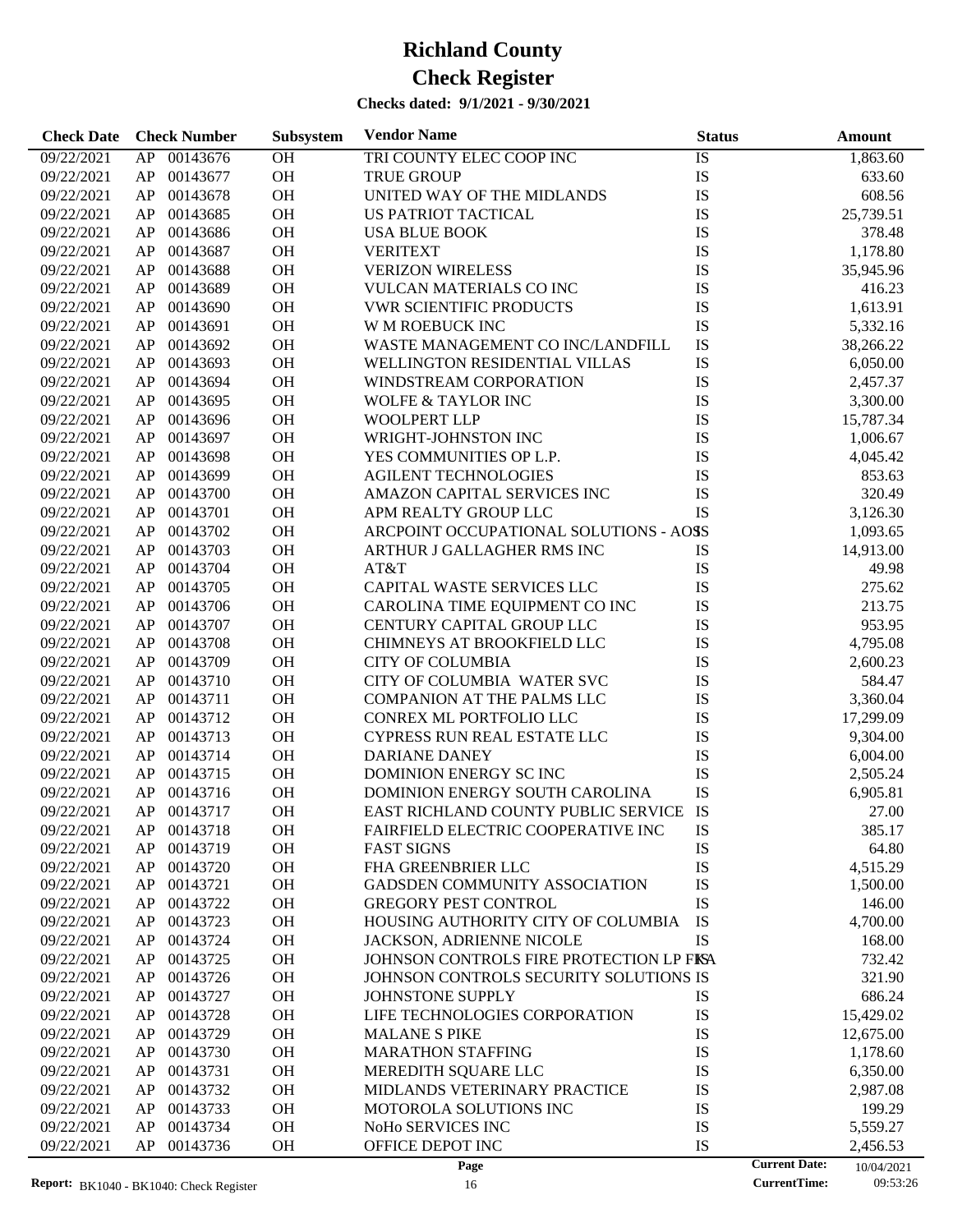| <b>Check Date</b>        | <b>Check Number</b>  | Subsystem | <b>Vendor Name</b>                   | <b>Status</b>        | Amount               |
|--------------------------|----------------------|-----------|--------------------------------------|----------------------|----------------------|
| 09/22/2021               | AP 00143737          | OH        | POWERS PROPERTIES OF FLORENCE LLC    | IS                   | 4,347.48             |
| 09/22/2021               | 00143738<br>AP       | OH        | RICE POINTE COLUMBIA LLC             | IS                   | 4,304.79             |
| 09/22/2021               | 00143739<br>AP       | OH        | RICHLAND TERRACE APARTMENTS          | IS                   | 3,875.00             |
| 09/22/2021               | 00143740<br>AP       | OH        | ROOF MAINTENANCE ORG                 | IS                   | 985.00               |
| 09/22/2021               | 00143741<br>AP       | OH        | <b>SPECTRUM</b>                      | IS                   | 321.27               |
| 09/22/2021               | 00143742<br>AP       | OH        | 3638 FALLING SPRINGS LLC             | IS                   | 4,614.00             |
| 09/22/2021               | 00143743<br>AP       | OH        | AFFINITY MANAGEMENT                  | IS                   | 5,600.00             |
| 09/22/2021               | 00143744<br>AP       | OH        | ALEXANDER RIVER WALK VISTA LLC       | IS                   | 9,078.00             |
| 09/22/2021               | 00143745<br>AP       | OH        | AT&T                                 | IS                   | 163.57               |
| 09/22/2021               | 00143746<br>AP       | OH        | <b>BERTHA HOLSTON</b>                | IS                   | 3,550.00             |
| 09/22/2021               | 00143747<br>AP       | OH        | <b>BROOKSIDE CROSSING, LLC</b>       | IS                   | 4,012.00             |
| 09/22/2021               | 00143748<br>AP       | OH        | CANTEY & CO INC                      | IS                   | 7,618.65             |
| 09/22/2021               | 00143749<br>AP       | OH        | <b>CITY OF COLUMBIA</b>              | IS                   | 6,367.60             |
| 09/22/2021               | 00143750<br>AP       | OH        | <b>CLIF ANDERSON</b>                 | IS                   | 10,150.00            |
| 09/22/2021               | 00143751<br>AP       | OH        | CONREX ML SMA LLC                    | IS                   | 6,185.00             |
| 09/22/2021               | 00143752<br>AP       | OH        | CROWN PROPERTY MANAGEMENT            | IS                   | 3,425.00             |
| 09/22/2021               | 00143755<br>AP       | OH        | DOMINION ENERGY SOUTH CAROLINA       | IS                   | 15,514.74            |
| 09/22/2021               | 00143756<br>AP       | <b>OH</b> | DOUGLAS MADISON STATION II, LLC      | IS                   | 4,995.00             |
| 09/22/2021               | 00143757<br>AP       | OH        | DRAKE ARCH COLUMBIA 1 LLC            | IS                   | 4,018.51             |
| 09/22/2021               | 00143758<br>AP       | OH        | <b>EEA-WELLSPRING LLC</b>            | IS                   | 5,355.00             |
| 09/22/2021               | 00143759<br>AP       | OH        | <b>EMAD GHITH</b>                    | IS                   | 3,340.00             |
| 09/22/2021               | 00143760<br>AP       | OH        | FAH THE HOLLOWS LLC                  | IS                   | 3,822.78             |
| 09/22/2021               | 00143761<br>AP       | OH        | <b>G PARTNERSHIP LLC</b>             | IS                   | 3,758.84             |
| 09/22/2021               | 00143762<br>AP       | OH        | HOUSING AUTHORITY CITY OF COLUMBIA   | IS                   | 6,041.33             |
| 09/22/2021               | 00143763<br>AP       | OH        | <b>INTERMARK ASSOCIATES V LLC</b>    | IS                   | 6,306.44             |
| 09/22/2021               | 00143764<br>AP       | OH        | <b>JHANE PEARSON</b>                 | IS                   | 7,920.00             |
| 09/22/2021               | 00143765<br>AP       | OH        | KILLIAN TERRACE SC LLC               | IS                   | 10,197.73            |
| 09/22/2021               | 00143766<br>AP       | OH        | <b>KIRSTEN MARTIN</b>                | IS                   | 2,375.00             |
| 09/22/2021               | 00143767<br>AP       | OH        | MATTHEW C. JONES                     | IS                   | 7,615.00             |
| 09/22/2021               | 00143768<br>AP       | OH        | MH ESTATES LLC                       | IS                   | 2,115.00             |
| 09/22/2021               | 00143769<br>AP       | OH        | <b>MOSES L. BROWN</b>                | IS                   | 2,850.00             |
| 09/22/2021               | 00143770<br>AP       | <b>OH</b> | NoHo SERVICES INC                    | IS                   | 3,622.00             |
| 09/22/2021               | 00143771<br>AP       | <b>OH</b> | POWERS PROPERTIES OF FLORENCE LLC    | IS                   | 3,620.00             |
| 09/22/2021               | 00143772<br>AP       | <b>OH</b> | REAL PROPERTY MANAGEMENT MIDLANDS IS |                      | 3,269.28             |
| 09/22/2021               | AP<br>00143773       | OH        | RICHLAND TERRACE APARTMENTS          | IS                   | 3,435.00             |
| 09/22/2021               | AP 00143774          | OH        | RIVER CREST EQUITY PARTNERS LLC      | IS                   | 5,536.20             |
| 09/22/2021               | AP<br>00143775       | ОH        | SALUDA CHARITABLE FOUNDATION         | IS                   | 4,920.00             |
| 09/22/2021               | 00143776<br>AP       | OH        | <b>SANDRA PEREZ</b>                  | IS                   | 1,950.00             |
| 09/22/2021               | 00143777<br>AP       | OH        | <b>SPECTRUM</b>                      | IS                   | 592.17               |
| 09/22/2021               | AP<br>00143778       | OH        | <b>SPRING LAKE SC LLC</b>            | IS                   | 20,718.80            |
| 09/22/2021               | AP<br>00143779       | OH        | ST. ANDREWS APARTMENT COMPLEX        | IS                   | 4,125.53             |
| 09/22/2021               | 00143780<br>AP       | OH        | STREETZ UNIT LLC                     | IS                   | 6,800.00             |
| 09/22/2021               | AP<br>00143781       | OH        | <b>SWEETGRASS REALTY GROUP</b>       | IS                   | 3,577.50             |
| 09/22/2021               | AP<br>00143782       | OH        | TAH REIT LLC                         | IS                   | 16,693.86            |
| 09/22/2021               | 00143783<br>AP       | OH        | <b>TAKELA HAWKINS</b>                | IS                   | 2,850.00             |
| 09/22/2021               | 00143784<br>AP       | OH        | THE CARROLL COMPANY PROPERTY         | IS                   | 14,850.00            |
| 09/22/2021               | AP<br>00143785       | OH        | THE CREEK AT ST. ANDREWS LLC         | IS                   | 3,079.00             |
| 09/22/2021               | 00143786<br>AP       | OH        | THE POINTE AT LAKE MURRAY            | IS                   | 2,335.90             |
| 09/22/2021               | 00143787<br>AP       | OH        | TN DEVELOPMENT CORPORATION           | IS                   | 1,824.68             |
| 09/22/2021               | AP<br>00143788       | OH        | <b>TUAN TRAN</b>                     | IS                   | 3,450.00             |
| 09/22/2021               | AP<br>00143789       | OH        | TURNER PROPERTIES INC                | IS                   | 3,385.00             |
|                          | 00143790             | OH        |                                      | IS                   |                      |
| 09/22/2021               | AP<br>AP<br>00143791 | OH        | VANN S. MULLIS                       | IS                   | 6,690.00             |
| 09/22/2021<br>09/22/2021 | AP<br>00143792       | OH        | VRE II LLC<br><b>WALCOTT LLC</b>     | IS                   | 3,245.00<br>2,475.00 |
|                          |                      |           | Page                                 | <b>Current Date:</b> | 10/04/2021           |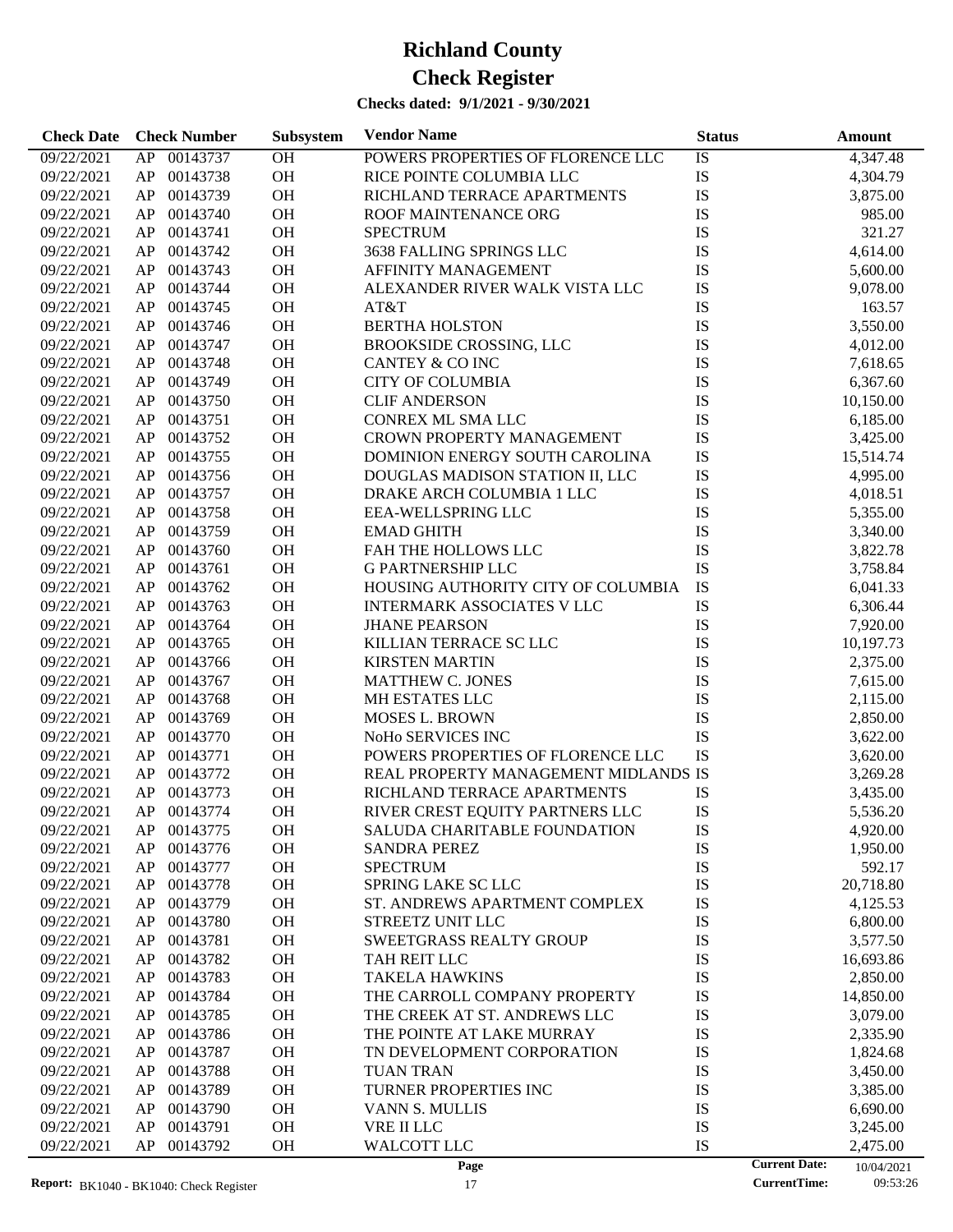### **Checks dated: 9/1/2021 - 9/30/2021**

| IS<br>09/22/2021<br>AP<br>00143793<br><b>OH</b><br>2,153.40<br>WATERFORD APARTMENT COMPLEX<br>OH<br>IS<br>09/22/2021<br>AP<br>00143794<br><b>WELLINGTON ADVISORS</b><br>5,236.25<br>IS<br>OH<br>09/22/2021<br>AP<br>00143795<br>WELLINGTON RESIDENTIAL VILLAS<br>8,350.00<br>OH<br>IS<br>AP<br>00143796<br>6,250.20<br>09/22/2021<br>WW MULTIFAMILY LLC<br>OH<br>IS<br>AP<br>00143797<br>4,050.00<br>09/24/2021<br><b>ANTHONY DICKERSON</b><br>OH<br>IS<br>AP<br>00143798<br>1,650.00<br>09/24/2021<br><b>ANTOINETTE ANDERSON</b><br>IS<br>00143799<br>OH<br>AP<br>8,304.00<br>09/24/2021<br>APM REALTY GROUP LLC<br>OH<br>IS<br>AP<br>00143800<br>AT&T<br>10.00<br>09/24/2021<br>OH<br>IS<br>AP<br>00143801<br>BEACH PROVIDENCE PARK LLC<br>6,161.28<br>09/24/2021<br>IS<br>00143802<br>OH<br>AP<br><b>BOULDER CREEK INVESTMENTS</b><br>2,838.00<br>09/24/2021<br>OH<br>IS<br>AP<br>00143803<br>09/24/2021<br><b>BOUND TREE MEDICAL LLC</b><br>8,218.54<br>OH<br>IS<br>AP<br>00143804<br>09/24/2021<br><b>BRENYELL GRANT</b><br>2,558.00<br>IS<br>00143805<br>OH<br>AP<br><b>CANTEY &amp; CO INC</b><br>09/24/2021<br>3,793.00<br>IS<br>00143806<br>OH<br>AP<br><b>CDWG</b><br>120.54<br>09/24/2021<br>OH<br>IS<br>AP<br>00143807<br>CHAO AND ASSOCIATES INC<br>19,155.58<br>09/24/2021<br>OH<br>IS<br>AP<br>00143808<br><b>CITY OF COLUMBIA</b><br>09/24/2021<br>5,147.87<br>IS<br>OH<br>AP<br>00143809<br>COLUMBIA PROPERTY MANAGEMENT LLC<br>09/24/2021<br>2,085.00<br>OH<br>IS<br>AP<br>00143810<br>3,467.71<br>09/24/2021<br><b>COMPANION AT THE PALMS LLC</b><br>OH<br>IS<br>AP<br>00143811<br>09/24/2021<br><b>CONREX ML PORTFOLIO LLC</b><br>26,396.82<br>OH<br>IS<br>AP<br>00143812<br>09/24/2021<br><b>CYNTHIA M. BROWN</b><br>4,350.00<br>IS<br>00143813<br>OH<br>AP<br>DOMINION ENERGY SC INC<br>4,785.50<br>09/24/2021<br>OH<br>IS<br>AP<br>00143815<br>DOMINION ENERGY SOUTH CAROLINA<br>10,888.39<br>09/24/2021<br>OH<br>IS<br>AP<br>00143816<br>09/24/2021<br>DOUGLAS MADISON STATION II, LLC<br>2,631.00<br>IS<br>OH<br>AP<br>00143817<br><b>ERNEST FULTON</b><br>09/24/2021<br>5,476.00<br>IS<br>OH<br>AP<br>00143818<br>FEDERAL EXPRESS CORP<br>35.52<br>09/24/2021<br>OH<br>IS<br>AP<br>00143819<br>4,405.00<br>09/24/2021<br>FHA GREENBRIER LLC<br>OH<br>IS<br>AP<br>00143820<br>09/24/2021<br>FLEETMIND SOLUTIONS INC<br>554.17<br>IS<br>00143821<br>OH<br>AP<br>14,175.00<br>09/24/2021<br><b>GEORGIANA ALVAREZ</b><br>OH<br>IS<br>AP<br>00143822<br><b>GREGORY PEST CONTROL</b><br>219.00<br>09/24/2021<br>OH<br>IS<br>AP<br>00143823<br>GUARDIAN FENCE SUPPLIERS OF SC INC<br>16,978.00<br>09/24/2021<br>00143824<br>OH<br>IS<br>AP<br>09/24/2021<br>HAMPTON COURTS-BRANDEMERE LLC<br>2,073.00<br>IS<br>00143825<br>OH<br>AP<br>HELEN TILTON KEARNEY<br>09/24/2021<br>3,500.00<br>IS<br>AP<br>00143826<br>OH<br>HENRY SCHEIN INC<br>263.52<br>09/24/2021<br>IS<br>AP<br>00143827<br>OH<br>HOLT CONSULTING COMPANY LLC<br>09/24/2021<br>91,649.95<br>IS<br>AP<br>00143828<br>OH<br>HPI BROAD RIVER LLC<br>09/24/2021<br>5,360.43<br>IS<br>AP<br>00143829<br><b>OH</b><br>J.J. PROPERTY MANAGEMENT<br>09/24/2021<br>5,140.00<br>IS<br>${\sf AP}$<br>00143830<br>09/24/2021<br><b>OH</b><br>4,450.00<br>JAMES A. PARKER<br>IS<br>00143831<br>OH<br><b>JEANEANE L. TAM</b><br>4,520.00<br>09/24/2021<br>AP<br>00143832<br>09/24/2021<br>AP<br>OH<br>JOHNSON CONTROLS SECURITY SOLUTIONS IS<br>1,832.12<br>00143833<br>OH<br>JOHNSON CONTROLS SECURITY SOLUTIONS IS<br>09/24/2021<br>AP<br>600.00<br>AP<br>00143834<br><b>OH</b><br>JOHNSON CONTROLS SECURITY SOLUTIONS IS<br>600.00<br>09/24/2021<br>AP<br>00143835<br><b>OH</b><br>IS<br>2,793.00<br>09/24/2021<br><b>KALAH BYRD</b><br>IS<br>AP<br>00143836<br><b>OH</b><br><b>KANISHA FARRIS</b><br>09/24/2021<br>2,805.00<br>IS<br>AP<br>00143837<br><b>OH</b><br>1,675.00<br>09/24/2021<br><b>LANDMARK RESOURCES LLC</b><br>AP<br>00143838<br><b>OH</b><br>LIBERTY POINTE-PACES RUN ACQUISITION LISC<br>10,420.84<br>09/24/2021<br>IS<br>AP<br>00143839<br><b>OH</b><br><b>LOGOS IMAGING LLC</b><br>09/24/2021<br>54,684.05<br>IS<br>AP<br>00143840<br><b>OH</b><br><b>LOTTIE SOLOMON</b><br>2,793.00<br>09/24/2021<br>IS<br>AP<br>00143841<br><b>OH</b><br><b>MADELINE CAMERON</b><br>26,294.00<br>09/24/2021<br>IS<br>AP<br>00143842<br><b>OH</b><br>MICHAEL DAVIS<br>1,300.00<br>09/24/2021<br>IS<br>AP<br>00143843<br><b>OH</b><br>MID-AMERICA APARTMENTS LP<br>09/24/2021<br>12,644.17<br>IS<br>AP<br>00143844<br><b>OH</b><br>MILLS-CUB LLC<br>09/24/2021<br>3,677.44<br>IS<br>AP<br>00143845<br><b>OH</b><br>MOTOROLA SOLUTIONS INC<br>32,013.30<br>09/24/2021<br>IS<br>09/24/2021<br>AP<br>00143846<br><b>OH</b><br><b>NAOMI SCIPIO</b><br>2,875.00<br>IS<br>09/24/2021<br>${\sf AP}$<br>00143847<br><b>OH</b><br>NATHANIEL JOHNSON<br>6,120.00 | <b>Check Date</b> | <b>Check Number</b> | Subsystem | <b>Vendor Name</b> | <b>Status</b> |                      | Amount     |
|------------------------------------------------------------------------------------------------------------------------------------------------------------------------------------------------------------------------------------------------------------------------------------------------------------------------------------------------------------------------------------------------------------------------------------------------------------------------------------------------------------------------------------------------------------------------------------------------------------------------------------------------------------------------------------------------------------------------------------------------------------------------------------------------------------------------------------------------------------------------------------------------------------------------------------------------------------------------------------------------------------------------------------------------------------------------------------------------------------------------------------------------------------------------------------------------------------------------------------------------------------------------------------------------------------------------------------------------------------------------------------------------------------------------------------------------------------------------------------------------------------------------------------------------------------------------------------------------------------------------------------------------------------------------------------------------------------------------------------------------------------------------------------------------------------------------------------------------------------------------------------------------------------------------------------------------------------------------------------------------------------------------------------------------------------------------------------------------------------------------------------------------------------------------------------------------------------------------------------------------------------------------------------------------------------------------------------------------------------------------------------------------------------------------------------------------------------------------------------------------------------------------------------------------------------------------------------------------------------------------------------------------------------------------------------------------------------------------------------------------------------------------------------------------------------------------------------------------------------------------------------------------------------------------------------------------------------------------------------------------------------------------------------------------------------------------------------------------------------------------------------------------------------------------------------------------------------------------------------------------------------------------------------------------------------------------------------------------------------------------------------------------------------------------------------------------------------------------------------------------------------------------------------------------------------------------------------------------------------------------------------------------------------------------------------------------------------------------------------------------------------------------------------------------------------------------------------------------------------------------------------------------------------------------------------------------------------------------------------------------------------------------------------------------------------------------------------------------------------------------------------------------------------------------------------------------------------------------------------------------------------------------------------------------------------------------------------------------------------------------------------------------------------------------------------------------------------------------------------------------------------------------------------------------------------------------------------------------------------------------------------------------------------------------------------------------------------------------------------------------------------------------------------------------------------------------------------|-------------------|---------------------|-----------|--------------------|---------------|----------------------|------------|
|                                                                                                                                                                                                                                                                                                                                                                                                                                                                                                                                                                                                                                                                                                                                                                                                                                                                                                                                                                                                                                                                                                                                                                                                                                                                                                                                                                                                                                                                                                                                                                                                                                                                                                                                                                                                                                                                                                                                                                                                                                                                                                                                                                                                                                                                                                                                                                                                                                                                                                                                                                                                                                                                                                                                                                                                                                                                                                                                                                                                                                                                                                                                                                                                                                                                                                                                                                                                                                                                                                                                                                                                                                                                                                                                                                                                                                                                                                                                                                                                                                                                                                                                                                                                                                                                                                                                                                                                                                                                                                                                                                                                                                                                                                                                                                                                                                    |                   |                     |           |                    |               |                      |            |
|                                                                                                                                                                                                                                                                                                                                                                                                                                                                                                                                                                                                                                                                                                                                                                                                                                                                                                                                                                                                                                                                                                                                                                                                                                                                                                                                                                                                                                                                                                                                                                                                                                                                                                                                                                                                                                                                                                                                                                                                                                                                                                                                                                                                                                                                                                                                                                                                                                                                                                                                                                                                                                                                                                                                                                                                                                                                                                                                                                                                                                                                                                                                                                                                                                                                                                                                                                                                                                                                                                                                                                                                                                                                                                                                                                                                                                                                                                                                                                                                                                                                                                                                                                                                                                                                                                                                                                                                                                                                                                                                                                                                                                                                                                                                                                                                                                    |                   |                     |           |                    |               |                      |            |
|                                                                                                                                                                                                                                                                                                                                                                                                                                                                                                                                                                                                                                                                                                                                                                                                                                                                                                                                                                                                                                                                                                                                                                                                                                                                                                                                                                                                                                                                                                                                                                                                                                                                                                                                                                                                                                                                                                                                                                                                                                                                                                                                                                                                                                                                                                                                                                                                                                                                                                                                                                                                                                                                                                                                                                                                                                                                                                                                                                                                                                                                                                                                                                                                                                                                                                                                                                                                                                                                                                                                                                                                                                                                                                                                                                                                                                                                                                                                                                                                                                                                                                                                                                                                                                                                                                                                                                                                                                                                                                                                                                                                                                                                                                                                                                                                                                    |                   |                     |           |                    |               |                      |            |
|                                                                                                                                                                                                                                                                                                                                                                                                                                                                                                                                                                                                                                                                                                                                                                                                                                                                                                                                                                                                                                                                                                                                                                                                                                                                                                                                                                                                                                                                                                                                                                                                                                                                                                                                                                                                                                                                                                                                                                                                                                                                                                                                                                                                                                                                                                                                                                                                                                                                                                                                                                                                                                                                                                                                                                                                                                                                                                                                                                                                                                                                                                                                                                                                                                                                                                                                                                                                                                                                                                                                                                                                                                                                                                                                                                                                                                                                                                                                                                                                                                                                                                                                                                                                                                                                                                                                                                                                                                                                                                                                                                                                                                                                                                                                                                                                                                    |                   |                     |           |                    |               |                      |            |
|                                                                                                                                                                                                                                                                                                                                                                                                                                                                                                                                                                                                                                                                                                                                                                                                                                                                                                                                                                                                                                                                                                                                                                                                                                                                                                                                                                                                                                                                                                                                                                                                                                                                                                                                                                                                                                                                                                                                                                                                                                                                                                                                                                                                                                                                                                                                                                                                                                                                                                                                                                                                                                                                                                                                                                                                                                                                                                                                                                                                                                                                                                                                                                                                                                                                                                                                                                                                                                                                                                                                                                                                                                                                                                                                                                                                                                                                                                                                                                                                                                                                                                                                                                                                                                                                                                                                                                                                                                                                                                                                                                                                                                                                                                                                                                                                                                    |                   |                     |           |                    |               |                      |            |
|                                                                                                                                                                                                                                                                                                                                                                                                                                                                                                                                                                                                                                                                                                                                                                                                                                                                                                                                                                                                                                                                                                                                                                                                                                                                                                                                                                                                                                                                                                                                                                                                                                                                                                                                                                                                                                                                                                                                                                                                                                                                                                                                                                                                                                                                                                                                                                                                                                                                                                                                                                                                                                                                                                                                                                                                                                                                                                                                                                                                                                                                                                                                                                                                                                                                                                                                                                                                                                                                                                                                                                                                                                                                                                                                                                                                                                                                                                                                                                                                                                                                                                                                                                                                                                                                                                                                                                                                                                                                                                                                                                                                                                                                                                                                                                                                                                    |                   |                     |           |                    |               |                      |            |
|                                                                                                                                                                                                                                                                                                                                                                                                                                                                                                                                                                                                                                                                                                                                                                                                                                                                                                                                                                                                                                                                                                                                                                                                                                                                                                                                                                                                                                                                                                                                                                                                                                                                                                                                                                                                                                                                                                                                                                                                                                                                                                                                                                                                                                                                                                                                                                                                                                                                                                                                                                                                                                                                                                                                                                                                                                                                                                                                                                                                                                                                                                                                                                                                                                                                                                                                                                                                                                                                                                                                                                                                                                                                                                                                                                                                                                                                                                                                                                                                                                                                                                                                                                                                                                                                                                                                                                                                                                                                                                                                                                                                                                                                                                                                                                                                                                    |                   |                     |           |                    |               |                      |            |
|                                                                                                                                                                                                                                                                                                                                                                                                                                                                                                                                                                                                                                                                                                                                                                                                                                                                                                                                                                                                                                                                                                                                                                                                                                                                                                                                                                                                                                                                                                                                                                                                                                                                                                                                                                                                                                                                                                                                                                                                                                                                                                                                                                                                                                                                                                                                                                                                                                                                                                                                                                                                                                                                                                                                                                                                                                                                                                                                                                                                                                                                                                                                                                                                                                                                                                                                                                                                                                                                                                                                                                                                                                                                                                                                                                                                                                                                                                                                                                                                                                                                                                                                                                                                                                                                                                                                                                                                                                                                                                                                                                                                                                                                                                                                                                                                                                    |                   |                     |           |                    |               |                      |            |
|                                                                                                                                                                                                                                                                                                                                                                                                                                                                                                                                                                                                                                                                                                                                                                                                                                                                                                                                                                                                                                                                                                                                                                                                                                                                                                                                                                                                                                                                                                                                                                                                                                                                                                                                                                                                                                                                                                                                                                                                                                                                                                                                                                                                                                                                                                                                                                                                                                                                                                                                                                                                                                                                                                                                                                                                                                                                                                                                                                                                                                                                                                                                                                                                                                                                                                                                                                                                                                                                                                                                                                                                                                                                                                                                                                                                                                                                                                                                                                                                                                                                                                                                                                                                                                                                                                                                                                                                                                                                                                                                                                                                                                                                                                                                                                                                                                    |                   |                     |           |                    |               |                      |            |
|                                                                                                                                                                                                                                                                                                                                                                                                                                                                                                                                                                                                                                                                                                                                                                                                                                                                                                                                                                                                                                                                                                                                                                                                                                                                                                                                                                                                                                                                                                                                                                                                                                                                                                                                                                                                                                                                                                                                                                                                                                                                                                                                                                                                                                                                                                                                                                                                                                                                                                                                                                                                                                                                                                                                                                                                                                                                                                                                                                                                                                                                                                                                                                                                                                                                                                                                                                                                                                                                                                                                                                                                                                                                                                                                                                                                                                                                                                                                                                                                                                                                                                                                                                                                                                                                                                                                                                                                                                                                                                                                                                                                                                                                                                                                                                                                                                    |                   |                     |           |                    |               |                      |            |
|                                                                                                                                                                                                                                                                                                                                                                                                                                                                                                                                                                                                                                                                                                                                                                                                                                                                                                                                                                                                                                                                                                                                                                                                                                                                                                                                                                                                                                                                                                                                                                                                                                                                                                                                                                                                                                                                                                                                                                                                                                                                                                                                                                                                                                                                                                                                                                                                                                                                                                                                                                                                                                                                                                                                                                                                                                                                                                                                                                                                                                                                                                                                                                                                                                                                                                                                                                                                                                                                                                                                                                                                                                                                                                                                                                                                                                                                                                                                                                                                                                                                                                                                                                                                                                                                                                                                                                                                                                                                                                                                                                                                                                                                                                                                                                                                                                    |                   |                     |           |                    |               |                      |            |
|                                                                                                                                                                                                                                                                                                                                                                                                                                                                                                                                                                                                                                                                                                                                                                                                                                                                                                                                                                                                                                                                                                                                                                                                                                                                                                                                                                                                                                                                                                                                                                                                                                                                                                                                                                                                                                                                                                                                                                                                                                                                                                                                                                                                                                                                                                                                                                                                                                                                                                                                                                                                                                                                                                                                                                                                                                                                                                                                                                                                                                                                                                                                                                                                                                                                                                                                                                                                                                                                                                                                                                                                                                                                                                                                                                                                                                                                                                                                                                                                                                                                                                                                                                                                                                                                                                                                                                                                                                                                                                                                                                                                                                                                                                                                                                                                                                    |                   |                     |           |                    |               |                      |            |
|                                                                                                                                                                                                                                                                                                                                                                                                                                                                                                                                                                                                                                                                                                                                                                                                                                                                                                                                                                                                                                                                                                                                                                                                                                                                                                                                                                                                                                                                                                                                                                                                                                                                                                                                                                                                                                                                                                                                                                                                                                                                                                                                                                                                                                                                                                                                                                                                                                                                                                                                                                                                                                                                                                                                                                                                                                                                                                                                                                                                                                                                                                                                                                                                                                                                                                                                                                                                                                                                                                                                                                                                                                                                                                                                                                                                                                                                                                                                                                                                                                                                                                                                                                                                                                                                                                                                                                                                                                                                                                                                                                                                                                                                                                                                                                                                                                    |                   |                     |           |                    |               |                      |            |
|                                                                                                                                                                                                                                                                                                                                                                                                                                                                                                                                                                                                                                                                                                                                                                                                                                                                                                                                                                                                                                                                                                                                                                                                                                                                                                                                                                                                                                                                                                                                                                                                                                                                                                                                                                                                                                                                                                                                                                                                                                                                                                                                                                                                                                                                                                                                                                                                                                                                                                                                                                                                                                                                                                                                                                                                                                                                                                                                                                                                                                                                                                                                                                                                                                                                                                                                                                                                                                                                                                                                                                                                                                                                                                                                                                                                                                                                                                                                                                                                                                                                                                                                                                                                                                                                                                                                                                                                                                                                                                                                                                                                                                                                                                                                                                                                                                    |                   |                     |           |                    |               |                      |            |
|                                                                                                                                                                                                                                                                                                                                                                                                                                                                                                                                                                                                                                                                                                                                                                                                                                                                                                                                                                                                                                                                                                                                                                                                                                                                                                                                                                                                                                                                                                                                                                                                                                                                                                                                                                                                                                                                                                                                                                                                                                                                                                                                                                                                                                                                                                                                                                                                                                                                                                                                                                                                                                                                                                                                                                                                                                                                                                                                                                                                                                                                                                                                                                                                                                                                                                                                                                                                                                                                                                                                                                                                                                                                                                                                                                                                                                                                                                                                                                                                                                                                                                                                                                                                                                                                                                                                                                                                                                                                                                                                                                                                                                                                                                                                                                                                                                    |                   |                     |           |                    |               |                      |            |
|                                                                                                                                                                                                                                                                                                                                                                                                                                                                                                                                                                                                                                                                                                                                                                                                                                                                                                                                                                                                                                                                                                                                                                                                                                                                                                                                                                                                                                                                                                                                                                                                                                                                                                                                                                                                                                                                                                                                                                                                                                                                                                                                                                                                                                                                                                                                                                                                                                                                                                                                                                                                                                                                                                                                                                                                                                                                                                                                                                                                                                                                                                                                                                                                                                                                                                                                                                                                                                                                                                                                                                                                                                                                                                                                                                                                                                                                                                                                                                                                                                                                                                                                                                                                                                                                                                                                                                                                                                                                                                                                                                                                                                                                                                                                                                                                                                    |                   |                     |           |                    |               |                      |            |
|                                                                                                                                                                                                                                                                                                                                                                                                                                                                                                                                                                                                                                                                                                                                                                                                                                                                                                                                                                                                                                                                                                                                                                                                                                                                                                                                                                                                                                                                                                                                                                                                                                                                                                                                                                                                                                                                                                                                                                                                                                                                                                                                                                                                                                                                                                                                                                                                                                                                                                                                                                                                                                                                                                                                                                                                                                                                                                                                                                                                                                                                                                                                                                                                                                                                                                                                                                                                                                                                                                                                                                                                                                                                                                                                                                                                                                                                                                                                                                                                                                                                                                                                                                                                                                                                                                                                                                                                                                                                                                                                                                                                                                                                                                                                                                                                                                    |                   |                     |           |                    |               |                      |            |
|                                                                                                                                                                                                                                                                                                                                                                                                                                                                                                                                                                                                                                                                                                                                                                                                                                                                                                                                                                                                                                                                                                                                                                                                                                                                                                                                                                                                                                                                                                                                                                                                                                                                                                                                                                                                                                                                                                                                                                                                                                                                                                                                                                                                                                                                                                                                                                                                                                                                                                                                                                                                                                                                                                                                                                                                                                                                                                                                                                                                                                                                                                                                                                                                                                                                                                                                                                                                                                                                                                                                                                                                                                                                                                                                                                                                                                                                                                                                                                                                                                                                                                                                                                                                                                                                                                                                                                                                                                                                                                                                                                                                                                                                                                                                                                                                                                    |                   |                     |           |                    |               |                      |            |
|                                                                                                                                                                                                                                                                                                                                                                                                                                                                                                                                                                                                                                                                                                                                                                                                                                                                                                                                                                                                                                                                                                                                                                                                                                                                                                                                                                                                                                                                                                                                                                                                                                                                                                                                                                                                                                                                                                                                                                                                                                                                                                                                                                                                                                                                                                                                                                                                                                                                                                                                                                                                                                                                                                                                                                                                                                                                                                                                                                                                                                                                                                                                                                                                                                                                                                                                                                                                                                                                                                                                                                                                                                                                                                                                                                                                                                                                                                                                                                                                                                                                                                                                                                                                                                                                                                                                                                                                                                                                                                                                                                                                                                                                                                                                                                                                                                    |                   |                     |           |                    |               |                      |            |
|                                                                                                                                                                                                                                                                                                                                                                                                                                                                                                                                                                                                                                                                                                                                                                                                                                                                                                                                                                                                                                                                                                                                                                                                                                                                                                                                                                                                                                                                                                                                                                                                                                                                                                                                                                                                                                                                                                                                                                                                                                                                                                                                                                                                                                                                                                                                                                                                                                                                                                                                                                                                                                                                                                                                                                                                                                                                                                                                                                                                                                                                                                                                                                                                                                                                                                                                                                                                                                                                                                                                                                                                                                                                                                                                                                                                                                                                                                                                                                                                                                                                                                                                                                                                                                                                                                                                                                                                                                                                                                                                                                                                                                                                                                                                                                                                                                    |                   |                     |           |                    |               |                      |            |
|                                                                                                                                                                                                                                                                                                                                                                                                                                                                                                                                                                                                                                                                                                                                                                                                                                                                                                                                                                                                                                                                                                                                                                                                                                                                                                                                                                                                                                                                                                                                                                                                                                                                                                                                                                                                                                                                                                                                                                                                                                                                                                                                                                                                                                                                                                                                                                                                                                                                                                                                                                                                                                                                                                                                                                                                                                                                                                                                                                                                                                                                                                                                                                                                                                                                                                                                                                                                                                                                                                                                                                                                                                                                                                                                                                                                                                                                                                                                                                                                                                                                                                                                                                                                                                                                                                                                                                                                                                                                                                                                                                                                                                                                                                                                                                                                                                    |                   |                     |           |                    |               |                      |            |
|                                                                                                                                                                                                                                                                                                                                                                                                                                                                                                                                                                                                                                                                                                                                                                                                                                                                                                                                                                                                                                                                                                                                                                                                                                                                                                                                                                                                                                                                                                                                                                                                                                                                                                                                                                                                                                                                                                                                                                                                                                                                                                                                                                                                                                                                                                                                                                                                                                                                                                                                                                                                                                                                                                                                                                                                                                                                                                                                                                                                                                                                                                                                                                                                                                                                                                                                                                                                                                                                                                                                                                                                                                                                                                                                                                                                                                                                                                                                                                                                                                                                                                                                                                                                                                                                                                                                                                                                                                                                                                                                                                                                                                                                                                                                                                                                                                    |                   |                     |           |                    |               |                      |            |
|                                                                                                                                                                                                                                                                                                                                                                                                                                                                                                                                                                                                                                                                                                                                                                                                                                                                                                                                                                                                                                                                                                                                                                                                                                                                                                                                                                                                                                                                                                                                                                                                                                                                                                                                                                                                                                                                                                                                                                                                                                                                                                                                                                                                                                                                                                                                                                                                                                                                                                                                                                                                                                                                                                                                                                                                                                                                                                                                                                                                                                                                                                                                                                                                                                                                                                                                                                                                                                                                                                                                                                                                                                                                                                                                                                                                                                                                                                                                                                                                                                                                                                                                                                                                                                                                                                                                                                                                                                                                                                                                                                                                                                                                                                                                                                                                                                    |                   |                     |           |                    |               |                      |            |
|                                                                                                                                                                                                                                                                                                                                                                                                                                                                                                                                                                                                                                                                                                                                                                                                                                                                                                                                                                                                                                                                                                                                                                                                                                                                                                                                                                                                                                                                                                                                                                                                                                                                                                                                                                                                                                                                                                                                                                                                                                                                                                                                                                                                                                                                                                                                                                                                                                                                                                                                                                                                                                                                                                                                                                                                                                                                                                                                                                                                                                                                                                                                                                                                                                                                                                                                                                                                                                                                                                                                                                                                                                                                                                                                                                                                                                                                                                                                                                                                                                                                                                                                                                                                                                                                                                                                                                                                                                                                                                                                                                                                                                                                                                                                                                                                                                    |                   |                     |           |                    |               |                      |            |
|                                                                                                                                                                                                                                                                                                                                                                                                                                                                                                                                                                                                                                                                                                                                                                                                                                                                                                                                                                                                                                                                                                                                                                                                                                                                                                                                                                                                                                                                                                                                                                                                                                                                                                                                                                                                                                                                                                                                                                                                                                                                                                                                                                                                                                                                                                                                                                                                                                                                                                                                                                                                                                                                                                                                                                                                                                                                                                                                                                                                                                                                                                                                                                                                                                                                                                                                                                                                                                                                                                                                                                                                                                                                                                                                                                                                                                                                                                                                                                                                                                                                                                                                                                                                                                                                                                                                                                                                                                                                                                                                                                                                                                                                                                                                                                                                                                    |                   |                     |           |                    |               |                      |            |
|                                                                                                                                                                                                                                                                                                                                                                                                                                                                                                                                                                                                                                                                                                                                                                                                                                                                                                                                                                                                                                                                                                                                                                                                                                                                                                                                                                                                                                                                                                                                                                                                                                                                                                                                                                                                                                                                                                                                                                                                                                                                                                                                                                                                                                                                                                                                                                                                                                                                                                                                                                                                                                                                                                                                                                                                                                                                                                                                                                                                                                                                                                                                                                                                                                                                                                                                                                                                                                                                                                                                                                                                                                                                                                                                                                                                                                                                                                                                                                                                                                                                                                                                                                                                                                                                                                                                                                                                                                                                                                                                                                                                                                                                                                                                                                                                                                    |                   |                     |           |                    |               |                      |            |
|                                                                                                                                                                                                                                                                                                                                                                                                                                                                                                                                                                                                                                                                                                                                                                                                                                                                                                                                                                                                                                                                                                                                                                                                                                                                                                                                                                                                                                                                                                                                                                                                                                                                                                                                                                                                                                                                                                                                                                                                                                                                                                                                                                                                                                                                                                                                                                                                                                                                                                                                                                                                                                                                                                                                                                                                                                                                                                                                                                                                                                                                                                                                                                                                                                                                                                                                                                                                                                                                                                                                                                                                                                                                                                                                                                                                                                                                                                                                                                                                                                                                                                                                                                                                                                                                                                                                                                                                                                                                                                                                                                                                                                                                                                                                                                                                                                    |                   |                     |           |                    |               |                      |            |
|                                                                                                                                                                                                                                                                                                                                                                                                                                                                                                                                                                                                                                                                                                                                                                                                                                                                                                                                                                                                                                                                                                                                                                                                                                                                                                                                                                                                                                                                                                                                                                                                                                                                                                                                                                                                                                                                                                                                                                                                                                                                                                                                                                                                                                                                                                                                                                                                                                                                                                                                                                                                                                                                                                                                                                                                                                                                                                                                                                                                                                                                                                                                                                                                                                                                                                                                                                                                                                                                                                                                                                                                                                                                                                                                                                                                                                                                                                                                                                                                                                                                                                                                                                                                                                                                                                                                                                                                                                                                                                                                                                                                                                                                                                                                                                                                                                    |                   |                     |           |                    |               |                      |            |
|                                                                                                                                                                                                                                                                                                                                                                                                                                                                                                                                                                                                                                                                                                                                                                                                                                                                                                                                                                                                                                                                                                                                                                                                                                                                                                                                                                                                                                                                                                                                                                                                                                                                                                                                                                                                                                                                                                                                                                                                                                                                                                                                                                                                                                                                                                                                                                                                                                                                                                                                                                                                                                                                                                                                                                                                                                                                                                                                                                                                                                                                                                                                                                                                                                                                                                                                                                                                                                                                                                                                                                                                                                                                                                                                                                                                                                                                                                                                                                                                                                                                                                                                                                                                                                                                                                                                                                                                                                                                                                                                                                                                                                                                                                                                                                                                                                    |                   |                     |           |                    |               |                      |            |
|                                                                                                                                                                                                                                                                                                                                                                                                                                                                                                                                                                                                                                                                                                                                                                                                                                                                                                                                                                                                                                                                                                                                                                                                                                                                                                                                                                                                                                                                                                                                                                                                                                                                                                                                                                                                                                                                                                                                                                                                                                                                                                                                                                                                                                                                                                                                                                                                                                                                                                                                                                                                                                                                                                                                                                                                                                                                                                                                                                                                                                                                                                                                                                                                                                                                                                                                                                                                                                                                                                                                                                                                                                                                                                                                                                                                                                                                                                                                                                                                                                                                                                                                                                                                                                                                                                                                                                                                                                                                                                                                                                                                                                                                                                                                                                                                                                    |                   |                     |           |                    |               |                      |            |
|                                                                                                                                                                                                                                                                                                                                                                                                                                                                                                                                                                                                                                                                                                                                                                                                                                                                                                                                                                                                                                                                                                                                                                                                                                                                                                                                                                                                                                                                                                                                                                                                                                                                                                                                                                                                                                                                                                                                                                                                                                                                                                                                                                                                                                                                                                                                                                                                                                                                                                                                                                                                                                                                                                                                                                                                                                                                                                                                                                                                                                                                                                                                                                                                                                                                                                                                                                                                                                                                                                                                                                                                                                                                                                                                                                                                                                                                                                                                                                                                                                                                                                                                                                                                                                                                                                                                                                                                                                                                                                                                                                                                                                                                                                                                                                                                                                    |                   |                     |           |                    |               |                      |            |
|                                                                                                                                                                                                                                                                                                                                                                                                                                                                                                                                                                                                                                                                                                                                                                                                                                                                                                                                                                                                                                                                                                                                                                                                                                                                                                                                                                                                                                                                                                                                                                                                                                                                                                                                                                                                                                                                                                                                                                                                                                                                                                                                                                                                                                                                                                                                                                                                                                                                                                                                                                                                                                                                                                                                                                                                                                                                                                                                                                                                                                                                                                                                                                                                                                                                                                                                                                                                                                                                                                                                                                                                                                                                                                                                                                                                                                                                                                                                                                                                                                                                                                                                                                                                                                                                                                                                                                                                                                                                                                                                                                                                                                                                                                                                                                                                                                    |                   |                     |           |                    |               |                      |            |
|                                                                                                                                                                                                                                                                                                                                                                                                                                                                                                                                                                                                                                                                                                                                                                                                                                                                                                                                                                                                                                                                                                                                                                                                                                                                                                                                                                                                                                                                                                                                                                                                                                                                                                                                                                                                                                                                                                                                                                                                                                                                                                                                                                                                                                                                                                                                                                                                                                                                                                                                                                                                                                                                                                                                                                                                                                                                                                                                                                                                                                                                                                                                                                                                                                                                                                                                                                                                                                                                                                                                                                                                                                                                                                                                                                                                                                                                                                                                                                                                                                                                                                                                                                                                                                                                                                                                                                                                                                                                                                                                                                                                                                                                                                                                                                                                                                    |                   |                     |           |                    |               |                      |            |
|                                                                                                                                                                                                                                                                                                                                                                                                                                                                                                                                                                                                                                                                                                                                                                                                                                                                                                                                                                                                                                                                                                                                                                                                                                                                                                                                                                                                                                                                                                                                                                                                                                                                                                                                                                                                                                                                                                                                                                                                                                                                                                                                                                                                                                                                                                                                                                                                                                                                                                                                                                                                                                                                                                                                                                                                                                                                                                                                                                                                                                                                                                                                                                                                                                                                                                                                                                                                                                                                                                                                                                                                                                                                                                                                                                                                                                                                                                                                                                                                                                                                                                                                                                                                                                                                                                                                                                                                                                                                                                                                                                                                                                                                                                                                                                                                                                    |                   |                     |           |                    |               |                      |            |
|                                                                                                                                                                                                                                                                                                                                                                                                                                                                                                                                                                                                                                                                                                                                                                                                                                                                                                                                                                                                                                                                                                                                                                                                                                                                                                                                                                                                                                                                                                                                                                                                                                                                                                                                                                                                                                                                                                                                                                                                                                                                                                                                                                                                                                                                                                                                                                                                                                                                                                                                                                                                                                                                                                                                                                                                                                                                                                                                                                                                                                                                                                                                                                                                                                                                                                                                                                                                                                                                                                                                                                                                                                                                                                                                                                                                                                                                                                                                                                                                                                                                                                                                                                                                                                                                                                                                                                                                                                                                                                                                                                                                                                                                                                                                                                                                                                    |                   |                     |           |                    |               |                      |            |
|                                                                                                                                                                                                                                                                                                                                                                                                                                                                                                                                                                                                                                                                                                                                                                                                                                                                                                                                                                                                                                                                                                                                                                                                                                                                                                                                                                                                                                                                                                                                                                                                                                                                                                                                                                                                                                                                                                                                                                                                                                                                                                                                                                                                                                                                                                                                                                                                                                                                                                                                                                                                                                                                                                                                                                                                                                                                                                                                                                                                                                                                                                                                                                                                                                                                                                                                                                                                                                                                                                                                                                                                                                                                                                                                                                                                                                                                                                                                                                                                                                                                                                                                                                                                                                                                                                                                                                                                                                                                                                                                                                                                                                                                                                                                                                                                                                    |                   |                     |           |                    |               |                      |            |
|                                                                                                                                                                                                                                                                                                                                                                                                                                                                                                                                                                                                                                                                                                                                                                                                                                                                                                                                                                                                                                                                                                                                                                                                                                                                                                                                                                                                                                                                                                                                                                                                                                                                                                                                                                                                                                                                                                                                                                                                                                                                                                                                                                                                                                                                                                                                                                                                                                                                                                                                                                                                                                                                                                                                                                                                                                                                                                                                                                                                                                                                                                                                                                                                                                                                                                                                                                                                                                                                                                                                                                                                                                                                                                                                                                                                                                                                                                                                                                                                                                                                                                                                                                                                                                                                                                                                                                                                                                                                                                                                                                                                                                                                                                                                                                                                                                    |                   |                     |           |                    |               |                      |            |
|                                                                                                                                                                                                                                                                                                                                                                                                                                                                                                                                                                                                                                                                                                                                                                                                                                                                                                                                                                                                                                                                                                                                                                                                                                                                                                                                                                                                                                                                                                                                                                                                                                                                                                                                                                                                                                                                                                                                                                                                                                                                                                                                                                                                                                                                                                                                                                                                                                                                                                                                                                                                                                                                                                                                                                                                                                                                                                                                                                                                                                                                                                                                                                                                                                                                                                                                                                                                                                                                                                                                                                                                                                                                                                                                                                                                                                                                                                                                                                                                                                                                                                                                                                                                                                                                                                                                                                                                                                                                                                                                                                                                                                                                                                                                                                                                                                    |                   |                     |           |                    |               |                      |            |
|                                                                                                                                                                                                                                                                                                                                                                                                                                                                                                                                                                                                                                                                                                                                                                                                                                                                                                                                                                                                                                                                                                                                                                                                                                                                                                                                                                                                                                                                                                                                                                                                                                                                                                                                                                                                                                                                                                                                                                                                                                                                                                                                                                                                                                                                                                                                                                                                                                                                                                                                                                                                                                                                                                                                                                                                                                                                                                                                                                                                                                                                                                                                                                                                                                                                                                                                                                                                                                                                                                                                                                                                                                                                                                                                                                                                                                                                                                                                                                                                                                                                                                                                                                                                                                                                                                                                                                                                                                                                                                                                                                                                                                                                                                                                                                                                                                    |                   |                     |           |                    |               |                      |            |
|                                                                                                                                                                                                                                                                                                                                                                                                                                                                                                                                                                                                                                                                                                                                                                                                                                                                                                                                                                                                                                                                                                                                                                                                                                                                                                                                                                                                                                                                                                                                                                                                                                                                                                                                                                                                                                                                                                                                                                                                                                                                                                                                                                                                                                                                                                                                                                                                                                                                                                                                                                                                                                                                                                                                                                                                                                                                                                                                                                                                                                                                                                                                                                                                                                                                                                                                                                                                                                                                                                                                                                                                                                                                                                                                                                                                                                                                                                                                                                                                                                                                                                                                                                                                                                                                                                                                                                                                                                                                                                                                                                                                                                                                                                                                                                                                                                    |                   |                     |           |                    |               |                      |            |
|                                                                                                                                                                                                                                                                                                                                                                                                                                                                                                                                                                                                                                                                                                                                                                                                                                                                                                                                                                                                                                                                                                                                                                                                                                                                                                                                                                                                                                                                                                                                                                                                                                                                                                                                                                                                                                                                                                                                                                                                                                                                                                                                                                                                                                                                                                                                                                                                                                                                                                                                                                                                                                                                                                                                                                                                                                                                                                                                                                                                                                                                                                                                                                                                                                                                                                                                                                                                                                                                                                                                                                                                                                                                                                                                                                                                                                                                                                                                                                                                                                                                                                                                                                                                                                                                                                                                                                                                                                                                                                                                                                                                                                                                                                                                                                                                                                    |                   |                     |           |                    |               |                      |            |
|                                                                                                                                                                                                                                                                                                                                                                                                                                                                                                                                                                                                                                                                                                                                                                                                                                                                                                                                                                                                                                                                                                                                                                                                                                                                                                                                                                                                                                                                                                                                                                                                                                                                                                                                                                                                                                                                                                                                                                                                                                                                                                                                                                                                                                                                                                                                                                                                                                                                                                                                                                                                                                                                                                                                                                                                                                                                                                                                                                                                                                                                                                                                                                                                                                                                                                                                                                                                                                                                                                                                                                                                                                                                                                                                                                                                                                                                                                                                                                                                                                                                                                                                                                                                                                                                                                                                                                                                                                                                                                                                                                                                                                                                                                                                                                                                                                    |                   |                     |           |                    |               |                      |            |
|                                                                                                                                                                                                                                                                                                                                                                                                                                                                                                                                                                                                                                                                                                                                                                                                                                                                                                                                                                                                                                                                                                                                                                                                                                                                                                                                                                                                                                                                                                                                                                                                                                                                                                                                                                                                                                                                                                                                                                                                                                                                                                                                                                                                                                                                                                                                                                                                                                                                                                                                                                                                                                                                                                                                                                                                                                                                                                                                                                                                                                                                                                                                                                                                                                                                                                                                                                                                                                                                                                                                                                                                                                                                                                                                                                                                                                                                                                                                                                                                                                                                                                                                                                                                                                                                                                                                                                                                                                                                                                                                                                                                                                                                                                                                                                                                                                    |                   |                     |           |                    |               |                      |            |
|                                                                                                                                                                                                                                                                                                                                                                                                                                                                                                                                                                                                                                                                                                                                                                                                                                                                                                                                                                                                                                                                                                                                                                                                                                                                                                                                                                                                                                                                                                                                                                                                                                                                                                                                                                                                                                                                                                                                                                                                                                                                                                                                                                                                                                                                                                                                                                                                                                                                                                                                                                                                                                                                                                                                                                                                                                                                                                                                                                                                                                                                                                                                                                                                                                                                                                                                                                                                                                                                                                                                                                                                                                                                                                                                                                                                                                                                                                                                                                                                                                                                                                                                                                                                                                                                                                                                                                                                                                                                                                                                                                                                                                                                                                                                                                                                                                    |                   |                     |           |                    |               |                      |            |
|                                                                                                                                                                                                                                                                                                                                                                                                                                                                                                                                                                                                                                                                                                                                                                                                                                                                                                                                                                                                                                                                                                                                                                                                                                                                                                                                                                                                                                                                                                                                                                                                                                                                                                                                                                                                                                                                                                                                                                                                                                                                                                                                                                                                                                                                                                                                                                                                                                                                                                                                                                                                                                                                                                                                                                                                                                                                                                                                                                                                                                                                                                                                                                                                                                                                                                                                                                                                                                                                                                                                                                                                                                                                                                                                                                                                                                                                                                                                                                                                                                                                                                                                                                                                                                                                                                                                                                                                                                                                                                                                                                                                                                                                                                                                                                                                                                    |                   |                     |           |                    |               |                      |            |
|                                                                                                                                                                                                                                                                                                                                                                                                                                                                                                                                                                                                                                                                                                                                                                                                                                                                                                                                                                                                                                                                                                                                                                                                                                                                                                                                                                                                                                                                                                                                                                                                                                                                                                                                                                                                                                                                                                                                                                                                                                                                                                                                                                                                                                                                                                                                                                                                                                                                                                                                                                                                                                                                                                                                                                                                                                                                                                                                                                                                                                                                                                                                                                                                                                                                                                                                                                                                                                                                                                                                                                                                                                                                                                                                                                                                                                                                                                                                                                                                                                                                                                                                                                                                                                                                                                                                                                                                                                                                                                                                                                                                                                                                                                                                                                                                                                    |                   |                     |           |                    |               |                      |            |
|                                                                                                                                                                                                                                                                                                                                                                                                                                                                                                                                                                                                                                                                                                                                                                                                                                                                                                                                                                                                                                                                                                                                                                                                                                                                                                                                                                                                                                                                                                                                                                                                                                                                                                                                                                                                                                                                                                                                                                                                                                                                                                                                                                                                                                                                                                                                                                                                                                                                                                                                                                                                                                                                                                                                                                                                                                                                                                                                                                                                                                                                                                                                                                                                                                                                                                                                                                                                                                                                                                                                                                                                                                                                                                                                                                                                                                                                                                                                                                                                                                                                                                                                                                                                                                                                                                                                                                                                                                                                                                                                                                                                                                                                                                                                                                                                                                    |                   |                     |           |                    |               |                      |            |
|                                                                                                                                                                                                                                                                                                                                                                                                                                                                                                                                                                                                                                                                                                                                                                                                                                                                                                                                                                                                                                                                                                                                                                                                                                                                                                                                                                                                                                                                                                                                                                                                                                                                                                                                                                                                                                                                                                                                                                                                                                                                                                                                                                                                                                                                                                                                                                                                                                                                                                                                                                                                                                                                                                                                                                                                                                                                                                                                                                                                                                                                                                                                                                                                                                                                                                                                                                                                                                                                                                                                                                                                                                                                                                                                                                                                                                                                                                                                                                                                                                                                                                                                                                                                                                                                                                                                                                                                                                                                                                                                                                                                                                                                                                                                                                                                                                    |                   |                     |           |                    |               |                      |            |
|                                                                                                                                                                                                                                                                                                                                                                                                                                                                                                                                                                                                                                                                                                                                                                                                                                                                                                                                                                                                                                                                                                                                                                                                                                                                                                                                                                                                                                                                                                                                                                                                                                                                                                                                                                                                                                                                                                                                                                                                                                                                                                                                                                                                                                                                                                                                                                                                                                                                                                                                                                                                                                                                                                                                                                                                                                                                                                                                                                                                                                                                                                                                                                                                                                                                                                                                                                                                                                                                                                                                                                                                                                                                                                                                                                                                                                                                                                                                                                                                                                                                                                                                                                                                                                                                                                                                                                                                                                                                                                                                                                                                                                                                                                                                                                                                                                    |                   |                     |           |                    |               |                      |            |
|                                                                                                                                                                                                                                                                                                                                                                                                                                                                                                                                                                                                                                                                                                                                                                                                                                                                                                                                                                                                                                                                                                                                                                                                                                                                                                                                                                                                                                                                                                                                                                                                                                                                                                                                                                                                                                                                                                                                                                                                                                                                                                                                                                                                                                                                                                                                                                                                                                                                                                                                                                                                                                                                                                                                                                                                                                                                                                                                                                                                                                                                                                                                                                                                                                                                                                                                                                                                                                                                                                                                                                                                                                                                                                                                                                                                                                                                                                                                                                                                                                                                                                                                                                                                                                                                                                                                                                                                                                                                                                                                                                                                                                                                                                                                                                                                                                    |                   |                     |           |                    |               |                      |            |
|                                                                                                                                                                                                                                                                                                                                                                                                                                                                                                                                                                                                                                                                                                                                                                                                                                                                                                                                                                                                                                                                                                                                                                                                                                                                                                                                                                                                                                                                                                                                                                                                                                                                                                                                                                                                                                                                                                                                                                                                                                                                                                                                                                                                                                                                                                                                                                                                                                                                                                                                                                                                                                                                                                                                                                                                                                                                                                                                                                                                                                                                                                                                                                                                                                                                                                                                                                                                                                                                                                                                                                                                                                                                                                                                                                                                                                                                                                                                                                                                                                                                                                                                                                                                                                                                                                                                                                                                                                                                                                                                                                                                                                                                                                                                                                                                                                    |                   |                     |           |                    |               |                      |            |
|                                                                                                                                                                                                                                                                                                                                                                                                                                                                                                                                                                                                                                                                                                                                                                                                                                                                                                                                                                                                                                                                                                                                                                                                                                                                                                                                                                                                                                                                                                                                                                                                                                                                                                                                                                                                                                                                                                                                                                                                                                                                                                                                                                                                                                                                                                                                                                                                                                                                                                                                                                                                                                                                                                                                                                                                                                                                                                                                                                                                                                                                                                                                                                                                                                                                                                                                                                                                                                                                                                                                                                                                                                                                                                                                                                                                                                                                                                                                                                                                                                                                                                                                                                                                                                                                                                                                                                                                                                                                                                                                                                                                                                                                                                                                                                                                                                    |                   |                     |           |                    |               |                      |            |
|                                                                                                                                                                                                                                                                                                                                                                                                                                                                                                                                                                                                                                                                                                                                                                                                                                                                                                                                                                                                                                                                                                                                                                                                                                                                                                                                                                                                                                                                                                                                                                                                                                                                                                                                                                                                                                                                                                                                                                                                                                                                                                                                                                                                                                                                                                                                                                                                                                                                                                                                                                                                                                                                                                                                                                                                                                                                                                                                                                                                                                                                                                                                                                                                                                                                                                                                                                                                                                                                                                                                                                                                                                                                                                                                                                                                                                                                                                                                                                                                                                                                                                                                                                                                                                                                                                                                                                                                                                                                                                                                                                                                                                                                                                                                                                                                                                    |                   |                     |           |                    |               |                      |            |
|                                                                                                                                                                                                                                                                                                                                                                                                                                                                                                                                                                                                                                                                                                                                                                                                                                                                                                                                                                                                                                                                                                                                                                                                                                                                                                                                                                                                                                                                                                                                                                                                                                                                                                                                                                                                                                                                                                                                                                                                                                                                                                                                                                                                                                                                                                                                                                                                                                                                                                                                                                                                                                                                                                                                                                                                                                                                                                                                                                                                                                                                                                                                                                                                                                                                                                                                                                                                                                                                                                                                                                                                                                                                                                                                                                                                                                                                                                                                                                                                                                                                                                                                                                                                                                                                                                                                                                                                                                                                                                                                                                                                                                                                                                                                                                                                                                    |                   |                     |           |                    |               |                      |            |
|                                                                                                                                                                                                                                                                                                                                                                                                                                                                                                                                                                                                                                                                                                                                                                                                                                                                                                                                                                                                                                                                                                                                                                                                                                                                                                                                                                                                                                                                                                                                                                                                                                                                                                                                                                                                                                                                                                                                                                                                                                                                                                                                                                                                                                                                                                                                                                                                                                                                                                                                                                                                                                                                                                                                                                                                                                                                                                                                                                                                                                                                                                                                                                                                                                                                                                                                                                                                                                                                                                                                                                                                                                                                                                                                                                                                                                                                                                                                                                                                                                                                                                                                                                                                                                                                                                                                                                                                                                                                                                                                                                                                                                                                                                                                                                                                                                    |                   |                     |           | Page               |               | <b>Current Date:</b> | 10/04/2021 |

10/04/2021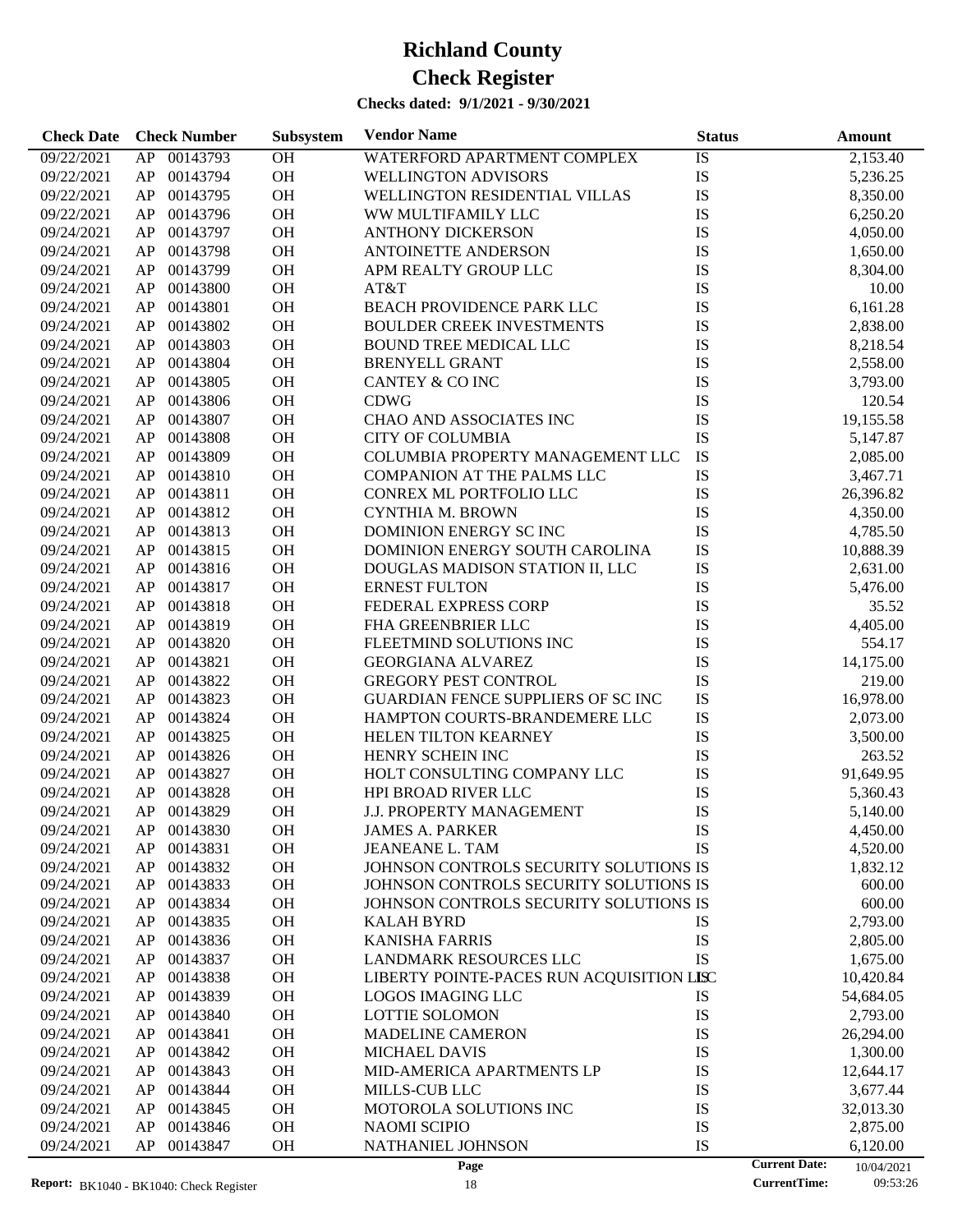**Check Date Check Number Subsystem Vendor Name Status Status Amount** 

09/24/2021 AP 00143848 OH NATIONAL MEDICAL SERVICES IS 6,834.00

**Subsystem**

| 09/24/2021 | AP | 00143849    | OH        | <b>NEOGOV</b>                      | IS            | 36,202.72 |
|------------|----|-------------|-----------|------------------------------------|---------------|-----------|
| 09/24/2021 | AP | 00143850    | OH        | NoHo SERVICES INC                  | ${\rm IS}$    | 3,667.00  |
| 09/24/2021 | AP | 00143851    | OH        | NORTH MAIN SENIOR LLC              | ${\rm IS}$    | 1,548.00  |
| 09/24/2021 | AP | 00143860    | OH        | OFFICE DEPOT INC                   | IS            | 37,993.68 |
| 09/24/2021 | AP | 00143861    | OH        | <b>OUTLAND'S CORPORATION</b>       | ${\rm IS}$    | 2,880.00  |
| 09/24/2021 | AP | 00143862    | OH        | PARRISH AND PARTNERS LLC           | ${\rm IS}$    | 66,112.29 |
| 09/24/2021 | AP | 00143863    | OH        | PHILIP J. BUDZYNSKI                | IS            | 4,025.00  |
| 09/24/2021 | AP | 00143864    | OH        | PINEBELT LLC                       | ${\rm IS}$    | 2,829.67  |
| 09/24/2021 | AP | 00143865    | OH        | PIONEER LAND COMPANY LP            | IS            | 2,500.00  |
| 09/24/2021 | AP | 00143866    | OH        | POWERS PROPERTIES OF FLORENCE LLC  | IS            | 5,191.76  |
| 09/24/2021 | AP | 00143867    | OH        | PREMIER CARE SERVICES LLC          | IS            | 19,300.00 |
| 09/24/2021 | AP | 00143868    | OH        | <b>RAQUEL GROOMS</b>               | IS            | 7,191.00  |
| 09/24/2021 | AP | 00143869    | OH        | REGENT PARK LLC                    | IS            | 1,400.00  |
| 09/24/2021 | AP | 00143870    | OH        | REGGINE CHEESEBOROUGH              | IS            | 2,355.00  |
| 09/24/2021 | AP | 00143871    | OH        | <b>RFI THE PARK</b>                | IS            | 5,488.01  |
| 09/24/2021 | AP | 00143872    | OH        | RICHLAND COUNTY UTILITIES          | IS            | 660.93    |
| 09/24/2021 | AP | 00143873    | OH        | RICHLAND TERRACE APARTMENTS        | IS            | 9,086.26  |
| 09/24/2021 | AP | 00143874    | OH        | RUSSELL L. POWELL                  | IS            | 4,045.00  |
| 09/24/2021 | AP | 00143875    | OH        | SABRINA DESIREE MCDONALD           | IS            | 7,350.00  |
| 09/24/2021 | AP | 00143876    | OH        | <b>SADIE HARTMAN</b>               | IS            | 10,140.00 |
| 09/24/2021 | AP | 00143877    | OH        | SAFETY PLUS OF SC, LLC             | ${\rm IS}$    | 1,101.66  |
| 09/24/2021 | AP | 00143878    | OH        | SANDLAPPER SOUND                   | ${\rm IS}$    | 4,079.18  |
| 09/24/2021 | AP | 00143879    | OH        | SC SPARTAN CAPITAL LLC             | IS            | 1,500.00  |
| 09/24/2021 | AP | 00143880    | OH        | SCION COLUMBIA APARTMENTS LLC      | IS            | 2,108.00  |
| 09/24/2021 | AP | 00143881    | OH        | SOUTHWOOD REALTY COMPANY           | IS            | 26,618.75 |
| 09/24/2021 | AP | 00143882    | OH        | <b>SPECTRUM</b>                    | IS            | 693.13    |
| 09/24/2021 | AP | 00143883    | OH        | THE CREEK AT ST. ANDREWS LLC       | IS            | 5,624.00  |
| 09/24/2021 | AP | 00143884    | OH        | THE RESERVE AT LAKE CAROLINA LLA   | IS            | 9,171.52  |
| 09/24/2021 | AP | 00143885    | OH        | THE SHANDON GROUP                  | IS            | 5,003.00  |
| 09/24/2021 | AP | 00143886    | OH        | TIME WARNER CABLE                  | ${\rm IS}$    | 135.52    |
| 09/24/2021 | AP | 00143887    | OH        | TN DEVELOPMENT CORPORATION         | ${\rm IS}$    | 2,600.00  |
| 09/24/2021 | AP | 00143888    | OH        | TOLLESON LIMITED COMPANY           | IS            | 87,566.76 |
| 09/24/2021 | AP | 00143889    | OH        | US PATRIOT TACTICAL                | IS            | 183.58    |
| 09/24/2021 | AP | 00143890    | OH        | UTILITY BILLING SERVICES           | IS            | 801.81    |
| 09/24/2021 | AP | 00143891    | OH        | VAS APARTMENTS LLC                 | IS            | 7,089.70  |
| 09/24/2021 | AP | 00143892    | OH        | <b>VERIZON WIRELESS</b>            | IS            | 1,376.78  |
| 09/24/2021 |    | AP 00143893 | OH        | WATERS AT WILLOW LAKE LP           | <b>IS</b>     | 2,878.17  |
| 09/24/2021 |    | AP 00143894 | OH        | WEBSTER ROGERS LLP                 | $\mathbf{IS}$ | 15,990.80 |
| 09/24/2021 |    | AP 00143895 | <b>OH</b> | WHITNEY WILLIAMS                   | IS            | 8,250.00  |
| 09/24/2021 | AP | 00143896    | OH        | WOODLAND VILLAGE LLC               | IS            | 3,080.00  |
| 09/24/2021 | AP | 00143897    | OH        | FAH THE HOLLOWS LLC                | IS            | 9,041.55  |
| 09/24/2021 | AP | 00143898    | OH        | HOUSING AUTHORITY CITY OF COLUMBIA | IS            | 4,232.00  |
| 09/28/2021 | AP | 00143899    | OH        | A.D. MOORE                         | IS            | 2,380.00  |
| 09/28/2021 | AP | 00143900    | OH        | AT&T                               | IS            | 231.96    |
| 09/28/2021 |    | AP 00143901 | OH        | CANTEY & CO INC                    | IS            | 10,412.24 |
| 09/28/2021 |    | AP 00143902 | OH        | <b>CHIQUITA ROBERTS</b>            | IS            | 1,485.00  |

09/28/2021 AP 00143903 OH CITY OF COLUMBIA IS IS 12,229.89 09/28/2021 AP 00143904 OH COLUMBIA PROPERTY MANAGEMENT LLC IS 4,252.50 09/28/2021 AP 00143905 OH CYPRESS PLACE APARTMENTS LLC IS 1,884.00 09/28/2021 AP 00143907 OH DOMINION ENERGY SOUTH CAROLINA IS 11,204.99 09/28/2021 AP 00143908 OH DRAKE ARCH COLUMBIA 1 LLC IS 3,289.00 09/28/2021 AP 00143909 OH EBONY TRUZY IS IS 13,100.00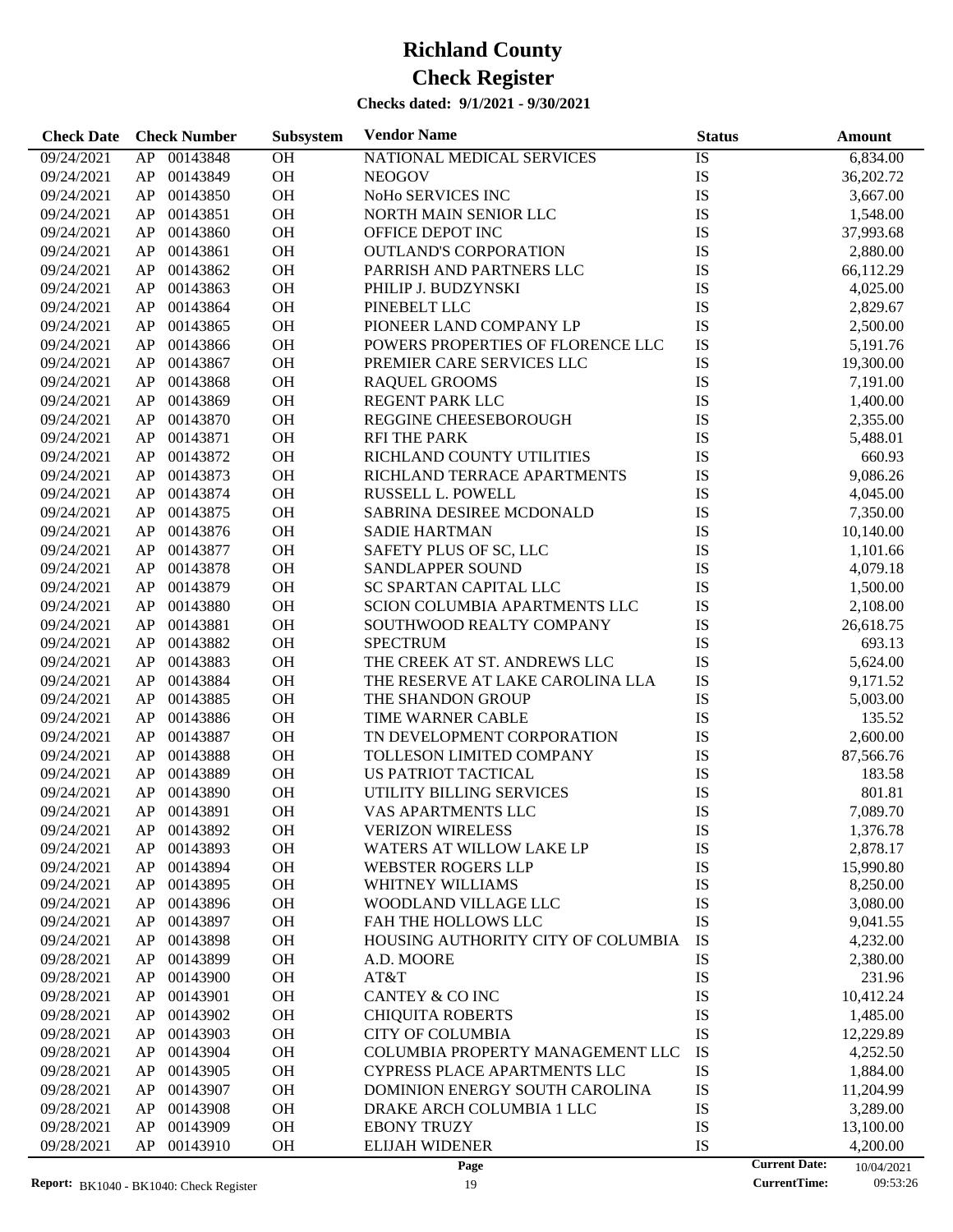| 00143911<br>OH<br><b>ERIC NELSON</b><br>09/28/2021<br>AP<br>IS<br>1,758.00<br>OH<br>IS<br>00143912<br><b>FREIDA HUTCHERSON</b><br>09/28/2021<br>AP<br>2,793.00<br>OH<br>IS<br>AP<br>00143913<br>HARBISON HOUSING ASSOCIATES LP<br>09/28/2021<br>1,802.00<br>OH<br>IS<br>00143914<br>HOUSING AUTHORITY CITY OF COLUMBIA<br>6,483.00<br>09/28/2021<br>AP<br>IS<br>OH<br>00143915<br>3,980.00<br>09/28/2021<br>AP<br>LIAQUAT ALI KHAN<br>OH<br>LIBERTY POINTE-PACES RUN ACQUISITION LISC<br>00143916<br>09/28/2021<br>AP<br>3,063.80<br>OH<br>00143917<br>IS<br>2,760.00<br>09/28/2021<br>AP<br><b>MARTIN MOORER</b><br>OH<br>IS<br>00143918<br><b>MARY ANN HUMPHRIES</b><br>4,690.00<br>09/28/2021<br>AP<br>OH<br>IS<br>00143919<br>09/28/2021<br>AP<br>MID-AMERICA APARTMENTS LP<br>2,588.10<br>OH<br>IS<br>00143920<br>MID-CAROLINA ELECTRIC COOPERATIVE<br>344.00<br>09/28/2021<br>AP<br>OH<br>IS<br>00143921<br>5,238.00<br>09/28/2021<br>AP<br>RHONDA WHITAKER<br>OH<br>IS<br>00143922<br>RICHLAND TERRACE APARTMENTS<br>3,629.00<br>09/28/2021<br>AP<br>OH<br>IS<br>00143923<br>09/28/2021<br>AP<br><b>SHAYVION ANDREWS</b><br>3,600.00<br>OH<br>00143924<br><b>SPECTRUM</b><br>IS<br>09/28/2021<br>AP<br>617.97<br>OH<br>IS<br>00143925<br>THE FOWLER COMPANY INC<br>3,395.00<br>09/28/2021<br>AP<br>OH<br>IS<br>00143926<br>THE HORTON COMPANY INC<br>09/28/2021<br>AP<br>2,625.00<br>OH<br>IS<br>00143927<br>09/28/2021<br>AP<br>THE RESERVE AT LAKE CAROLINA LLA<br>19,185.95<br>OH<br>IS<br>00143928<br>09/28/2021<br>AP<br>THOMAS EDWARD COOPER<br>7,040.00<br>OH<br>IS<br>00143929<br><b>ACCESS ANALYTICAL</b><br>602.70<br>09/29/2021<br>AP<br>OH<br>IS<br>00143930<br>ADMINISTRACION PARA EL SUSTENTO DE<br>253.85<br>09/29/2021<br>AP<br>OH<br>IS<br>00143931<br><b>AIRGAS INC</b><br>09/29/2021<br>AP<br>1,095.38<br>OH<br>IS<br>00143932<br>AMERICAN ASSOCIATION OF POLICE<br>125.00<br>09/29/2021<br>AP<br>OH<br>IS<br>00143933<br>AMERICAN LEGAL PUBLISHING CORP<br>45.00<br>09/29/2021<br>AP<br>OH<br>IS<br>00143934<br>482.04<br>09/29/2021<br>AP<br>AMICK EQUIPMENT COMPANY INC<br>OH<br>IS<br>00143935<br>09/29/2021<br>AP<br>ANNEMARIE B. MATTHEWS<br>3,094.36<br>OH<br>00143936<br>AT&T<br>IS<br>09/29/2021<br>AP<br>10,945.75<br>OH<br>IS<br>00143994<br><b>BANK OF AMERICA</b><br>09/29/2021<br>AP<br>190,627.54<br>OH<br>IS<br>00143995<br><b>BERTHA HOLSTON</b><br>09/29/2021<br>AP<br>5,775.00<br>OH<br>IS<br>00143996<br>BLIBAUM AND ASSOCIATES P.A.<br>250.00<br>09/29/2021<br>AP<br>OH<br>IS<br>00143997<br>BOOKMAN, DERRICK SANDTEL<br>18.80<br>09/29/2021<br>AP<br>OH<br>IS<br>00143998<br>4,544.39<br>09/29/2021<br>AP<br><b>BOUND TREE MEDICAL LLC</b><br>OH<br>IS<br>00143999<br>BRIDGE WF SC RESERVE RIVER WALK LLC<br>6,942.42<br>09/29/2021<br>AP<br>OH<br>IS<br>00144000<br>2,475.30<br>09/29/2021<br>AP<br>BURNETT LIME COMPANY INC<br>OH<br>IS<br>00144001<br>C AND C BOILER<br>09/29/2021<br>AP<br>602.00<br>IS<br>AP<br>00144002<br>OH<br>CALIFORNIA STATE DISBURSEMENT UNIT<br>186.27<br>09/29/2021<br>IS<br>AP<br>00144003<br><b>OH</b><br>CAPITAL WASTE SERVICES LLC<br>09/29/2021<br>136.00<br>09/29/2021<br>AP<br>00144004<br><b>OH</b><br><b>CAPRI APARTMENTS</b><br>IS<br>3,570.00<br>00144005<br>OH<br>CAROLINA PREMIER CLEANING<br>IS<br>446.00<br>09/29/2021<br>AP<br>AP<br>00144006<br>OH<br><b>CAROLINA WRECKING INC</b><br>IS<br>3,800.00<br>09/29/2021<br>IS<br>00144007<br><b>OH</b><br>09/29/2021<br>AP<br>CARSTARPHEN, LISA<br>202.64<br>IS<br>OH<br>138.10<br>09/29/2021<br>AP<br>00144008<br><b>CDWG</b><br>IS<br>00144009<br>OH<br>CHAO AND ASSOCIATES INC<br>09/29/2021<br>AP<br>114,242.58<br>IS<br>00144010<br>OH<br>244.94<br>09/29/2021<br>AP<br><b>CHEM-AQUA INC</b><br>IS<br>00144011<br>OH<br>09/29/2021<br>AP<br><b>CHRISTOPHER JAMISON</b><br>2,793.00<br>IS<br>00144012<br>OH<br>09/29/2021<br>AP<br><b>CITY OF COLUMBIA</b><br>30,662.50<br>IS<br>00144013<br>OH<br>09/29/2021<br>AP<br><b>CITY OF COLUMBIA</b><br>28,796.30<br>IS<br>00144014<br>OH<br>09/29/2021<br>AP<br><b>CITY OF COLUMBIA</b><br>8,679.14<br>00144015<br>OH<br>IS<br>09/29/2021<br>AP<br><b>CITY OF COLUMBIA</b><br>18,068.98<br>IS<br>00144016<br>OH<br><b>CITY OF COLUMBIA</b><br>09/29/2021<br>AP<br>6,762.20<br>IS<br>00144018<br>OH<br>CITY OF COLUMBIA WATER SVC<br>09/29/2021<br>AP<br>50,325.80<br>IS<br>00144019<br>OH<br>09/29/2021<br>AP<br>COLUMBIA PROPERTY MANAGEMENT LLC<br>4,483.55<br>00144020<br>OH<br>IS<br>09/29/2021<br>AP<br>COMMERCIAL PRO CLEAN LLC<br>3,395.00<br>IS<br>00144021<br>OH<br><b>COMUNICAR LLC</b><br>09/29/2021<br>AP<br>350.00<br>IS<br>09/29/2021<br>00144022<br>OH<br>CONREX ML PORTFOLIO LLC<br>AP<br>4,809.00<br><b>Current Date:</b><br>Page<br>10/04/2021 | <b>Check Date</b> | <b>Check Number</b> | Subsystem | <b>Vendor Name</b> | <b>Status</b> | <b>Amount</b> |
|-----------------------------------------------------------------------------------------------------------------------------------------------------------------------------------------------------------------------------------------------------------------------------------------------------------------------------------------------------------------------------------------------------------------------------------------------------------------------------------------------------------------------------------------------------------------------------------------------------------------------------------------------------------------------------------------------------------------------------------------------------------------------------------------------------------------------------------------------------------------------------------------------------------------------------------------------------------------------------------------------------------------------------------------------------------------------------------------------------------------------------------------------------------------------------------------------------------------------------------------------------------------------------------------------------------------------------------------------------------------------------------------------------------------------------------------------------------------------------------------------------------------------------------------------------------------------------------------------------------------------------------------------------------------------------------------------------------------------------------------------------------------------------------------------------------------------------------------------------------------------------------------------------------------------------------------------------------------------------------------------------------------------------------------------------------------------------------------------------------------------------------------------------------------------------------------------------------------------------------------------------------------------------------------------------------------------------------------------------------------------------------------------------------------------------------------------------------------------------------------------------------------------------------------------------------------------------------------------------------------------------------------------------------------------------------------------------------------------------------------------------------------------------------------------------------------------------------------------------------------------------------------------------------------------------------------------------------------------------------------------------------------------------------------------------------------------------------------------------------------------------------------------------------------------------------------------------------------------------------------------------------------------------------------------------------------------------------------------------------------------------------------------------------------------------------------------------------------------------------------------------------------------------------------------------------------------------------------------------------------------------------------------------------------------------------------------------------------------------------------------------------------------------------------------------------------------------------------------------------------------------------------------------------------------------------------------------------------------------------------------------------------------------------------------------------------------------------------------------------------------------------------------------------------------------------------------------------------------------------------------------------------------------------------------------------------------------------------------------------------------------------------------------------------------------------------------------------------------------------------------------------------------------------------------------------------------------------------------------------------------------------------------------------------------------------------------------------------------------------------------------------|-------------------|---------------------|-----------|--------------------|---------------|---------------|
|                                                                                                                                                                                                                                                                                                                                                                                                                                                                                                                                                                                                                                                                                                                                                                                                                                                                                                                                                                                                                                                                                                                                                                                                                                                                                                                                                                                                                                                                                                                                                                                                                                                                                                                                                                                                                                                                                                                                                                                                                                                                                                                                                                                                                                                                                                                                                                                                                                                                                                                                                                                                                                                                                                                                                                                                                                                                                                                                                                                                                                                                                                                                                                                                                                                                                                                                                                                                                                                                                                                                                                                                                                                                                                                                                                                                                                                                                                                                                                                                                                                                                                                                                                                                                                                                                                                                                                                                                                                                                                                                                                                                                                                                                                                                                           |                   |                     |           |                    |               |               |
|                                                                                                                                                                                                                                                                                                                                                                                                                                                                                                                                                                                                                                                                                                                                                                                                                                                                                                                                                                                                                                                                                                                                                                                                                                                                                                                                                                                                                                                                                                                                                                                                                                                                                                                                                                                                                                                                                                                                                                                                                                                                                                                                                                                                                                                                                                                                                                                                                                                                                                                                                                                                                                                                                                                                                                                                                                                                                                                                                                                                                                                                                                                                                                                                                                                                                                                                                                                                                                                                                                                                                                                                                                                                                                                                                                                                                                                                                                                                                                                                                                                                                                                                                                                                                                                                                                                                                                                                                                                                                                                                                                                                                                                                                                                                                           |                   |                     |           |                    |               |               |
|                                                                                                                                                                                                                                                                                                                                                                                                                                                                                                                                                                                                                                                                                                                                                                                                                                                                                                                                                                                                                                                                                                                                                                                                                                                                                                                                                                                                                                                                                                                                                                                                                                                                                                                                                                                                                                                                                                                                                                                                                                                                                                                                                                                                                                                                                                                                                                                                                                                                                                                                                                                                                                                                                                                                                                                                                                                                                                                                                                                                                                                                                                                                                                                                                                                                                                                                                                                                                                                                                                                                                                                                                                                                                                                                                                                                                                                                                                                                                                                                                                                                                                                                                                                                                                                                                                                                                                                                                                                                                                                                                                                                                                                                                                                                                           |                   |                     |           |                    |               |               |
|                                                                                                                                                                                                                                                                                                                                                                                                                                                                                                                                                                                                                                                                                                                                                                                                                                                                                                                                                                                                                                                                                                                                                                                                                                                                                                                                                                                                                                                                                                                                                                                                                                                                                                                                                                                                                                                                                                                                                                                                                                                                                                                                                                                                                                                                                                                                                                                                                                                                                                                                                                                                                                                                                                                                                                                                                                                                                                                                                                                                                                                                                                                                                                                                                                                                                                                                                                                                                                                                                                                                                                                                                                                                                                                                                                                                                                                                                                                                                                                                                                                                                                                                                                                                                                                                                                                                                                                                                                                                                                                                                                                                                                                                                                                                                           |                   |                     |           |                    |               |               |
|                                                                                                                                                                                                                                                                                                                                                                                                                                                                                                                                                                                                                                                                                                                                                                                                                                                                                                                                                                                                                                                                                                                                                                                                                                                                                                                                                                                                                                                                                                                                                                                                                                                                                                                                                                                                                                                                                                                                                                                                                                                                                                                                                                                                                                                                                                                                                                                                                                                                                                                                                                                                                                                                                                                                                                                                                                                                                                                                                                                                                                                                                                                                                                                                                                                                                                                                                                                                                                                                                                                                                                                                                                                                                                                                                                                                                                                                                                                                                                                                                                                                                                                                                                                                                                                                                                                                                                                                                                                                                                                                                                                                                                                                                                                                                           |                   |                     |           |                    |               |               |
|                                                                                                                                                                                                                                                                                                                                                                                                                                                                                                                                                                                                                                                                                                                                                                                                                                                                                                                                                                                                                                                                                                                                                                                                                                                                                                                                                                                                                                                                                                                                                                                                                                                                                                                                                                                                                                                                                                                                                                                                                                                                                                                                                                                                                                                                                                                                                                                                                                                                                                                                                                                                                                                                                                                                                                                                                                                                                                                                                                                                                                                                                                                                                                                                                                                                                                                                                                                                                                                                                                                                                                                                                                                                                                                                                                                                                                                                                                                                                                                                                                                                                                                                                                                                                                                                                                                                                                                                                                                                                                                                                                                                                                                                                                                                                           |                   |                     |           |                    |               |               |
|                                                                                                                                                                                                                                                                                                                                                                                                                                                                                                                                                                                                                                                                                                                                                                                                                                                                                                                                                                                                                                                                                                                                                                                                                                                                                                                                                                                                                                                                                                                                                                                                                                                                                                                                                                                                                                                                                                                                                                                                                                                                                                                                                                                                                                                                                                                                                                                                                                                                                                                                                                                                                                                                                                                                                                                                                                                                                                                                                                                                                                                                                                                                                                                                                                                                                                                                                                                                                                                                                                                                                                                                                                                                                                                                                                                                                                                                                                                                                                                                                                                                                                                                                                                                                                                                                                                                                                                                                                                                                                                                                                                                                                                                                                                                                           |                   |                     |           |                    |               |               |
|                                                                                                                                                                                                                                                                                                                                                                                                                                                                                                                                                                                                                                                                                                                                                                                                                                                                                                                                                                                                                                                                                                                                                                                                                                                                                                                                                                                                                                                                                                                                                                                                                                                                                                                                                                                                                                                                                                                                                                                                                                                                                                                                                                                                                                                                                                                                                                                                                                                                                                                                                                                                                                                                                                                                                                                                                                                                                                                                                                                                                                                                                                                                                                                                                                                                                                                                                                                                                                                                                                                                                                                                                                                                                                                                                                                                                                                                                                                                                                                                                                                                                                                                                                                                                                                                                                                                                                                                                                                                                                                                                                                                                                                                                                                                                           |                   |                     |           |                    |               |               |
|                                                                                                                                                                                                                                                                                                                                                                                                                                                                                                                                                                                                                                                                                                                                                                                                                                                                                                                                                                                                                                                                                                                                                                                                                                                                                                                                                                                                                                                                                                                                                                                                                                                                                                                                                                                                                                                                                                                                                                                                                                                                                                                                                                                                                                                                                                                                                                                                                                                                                                                                                                                                                                                                                                                                                                                                                                                                                                                                                                                                                                                                                                                                                                                                                                                                                                                                                                                                                                                                                                                                                                                                                                                                                                                                                                                                                                                                                                                                                                                                                                                                                                                                                                                                                                                                                                                                                                                                                                                                                                                                                                                                                                                                                                                                                           |                   |                     |           |                    |               |               |
|                                                                                                                                                                                                                                                                                                                                                                                                                                                                                                                                                                                                                                                                                                                                                                                                                                                                                                                                                                                                                                                                                                                                                                                                                                                                                                                                                                                                                                                                                                                                                                                                                                                                                                                                                                                                                                                                                                                                                                                                                                                                                                                                                                                                                                                                                                                                                                                                                                                                                                                                                                                                                                                                                                                                                                                                                                                                                                                                                                                                                                                                                                                                                                                                                                                                                                                                                                                                                                                                                                                                                                                                                                                                                                                                                                                                                                                                                                                                                                                                                                                                                                                                                                                                                                                                                                                                                                                                                                                                                                                                                                                                                                                                                                                                                           |                   |                     |           |                    |               |               |
|                                                                                                                                                                                                                                                                                                                                                                                                                                                                                                                                                                                                                                                                                                                                                                                                                                                                                                                                                                                                                                                                                                                                                                                                                                                                                                                                                                                                                                                                                                                                                                                                                                                                                                                                                                                                                                                                                                                                                                                                                                                                                                                                                                                                                                                                                                                                                                                                                                                                                                                                                                                                                                                                                                                                                                                                                                                                                                                                                                                                                                                                                                                                                                                                                                                                                                                                                                                                                                                                                                                                                                                                                                                                                                                                                                                                                                                                                                                                                                                                                                                                                                                                                                                                                                                                                                                                                                                                                                                                                                                                                                                                                                                                                                                                                           |                   |                     |           |                    |               |               |
|                                                                                                                                                                                                                                                                                                                                                                                                                                                                                                                                                                                                                                                                                                                                                                                                                                                                                                                                                                                                                                                                                                                                                                                                                                                                                                                                                                                                                                                                                                                                                                                                                                                                                                                                                                                                                                                                                                                                                                                                                                                                                                                                                                                                                                                                                                                                                                                                                                                                                                                                                                                                                                                                                                                                                                                                                                                                                                                                                                                                                                                                                                                                                                                                                                                                                                                                                                                                                                                                                                                                                                                                                                                                                                                                                                                                                                                                                                                                                                                                                                                                                                                                                                                                                                                                                                                                                                                                                                                                                                                                                                                                                                                                                                                                                           |                   |                     |           |                    |               |               |
|                                                                                                                                                                                                                                                                                                                                                                                                                                                                                                                                                                                                                                                                                                                                                                                                                                                                                                                                                                                                                                                                                                                                                                                                                                                                                                                                                                                                                                                                                                                                                                                                                                                                                                                                                                                                                                                                                                                                                                                                                                                                                                                                                                                                                                                                                                                                                                                                                                                                                                                                                                                                                                                                                                                                                                                                                                                                                                                                                                                                                                                                                                                                                                                                                                                                                                                                                                                                                                                                                                                                                                                                                                                                                                                                                                                                                                                                                                                                                                                                                                                                                                                                                                                                                                                                                                                                                                                                                                                                                                                                                                                                                                                                                                                                                           |                   |                     |           |                    |               |               |
|                                                                                                                                                                                                                                                                                                                                                                                                                                                                                                                                                                                                                                                                                                                                                                                                                                                                                                                                                                                                                                                                                                                                                                                                                                                                                                                                                                                                                                                                                                                                                                                                                                                                                                                                                                                                                                                                                                                                                                                                                                                                                                                                                                                                                                                                                                                                                                                                                                                                                                                                                                                                                                                                                                                                                                                                                                                                                                                                                                                                                                                                                                                                                                                                                                                                                                                                                                                                                                                                                                                                                                                                                                                                                                                                                                                                                                                                                                                                                                                                                                                                                                                                                                                                                                                                                                                                                                                                                                                                                                                                                                                                                                                                                                                                                           |                   |                     |           |                    |               |               |
|                                                                                                                                                                                                                                                                                                                                                                                                                                                                                                                                                                                                                                                                                                                                                                                                                                                                                                                                                                                                                                                                                                                                                                                                                                                                                                                                                                                                                                                                                                                                                                                                                                                                                                                                                                                                                                                                                                                                                                                                                                                                                                                                                                                                                                                                                                                                                                                                                                                                                                                                                                                                                                                                                                                                                                                                                                                                                                                                                                                                                                                                                                                                                                                                                                                                                                                                                                                                                                                                                                                                                                                                                                                                                                                                                                                                                                                                                                                                                                                                                                                                                                                                                                                                                                                                                                                                                                                                                                                                                                                                                                                                                                                                                                                                                           |                   |                     |           |                    |               |               |
|                                                                                                                                                                                                                                                                                                                                                                                                                                                                                                                                                                                                                                                                                                                                                                                                                                                                                                                                                                                                                                                                                                                                                                                                                                                                                                                                                                                                                                                                                                                                                                                                                                                                                                                                                                                                                                                                                                                                                                                                                                                                                                                                                                                                                                                                                                                                                                                                                                                                                                                                                                                                                                                                                                                                                                                                                                                                                                                                                                                                                                                                                                                                                                                                                                                                                                                                                                                                                                                                                                                                                                                                                                                                                                                                                                                                                                                                                                                                                                                                                                                                                                                                                                                                                                                                                                                                                                                                                                                                                                                                                                                                                                                                                                                                                           |                   |                     |           |                    |               |               |
|                                                                                                                                                                                                                                                                                                                                                                                                                                                                                                                                                                                                                                                                                                                                                                                                                                                                                                                                                                                                                                                                                                                                                                                                                                                                                                                                                                                                                                                                                                                                                                                                                                                                                                                                                                                                                                                                                                                                                                                                                                                                                                                                                                                                                                                                                                                                                                                                                                                                                                                                                                                                                                                                                                                                                                                                                                                                                                                                                                                                                                                                                                                                                                                                                                                                                                                                                                                                                                                                                                                                                                                                                                                                                                                                                                                                                                                                                                                                                                                                                                                                                                                                                                                                                                                                                                                                                                                                                                                                                                                                                                                                                                                                                                                                                           |                   |                     |           |                    |               |               |
|                                                                                                                                                                                                                                                                                                                                                                                                                                                                                                                                                                                                                                                                                                                                                                                                                                                                                                                                                                                                                                                                                                                                                                                                                                                                                                                                                                                                                                                                                                                                                                                                                                                                                                                                                                                                                                                                                                                                                                                                                                                                                                                                                                                                                                                                                                                                                                                                                                                                                                                                                                                                                                                                                                                                                                                                                                                                                                                                                                                                                                                                                                                                                                                                                                                                                                                                                                                                                                                                                                                                                                                                                                                                                                                                                                                                                                                                                                                                                                                                                                                                                                                                                                                                                                                                                                                                                                                                                                                                                                                                                                                                                                                                                                                                                           |                   |                     |           |                    |               |               |
|                                                                                                                                                                                                                                                                                                                                                                                                                                                                                                                                                                                                                                                                                                                                                                                                                                                                                                                                                                                                                                                                                                                                                                                                                                                                                                                                                                                                                                                                                                                                                                                                                                                                                                                                                                                                                                                                                                                                                                                                                                                                                                                                                                                                                                                                                                                                                                                                                                                                                                                                                                                                                                                                                                                                                                                                                                                                                                                                                                                                                                                                                                                                                                                                                                                                                                                                                                                                                                                                                                                                                                                                                                                                                                                                                                                                                                                                                                                                                                                                                                                                                                                                                                                                                                                                                                                                                                                                                                                                                                                                                                                                                                                                                                                                                           |                   |                     |           |                    |               |               |
|                                                                                                                                                                                                                                                                                                                                                                                                                                                                                                                                                                                                                                                                                                                                                                                                                                                                                                                                                                                                                                                                                                                                                                                                                                                                                                                                                                                                                                                                                                                                                                                                                                                                                                                                                                                                                                                                                                                                                                                                                                                                                                                                                                                                                                                                                                                                                                                                                                                                                                                                                                                                                                                                                                                                                                                                                                                                                                                                                                                                                                                                                                                                                                                                                                                                                                                                                                                                                                                                                                                                                                                                                                                                                                                                                                                                                                                                                                                                                                                                                                                                                                                                                                                                                                                                                                                                                                                                                                                                                                                                                                                                                                                                                                                                                           |                   |                     |           |                    |               |               |
|                                                                                                                                                                                                                                                                                                                                                                                                                                                                                                                                                                                                                                                                                                                                                                                                                                                                                                                                                                                                                                                                                                                                                                                                                                                                                                                                                                                                                                                                                                                                                                                                                                                                                                                                                                                                                                                                                                                                                                                                                                                                                                                                                                                                                                                                                                                                                                                                                                                                                                                                                                                                                                                                                                                                                                                                                                                                                                                                                                                                                                                                                                                                                                                                                                                                                                                                                                                                                                                                                                                                                                                                                                                                                                                                                                                                                                                                                                                                                                                                                                                                                                                                                                                                                                                                                                                                                                                                                                                                                                                                                                                                                                                                                                                                                           |                   |                     |           |                    |               |               |
|                                                                                                                                                                                                                                                                                                                                                                                                                                                                                                                                                                                                                                                                                                                                                                                                                                                                                                                                                                                                                                                                                                                                                                                                                                                                                                                                                                                                                                                                                                                                                                                                                                                                                                                                                                                                                                                                                                                                                                                                                                                                                                                                                                                                                                                                                                                                                                                                                                                                                                                                                                                                                                                                                                                                                                                                                                                                                                                                                                                                                                                                                                                                                                                                                                                                                                                                                                                                                                                                                                                                                                                                                                                                                                                                                                                                                                                                                                                                                                                                                                                                                                                                                                                                                                                                                                                                                                                                                                                                                                                                                                                                                                                                                                                                                           |                   |                     |           |                    |               |               |
|                                                                                                                                                                                                                                                                                                                                                                                                                                                                                                                                                                                                                                                                                                                                                                                                                                                                                                                                                                                                                                                                                                                                                                                                                                                                                                                                                                                                                                                                                                                                                                                                                                                                                                                                                                                                                                                                                                                                                                                                                                                                                                                                                                                                                                                                                                                                                                                                                                                                                                                                                                                                                                                                                                                                                                                                                                                                                                                                                                                                                                                                                                                                                                                                                                                                                                                                                                                                                                                                                                                                                                                                                                                                                                                                                                                                                                                                                                                                                                                                                                                                                                                                                                                                                                                                                                                                                                                                                                                                                                                                                                                                                                                                                                                                                           |                   |                     |           |                    |               |               |
|                                                                                                                                                                                                                                                                                                                                                                                                                                                                                                                                                                                                                                                                                                                                                                                                                                                                                                                                                                                                                                                                                                                                                                                                                                                                                                                                                                                                                                                                                                                                                                                                                                                                                                                                                                                                                                                                                                                                                                                                                                                                                                                                                                                                                                                                                                                                                                                                                                                                                                                                                                                                                                                                                                                                                                                                                                                                                                                                                                                                                                                                                                                                                                                                                                                                                                                                                                                                                                                                                                                                                                                                                                                                                                                                                                                                                                                                                                                                                                                                                                                                                                                                                                                                                                                                                                                                                                                                                                                                                                                                                                                                                                                                                                                                                           |                   |                     |           |                    |               |               |
|                                                                                                                                                                                                                                                                                                                                                                                                                                                                                                                                                                                                                                                                                                                                                                                                                                                                                                                                                                                                                                                                                                                                                                                                                                                                                                                                                                                                                                                                                                                                                                                                                                                                                                                                                                                                                                                                                                                                                                                                                                                                                                                                                                                                                                                                                                                                                                                                                                                                                                                                                                                                                                                                                                                                                                                                                                                                                                                                                                                                                                                                                                                                                                                                                                                                                                                                                                                                                                                                                                                                                                                                                                                                                                                                                                                                                                                                                                                                                                                                                                                                                                                                                                                                                                                                                                                                                                                                                                                                                                                                                                                                                                                                                                                                                           |                   |                     |           |                    |               |               |
|                                                                                                                                                                                                                                                                                                                                                                                                                                                                                                                                                                                                                                                                                                                                                                                                                                                                                                                                                                                                                                                                                                                                                                                                                                                                                                                                                                                                                                                                                                                                                                                                                                                                                                                                                                                                                                                                                                                                                                                                                                                                                                                                                                                                                                                                                                                                                                                                                                                                                                                                                                                                                                                                                                                                                                                                                                                                                                                                                                                                                                                                                                                                                                                                                                                                                                                                                                                                                                                                                                                                                                                                                                                                                                                                                                                                                                                                                                                                                                                                                                                                                                                                                                                                                                                                                                                                                                                                                                                                                                                                                                                                                                                                                                                                                           |                   |                     |           |                    |               |               |
|                                                                                                                                                                                                                                                                                                                                                                                                                                                                                                                                                                                                                                                                                                                                                                                                                                                                                                                                                                                                                                                                                                                                                                                                                                                                                                                                                                                                                                                                                                                                                                                                                                                                                                                                                                                                                                                                                                                                                                                                                                                                                                                                                                                                                                                                                                                                                                                                                                                                                                                                                                                                                                                                                                                                                                                                                                                                                                                                                                                                                                                                                                                                                                                                                                                                                                                                                                                                                                                                                                                                                                                                                                                                                                                                                                                                                                                                                                                                                                                                                                                                                                                                                                                                                                                                                                                                                                                                                                                                                                                                                                                                                                                                                                                                                           |                   |                     |           |                    |               |               |
|                                                                                                                                                                                                                                                                                                                                                                                                                                                                                                                                                                                                                                                                                                                                                                                                                                                                                                                                                                                                                                                                                                                                                                                                                                                                                                                                                                                                                                                                                                                                                                                                                                                                                                                                                                                                                                                                                                                                                                                                                                                                                                                                                                                                                                                                                                                                                                                                                                                                                                                                                                                                                                                                                                                                                                                                                                                                                                                                                                                                                                                                                                                                                                                                                                                                                                                                                                                                                                                                                                                                                                                                                                                                                                                                                                                                                                                                                                                                                                                                                                                                                                                                                                                                                                                                                                                                                                                                                                                                                                                                                                                                                                                                                                                                                           |                   |                     |           |                    |               |               |
|                                                                                                                                                                                                                                                                                                                                                                                                                                                                                                                                                                                                                                                                                                                                                                                                                                                                                                                                                                                                                                                                                                                                                                                                                                                                                                                                                                                                                                                                                                                                                                                                                                                                                                                                                                                                                                                                                                                                                                                                                                                                                                                                                                                                                                                                                                                                                                                                                                                                                                                                                                                                                                                                                                                                                                                                                                                                                                                                                                                                                                                                                                                                                                                                                                                                                                                                                                                                                                                                                                                                                                                                                                                                                                                                                                                                                                                                                                                                                                                                                                                                                                                                                                                                                                                                                                                                                                                                                                                                                                                                                                                                                                                                                                                                                           |                   |                     |           |                    |               |               |
|                                                                                                                                                                                                                                                                                                                                                                                                                                                                                                                                                                                                                                                                                                                                                                                                                                                                                                                                                                                                                                                                                                                                                                                                                                                                                                                                                                                                                                                                                                                                                                                                                                                                                                                                                                                                                                                                                                                                                                                                                                                                                                                                                                                                                                                                                                                                                                                                                                                                                                                                                                                                                                                                                                                                                                                                                                                                                                                                                                                                                                                                                                                                                                                                                                                                                                                                                                                                                                                                                                                                                                                                                                                                                                                                                                                                                                                                                                                                                                                                                                                                                                                                                                                                                                                                                                                                                                                                                                                                                                                                                                                                                                                                                                                                                           |                   |                     |           |                    |               |               |
|                                                                                                                                                                                                                                                                                                                                                                                                                                                                                                                                                                                                                                                                                                                                                                                                                                                                                                                                                                                                                                                                                                                                                                                                                                                                                                                                                                                                                                                                                                                                                                                                                                                                                                                                                                                                                                                                                                                                                                                                                                                                                                                                                                                                                                                                                                                                                                                                                                                                                                                                                                                                                                                                                                                                                                                                                                                                                                                                                                                                                                                                                                                                                                                                                                                                                                                                                                                                                                                                                                                                                                                                                                                                                                                                                                                                                                                                                                                                                                                                                                                                                                                                                                                                                                                                                                                                                                                                                                                                                                                                                                                                                                                                                                                                                           |                   |                     |           |                    |               |               |
|                                                                                                                                                                                                                                                                                                                                                                                                                                                                                                                                                                                                                                                                                                                                                                                                                                                                                                                                                                                                                                                                                                                                                                                                                                                                                                                                                                                                                                                                                                                                                                                                                                                                                                                                                                                                                                                                                                                                                                                                                                                                                                                                                                                                                                                                                                                                                                                                                                                                                                                                                                                                                                                                                                                                                                                                                                                                                                                                                                                                                                                                                                                                                                                                                                                                                                                                                                                                                                                                                                                                                                                                                                                                                                                                                                                                                                                                                                                                                                                                                                                                                                                                                                                                                                                                                                                                                                                                                                                                                                                                                                                                                                                                                                                                                           |                   |                     |           |                    |               |               |
|                                                                                                                                                                                                                                                                                                                                                                                                                                                                                                                                                                                                                                                                                                                                                                                                                                                                                                                                                                                                                                                                                                                                                                                                                                                                                                                                                                                                                                                                                                                                                                                                                                                                                                                                                                                                                                                                                                                                                                                                                                                                                                                                                                                                                                                                                                                                                                                                                                                                                                                                                                                                                                                                                                                                                                                                                                                                                                                                                                                                                                                                                                                                                                                                                                                                                                                                                                                                                                                                                                                                                                                                                                                                                                                                                                                                                                                                                                                                                                                                                                                                                                                                                                                                                                                                                                                                                                                                                                                                                                                                                                                                                                                                                                                                                           |                   |                     |           |                    |               |               |
|                                                                                                                                                                                                                                                                                                                                                                                                                                                                                                                                                                                                                                                                                                                                                                                                                                                                                                                                                                                                                                                                                                                                                                                                                                                                                                                                                                                                                                                                                                                                                                                                                                                                                                                                                                                                                                                                                                                                                                                                                                                                                                                                                                                                                                                                                                                                                                                                                                                                                                                                                                                                                                                                                                                                                                                                                                                                                                                                                                                                                                                                                                                                                                                                                                                                                                                                                                                                                                                                                                                                                                                                                                                                                                                                                                                                                                                                                                                                                                                                                                                                                                                                                                                                                                                                                                                                                                                                                                                                                                                                                                                                                                                                                                                                                           |                   |                     |           |                    |               |               |
|                                                                                                                                                                                                                                                                                                                                                                                                                                                                                                                                                                                                                                                                                                                                                                                                                                                                                                                                                                                                                                                                                                                                                                                                                                                                                                                                                                                                                                                                                                                                                                                                                                                                                                                                                                                                                                                                                                                                                                                                                                                                                                                                                                                                                                                                                                                                                                                                                                                                                                                                                                                                                                                                                                                                                                                                                                                                                                                                                                                                                                                                                                                                                                                                                                                                                                                                                                                                                                                                                                                                                                                                                                                                                                                                                                                                                                                                                                                                                                                                                                                                                                                                                                                                                                                                                                                                                                                                                                                                                                                                                                                                                                                                                                                                                           |                   |                     |           |                    |               |               |
|                                                                                                                                                                                                                                                                                                                                                                                                                                                                                                                                                                                                                                                                                                                                                                                                                                                                                                                                                                                                                                                                                                                                                                                                                                                                                                                                                                                                                                                                                                                                                                                                                                                                                                                                                                                                                                                                                                                                                                                                                                                                                                                                                                                                                                                                                                                                                                                                                                                                                                                                                                                                                                                                                                                                                                                                                                                                                                                                                                                                                                                                                                                                                                                                                                                                                                                                                                                                                                                                                                                                                                                                                                                                                                                                                                                                                                                                                                                                                                                                                                                                                                                                                                                                                                                                                                                                                                                                                                                                                                                                                                                                                                                                                                                                                           |                   |                     |           |                    |               |               |
|                                                                                                                                                                                                                                                                                                                                                                                                                                                                                                                                                                                                                                                                                                                                                                                                                                                                                                                                                                                                                                                                                                                                                                                                                                                                                                                                                                                                                                                                                                                                                                                                                                                                                                                                                                                                                                                                                                                                                                                                                                                                                                                                                                                                                                                                                                                                                                                                                                                                                                                                                                                                                                                                                                                                                                                                                                                                                                                                                                                                                                                                                                                                                                                                                                                                                                                                                                                                                                                                                                                                                                                                                                                                                                                                                                                                                                                                                                                                                                                                                                                                                                                                                                                                                                                                                                                                                                                                                                                                                                                                                                                                                                                                                                                                                           |                   |                     |           |                    |               |               |
|                                                                                                                                                                                                                                                                                                                                                                                                                                                                                                                                                                                                                                                                                                                                                                                                                                                                                                                                                                                                                                                                                                                                                                                                                                                                                                                                                                                                                                                                                                                                                                                                                                                                                                                                                                                                                                                                                                                                                                                                                                                                                                                                                                                                                                                                                                                                                                                                                                                                                                                                                                                                                                                                                                                                                                                                                                                                                                                                                                                                                                                                                                                                                                                                                                                                                                                                                                                                                                                                                                                                                                                                                                                                                                                                                                                                                                                                                                                                                                                                                                                                                                                                                                                                                                                                                                                                                                                                                                                                                                                                                                                                                                                                                                                                                           |                   |                     |           |                    |               |               |
|                                                                                                                                                                                                                                                                                                                                                                                                                                                                                                                                                                                                                                                                                                                                                                                                                                                                                                                                                                                                                                                                                                                                                                                                                                                                                                                                                                                                                                                                                                                                                                                                                                                                                                                                                                                                                                                                                                                                                                                                                                                                                                                                                                                                                                                                                                                                                                                                                                                                                                                                                                                                                                                                                                                                                                                                                                                                                                                                                                                                                                                                                                                                                                                                                                                                                                                                                                                                                                                                                                                                                                                                                                                                                                                                                                                                                                                                                                                                                                                                                                                                                                                                                                                                                                                                                                                                                                                                                                                                                                                                                                                                                                                                                                                                                           |                   |                     |           |                    |               |               |
|                                                                                                                                                                                                                                                                                                                                                                                                                                                                                                                                                                                                                                                                                                                                                                                                                                                                                                                                                                                                                                                                                                                                                                                                                                                                                                                                                                                                                                                                                                                                                                                                                                                                                                                                                                                                                                                                                                                                                                                                                                                                                                                                                                                                                                                                                                                                                                                                                                                                                                                                                                                                                                                                                                                                                                                                                                                                                                                                                                                                                                                                                                                                                                                                                                                                                                                                                                                                                                                                                                                                                                                                                                                                                                                                                                                                                                                                                                                                                                                                                                                                                                                                                                                                                                                                                                                                                                                                                                                                                                                                                                                                                                                                                                                                                           |                   |                     |           |                    |               |               |
|                                                                                                                                                                                                                                                                                                                                                                                                                                                                                                                                                                                                                                                                                                                                                                                                                                                                                                                                                                                                                                                                                                                                                                                                                                                                                                                                                                                                                                                                                                                                                                                                                                                                                                                                                                                                                                                                                                                                                                                                                                                                                                                                                                                                                                                                                                                                                                                                                                                                                                                                                                                                                                                                                                                                                                                                                                                                                                                                                                                                                                                                                                                                                                                                                                                                                                                                                                                                                                                                                                                                                                                                                                                                                                                                                                                                                                                                                                                                                                                                                                                                                                                                                                                                                                                                                                                                                                                                                                                                                                                                                                                                                                                                                                                                                           |                   |                     |           |                    |               |               |
|                                                                                                                                                                                                                                                                                                                                                                                                                                                                                                                                                                                                                                                                                                                                                                                                                                                                                                                                                                                                                                                                                                                                                                                                                                                                                                                                                                                                                                                                                                                                                                                                                                                                                                                                                                                                                                                                                                                                                                                                                                                                                                                                                                                                                                                                                                                                                                                                                                                                                                                                                                                                                                                                                                                                                                                                                                                                                                                                                                                                                                                                                                                                                                                                                                                                                                                                                                                                                                                                                                                                                                                                                                                                                                                                                                                                                                                                                                                                                                                                                                                                                                                                                                                                                                                                                                                                                                                                                                                                                                                                                                                                                                                                                                                                                           |                   |                     |           |                    |               |               |
|                                                                                                                                                                                                                                                                                                                                                                                                                                                                                                                                                                                                                                                                                                                                                                                                                                                                                                                                                                                                                                                                                                                                                                                                                                                                                                                                                                                                                                                                                                                                                                                                                                                                                                                                                                                                                                                                                                                                                                                                                                                                                                                                                                                                                                                                                                                                                                                                                                                                                                                                                                                                                                                                                                                                                                                                                                                                                                                                                                                                                                                                                                                                                                                                                                                                                                                                                                                                                                                                                                                                                                                                                                                                                                                                                                                                                                                                                                                                                                                                                                                                                                                                                                                                                                                                                                                                                                                                                                                                                                                                                                                                                                                                                                                                                           |                   |                     |           |                    |               |               |
|                                                                                                                                                                                                                                                                                                                                                                                                                                                                                                                                                                                                                                                                                                                                                                                                                                                                                                                                                                                                                                                                                                                                                                                                                                                                                                                                                                                                                                                                                                                                                                                                                                                                                                                                                                                                                                                                                                                                                                                                                                                                                                                                                                                                                                                                                                                                                                                                                                                                                                                                                                                                                                                                                                                                                                                                                                                                                                                                                                                                                                                                                                                                                                                                                                                                                                                                                                                                                                                                                                                                                                                                                                                                                                                                                                                                                                                                                                                                                                                                                                                                                                                                                                                                                                                                                                                                                                                                                                                                                                                                                                                                                                                                                                                                                           |                   |                     |           |                    |               |               |
|                                                                                                                                                                                                                                                                                                                                                                                                                                                                                                                                                                                                                                                                                                                                                                                                                                                                                                                                                                                                                                                                                                                                                                                                                                                                                                                                                                                                                                                                                                                                                                                                                                                                                                                                                                                                                                                                                                                                                                                                                                                                                                                                                                                                                                                                                                                                                                                                                                                                                                                                                                                                                                                                                                                                                                                                                                                                                                                                                                                                                                                                                                                                                                                                                                                                                                                                                                                                                                                                                                                                                                                                                                                                                                                                                                                                                                                                                                                                                                                                                                                                                                                                                                                                                                                                                                                                                                                                                                                                                                                                                                                                                                                                                                                                                           |                   |                     |           |                    |               |               |
|                                                                                                                                                                                                                                                                                                                                                                                                                                                                                                                                                                                                                                                                                                                                                                                                                                                                                                                                                                                                                                                                                                                                                                                                                                                                                                                                                                                                                                                                                                                                                                                                                                                                                                                                                                                                                                                                                                                                                                                                                                                                                                                                                                                                                                                                                                                                                                                                                                                                                                                                                                                                                                                                                                                                                                                                                                                                                                                                                                                                                                                                                                                                                                                                                                                                                                                                                                                                                                                                                                                                                                                                                                                                                                                                                                                                                                                                                                                                                                                                                                                                                                                                                                                                                                                                                                                                                                                                                                                                                                                                                                                                                                                                                                                                                           |                   |                     |           |                    |               |               |
|                                                                                                                                                                                                                                                                                                                                                                                                                                                                                                                                                                                                                                                                                                                                                                                                                                                                                                                                                                                                                                                                                                                                                                                                                                                                                                                                                                                                                                                                                                                                                                                                                                                                                                                                                                                                                                                                                                                                                                                                                                                                                                                                                                                                                                                                                                                                                                                                                                                                                                                                                                                                                                                                                                                                                                                                                                                                                                                                                                                                                                                                                                                                                                                                                                                                                                                                                                                                                                                                                                                                                                                                                                                                                                                                                                                                                                                                                                                                                                                                                                                                                                                                                                                                                                                                                                                                                                                                                                                                                                                                                                                                                                                                                                                                                           |                   |                     |           |                    |               |               |
|                                                                                                                                                                                                                                                                                                                                                                                                                                                                                                                                                                                                                                                                                                                                                                                                                                                                                                                                                                                                                                                                                                                                                                                                                                                                                                                                                                                                                                                                                                                                                                                                                                                                                                                                                                                                                                                                                                                                                                                                                                                                                                                                                                                                                                                                                                                                                                                                                                                                                                                                                                                                                                                                                                                                                                                                                                                                                                                                                                                                                                                                                                                                                                                                                                                                                                                                                                                                                                                                                                                                                                                                                                                                                                                                                                                                                                                                                                                                                                                                                                                                                                                                                                                                                                                                                                                                                                                                                                                                                                                                                                                                                                                                                                                                                           |                   |                     |           |                    |               |               |
|                                                                                                                                                                                                                                                                                                                                                                                                                                                                                                                                                                                                                                                                                                                                                                                                                                                                                                                                                                                                                                                                                                                                                                                                                                                                                                                                                                                                                                                                                                                                                                                                                                                                                                                                                                                                                                                                                                                                                                                                                                                                                                                                                                                                                                                                                                                                                                                                                                                                                                                                                                                                                                                                                                                                                                                                                                                                                                                                                                                                                                                                                                                                                                                                                                                                                                                                                                                                                                                                                                                                                                                                                                                                                                                                                                                                                                                                                                                                                                                                                                                                                                                                                                                                                                                                                                                                                                                                                                                                                                                                                                                                                                                                                                                                                           |                   |                     |           |                    |               |               |
|                                                                                                                                                                                                                                                                                                                                                                                                                                                                                                                                                                                                                                                                                                                                                                                                                                                                                                                                                                                                                                                                                                                                                                                                                                                                                                                                                                                                                                                                                                                                                                                                                                                                                                                                                                                                                                                                                                                                                                                                                                                                                                                                                                                                                                                                                                                                                                                                                                                                                                                                                                                                                                                                                                                                                                                                                                                                                                                                                                                                                                                                                                                                                                                                                                                                                                                                                                                                                                                                                                                                                                                                                                                                                                                                                                                                                                                                                                                                                                                                                                                                                                                                                                                                                                                                                                                                                                                                                                                                                                                                                                                                                                                                                                                                                           |                   |                     |           |                    |               |               |
|                                                                                                                                                                                                                                                                                                                                                                                                                                                                                                                                                                                                                                                                                                                                                                                                                                                                                                                                                                                                                                                                                                                                                                                                                                                                                                                                                                                                                                                                                                                                                                                                                                                                                                                                                                                                                                                                                                                                                                                                                                                                                                                                                                                                                                                                                                                                                                                                                                                                                                                                                                                                                                                                                                                                                                                                                                                                                                                                                                                                                                                                                                                                                                                                                                                                                                                                                                                                                                                                                                                                                                                                                                                                                                                                                                                                                                                                                                                                                                                                                                                                                                                                                                                                                                                                                                                                                                                                                                                                                                                                                                                                                                                                                                                                                           |                   |                     |           |                    |               |               |
|                                                                                                                                                                                                                                                                                                                                                                                                                                                                                                                                                                                                                                                                                                                                                                                                                                                                                                                                                                                                                                                                                                                                                                                                                                                                                                                                                                                                                                                                                                                                                                                                                                                                                                                                                                                                                                                                                                                                                                                                                                                                                                                                                                                                                                                                                                                                                                                                                                                                                                                                                                                                                                                                                                                                                                                                                                                                                                                                                                                                                                                                                                                                                                                                                                                                                                                                                                                                                                                                                                                                                                                                                                                                                                                                                                                                                                                                                                                                                                                                                                                                                                                                                                                                                                                                                                                                                                                                                                                                                                                                                                                                                                                                                                                                                           |                   |                     |           |                    |               |               |
|                                                                                                                                                                                                                                                                                                                                                                                                                                                                                                                                                                                                                                                                                                                                                                                                                                                                                                                                                                                                                                                                                                                                                                                                                                                                                                                                                                                                                                                                                                                                                                                                                                                                                                                                                                                                                                                                                                                                                                                                                                                                                                                                                                                                                                                                                                                                                                                                                                                                                                                                                                                                                                                                                                                                                                                                                                                                                                                                                                                                                                                                                                                                                                                                                                                                                                                                                                                                                                                                                                                                                                                                                                                                                                                                                                                                                                                                                                                                                                                                                                                                                                                                                                                                                                                                                                                                                                                                                                                                                                                                                                                                                                                                                                                                                           |                   |                     |           |                    |               |               |
|                                                                                                                                                                                                                                                                                                                                                                                                                                                                                                                                                                                                                                                                                                                                                                                                                                                                                                                                                                                                                                                                                                                                                                                                                                                                                                                                                                                                                                                                                                                                                                                                                                                                                                                                                                                                                                                                                                                                                                                                                                                                                                                                                                                                                                                                                                                                                                                                                                                                                                                                                                                                                                                                                                                                                                                                                                                                                                                                                                                                                                                                                                                                                                                                                                                                                                                                                                                                                                                                                                                                                                                                                                                                                                                                                                                                                                                                                                                                                                                                                                                                                                                                                                                                                                                                                                                                                                                                                                                                                                                                                                                                                                                                                                                                                           |                   |                     |           |                    |               |               |
|                                                                                                                                                                                                                                                                                                                                                                                                                                                                                                                                                                                                                                                                                                                                                                                                                                                                                                                                                                                                                                                                                                                                                                                                                                                                                                                                                                                                                                                                                                                                                                                                                                                                                                                                                                                                                                                                                                                                                                                                                                                                                                                                                                                                                                                                                                                                                                                                                                                                                                                                                                                                                                                                                                                                                                                                                                                                                                                                                                                                                                                                                                                                                                                                                                                                                                                                                                                                                                                                                                                                                                                                                                                                                                                                                                                                                                                                                                                                                                                                                                                                                                                                                                                                                                                                                                                                                                                                                                                                                                                                                                                                                                                                                                                                                           |                   |                     |           |                    |               |               |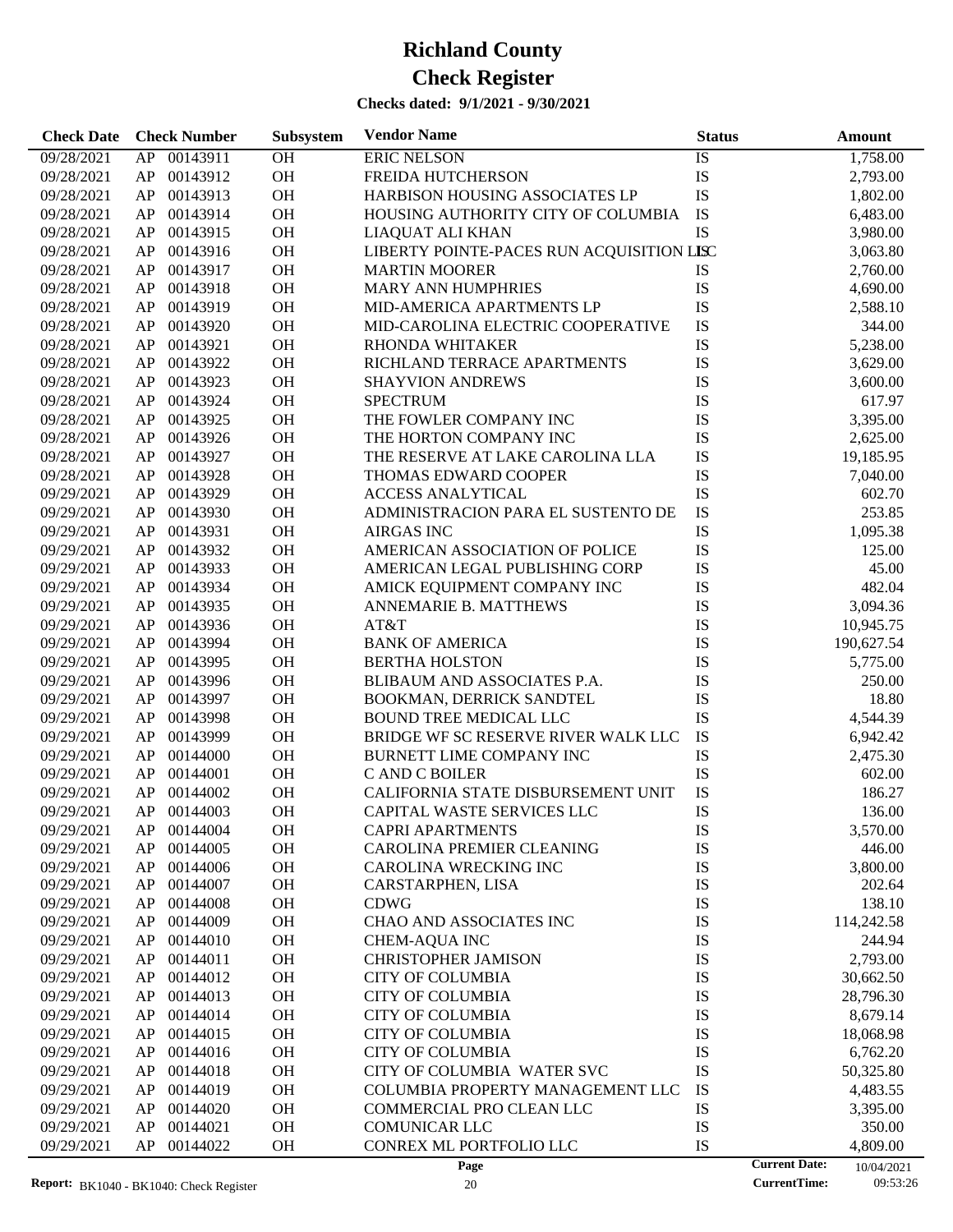| <b>Check Date</b>                               |    | <b>Check Number</b> | Subsystem | <b>Vendor Name</b>                                  | <b>Status</b> |                      | <b>Amount</b> |
|-------------------------------------------------|----|---------------------|-----------|-----------------------------------------------------|---------------|----------------------|---------------|
| 09/29/2021                                      | AP | 00144023            | <b>OH</b> | CONREX RESIDENTIAL PROPERTY GROUP 201S-             |               |                      | 7,690.00      |
| 09/29/2021                                      | AP | 00144024            | OH        | Conrex Residential Property Group 2013-9 OperatingS |               |                      | 5,200.00      |
| 09/29/2021                                      | AP | 00144025            | OH        | COPELAND FURNITURE CO.                              | <b>IS</b>     |                      | 7,169.19      |
| 09/29/2021                                      | AP | 00144026            | <b>OH</b> | COX AND DINKINS INC                                 | IS            |                      | 33,647.24     |
| 09/29/2021                                      | AP | 00144027            | OH        | CRIBB, TERESA TIERCE                                | IS            |                      | 245.32        |
| 09/29/2021                                      | AP | 00144028            | OH        | CROWN HEALTH CARE LAUNDRY LLC                       | IS            |                      | 76.53         |
| 09/29/2021                                      | AP | 00144029            | <b>OH</b> | DEBT MANAGEMENT SERVICES                            | IS            |                      | 55.78         |
| 09/29/2021                                      | AP | 00144030            | <b>OH</b> | DELOS REYES, MANRICO TRINIDAD                       | IS            |                      | 44.00         |
| 09/29/2021                                      | AP | 00144031            | OH        | <b>DEON GENERETTE</b>                               | IS            |                      | 2,075.00      |
| 09/29/2021                                      | AP | 00144032            | OH        | <b>DIRECTV</b>                                      | IS            |                      | 112.23        |
| 09/29/2021                                      | AP | 00144033            | <b>OH</b> | DIVISION OF CHILD SUPPORT                           | IS            |                      | 507.61        |
| 09/29/2021                                      | AP | 00144034            | <b>OH</b> | DOMINION ENERGY SCINC                               | IS            |                      | 48.41         |
| 09/29/2021                                      | AP | 00144039            | OH        | DOMINION ENERGY SCINC                               | IS            |                      | 48,136.74     |
| 09/29/2021                                      | AP | 00144040            | OH        | DOMINION ENERGY SOUTH CAROLINA                      | IS            |                      | 4,485.35      |
| 09/29/2021                                      | AP | 00144043            | <b>OH</b> | <b>EAGLE AVIATION INC</b>                           | IS            |                      | 4,201.43      |
| 09/29/2021                                      | AP | 00144044            | <b>OH</b> | <b>EAGLEVIEW FIVE POINTS LLC</b>                    | IS            |                      | 1,800.00      |
| 09/29/2021                                      | AP | 00144045            | OH        | EASTWAY PARK COMMUNITY ORGANIZATION                 |               |                      | 500.00        |
| 09/29/2021                                      | AP | 00144046            | OH        | ELECTION SYSTEMS AND SOFTWARE INC                   | IS            |                      | 12,372.40     |
| 09/29/2021                                      | AP | 00144047            | <b>OH</b> | <b>EMBASSY SUITES</b>                               | IS            |                      | 1,724.40      |
| 09/29/2021                                      | AP | 00144048            | <b>OH</b> | FAIRFIELD ELECTRIC COOPERATIVE INC                  | IS            |                      | 1,153.29      |
| 09/29/2021                                      | AP | 00144049            | OH        | <b>FAST SIGNS</b>                                   | IS            |                      | 270.00        |
| 09/29/2021                                      | AP | 00144050            | <b>OH</b> | <b>FASTENAL COMPANY</b>                             | IS            |                      | 1,083.35      |
| 09/29/2021                                      | AP | 00144051            | <b>OH</b> | FEDERAL EXPRESS CORP                                | IS            |                      | 73.98         |
| 09/29/2021                                      | AP | 00144052            | <b>OH</b> | FHA GREENBRIER LLC                                  | IS            |                      | 3,220.00      |
| 09/29/2021                                      | AP | 00144053            | OH        | FUELMAN/FLEETCOR TECHNOLOGIES                       | IS            |                      | 108,750.26    |
| 09/29/2021                                      | AP | 00144054            | <b>OH</b> | <b>GFOASC</b>                                       | IS            |                      | 380.00        |
| 09/29/2021                                      | AP | 00144056            | <b>OH</b> | <b>GREGORY PEST CONTROL</b>                         | IS            |                      | 641.00        |
| 09/29/2021                                      | AP | 00144057            | <b>OH</b> | HATCHER, ALYCIA ELIZABETH                           | IS            |                      | 208.63        |
| 09/29/2021                                      | AP | 00144058            | OH        | HAYNSWORTH SINKLER BOYD P.A.                        | IS            |                      | 4,402.66      |
| 09/29/2021                                      | AP | 00144059            | <b>OH</b> | HENRY SCHEIN INC                                    | IS            |                      | 1,827.36      |
| 09/29/2021                                      | AP | 00144060            | <b>OH</b> | HOFFMAN MECHANICAL SOLUTIONS INC                    | IS            |                      | 524.00        |
| 09/29/2021                                      | AP | 00144061            | <b>OH</b> | HOLT CONSULTING COMPANY LLC                         | IS            |                      | 131,985.79    |
| 09/29/2021                                      | AP | 00144062            | <b>OH</b> | <b>INTERNAL REVENUE SERVICE</b>                     | IS            |                      | 250.00        |
| 09/29/2021                                      | AP | 00144063            | <b>OH</b> | <b>INTERNAL REVENUE SERVICE</b>                     | IS            |                      | 525.00        |
| 09/29/2021                                      | AP | 00144064            | <b>OH</b> | INTERNAL REVENUE SERVICE                            | IS            |                      | 336.92        |
| 09/29/2021                                      | AP | 00144065            | <b>OH</b> | <b>IRS</b>                                          | IS            |                      | 250.00        |
| 09/29/2021                                      | AP | 00144066            | <b>OH</b> | <b>IRVINE, JANET</b>                                | IS            |                      | 245.32        |
| 09/29/2021                                      | AP | 00144067            | OH        | <b>JAN-PRO OF COLUMBIA</b>                          | IS            |                      | 6,900.00      |
| 09/29/2021                                      | AP | 00144068            | OH        | <b>JASONS DELI</b>                                  | IS            |                      | 577.27        |
| 09/29/2021                                      | AP | 00144069            | OH        | JIM HUDSON CHEVROLET                                | IS            |                      | 55,695.50     |
| 09/29/2021                                      | AP | 00144070            | OH        | JOHNSON CONTROLS FIRE PROTECTION LP FISA            |               |                      | 600.00        |
| 09/29/2021                                      | AP | 00144071            | OH        | JOHNSON CONTROLS SECURITY SOLUTIONS IS              |               |                      | 138.99        |
| 09/29/2021                                      | AP | 00144072            | OH        | JOHNSON CONTROLS SECURITY SOLUTIONS IS              |               |                      | 3,176.77      |
| 09/29/2021                                      | AP | 00144073            | OH        | JOLLY, DEANNE                                       | IS            |                      | 5.00          |
| 09/29/2021                                      | AP | 00144074            | OH        | KINGVILLE HISTORICAL FOUNDATION                     | IS            |                      | 15,620.18     |
| 09/29/2021                                      | AP | 00144075            | OH        | <b>KORMAN SIGNS INC</b>                             | IS            |                      | 7,713.00      |
| 09/29/2021                                      | AP | 00144076            | OH        | LONGCREEK COLUMBIA LLC                              | IS            |                      | 5,844.15      |
| 09/29/2021                                      | AP | 00144077            | OH        | LONNIE ROBERTS AUTO SERVICE INC                     | IS            |                      | 65.00         |
| 09/29/2021                                      | AP | 00144078            | OH        | LOWES HOME CENTER INC                               | IS            |                      | 1,025.21      |
| 09/29/2021                                      | AP | 00144079            | OH        | LUNDBERG, RACHELLE                                  | IS            |                      | 75.00         |
| 09/29/2021                                      | AP | 00144080            | OH        | MARTIN MARIETTA AGGREGATES INC                      | IS            |                      | 774.13        |
| 09/29/2021                                      | AP | 00144081            | OH        | <b>MASC</b>                                         | IS            |                      | 450.00        |
| 09/29/2021                                      | AP | 00144082            | OH        | MCBRIDE, JEANETTE WRIGHT                            | IS            |                      | 245.32        |
| 09/29/2021                                      | AP | 00144083            | OH        | MCCOLLISTER, SHARON H                               | IS            |                      | 245.32        |
|                                                 |    |                     |           | Page                                                |               | <b>Current Date:</b> | 10/04/2021    |
| <b>Report:</b> $RK1040 - RK1040$ Check Register |    |                     |           | 21                                                  |               | <b>CurrentTime:</b>  | 09:53:26      |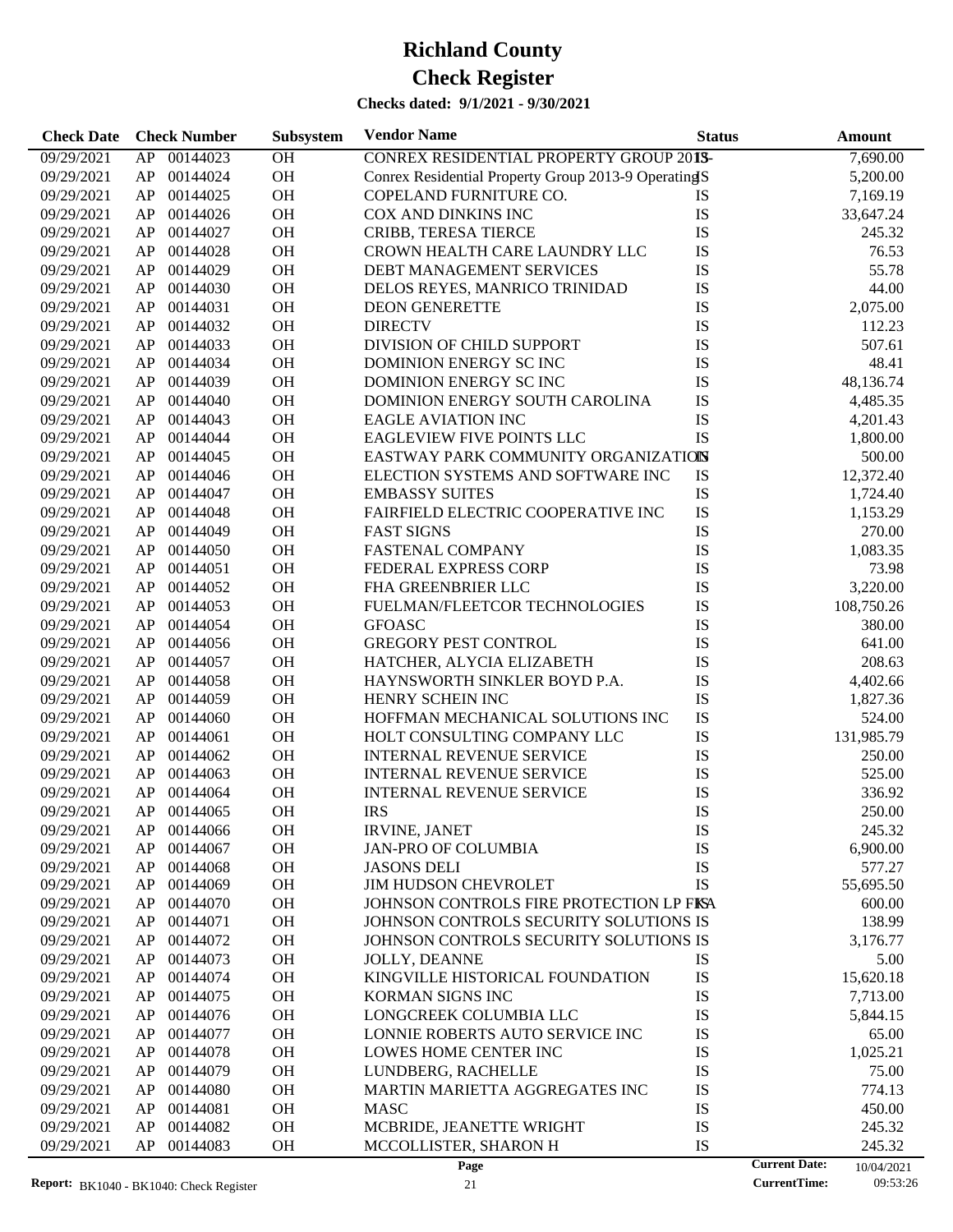| <b>Check Date</b>                               |    | <b>Check Number</b> | Subsystem | <b>Vendor Name</b>                      | <b>Status</b> |                                             | Amount                 |
|-------------------------------------------------|----|---------------------|-----------|-----------------------------------------|---------------|---------------------------------------------|------------------------|
| 09/29/2021                                      | AP | 00144084            | OH        | MCCULLOCH, AMY WRIGHT                   | IS            |                                             | 273.20                 |
| 09/29/2021                                      | AP | 00144085            | OH        | MCMILLAN, KELLY LEANN                   | IS            |                                             | 2,022.51               |
| 09/29/2021                                      | AP | 00144086            | <b>OH</b> | MICHAEL L CANTY                         | IS            |                                             | 3,000.00               |
| 09/29/2021                                      | AP | 00144087            | <b>OH</b> | MID CAROLINA ELECTRIC                   | IS            |                                             | 130.00                 |
| 09/29/2021                                      | AP | 00144088            | OH        | MOTOROLA SOLUTIONS INC                  | IS            |                                             | 19,515.30              |
| 09/29/2021                                      | AP | 00144089            | OH        | NOW ELECTRIC LLC                        | IS            |                                             | 275.00                 |
| 09/29/2021                                      | AP | 00144090            | <b>OH</b> | NYS CHILD SUPPORT PROCESSING CENTER     | IS            |                                             | 29.53                  |
| 09/29/2021                                      | AP | 00144095            | OH        | OFFICE DEPOT INC                        | IS            |                                             | 10,785.36              |
| 09/29/2021                                      | AP | 00144096            | OH        | OHIO CHILD SUPPORT PAYMENT CENTRAL      | IS            |                                             | 67.57                  |
| 09/29/2021                                      | AP | 00144097            | <b>OH</b> | <b>ONEIL POINTE</b>                     | IS            |                                             | 1,740.00               |
| 09/29/2021                                      | AP | 00144098            | <b>OH</b> | P AND S CONSTRUCTION COMPANY INC        | IS            |                                             | 825.00                 |
| 09/29/2021                                      | AP | 00144099            | OH        | PALMETTO UTILITIES                      | IS            |                                             | 630.50                 |
| 09/29/2021                                      | AP | 00144100            | <b>OH</b> | PAMELA SIMMONS-BEASLEY                  | IS            |                                             | 1,281.25               |
| 09/29/2021                                      | AP | 00144101            | OH        | PILOT, ELAINE                           | IS            |                                             | 10.00                  |
| 09/29/2021                                      | AP | 00144102            | OH        | POLLOCK COMPANY                         | IS            |                                             | 1,187.26               |
| 09/29/2021                                      | AP | 00144107            | OH        | POLLOCK COMPANY                         | IS            |                                             | 9,107.16               |
| 09/29/2021                                      | AP | 00144108            | OH        | POWELL, JANE WILLIAMS                   | IS            |                                             | 24.00                  |
| 09/29/2021                                      | AP | 00144109            | <b>OH</b> | POWERHOUSE RECYCLING INC                | IS            |                                             | 3,253.15               |
| 09/29/2021                                      | AP | 00144110            | OH        | RAVENWOOD 2017 LLC                      | IS            |                                             | 3,900.00               |
| 09/29/2021                                      | AP | 00144111            | <b>OH</b> | <b>RC SHERIFF DEPT</b>                  | IS            |                                             | 15,000.00              |
| 09/29/2021                                      | AP | 00144112            | <b>OH</b> | <b>RC SHERIFF DEPT</b>                  | IS            |                                             | 50.00                  |
| 09/29/2021                                      | AP | 00144113            | <b>OH</b> | RECRUITING SOLUTIONS                    | IS            |                                             | 940.80                 |
| 09/29/2021                                      | AP | 00144114            | <b>OH</b> | <b>RICOH USA INC</b>                    | IS            |                                             | 1,300.44               |
| 09/29/2021                                      | AP | 00144115            | <b>OH</b> | RODRIGUEZ, JALEASA                      | IS            |                                             | 245.32                 |
| 09/29/2021                                      | AP | 00144116            | <b>OH</b> | SAFARILAND LLC                          | IS            |                                             | 1,299.38               |
| 09/29/2021                                      | AP | 00144117            | <b>OH</b> | SC DEPARTMENT OF REVENUE                | IS            |                                             | 2,021.47               |
| 09/29/2021                                      | AP | 00144118            | <b>OH</b> | <b>SC DEPT OF ADMINISTRATION</b>        | IS            |                                             | 56.00                  |
| 09/29/2021                                      | AP | 00144119            | <b>OH</b> | SC DEPT OF COMMERCE DIV. OF PUBLIC      | IS            |                                             | 260,716.13             |
| 09/29/2021                                      | AP | 00144120            | OH        | SC DEPT OF HEALTH AND HUMAN SERVICES IS |               |                                             | 367,106.00             |
| 09/29/2021                                      | AP | 00144121            | <b>OH</b> | SC DEPT. OF COMMERCE                    | IS            |                                             | 12,000.00              |
| 09/29/2021                                      | AP | 00144122            | <b>OH</b> | <b>SC RETIREMENT SYSTEM</b>             | IS            |                                             | 723.65                 |
| 09/29/2021                                      | AP | 00144123            | <b>OH</b> | SC STATE DISBURSEMENT UNIT              | IS            |                                             | 5,944.37               |
| 09/29/2021                                      | AP | 00144124            | OH        | <b>SCATT</b>                            | IS            |                                             | 175.00                 |
| 09/29/2021                                      | AP | 00144125            | OH        | <b>SCATT</b>                            | IS            |                                             | 175.00                 |
| 09/29/2021                                      | AP | 00144126            | OH        | <b>SCATT</b>                            | IS            |                                             | 175.00                 |
| 09/29/2021                                      |    | AP 00144127         | <b>OH</b> | <b>SCCWCT</b>                           | IS            |                                             | 45,829.16              |
| 09/29/2021                                      | AP | 00144128            | <b>OH</b> | <b>SCSCJA</b>                           | IS            |                                             | 150.00                 |
| 09/29/2021                                      | AP | 00144129            | <b>OH</b> | <b>SCSCJA</b>                           | IS            |                                             | 150.00                 |
| 09/29/2021                                      | AP | 00144130            | <b>OH</b> | <b>SCSCJA</b>                           | IS            |                                             | 150.00                 |
| 09/29/2021                                      | AP | 00144131            | <b>OH</b> | SHI INTERNATIONAL CORP                  | IS            |                                             | 23,240.30              |
| 09/29/2021                                      | AP | 00144132            | <b>OH</b> | SLOAN CONSTRUCTION COMPANY INC          | IS            |                                             | 396.57                 |
| 09/29/2021                                      | AP | 00144133            | <b>OH</b> | <b>SNELLING STAFFING SERVICES</b>       | IS            |                                             | 882.00                 |
| 09/29/2021                                      | AP | 00144134            | <b>OH</b> | SONOCO RECYCLING LLC                    | IS            |                                             | 10,158.82              |
| 09/29/2021                                      | AP | 00144135            | <b>OH</b> | <b>SPECTRUM</b>                         | IS            |                                             | 394.10                 |
| 09/29/2021                                      | AP | 00144136            | <b>OH</b> | SPIRES, MARCI                           | IS            |                                             | 245.32                 |
| 09/29/2021                                      | AP | 00144137            | <b>OH</b> | STATEWIDE SECURITY SYSTEMS INC          | IS            |                                             | 150.00                 |
| 09/29/2021                                      | AP | 00144138            | <b>OH</b> | <b>STEIN INC</b>                        | IS            |                                             | 1,168.79               |
| 09/29/2021                                      | AP | 00144139            | <b>OH</b> | STERICYCLE COMMUNICATION SOLUTIONS IS   |               |                                             | 1,214.87               |
| 09/29/2021                                      | AP | 00144140            | <b>OH</b> | <b>STERICYCLE INC</b>                   | IS            |                                             | 134.04                 |
| 09/29/2021                                      | AP | 00144141            | <b>OH</b> | STONERIDGE COLUMBIA HOLDINGS LLC        | IS            |                                             | 2,700.00               |
| 09/29/2021                                      | AP | 00144142            | <b>OH</b> | <b>SUMMIT FOOD SERVICE LLC</b>          | IS            |                                             | 55,508.95              |
| 09/29/2021                                      | AP | 00144143            | <b>OH</b> | <b>SURESCREEN LABS</b>                  | IS            |                                             | 2,725.00               |
| 09/29/2021                                      | AP | 00144144            | <b>OH</b> | TAYLOR, YOLANDA                         | IS            |                                             | 9.00                   |
| 09/29/2021                                      | AP | 00144145            | <b>OH</b> | <b>TELCOVE</b>                          | IS            |                                             | 4,007.69               |
| <b>Report:</b> $RK1040 - RK1040$ Check Register |    |                     |           | Page<br>22                              |               | <b>Current Date:</b><br><b>CurrentTime:</b> | 10/04/2021<br>09:53:26 |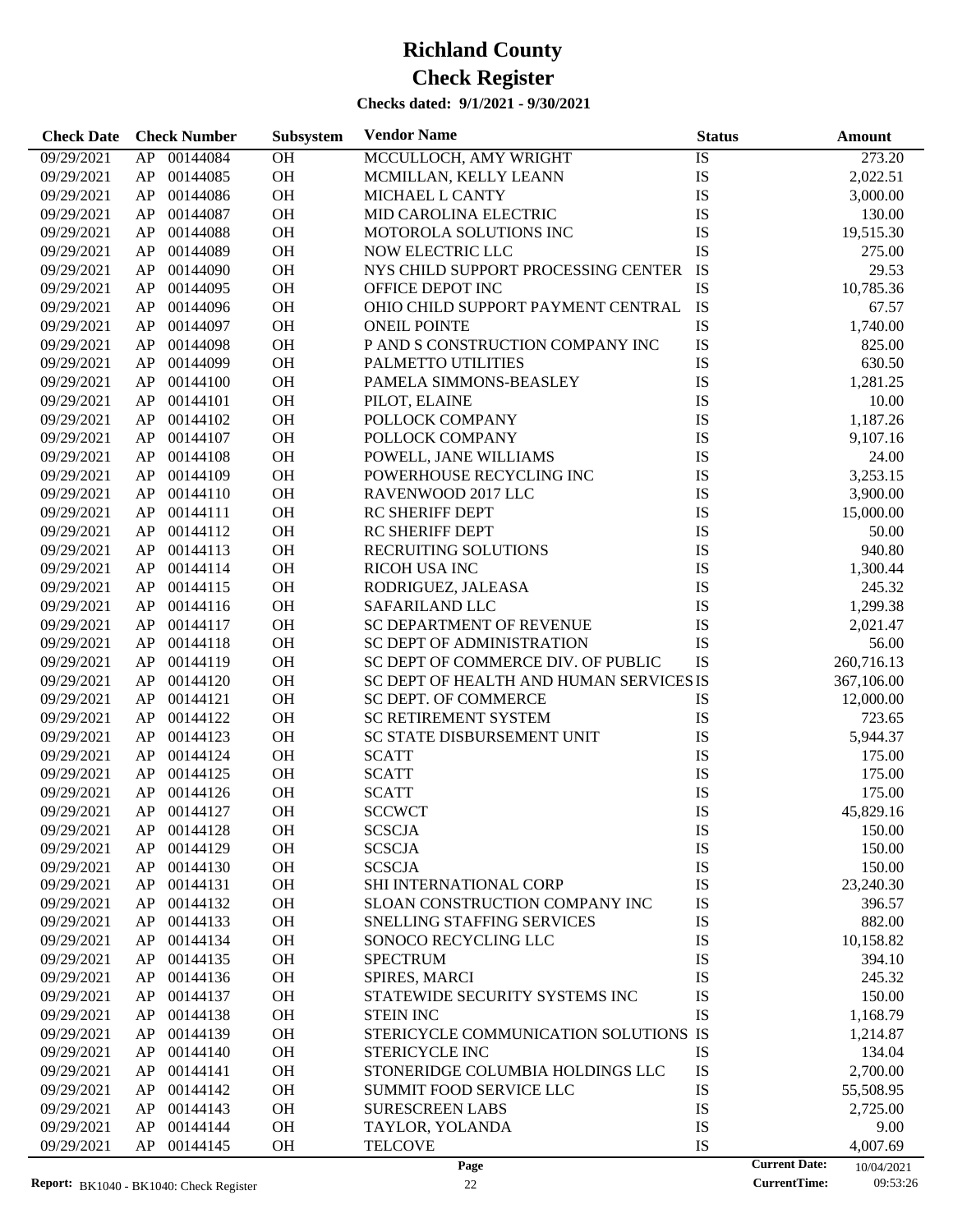| <b>Check Date</b>       | <b>Check Number</b> | Subsystem | <b>Vendor Name</b>                        | <b>Status</b>        | <b>Amount</b> |
|-------------------------|---------------------|-----------|-------------------------------------------|----------------------|---------------|
| 09/29/2021              | 00144146<br>AP      | OH        | <b>TENNESSEE CHILD SUPPORT</b>            | IS                   | 90.92         |
| 09/29/2021              | 00144147<br>AP      | OH        | <b>TETRA TECH INC</b>                     | IS                   | 2,188.50      |
| 09/29/2021              | 00144148<br>AP      | OH        | THE CREEK AT ST. ANDREWS LLC              | IS                   | 6,666.00      |
| 09/29/2021              | 00144149<br>AP      | <b>OH</b> | THE FOWLER COMPANY INC                    | IS                   | 2,887.74      |
| 09/29/2021              | 00144150<br>AP      | <b>OH</b> | THE SOURCING GROUP LLC                    | IS                   | 823.28        |
| 09/29/2021              | 00144151<br>AP      | <b>OH</b> | THOMPSON GRAND RENTAL STATION aka Rentsil |                      | 81.19         |
| 09/29/2021              | 00144152<br>AP      | <b>OH</b> | THOMSON REUTERS WEST                      | IS                   | 4,461.60      |
| 09/29/2021              | 00144153<br>AP      | <b>OH</b> | TIME WARNER CABLE                         | IS                   | 795.57        |
| 09/29/2021              | 00144154<br>AP      | <b>OH</b> | <b>TRAKKA USA LLC</b>                     | IS                   | 41,123.00     |
| 09/29/2021              | 00144155<br>AP      | <b>OH</b> | TREASURER OF VIRGINIA                     | IS                   | 139.82        |
| 09/29/2021              | 00144156<br>AP      | <b>OH</b> | TRI COUNTY ELEC COOP INC                  | IS                   | 214.21        |
| 09/29/2021              | 00144157<br>AP      | <b>OH</b> | US LAWNS OF COLUMBIA                      | IS                   | 445.50        |
| 09/29/2021              | 00144158<br>AP      | <b>OH</b> | US PATRIOT TACTICAL                       | IS                   | 302.94        |
| 09/29/2021              | 00144159<br>AP      | <b>OH</b> | <b>USA BLUE BOOK</b>                      | IS                   | 3,449.98      |
| 09/29/2021              | 00144160<br>AP      | OH        | USC DEVELOPMENT FOUNDATION                | IS                   | 2,090.50      |
| 09/29/2021              | 00144161<br>AP      | <b>OH</b> | <b>VERITIV OPERATING COMPANY</b>          | IS                   | 1,348.11      |
| 09/29/2021              | 00144162<br>AP      | OH        | <b>VERIZON WIRELESS</b>                   | IS                   | 4,097.30      |
| 09/29/2021              | 00144163<br>AP      | <b>OH</b> | VIVOD, DONNA                              | IS                   | 245.32        |
| 09/29/2021              | 00144164<br>AP      | <b>OH</b> | VULCAN MATERIALS CO INC                   | IS                   | 3,504.03      |
| 09/29/2021              | 00144165<br>AP      | <b>OH</b> | <b>VWR SCIENTIFIC PRODUCTS</b>            | IS                   | 1,128.92      |
| 09/29/2021              | 00144166<br>AP      | <b>OH</b> | WASTE MANAGEMENT CO INC/LANDFILL          | IS                   | 2,624.88      |
| 09/29/2021              | 00144167<br>AP      | <b>OH</b> | WHITE HART PROPERTIES LLC                 | IS                   | 5,060.00      |
| 09/29/2021              | 00144168<br>AP      | <b>OH</b> | <b>WOLFE &amp; TAYLOR INC</b>             | IS                   | 9,034.24      |
| 09/30/2021              | 00144169<br>AP      | <b>OH</b> | 1600 MARINA ROAD LLC                      | IS                   | 5,644.22      |
| 09/30/2021              | 00144170<br>AP      | <b>OH</b> | <b>ABLE SC</b>                            | IS                   | 11,025.00     |
| 09/30/2021              | 00144171<br>AP      | <b>OH</b> | <b>ALEXIS SMITH</b>                       | IS                   | 4,600.00      |
| 09/30/2021              | 00144172<br>AP      | <b>OH</b> | <b>CITY OF COLUMBIA</b>                   | IS                   | 150.00        |
| 09/30/2021              | 00144173<br>AP      | <b>OH</b> | CMM REALTY INC                            | IS                   | 7,425.00      |
| 09/30/2021              | 00144174<br>AP      | <b>OH</b> | <b>COLOUR OF MUSIC</b>                    | IS                   | 5,000.00      |
| 09/30/2021              | 00144175<br>AP      | <b>OH</b> | <b>ELIZABETH SHAW</b>                     | IS                   | 17,100.00     |
| 09/30/2021              | 00144176<br>AP      | <b>OH</b> | <b>EMBASSY SUITES HOTEL</b>               | IS                   | 2,256.60      |
| 09/30/2021              | 00144177<br>AP      | <b>OH</b> | <b>EVANS, STEPHANIE RENEE</b>             | IS                   | 80.00         |
| 09/30/2021              | 00144178<br>AP      | <b>OH</b> | FAIRFIELD ELECTRIC COOPERATIVE INC        | IS                   | 174.00        |
| 09/30/2021              | 00144179<br>AP      | OH        | <b>GUNTER, DAMICA LASHE</b>               | IS                   | 80.00         |
| 09/30/2021              | AP<br>00144180      | OH        | HARTSELL, ANDRIA MONIQUE                  | IS                   | 80.00         |
| 09/30/2021              | AP 00144181         | <b>OH</b> | <b>ITZEL ALICEA</b>                       | IS                   | 3,650.00      |
| 09/30/2021              | AP<br>00144182      | <b>OH</b> | JOHNSON, KAREN CREDLE                     | IS                   | 80.00         |
| 09/30/2021              | 00144183<br>AP      | <b>OH</b> | <b>KEYLONA FERGUSON</b>                   | IS                   | 2,397.00      |
| 09/30/2021              | 00144184<br>AP      | <b>OH</b> | PRIME FINANCIAL SERVICES                  | IS                   | 16,130.17     |
| 09/30/2021              | 00144185<br>AP      | OH        | <b>RFI THE PARK</b>                       | IS                   | 3,940.82      |
| 09/30/2021              | 00144186<br>AP      | OH        | SC DEPT LLR- ENVIRONMENTAL                | IS                   | 100.00        |
| 09/30/2021              | 00144187<br>AP      | OH        | <b>SCACEE</b>                             | IS                   | 150.00        |
| 09/30/2021              | AP<br>00144188      | OH        | SOUTHWOOD REALTY COMPANY                  | IS                   | 12,659.07     |
| 09/30/2021              | AP<br>00144189      | OH        | <b>TONYA GRAVES</b>                       | IS                   | 5,000.00      |
|                         |                     |           |                                           |                      |               |
|                         |                     |           |                                           | <b>AP Total:</b>     | 13,964,715.45 |
| <b>Accounts Payable</b> |                     |           |                                           |                      |               |
| 09/01/2021              | FE<br>00001933      | <b>OH</b> | A MOBILE STORAGE CO INC                   | IS                   | 108.00        |
| 09/01/2021              | FE<br>00001934      | <b>OH</b> | <b>COLUMBIA MARRIOTT HOTEL</b>            | IS                   | 5,786.08      |
| 09/01/2021              | FE<br>00001935      | <b>OH</b> | <b>COLUMBIA OFFICE FURNITURE</b>          | IS                   | 1,956.96      |
| 09/01/2021              | 00001936<br>FE      | <b>OH</b> | DANA SAFETY SUPPLY                        | IS                   | 1,140.88      |
| 09/01/2021              | 00001937<br>FE      | <b>OH</b> | DATA FLOW SYSTEMS, INC                    | IS                   | 88.56         |
| 09/01/2021              | FE<br>00001938      | OH        | <b>GENERATOR SERVICES</b>                 | IS                   | 2,592.00      |
|                         |                     |           | Page                                      | <b>Current Date:</b> | 10/04/2021    |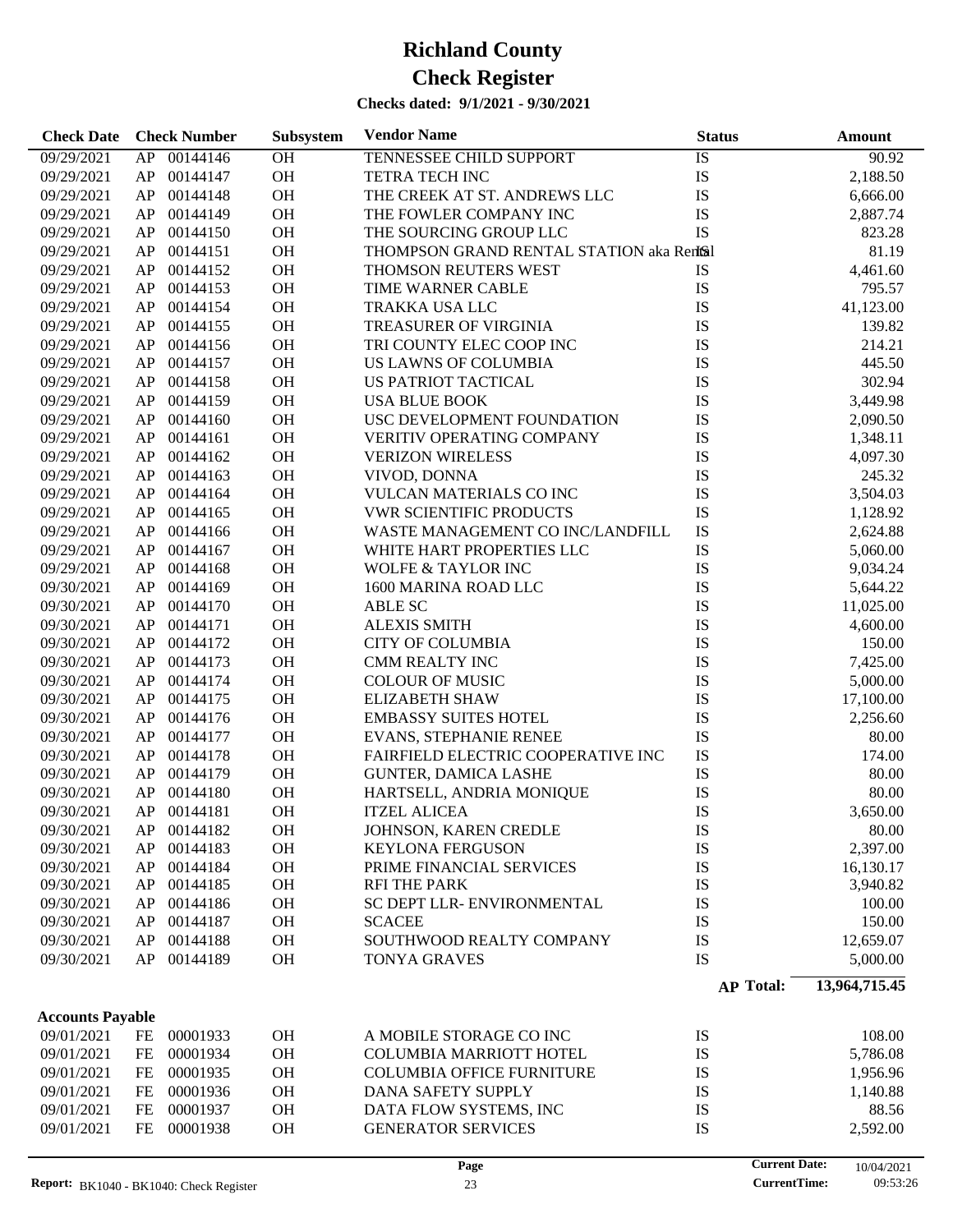| <b>Check Date</b> | <b>Check Number</b>   | Subsystem | <b>Vendor Name</b>                           | <b>Status</b> | Amount                             |
|-------------------|-----------------------|-----------|----------------------------------------------|---------------|------------------------------------|
| 09/01/2021        | 00001939<br>FE        | OH        | LE BLEU BOTTLED WATER                        | IS            | 111.52                             |
| 09/01/2021        | FE<br>00001940        | OH        | MED COM INC                                  | IS            | 1,210.50                           |
| 09/01/2021        | FE<br>00001941        | OH        | <b>QUADMED INC</b>                           | IS            | 217.73                             |
| 09/01/2021        | FE<br>00001942        | OH        | TMS INC                                      | IS            | 708.75                             |
| 09/01/2021        | FE<br>00001943        | OH        | UNIFIRST CORPORATION                         | IS            | 2,829.86                           |
| 09/01/2021        | FE<br>00001944        | OH        | VALLEY BEVERAGE SOLUTIONS LLC -AKA           | IS            | 301.73                             |
| 09/01/2021        | FE<br>00001945        | OH        | BUONASERA MEDIA SERVICES LLC                 | IS            | 1,181.25                           |
| 09/01/2021        | FE<br>00001946        | OH        | <b>GRAINGER CO INC</b>                       | IS            | 755.30                             |
| 09/01/2021        | FE<br>00001947        | OH        | PROFESSIONAL PATHOLOGY SERVICES              | IS            | 82,840.00                          |
| 09/01/2021        | FE<br>00001948        | OH        | WAPER SUPPLY AND SVC CO INC                  | IS            | 1,530.25                           |
| 09/09/2021        | FE<br>00001949        | OH        | <b>CATOES INC</b>                            | IS            | 595.88                             |
| 09/09/2021        | FE<br>00001950        | OH        | <b>COLONIAL PRINTING INC</b>                 | IS            | 531.63                             |
| 09/09/2021        | FE<br>00001951        | OH        | DOMINION ENERGY SC INC                       | IS            | 32.34                              |
| 09/09/2021        | FE<br>00001952        | OH        | ELECTRIC CONTROL AND SUPPLY INC              | IS            | 66.29                              |
| 09/09/2021        | FE<br>00001953        | OH        | <b>GANN OFFICE SUPPLIERS</b>                 | IS            | 1,026.65                           |
| 09/09/2021        | FE<br>00001954        | OH        | <b>GENERATOR SERVICES</b>                    | IS            | 4,315.55                           |
| 09/09/2021        | FE<br>00001955        | OH        | LE BLEU BOTTLED WATER                        | IS            | 217.75                             |
| 09/09/2021        | FE<br>00001956        | OH        | <b>QUADMED INC</b>                           | IS            | 41,369.40                          |
| 09/09/2021        | FE<br>00001957        | OH        | SONITROL OF THE MIDLANDS                     | IS            | 139.11                             |
| 09/09/2021        | FE<br>00001958        | OH        | THE KEY SHOP                                 | IS            | 10,864.00                          |
| 09/09/2021        | FE<br>00001959        | OH        | TMS INC                                      | IS            | 1,050.00                           |
| 09/09/2021        | FE<br>00001960        | OH        | UNIFIRST CORPORATION                         | IS            | 8,594.19                           |
| 09/09/2021        | FE<br>00001961        | OH        | VALLEY BEVERAGE SOLUTIONS LLC - AKA          | IS            | 1,138.41                           |
| 09/09/2021        | FE<br>00001962        | OH        | BUONASERA MEDIA SERVICES LLC                 | IS            | 5,622.69                           |
| 09/09/2021        | FE<br>00001963        | OH        | CAROLINA ELEVATOR SERVICE INC                | IS            | 601.98                             |
| 09/09/2021        | <b>FE</b><br>00001964 | OH        | <b>CROWDER CONSTRUCTION</b>                  | IS            | 260,921.80                         |
| 09/09/2021        | FE<br>00001965        | OH        | <b>GRAINGER CO INC</b>                       | IS            | 7,761.25                           |
| 09/09/2021        | FE<br>00001966        | OH        | HAMILTON CAPITOL CENTER LLC                  | IS            | 4,941.45                           |
| 09/09/2021        | FE<br>00001967        | OH        | <b>INFOSENSE INC</b>                         | IS            | 1,026.00                           |
| 09/09/2021        | <b>FE</b><br>00001968 | OH        | JOHNSONS GARBAGE SERVICE INC                 | IS            | 182,020.77                         |
| 09/09/2021        | <b>FE</b><br>00001969 | OH        | LASER PRINT PLUS INC                         | IS            | 30,000.00                          |
| 09/09/2021        | <b>FE</b><br>00001970 | OH        | OLH INC.                                     | <b>IS</b>     | 21,797.50                          |
| 09/09/2021        | <b>FE</b><br>00001971 | OH        | PALMETTO EMPLOYEE ASSISTANCE PROGRAIM        |               | 10,522.92                          |
| 09/09/2021        | <b>FE</b><br>00001972 | OH        | REHRIG PACIFIC CO INC                        | IS            | 65,337.05                          |
| 09/09/2021        | <b>FE</b><br>00001973 | OH        | ROPER PERSONNEL SVC INC                      | IS            | 20,051.26                          |
| 09/09/2021        | FE<br>00001974        | <b>OH</b> | <b>W B GUIMARIN CO INC</b>                   | IS            | 35,036.00                          |
| 09/09/2021        | 00001975<br>FE        | OH        | WM ENTERPRISE                                | IS            | 9,540.68                           |
| 09/15/2021        | 00001976<br>FE        | <b>OH</b> | <b>CONCENTRA MEDICAL CENTERS</b>             | IS            | 886.50                             |
| 09/15/2021        | 00001977<br>FE        | OH        | <b>GANN OFFICE SUPPLIERS</b>                 | IS            | 3,998.62                           |
| 09/15/2021        | 00001978<br>FE        | <b>OH</b> | <b>GENERATOR SERVICES</b>                    | IS            | 3,638.64                           |
| 09/15/2021        | FE<br>00001979        | OH        | LE BLEU BOTTLED WATER                        | IS            | 485.41                             |
| 09/15/2021        | FE<br>00001980        | OH        | MIDWEST RADAR AND EQUIPMENT COMPANIS         |               | 1,200.00                           |
| 09/15/2021        | FE<br>00001981        | OH        | SIRCHIE FINGER PRINT LABS INC                | IS            | 142.75                             |
| 09/15/2021        | 00001982<br>FE        | OH        | <b>SPOK INC</b>                              | IS            | 9.01                               |
| 09/15/2021        | 00001983<br>FE        | OH        | TMS INC                                      | IS            | 419.04                             |
| 09/15/2021        | 00001984<br>FE        | OH        | UNIFIRST CORPORATION                         | IS            | 971.08                             |
| 09/15/2021        | 00001985<br>FE        | OH        | <b>VALLEY BEVERAGE SOLUTIONS LLC -AKA</b>    | IS            | 862.02                             |
| 09/15/2021        | FE<br>00001986        | OH        | CAPITAL DATA SERVICE INC                     | IS            | 350.90                             |
| 09/15/2021        | 00001987<br>FE        | OH        | CARLISLE ASSOCIATES INC                      | IS            | 19,000.00                          |
| 09/15/2021        | FE<br>00001988        | OH        | <b>CLARENCE AND CLARENCE CONSTRUCTION IS</b> |               | 11,850.00                          |
| 09/15/2021        | FE<br>00001990        | OH        | <b>GRAINGER CO INC</b>                       | IS            | 688.68                             |
| 09/15/2021        | FE<br>00001991        | OH        | <b>HUSSEY GAY BELL</b>                       | IS            | 1,200.00                           |
| 09/15/2021        | 00001992<br>FE        | OH        | OLH INC.                                     | IS            | 1,590.84                           |
| 09/15/2021        | FE<br>00001993        | <b>OH</b> | PALMETTO UTILITY PROTECTION SERVICE INS      |               | 414.28                             |
|                   |                       |           | Page                                         |               | <b>Current Date:</b><br>10/04/2021 |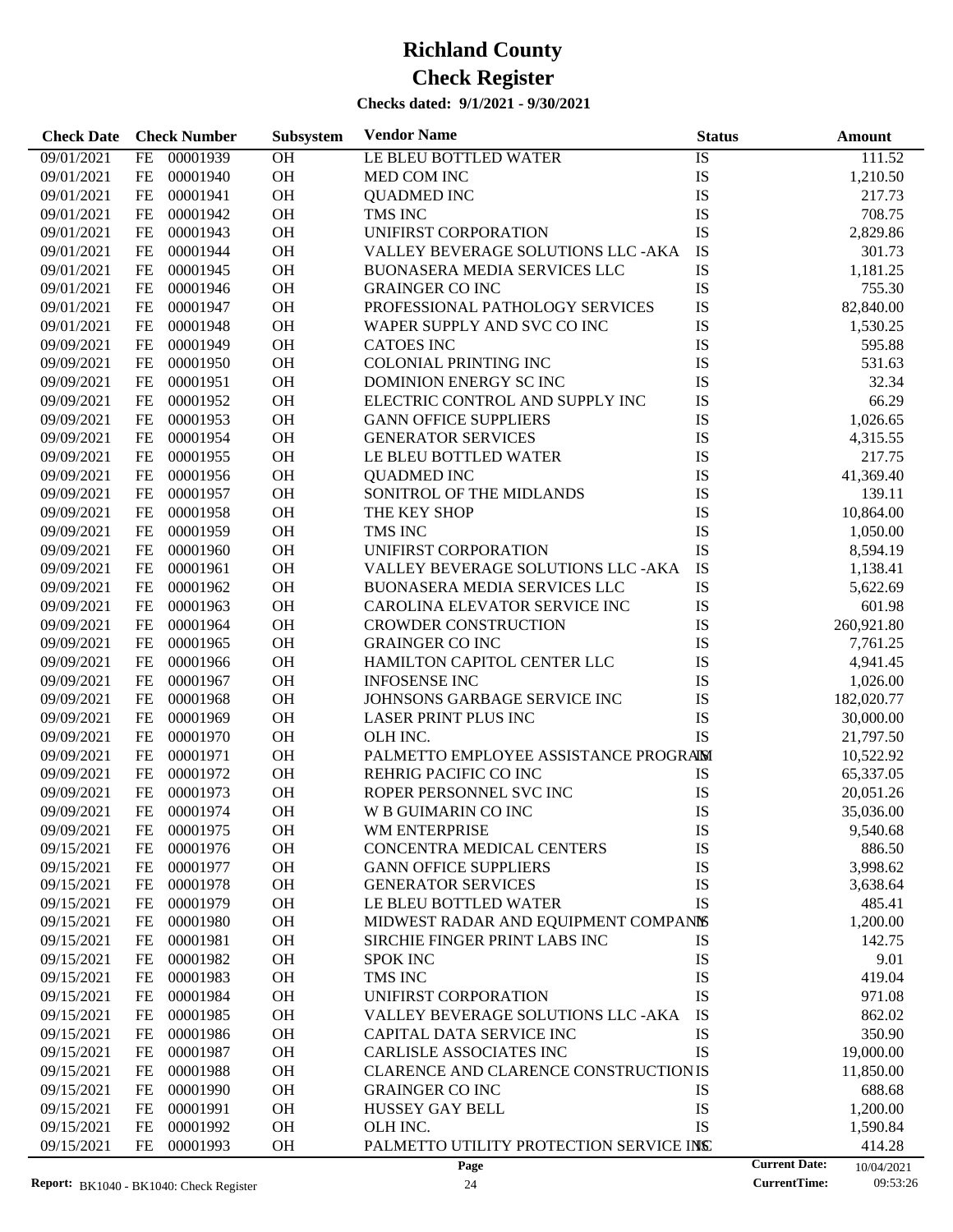| <b>Check Date</b>        | <b>Check Number</b>   | Subsystem | <b>Vendor Name</b>                    | <b>Status</b> | <b>Amount</b>                      |
|--------------------------|-----------------------|-----------|---------------------------------------|---------------|------------------------------------|
| 09/15/2021               | FE<br>00001994        | OH        | PRINTERS N PLOTTERS LLC               | IS            | 220.00                             |
| 09/15/2021               | $FE$<br>00001995      | OH        | ROPER PERSONNEL SVC INC               | IS            | 2,073.45                           |
| 09/15/2021               | <b>FE</b><br>00001996 | OH        | <b>SUPERION LLC</b>                   | IS            | 26,407.50                          |
| 09/15/2021               | <b>FE</b><br>00001997 | OH        | WAPER SUPPLY AND SVC CO INC           | IS            | 3,656.40                           |
| 09/15/2021               | FE<br>00001998        | OH        | WM ENTERPRISE                         | IS            | 2,529.36                           |
| 09/22/2021               | FE<br>00001999        | OH        | CONCENTRA MEDICAL CENTERS             | IS            | 61.50                              |
| 09/22/2021               | FE<br>00002000        | OH        | DATA FLOW SYSTEMS, INC                | IS            | 7,718.56                           |
| 09/22/2021               | <b>FE</b><br>00002001 | OH        | ELECTRIC CONTROL AND SUPPLY INC       | IS            | 415.12                             |
| 09/22/2021               | <b>FE</b><br>00002002 | OH        | <b>GENERATOR SERVICES</b>             | IS            | 9,137.97                           |
| 09/22/2021               | FE<br>00002003        | OH        | LE BLEU BOTTLED WATER                 | IS            | 1,261.50                           |
| 09/22/2021               | FE<br>00002004        | OH        | LIBERTY TIRE RECYCLING LLC            | IS            | 23,338.50                          |
| 09/22/2021               | <b>FE</b><br>00002005 | OH        | SC VETERINARY EMERGENCY CARE          | IS            | 2,837.08                           |
| 09/22/2021               | <b>FE</b><br>00002006 | OH        | <b>SPOK INC</b>                       | IS            | 13.33                              |
| 09/22/2021               | FE<br>00002007        | OH        | TMS INC                               | IS            | 149.00                             |
| 09/22/2021               | FE<br>00002008        | OH        | UNIFIRST CORPORATION                  | IS            | 8,155.96                           |
| 09/22/2021               | <b>FE</b><br>00002009 | OH        | VALLEY BEVERAGE SOLUTIONS LLC - AKA   | IS            | 1,665.23                           |
| 09/22/2021               | <b>FE</b><br>00002010 | OH        | <b>BUONASERA MEDIA SERVICES LLC</b>   | IS            | 2,216.50                           |
| 09/22/2021               | FE<br>00002011        | OH        | CAPITAL DATA SERVICE INC              | IS            | 350.90                             |
| 09/22/2021               | FE<br>00002012        | OH        | CAROLINA ELEVATOR SERVICE INC         | IS            | 3,602.00                           |
| 09/22/2021               | <b>FE</b><br>00002013 | OH        | <b>GRAINGER CO INC</b>                | IS            | 1,248.09                           |
| 09/22/2021               | <b>FE</b><br>00002014 | OH        | HUSSEY GAY BELL                       | IS            | 8,880.00                           |
| 09/22/2021               | FE<br>00002015        | OH        | OLH INC.                              | IS            | 26,472.06                          |
| 09/22/2021               | FE<br>00002016        | OH        | REPUBLIC CONTRACTING                  | IS            | 441,157.82                         |
| 09/22/2021               | <b>FE</b><br>00002017 | OH        | ROPER PERSONNEL SVC INC               | IS            | 15,195.56                          |
| 09/22/2021               | <b>FE</b><br>00002018 | OH        | TOM BRIGMAN CONTRACTORS INC           | IS            | 248,199.71                         |
| 09/22/2021               | FE<br>00002019        | OH        | VIC BAILEY FORD INC                   | IS            | 41,658.00                          |
| 09/22/2021               | <b>FE</b><br>00002020 | OH        | <b>W B GUIMARIN CO INC</b>            | IS            | 17,518.00                          |
| 09/22/2021               | <b>FE</b><br>00002021 | OH        | WAPER SUPPLY AND SVC CO INC           | IS            | 1,770.83                           |
| 09/22/2021               | <b>FE</b><br>00002023 | OH        | WK DICKSON AND COMPANY INC            | IS            | 1,210.00                           |
| 09/24/2021               | FE<br>00002024        | OH        | <b>GENERATOR SERVICES</b>             | IS            | 550.00                             |
| 09/24/2021               | FE<br>00002025        | OH        | <b>S AND ME</b>                       | IS            | 3,274.75                           |
| 09/24/2021               | FE<br>00002026        | OH        | TMS INC                               | IS            | 149.00                             |
| 09/24/2021               | 00002027<br>FE        | OH        | UNIFIRST CORPORATION                  | IS            | 392.21                             |
| 09/24/2021               | FE<br>00002028        | OH        | VALLEY BEVERAGE SOLUTIONS LLC -AKA    | IS            | 212.52                             |
| 09/24/2021               | <b>FE</b><br>00002029 | OH        | <b>CROWDER CONSTRUCTION</b>           | IS            | 376,103.92                         |
| 09/24/2021               | <b>FE</b><br>00002030 | <b>OH</b> | HAMILTON CAPITOL CENTER LLC           | IS            | 4,941.45                           |
| 09/24/2021               | 00002031<br>FE        | <b>OH</b> | <b>HUSSEY GAY BELL</b>                | IS            | 2,760.00                           |
| 09/24/2021               | 00002032<br>FE        | <b>OH</b> | MCCLAM & ASSOCIATES INC               | IS            | 45,915.39                          |
| 09/24/2021               | 00002033<br>FE        | OH        | TOM BRIGMAN CONTRACTORS INC           | IS            | 4,607.63                           |
| 09/24/2021               | 00002035<br>FE        | <b>OH</b> | WK DICKSON AND COMPANY INC            | IS            | 16,657.33                          |
| 09/30/2021               | 00002036<br>FE        | OH        | A MOBILE STORAGE CO INC               | IS            | 108.00                             |
| 09/30/2021               | 00002037<br>FE        | OH        | ADS SECURITY L.P.                     | IS            | 612.87                             |
| 09/30/2021               | 00002038<br>FE        | OH        | <b>CATOES INC</b>                     | IS            | 432.18                             |
| 09/30/2021               | 00002039<br>FE        | OH        | <b>QUADMED INC</b>                    | IS            | 712.21                             |
| 09/30/2021               | 00002040<br>FE        | OH        | <b>S AND ME</b>                       | IS            | 4,572.50                           |
| 09/30/2021               | 00002041<br>FE        | OH        | SC MIDLANDS EMS MGMT ASSOC            | IS            | 8,800.00                           |
| 09/30/2021               | 00002042<br>FE        | OH        | SIMPLE COMMUNICATIONS TECHNOLOGIES IS |               | 4.32                               |
| 09/30/2021               | 00002043<br>FE        | OH        | SONITROL OF THE MIDLANDS              | IS            | 322.86                             |
| 09/30/2021               | 00002044<br>FE        | OH        | UNIFIRST CORPORATION                  | IS            | 525.93                             |
| 09/30/2021               | 00002045<br>FE        | OH        | VALLEY BEVERAGE SOLUTIONS LLC -AKA    | IS            | 1,492.11                           |
| 09/30/2021               | 00002046<br>FE        | OH        | <b>AERO PRODUCTS</b>                  | IS            | 337.77                             |
| 09/30/2021               | 00002047<br>FE        | OH        | <b>BUONASERA MEDIA SERVICES LLC</b>   | IS            | 5,036.98                           |
|                          | 00002048              | OH        | CAROLINA ELEVATOR SERVICE INC         | IS            |                                    |
| 09/30/2021<br>09/30/2021 | FE<br>FE<br>00002049  | <b>OH</b> | FLEETMIND SOLUTIONS INC               | IS            | 942.36<br>2,590.00                 |
|                          |                       |           | Page                                  |               | <b>Current Date:</b><br>10/04/2021 |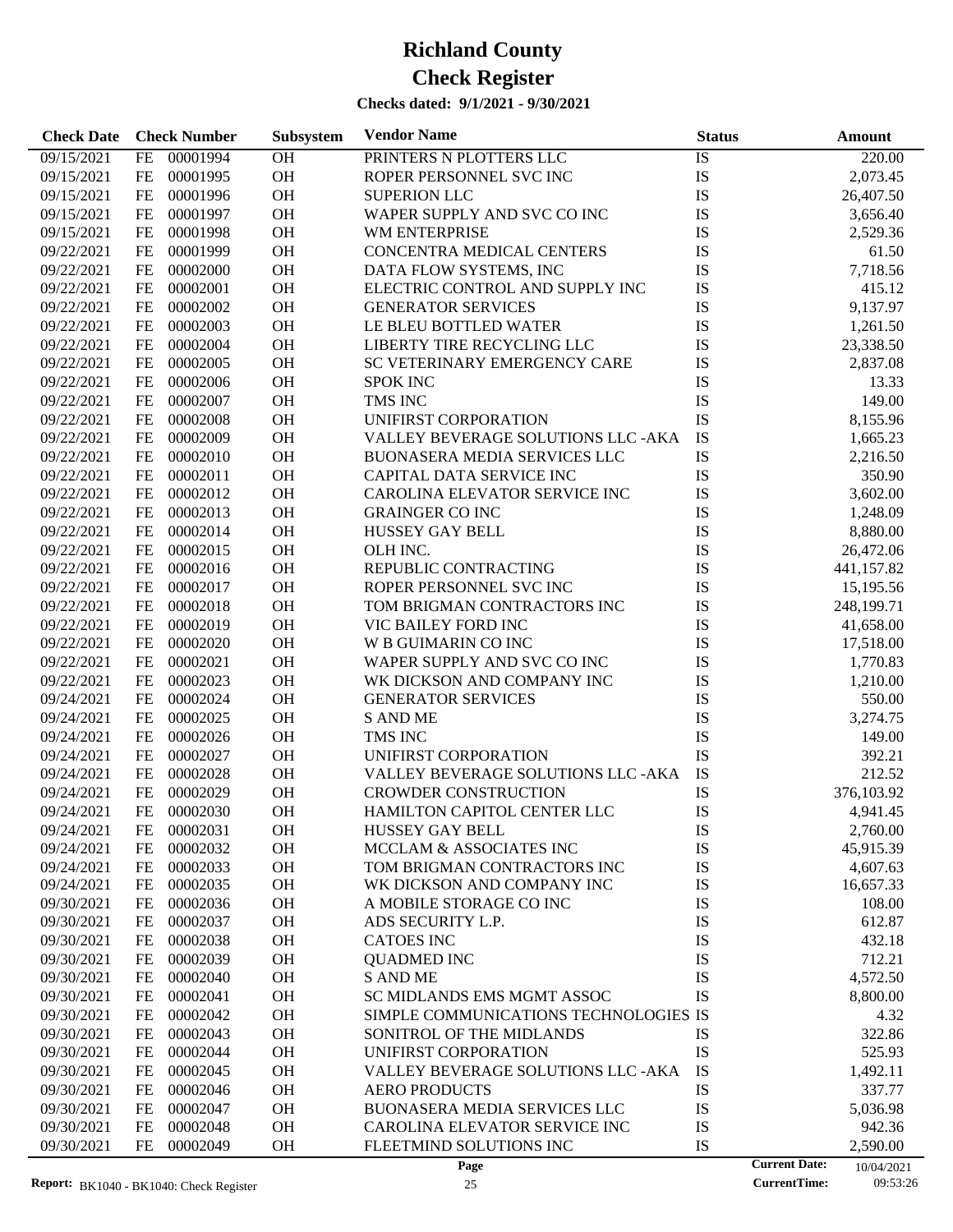| <b>Check Date</b> |           | <b>Check Number</b> | Subsystem | <b>Vendor Name</b>                    | <b>Status</b> | Amount       |
|-------------------|-----------|---------------------|-----------|---------------------------------------|---------------|--------------|
| 09/30/2021        | <b>FE</b> | 00002050            | OH        | <b>GRAINGER CO INC</b>                | IS            | 2,019.88     |
| 09/30/2021        | <b>FE</b> | 00002051            | OH        | HUSSEY GAY BELL                       | IS            | 14,855.00    |
| 09/30/2021        | FE        | 00002052            | OH        | LASER PRINT PLUS INC                  | IS            | 5,400.00     |
| 09/30/2021        | FE        | 00002053            | OH        | MEAD AND HUNT INC                     | IS            | 19,635.25    |
| 09/30/2021        | FE        | 00002054            | OH        | PALMETTO EMPLOYEE ASSISTANCE PROGRAIM |               | 10,438.68    |
| 09/30/2021        | FE        | 00002055            | OH        | PALMETTO POSTING                      | IS            | 116,220.00   |
| 09/30/2021        | FE        | 00002056            | OH        | ROPER PERSONNEL SVC INC               | IS            | 9,332.38     |
| 09/30/2021        | <b>FE</b> | 00002057            | OH        | ROSEN APPRAISAL ASSOCIATES            | IS            | 2,000.00     |
| 09/30/2021        | FE        | 00002058            | OH        | WEBSTER ROGERS LLP                    | IS            | 2,480.00     |
|                   |           |                     |           |                                       |               |              |
|                   |           |                     |           |                                       | FE Total:     | 2,439,745.10 |
| <b>Treasurer</b>  |           |                     |           |                                       |               |              |
| 09/01/2021        | TR        | 00366972            | JE        | <b>Treasurer Tax Refund</b>           | CX            | 3,246.40     |
| 09/01/2021        | TR        | 00366973            | JE        | <b>Treasurer Tax Refund</b>           | CX            | 11,605.44    |
| 09/01/2021        | TR        | 00366974            | JE        | <b>Treasurer Tax Refund</b>           | CX            | 10,560.00    |
| 09/01/2021        | TR        | 00366975            | JE        | <b>Treasurer Tax Refund</b>           | CX            | 5,423.79     |
| 09/01/2021        | TR        | 00366976            | JE        | <b>Treasurer Tax Refund</b>           | ${\rm CX}$    | 1,224.20     |
| 09/01/2021        | TR        | 00366977            | JE        | <b>Treasurer Tax Refund</b>           | ${\rm CX}$    | 15,897.12    |
| 09/01/2021        | TR        | 00366978            | JE        | <b>Treasurer Tax Refund</b>           | ${\rm CX}$    | 79,366.85    |
| 09/01/2021        | TR        | 00366979            | JE        | <b>Treasurer Tax Refund</b>           | CX            | 115.45       |
| 09/01/2021        | TR        | 00366980            | JE        | <b>Treasurer Tax Refund</b>           | ${\rm CX}$    | 426.20       |
| 09/01/2021        | TR        | 00366981            | JE        | <b>Treasurer Tax Refund</b>           | CX            | 36.49        |
| 09/01/2021        | TR        | 00366982            | JE        | <b>Treasurer Tax Refund</b>           | CX            | 167.82       |
| 09/01/2021        | TR        | 00366983            | JE        | <b>Treasurer Tax Refund</b>           | IS            | 344.02       |
| 09/01/2021        | TR        | 00366984            | JE        | <b>Treasurer Tax Refund</b>           | IS            | 4,776.90     |
| 09/01/2021        | TR        | 00366985            | JE        | <b>Treasurer Tax Refund</b>           | CX            | 1,582.56     |
| 09/01/2021        | TR        | 00366986            | JE        | <b>Treasurer Tax Refund</b>           | CX            | 1,019.04     |
| 09/01/2021        | TR        | 00366987            | JE        | <b>Treasurer Tax Refund</b>           | ${\rm CX}$    | 4,337.34     |
| 09/01/2021        | TR        | 00366988            | JE        | <b>Treasurer Tax Refund</b>           | CX            | 6,058.95     |
| 09/01/2021        | TR        | 00366989            | JE        | <b>Treasurer Tax Refund</b>           | IS            | 68.72        |
| 09/01/2021        | TR        | 00366990            | JE        | <b>Treasurer Tax Refund</b>           | ${\rm CX}$    | 1,662.41     |
| 09/01/2021        | TR        | 00366991            | JE        | <b>Treasurer Tax Refund</b>           | ${\rm CX}$    | 1,677.44     |
|                   | TR        | 00366992            | JE        |                                       | ${\rm CX}$    | 346.20       |
| 09/01/2021        | TR        | 00366993            |           | <b>Treasurer Tax Refund</b>           | ${\rm CX}$    |              |
| 09/01/2021        |           |                     | JE        | <b>Treasurer Tax Refund</b>           |               | 683.66       |
| 09/01/2021        | TR        | 00366994            | JE        | <b>Treasurer Tax Refund</b>           | <b>CX</b>     | 369.00       |
| 09/01/2021        | TR        | 00366995            | JE        | <b>Treasurer Tax Refund</b>           | IS            | 666.08       |
| 09/01/2021        | TR        | 00366996            | JE        | <b>Treasurer Tax Refund</b>           | CX            | 81.14        |
| 09/01/2021        | TR        | 00366997            | JE        | <b>Treasurer Tax Refund</b>           | CX            | 627.02       |
| 09/01/2021        | TR        | 00366998            | JE        | <b>Treasurer Tax Refund</b>           | IS            | 2,985.36     |
| 09/01/2021        | TR        | 00366999            | JE        | <b>Treasurer Tax Refund</b>           | CX            | 1,787.28     |
| 09/01/2021        | TR        | 00367000            | JE        | <b>Treasurer Tax Refund</b>           | IS            | 102.80       |
| 09/01/2021        | TR        | 00367001            | JE        | <b>Treasurer Tax Refund</b>           | CX            | 631.62       |
| 09/01/2021        | TR        | 00367002            | JE        | <b>Treasurer Tax Refund</b>           | IS            | 102.39       |
| 09/01/2021        | TR        | 00367003            | JE        | <b>Treasurer Tax Refund</b>           | CX            | 1,301.28     |
| 09/01/2021        | TR        | 00367004            | JE        | <b>Treasurer Tax Refund</b>           | IS            | 3,038.29     |
| 09/01/2021        | TR        | 00367005            | JE        | <b>Treasurer Tax Refund</b>           | <b>CX</b>     | 366.28       |
| 09/01/2021        | TR        | 00367006            | JE        | <b>Treasurer Tax Refund</b>           | <b>CX</b>     | 616.36       |
| 09/01/2021        | TR        | 00367007            | JE        | <b>Treasurer Tax Refund</b>           | IS            | 137.13       |
| 09/01/2021        | TR        | 00367008            | JE        | <b>Treasurer Tax Refund</b>           | <b>CX</b>     | 44.64        |
| 09/01/2021        | TR        | 00367009            | JE        | <b>Treasurer Tax Refund</b>           | <b>CX</b>     | 1,057.29     |
| 09/01/2021        | TR        | 00367010            | JE        | <b>Treasurer Tax Refund</b>           | <b>CX</b>     | 648.57       |
| 09/01/2021        | TR        | 00367011            | JE        | <b>Treasurer Tax Refund</b>           | CX            | 122.47       |
| 09/01/2021        | TR        | 00367012            | JE        | <b>Treasurer Tax Refund</b>           | <b>CX</b>     | 753.89       |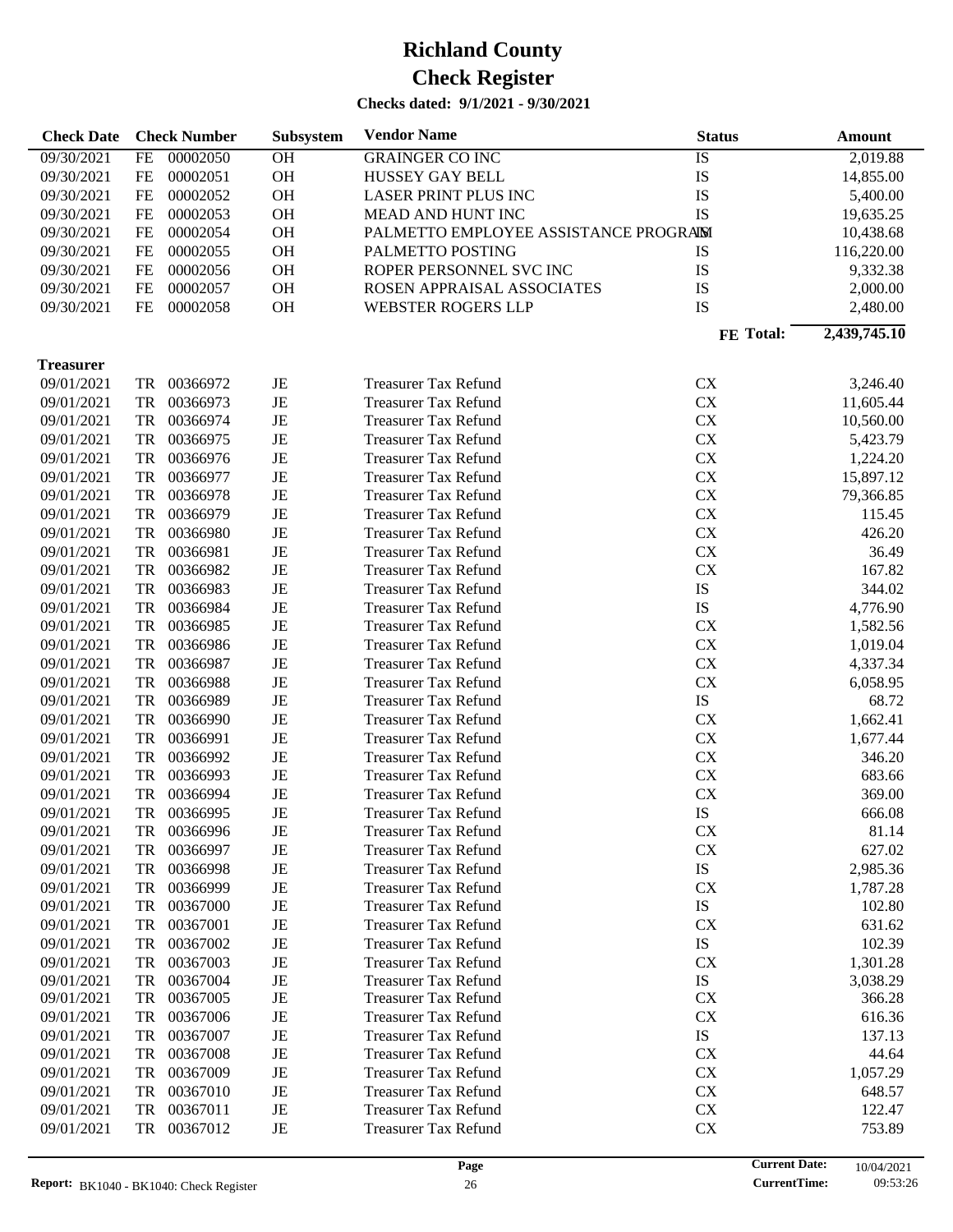| 09/01/2021<br>00367013<br><b>Treasurer Tax Refund</b><br>CX<br>345.70<br><b>TR</b><br>JE<br>$\rm{JE}$<br>${\rm CX}$<br>09/01/2021<br><b>TR</b><br>00367014<br><b>Treasurer Tax Refund</b><br>132.10<br>${\rm CX}$<br>09/01/2021<br><b>TR</b><br>00367015<br>$_{\rm JE}$<br>326.19<br><b>Treasurer Tax Refund</b><br>$\rm{JE}$<br>${\rm CX}$<br>09/01/2021<br><b>TR</b><br>00367016<br><b>Treasurer Tax Refund</b><br>157.17<br>$\rm{JE}$<br>${\rm CX}$<br>09/01/2021<br><b>TR</b><br>00367017<br>4,754.23<br><b>Treasurer Tax Refund</b><br>$\rm{JE}$<br>${\rm CX}$<br>09/01/2021<br><b>TR</b><br>00367018<br>2,107.63<br><b>Treasurer Tax Refund</b><br>$\rm{JE}$<br>${\rm CX}$<br>09/01/2021<br><b>TR</b><br>00367019<br>265.50<br><b>Treasurer Tax Refund</b><br>$\rm{JE}$<br>${\rm CX}$<br>09/01/2021<br><b>TR</b><br>00367020<br>179.30<br><b>Treasurer Tax Refund</b><br>$\rm{JE}$<br>${\rm CX}$<br>09/01/2021<br><b>TR</b><br>00367021<br>168.15<br><b>Treasurer Tax Refund</b><br>$\rm{JE}$<br>${\rm CX}$<br>09/01/2021<br><b>TR</b><br>00367022<br>526.60<br><b>Treasurer Tax Refund</b><br>$\rm{JE}$<br>${\rm CX}$<br>09/01/2021<br><b>TR</b><br>00367023<br>946.78<br><b>Treasurer Tax Refund</b><br>$\rm{JE}$<br>${\rm CX}$<br>09/01/2021<br><b>TR</b><br>00367024<br>22.27<br><b>Treasurer Tax Refund</b><br>$\rm{JE}$<br>${\rm CX}$<br>09/01/2021<br><b>TR</b><br>00367025<br>42.58<br><b>Treasurer Tax Refund</b><br>$\rm{JE}$<br>${\rm CX}$<br>09/01/2021<br><b>TR</b><br>00367026<br>434.70<br><b>Treasurer Tax Refund</b><br>$\rm{JE}$<br>${\rm CX}$<br>09/01/2021<br><b>TR</b><br>00367027<br>261.84<br><b>Treasurer Tax Refund</b><br>$\rm{JE}$<br>${\rm CX}$<br>09/01/2021<br><b>TR</b><br>00367028<br>326.71<br><b>Treasurer Tax Refund</b><br>$\rm{JE}$<br>${\rm CX}$<br>09/01/2021<br><b>TR</b><br>00367029<br>283.68<br><b>Treasurer Tax Refund</b><br>$\rm{JE}$<br>${\rm CX}$<br>09/01/2021<br><b>TR</b><br>00367030<br>44.64<br><b>Treasurer Tax Refund</b><br>$\rm{JE}$<br>${\rm CX}$<br>09/01/2021<br><b>TR</b><br>00367031<br>50.11<br><b>Treasurer Tax Refund</b><br>$\rm{JE}$<br>${\rm CX}$<br>09/01/2021<br><b>TR</b><br>00367032<br>38.97<br><b>Treasurer Tax Refund</b><br>$\rm{JE}$<br>${\rm CX}$<br>09/01/2021<br><b>TR</b><br>00367033<br>228.07<br><b>Treasurer Tax Refund</b><br>$\rm{JE}$<br>${\rm CX}$<br>09/01/2021<br><b>TR</b><br>00367034<br>130.62<br><b>Treasurer Tax Refund</b><br>$\rm{JE}$<br>${\rm CX}$<br>09/01/2021<br><b>TR</b><br>00367035<br>443.76<br><b>Treasurer Tax Refund</b><br>$\rm{JE}$<br>${\rm CX}$<br>09/01/2021<br><b>TR</b><br>00367036<br>221.23<br><b>Treasurer Tax Refund</b><br>$\rm{JE}$<br>${\rm CX}$<br>09/01/2021<br><b>TR</b><br>00367037<br>22.27<br><b>Treasurer Tax Refund</b><br>$\rm{JE}$<br>${\rm CX}$<br>09/01/2021<br><b>TR</b><br>00367038<br>13.27<br><b>Treasurer Tax Refund</b><br>$\rm{JE}$<br>${\rm CX}$<br>09/01/2021<br><b>TR</b><br>00367039<br>757.12<br><b>Treasurer Tax Refund</b><br>$\rm{JE}$<br>${\rm CX}$<br>09/01/2021<br><b>TR</b><br>00367040<br>183.71<br><b>Treasurer Tax Refund</b><br>$\rm{JE}$<br>${\rm CX}$<br>09/01/2021<br><b>TR</b><br>00367041<br>448.40<br><b>Treasurer Tax Refund</b><br>$\rm{JE}$<br>${\rm IS}$<br>09/01/2021<br><b>TR</b><br>00367042<br><b>Treasurer Tax Refund</b><br>122.47<br>$\rm{JE}$<br>09/01/2021<br><b>TR</b><br>00367043<br>CX<br>338.94<br><b>Treasurer Tax Refund</b><br>$\rm{JE}$<br>${\rm CX}$<br>09/01/2021<br><b>TR</b><br>00367044<br>92.24<br><b>Treasurer Tax Refund</b><br>${\rm CX}$<br>09/01/2021<br><b>TR</b><br>00367045<br>$\rm{JE}$<br>18.22<br><b>Treasurer Tax Refund</b><br>${\rm CX}$<br>09/01/2021<br><b>TR</b><br>00367046<br>$\rm{JE}$<br>478.24<br><b>Treasurer Tax Refund</b><br>$\rm{JE}$<br>${\rm CX}$<br>09/01/2021<br><b>TR</b><br>00367047<br>443.22<br><b>Treasurer Tax Refund</b><br>$\rm{JE}$<br>${\rm CX}$<br>09/01/2021<br><b>TR</b><br>00367048<br>33.54<br><b>Treasurer Tax Refund</b><br>09/01/2021<br>00367049<br><b>Treasurer Tax Refund</b><br>IS<br>202.01<br>JE<br>TR<br>$\rm{JE}$<br>CX<br>09/01/2021<br>TR<br>00367050<br><b>Treasurer Tax Refund</b><br>95.71<br>00367051<br>CX<br>09/01/2021<br>TR<br>JE<br><b>Treasurer Tax Refund</b><br>17.70<br>00367052<br>JE<br>CX<br>09/01/2021<br>TR<br><b>Treasurer Tax Refund</b><br>93.61<br>IS<br>09/01/2021<br>00367053<br>JE<br><b>Treasurer Tax Refund</b><br>90.76<br>TR<br>CX<br>09/01/2021<br>00367054<br>JE<br><b>Treasurer Tax Refund</b><br>42.58<br>TR<br>CX<br>09/01/2021<br>00367055<br>JE<br><b>Treasurer Tax Refund</b><br>443.09<br>TR<br>CX<br>09/01/2021<br>00367056<br>JE<br><b>Treasurer Tax Refund</b><br>27.95<br>TR<br>CX<br>09/01/2021<br>00367057<br>JE<br><b>Treasurer Tax Refund</b><br>TR<br>186.81<br>IS<br>09/01/2021<br>00367058<br>JE<br><b>Treasurer Tax Refund</b><br>117.35<br>TR<br>CX<br>09/01/2021<br>00367059<br>JE<br><b>Treasurer Tax Refund</b><br>18.06<br>TR<br>09/01/2021<br>00367060<br>JE<br><b>Treasurer Tax Refund</b><br>CX<br>757.77<br>TR<br>CX<br>09/01/2021<br>00367061<br>JE<br><b>Treasurer Tax Refund</b><br>428.97<br>TR<br>CX<br>09/01/2021<br>00367062<br>JE<br><b>Treasurer Tax Refund</b><br>TR<br>91.93<br>CX<br>09/01/2021<br>00367063<br>JE<br><b>Treasurer Tax Refund</b><br>TR<br>137.18<br>CX<br>09/01/2021<br>00367064<br>JE<br><b>Treasurer Tax Refund</b><br>TR<br>144.73<br>CX<br>09/01/2021<br>00367065<br>JE<br><b>Treasurer Tax Refund</b><br>61.94<br>TR<br>CX<br>09/01/2021<br>00367066<br>JE<br><b>Treasurer Tax Refund</b><br>TR<br>496.52<br><b>Current Date:</b> | <b>Check Date</b> | <b>Check Number</b> | <b>Subsystem</b> | <b>Vendor Name</b> | <b>Status</b> | Amount     |
|-----------------------------------------------------------------------------------------------------------------------------------------------------------------------------------------------------------------------------------------------------------------------------------------------------------------------------------------------------------------------------------------------------------------------------------------------------------------------------------------------------------------------------------------------------------------------------------------------------------------------------------------------------------------------------------------------------------------------------------------------------------------------------------------------------------------------------------------------------------------------------------------------------------------------------------------------------------------------------------------------------------------------------------------------------------------------------------------------------------------------------------------------------------------------------------------------------------------------------------------------------------------------------------------------------------------------------------------------------------------------------------------------------------------------------------------------------------------------------------------------------------------------------------------------------------------------------------------------------------------------------------------------------------------------------------------------------------------------------------------------------------------------------------------------------------------------------------------------------------------------------------------------------------------------------------------------------------------------------------------------------------------------------------------------------------------------------------------------------------------------------------------------------------------------------------------------------------------------------------------------------------------------------------------------------------------------------------------------------------------------------------------------------------------------------------------------------------------------------------------------------------------------------------------------------------------------------------------------------------------------------------------------------------------------------------------------------------------------------------------------------------------------------------------------------------------------------------------------------------------------------------------------------------------------------------------------------------------------------------------------------------------------------------------------------------------------------------------------------------------------------------------------------------------------------------------------------------------------------------------------------------------------------------------------------------------------------------------------------------------------------------------------------------------------------------------------------------------------------------------------------------------------------------------------------------------------------------------------------------------------------------------------------------------------------------------------------------------------------------------------------------------------------------------------------------------------------------------------------------------------------------------------------------------------------------------------------------------------------------------------------------------------------------------------------------------------------------------------------------------------------------------------------------------------------------------------------------------------------------------------------------------------------------------------------------------------------------------------------------------------------------------------------------------------------------------------------------------------------------------------------------------------------------------------------------------------------------------------------------------------------------------------------------------------------------------------------------------------------------------------------------------------------------------------------------------------------------------------------------------------------------------------------------------------------------------------------------------------------------------------------------------------------------------------------------------------------------------------------------------------------------------------------------------------------------------------------------------------------------------------------------------------------------------------------------------------------------------------------------------------------------------------------------------------------------------------------------------------------------------------------------------------------------------------------------------------------------------------|-------------------|---------------------|------------------|--------------------|---------------|------------|
|                                                                                                                                                                                                                                                                                                                                                                                                                                                                                                                                                                                                                                                                                                                                                                                                                                                                                                                                                                                                                                                                                                                                                                                                                                                                                                                                                                                                                                                                                                                                                                                                                                                                                                                                                                                                                                                                                                                                                                                                                                                                                                                                                                                                                                                                                                                                                                                                                                                                                                                                                                                                                                                                                                                                                                                                                                                                                                                                                                                                                                                                                                                                                                                                                                                                                                                                                                                                                                                                                                                                                                                                                                                                                                                                                                                                                                                                                                                                                                                                                                                                                                                                                                                                                                                                                                                                                                                                                                                                                                                                                                                                                                                                                                                                                                                                                                                                                                                                                                                                                                                                                                                                                                                                                                                                                                                                                                                                                                                                                                                                                                                               |                   |                     |                  |                    |               |            |
|                                                                                                                                                                                                                                                                                                                                                                                                                                                                                                                                                                                                                                                                                                                                                                                                                                                                                                                                                                                                                                                                                                                                                                                                                                                                                                                                                                                                                                                                                                                                                                                                                                                                                                                                                                                                                                                                                                                                                                                                                                                                                                                                                                                                                                                                                                                                                                                                                                                                                                                                                                                                                                                                                                                                                                                                                                                                                                                                                                                                                                                                                                                                                                                                                                                                                                                                                                                                                                                                                                                                                                                                                                                                                                                                                                                                                                                                                                                                                                                                                                                                                                                                                                                                                                                                                                                                                                                                                                                                                                                                                                                                                                                                                                                                                                                                                                                                                                                                                                                                                                                                                                                                                                                                                                                                                                                                                                                                                                                                                                                                                                                               |                   |                     |                  |                    |               |            |
|                                                                                                                                                                                                                                                                                                                                                                                                                                                                                                                                                                                                                                                                                                                                                                                                                                                                                                                                                                                                                                                                                                                                                                                                                                                                                                                                                                                                                                                                                                                                                                                                                                                                                                                                                                                                                                                                                                                                                                                                                                                                                                                                                                                                                                                                                                                                                                                                                                                                                                                                                                                                                                                                                                                                                                                                                                                                                                                                                                                                                                                                                                                                                                                                                                                                                                                                                                                                                                                                                                                                                                                                                                                                                                                                                                                                                                                                                                                                                                                                                                                                                                                                                                                                                                                                                                                                                                                                                                                                                                                                                                                                                                                                                                                                                                                                                                                                                                                                                                                                                                                                                                                                                                                                                                                                                                                                                                                                                                                                                                                                                                                               |                   |                     |                  |                    |               |            |
|                                                                                                                                                                                                                                                                                                                                                                                                                                                                                                                                                                                                                                                                                                                                                                                                                                                                                                                                                                                                                                                                                                                                                                                                                                                                                                                                                                                                                                                                                                                                                                                                                                                                                                                                                                                                                                                                                                                                                                                                                                                                                                                                                                                                                                                                                                                                                                                                                                                                                                                                                                                                                                                                                                                                                                                                                                                                                                                                                                                                                                                                                                                                                                                                                                                                                                                                                                                                                                                                                                                                                                                                                                                                                                                                                                                                                                                                                                                                                                                                                                                                                                                                                                                                                                                                                                                                                                                                                                                                                                                                                                                                                                                                                                                                                                                                                                                                                                                                                                                                                                                                                                                                                                                                                                                                                                                                                                                                                                                                                                                                                                                               |                   |                     |                  |                    |               |            |
|                                                                                                                                                                                                                                                                                                                                                                                                                                                                                                                                                                                                                                                                                                                                                                                                                                                                                                                                                                                                                                                                                                                                                                                                                                                                                                                                                                                                                                                                                                                                                                                                                                                                                                                                                                                                                                                                                                                                                                                                                                                                                                                                                                                                                                                                                                                                                                                                                                                                                                                                                                                                                                                                                                                                                                                                                                                                                                                                                                                                                                                                                                                                                                                                                                                                                                                                                                                                                                                                                                                                                                                                                                                                                                                                                                                                                                                                                                                                                                                                                                                                                                                                                                                                                                                                                                                                                                                                                                                                                                                                                                                                                                                                                                                                                                                                                                                                                                                                                                                                                                                                                                                                                                                                                                                                                                                                                                                                                                                                                                                                                                                               |                   |                     |                  |                    |               |            |
|                                                                                                                                                                                                                                                                                                                                                                                                                                                                                                                                                                                                                                                                                                                                                                                                                                                                                                                                                                                                                                                                                                                                                                                                                                                                                                                                                                                                                                                                                                                                                                                                                                                                                                                                                                                                                                                                                                                                                                                                                                                                                                                                                                                                                                                                                                                                                                                                                                                                                                                                                                                                                                                                                                                                                                                                                                                                                                                                                                                                                                                                                                                                                                                                                                                                                                                                                                                                                                                                                                                                                                                                                                                                                                                                                                                                                                                                                                                                                                                                                                                                                                                                                                                                                                                                                                                                                                                                                                                                                                                                                                                                                                                                                                                                                                                                                                                                                                                                                                                                                                                                                                                                                                                                                                                                                                                                                                                                                                                                                                                                                                                               |                   |                     |                  |                    |               |            |
|                                                                                                                                                                                                                                                                                                                                                                                                                                                                                                                                                                                                                                                                                                                                                                                                                                                                                                                                                                                                                                                                                                                                                                                                                                                                                                                                                                                                                                                                                                                                                                                                                                                                                                                                                                                                                                                                                                                                                                                                                                                                                                                                                                                                                                                                                                                                                                                                                                                                                                                                                                                                                                                                                                                                                                                                                                                                                                                                                                                                                                                                                                                                                                                                                                                                                                                                                                                                                                                                                                                                                                                                                                                                                                                                                                                                                                                                                                                                                                                                                                                                                                                                                                                                                                                                                                                                                                                                                                                                                                                                                                                                                                                                                                                                                                                                                                                                                                                                                                                                                                                                                                                                                                                                                                                                                                                                                                                                                                                                                                                                                                                               |                   |                     |                  |                    |               |            |
|                                                                                                                                                                                                                                                                                                                                                                                                                                                                                                                                                                                                                                                                                                                                                                                                                                                                                                                                                                                                                                                                                                                                                                                                                                                                                                                                                                                                                                                                                                                                                                                                                                                                                                                                                                                                                                                                                                                                                                                                                                                                                                                                                                                                                                                                                                                                                                                                                                                                                                                                                                                                                                                                                                                                                                                                                                                                                                                                                                                                                                                                                                                                                                                                                                                                                                                                                                                                                                                                                                                                                                                                                                                                                                                                                                                                                                                                                                                                                                                                                                                                                                                                                                                                                                                                                                                                                                                                                                                                                                                                                                                                                                                                                                                                                                                                                                                                                                                                                                                                                                                                                                                                                                                                                                                                                                                                                                                                                                                                                                                                                                                               |                   |                     |                  |                    |               |            |
|                                                                                                                                                                                                                                                                                                                                                                                                                                                                                                                                                                                                                                                                                                                                                                                                                                                                                                                                                                                                                                                                                                                                                                                                                                                                                                                                                                                                                                                                                                                                                                                                                                                                                                                                                                                                                                                                                                                                                                                                                                                                                                                                                                                                                                                                                                                                                                                                                                                                                                                                                                                                                                                                                                                                                                                                                                                                                                                                                                                                                                                                                                                                                                                                                                                                                                                                                                                                                                                                                                                                                                                                                                                                                                                                                                                                                                                                                                                                                                                                                                                                                                                                                                                                                                                                                                                                                                                                                                                                                                                                                                                                                                                                                                                                                                                                                                                                                                                                                                                                                                                                                                                                                                                                                                                                                                                                                                                                                                                                                                                                                                                               |                   |                     |                  |                    |               |            |
|                                                                                                                                                                                                                                                                                                                                                                                                                                                                                                                                                                                                                                                                                                                                                                                                                                                                                                                                                                                                                                                                                                                                                                                                                                                                                                                                                                                                                                                                                                                                                                                                                                                                                                                                                                                                                                                                                                                                                                                                                                                                                                                                                                                                                                                                                                                                                                                                                                                                                                                                                                                                                                                                                                                                                                                                                                                                                                                                                                                                                                                                                                                                                                                                                                                                                                                                                                                                                                                                                                                                                                                                                                                                                                                                                                                                                                                                                                                                                                                                                                                                                                                                                                                                                                                                                                                                                                                                                                                                                                                                                                                                                                                                                                                                                                                                                                                                                                                                                                                                                                                                                                                                                                                                                                                                                                                                                                                                                                                                                                                                                                                               |                   |                     |                  |                    |               |            |
|                                                                                                                                                                                                                                                                                                                                                                                                                                                                                                                                                                                                                                                                                                                                                                                                                                                                                                                                                                                                                                                                                                                                                                                                                                                                                                                                                                                                                                                                                                                                                                                                                                                                                                                                                                                                                                                                                                                                                                                                                                                                                                                                                                                                                                                                                                                                                                                                                                                                                                                                                                                                                                                                                                                                                                                                                                                                                                                                                                                                                                                                                                                                                                                                                                                                                                                                                                                                                                                                                                                                                                                                                                                                                                                                                                                                                                                                                                                                                                                                                                                                                                                                                                                                                                                                                                                                                                                                                                                                                                                                                                                                                                                                                                                                                                                                                                                                                                                                                                                                                                                                                                                                                                                                                                                                                                                                                                                                                                                                                                                                                                                               |                   |                     |                  |                    |               |            |
|                                                                                                                                                                                                                                                                                                                                                                                                                                                                                                                                                                                                                                                                                                                                                                                                                                                                                                                                                                                                                                                                                                                                                                                                                                                                                                                                                                                                                                                                                                                                                                                                                                                                                                                                                                                                                                                                                                                                                                                                                                                                                                                                                                                                                                                                                                                                                                                                                                                                                                                                                                                                                                                                                                                                                                                                                                                                                                                                                                                                                                                                                                                                                                                                                                                                                                                                                                                                                                                                                                                                                                                                                                                                                                                                                                                                                                                                                                                                                                                                                                                                                                                                                                                                                                                                                                                                                                                                                                                                                                                                                                                                                                                                                                                                                                                                                                                                                                                                                                                                                                                                                                                                                                                                                                                                                                                                                                                                                                                                                                                                                                                               |                   |                     |                  |                    |               |            |
|                                                                                                                                                                                                                                                                                                                                                                                                                                                                                                                                                                                                                                                                                                                                                                                                                                                                                                                                                                                                                                                                                                                                                                                                                                                                                                                                                                                                                                                                                                                                                                                                                                                                                                                                                                                                                                                                                                                                                                                                                                                                                                                                                                                                                                                                                                                                                                                                                                                                                                                                                                                                                                                                                                                                                                                                                                                                                                                                                                                                                                                                                                                                                                                                                                                                                                                                                                                                                                                                                                                                                                                                                                                                                                                                                                                                                                                                                                                                                                                                                                                                                                                                                                                                                                                                                                                                                                                                                                                                                                                                                                                                                                                                                                                                                                                                                                                                                                                                                                                                                                                                                                                                                                                                                                                                                                                                                                                                                                                                                                                                                                                               |                   |                     |                  |                    |               |            |
|                                                                                                                                                                                                                                                                                                                                                                                                                                                                                                                                                                                                                                                                                                                                                                                                                                                                                                                                                                                                                                                                                                                                                                                                                                                                                                                                                                                                                                                                                                                                                                                                                                                                                                                                                                                                                                                                                                                                                                                                                                                                                                                                                                                                                                                                                                                                                                                                                                                                                                                                                                                                                                                                                                                                                                                                                                                                                                                                                                                                                                                                                                                                                                                                                                                                                                                                                                                                                                                                                                                                                                                                                                                                                                                                                                                                                                                                                                                                                                                                                                                                                                                                                                                                                                                                                                                                                                                                                                                                                                                                                                                                                                                                                                                                                                                                                                                                                                                                                                                                                                                                                                                                                                                                                                                                                                                                                                                                                                                                                                                                                                                               |                   |                     |                  |                    |               |            |
|                                                                                                                                                                                                                                                                                                                                                                                                                                                                                                                                                                                                                                                                                                                                                                                                                                                                                                                                                                                                                                                                                                                                                                                                                                                                                                                                                                                                                                                                                                                                                                                                                                                                                                                                                                                                                                                                                                                                                                                                                                                                                                                                                                                                                                                                                                                                                                                                                                                                                                                                                                                                                                                                                                                                                                                                                                                                                                                                                                                                                                                                                                                                                                                                                                                                                                                                                                                                                                                                                                                                                                                                                                                                                                                                                                                                                                                                                                                                                                                                                                                                                                                                                                                                                                                                                                                                                                                                                                                                                                                                                                                                                                                                                                                                                                                                                                                                                                                                                                                                                                                                                                                                                                                                                                                                                                                                                                                                                                                                                                                                                                                               |                   |                     |                  |                    |               |            |
|                                                                                                                                                                                                                                                                                                                                                                                                                                                                                                                                                                                                                                                                                                                                                                                                                                                                                                                                                                                                                                                                                                                                                                                                                                                                                                                                                                                                                                                                                                                                                                                                                                                                                                                                                                                                                                                                                                                                                                                                                                                                                                                                                                                                                                                                                                                                                                                                                                                                                                                                                                                                                                                                                                                                                                                                                                                                                                                                                                                                                                                                                                                                                                                                                                                                                                                                                                                                                                                                                                                                                                                                                                                                                                                                                                                                                                                                                                                                                                                                                                                                                                                                                                                                                                                                                                                                                                                                                                                                                                                                                                                                                                                                                                                                                                                                                                                                                                                                                                                                                                                                                                                                                                                                                                                                                                                                                                                                                                                                                                                                                                                               |                   |                     |                  |                    |               |            |
|                                                                                                                                                                                                                                                                                                                                                                                                                                                                                                                                                                                                                                                                                                                                                                                                                                                                                                                                                                                                                                                                                                                                                                                                                                                                                                                                                                                                                                                                                                                                                                                                                                                                                                                                                                                                                                                                                                                                                                                                                                                                                                                                                                                                                                                                                                                                                                                                                                                                                                                                                                                                                                                                                                                                                                                                                                                                                                                                                                                                                                                                                                                                                                                                                                                                                                                                                                                                                                                                                                                                                                                                                                                                                                                                                                                                                                                                                                                                                                                                                                                                                                                                                                                                                                                                                                                                                                                                                                                                                                                                                                                                                                                                                                                                                                                                                                                                                                                                                                                                                                                                                                                                                                                                                                                                                                                                                                                                                                                                                                                                                                                               |                   |                     |                  |                    |               |            |
|                                                                                                                                                                                                                                                                                                                                                                                                                                                                                                                                                                                                                                                                                                                                                                                                                                                                                                                                                                                                                                                                                                                                                                                                                                                                                                                                                                                                                                                                                                                                                                                                                                                                                                                                                                                                                                                                                                                                                                                                                                                                                                                                                                                                                                                                                                                                                                                                                                                                                                                                                                                                                                                                                                                                                                                                                                                                                                                                                                                                                                                                                                                                                                                                                                                                                                                                                                                                                                                                                                                                                                                                                                                                                                                                                                                                                                                                                                                                                                                                                                                                                                                                                                                                                                                                                                                                                                                                                                                                                                                                                                                                                                                                                                                                                                                                                                                                                                                                                                                                                                                                                                                                                                                                                                                                                                                                                                                                                                                                                                                                                                                               |                   |                     |                  |                    |               |            |
|                                                                                                                                                                                                                                                                                                                                                                                                                                                                                                                                                                                                                                                                                                                                                                                                                                                                                                                                                                                                                                                                                                                                                                                                                                                                                                                                                                                                                                                                                                                                                                                                                                                                                                                                                                                                                                                                                                                                                                                                                                                                                                                                                                                                                                                                                                                                                                                                                                                                                                                                                                                                                                                                                                                                                                                                                                                                                                                                                                                                                                                                                                                                                                                                                                                                                                                                                                                                                                                                                                                                                                                                                                                                                                                                                                                                                                                                                                                                                                                                                                                                                                                                                                                                                                                                                                                                                                                                                                                                                                                                                                                                                                                                                                                                                                                                                                                                                                                                                                                                                                                                                                                                                                                                                                                                                                                                                                                                                                                                                                                                                                                               |                   |                     |                  |                    |               |            |
|                                                                                                                                                                                                                                                                                                                                                                                                                                                                                                                                                                                                                                                                                                                                                                                                                                                                                                                                                                                                                                                                                                                                                                                                                                                                                                                                                                                                                                                                                                                                                                                                                                                                                                                                                                                                                                                                                                                                                                                                                                                                                                                                                                                                                                                                                                                                                                                                                                                                                                                                                                                                                                                                                                                                                                                                                                                                                                                                                                                                                                                                                                                                                                                                                                                                                                                                                                                                                                                                                                                                                                                                                                                                                                                                                                                                                                                                                                                                                                                                                                                                                                                                                                                                                                                                                                                                                                                                                                                                                                                                                                                                                                                                                                                                                                                                                                                                                                                                                                                                                                                                                                                                                                                                                                                                                                                                                                                                                                                                                                                                                                                               |                   |                     |                  |                    |               |            |
|                                                                                                                                                                                                                                                                                                                                                                                                                                                                                                                                                                                                                                                                                                                                                                                                                                                                                                                                                                                                                                                                                                                                                                                                                                                                                                                                                                                                                                                                                                                                                                                                                                                                                                                                                                                                                                                                                                                                                                                                                                                                                                                                                                                                                                                                                                                                                                                                                                                                                                                                                                                                                                                                                                                                                                                                                                                                                                                                                                                                                                                                                                                                                                                                                                                                                                                                                                                                                                                                                                                                                                                                                                                                                                                                                                                                                                                                                                                                                                                                                                                                                                                                                                                                                                                                                                                                                                                                                                                                                                                                                                                                                                                                                                                                                                                                                                                                                                                                                                                                                                                                                                                                                                                                                                                                                                                                                                                                                                                                                                                                                                                               |                   |                     |                  |                    |               |            |
|                                                                                                                                                                                                                                                                                                                                                                                                                                                                                                                                                                                                                                                                                                                                                                                                                                                                                                                                                                                                                                                                                                                                                                                                                                                                                                                                                                                                                                                                                                                                                                                                                                                                                                                                                                                                                                                                                                                                                                                                                                                                                                                                                                                                                                                                                                                                                                                                                                                                                                                                                                                                                                                                                                                                                                                                                                                                                                                                                                                                                                                                                                                                                                                                                                                                                                                                                                                                                                                                                                                                                                                                                                                                                                                                                                                                                                                                                                                                                                                                                                                                                                                                                                                                                                                                                                                                                                                                                                                                                                                                                                                                                                                                                                                                                                                                                                                                                                                                                                                                                                                                                                                                                                                                                                                                                                                                                                                                                                                                                                                                                                                               |                   |                     |                  |                    |               |            |
|                                                                                                                                                                                                                                                                                                                                                                                                                                                                                                                                                                                                                                                                                                                                                                                                                                                                                                                                                                                                                                                                                                                                                                                                                                                                                                                                                                                                                                                                                                                                                                                                                                                                                                                                                                                                                                                                                                                                                                                                                                                                                                                                                                                                                                                                                                                                                                                                                                                                                                                                                                                                                                                                                                                                                                                                                                                                                                                                                                                                                                                                                                                                                                                                                                                                                                                                                                                                                                                                                                                                                                                                                                                                                                                                                                                                                                                                                                                                                                                                                                                                                                                                                                                                                                                                                                                                                                                                                                                                                                                                                                                                                                                                                                                                                                                                                                                                                                                                                                                                                                                                                                                                                                                                                                                                                                                                                                                                                                                                                                                                                                                               |                   |                     |                  |                    |               |            |
|                                                                                                                                                                                                                                                                                                                                                                                                                                                                                                                                                                                                                                                                                                                                                                                                                                                                                                                                                                                                                                                                                                                                                                                                                                                                                                                                                                                                                                                                                                                                                                                                                                                                                                                                                                                                                                                                                                                                                                                                                                                                                                                                                                                                                                                                                                                                                                                                                                                                                                                                                                                                                                                                                                                                                                                                                                                                                                                                                                                                                                                                                                                                                                                                                                                                                                                                                                                                                                                                                                                                                                                                                                                                                                                                                                                                                                                                                                                                                                                                                                                                                                                                                                                                                                                                                                                                                                                                                                                                                                                                                                                                                                                                                                                                                                                                                                                                                                                                                                                                                                                                                                                                                                                                                                                                                                                                                                                                                                                                                                                                                                                               |                   |                     |                  |                    |               |            |
|                                                                                                                                                                                                                                                                                                                                                                                                                                                                                                                                                                                                                                                                                                                                                                                                                                                                                                                                                                                                                                                                                                                                                                                                                                                                                                                                                                                                                                                                                                                                                                                                                                                                                                                                                                                                                                                                                                                                                                                                                                                                                                                                                                                                                                                                                                                                                                                                                                                                                                                                                                                                                                                                                                                                                                                                                                                                                                                                                                                                                                                                                                                                                                                                                                                                                                                                                                                                                                                                                                                                                                                                                                                                                                                                                                                                                                                                                                                                                                                                                                                                                                                                                                                                                                                                                                                                                                                                                                                                                                                                                                                                                                                                                                                                                                                                                                                                                                                                                                                                                                                                                                                                                                                                                                                                                                                                                                                                                                                                                                                                                                                               |                   |                     |                  |                    |               |            |
|                                                                                                                                                                                                                                                                                                                                                                                                                                                                                                                                                                                                                                                                                                                                                                                                                                                                                                                                                                                                                                                                                                                                                                                                                                                                                                                                                                                                                                                                                                                                                                                                                                                                                                                                                                                                                                                                                                                                                                                                                                                                                                                                                                                                                                                                                                                                                                                                                                                                                                                                                                                                                                                                                                                                                                                                                                                                                                                                                                                                                                                                                                                                                                                                                                                                                                                                                                                                                                                                                                                                                                                                                                                                                                                                                                                                                                                                                                                                                                                                                                                                                                                                                                                                                                                                                                                                                                                                                                                                                                                                                                                                                                                                                                                                                                                                                                                                                                                                                                                                                                                                                                                                                                                                                                                                                                                                                                                                                                                                                                                                                                                               |                   |                     |                  |                    |               |            |
|                                                                                                                                                                                                                                                                                                                                                                                                                                                                                                                                                                                                                                                                                                                                                                                                                                                                                                                                                                                                                                                                                                                                                                                                                                                                                                                                                                                                                                                                                                                                                                                                                                                                                                                                                                                                                                                                                                                                                                                                                                                                                                                                                                                                                                                                                                                                                                                                                                                                                                                                                                                                                                                                                                                                                                                                                                                                                                                                                                                                                                                                                                                                                                                                                                                                                                                                                                                                                                                                                                                                                                                                                                                                                                                                                                                                                                                                                                                                                                                                                                                                                                                                                                                                                                                                                                                                                                                                                                                                                                                                                                                                                                                                                                                                                                                                                                                                                                                                                                                                                                                                                                                                                                                                                                                                                                                                                                                                                                                                                                                                                                                               |                   |                     |                  |                    |               |            |
|                                                                                                                                                                                                                                                                                                                                                                                                                                                                                                                                                                                                                                                                                                                                                                                                                                                                                                                                                                                                                                                                                                                                                                                                                                                                                                                                                                                                                                                                                                                                                                                                                                                                                                                                                                                                                                                                                                                                                                                                                                                                                                                                                                                                                                                                                                                                                                                                                                                                                                                                                                                                                                                                                                                                                                                                                                                                                                                                                                                                                                                                                                                                                                                                                                                                                                                                                                                                                                                                                                                                                                                                                                                                                                                                                                                                                                                                                                                                                                                                                                                                                                                                                                                                                                                                                                                                                                                                                                                                                                                                                                                                                                                                                                                                                                                                                                                                                                                                                                                                                                                                                                                                                                                                                                                                                                                                                                                                                                                                                                                                                                                               |                   |                     |                  |                    |               |            |
|                                                                                                                                                                                                                                                                                                                                                                                                                                                                                                                                                                                                                                                                                                                                                                                                                                                                                                                                                                                                                                                                                                                                                                                                                                                                                                                                                                                                                                                                                                                                                                                                                                                                                                                                                                                                                                                                                                                                                                                                                                                                                                                                                                                                                                                                                                                                                                                                                                                                                                                                                                                                                                                                                                                                                                                                                                                                                                                                                                                                                                                                                                                                                                                                                                                                                                                                                                                                                                                                                                                                                                                                                                                                                                                                                                                                                                                                                                                                                                                                                                                                                                                                                                                                                                                                                                                                                                                                                                                                                                                                                                                                                                                                                                                                                                                                                                                                                                                                                                                                                                                                                                                                                                                                                                                                                                                                                                                                                                                                                                                                                                                               |                   |                     |                  |                    |               |            |
|                                                                                                                                                                                                                                                                                                                                                                                                                                                                                                                                                                                                                                                                                                                                                                                                                                                                                                                                                                                                                                                                                                                                                                                                                                                                                                                                                                                                                                                                                                                                                                                                                                                                                                                                                                                                                                                                                                                                                                                                                                                                                                                                                                                                                                                                                                                                                                                                                                                                                                                                                                                                                                                                                                                                                                                                                                                                                                                                                                                                                                                                                                                                                                                                                                                                                                                                                                                                                                                                                                                                                                                                                                                                                                                                                                                                                                                                                                                                                                                                                                                                                                                                                                                                                                                                                                                                                                                                                                                                                                                                                                                                                                                                                                                                                                                                                                                                                                                                                                                                                                                                                                                                                                                                                                                                                                                                                                                                                                                                                                                                                                                               |                   |                     |                  |                    |               |            |
|                                                                                                                                                                                                                                                                                                                                                                                                                                                                                                                                                                                                                                                                                                                                                                                                                                                                                                                                                                                                                                                                                                                                                                                                                                                                                                                                                                                                                                                                                                                                                                                                                                                                                                                                                                                                                                                                                                                                                                                                                                                                                                                                                                                                                                                                                                                                                                                                                                                                                                                                                                                                                                                                                                                                                                                                                                                                                                                                                                                                                                                                                                                                                                                                                                                                                                                                                                                                                                                                                                                                                                                                                                                                                                                                                                                                                                                                                                                                                                                                                                                                                                                                                                                                                                                                                                                                                                                                                                                                                                                                                                                                                                                                                                                                                                                                                                                                                                                                                                                                                                                                                                                                                                                                                                                                                                                                                                                                                                                                                                                                                                                               |                   |                     |                  |                    |               |            |
|                                                                                                                                                                                                                                                                                                                                                                                                                                                                                                                                                                                                                                                                                                                                                                                                                                                                                                                                                                                                                                                                                                                                                                                                                                                                                                                                                                                                                                                                                                                                                                                                                                                                                                                                                                                                                                                                                                                                                                                                                                                                                                                                                                                                                                                                                                                                                                                                                                                                                                                                                                                                                                                                                                                                                                                                                                                                                                                                                                                                                                                                                                                                                                                                                                                                                                                                                                                                                                                                                                                                                                                                                                                                                                                                                                                                                                                                                                                                                                                                                                                                                                                                                                                                                                                                                                                                                                                                                                                                                                                                                                                                                                                                                                                                                                                                                                                                                                                                                                                                                                                                                                                                                                                                                                                                                                                                                                                                                                                                                                                                                                                               |                   |                     |                  |                    |               |            |
|                                                                                                                                                                                                                                                                                                                                                                                                                                                                                                                                                                                                                                                                                                                                                                                                                                                                                                                                                                                                                                                                                                                                                                                                                                                                                                                                                                                                                                                                                                                                                                                                                                                                                                                                                                                                                                                                                                                                                                                                                                                                                                                                                                                                                                                                                                                                                                                                                                                                                                                                                                                                                                                                                                                                                                                                                                                                                                                                                                                                                                                                                                                                                                                                                                                                                                                                                                                                                                                                                                                                                                                                                                                                                                                                                                                                                                                                                                                                                                                                                                                                                                                                                                                                                                                                                                                                                                                                                                                                                                                                                                                                                                                                                                                                                                                                                                                                                                                                                                                                                                                                                                                                                                                                                                                                                                                                                                                                                                                                                                                                                                                               |                   |                     |                  |                    |               |            |
|                                                                                                                                                                                                                                                                                                                                                                                                                                                                                                                                                                                                                                                                                                                                                                                                                                                                                                                                                                                                                                                                                                                                                                                                                                                                                                                                                                                                                                                                                                                                                                                                                                                                                                                                                                                                                                                                                                                                                                                                                                                                                                                                                                                                                                                                                                                                                                                                                                                                                                                                                                                                                                                                                                                                                                                                                                                                                                                                                                                                                                                                                                                                                                                                                                                                                                                                                                                                                                                                                                                                                                                                                                                                                                                                                                                                                                                                                                                                                                                                                                                                                                                                                                                                                                                                                                                                                                                                                                                                                                                                                                                                                                                                                                                                                                                                                                                                                                                                                                                                                                                                                                                                                                                                                                                                                                                                                                                                                                                                                                                                                                                               |                   |                     |                  |                    |               |            |
|                                                                                                                                                                                                                                                                                                                                                                                                                                                                                                                                                                                                                                                                                                                                                                                                                                                                                                                                                                                                                                                                                                                                                                                                                                                                                                                                                                                                                                                                                                                                                                                                                                                                                                                                                                                                                                                                                                                                                                                                                                                                                                                                                                                                                                                                                                                                                                                                                                                                                                                                                                                                                                                                                                                                                                                                                                                                                                                                                                                                                                                                                                                                                                                                                                                                                                                                                                                                                                                                                                                                                                                                                                                                                                                                                                                                                                                                                                                                                                                                                                                                                                                                                                                                                                                                                                                                                                                                                                                                                                                                                                                                                                                                                                                                                                                                                                                                                                                                                                                                                                                                                                                                                                                                                                                                                                                                                                                                                                                                                                                                                                                               |                   |                     |                  |                    |               |            |
|                                                                                                                                                                                                                                                                                                                                                                                                                                                                                                                                                                                                                                                                                                                                                                                                                                                                                                                                                                                                                                                                                                                                                                                                                                                                                                                                                                                                                                                                                                                                                                                                                                                                                                                                                                                                                                                                                                                                                                                                                                                                                                                                                                                                                                                                                                                                                                                                                                                                                                                                                                                                                                                                                                                                                                                                                                                                                                                                                                                                                                                                                                                                                                                                                                                                                                                                                                                                                                                                                                                                                                                                                                                                                                                                                                                                                                                                                                                                                                                                                                                                                                                                                                                                                                                                                                                                                                                                                                                                                                                                                                                                                                                                                                                                                                                                                                                                                                                                                                                                                                                                                                                                                                                                                                                                                                                                                                                                                                                                                                                                                                                               |                   |                     |                  |                    |               |            |
|                                                                                                                                                                                                                                                                                                                                                                                                                                                                                                                                                                                                                                                                                                                                                                                                                                                                                                                                                                                                                                                                                                                                                                                                                                                                                                                                                                                                                                                                                                                                                                                                                                                                                                                                                                                                                                                                                                                                                                                                                                                                                                                                                                                                                                                                                                                                                                                                                                                                                                                                                                                                                                                                                                                                                                                                                                                                                                                                                                                                                                                                                                                                                                                                                                                                                                                                                                                                                                                                                                                                                                                                                                                                                                                                                                                                                                                                                                                                                                                                                                                                                                                                                                                                                                                                                                                                                                                                                                                                                                                                                                                                                                                                                                                                                                                                                                                                                                                                                                                                                                                                                                                                                                                                                                                                                                                                                                                                                                                                                                                                                                                               |                   |                     |                  |                    |               |            |
|                                                                                                                                                                                                                                                                                                                                                                                                                                                                                                                                                                                                                                                                                                                                                                                                                                                                                                                                                                                                                                                                                                                                                                                                                                                                                                                                                                                                                                                                                                                                                                                                                                                                                                                                                                                                                                                                                                                                                                                                                                                                                                                                                                                                                                                                                                                                                                                                                                                                                                                                                                                                                                                                                                                                                                                                                                                                                                                                                                                                                                                                                                                                                                                                                                                                                                                                                                                                                                                                                                                                                                                                                                                                                                                                                                                                                                                                                                                                                                                                                                                                                                                                                                                                                                                                                                                                                                                                                                                                                                                                                                                                                                                                                                                                                                                                                                                                                                                                                                                                                                                                                                                                                                                                                                                                                                                                                                                                                                                                                                                                                                                               |                   |                     |                  |                    |               |            |
|                                                                                                                                                                                                                                                                                                                                                                                                                                                                                                                                                                                                                                                                                                                                                                                                                                                                                                                                                                                                                                                                                                                                                                                                                                                                                                                                                                                                                                                                                                                                                                                                                                                                                                                                                                                                                                                                                                                                                                                                                                                                                                                                                                                                                                                                                                                                                                                                                                                                                                                                                                                                                                                                                                                                                                                                                                                                                                                                                                                                                                                                                                                                                                                                                                                                                                                                                                                                                                                                                                                                                                                                                                                                                                                                                                                                                                                                                                                                                                                                                                                                                                                                                                                                                                                                                                                                                                                                                                                                                                                                                                                                                                                                                                                                                                                                                                                                                                                                                                                                                                                                                                                                                                                                                                                                                                                                                                                                                                                                                                                                                                                               |                   |                     |                  |                    |               |            |
|                                                                                                                                                                                                                                                                                                                                                                                                                                                                                                                                                                                                                                                                                                                                                                                                                                                                                                                                                                                                                                                                                                                                                                                                                                                                                                                                                                                                                                                                                                                                                                                                                                                                                                                                                                                                                                                                                                                                                                                                                                                                                                                                                                                                                                                                                                                                                                                                                                                                                                                                                                                                                                                                                                                                                                                                                                                                                                                                                                                                                                                                                                                                                                                                                                                                                                                                                                                                                                                                                                                                                                                                                                                                                                                                                                                                                                                                                                                                                                                                                                                                                                                                                                                                                                                                                                                                                                                                                                                                                                                                                                                                                                                                                                                                                                                                                                                                                                                                                                                                                                                                                                                                                                                                                                                                                                                                                                                                                                                                                                                                                                                               |                   |                     |                  |                    |               |            |
|                                                                                                                                                                                                                                                                                                                                                                                                                                                                                                                                                                                                                                                                                                                                                                                                                                                                                                                                                                                                                                                                                                                                                                                                                                                                                                                                                                                                                                                                                                                                                                                                                                                                                                                                                                                                                                                                                                                                                                                                                                                                                                                                                                                                                                                                                                                                                                                                                                                                                                                                                                                                                                                                                                                                                                                                                                                                                                                                                                                                                                                                                                                                                                                                                                                                                                                                                                                                                                                                                                                                                                                                                                                                                                                                                                                                                                                                                                                                                                                                                                                                                                                                                                                                                                                                                                                                                                                                                                                                                                                                                                                                                                                                                                                                                                                                                                                                                                                                                                                                                                                                                                                                                                                                                                                                                                                                                                                                                                                                                                                                                                                               |                   |                     |                  |                    |               |            |
|                                                                                                                                                                                                                                                                                                                                                                                                                                                                                                                                                                                                                                                                                                                                                                                                                                                                                                                                                                                                                                                                                                                                                                                                                                                                                                                                                                                                                                                                                                                                                                                                                                                                                                                                                                                                                                                                                                                                                                                                                                                                                                                                                                                                                                                                                                                                                                                                                                                                                                                                                                                                                                                                                                                                                                                                                                                                                                                                                                                                                                                                                                                                                                                                                                                                                                                                                                                                                                                                                                                                                                                                                                                                                                                                                                                                                                                                                                                                                                                                                                                                                                                                                                                                                                                                                                                                                                                                                                                                                                                                                                                                                                                                                                                                                                                                                                                                                                                                                                                                                                                                                                                                                                                                                                                                                                                                                                                                                                                                                                                                                                                               |                   |                     |                  |                    |               |            |
|                                                                                                                                                                                                                                                                                                                                                                                                                                                                                                                                                                                                                                                                                                                                                                                                                                                                                                                                                                                                                                                                                                                                                                                                                                                                                                                                                                                                                                                                                                                                                                                                                                                                                                                                                                                                                                                                                                                                                                                                                                                                                                                                                                                                                                                                                                                                                                                                                                                                                                                                                                                                                                                                                                                                                                                                                                                                                                                                                                                                                                                                                                                                                                                                                                                                                                                                                                                                                                                                                                                                                                                                                                                                                                                                                                                                                                                                                                                                                                                                                                                                                                                                                                                                                                                                                                                                                                                                                                                                                                                                                                                                                                                                                                                                                                                                                                                                                                                                                                                                                                                                                                                                                                                                                                                                                                                                                                                                                                                                                                                                                                                               |                   |                     |                  |                    |               |            |
|                                                                                                                                                                                                                                                                                                                                                                                                                                                                                                                                                                                                                                                                                                                                                                                                                                                                                                                                                                                                                                                                                                                                                                                                                                                                                                                                                                                                                                                                                                                                                                                                                                                                                                                                                                                                                                                                                                                                                                                                                                                                                                                                                                                                                                                                                                                                                                                                                                                                                                                                                                                                                                                                                                                                                                                                                                                                                                                                                                                                                                                                                                                                                                                                                                                                                                                                                                                                                                                                                                                                                                                                                                                                                                                                                                                                                                                                                                                                                                                                                                                                                                                                                                                                                                                                                                                                                                                                                                                                                                                                                                                                                                                                                                                                                                                                                                                                                                                                                                                                                                                                                                                                                                                                                                                                                                                                                                                                                                                                                                                                                                                               |                   |                     |                  |                    |               |            |
|                                                                                                                                                                                                                                                                                                                                                                                                                                                                                                                                                                                                                                                                                                                                                                                                                                                                                                                                                                                                                                                                                                                                                                                                                                                                                                                                                                                                                                                                                                                                                                                                                                                                                                                                                                                                                                                                                                                                                                                                                                                                                                                                                                                                                                                                                                                                                                                                                                                                                                                                                                                                                                                                                                                                                                                                                                                                                                                                                                                                                                                                                                                                                                                                                                                                                                                                                                                                                                                                                                                                                                                                                                                                                                                                                                                                                                                                                                                                                                                                                                                                                                                                                                                                                                                                                                                                                                                                                                                                                                                                                                                                                                                                                                                                                                                                                                                                                                                                                                                                                                                                                                                                                                                                                                                                                                                                                                                                                                                                                                                                                                                               |                   |                     |                  |                    |               |            |
|                                                                                                                                                                                                                                                                                                                                                                                                                                                                                                                                                                                                                                                                                                                                                                                                                                                                                                                                                                                                                                                                                                                                                                                                                                                                                                                                                                                                                                                                                                                                                                                                                                                                                                                                                                                                                                                                                                                                                                                                                                                                                                                                                                                                                                                                                                                                                                                                                                                                                                                                                                                                                                                                                                                                                                                                                                                                                                                                                                                                                                                                                                                                                                                                                                                                                                                                                                                                                                                                                                                                                                                                                                                                                                                                                                                                                                                                                                                                                                                                                                                                                                                                                                                                                                                                                                                                                                                                                                                                                                                                                                                                                                                                                                                                                                                                                                                                                                                                                                                                                                                                                                                                                                                                                                                                                                                                                                                                                                                                                                                                                                                               |                   |                     |                  |                    |               |            |
|                                                                                                                                                                                                                                                                                                                                                                                                                                                                                                                                                                                                                                                                                                                                                                                                                                                                                                                                                                                                                                                                                                                                                                                                                                                                                                                                                                                                                                                                                                                                                                                                                                                                                                                                                                                                                                                                                                                                                                                                                                                                                                                                                                                                                                                                                                                                                                                                                                                                                                                                                                                                                                                                                                                                                                                                                                                                                                                                                                                                                                                                                                                                                                                                                                                                                                                                                                                                                                                                                                                                                                                                                                                                                                                                                                                                                                                                                                                                                                                                                                                                                                                                                                                                                                                                                                                                                                                                                                                                                                                                                                                                                                                                                                                                                                                                                                                                                                                                                                                                                                                                                                                                                                                                                                                                                                                                                                                                                                                                                                                                                                                               |                   |                     |                  |                    |               |            |
|                                                                                                                                                                                                                                                                                                                                                                                                                                                                                                                                                                                                                                                                                                                                                                                                                                                                                                                                                                                                                                                                                                                                                                                                                                                                                                                                                                                                                                                                                                                                                                                                                                                                                                                                                                                                                                                                                                                                                                                                                                                                                                                                                                                                                                                                                                                                                                                                                                                                                                                                                                                                                                                                                                                                                                                                                                                                                                                                                                                                                                                                                                                                                                                                                                                                                                                                                                                                                                                                                                                                                                                                                                                                                                                                                                                                                                                                                                                                                                                                                                                                                                                                                                                                                                                                                                                                                                                                                                                                                                                                                                                                                                                                                                                                                                                                                                                                                                                                                                                                                                                                                                                                                                                                                                                                                                                                                                                                                                                                                                                                                                                               |                   |                     |                  |                    |               |            |
|                                                                                                                                                                                                                                                                                                                                                                                                                                                                                                                                                                                                                                                                                                                                                                                                                                                                                                                                                                                                                                                                                                                                                                                                                                                                                                                                                                                                                                                                                                                                                                                                                                                                                                                                                                                                                                                                                                                                                                                                                                                                                                                                                                                                                                                                                                                                                                                                                                                                                                                                                                                                                                                                                                                                                                                                                                                                                                                                                                                                                                                                                                                                                                                                                                                                                                                                                                                                                                                                                                                                                                                                                                                                                                                                                                                                                                                                                                                                                                                                                                                                                                                                                                                                                                                                                                                                                                                                                                                                                                                                                                                                                                                                                                                                                                                                                                                                                                                                                                                                                                                                                                                                                                                                                                                                                                                                                                                                                                                                                                                                                                                               |                   |                     |                  |                    |               |            |
|                                                                                                                                                                                                                                                                                                                                                                                                                                                                                                                                                                                                                                                                                                                                                                                                                                                                                                                                                                                                                                                                                                                                                                                                                                                                                                                                                                                                                                                                                                                                                                                                                                                                                                                                                                                                                                                                                                                                                                                                                                                                                                                                                                                                                                                                                                                                                                                                                                                                                                                                                                                                                                                                                                                                                                                                                                                                                                                                                                                                                                                                                                                                                                                                                                                                                                                                                                                                                                                                                                                                                                                                                                                                                                                                                                                                                                                                                                                                                                                                                                                                                                                                                                                                                                                                                                                                                                                                                                                                                                                                                                                                                                                                                                                                                                                                                                                                                                                                                                                                                                                                                                                                                                                                                                                                                                                                                                                                                                                                                                                                                                                               |                   |                     |                  |                    |               |            |
|                                                                                                                                                                                                                                                                                                                                                                                                                                                                                                                                                                                                                                                                                                                                                                                                                                                                                                                                                                                                                                                                                                                                                                                                                                                                                                                                                                                                                                                                                                                                                                                                                                                                                                                                                                                                                                                                                                                                                                                                                                                                                                                                                                                                                                                                                                                                                                                                                                                                                                                                                                                                                                                                                                                                                                                                                                                                                                                                                                                                                                                                                                                                                                                                                                                                                                                                                                                                                                                                                                                                                                                                                                                                                                                                                                                                                                                                                                                                                                                                                                                                                                                                                                                                                                                                                                                                                                                                                                                                                                                                                                                                                                                                                                                                                                                                                                                                                                                                                                                                                                                                                                                                                                                                                                                                                                                                                                                                                                                                                                                                                                                               |                   |                     |                  |                    |               |            |
|                                                                                                                                                                                                                                                                                                                                                                                                                                                                                                                                                                                                                                                                                                                                                                                                                                                                                                                                                                                                                                                                                                                                                                                                                                                                                                                                                                                                                                                                                                                                                                                                                                                                                                                                                                                                                                                                                                                                                                                                                                                                                                                                                                                                                                                                                                                                                                                                                                                                                                                                                                                                                                                                                                                                                                                                                                                                                                                                                                                                                                                                                                                                                                                                                                                                                                                                                                                                                                                                                                                                                                                                                                                                                                                                                                                                                                                                                                                                                                                                                                                                                                                                                                                                                                                                                                                                                                                                                                                                                                                                                                                                                                                                                                                                                                                                                                                                                                                                                                                                                                                                                                                                                                                                                                                                                                                                                                                                                                                                                                                                                                                               |                   |                     |                  |                    |               |            |
|                                                                                                                                                                                                                                                                                                                                                                                                                                                                                                                                                                                                                                                                                                                                                                                                                                                                                                                                                                                                                                                                                                                                                                                                                                                                                                                                                                                                                                                                                                                                                                                                                                                                                                                                                                                                                                                                                                                                                                                                                                                                                                                                                                                                                                                                                                                                                                                                                                                                                                                                                                                                                                                                                                                                                                                                                                                                                                                                                                                                                                                                                                                                                                                                                                                                                                                                                                                                                                                                                                                                                                                                                                                                                                                                                                                                                                                                                                                                                                                                                                                                                                                                                                                                                                                                                                                                                                                                                                                                                                                                                                                                                                                                                                                                                                                                                                                                                                                                                                                                                                                                                                                                                                                                                                                                                                                                                                                                                                                                                                                                                                                               |                   |                     |                  |                    |               |            |
|                                                                                                                                                                                                                                                                                                                                                                                                                                                                                                                                                                                                                                                                                                                                                                                                                                                                                                                                                                                                                                                                                                                                                                                                                                                                                                                                                                                                                                                                                                                                                                                                                                                                                                                                                                                                                                                                                                                                                                                                                                                                                                                                                                                                                                                                                                                                                                                                                                                                                                                                                                                                                                                                                                                                                                                                                                                                                                                                                                                                                                                                                                                                                                                                                                                                                                                                                                                                                                                                                                                                                                                                                                                                                                                                                                                                                                                                                                                                                                                                                                                                                                                                                                                                                                                                                                                                                                                                                                                                                                                                                                                                                                                                                                                                                                                                                                                                                                                                                                                                                                                                                                                                                                                                                                                                                                                                                                                                                                                                                                                                                                                               |                   |                     |                  |                    |               |            |
|                                                                                                                                                                                                                                                                                                                                                                                                                                                                                                                                                                                                                                                                                                                                                                                                                                                                                                                                                                                                                                                                                                                                                                                                                                                                                                                                                                                                                                                                                                                                                                                                                                                                                                                                                                                                                                                                                                                                                                                                                                                                                                                                                                                                                                                                                                                                                                                                                                                                                                                                                                                                                                                                                                                                                                                                                                                                                                                                                                                                                                                                                                                                                                                                                                                                                                                                                                                                                                                                                                                                                                                                                                                                                                                                                                                                                                                                                                                                                                                                                                                                                                                                                                                                                                                                                                                                                                                                                                                                                                                                                                                                                                                                                                                                                                                                                                                                                                                                                                                                                                                                                                                                                                                                                                                                                                                                                                                                                                                                                                                                                                                               |                   |                     |                  | Page               |               | 10/04/2021 |

<sup>10/04/2021</sup>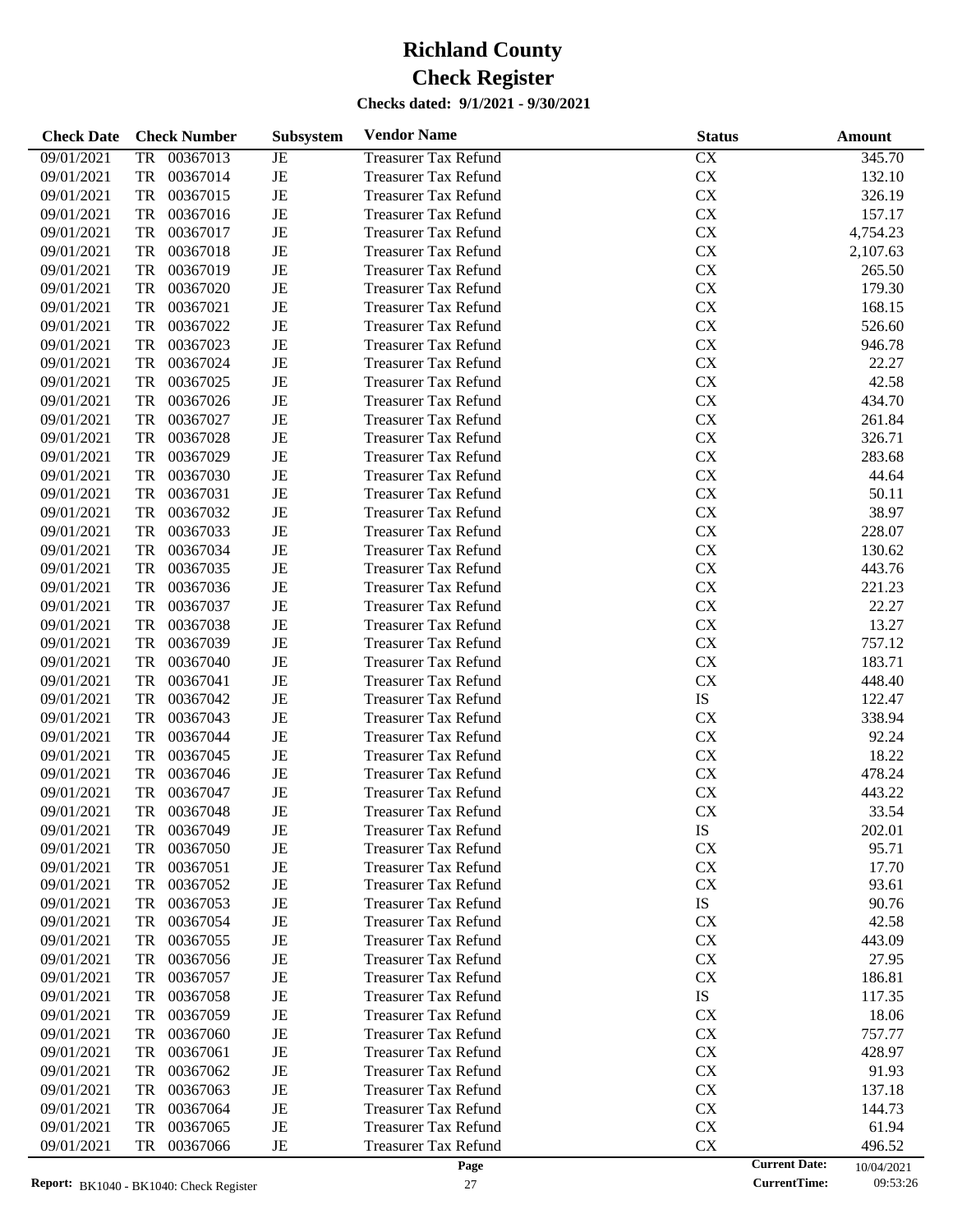| <b>Check Date</b>        | <b>Check Number</b>              | Subsystem | <b>Vendor Name</b>                                         | <b>Status</b>          | Amount                             |
|--------------------------|----------------------------------|-----------|------------------------------------------------------------|------------------------|------------------------------------|
| 09/01/2021               | 00367067<br>TR                   | JE        | <b>Treasurer Tax Refund</b>                                | CX                     | 67.73                              |
| 09/01/2021               | TR<br>00367068                   | JE        | <b>Treasurer Tax Refund</b>                                | ${\rm CX}$             | 72.37                              |
| 09/01/2021               | TR<br>00367069                   | JE        | <b>Treasurer Tax Refund</b>                                | CX                     | 8.73                               |
| 09/01/2021               | TR<br>00367070                   | JE        | <b>Treasurer Tax Refund</b>                                | ${\rm IS}$             | 20.00                              |
| 09/01/2021               | TR<br>00367071                   | JE        | <b>Treasurer Tax Refund</b>                                | CX                     | 188.52                             |
| 09/01/2021               | TR<br>00367072                   | JE        | <b>Treasurer Tax Refund</b>                                | ${\rm CX}$             | 61.25                              |
| 09/01/2021               | TR<br>00367073                   | JE        | <b>Treasurer Tax Refund</b>                                | ${\rm CX}$             | 325.95                             |
| 09/01/2021               | TR<br>00367074                   | JE        | <b>Treasurer Tax Refund</b>                                | ${\rm CX}$             | 4,906.46                           |
| 09/01/2021               | TR<br>00367075                   | JE        | <b>Treasurer Tax Refund</b>                                | CX                     | 72.56                              |
| 09/01/2021               | TR<br>00367076                   | JE        | <b>Treasurer Tax Refund</b>                                | ${\rm IS}$             | 100.21                             |
| 09/01/2021               | TR<br>00367077                   | JE        | <b>Treasurer Tax Refund</b>                                | CX                     | 47.74                              |
| 09/01/2021               | TR<br>00367078                   | JE        | <b>Treasurer Tax Refund</b>                                | CX                     | 54.00                              |
| 09/01/2021               | TR<br>00367079                   | JE        | <b>Treasurer Tax Refund</b>                                | ${\rm IS}$             | 14.27                              |
| 09/01/2021               | TR<br>00367080                   | JE        | <b>Treasurer Tax Refund</b>                                | CX                     | 31.61                              |
| 09/01/2021               | TR<br>00367081                   | JE        | <b>Treasurer Tax Refund</b>                                | ${\rm CX}$             | 45.64                              |
| 09/01/2021               | TR<br>00367082                   | $\rm{JE}$ | <b>Treasurer Tax Refund</b>                                | ${\rm CX}$             | 198.38                             |
| 09/01/2021               | TR<br>00367083                   | $\rm{JE}$ | <b>Treasurer Tax Refund</b>                                | ${\rm CX}$             | 361.86                             |
| 09/01/2021               | TR<br>90022400                   | OH        | CARELOCK, JUSTIN J                                         | CX                     | 404.77                             |
| 09/01/2021               | TR<br>90022401                   | $\rm OH$  | DREHER, SHINEKA                                            | ${\rm IS}$             | 6,071.56                           |
| 09/01/2021               | TR<br>90022402                   | $\rm OH$  | GRANT, ISRAEL                                              | CX                     | 7,083.49                           |
| 09/01/2021               | TR<br>90022403                   | $\rm OH$  | MERCURY FUNDING LLC                                        | ${\rm CX}$             | 71,846.83                          |
| 09/01/2021               | TR<br>90022404                   | $\rm OH$  | MERCURY FUNDING LLC                                        | ${\rm CX}$             | 129,526.19                         |
| 09/01/2021               | TR<br>90022405                   | $\rm OH$  | TAX SALE CAPITAL VENTURERS LLC                             | ${\rm CX}$             | 3,035.78                           |
| 09/01/2021               | TR<br>90022406                   | OH        | TAX SALE CAPITAL VENTURERS LLC                             | ${\rm CX}$             | 2,631.01                           |
| 09/01/2021               | TR<br>90022407                   | $\rm OH$  | TAX SALE CAPITAL VENTURERS LLC                             | ${\rm CX}$             | 1,619.08                           |
| 09/01/2021               | TR<br>90022408                   | OH        | TAX SALE CAPITAL VENTURERS LLC                             | ${\rm CX}$             | 2,631.01                           |
| 09/01/2021               | TR<br>90022409                   | <b>OH</b> | TAX SALE CAPITAL VENTURERS LLC                             | ${\rm CX}$             | 2,529.82                           |
| 09/02/2021               | TR<br>00367084                   | $\rm{JE}$ | <b>Treasurer Tax Refund</b>                                | ${\rm CX}$             | 4,137.07                           |
| 09/02/2021               | TR<br>00367085                   | $\rm{JE}$ | <b>Treasurer Tax Refund</b>                                | ${\rm CX}$             | 19.90                              |
| 09/02/2021               | TR<br>00367086                   | $\rm{JE}$ | <b>Treasurer Tax Refund</b>                                | ${\rm CX}$             | 30.00                              |
| 09/02/2021               | TR<br>90022410                   | OH        | SC DEPT OF MOTOR VEHICLES                                  | ${\rm CX}$             | 175,018.14                         |
| 09/02/2021               | TR<br>90022411                   | OH        | ALLEN, RAE                                                 | ${\rm CX}$             | 910.73                             |
| 09/02/2021               | TR<br>90022412                   | OH        | <b>BIGBY, JAMES C</b>                                      | ${\rm CX}$             | 2,428.63                           |
| 09/02/2021               | TR<br>90022413                   | OH        | <b>BIGBY, JAMES C</b>                                      | CX                     | 3,339.36                           |
| 09/02/2021               | TR<br>90022414                   | OH        | DICKERSON, FRANK                                           | ${\rm IS}$             | 404.77                             |
| 09/02/2021               | TR<br>90022415                   | <b>OH</b> | MYRES, JERRY                                               | CX                     | 3,845.32                           |
| 09/02/2021               | 90022416<br>TR                   | <b>OH</b> | REFINED REALTY LLC                                         | IS                     | 5,160.83                           |
| 09/02/2021               | TR<br>90022417                   | <b>OH</b> | STEWART, DE PAUL                                           | IS                     | 1,011.93                           |
| 09/02/2021               | TR<br>90022418                   | <b>OH</b> | XAVIER, CHERYL                                             | <b>CX</b>              | 2,833.40                           |
| 09/03/2021               | 00367087<br>TR                   | JE        | <b>Treasurer Tax Refund</b>                                | IS                     | 67.56                              |
| 09/03/2021               | TR<br>00367088                   | JE        | <b>Treasurer Tax Refund</b>                                | <b>CX</b>              | 719.16                             |
| 09/07/2021               | 00367089<br>TR                   | JE        | <b>Treasurer Tax Refund</b>                                | <b>CX</b>              | 30.00                              |
| 09/07/2021               | TR<br>00367090                   | JE        | <b>Treasurer Tax Refund</b>                                | <b>CX</b>              | 38,020.87                          |
| 09/07/2021               | TR<br>00367091                   | JE        | <b>Treasurer Tax Refund</b>                                | <b>CX</b>              | 4,683.82                           |
| 09/07/2021               | TR<br>00367092                   | JE        | <b>Treasurer Tax Refund</b>                                | <b>CX</b>              | 49,169.00                          |
| 09/07/2021               | TR<br>00367093                   | JE        | <b>Treasurer Tax Refund</b>                                | <b>CX</b>              | 22,441.00                          |
| 09/07/2021               | TR<br>00367094                   | JE        | <b>Treasurer Tax Refund</b>                                | <b>CX</b><br>IS        | 1,090.00                           |
| 09/07/2021               | TR<br>00367095                   | JE        | <b>Treasurer Tax Refund</b>                                | <b>CX</b>              | 122,650.28                         |
| 09/07/2021               | TR<br>00367096                   | JE        | <b>Treasurer Tax Refund</b>                                |                        | 123.87                             |
| 09/07/2021<br>09/07/2021 | TR<br>00367097<br>TR<br>00367098 | JE<br>JE  | <b>Treasurer Tax Refund</b><br><b>Treasurer Tax Refund</b> | <b>CX</b><br><b>CX</b> | 1,772.64<br>856.02                 |
| 09/07/2021               | TR<br>00367099                   | JE        | <b>Treasurer Tax Refund</b>                                | CX                     |                                    |
| 09/07/2021               | TR<br>00367100                   | JE        | <b>Treasurer Tax Refund</b>                                | CX                     | 21,279.55                          |
| 09/07/2021               | TR<br>00367101                   | JE        | <b>Treasurer Tax Refund</b>                                | CX                     | 16,759.19<br>9,335.45              |
|                          |                                  |           | Page                                                       |                        | <b>Current Date:</b><br>10/04/2021 |

10/04/2021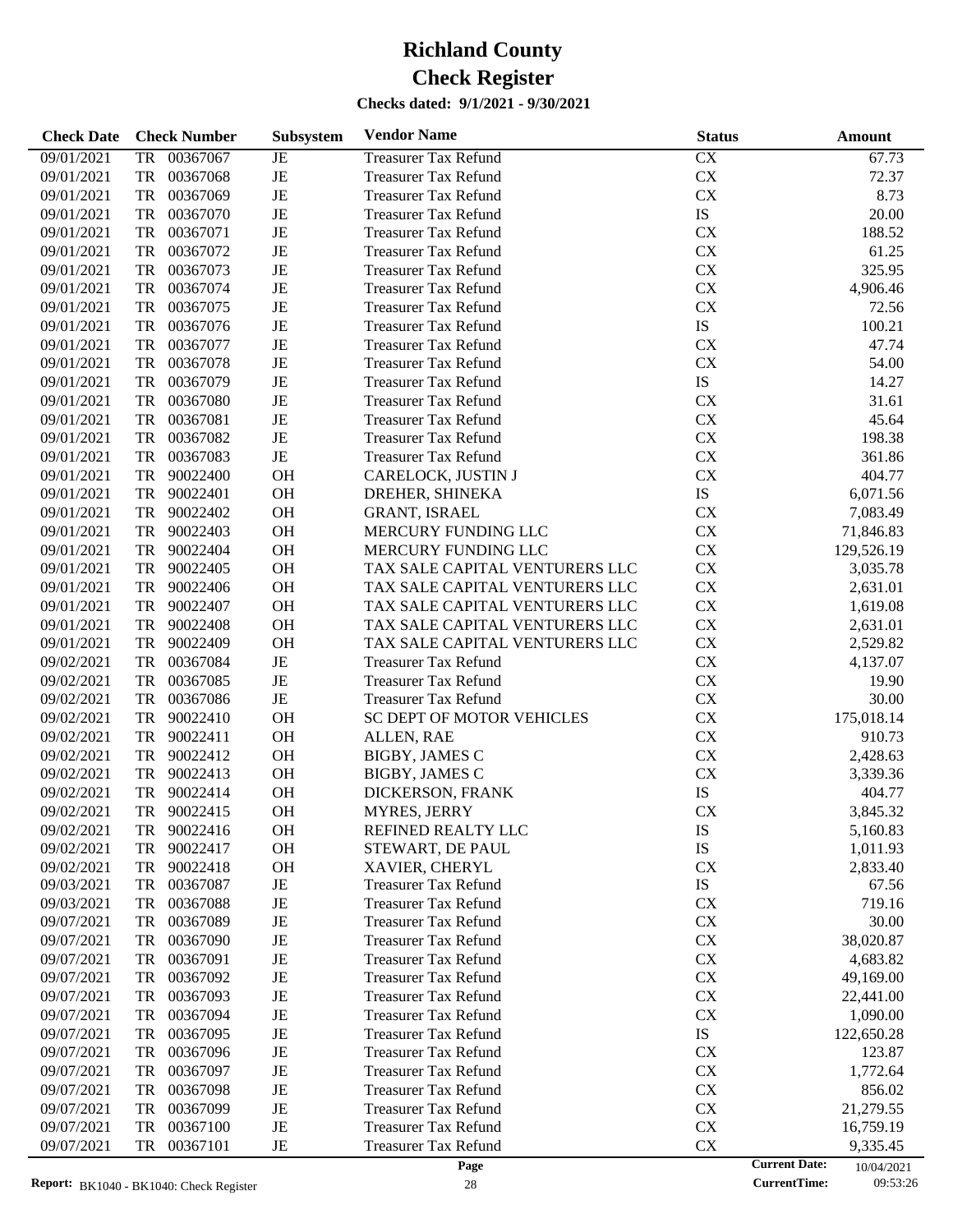| <b>Check Date</b> | <b>Check Number</b> | Subsystem   | <b>Vendor Name</b>           | <b>Status</b> | Amount                             |
|-------------------|---------------------|-------------|------------------------------|---------------|------------------------------------|
| 09/07/2021        | 00367102<br>TR      | $_{\rm JE}$ | <b>Treasurer Tax Refund</b>  | IS            | 112,986.79                         |
| 09/07/2021        | TR<br>00367103      | JE          | <b>Treasurer Tax Refund</b>  | <b>CX</b>     | 47.96                              |
| 09/07/2021        | TR<br>00367104      | JE          | <b>Treasurer Tax Refund</b>  | <b>CX</b>     | 74.23                              |
| 09/07/2021        | TR<br>00367105      | $\rm{JE}$   | <b>Treasurer Tax Refund</b>  | ${\rm IS}$    | 471.26                             |
| 09/07/2021        | TR<br>90022419      | OH          | LEXINGTON COUNTY TREASURER   | <b>CX</b>     | 62,488.46                          |
| 09/07/2021        | TR<br>90022420      | <b>OH</b>   | NATURAL RESOURCES DEPARTMENT | <b>CX</b>     | 1,000.00                           |
| 09/08/2021        | TR<br>00367106      | $\rm{JE}$   | <b>Treasurer Tax Refund</b>  | <b>CX</b>     | 1,905.50                           |
| 09/08/2021        | TR<br>00367107      | JE          | <b>Treasurer Tax Refund</b>  | <b>CX</b>     | 3,479.55                           |
| 09/08/2021        | TR<br>00367108      | $\rm{JE}$   | <b>Treasurer Tax Refund</b>  | ${\rm IS}$    | 1,356.45                           |
| 09/08/2021        | TR<br>00367109      | JE          | <b>Treasurer Tax Refund</b>  | CX            | 197.50                             |
| 09/08/2021        | TR<br>00367110      | JE          | <b>Treasurer Tax Refund</b>  | <b>CX</b>     | 54.32                              |
| 09/08/2021        | TR<br>00367111      | JE          | <b>Treasurer Tax Refund</b>  | CX            | 31.73                              |
| 09/08/2021        | TR<br>00367112      | JE          | <b>Treasurer Tax Refund</b>  | CX            | 289.08                             |
| 09/08/2021        | TR<br>00367113      | JE          | <b>Treasurer Tax Refund</b>  | CX            | 431.62                             |
| 09/08/2021        | TR<br>00367114      | JE          | <b>Treasurer Tax Refund</b>  | <b>CX</b>     | 403.86                             |
| 09/08/2021        | TR<br>00367115      | JE          | <b>Treasurer Tax Refund</b>  | <b>CX</b>     | 542.83                             |
| 09/08/2021        | TR<br>00367116      | JE          | <b>Treasurer Tax Refund</b>  | ${\rm IS}$    | 369.00                             |
| 09/08/2021        | TR<br>00367117      | JE          | <b>Treasurer Tax Refund</b>  | CX            | 1,262.97                           |
| 09/08/2021        | TR<br>00367118      | JE          | <b>Treasurer Tax Refund</b>  | <b>CX</b>     | 34.62                              |
| 09/08/2021        | TR<br>00367119      | JE          | <b>Treasurer Tax Refund</b>  | CX            | 2,770.74                           |
| 09/08/2021        | TR<br>00367120      | JE          | <b>Treasurer Tax Refund</b>  | CX            | 2,731.03                           |
| 09/08/2021        | TR<br>00367121      | JE          | <b>Treasurer Tax Refund</b>  | CX            | 5,972.06                           |
| 09/08/2021        | TR<br>00367122      | JE          | <b>Treasurer Tax Refund</b>  | <b>CX</b>     | 138.92                             |
| 09/08/2021        | TR<br>00367123      | JE          | <b>Treasurer Tax Refund</b>  | <b>CX</b>     | 426.20                             |
| 09/08/2021        | TR<br>00367124      | JE          | <b>Treasurer Tax Refund</b>  | ${\rm IS}$    | 3,168.27                           |
| 09/08/2021        | TR<br>00367125      | JE          | <b>Treasurer Tax Refund</b>  | CX            | 1,765.71                           |
| 09/08/2021        | TR<br>00367126      | JE          | <b>Treasurer Tax Refund</b>  | <b>CX</b>     | 2,566.41                           |
| 09/08/2021        | TR<br>00367127      | JE          | <b>Treasurer Tax Refund</b>  | CX            | 3,314.44                           |
| 09/08/2021        | TR<br>00367128      | JE          | <b>Treasurer Tax Refund</b>  | CX            | 140.39                             |
| 09/08/2021        | TR<br>00367129      | JE          | <b>Treasurer Tax Refund</b>  | <b>CX</b>     | 193.22                             |
| 09/08/2021        | TR<br>00367130      | JE          | <b>Treasurer Tax Refund</b>  | ${\rm IS}$    | 53.44                              |
| 09/08/2021        | TR<br>00367131      | JE          | <b>Treasurer Tax Refund</b>  | <b>CX</b>     | 13,519.95                          |
| 09/08/2021        | TR<br>00367132      | JE          | <b>Treasurer Tax Refund</b>  | CX            | 173.10                             |
| 09/08/2021        | TR<br>00367133      | JE          | <b>Treasurer Tax Refund</b>  | CX            | 5,516.36                           |
| 09/08/2021        | TR<br>00367134      | JE          | <b>Treasurer Tax Refund</b>  | <b>CX</b>     | 3,742.38                           |
| 09/08/2021        | TR<br>00367135      | JE          | <b>Treasurer Tax Refund</b>  | <b>CX</b>     | 2,559.18                           |
| 09/08/2021        | 00367136<br>TR      | JE          | <b>Treasurer Tax Refund</b>  | <b>CX</b>     | 2,386.72                           |
| 09/08/2021        | 00367137<br>TR      | JE          | <b>Treasurer Tax Refund</b>  | <b>CX</b>     | 3,024.90                           |
| 09/09/2021        | 00367138<br>TR      | JE          | <b>Treasurer Tax Refund</b>  | <b>CX</b>     | 2,787.66                           |
| 09/09/2021        | 00367139<br>TR      | JE          | <b>Treasurer Tax Refund</b>  | <b>CX</b>     | 4,828.42                           |
| 09/09/2021        | TR<br>00367140      | JE          | <b>Treasurer Tax Refund</b>  | <b>CX</b>     | 411.96                             |
| 09/09/2021        | 00367141<br>TR      | JE          | <b>Treasurer Tax Refund</b>  | <b>CX</b>     | 64.24                              |
| 09/09/2021        | TR<br>00367142      | JE          | <b>Treasurer Tax Refund</b>  | <b>CX</b>     | 203.18                             |
| 09/09/2021        | TR<br>00367143      | JE          | <b>Treasurer Tax Refund</b>  | <b>CX</b>     | 92.37                              |
| 09/09/2021        | TR<br>00367144      | JE          | <b>Treasurer Tax Refund</b>  | <b>CX</b>     | 2,230.10                           |
| 09/09/2021        | TR<br>00367145      | JE          | <b>Treasurer Tax Refund</b>  | <b>CX</b>     | 322.78                             |
| 09/09/2021        | TR<br>00367146      | JE          | <b>Treasurer Tax Refund</b>  | IS            | 41.95                              |
| 09/09/2021        | TR<br>00367147      | JE          | <b>Treasurer Tax Refund</b>  | <b>CX</b>     | 22.27                              |
| 09/09/2021        | TR<br>00367148      | JE          | <b>Treasurer Tax Refund</b>  | <b>CX</b>     | 90.17                              |
| 09/09/2021        | TR<br>00367149      | JE          | <b>Treasurer Tax Refund</b>  | <b>CX</b>     | 2,171.57                           |
| 09/09/2021        | TR<br>00367150      | JE          | <b>Treasurer Tax Refund</b>  | <b>CX</b>     | 402.67                             |
| 09/09/2021        | TR<br>00367151      | JE          | <b>Treasurer Tax Refund</b>  | <b>CX</b>     | 643.50                             |
| 09/09/2021        | TR<br>00367152      | JE          | <b>Treasurer Tax Refund</b>  | <b>CX</b>     | 460.20                             |
| 09/09/2021        | 00367153<br>TR      | JE          | <b>Treasurer Tax Refund</b>  | IS            | 126.41                             |
|                   |                     |             | Page                         |               | <b>Current Date:</b><br>10/04/2021 |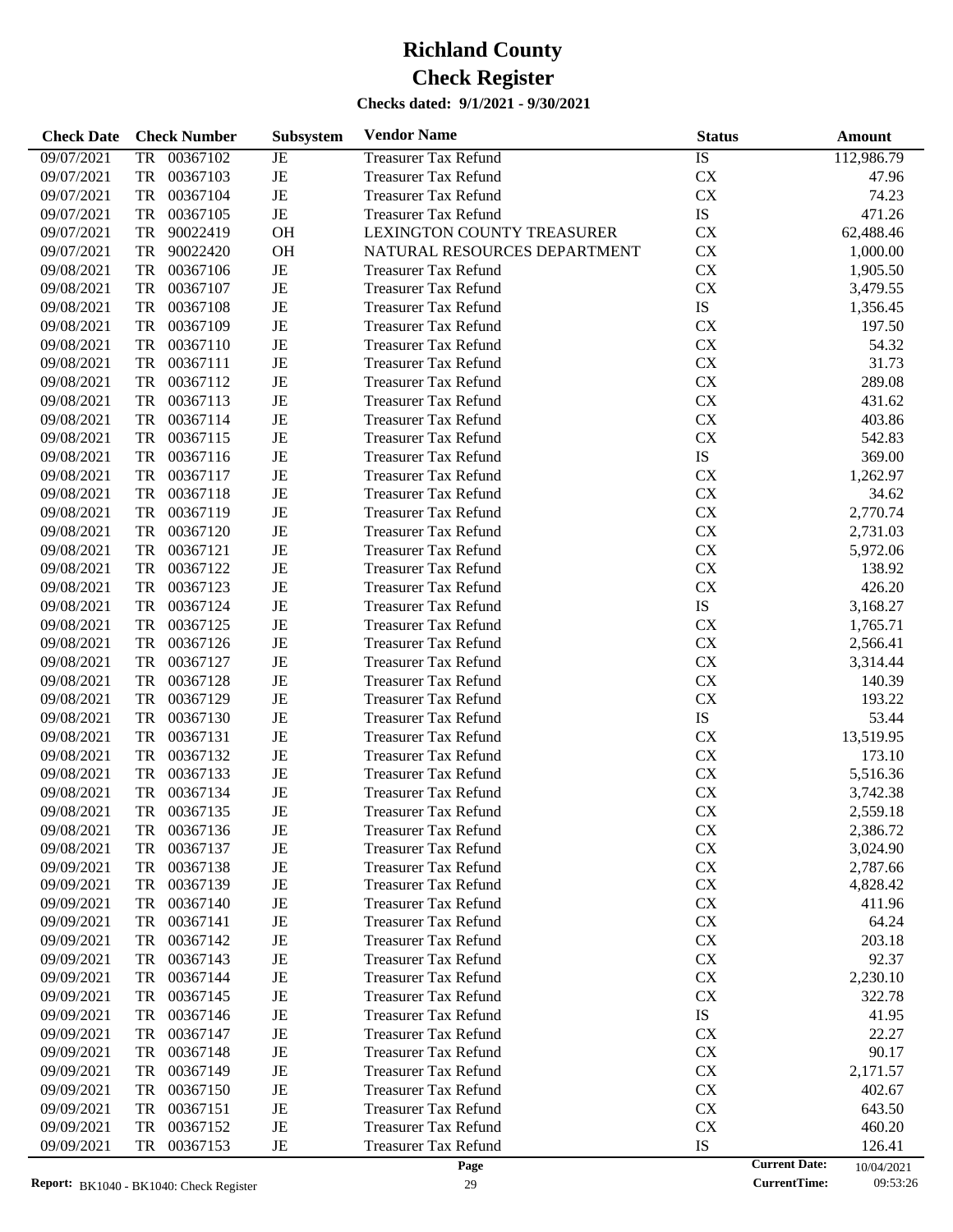| 09/09/2021<br>00367154<br><b>Treasurer Tax Refund</b><br>CX<br>849.49<br><b>TR</b><br>JE<br>$\rm{JE}$<br>CX<br>09/09/2021<br><b>TR</b><br>00367155<br><b>Treasurer Tax Refund</b><br>621.80<br>$\rm{JE}$<br>CX<br>09/09/2021<br><b>TR</b><br>00367156<br>250.52<br><b>Treasurer Tax Refund</b><br>CX<br>09/09/2021<br><b>TR</b><br>00367157<br>$_{\rm JE}$<br>123.90<br><b>Treasurer Tax Refund</b><br>JE<br>CX<br>09/09/2021<br><b>TR</b><br>00367158<br>355.84<br><b>Treasurer Tax Refund</b><br>JE<br>CX<br>09/09/2021<br><b>TR</b><br>00367159<br>668.04<br><b>Treasurer Tax Refund</b><br>$\rm{JE}$<br>CX<br>09/09/2021<br><b>TR</b><br>00367160<br>47.84<br><b>Treasurer Tax Refund</b><br>JE<br>IS<br>09/09/2021<br><b>TR</b><br>00367161<br>16.77<br><b>Treasurer Tax Refund</b><br>JE<br>CX<br>09/09/2021<br><b>TR</b><br>00367162<br>947.58<br><b>Treasurer Tax Refund</b><br>JE<br>CX<br>09/09/2021<br><b>TR</b><br>00367163<br>202.31<br><b>Treasurer Tax Refund</b><br>$\rm{JE}$<br>CX<br>09/09/2021<br><b>TR</b><br>00367164<br>47.84<br><b>Treasurer Tax Refund</b><br>JE<br>CX<br>09/09/2021<br><b>TR</b><br>00367165<br>94.11<br><b>Treasurer Tax Refund</b><br>JE<br>CX<br>09/09/2021<br><b>TR</b><br>00367166<br>16.70<br><b>Treasurer Tax Refund</b><br>$\rm{JE}$<br>CX<br>09/09/2021<br><b>TR</b><br>00367167<br>183.72<br><b>Treasurer Tax Refund</b><br>JE<br>CX<br>09/09/2021<br><b>TR</b><br>00367168<br>64.54<br><b>Treasurer Tax Refund</b><br>JE<br>CX<br>09/09/2021<br><b>TR</b><br>00367169<br>18.22<br><b>Treasurer Tax Refund</b><br>$\rm{JE}$<br>CX<br>09/09/2021<br><b>TR</b><br>00367170<br><b>Treasurer Tax Refund</b><br>94.65<br>$\rm{JE}$<br>CX<br>09/09/2021<br><b>TR</b><br>00367171<br>88.69<br><b>Treasurer Tax Refund</b><br>JE<br>CX<br>09/09/2021<br><b>TR</b><br>00367172<br>218.70<br><b>Treasurer Tax Refund</b><br>$\rm{JE}$<br>CX<br>09/09/2021<br><b>TR</b><br>00367173<br>150.32<br><b>Treasurer Tax Refund</b><br>$\rm{JE}$<br>IS<br>09/09/2021<br><b>TR</b><br>00367174<br>306.12<br><b>Treasurer Tax Refund</b><br>$\rm{JE}$<br>CX<br>09/09/2021<br><b>TR</b><br>00367175<br>57.54<br><b>Treasurer Tax Refund</b><br>JE<br>CX<br>09/09/2021<br><b>TR</b><br>00367176<br>33.78<br><b>Treasurer Tax Refund</b><br>$\rm{JE}$<br>CX<br>09/09/2021<br><b>TR</b><br>00367177<br>44.71<br><b>Treasurer Tax Refund</b><br>$\rm{JE}$<br>CX<br>09/09/2021<br><b>TR</b><br>00367178<br>2,647.62<br><b>Treasurer Tax Refund</b><br>JE<br>CX<br>09/09/2021<br><b>TR</b><br>00367179<br>49.28<br><b>Treasurer Tax Refund</b><br>JE<br>CX<br>09/09/2021<br><b>TR</b><br>00367180<br>1,705.15<br><b>Treasurer Tax Refund</b><br>$\rm{JE}$<br>CX<br>09/09/2021<br><b>TR</b><br>00367181<br>49.65<br><b>Treasurer Tax Refund</b><br>$\rm{JE}$<br>IS<br>09/09/2021<br><b>TR</b><br>00367182<br><b>Treasurer Tax Refund</b><br>14.77<br>JE<br>CX<br>09/09/2021<br><b>TR</b><br>00367183<br>167.99<br><b>Treasurer Tax Refund</b><br>$\rm{JE}$<br>CX<br>09/09/2021<br><b>TR</b><br>00367184<br>122.99<br><b>Treasurer Tax Refund</b><br>$\rm{JE}$<br>CX<br>09/09/2021<br><b>TR</b><br>00367185<br>122.48<br><b>Treasurer Tax Refund</b><br>$\rm{JE}$<br>CX<br>09/09/2021<br><b>TR</b><br>00367186<br>335.37<br><b>Treasurer Tax Refund</b><br>JE<br>CX<br>09/09/2021<br><b>TR</b><br>00367187<br>752.34<br><b>Treasurer Tax Refund</b><br>JE<br>CX<br>09/09/2021<br><b>TR</b><br>00367188<br>959.86<br><b>Treasurer Tax Refund</b><br>JE<br>CX<br>09/09/2021<br><b>TR</b><br>00367189<br><b>Treasurer Tax Refund</b><br>112.88<br>09/09/2021<br>00367190<br><b>Treasurer Tax Refund</b><br><b>CX</b><br>1,110.19<br>JE<br>TR<br>00367191<br><b>CX</b><br>09/09/2021<br>TR<br>JE<br><b>Treasurer Tax Refund</b><br>22.79<br>CX<br>00367192<br>JE<br>09/09/2021<br>TR<br><b>Treasurer Tax Refund</b><br>22.58<br>00367193<br>JE<br><b>CX</b><br>09/09/2021<br>TR<br>Treasurer Tax Refund<br>100.63<br><b>CX</b><br>09/09/2021<br>00367194<br>JE<br><b>Treasurer Tax Refund</b><br>200.42<br>TR<br><b>CX</b><br>09/09/2021<br>00367195<br>JE<br><b>Treasurer Tax Refund</b><br>56.07<br>TR<br><b>CX</b><br>09/09/2021<br>00367196<br>JE<br><b>Treasurer Tax Refund</b><br>TR<br>296.48<br><b>CX</b><br>09/09/2021<br>00367197<br>JE<br><b>Treasurer Tax Refund</b><br>392.14<br>TR<br><b>CX</b><br>09/09/2021<br>00367198<br>JE<br><b>Treasurer Tax Refund</b><br>232.21<br>TR<br><b>CX</b><br>09/09/2021<br>00367199<br>JE<br><b>Treasurer Tax Refund</b><br>111.34<br>TR<br><b>CX</b><br>09/09/2021<br>00367200<br>JE<br><b>Treasurer Tax Refund</b><br>84.04<br>TR<br><b>CX</b><br>09/09/2021<br>00367201<br>JE<br><b>Treasurer Tax Refund</b><br>226.66<br>TR<br><b>CX</b><br>09/09/2021<br>00367202<br>JE<br><b>Treasurer Tax Refund</b><br>186.08<br>TR<br><b>CX</b><br>09/09/2021<br>00367203<br>JE<br><b>Treasurer Tax Refund</b><br>558.52<br>TR<br><b>CX</b><br>09/09/2021<br>00367204<br>JE<br><b>Treasurer Tax Refund</b><br>371.88<br>TR<br><b>CX</b><br>09/09/2021<br>00367205<br>JE<br><b>Treasurer Tax Refund</b><br>2,034.89<br>TR<br><b>CX</b><br>09/09/2021<br>00367206<br>JE<br><b>Treasurer Tax Refund</b><br>TR<br>454.00<br><b>CX</b><br>09/09/2021<br>00367207<br>JE<br><b>Treasurer Tax Refund</b><br>146.03<br>TR | <b>Check Date</b> | <b>Check Number</b> | Subsystem | <b>Vendor Name</b> | <b>Status</b> | Amount                             |
|-----------------------------------------------------------------------------------------------------------------------------------------------------------------------------------------------------------------------------------------------------------------------------------------------------------------------------------------------------------------------------------------------------------------------------------------------------------------------------------------------------------------------------------------------------------------------------------------------------------------------------------------------------------------------------------------------------------------------------------------------------------------------------------------------------------------------------------------------------------------------------------------------------------------------------------------------------------------------------------------------------------------------------------------------------------------------------------------------------------------------------------------------------------------------------------------------------------------------------------------------------------------------------------------------------------------------------------------------------------------------------------------------------------------------------------------------------------------------------------------------------------------------------------------------------------------------------------------------------------------------------------------------------------------------------------------------------------------------------------------------------------------------------------------------------------------------------------------------------------------------------------------------------------------------------------------------------------------------------------------------------------------------------------------------------------------------------------------------------------------------------------------------------------------------------------------------------------------------------------------------------------------------------------------------------------------------------------------------------------------------------------------------------------------------------------------------------------------------------------------------------------------------------------------------------------------------------------------------------------------------------------------------------------------------------------------------------------------------------------------------------------------------------------------------------------------------------------------------------------------------------------------------------------------------------------------------------------------------------------------------------------------------------------------------------------------------------------------------------------------------------------------------------------------------------------------------------------------------------------------------------------------------------------------------------------------------------------------------------------------------------------------------------------------------------------------------------------------------------------------------------------------------------------------------------------------------------------------------------------------------------------------------------------------------------------------------------------------------------------------------------------------------------------------------------------------------------------------------------------------------------------------------------------------------------------------------------------------------------------------------------------------------------------------------------------------------------------------------------------------------------------------------------------------------------------------------------------------------------------------------------------------------------------------------------------------------------------------------------------------------------------------------------------------------------------------------------------------------------------------------------------------------------------------------------------------------------------------------------------------------------------------------------------------------------------------------------------------------------------------------------------------------------------------------------------------------------------------------------------------------------------------------------------------------------------------------------------------------------------------------------------------------------------------------------------------------------------------------------------------------------------------------------------------------------------------------------------------------------------------------------------------------------|-------------------|---------------------|-----------|--------------------|---------------|------------------------------------|
|                                                                                                                                                                                                                                                                                                                                                                                                                                                                                                                                                                                                                                                                                                                                                                                                                                                                                                                                                                                                                                                                                                                                                                                                                                                                                                                                                                                                                                                                                                                                                                                                                                                                                                                                                                                                                                                                                                                                                                                                                                                                                                                                                                                                                                                                                                                                                                                                                                                                                                                                                                                                                                                                                                                                                                                                                                                                                                                                                                                                                                                                                                                                                                                                                                                                                                                                                                                                                                                                                                                                                                                                                                                                                                                                                                                                                                                                                                                                                                                                                                                                                                                                                                                                                                                                                                                                                                                                                                                                                                                                                                                                                                                                                                                                                                                                                                                                                                                                                                                                                                                                                                                                                                                                                                                                             |                   |                     |           |                    |               |                                    |
|                                                                                                                                                                                                                                                                                                                                                                                                                                                                                                                                                                                                                                                                                                                                                                                                                                                                                                                                                                                                                                                                                                                                                                                                                                                                                                                                                                                                                                                                                                                                                                                                                                                                                                                                                                                                                                                                                                                                                                                                                                                                                                                                                                                                                                                                                                                                                                                                                                                                                                                                                                                                                                                                                                                                                                                                                                                                                                                                                                                                                                                                                                                                                                                                                                                                                                                                                                                                                                                                                                                                                                                                                                                                                                                                                                                                                                                                                                                                                                                                                                                                                                                                                                                                                                                                                                                                                                                                                                                                                                                                                                                                                                                                                                                                                                                                                                                                                                                                                                                                                                                                                                                                                                                                                                                                             |                   |                     |           |                    |               |                                    |
|                                                                                                                                                                                                                                                                                                                                                                                                                                                                                                                                                                                                                                                                                                                                                                                                                                                                                                                                                                                                                                                                                                                                                                                                                                                                                                                                                                                                                                                                                                                                                                                                                                                                                                                                                                                                                                                                                                                                                                                                                                                                                                                                                                                                                                                                                                                                                                                                                                                                                                                                                                                                                                                                                                                                                                                                                                                                                                                                                                                                                                                                                                                                                                                                                                                                                                                                                                                                                                                                                                                                                                                                                                                                                                                                                                                                                                                                                                                                                                                                                                                                                                                                                                                                                                                                                                                                                                                                                                                                                                                                                                                                                                                                                                                                                                                                                                                                                                                                                                                                                                                                                                                                                                                                                                                                             |                   |                     |           |                    |               |                                    |
|                                                                                                                                                                                                                                                                                                                                                                                                                                                                                                                                                                                                                                                                                                                                                                                                                                                                                                                                                                                                                                                                                                                                                                                                                                                                                                                                                                                                                                                                                                                                                                                                                                                                                                                                                                                                                                                                                                                                                                                                                                                                                                                                                                                                                                                                                                                                                                                                                                                                                                                                                                                                                                                                                                                                                                                                                                                                                                                                                                                                                                                                                                                                                                                                                                                                                                                                                                                                                                                                                                                                                                                                                                                                                                                                                                                                                                                                                                                                                                                                                                                                                                                                                                                                                                                                                                                                                                                                                                                                                                                                                                                                                                                                                                                                                                                                                                                                                                                                                                                                                                                                                                                                                                                                                                                                             |                   |                     |           |                    |               |                                    |
|                                                                                                                                                                                                                                                                                                                                                                                                                                                                                                                                                                                                                                                                                                                                                                                                                                                                                                                                                                                                                                                                                                                                                                                                                                                                                                                                                                                                                                                                                                                                                                                                                                                                                                                                                                                                                                                                                                                                                                                                                                                                                                                                                                                                                                                                                                                                                                                                                                                                                                                                                                                                                                                                                                                                                                                                                                                                                                                                                                                                                                                                                                                                                                                                                                                                                                                                                                                                                                                                                                                                                                                                                                                                                                                                                                                                                                                                                                                                                                                                                                                                                                                                                                                                                                                                                                                                                                                                                                                                                                                                                                                                                                                                                                                                                                                                                                                                                                                                                                                                                                                                                                                                                                                                                                                                             |                   |                     |           |                    |               |                                    |
|                                                                                                                                                                                                                                                                                                                                                                                                                                                                                                                                                                                                                                                                                                                                                                                                                                                                                                                                                                                                                                                                                                                                                                                                                                                                                                                                                                                                                                                                                                                                                                                                                                                                                                                                                                                                                                                                                                                                                                                                                                                                                                                                                                                                                                                                                                                                                                                                                                                                                                                                                                                                                                                                                                                                                                                                                                                                                                                                                                                                                                                                                                                                                                                                                                                                                                                                                                                                                                                                                                                                                                                                                                                                                                                                                                                                                                                                                                                                                                                                                                                                                                                                                                                                                                                                                                                                                                                                                                                                                                                                                                                                                                                                                                                                                                                                                                                                                                                                                                                                                                                                                                                                                                                                                                                                             |                   |                     |           |                    |               |                                    |
|                                                                                                                                                                                                                                                                                                                                                                                                                                                                                                                                                                                                                                                                                                                                                                                                                                                                                                                                                                                                                                                                                                                                                                                                                                                                                                                                                                                                                                                                                                                                                                                                                                                                                                                                                                                                                                                                                                                                                                                                                                                                                                                                                                                                                                                                                                                                                                                                                                                                                                                                                                                                                                                                                                                                                                                                                                                                                                                                                                                                                                                                                                                                                                                                                                                                                                                                                                                                                                                                                                                                                                                                                                                                                                                                                                                                                                                                                                                                                                                                                                                                                                                                                                                                                                                                                                                                                                                                                                                                                                                                                                                                                                                                                                                                                                                                                                                                                                                                                                                                                                                                                                                                                                                                                                                                             |                   |                     |           |                    |               |                                    |
|                                                                                                                                                                                                                                                                                                                                                                                                                                                                                                                                                                                                                                                                                                                                                                                                                                                                                                                                                                                                                                                                                                                                                                                                                                                                                                                                                                                                                                                                                                                                                                                                                                                                                                                                                                                                                                                                                                                                                                                                                                                                                                                                                                                                                                                                                                                                                                                                                                                                                                                                                                                                                                                                                                                                                                                                                                                                                                                                                                                                                                                                                                                                                                                                                                                                                                                                                                                                                                                                                                                                                                                                                                                                                                                                                                                                                                                                                                                                                                                                                                                                                                                                                                                                                                                                                                                                                                                                                                                                                                                                                                                                                                                                                                                                                                                                                                                                                                                                                                                                                                                                                                                                                                                                                                                                             |                   |                     |           |                    |               |                                    |
|                                                                                                                                                                                                                                                                                                                                                                                                                                                                                                                                                                                                                                                                                                                                                                                                                                                                                                                                                                                                                                                                                                                                                                                                                                                                                                                                                                                                                                                                                                                                                                                                                                                                                                                                                                                                                                                                                                                                                                                                                                                                                                                                                                                                                                                                                                                                                                                                                                                                                                                                                                                                                                                                                                                                                                                                                                                                                                                                                                                                                                                                                                                                                                                                                                                                                                                                                                                                                                                                                                                                                                                                                                                                                                                                                                                                                                                                                                                                                                                                                                                                                                                                                                                                                                                                                                                                                                                                                                                                                                                                                                                                                                                                                                                                                                                                                                                                                                                                                                                                                                                                                                                                                                                                                                                                             |                   |                     |           |                    |               |                                    |
|                                                                                                                                                                                                                                                                                                                                                                                                                                                                                                                                                                                                                                                                                                                                                                                                                                                                                                                                                                                                                                                                                                                                                                                                                                                                                                                                                                                                                                                                                                                                                                                                                                                                                                                                                                                                                                                                                                                                                                                                                                                                                                                                                                                                                                                                                                                                                                                                                                                                                                                                                                                                                                                                                                                                                                                                                                                                                                                                                                                                                                                                                                                                                                                                                                                                                                                                                                                                                                                                                                                                                                                                                                                                                                                                                                                                                                                                                                                                                                                                                                                                                                                                                                                                                                                                                                                                                                                                                                                                                                                                                                                                                                                                                                                                                                                                                                                                                                                                                                                                                                                                                                                                                                                                                                                                             |                   |                     |           |                    |               |                                    |
|                                                                                                                                                                                                                                                                                                                                                                                                                                                                                                                                                                                                                                                                                                                                                                                                                                                                                                                                                                                                                                                                                                                                                                                                                                                                                                                                                                                                                                                                                                                                                                                                                                                                                                                                                                                                                                                                                                                                                                                                                                                                                                                                                                                                                                                                                                                                                                                                                                                                                                                                                                                                                                                                                                                                                                                                                                                                                                                                                                                                                                                                                                                                                                                                                                                                                                                                                                                                                                                                                                                                                                                                                                                                                                                                                                                                                                                                                                                                                                                                                                                                                                                                                                                                                                                                                                                                                                                                                                                                                                                                                                                                                                                                                                                                                                                                                                                                                                                                                                                                                                                                                                                                                                                                                                                                             |                   |                     |           |                    |               |                                    |
|                                                                                                                                                                                                                                                                                                                                                                                                                                                                                                                                                                                                                                                                                                                                                                                                                                                                                                                                                                                                                                                                                                                                                                                                                                                                                                                                                                                                                                                                                                                                                                                                                                                                                                                                                                                                                                                                                                                                                                                                                                                                                                                                                                                                                                                                                                                                                                                                                                                                                                                                                                                                                                                                                                                                                                                                                                                                                                                                                                                                                                                                                                                                                                                                                                                                                                                                                                                                                                                                                                                                                                                                                                                                                                                                                                                                                                                                                                                                                                                                                                                                                                                                                                                                                                                                                                                                                                                                                                                                                                                                                                                                                                                                                                                                                                                                                                                                                                                                                                                                                                                                                                                                                                                                                                                                             |                   |                     |           |                    |               |                                    |
|                                                                                                                                                                                                                                                                                                                                                                                                                                                                                                                                                                                                                                                                                                                                                                                                                                                                                                                                                                                                                                                                                                                                                                                                                                                                                                                                                                                                                                                                                                                                                                                                                                                                                                                                                                                                                                                                                                                                                                                                                                                                                                                                                                                                                                                                                                                                                                                                                                                                                                                                                                                                                                                                                                                                                                                                                                                                                                                                                                                                                                                                                                                                                                                                                                                                                                                                                                                                                                                                                                                                                                                                                                                                                                                                                                                                                                                                                                                                                                                                                                                                                                                                                                                                                                                                                                                                                                                                                                                                                                                                                                                                                                                                                                                                                                                                                                                                                                                                                                                                                                                                                                                                                                                                                                                                             |                   |                     |           |                    |               |                                    |
|                                                                                                                                                                                                                                                                                                                                                                                                                                                                                                                                                                                                                                                                                                                                                                                                                                                                                                                                                                                                                                                                                                                                                                                                                                                                                                                                                                                                                                                                                                                                                                                                                                                                                                                                                                                                                                                                                                                                                                                                                                                                                                                                                                                                                                                                                                                                                                                                                                                                                                                                                                                                                                                                                                                                                                                                                                                                                                                                                                                                                                                                                                                                                                                                                                                                                                                                                                                                                                                                                                                                                                                                                                                                                                                                                                                                                                                                                                                                                                                                                                                                                                                                                                                                                                                                                                                                                                                                                                                                                                                                                                                                                                                                                                                                                                                                                                                                                                                                                                                                                                                                                                                                                                                                                                                                             |                   |                     |           |                    |               |                                    |
|                                                                                                                                                                                                                                                                                                                                                                                                                                                                                                                                                                                                                                                                                                                                                                                                                                                                                                                                                                                                                                                                                                                                                                                                                                                                                                                                                                                                                                                                                                                                                                                                                                                                                                                                                                                                                                                                                                                                                                                                                                                                                                                                                                                                                                                                                                                                                                                                                                                                                                                                                                                                                                                                                                                                                                                                                                                                                                                                                                                                                                                                                                                                                                                                                                                                                                                                                                                                                                                                                                                                                                                                                                                                                                                                                                                                                                                                                                                                                                                                                                                                                                                                                                                                                                                                                                                                                                                                                                                                                                                                                                                                                                                                                                                                                                                                                                                                                                                                                                                                                                                                                                                                                                                                                                                                             |                   |                     |           |                    |               |                                    |
|                                                                                                                                                                                                                                                                                                                                                                                                                                                                                                                                                                                                                                                                                                                                                                                                                                                                                                                                                                                                                                                                                                                                                                                                                                                                                                                                                                                                                                                                                                                                                                                                                                                                                                                                                                                                                                                                                                                                                                                                                                                                                                                                                                                                                                                                                                                                                                                                                                                                                                                                                                                                                                                                                                                                                                                                                                                                                                                                                                                                                                                                                                                                                                                                                                                                                                                                                                                                                                                                                                                                                                                                                                                                                                                                                                                                                                                                                                                                                                                                                                                                                                                                                                                                                                                                                                                                                                                                                                                                                                                                                                                                                                                                                                                                                                                                                                                                                                                                                                                                                                                                                                                                                                                                                                                                             |                   |                     |           |                    |               |                                    |
|                                                                                                                                                                                                                                                                                                                                                                                                                                                                                                                                                                                                                                                                                                                                                                                                                                                                                                                                                                                                                                                                                                                                                                                                                                                                                                                                                                                                                                                                                                                                                                                                                                                                                                                                                                                                                                                                                                                                                                                                                                                                                                                                                                                                                                                                                                                                                                                                                                                                                                                                                                                                                                                                                                                                                                                                                                                                                                                                                                                                                                                                                                                                                                                                                                                                                                                                                                                                                                                                                                                                                                                                                                                                                                                                                                                                                                                                                                                                                                                                                                                                                                                                                                                                                                                                                                                                                                                                                                                                                                                                                                                                                                                                                                                                                                                                                                                                                                                                                                                                                                                                                                                                                                                                                                                                             |                   |                     |           |                    |               |                                    |
|                                                                                                                                                                                                                                                                                                                                                                                                                                                                                                                                                                                                                                                                                                                                                                                                                                                                                                                                                                                                                                                                                                                                                                                                                                                                                                                                                                                                                                                                                                                                                                                                                                                                                                                                                                                                                                                                                                                                                                                                                                                                                                                                                                                                                                                                                                                                                                                                                                                                                                                                                                                                                                                                                                                                                                                                                                                                                                                                                                                                                                                                                                                                                                                                                                                                                                                                                                                                                                                                                                                                                                                                                                                                                                                                                                                                                                                                                                                                                                                                                                                                                                                                                                                                                                                                                                                                                                                                                                                                                                                                                                                                                                                                                                                                                                                                                                                                                                                                                                                                                                                                                                                                                                                                                                                                             |                   |                     |           |                    |               |                                    |
|                                                                                                                                                                                                                                                                                                                                                                                                                                                                                                                                                                                                                                                                                                                                                                                                                                                                                                                                                                                                                                                                                                                                                                                                                                                                                                                                                                                                                                                                                                                                                                                                                                                                                                                                                                                                                                                                                                                                                                                                                                                                                                                                                                                                                                                                                                                                                                                                                                                                                                                                                                                                                                                                                                                                                                                                                                                                                                                                                                                                                                                                                                                                                                                                                                                                                                                                                                                                                                                                                                                                                                                                                                                                                                                                                                                                                                                                                                                                                                                                                                                                                                                                                                                                                                                                                                                                                                                                                                                                                                                                                                                                                                                                                                                                                                                                                                                                                                                                                                                                                                                                                                                                                                                                                                                                             |                   |                     |           |                    |               |                                    |
|                                                                                                                                                                                                                                                                                                                                                                                                                                                                                                                                                                                                                                                                                                                                                                                                                                                                                                                                                                                                                                                                                                                                                                                                                                                                                                                                                                                                                                                                                                                                                                                                                                                                                                                                                                                                                                                                                                                                                                                                                                                                                                                                                                                                                                                                                                                                                                                                                                                                                                                                                                                                                                                                                                                                                                                                                                                                                                                                                                                                                                                                                                                                                                                                                                                                                                                                                                                                                                                                                                                                                                                                                                                                                                                                                                                                                                                                                                                                                                                                                                                                                                                                                                                                                                                                                                                                                                                                                                                                                                                                                                                                                                                                                                                                                                                                                                                                                                                                                                                                                                                                                                                                                                                                                                                                             |                   |                     |           |                    |               |                                    |
|                                                                                                                                                                                                                                                                                                                                                                                                                                                                                                                                                                                                                                                                                                                                                                                                                                                                                                                                                                                                                                                                                                                                                                                                                                                                                                                                                                                                                                                                                                                                                                                                                                                                                                                                                                                                                                                                                                                                                                                                                                                                                                                                                                                                                                                                                                                                                                                                                                                                                                                                                                                                                                                                                                                                                                                                                                                                                                                                                                                                                                                                                                                                                                                                                                                                                                                                                                                                                                                                                                                                                                                                                                                                                                                                                                                                                                                                                                                                                                                                                                                                                                                                                                                                                                                                                                                                                                                                                                                                                                                                                                                                                                                                                                                                                                                                                                                                                                                                                                                                                                                                                                                                                                                                                                                                             |                   |                     |           |                    |               |                                    |
|                                                                                                                                                                                                                                                                                                                                                                                                                                                                                                                                                                                                                                                                                                                                                                                                                                                                                                                                                                                                                                                                                                                                                                                                                                                                                                                                                                                                                                                                                                                                                                                                                                                                                                                                                                                                                                                                                                                                                                                                                                                                                                                                                                                                                                                                                                                                                                                                                                                                                                                                                                                                                                                                                                                                                                                                                                                                                                                                                                                                                                                                                                                                                                                                                                                                                                                                                                                                                                                                                                                                                                                                                                                                                                                                                                                                                                                                                                                                                                                                                                                                                                                                                                                                                                                                                                                                                                                                                                                                                                                                                                                                                                                                                                                                                                                                                                                                                                                                                                                                                                                                                                                                                                                                                                                                             |                   |                     |           |                    |               |                                    |
|                                                                                                                                                                                                                                                                                                                                                                                                                                                                                                                                                                                                                                                                                                                                                                                                                                                                                                                                                                                                                                                                                                                                                                                                                                                                                                                                                                                                                                                                                                                                                                                                                                                                                                                                                                                                                                                                                                                                                                                                                                                                                                                                                                                                                                                                                                                                                                                                                                                                                                                                                                                                                                                                                                                                                                                                                                                                                                                                                                                                                                                                                                                                                                                                                                                                                                                                                                                                                                                                                                                                                                                                                                                                                                                                                                                                                                                                                                                                                                                                                                                                                                                                                                                                                                                                                                                                                                                                                                                                                                                                                                                                                                                                                                                                                                                                                                                                                                                                                                                                                                                                                                                                                                                                                                                                             |                   |                     |           |                    |               |                                    |
|                                                                                                                                                                                                                                                                                                                                                                                                                                                                                                                                                                                                                                                                                                                                                                                                                                                                                                                                                                                                                                                                                                                                                                                                                                                                                                                                                                                                                                                                                                                                                                                                                                                                                                                                                                                                                                                                                                                                                                                                                                                                                                                                                                                                                                                                                                                                                                                                                                                                                                                                                                                                                                                                                                                                                                                                                                                                                                                                                                                                                                                                                                                                                                                                                                                                                                                                                                                                                                                                                                                                                                                                                                                                                                                                                                                                                                                                                                                                                                                                                                                                                                                                                                                                                                                                                                                                                                                                                                                                                                                                                                                                                                                                                                                                                                                                                                                                                                                                                                                                                                                                                                                                                                                                                                                                             |                   |                     |           |                    |               |                                    |
|                                                                                                                                                                                                                                                                                                                                                                                                                                                                                                                                                                                                                                                                                                                                                                                                                                                                                                                                                                                                                                                                                                                                                                                                                                                                                                                                                                                                                                                                                                                                                                                                                                                                                                                                                                                                                                                                                                                                                                                                                                                                                                                                                                                                                                                                                                                                                                                                                                                                                                                                                                                                                                                                                                                                                                                                                                                                                                                                                                                                                                                                                                                                                                                                                                                                                                                                                                                                                                                                                                                                                                                                                                                                                                                                                                                                                                                                                                                                                                                                                                                                                                                                                                                                                                                                                                                                                                                                                                                                                                                                                                                                                                                                                                                                                                                                                                                                                                                                                                                                                                                                                                                                                                                                                                                                             |                   |                     |           |                    |               |                                    |
|                                                                                                                                                                                                                                                                                                                                                                                                                                                                                                                                                                                                                                                                                                                                                                                                                                                                                                                                                                                                                                                                                                                                                                                                                                                                                                                                                                                                                                                                                                                                                                                                                                                                                                                                                                                                                                                                                                                                                                                                                                                                                                                                                                                                                                                                                                                                                                                                                                                                                                                                                                                                                                                                                                                                                                                                                                                                                                                                                                                                                                                                                                                                                                                                                                                                                                                                                                                                                                                                                                                                                                                                                                                                                                                                                                                                                                                                                                                                                                                                                                                                                                                                                                                                                                                                                                                                                                                                                                                                                                                                                                                                                                                                                                                                                                                                                                                                                                                                                                                                                                                                                                                                                                                                                                                                             |                   |                     |           |                    |               |                                    |
|                                                                                                                                                                                                                                                                                                                                                                                                                                                                                                                                                                                                                                                                                                                                                                                                                                                                                                                                                                                                                                                                                                                                                                                                                                                                                                                                                                                                                                                                                                                                                                                                                                                                                                                                                                                                                                                                                                                                                                                                                                                                                                                                                                                                                                                                                                                                                                                                                                                                                                                                                                                                                                                                                                                                                                                                                                                                                                                                                                                                                                                                                                                                                                                                                                                                                                                                                                                                                                                                                                                                                                                                                                                                                                                                                                                                                                                                                                                                                                                                                                                                                                                                                                                                                                                                                                                                                                                                                                                                                                                                                                                                                                                                                                                                                                                                                                                                                                                                                                                                                                                                                                                                                                                                                                                                             |                   |                     |           |                    |               |                                    |
|                                                                                                                                                                                                                                                                                                                                                                                                                                                                                                                                                                                                                                                                                                                                                                                                                                                                                                                                                                                                                                                                                                                                                                                                                                                                                                                                                                                                                                                                                                                                                                                                                                                                                                                                                                                                                                                                                                                                                                                                                                                                                                                                                                                                                                                                                                                                                                                                                                                                                                                                                                                                                                                                                                                                                                                                                                                                                                                                                                                                                                                                                                                                                                                                                                                                                                                                                                                                                                                                                                                                                                                                                                                                                                                                                                                                                                                                                                                                                                                                                                                                                                                                                                                                                                                                                                                                                                                                                                                                                                                                                                                                                                                                                                                                                                                                                                                                                                                                                                                                                                                                                                                                                                                                                                                                             |                   |                     |           |                    |               |                                    |
|                                                                                                                                                                                                                                                                                                                                                                                                                                                                                                                                                                                                                                                                                                                                                                                                                                                                                                                                                                                                                                                                                                                                                                                                                                                                                                                                                                                                                                                                                                                                                                                                                                                                                                                                                                                                                                                                                                                                                                                                                                                                                                                                                                                                                                                                                                                                                                                                                                                                                                                                                                                                                                                                                                                                                                                                                                                                                                                                                                                                                                                                                                                                                                                                                                                                                                                                                                                                                                                                                                                                                                                                                                                                                                                                                                                                                                                                                                                                                                                                                                                                                                                                                                                                                                                                                                                                                                                                                                                                                                                                                                                                                                                                                                                                                                                                                                                                                                                                                                                                                                                                                                                                                                                                                                                                             |                   |                     |           |                    |               |                                    |
|                                                                                                                                                                                                                                                                                                                                                                                                                                                                                                                                                                                                                                                                                                                                                                                                                                                                                                                                                                                                                                                                                                                                                                                                                                                                                                                                                                                                                                                                                                                                                                                                                                                                                                                                                                                                                                                                                                                                                                                                                                                                                                                                                                                                                                                                                                                                                                                                                                                                                                                                                                                                                                                                                                                                                                                                                                                                                                                                                                                                                                                                                                                                                                                                                                                                                                                                                                                                                                                                                                                                                                                                                                                                                                                                                                                                                                                                                                                                                                                                                                                                                                                                                                                                                                                                                                                                                                                                                                                                                                                                                                                                                                                                                                                                                                                                                                                                                                                                                                                                                                                                                                                                                                                                                                                                             |                   |                     |           |                    |               |                                    |
|                                                                                                                                                                                                                                                                                                                                                                                                                                                                                                                                                                                                                                                                                                                                                                                                                                                                                                                                                                                                                                                                                                                                                                                                                                                                                                                                                                                                                                                                                                                                                                                                                                                                                                                                                                                                                                                                                                                                                                                                                                                                                                                                                                                                                                                                                                                                                                                                                                                                                                                                                                                                                                                                                                                                                                                                                                                                                                                                                                                                                                                                                                                                                                                                                                                                                                                                                                                                                                                                                                                                                                                                                                                                                                                                                                                                                                                                                                                                                                                                                                                                                                                                                                                                                                                                                                                                                                                                                                                                                                                                                                                                                                                                                                                                                                                                                                                                                                                                                                                                                                                                                                                                                                                                                                                                             |                   |                     |           |                    |               |                                    |
|                                                                                                                                                                                                                                                                                                                                                                                                                                                                                                                                                                                                                                                                                                                                                                                                                                                                                                                                                                                                                                                                                                                                                                                                                                                                                                                                                                                                                                                                                                                                                                                                                                                                                                                                                                                                                                                                                                                                                                                                                                                                                                                                                                                                                                                                                                                                                                                                                                                                                                                                                                                                                                                                                                                                                                                                                                                                                                                                                                                                                                                                                                                                                                                                                                                                                                                                                                                                                                                                                                                                                                                                                                                                                                                                                                                                                                                                                                                                                                                                                                                                                                                                                                                                                                                                                                                                                                                                                                                                                                                                                                                                                                                                                                                                                                                                                                                                                                                                                                                                                                                                                                                                                                                                                                                                             |                   |                     |           |                    |               |                                    |
|                                                                                                                                                                                                                                                                                                                                                                                                                                                                                                                                                                                                                                                                                                                                                                                                                                                                                                                                                                                                                                                                                                                                                                                                                                                                                                                                                                                                                                                                                                                                                                                                                                                                                                                                                                                                                                                                                                                                                                                                                                                                                                                                                                                                                                                                                                                                                                                                                                                                                                                                                                                                                                                                                                                                                                                                                                                                                                                                                                                                                                                                                                                                                                                                                                                                                                                                                                                                                                                                                                                                                                                                                                                                                                                                                                                                                                                                                                                                                                                                                                                                                                                                                                                                                                                                                                                                                                                                                                                                                                                                                                                                                                                                                                                                                                                                                                                                                                                                                                                                                                                                                                                                                                                                                                                                             |                   |                     |           |                    |               |                                    |
|                                                                                                                                                                                                                                                                                                                                                                                                                                                                                                                                                                                                                                                                                                                                                                                                                                                                                                                                                                                                                                                                                                                                                                                                                                                                                                                                                                                                                                                                                                                                                                                                                                                                                                                                                                                                                                                                                                                                                                                                                                                                                                                                                                                                                                                                                                                                                                                                                                                                                                                                                                                                                                                                                                                                                                                                                                                                                                                                                                                                                                                                                                                                                                                                                                                                                                                                                                                                                                                                                                                                                                                                                                                                                                                                                                                                                                                                                                                                                                                                                                                                                                                                                                                                                                                                                                                                                                                                                                                                                                                                                                                                                                                                                                                                                                                                                                                                                                                                                                                                                                                                                                                                                                                                                                                                             |                   |                     |           |                    |               |                                    |
|                                                                                                                                                                                                                                                                                                                                                                                                                                                                                                                                                                                                                                                                                                                                                                                                                                                                                                                                                                                                                                                                                                                                                                                                                                                                                                                                                                                                                                                                                                                                                                                                                                                                                                                                                                                                                                                                                                                                                                                                                                                                                                                                                                                                                                                                                                                                                                                                                                                                                                                                                                                                                                                                                                                                                                                                                                                                                                                                                                                                                                                                                                                                                                                                                                                                                                                                                                                                                                                                                                                                                                                                                                                                                                                                                                                                                                                                                                                                                                                                                                                                                                                                                                                                                                                                                                                                                                                                                                                                                                                                                                                                                                                                                                                                                                                                                                                                                                                                                                                                                                                                                                                                                                                                                                                                             |                   |                     |           |                    |               |                                    |
|                                                                                                                                                                                                                                                                                                                                                                                                                                                                                                                                                                                                                                                                                                                                                                                                                                                                                                                                                                                                                                                                                                                                                                                                                                                                                                                                                                                                                                                                                                                                                                                                                                                                                                                                                                                                                                                                                                                                                                                                                                                                                                                                                                                                                                                                                                                                                                                                                                                                                                                                                                                                                                                                                                                                                                                                                                                                                                                                                                                                                                                                                                                                                                                                                                                                                                                                                                                                                                                                                                                                                                                                                                                                                                                                                                                                                                                                                                                                                                                                                                                                                                                                                                                                                                                                                                                                                                                                                                                                                                                                                                                                                                                                                                                                                                                                                                                                                                                                                                                                                                                                                                                                                                                                                                                                             |                   |                     |           |                    |               |                                    |
|                                                                                                                                                                                                                                                                                                                                                                                                                                                                                                                                                                                                                                                                                                                                                                                                                                                                                                                                                                                                                                                                                                                                                                                                                                                                                                                                                                                                                                                                                                                                                                                                                                                                                                                                                                                                                                                                                                                                                                                                                                                                                                                                                                                                                                                                                                                                                                                                                                                                                                                                                                                                                                                                                                                                                                                                                                                                                                                                                                                                                                                                                                                                                                                                                                                                                                                                                                                                                                                                                                                                                                                                                                                                                                                                                                                                                                                                                                                                                                                                                                                                                                                                                                                                                                                                                                                                                                                                                                                                                                                                                                                                                                                                                                                                                                                                                                                                                                                                                                                                                                                                                                                                                                                                                                                                             |                   |                     |           |                    |               |                                    |
|                                                                                                                                                                                                                                                                                                                                                                                                                                                                                                                                                                                                                                                                                                                                                                                                                                                                                                                                                                                                                                                                                                                                                                                                                                                                                                                                                                                                                                                                                                                                                                                                                                                                                                                                                                                                                                                                                                                                                                                                                                                                                                                                                                                                                                                                                                                                                                                                                                                                                                                                                                                                                                                                                                                                                                                                                                                                                                                                                                                                                                                                                                                                                                                                                                                                                                                                                                                                                                                                                                                                                                                                                                                                                                                                                                                                                                                                                                                                                                                                                                                                                                                                                                                                                                                                                                                                                                                                                                                                                                                                                                                                                                                                                                                                                                                                                                                                                                                                                                                                                                                                                                                                                                                                                                                                             |                   |                     |           |                    |               |                                    |
|                                                                                                                                                                                                                                                                                                                                                                                                                                                                                                                                                                                                                                                                                                                                                                                                                                                                                                                                                                                                                                                                                                                                                                                                                                                                                                                                                                                                                                                                                                                                                                                                                                                                                                                                                                                                                                                                                                                                                                                                                                                                                                                                                                                                                                                                                                                                                                                                                                                                                                                                                                                                                                                                                                                                                                                                                                                                                                                                                                                                                                                                                                                                                                                                                                                                                                                                                                                                                                                                                                                                                                                                                                                                                                                                                                                                                                                                                                                                                                                                                                                                                                                                                                                                                                                                                                                                                                                                                                                                                                                                                                                                                                                                                                                                                                                                                                                                                                                                                                                                                                                                                                                                                                                                                                                                             |                   |                     |           |                    |               |                                    |
|                                                                                                                                                                                                                                                                                                                                                                                                                                                                                                                                                                                                                                                                                                                                                                                                                                                                                                                                                                                                                                                                                                                                                                                                                                                                                                                                                                                                                                                                                                                                                                                                                                                                                                                                                                                                                                                                                                                                                                                                                                                                                                                                                                                                                                                                                                                                                                                                                                                                                                                                                                                                                                                                                                                                                                                                                                                                                                                                                                                                                                                                                                                                                                                                                                                                                                                                                                                                                                                                                                                                                                                                                                                                                                                                                                                                                                                                                                                                                                                                                                                                                                                                                                                                                                                                                                                                                                                                                                                                                                                                                                                                                                                                                                                                                                                                                                                                                                                                                                                                                                                                                                                                                                                                                                                                             |                   |                     |           |                    |               |                                    |
|                                                                                                                                                                                                                                                                                                                                                                                                                                                                                                                                                                                                                                                                                                                                                                                                                                                                                                                                                                                                                                                                                                                                                                                                                                                                                                                                                                                                                                                                                                                                                                                                                                                                                                                                                                                                                                                                                                                                                                                                                                                                                                                                                                                                                                                                                                                                                                                                                                                                                                                                                                                                                                                                                                                                                                                                                                                                                                                                                                                                                                                                                                                                                                                                                                                                                                                                                                                                                                                                                                                                                                                                                                                                                                                                                                                                                                                                                                                                                                                                                                                                                                                                                                                                                                                                                                                                                                                                                                                                                                                                                                                                                                                                                                                                                                                                                                                                                                                                                                                                                                                                                                                                                                                                                                                                             |                   |                     |           |                    |               |                                    |
|                                                                                                                                                                                                                                                                                                                                                                                                                                                                                                                                                                                                                                                                                                                                                                                                                                                                                                                                                                                                                                                                                                                                                                                                                                                                                                                                                                                                                                                                                                                                                                                                                                                                                                                                                                                                                                                                                                                                                                                                                                                                                                                                                                                                                                                                                                                                                                                                                                                                                                                                                                                                                                                                                                                                                                                                                                                                                                                                                                                                                                                                                                                                                                                                                                                                                                                                                                                                                                                                                                                                                                                                                                                                                                                                                                                                                                                                                                                                                                                                                                                                                                                                                                                                                                                                                                                                                                                                                                                                                                                                                                                                                                                                                                                                                                                                                                                                                                                                                                                                                                                                                                                                                                                                                                                                             |                   |                     |           |                    |               |                                    |
|                                                                                                                                                                                                                                                                                                                                                                                                                                                                                                                                                                                                                                                                                                                                                                                                                                                                                                                                                                                                                                                                                                                                                                                                                                                                                                                                                                                                                                                                                                                                                                                                                                                                                                                                                                                                                                                                                                                                                                                                                                                                                                                                                                                                                                                                                                                                                                                                                                                                                                                                                                                                                                                                                                                                                                                                                                                                                                                                                                                                                                                                                                                                                                                                                                                                                                                                                                                                                                                                                                                                                                                                                                                                                                                                                                                                                                                                                                                                                                                                                                                                                                                                                                                                                                                                                                                                                                                                                                                                                                                                                                                                                                                                                                                                                                                                                                                                                                                                                                                                                                                                                                                                                                                                                                                                             |                   |                     |           |                    |               |                                    |
|                                                                                                                                                                                                                                                                                                                                                                                                                                                                                                                                                                                                                                                                                                                                                                                                                                                                                                                                                                                                                                                                                                                                                                                                                                                                                                                                                                                                                                                                                                                                                                                                                                                                                                                                                                                                                                                                                                                                                                                                                                                                                                                                                                                                                                                                                                                                                                                                                                                                                                                                                                                                                                                                                                                                                                                                                                                                                                                                                                                                                                                                                                                                                                                                                                                                                                                                                                                                                                                                                                                                                                                                                                                                                                                                                                                                                                                                                                                                                                                                                                                                                                                                                                                                                                                                                                                                                                                                                                                                                                                                                                                                                                                                                                                                                                                                                                                                                                                                                                                                                                                                                                                                                                                                                                                                             |                   |                     |           |                    |               |                                    |
|                                                                                                                                                                                                                                                                                                                                                                                                                                                                                                                                                                                                                                                                                                                                                                                                                                                                                                                                                                                                                                                                                                                                                                                                                                                                                                                                                                                                                                                                                                                                                                                                                                                                                                                                                                                                                                                                                                                                                                                                                                                                                                                                                                                                                                                                                                                                                                                                                                                                                                                                                                                                                                                                                                                                                                                                                                                                                                                                                                                                                                                                                                                                                                                                                                                                                                                                                                                                                                                                                                                                                                                                                                                                                                                                                                                                                                                                                                                                                                                                                                                                                                                                                                                                                                                                                                                                                                                                                                                                                                                                                                                                                                                                                                                                                                                                                                                                                                                                                                                                                                                                                                                                                                                                                                                                             |                   |                     |           |                    |               |                                    |
|                                                                                                                                                                                                                                                                                                                                                                                                                                                                                                                                                                                                                                                                                                                                                                                                                                                                                                                                                                                                                                                                                                                                                                                                                                                                                                                                                                                                                                                                                                                                                                                                                                                                                                                                                                                                                                                                                                                                                                                                                                                                                                                                                                                                                                                                                                                                                                                                                                                                                                                                                                                                                                                                                                                                                                                                                                                                                                                                                                                                                                                                                                                                                                                                                                                                                                                                                                                                                                                                                                                                                                                                                                                                                                                                                                                                                                                                                                                                                                                                                                                                                                                                                                                                                                                                                                                                                                                                                                                                                                                                                                                                                                                                                                                                                                                                                                                                                                                                                                                                                                                                                                                                                                                                                                                                             |                   |                     |           |                    |               |                                    |
|                                                                                                                                                                                                                                                                                                                                                                                                                                                                                                                                                                                                                                                                                                                                                                                                                                                                                                                                                                                                                                                                                                                                                                                                                                                                                                                                                                                                                                                                                                                                                                                                                                                                                                                                                                                                                                                                                                                                                                                                                                                                                                                                                                                                                                                                                                                                                                                                                                                                                                                                                                                                                                                                                                                                                                                                                                                                                                                                                                                                                                                                                                                                                                                                                                                                                                                                                                                                                                                                                                                                                                                                                                                                                                                                                                                                                                                                                                                                                                                                                                                                                                                                                                                                                                                                                                                                                                                                                                                                                                                                                                                                                                                                                                                                                                                                                                                                                                                                                                                                                                                                                                                                                                                                                                                                             |                   |                     |           |                    |               |                                    |
|                                                                                                                                                                                                                                                                                                                                                                                                                                                                                                                                                                                                                                                                                                                                                                                                                                                                                                                                                                                                                                                                                                                                                                                                                                                                                                                                                                                                                                                                                                                                                                                                                                                                                                                                                                                                                                                                                                                                                                                                                                                                                                                                                                                                                                                                                                                                                                                                                                                                                                                                                                                                                                                                                                                                                                                                                                                                                                                                                                                                                                                                                                                                                                                                                                                                                                                                                                                                                                                                                                                                                                                                                                                                                                                                                                                                                                                                                                                                                                                                                                                                                                                                                                                                                                                                                                                                                                                                                                                                                                                                                                                                                                                                                                                                                                                                                                                                                                                                                                                                                                                                                                                                                                                                                                                                             |                   |                     |           |                    |               |                                    |
|                                                                                                                                                                                                                                                                                                                                                                                                                                                                                                                                                                                                                                                                                                                                                                                                                                                                                                                                                                                                                                                                                                                                                                                                                                                                                                                                                                                                                                                                                                                                                                                                                                                                                                                                                                                                                                                                                                                                                                                                                                                                                                                                                                                                                                                                                                                                                                                                                                                                                                                                                                                                                                                                                                                                                                                                                                                                                                                                                                                                                                                                                                                                                                                                                                                                                                                                                                                                                                                                                                                                                                                                                                                                                                                                                                                                                                                                                                                                                                                                                                                                                                                                                                                                                                                                                                                                                                                                                                                                                                                                                                                                                                                                                                                                                                                                                                                                                                                                                                                                                                                                                                                                                                                                                                                                             |                   |                     |           |                    |               |                                    |
|                                                                                                                                                                                                                                                                                                                                                                                                                                                                                                                                                                                                                                                                                                                                                                                                                                                                                                                                                                                                                                                                                                                                                                                                                                                                                                                                                                                                                                                                                                                                                                                                                                                                                                                                                                                                                                                                                                                                                                                                                                                                                                                                                                                                                                                                                                                                                                                                                                                                                                                                                                                                                                                                                                                                                                                                                                                                                                                                                                                                                                                                                                                                                                                                                                                                                                                                                                                                                                                                                                                                                                                                                                                                                                                                                                                                                                                                                                                                                                                                                                                                                                                                                                                                                                                                                                                                                                                                                                                                                                                                                                                                                                                                                                                                                                                                                                                                                                                                                                                                                                                                                                                                                                                                                                                                             |                   |                     |           |                    |               |                                    |
|                                                                                                                                                                                                                                                                                                                                                                                                                                                                                                                                                                                                                                                                                                                                                                                                                                                                                                                                                                                                                                                                                                                                                                                                                                                                                                                                                                                                                                                                                                                                                                                                                                                                                                                                                                                                                                                                                                                                                                                                                                                                                                                                                                                                                                                                                                                                                                                                                                                                                                                                                                                                                                                                                                                                                                                                                                                                                                                                                                                                                                                                                                                                                                                                                                                                                                                                                                                                                                                                                                                                                                                                                                                                                                                                                                                                                                                                                                                                                                                                                                                                                                                                                                                                                                                                                                                                                                                                                                                                                                                                                                                                                                                                                                                                                                                                                                                                                                                                                                                                                                                                                                                                                                                                                                                                             |                   |                     |           |                    |               |                                    |
|                                                                                                                                                                                                                                                                                                                                                                                                                                                                                                                                                                                                                                                                                                                                                                                                                                                                                                                                                                                                                                                                                                                                                                                                                                                                                                                                                                                                                                                                                                                                                                                                                                                                                                                                                                                                                                                                                                                                                                                                                                                                                                                                                                                                                                                                                                                                                                                                                                                                                                                                                                                                                                                                                                                                                                                                                                                                                                                                                                                                                                                                                                                                                                                                                                                                                                                                                                                                                                                                                                                                                                                                                                                                                                                                                                                                                                                                                                                                                                                                                                                                                                                                                                                                                                                                                                                                                                                                                                                                                                                                                                                                                                                                                                                                                                                                                                                                                                                                                                                                                                                                                                                                                                                                                                                                             |                   |                     |           |                    |               |                                    |
|                                                                                                                                                                                                                                                                                                                                                                                                                                                                                                                                                                                                                                                                                                                                                                                                                                                                                                                                                                                                                                                                                                                                                                                                                                                                                                                                                                                                                                                                                                                                                                                                                                                                                                                                                                                                                                                                                                                                                                                                                                                                                                                                                                                                                                                                                                                                                                                                                                                                                                                                                                                                                                                                                                                                                                                                                                                                                                                                                                                                                                                                                                                                                                                                                                                                                                                                                                                                                                                                                                                                                                                                                                                                                                                                                                                                                                                                                                                                                                                                                                                                                                                                                                                                                                                                                                                                                                                                                                                                                                                                                                                                                                                                                                                                                                                                                                                                                                                                                                                                                                                                                                                                                                                                                                                                             |                   |                     |           |                    |               |                                    |
|                                                                                                                                                                                                                                                                                                                                                                                                                                                                                                                                                                                                                                                                                                                                                                                                                                                                                                                                                                                                                                                                                                                                                                                                                                                                                                                                                                                                                                                                                                                                                                                                                                                                                                                                                                                                                                                                                                                                                                                                                                                                                                                                                                                                                                                                                                                                                                                                                                                                                                                                                                                                                                                                                                                                                                                                                                                                                                                                                                                                                                                                                                                                                                                                                                                                                                                                                                                                                                                                                                                                                                                                                                                                                                                                                                                                                                                                                                                                                                                                                                                                                                                                                                                                                                                                                                                                                                                                                                                                                                                                                                                                                                                                                                                                                                                                                                                                                                                                                                                                                                                                                                                                                                                                                                                                             |                   |                     |           |                    |               |                                    |
|                                                                                                                                                                                                                                                                                                                                                                                                                                                                                                                                                                                                                                                                                                                                                                                                                                                                                                                                                                                                                                                                                                                                                                                                                                                                                                                                                                                                                                                                                                                                                                                                                                                                                                                                                                                                                                                                                                                                                                                                                                                                                                                                                                                                                                                                                                                                                                                                                                                                                                                                                                                                                                                                                                                                                                                                                                                                                                                                                                                                                                                                                                                                                                                                                                                                                                                                                                                                                                                                                                                                                                                                                                                                                                                                                                                                                                                                                                                                                                                                                                                                                                                                                                                                                                                                                                                                                                                                                                                                                                                                                                                                                                                                                                                                                                                                                                                                                                                                                                                                                                                                                                                                                                                                                                                                             |                   |                     |           | Page               |               | <b>Current Date:</b><br>10/04/2021 |

10/04/2021<br>09:53:26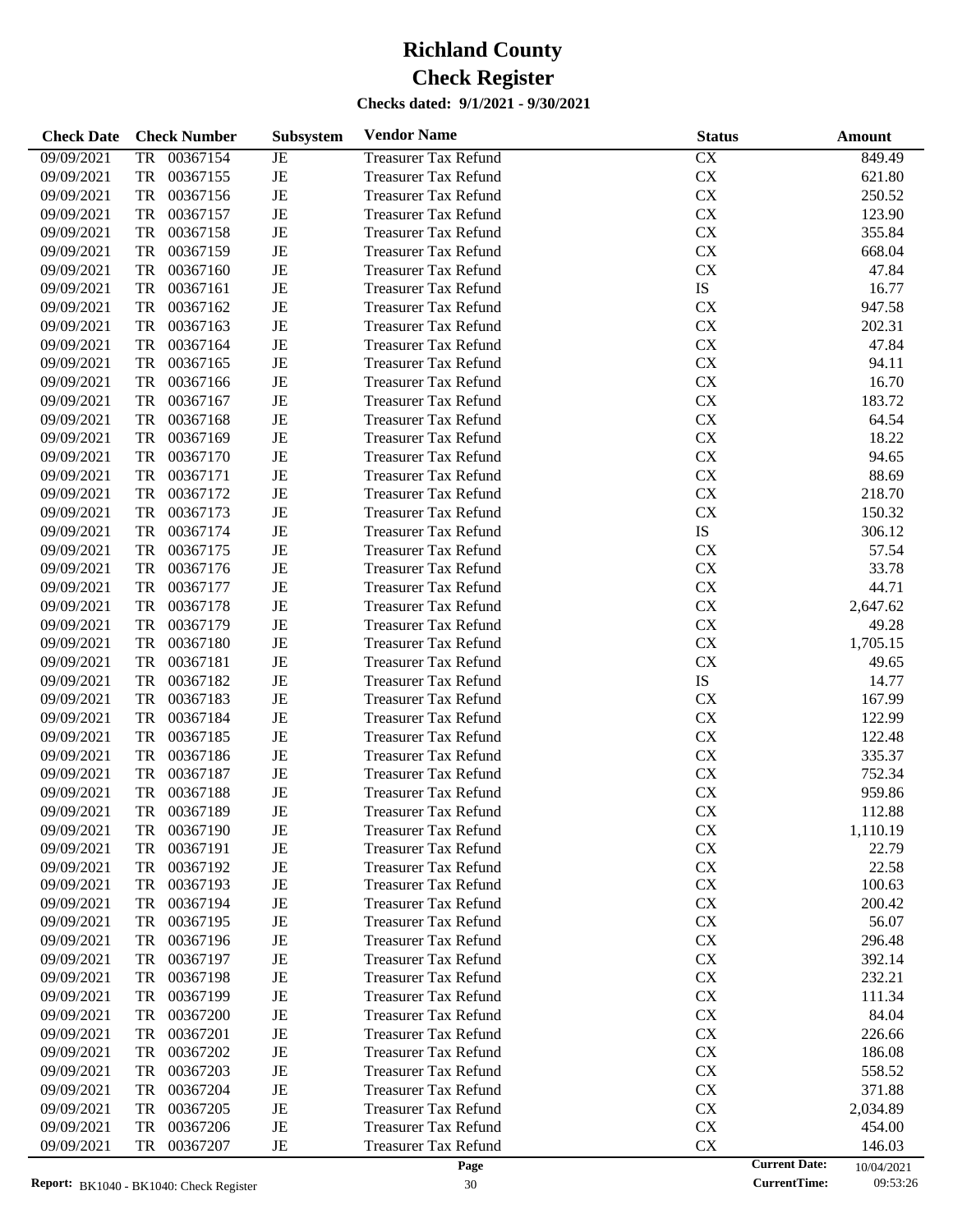| <b>Check Date</b> | <b>Check Number</b> | Subsystem | <b>Vendor Name</b>           | <b>Status</b> | <b>Amount</b>                      |
|-------------------|---------------------|-----------|------------------------------|---------------|------------------------------------|
| 09/09/2021        | 00367208<br>TR      | JE        | <b>Treasurer Tax Refund</b>  | <b>CX</b>     | 513.30                             |
| 09/09/2021        | TR<br>00367209      | JE        | <b>Treasurer Tax Refund</b>  | CX            | 2,010.71                           |
| 09/09/2021        | TR<br>00367210      | JE        | <b>Treasurer Tax Refund</b>  | ${\rm CX}$    | 1,044.32                           |
| 09/09/2021        | TR<br>00367211      | JE        | <b>Treasurer Tax Refund</b>  | CX            | 801.65                             |
| 09/09/2021        | TR<br>00367212      | JE        | <b>Treasurer Tax Refund</b>  | ${\rm IS}$    | 571.14                             |
| 09/09/2021        | TR<br>00367213      | JE        | <b>Treasurer Tax Refund</b>  | CX            | 578.67                             |
| 09/09/2021        | TR<br>00367214      | JE        | <b>Treasurer Tax Refund</b>  | ${\rm CX}$    | 385.98                             |
| 09/09/2021        | TR<br>00367215      | JE        | <b>Treasurer Tax Refund</b>  | ${\rm CX}$    | 1,005.36                           |
| 09/09/2021        | 90022421<br>TR      | OH        | NATURAL RESOURCES DEPARTMENT | CX            | 1,230.35                           |
| 09/09/2021        | 90022422<br>TR      | OH        | SC DEPT OF MOTOR VEHICLES    | ${\rm CX}$    | 53,257.69                          |
| 09/10/2021        | TR<br>90022423      | OH        | ALEXANDER REAL ESTATE INC    | ${\rm CX}$    | 1,113.12                           |
| 09/10/2021        | 90022424<br>TR      | OH        | <b>NAR SOLUTIONS INC</b>     | ${\rm CX}$    | 187,206.54                         |
| 09/10/2021        | 90022425<br>TR      | OH        | NAR SOLUTIONS INC            | ${\rm CX}$    | 20,238.54                          |
| 09/10/2021        | TR<br>90022426      | OH        | NAR SOLUTIONS INC            | ${\rm CX}$    | 111,312.00                         |
| 09/10/2021        | 90022427<br>TR      | OH        | NAR SOLUTIONS INC            | ${\rm CX}$    | 27,322.04                          |
| 09/10/2021        | 90022428<br>TR      | OH        | NAR SOLUTIONS INC            | ${\rm CX}$    | 54,644.07                          |
| 09/10/2021        | TR<br>90022429      | OH        | NAR SOLUTIONS INC            | ${\rm CX}$    | 77,918.40                          |
| 09/10/2021        | TR<br>90022430      | OH        | ROCKMORE, LARRY              | ${\rm CX}$    | 1,416.70                           |
| 09/13/2021        | TR<br>00367216      | $\rm{JE}$ | <b>Treasurer Tax Refund</b>  | ${\rm CX}$    | 251.29                             |
| 09/13/2021        | TR<br>90022431      | OH        | NAR SOLUTIONS INC            | ${\rm CX}$    | 48,083.17                          |
| 09/13/2021        | 90022432<br>TR      | OH        | NAR SOLUTIONS INC            | ${\rm CX}$    | 26,682.98                          |
| 09/13/2021        | 90022433<br>TR      | OH        | NAR SOLUTIONS INC            | ${\rm CX}$    | 16,403.10                          |
| 09/13/2021        | 90022434<br>TR      | OH        | <b>NAR SOLUTIONS INC</b>     | ${\rm CX}$    | 43,410.36                          |
| 09/13/2021        | TR<br>90022435      | OH        | NAR SOLUTIONS INC            | ${\rm CX}$    | 55,862.10                          |
| 09/13/2021        | 90022436<br>TR      | OH        | NAR SOLUTIONS INC            | ${\rm CX}$    | 99,310.66                          |
| 09/13/2021        | 90022437<br>TR      | OH        | NAR SOLUTIONS INC            | ${\rm CX}$    | 35,370.53                          |
| 09/13/2021        | TR<br>90022438      | OH        | NAR SOLUTIONS INC            | ${\rm CX}$    | 16,597.95                          |
| 09/13/2021        | 90022439<br>TR      | OH        | NAR SOLUTIONS INC            | ${\rm CX}$    | 39,200.00                          |
| 09/13/2021        | 90022440<br>TR      | OH        | NAR SOLUTIONS INC            | ${\rm CX}$    | 33,366.08                          |
| 09/13/2021        | 90022441<br>TR      | OH        | NAR SOLUTIONS INC            | CX            | 49,990.37                          |
| 09/13/2021        | 90022442<br>TR      | OH        | <b>BENNETT, AYRON</b>        | IS            | 4,032.00                           |
| 09/13/2021        | 90022443<br>TR      | OH        | HOPKINS, AQUAN               | IS            | 1,442.00                           |
| 09/13/2021        | 90022444<br>TR      | OH        | HOPKINS, AQUAN               | IS            | 3,815.00                           |
| 09/13/2021        | 90022445<br>TR      | OH        | SCOTT, ROSE N                | IS            | 672.00                             |
| 09/13/2021        | 90022446<br>TR      | OH        | STOKES, KENNETH J            | CX            | 896.00                             |
| 09/13/2021        | TR 90022447         | OH        | TERRY, DWAYNE                | IS            | 1,133.00                           |
| 09/13/2021        | 90022448<br>TR      | <b>OH</b> | ZHU, BAO YUN                 | IS            | 96,630.95                          |
| 09/13/2021        | 90022449<br>TR      | OH        | LEXINGTON COUNTY TREASURER   | <b>CX</b>     | 52,519.97                          |
| 09/13/2021        | 90022450<br>TR      | OH        | NATURAL RESOURCES DEPARTMENT | <b>CX</b>     | 650.00                             |
| 09/13/2021        | TR<br>90022451      | <b>OH</b> | <b>S.C. TRANSPORT POLICE</b> | CX            | 200.00                             |
| 09/14/2021        | TR<br>00367217      | JE        | <b>Treasurer Tax Refund</b>  | <b>CX</b>     | 161.35                             |
| 09/14/2021        | TR<br>00367218      | JE        | <b>Treasurer Tax Refund</b>  | <b>CX</b>     | 857.15                             |
| 09/14/2021        | TR<br>00367219      | JE        | <b>Treasurer Tax Refund</b>  | ${\rm IS}$    | 25.36                              |
| 09/14/2021        | TR<br>00367220      | JE        | <b>Treasurer Tax Refund</b>  | <b>CX</b>     | 167.50                             |
| 09/14/2021        | TR<br>00367221      | JE        | Treasurer Tax Refund         | ${\rm IS}$    | 2,571.55                           |
| 09/14/2021        | TR<br>00367222      | JE        | <b>Treasurer Tax Refund</b>  | <b>CX</b>     | 4,341.22                           |
| 09/14/2021        | TR<br>00367223      | JE        | <b>Treasurer Tax Refund</b>  | IS            | 4,302.28                           |
| 09/14/2021        | TR<br>00367224      | JE        | <b>Treasurer Tax Refund</b>  | IS            | 5.16                               |
| 09/14/2021        | TR<br>00367225      | JE        | <b>Treasurer Tax Refund</b>  | <b>CX</b>     | 524.00                             |
| 09/14/2021        | TR<br>00367226      | JE        | <b>Treasurer Tax Refund</b>  | <b>CX</b>     | 102.00                             |
| 09/14/2021        | TR<br>00367227      | JE        | <b>Treasurer Tax Refund</b>  | ${\rm IS}$    | 56.83                              |
| 09/14/2021        | TR<br>00367228      | JE        | <b>Treasurer Tax Refund</b>  | <b>CX</b>     | 395.00                             |
| 09/14/2021        | TR<br>00367229      | JE        | <b>Treasurer Tax Refund</b>  | ${\rm IS}$    | 30.49                              |
| 09/14/2021        | TR<br>00367230      | JE        | <b>Treasurer Tax Refund</b>  | CX            | 286.35                             |
|                   |                     |           | Page                         |               | <b>Current Date:</b><br>10/04/2021 |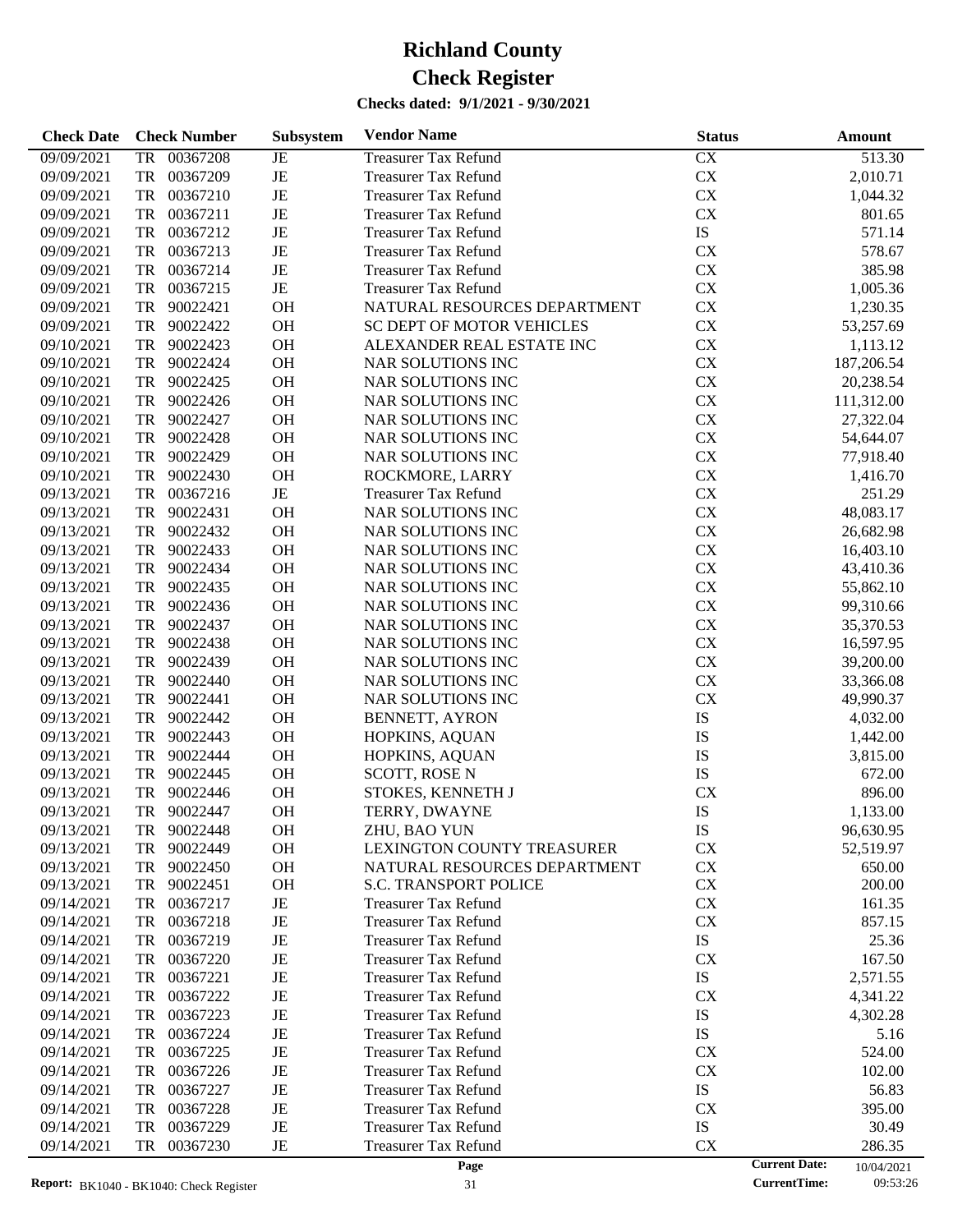| 09/14/2021<br>00367232<br><b>Treasurer Tax Refund</b><br>CX<br>TR<br>JE                                 | 40.12<br>5.50        |
|---------------------------------------------------------------------------------------------------------|----------------------|
|                                                                                                         |                      |
| $\rm{JE}$<br>IS<br>09/14/2021<br>TR<br>00367233<br><b>Treasurer Tax Refund</b>                          |                      |
| $\rm{JE}$<br><b>CX</b><br>09/14/2021<br>TR<br>00367234<br><b>Treasurer Tax Refund</b>                   | 283.88               |
| IS<br>09/14/2021<br>TR<br>00367235<br>JE<br><b>Treasurer Tax Refund</b>                                 | 562.56               |
| $\rm{JE}$<br><b>CX</b><br>09/14/2021<br>TR<br>00367236<br><b>Treasurer Tax Refund</b>                   | 8,077.55             |
| $\rm{JE}$<br>${\rm CX}$<br>09/14/2021<br>TR<br>00367237<br><b>Treasurer Tax Refund</b>                  | 274.36               |
| $\rm{JE}$<br>IS<br>09/14/2021<br>TR<br>00367238<br><b>Treasurer Tax Refund</b>                          | 91.07                |
| $\rm{JE}$<br>${\rm CX}$<br>09/14/2021<br>TR<br>00367239<br><b>Treasurer Tax Refund</b>                  | 750.76               |
| $\rm{JE}$<br>${\rm CX}$<br>09/14/2021<br>TR<br>00367240<br><b>Treasurer Tax Refund</b>                  | 104.03               |
| $\rm{JE}$<br>${\rm CX}$<br>09/14/2021<br>TR<br>00367241<br><b>Treasurer Tax Refund</b>                  | 87.88                |
| ${\rm CX}$<br>09/14/2021<br>TR<br>00367242<br>JE<br><b>Treasurer Tax Refund</b>                         | 6.59                 |
| $\rm{JE}$<br>${\rm IS}$<br>09/14/2021<br>TR<br>00367243<br><b>Treasurer Tax Refund</b>                  | 9.06                 |
| $\rm{JE}$<br>${\rm CX}$<br>09/14/2021<br>TR<br>00367244<br><b>Treasurer Tax Refund</b>                  | 510.43               |
| ${\rm CX}$<br>09/14/2021<br>TR<br>00367245<br>JE<br><b>Treasurer Tax Refund</b>                         | 56.52                |
| $\rm{JE}$<br><b>CX</b><br>09/14/2021<br>TR<br>00367246<br><b>Treasurer Tax Refund</b>                   | 2,374.57             |
| $\rm{JE}$<br>IS<br>09/14/2021<br>TR<br>00367247<br><b>Treasurer Tax Refund</b>                          | 24.44                |
| $\rm{JE}$<br>IS<br>09/14/2021<br>TR<br>00367248<br><b>Treasurer Tax Refund</b>                          | 2,134.57             |
| IS<br>09/14/2021<br>TR<br>00367249<br>JE<br><b>Treasurer Tax Refund</b>                                 | 156.37               |
| $\rm{JE}$<br>IS<br>09/14/2021<br>TR<br>00367250<br><b>Treasurer Tax Refund</b>                          | 9.32                 |
| $\rm{JE}$<br><b>CX</b><br>09/14/2021<br>TR<br>00367251<br><b>Treasurer Tax Refund</b>                   | 1,735.04             |
| $\rm{JE}$<br>IS<br>09/14/2021<br>TR<br>00367252<br><b>Treasurer Tax Refund</b>                          | 811.66               |
| CX<br>09/14/2021<br>TR<br>00367253<br>JE<br><b>Treasurer Tax Refund</b>                                 | 249.00               |
| $\rm{JE}$<br>${\rm CX}$<br>09/14/2021<br>TR<br>00367254<br><b>Treasurer Tax Refund</b>                  | 20.59                |
| $\rm{JE}$<br>IS<br>09/14/2021<br>TR<br>00367255<br><b>Treasurer Tax Refund</b>                          | 37.35                |
| $\rm{JE}$<br><b>CX</b><br>09/14/2021<br>TR<br>00367256<br><b>Treasurer Tax Refund</b>                   | 5,816.13             |
| $\rm{JE}$<br>IS<br>09/14/2021<br>TR<br>00367257<br><b>Treasurer Tax Refund</b>                          | 31.69                |
| $\rm{JE}$<br>${\rm CX}$<br>09/14/2021<br>TR<br>00367258<br><b>Treasurer Tax Refund</b>                  | 45.00                |
| $\rm{JE}$<br>${\rm CX}$<br>09/14/2021<br>TR<br>00367259<br><b>Treasurer Tax Refund</b>                  | 13.04                |
| $\rm{JE}$<br><b>CX</b><br>09/14/2021<br>TR<br>00367260<br><b>Treasurer Tax Refund</b>                   | 434.20               |
| $\rm{JE}$<br>IS<br>09/14/2021<br>TR<br>00367261<br><b>Treasurer Tax Refund</b>                          | 18.30                |
| $\rm{JE}$<br><b>CX</b><br>09/14/2021<br>TR<br>00367262<br><b>Treasurer Tax Refund</b>                   | 797.20               |
| $\rm{JE}$<br>IS<br>09/14/2021<br>TR<br>00367263<br><b>Treasurer Tax Refund</b>                          | 118.00               |
| IS<br>09/14/2021<br>TR<br>00367264<br>JE<br><b>Treasurer Tax Refund</b>                                 | 16.01                |
| 09/14/2021<br>TR<br>00367265<br>JE<br><b>CX</b><br><b>Treasurer Tax Refund</b>                          | 5.51                 |
| IS<br>09/14/2021<br><b>TR</b><br>00367266<br>JE<br><b>Treasurer Tax Refund</b>                          | 7.65                 |
| JE<br><b>CX</b><br>09/14/2021<br>TR<br>00367267<br><b>Treasurer Tax Refund</b>                          | 5.51                 |
| 09/14/2021<br>00367268<br><b>Treasurer Tax Refund</b><br><b>CX</b><br>JE<br>TR                          | 41.66                |
| IS<br>09/14/2021<br>00367269<br>JE<br><b>Treasurer Tax Refund</b><br>TR                                 | 329.30               |
| IS<br>TR<br>00367270<br>JE<br><b>Treasurer Tax Refund</b><br>09/14/2021                                 | 2,567.57             |
| 00367271<br>JE<br><b>CX</b><br>09/14/2021<br>TR<br><b>Treasurer Tax Refund</b>                          | 1,443.40             |
| IS<br>09/14/2021<br>00367272<br>JE<br><b>Treasurer Tax Refund</b><br>TR                                 | 1,314.23             |
| <b>CX</b><br>09/14/2021<br>00367273<br>JE<br><b>Treasurer Tax Refund</b><br>TR                          | 654.67               |
| <b>CX</b><br>09/14/2021<br>00367274<br>JE<br><b>Treasurer Tax Refund</b><br>TR                          | 2,141.10             |
| 00367275<br>JE<br><b>CX</b><br>09/14/2021<br>TR<br><b>Treasurer Tax Refund</b>                          | 52.68                |
| <b>OH</b><br>IS<br>09/14/2021<br>TR<br>90022452<br>Howell, Johnnie                                      | 2,631.01             |
| <b>CX</b><br>09/14/2021<br>90022453<br><b>OH</b><br>PARAVION LLC<br>TR                                  | 26,310.11            |
| <b>CX</b><br>09/15/2021<br>00367276<br>JE<br><b>Treasurer Tax Refund</b><br>TR                          | 133.33               |
| IS<br>09/15/2021<br>TR<br>00367277<br>JE<br><b>Treasurer Tax Refund</b>                                 | 42,489.25            |
| <b>CX</b><br>09/15/2021<br>00367278<br>JE<br><b>Treasurer Tax Refund</b><br>TR                          | 4,836.12             |
| <b>CX</b><br>09/15/2021<br>00367279<br>JE<br><b>Treasurer Tax Refund</b><br>TR                          | 9,875.12             |
| <b>CX</b><br>09/15/2021<br>00367281<br>JE<br><b>Treasurer Tax Refund</b><br>TR                          | 179.96               |
| CX                                                                                                      |                      |
| 09/15/2021<br>TR<br>00367282<br>JE<br><b>Treasurer Tax Refund</b>                                       | 5,979.44             |
| IS<br>09/15/2021<br>00367283<br>JE<br><b>Treasurer Tax Refund</b><br>TR                                 | 6,872.14             |
| 09/15/2021<br>00367284<br>JE<br><b>Treasurer Tax Refund</b><br>IS<br>TR<br><b>Current Date:</b><br>Page | 881.82<br>10/04/2021 |

<sup>10/04/2021</sup>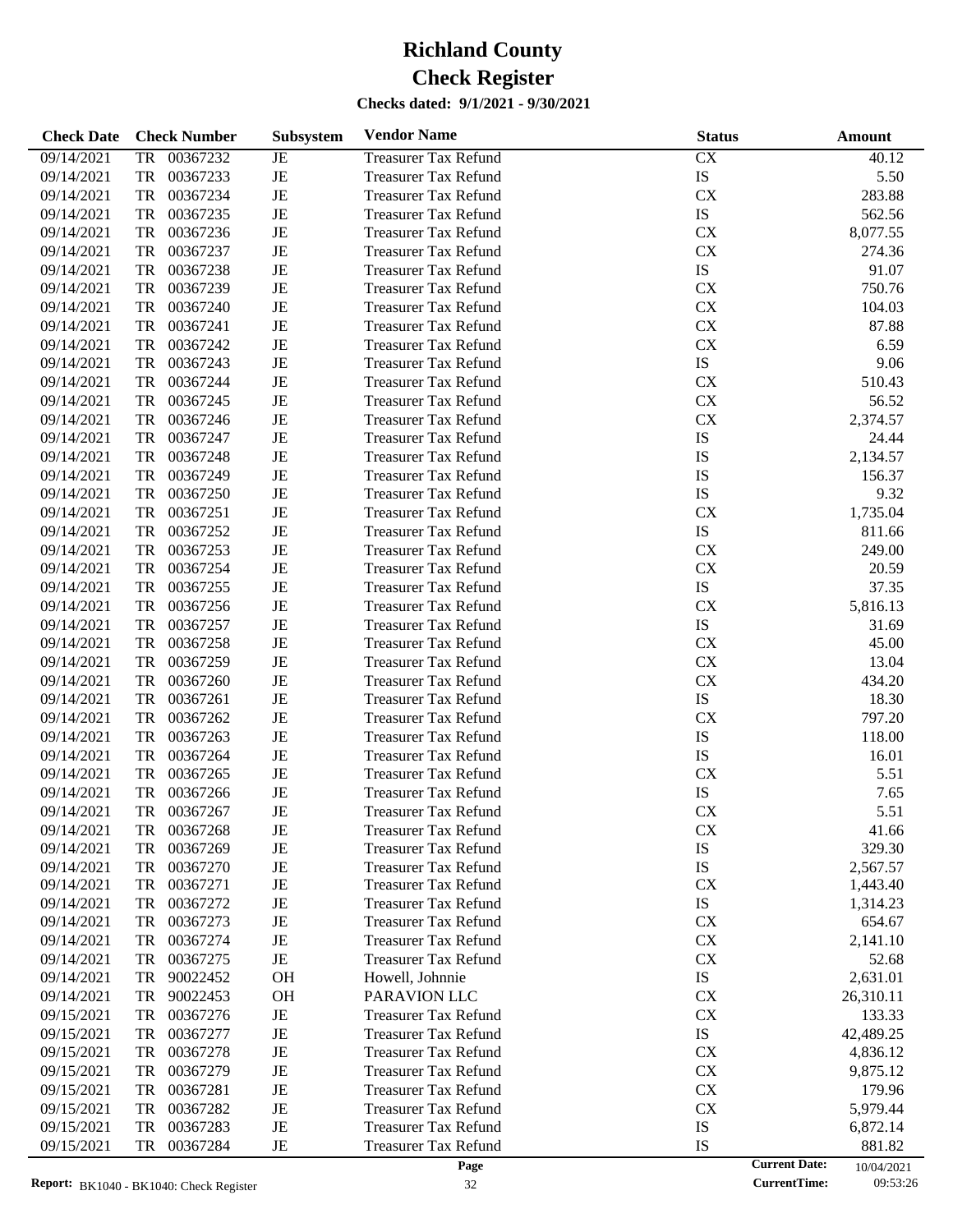| <b>Check Date</b> | <b>Check Number</b>   | Subsystem   | <b>Vendor Name</b>          | <b>Status</b> | Amount                             |
|-------------------|-----------------------|-------------|-----------------------------|---------------|------------------------------------|
| 09/15/2021        | 00367285<br><b>TR</b> | JE          | <b>Treasurer Tax Refund</b> | CX            | 70.32                              |
| 09/15/2021        | 00367286<br>TR        | $_{\rm JE}$ | <b>Treasurer Tax Refund</b> | CX            | 257.45                             |
| 09/15/2021        | <b>TR</b><br>00367287 | $_{\rm JE}$ | <b>Treasurer Tax Refund</b> | ${\rm CX}$    | 117.49                             |
| 09/15/2021        | <b>TR</b><br>00367288 | $_{\rm JE}$ | <b>Treasurer Tax Refund</b> | CX            | 295.38                             |
| 09/15/2021        | <b>TR</b><br>00367289 | $_{\rm JE}$ | <b>Treasurer Tax Refund</b> | ${\rm CX}$    | 173.10                             |
| 09/15/2021        | <b>TR</b><br>00367290 | $_{\rm JE}$ | <b>Treasurer Tax Refund</b> | ${\rm CX}$    | 79.52                              |
| 09/15/2021        | <b>TR</b><br>00367291 | $_{\rm JE}$ | <b>Treasurer Tax Refund</b> | ${\rm CX}$    | 1,716.58                           |
| 09/15/2021        | <b>TR</b><br>00367292 | $_{\rm JE}$ | <b>Treasurer Tax Refund</b> | ${\rm CX}$    | 4,808.30                           |
| 09/15/2021        | <b>TR</b><br>00367293 | JE          | <b>Treasurer Tax Refund</b> | ${\rm CX}$    | 146.22                             |
| 09/15/2021        | TR<br>00367294        | $_{\rm JE}$ | <b>Treasurer Tax Refund</b> | IS            | 5,011.59                           |
| 09/15/2021        | <b>TR</b><br>00367295 | $_{\rm JE}$ | <b>Treasurer Tax Refund</b> | IS            | 152.59                             |
| 09/15/2021        | <b>TR</b><br>00367296 | JE          | <b>Treasurer Tax Refund</b> | IS            | 927.07                             |
| 09/15/2021        | <b>TR</b><br>00367297 | $_{\rm JE}$ | <b>Treasurer Tax Refund</b> | IS            | 584.64                             |
| 09/15/2021        | <b>TR</b><br>00367298 | $_{\rm JE}$ | <b>Treasurer Tax Refund</b> | CX            | 2,944.37                           |
| 09/15/2021        | <b>TR</b><br>00367299 | $_{\rm JE}$ | <b>Treasurer Tax Refund</b> | IS            | 1,843.58                           |
| 09/15/2021        | <b>TR</b><br>00367300 | $\rm{JE}$   | <b>Treasurer Tax Refund</b> | ${\rm CX}$    | 108.56                             |
| 09/15/2021        | <b>TR</b><br>00367301 | $_{\rm JE}$ | <b>Treasurer Tax Refund</b> | CX            | 5,278.62                           |
| 09/15/2021        | 00367302<br>TR        | $_{\rm JE}$ | <b>Treasurer Tax Refund</b> | ${\rm CX}$    | 230.82                             |
| 09/15/2021        | <b>TR</b><br>00367303 | JE          | <b>Treasurer Tax Refund</b> | ${\rm CX}$    | 121.07                             |
| 09/15/2021        | <b>TR</b><br>00367304 | $_{\rm JE}$ | <b>Treasurer Tax Refund</b> | ${\rm CX}$    | 139.22                             |
| 09/15/2021        | 00367305<br>TR        | $_{\rm JE}$ | <b>Treasurer Tax Refund</b> | IS            | 151.71                             |
| 09/15/2021        | <b>TR</b><br>00367306 | JE          | <b>Treasurer Tax Refund</b> | CX            | 3,032.96                           |
| 09/15/2021        | <b>TR</b><br>00367307 | $_{\rm JE}$ | <b>Treasurer Tax Refund</b> | ${\rm CX}$    | 2,680.83                           |
| 09/15/2021        | 00367308<br>TR        | $_{\rm JE}$ | <b>Treasurer Tax Refund</b> | ${\rm CX}$    | 5,387.12                           |
| 09/15/2021        | <b>TR</b><br>00367309 | JE          | <b>Treasurer Tax Refund</b> | ${\rm CX}$    | 94,721.23                          |
| 09/15/2021        | <b>TR</b><br>00367310 | $_{\rm JE}$ | <b>Treasurer Tax Refund</b> | ${\rm CX}$    | 11.22                              |
| 09/15/2021        | <b>TR</b><br>00367311 | $_{\rm JE}$ | <b>Treasurer Tax Refund</b> | CX            | 11.21                              |
| 09/15/2021        | <b>TR</b><br>00367312 | $_{\rm JE}$ | <b>Treasurer Tax Refund</b> | CX            | 714.21                             |
| 09/15/2021        | <b>TR</b><br>00367313 | $_{\rm JE}$ | <b>Treasurer Tax Refund</b> | IS            | 44.26                              |
| 09/15/2021        | <b>TR</b><br>00367314 | $_{\rm JE}$ | <b>Treasurer Tax Refund</b> | IS            | 211.86                             |
| 09/15/2021        | 00367315<br>TR        | $_{\rm JE}$ | <b>Treasurer Tax Refund</b> | CX            | 61.24                              |
| 09/15/2021        | <b>TR</b><br>00367316 | $\rm{JE}$   | <b>Treasurer Tax Refund</b> | ${\rm CX}$    | 392.98                             |
| 09/15/2021        | <b>TR</b><br>00367317 | $_{\rm JE}$ | <b>Treasurer Tax Refund</b> | IS            | 92.89                              |
| 09/15/2021        | 00367318<br>TR        | $_{\rm JE}$ | <b>Treasurer Tax Refund</b> | IS            | 140.84                             |
| 09/15/2021        | 00367319<br>TR        | JE          | <b>Treasurer Tax Refund</b> | CX            | 22.14                              |
| 09/15/2021        | TR<br>00367320        | JE          | <b>Treasurer Tax Refund</b> | IS            | 44.64                              |
| 09/15/2021        | 00367321<br>TR        | JE          | <b>Treasurer Tax Refund</b> | CX            | 287.22                             |
| 09/15/2021        | 00367322<br>TR        | JE          | <b>Treasurer Tax Refund</b> | ${\rm CX}$    | 161.45                             |
| 09/15/2021        | 00367323<br>TR        | JE          | <b>Treasurer Tax Refund</b> | IS            | 22.43                              |
| 09/15/2021        | 00367324<br>TR        | JE          | <b>Treasurer Tax Refund</b> | CX            | 54.55                              |
| 09/15/2021        | 00367325<br>TR        | JE          | <b>Treasurer Tax Refund</b> | IS            | 19.72                              |
| 09/15/2021        | 00367326<br>TR        | JE          | <b>Treasurer Tax Refund</b> | CX            | 9.73                               |
| 09/15/2021        | 00367327<br>TR        | JE          | <b>Treasurer Tax Refund</b> | IS            | 1,701.24                           |
| 09/15/2021        | 00367328<br>TR        | $\rm{JE}$   | <b>Treasurer Tax Refund</b> | CX            | 608.64                             |
| 09/15/2021        | 00367329<br>TR        | JE          | <b>Treasurer Tax Refund</b> | IS            | 1,609.11                           |
| 09/15/2021        | 00367330<br>TR        | JE          | <b>Treasurer Tax Refund</b> | IS            | 1,028.90                           |
| 09/15/2021        | 00367331<br>TR        | JE          | <b>Treasurer Tax Refund</b> | IS            | 42.13                              |
| 09/15/2021        | 00367332<br>TR        | JE          | <b>Treasurer Tax Refund</b> | CX            | 1,252.44                           |
| 09/15/2021        | 00367333<br>TR        | JE          | <b>Treasurer Tax Refund</b> | CX            | 132.14                             |
| 09/15/2021        | 00367334<br>TR        | JE          | <b>Treasurer Tax Refund</b> | IS            | 296.28                             |
| 09/15/2021        | 00367335<br>TR        | JE          | <b>Treasurer Tax Refund</b> | CX            | 452.82                             |
| 09/15/2021        | 00367336<br>TR        | JE          | <b>Treasurer Tax Refund</b> | ${\rm CX}$    | 908.08                             |
| 09/15/2021        | 00367337<br>TR        | JE          | <b>Treasurer Tax Refund</b> | ${\rm CX}$    | 234.53                             |
| 09/15/2021        | 00367338<br>TR        | $_{\rm JE}$ | <b>Treasurer Tax Refund</b> | ${\rm CX}$    | 269.70                             |
|                   |                       |             | Page                        |               | <b>Current Date:</b><br>10/04/2021 |

10/04/2021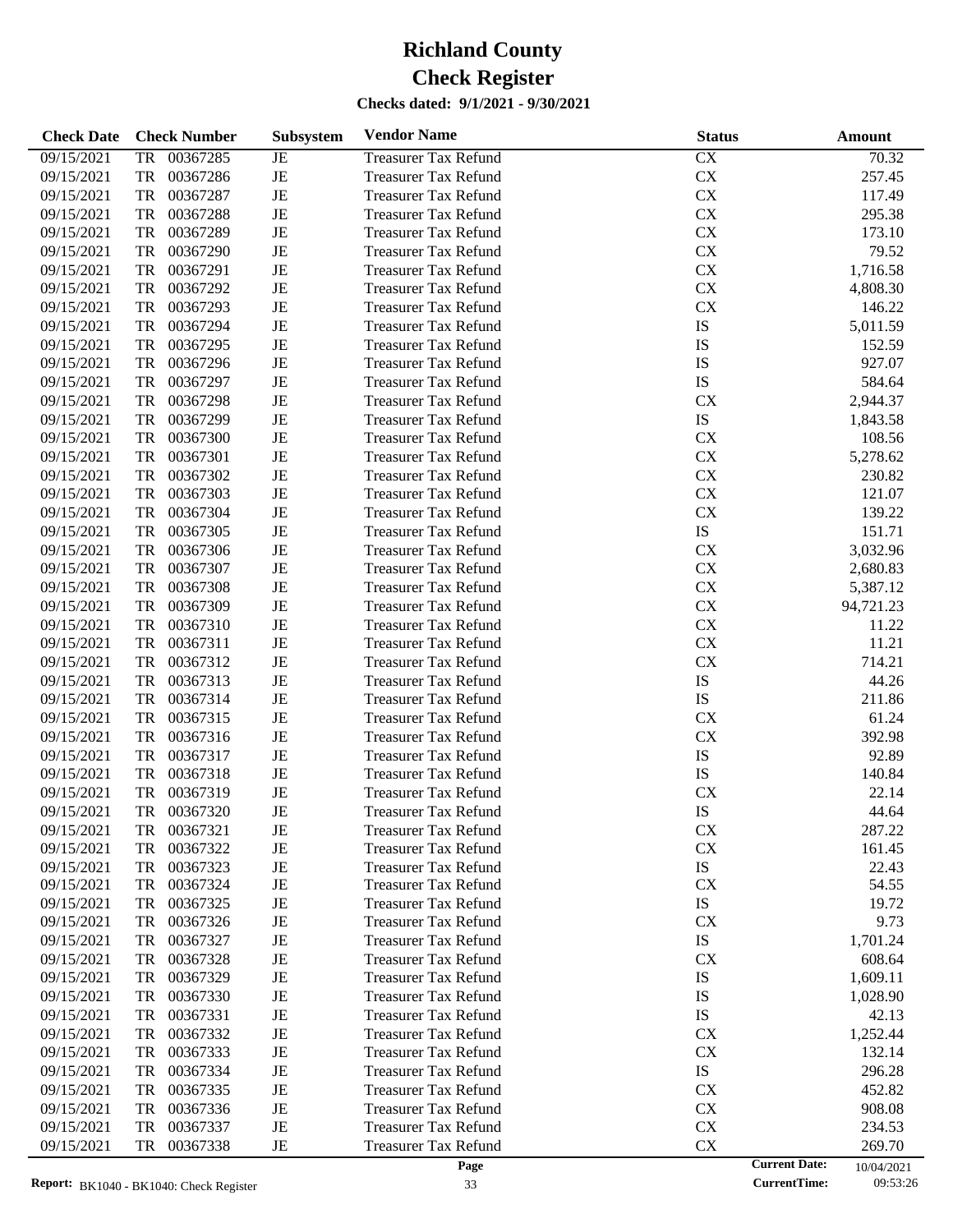| <b>Check Date</b>        | <b>Check Number</b>              | Subsystem   | <b>Vendor Name</b>                                         | <b>Status</b>          |                      | Amount          |
|--------------------------|----------------------------------|-------------|------------------------------------------------------------|------------------------|----------------------|-----------------|
| 09/15/2021               | 00367339<br><b>TR</b>            | JE          | <b>Treasurer Tax Refund</b>                                | IS                     |                      | 22.27           |
| 09/15/2021               | <b>TR</b><br>00367340            | $\rm{JE}$   | <b>Treasurer Tax Refund</b>                                | CX                     |                      | 723.72          |
| 09/15/2021               | <b>TR</b><br>00367341            | $\rm{JE}$   | <b>Treasurer Tax Refund</b>                                | CX                     |                      | 384.13          |
| 09/15/2021               | <b>TR</b><br>00367342            | $_{\rm JE}$ | <b>Treasurer Tax Refund</b>                                | CX                     |                      | 11.26           |
| 09/15/2021               | <b>TR</b><br>00367343            | JE          | <b>Treasurer Tax Refund</b>                                | IS                     |                      | 128.04          |
| 09/15/2021               | <b>TR</b><br>00367344            | $\rm{JE}$   | <b>Treasurer Tax Refund</b>                                | IS                     |                      | 13.54           |
| 09/15/2021               | <b>TR</b><br>00367345            | $\rm{JE}$   | <b>Treasurer Tax Refund</b>                                | CX                     |                      | 233.81          |
| 09/15/2021               | <b>TR</b><br>00367346            | $\rm{JE}$   | <b>Treasurer Tax Refund</b>                                | CX                     |                      | 168.21          |
| 09/15/2021               | <b>TR</b><br>00367347            | $\rm{JE}$   | <b>Treasurer Tax Refund</b>                                | CX                     |                      | 140.70          |
| 09/15/2021               | <b>TR</b><br>00367348            | $\rm{JE}$   | <b>Treasurer Tax Refund</b>                                | CX                     |                      | 359.99          |
| 09/15/2021               | <b>TR</b><br>00367349            | $\rm{JE}$   | <b>Treasurer Tax Refund</b>                                | CX                     |                      | 317.33          |
| 09/15/2021               | <b>TR</b><br>00367350            | $\rm{JE}$   | <b>Treasurer Tax Refund</b>                                | CX                     |                      | 1,328.46        |
| 09/15/2021               | <b>TR</b><br>00367351            | $\rm{JE}$   | <b>Treasurer Tax Refund</b>                                | CX                     |                      | 478.59          |
| 09/15/2021               | <b>TR</b><br>00367352            | $\rm{JE}$   | <b>Treasurer Tax Refund</b>                                | CX                     |                      | 418.84          |
| 09/15/2021               | <b>TR</b><br>00367353            | $\rm{JE}$   | <b>Treasurer Tax Refund</b>                                | CX                     |                      | 748.81          |
| 09/15/2021               | <b>TR</b><br>00367354            | $\rm{JE}$   | <b>Treasurer Tax Refund</b>                                | CX                     |                      | 9.23            |
| 09/15/2021               | <b>TR</b><br>00367355            | $\rm{JE}$   | <b>Treasurer Tax Refund</b>                                | CX                     |                      | 92.32           |
| 09/15/2021               | <b>TR</b><br>00367356            | $\rm{JE}$   | <b>Treasurer Tax Refund</b>                                | CX                     |                      | 496.60          |
| 09/15/2021               | <b>TR</b><br>00367357            | $\rm{JE}$   | <b>Treasurer Tax Refund</b>                                | CX                     |                      | 171.53          |
| 09/15/2021               | <b>TR</b><br>00367358            | $\rm{JE}$   | <b>Treasurer Tax Refund</b>                                | CX                     |                      | 793.81          |
| 09/15/2021               | <b>TR</b><br>00367359            | $\rm{JE}$   | <b>Treasurer Tax Refund</b>                                | IS                     |                      | 177.00          |
| 09/15/2021               | <b>TR</b><br>00367360            | $\rm{JE}$   | <b>Treasurer Tax Refund</b>                                | CX                     |                      | 593.40          |
| 09/15/2021               | <b>TR</b><br>00367361            | $\rm{JE}$   | <b>Treasurer Tax Refund</b>                                | CX                     |                      | 63.70           |
| 09/15/2021               | <b>TR</b><br>00367362            | $\rm{JE}$   | <b>Treasurer Tax Refund</b>                                | CX                     |                      | 42.13           |
| 09/15/2021               | <b>TR</b><br>00367363            | $\rm{JE}$   | <b>Treasurer Tax Refund</b>                                | CX                     |                      | 200.41          |
| 09/15/2021               | <b>TR</b><br>00367364            | $\rm{JE}$   | <b>Treasurer Tax Refund</b>                                | CX                     |                      | 1,082.97        |
| 09/15/2021               | <b>TR</b><br>00367365            | $\rm{JE}$   | <b>Treasurer Tax Refund</b>                                | CX                     |                      | 48.04           |
| 09/15/2021               | <b>TR</b><br>00367366            | $\rm{JE}$   | <b>Treasurer Tax Refund</b>                                | CX                     |                      | 267.21          |
| 09/15/2021               | <b>TR</b><br>00367367            | $\rm{JE}$   | <b>Treasurer Tax Refund</b>                                | CX                     |                      | 109.35          |
| 09/15/2021               | <b>TR</b><br>00367368            | $\rm{JE}$   | <b>Treasurer Tax Refund</b>                                | CX                     |                      | 112.92          |
| 09/15/2021               | <b>TR</b><br>00367369            | $\rm{JE}$   | <b>Treasurer Tax Refund</b>                                | CX                     |                      | 462.07          |
| 09/15/2021               | <b>TR</b><br>00367370            | $\rm{JE}$   | <b>Treasurer Tax Refund</b>                                | CX                     |                      | 611.47          |
| 09/15/2021               | <b>TR</b><br>00367371            | $\rm{JE}$   | <b>Treasurer Tax Refund</b>                                | CX                     |                      | 50.67           |
| 09/15/2021               | <b>TR</b><br>00367372            | $\rm{JE}$   | <b>Treasurer Tax Refund</b>                                | CX                     |                      | 20.00           |
| 09/15/2021               | <b>TR</b><br>00367373            | $\rm{JE}$   | <b>Treasurer Tax Refund</b>                                | CX                     |                      | 417.53          |
| 09/15/2021               | <b>TR</b><br>00367374            | $\rm{JE}$   | <b>Treasurer Tax Refund</b>                                | CX                     |                      | 871.76          |
| 09/15/2021               | 00367375<br>TR                   | JE          | <b>Treasurer Tax Refund</b>                                | <b>CX</b>              |                      | 54.46           |
| 09/15/2021               | TR<br>00367376                   | JE          | <b>Treasurer Tax Refund</b>                                | <b>CX</b>              |                      | 203.72          |
| 09/15/2021               | 00367377<br>TR                   | $\rm{JE}$   | <b>Treasurer Tax Refund</b>                                | CX                     |                      | 194.86          |
| 09/15/2021               | 00367378<br>TR                   | JE          | <b>Treasurer Tax Refund</b>                                | <b>CX</b>              |                      | 58.69           |
| 09/15/2021               | 00367379<br>TR                   | JE          | <b>Treasurer Tax Refund</b>                                | IS                     |                      | 18.06           |
| 09/15/2021               | 00367380<br>TR                   | JE          | <b>Treasurer Tax Refund</b>                                | IS                     |                      | 22.58           |
| 09/15/2021               | 00367381<br>TR                   | JE          | <b>Treasurer Tax Refund</b>                                | <b>CX</b>              |                      | 272.79          |
| 09/15/2021               | 00367382<br>TR                   | JE          | <b>Treasurer Tax Refund</b>                                | <b>CX</b>              |                      | 53.11           |
| 09/15/2021               | 00367383<br>TR                   | JE          | <b>Treasurer Tax Refund</b>                                | <b>CX</b>              |                      | 45.16           |
| 09/15/2021               | 00367384<br>TR                   | JE          | <b>Treasurer Tax Refund</b>                                | <b>CX</b>              |                      | 653.81          |
| 09/15/2021               | 00367385<br>TR                   | JE          | <b>Treasurer Tax Refund</b>                                | <b>CX</b>              |                      | 910.92          |
| 09/15/2021               | 00367386<br>TR                   | JE          | <b>Treasurer Tax Refund</b>                                | <b>CX</b>              |                      | 621.24          |
| 09/15/2021               | 00367387<br>TR                   | JE          | <b>Treasurer Tax Refund</b>                                | <b>CX</b><br><b>CX</b> |                      | 283.92          |
| 09/15/2021<br>09/15/2021 | 00367388<br>TR<br>00367389<br>TR | JE<br>JE    | <b>Treasurer Tax Refund</b><br><b>Treasurer Tax Refund</b> | <b>CX</b>              |                      | 92.24<br>242.10 |
| 09/15/2021               | 00367390<br>TR                   | JE          | <b>Treasurer Tax Refund</b>                                | <b>CX</b>              |                      | 224.28          |
| 09/15/2021               | 90022454<br>TR                   | <b>OH</b>   | CITY CENTER PARTNERSHIP INC.                               | <b>CX</b>              |                      | 482.39          |
| 09/15/2021               | 90022455<br>TR                   | <b>OH</b>   | <b>CITY OF CAYCE</b>                                       | <b>CX</b>              |                      | 84.31           |
|                          |                                  |             | Page                                                       |                        | <b>Current Date:</b> | 10/04/2021      |

10/04/2021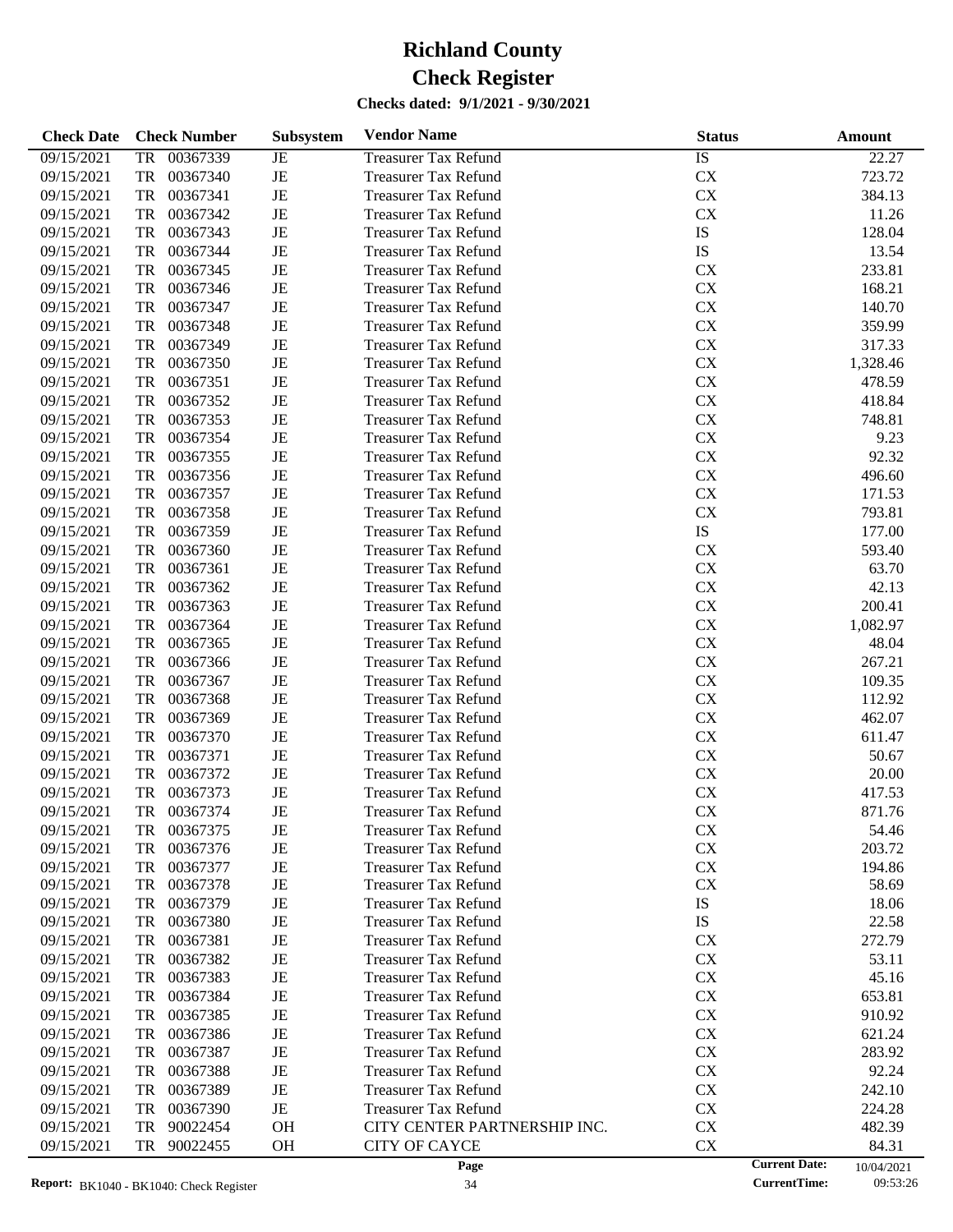| <b>Check Date</b> | <b>Check Number</b>               | Subsystem | <b>Vendor Name</b>                                         | <b>Status</b> | Amount                             |
|-------------------|-----------------------------------|-----------|------------------------------------------------------------|---------------|------------------------------------|
| 09/15/2021        | 90022456<br>TR                    | OH        | EASTOVER, TOWN OF                                          | CX            | 24.90                              |
| 09/15/2021        | 90022457<br>TR                    | OH        | FOREST ACRES, CITY OF                                      | ${\rm CX}$    | 18,191.25                          |
| 09/15/2021        | <b>TR</b><br>90022458             | OH        | <b>IRMO, TOWN OF</b>                                       | <b>CX</b>     | 44,488.03                          |
| 09/15/2021        | <b>TR</b><br>90022459             | OH        | <b>MENTAL HEALTH</b>                                       | <b>CX</b>     | 41,429.99                          |
| 09/15/2021        | TR<br>90022460                    | OH        | MIDLANDS TECHNICAL COLLEGE                                 | <b>CX</b>     | 127,979.01                         |
| 09/15/2021        | <b>TR</b><br>90022461             | OH        | RECREATION COMMISSION                                      | <b>CX</b>     | 187,371.86                         |
| 09/15/2021        | <b>TR</b><br>90022462             | OH        | <b>SC DEPT OF MOTOR VEHICLES</b>                           | <b>CX</b>     | 96,775.05                          |
| 09/16/2021        | <b>TR</b><br>00367391             | $\rm{JE}$ | <b>Treasurer Tax Refund</b>                                | CX            | 195.06                             |
| 09/16/2021        | <b>TR</b><br>00367392             | JE        | <b>Treasurer Tax Refund</b>                                | IS            | 23.17                              |
| 09/17/2021        | TR<br>90022463                    | OH        | ACQUIS ENTERPRISES LLC                                     | IS            | 3,841.14                           |
| 09/17/2021        | <b>TR</b><br>90022464             | OH        | <b>BRAZIL, ANDREA R</b>                                    | IS            | 1,821.47                           |
| 09/17/2021        | <b>TR</b><br>90022465             | OH        | DREHER, JAVON                                              | CX            | 20,311.88                          |
| 09/17/2021        | <b>TR</b><br>90022466             | OH        | GIBSON, JOHN G                                             | CX            | 25,298.18                          |
| 09/17/2021        | <b>TR</b><br>90022467             | OH        | Howell, Johnnie                                            | <b>CX</b>     | 29,345.89                          |
| 09/17/2021        | TR<br>90022468                    | OH        | KENNEDY, RICHARD                                           | <b>CX</b>     | 2,125.05                           |
| 09/17/2021        | 90022469<br>TR                    | OH        | KENNEDY, RICHARD                                           | <b>CX</b>     | 3,035.78                           |
| 09/17/2021        | <b>TR</b><br>90022470             | OH        | REDROCK CAPITAL LLC                                        | CX            | 7,194.00                           |
| 09/17/2021        | <b>TR</b><br>90022471             | OH        | REDROCK CAPITAL LLC                                        | <b>CX</b>     | 7,392.00                           |
| 09/17/2021        | <b>TR</b><br>90022472             | OH        | REDROCK CAPITAL LLC                                        | <b>CX</b>     | 12,143.13                          |
| 09/17/2021        | TR<br>90022473                    | OH        | REDROCK CAPITAL LLC                                        | <b>CX</b>     | 6,577.53                           |
| 09/17/2021        | <b>TR</b><br>90022474             | OH        | REDROCK CAPITAL LLC                                        | CX            |                                    |
| 09/17/2021        | <b>TR</b><br>90022475             | OH        |                                                            | IS            | 3,136.97                           |
|                   | <b>TR</b>                         | OH        | <b>SMALLS, TARA E</b>                                      | IS            | 1,680.00                           |
| 09/17/2021        | 90022476<br><b>TR</b><br>90022477 | OH        | <b>SMALLS, TARA E</b>                                      | CX            | 1,792.00                           |
| 09/17/2021        | TR<br>00367393                    | JE        | XAVIER, CHERYL                                             | <b>CX</b>     | 2,626.66                           |
| 09/20/2021        | TR<br>00367394                    | JE        | <b>Treasurer Tax Refund</b>                                | <b>CX</b>     | 216.41                             |
| 09/20/2021        | <b>TR</b><br>00367395             | JE        | <b>Treasurer Tax Refund</b>                                | CX            | 453.31<br>445.36                   |
| 09/20/2021        | <b>TR</b><br>00367396             | JE        | <b>Treasurer Tax Refund</b>                                | ${\rm CX}$    |                                    |
| 09/20/2021        | TR<br>00367397                    | JE        | <b>Treasurer Tax Refund</b>                                |               | 2,088.61                           |
| 09/20/2021        | TR<br>00367398                    | JE        | <b>Treasurer Tax Refund</b>                                | IS<br>IS      | 474.53                             |
| 09/20/2021        | TR<br>00367399                    | JE        | <b>Treasurer Tax Refund</b>                                | <b>CX</b>     | 29.01<br>21.00                     |
| 09/20/2021        | TR<br>00367400                    | JE        | <b>Treasurer Tax Refund</b><br><b>Treasurer Tax Refund</b> | CX            | 10.00                              |
| 09/20/2021        | TR<br>00367401                    | JE        | <b>Treasurer Tax Refund</b>                                |               |                                    |
| 09/20/2021        |                                   | JE        |                                                            | IS            | 11.00                              |
| 09/20/2021        | TR<br>00367402                    |           | <b>Treasurer Tax Refund</b>                                | IS            | 66.38                              |
| 09/20/2021        | <b>TR</b><br>00367403             | JE        | <b>Treasurer Tax Refund</b>                                | CX            | 187.41                             |
| 09/20/2021        | TR<br>00367404                    | JE        | <b>Treasurer Tax Refund</b>                                | IS            | 53.11                              |
| 09/20/2021        | TR<br>00367405                    | JE        | Treasurer Tax Refund                                       | IS            | 782.82                             |
| 09/20/2021        | 00367406<br>TR                    | JE        | <b>Treasurer Tax Refund</b>                                | IS            | 1,172.95                           |
| 09/20/2021        | 90022478<br>TR                    | OH        | BELCASTRO, JOSEPH C<br>LEXINGTON COUNTY TREASURER          | <b>CX</b>     | 64.35                              |
| 09/20/2021        | TR<br>90022479                    | <b>OH</b> |                                                            | CX            | 102,365.25                         |
| 09/20/2021        | 90022480<br>TR                    | <b>OH</b> | PROVIDENCE PHYSICIAN PRACTICES LLC                         | ${\rm IS}$    | 198.05                             |
| 09/20/2021        | <b>TR</b><br>90022481             | <b>OH</b> | SUBURBAN PROPANE GAS LLC                                   | ${\rm IS}$    | 193.31                             |
| 09/21/2021        | <b>TR</b><br>00367407             | $\rm{JE}$ | <b>Treasurer Tax Refund</b>                                | <b>CX</b>     | 537.74                             |
| 09/21/2021        | 90022482<br>TR                    | <b>OH</b> | <b>BULLOCH HOLDINGS</b>                                    | IS            | 4,654.87                           |
| 09/21/2021        | 90022483<br>TR                    | <b>OH</b> | COTTLE, JOY                                                | IS            | 151,789.08                         |
| 09/21/2021        | <b>TR</b><br>90022484             | OH        | MAPS PROPERTY MGMT LLC                                     | <b>CX</b>     | 3,136.97                           |
| 09/21/2021        | <b>TR</b><br>90022485             | <b>OH</b> | MUKUNDWI, MARTHA                                           | CX            | 545.00                             |
| 09/21/2021        | <b>TR</b><br>90022486             | <b>OH</b> | TANIA & JERRY PROPERTIES LLC                               | CX            | 7,705.74                           |
| 09/21/2021        | 90022487<br>TR                    | <b>OH</b> | WAGES, NORMA                                               | ${\rm IS}$    | 404.77                             |
| 09/22/2021        | 00367409<br>TR                    | JE        | <b>Treasurer Tax Refund</b>                                | CX            | 286.09                             |
| 09/22/2021        | <b>TR</b><br>00367410             | JE        | <b>Treasurer Tax Refund</b>                                | IS            | 910.60                             |
| 09/22/2021        | <b>TR</b><br>00367411             | JE        | <b>Treasurer Tax Refund</b>                                | IS            | 1,173.80                           |
| 09/22/2021        | <b>TR</b><br>00367412             | JE        | Treasurer Tax Refund                                       | IS            | 22,647.06                          |
| 09/22/2021        | 00367413<br>TR                    | JE        | <b>Treasurer Tax Refund</b>                                | IS            | 3,856.09                           |
|                   |                                   |           | Page                                                       |               | <b>Current Date:</b><br>10/04/2021 |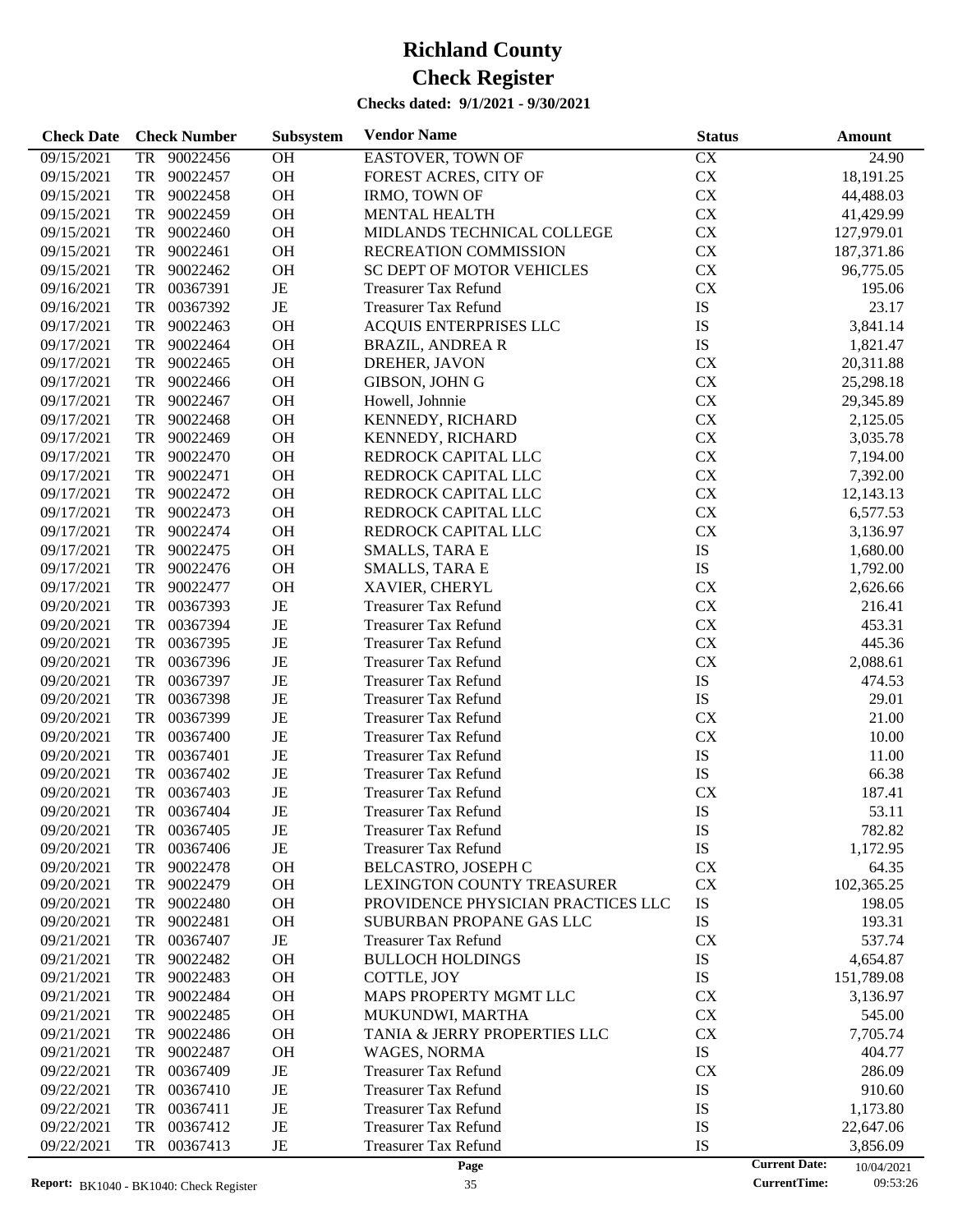| $\overline{1S}$<br>7,942.72<br>09/22/2021<br><b>TR</b><br>00367414<br><b>Treasurer Tax Refund</b><br>JE<br>IS<br>JE<br>09/22/2021<br><b>TR</b><br>00367415<br>137,717.81<br><b>Treasurer Tax Refund</b><br>JE<br>IS<br>00367416<br>344.19<br>09/22/2021<br>TR<br><b>Treasurer Tax Refund</b><br>JE<br>IS<br>09/22/2021<br><b>TR</b><br>00367417<br>1,874.76<br><b>Treasurer Tax Refund</b><br>JE<br>IS<br>09/22/2021<br><b>TR</b><br>00367418<br>3,353.15<br><b>Treasurer Tax Refund</b><br>JE<br>IS<br>09/22/2021<br><b>TR</b><br>00367419<br><b>Treasurer Tax Refund</b><br>2,465.94<br>$\rm{JE}$<br>IS<br>09/22/2021<br><b>TR</b><br>00367420<br>204.73<br><b>Treasurer Tax Refund</b><br>JE<br>IS<br>09/22/2021<br><b>TR</b><br>00367421<br>6,280.03<br><b>Treasurer Tax Refund</b><br>JE<br>09/22/2021<br><b>TR</b><br>00367422<br><b>CX</b><br>377.73<br><b>Treasurer Tax Refund</b><br>$\rm{JE}$<br>IS<br>09/22/2021<br><b>TR</b><br>00367423<br>2,262.22<br><b>Treasurer Tax Refund</b><br>JE<br>IS<br>09/22/2021<br><b>TR</b><br>00367424<br>105.52<br><b>Treasurer Tax Refund</b><br>JE<br>IS<br>09/22/2021<br><b>TR</b><br>00367425<br>553.86<br><b>Treasurer Tax Refund</b><br>$\rm{JE}$<br>09/22/2021<br>TR<br>00367426<br>CX<br>146.22<br><b>Treasurer Tax Refund</b><br>JE<br>CX<br>09/22/2021<br>TR<br>00367427<br>168.16<br><b>Treasurer Tax Refund</b><br>JE<br>${\rm IS}$<br>09/22/2021<br>TR<br>00367428<br>168.63<br><b>Treasurer Tax Refund</b><br>$\rm{JE}$<br>CX<br>09/22/2021<br>TR<br>00367429<br>165.31<br><b>Treasurer Tax Refund</b><br>JE<br>${\rm CX}$<br>09/22/2021<br>TR<br>00367430<br>168.63<br><b>Treasurer Tax Refund</b><br>JE<br>CX<br>09/22/2021<br>TR<br>00367431<br>186.67<br><b>Treasurer Tax Refund</b><br>$\rm{JE}$<br>CX<br>09/22/2021<br>TR<br>00367432<br>152.59<br><b>Treasurer Tax Refund</b> |
|-------------------------------------------------------------------------------------------------------------------------------------------------------------------------------------------------------------------------------------------------------------------------------------------------------------------------------------------------------------------------------------------------------------------------------------------------------------------------------------------------------------------------------------------------------------------------------------------------------------------------------------------------------------------------------------------------------------------------------------------------------------------------------------------------------------------------------------------------------------------------------------------------------------------------------------------------------------------------------------------------------------------------------------------------------------------------------------------------------------------------------------------------------------------------------------------------------------------------------------------------------------------------------------------------------------------------------------------------------------------------------------------------------------------------------------------------------------------------------------------------------------------------------------------------------------------------------------------------------------------------------------------------------------------------------------------------------------------------------------------------------------------------------------------------------------------------------------------------|
|                                                                                                                                                                                                                                                                                                                                                                                                                                                                                                                                                                                                                                                                                                                                                                                                                                                                                                                                                                                                                                                                                                                                                                                                                                                                                                                                                                                                                                                                                                                                                                                                                                                                                                                                                                                                                                                 |
|                                                                                                                                                                                                                                                                                                                                                                                                                                                                                                                                                                                                                                                                                                                                                                                                                                                                                                                                                                                                                                                                                                                                                                                                                                                                                                                                                                                                                                                                                                                                                                                                                                                                                                                                                                                                                                                 |
|                                                                                                                                                                                                                                                                                                                                                                                                                                                                                                                                                                                                                                                                                                                                                                                                                                                                                                                                                                                                                                                                                                                                                                                                                                                                                                                                                                                                                                                                                                                                                                                                                                                                                                                                                                                                                                                 |
|                                                                                                                                                                                                                                                                                                                                                                                                                                                                                                                                                                                                                                                                                                                                                                                                                                                                                                                                                                                                                                                                                                                                                                                                                                                                                                                                                                                                                                                                                                                                                                                                                                                                                                                                                                                                                                                 |
|                                                                                                                                                                                                                                                                                                                                                                                                                                                                                                                                                                                                                                                                                                                                                                                                                                                                                                                                                                                                                                                                                                                                                                                                                                                                                                                                                                                                                                                                                                                                                                                                                                                                                                                                                                                                                                                 |
|                                                                                                                                                                                                                                                                                                                                                                                                                                                                                                                                                                                                                                                                                                                                                                                                                                                                                                                                                                                                                                                                                                                                                                                                                                                                                                                                                                                                                                                                                                                                                                                                                                                                                                                                                                                                                                                 |
|                                                                                                                                                                                                                                                                                                                                                                                                                                                                                                                                                                                                                                                                                                                                                                                                                                                                                                                                                                                                                                                                                                                                                                                                                                                                                                                                                                                                                                                                                                                                                                                                                                                                                                                                                                                                                                                 |
|                                                                                                                                                                                                                                                                                                                                                                                                                                                                                                                                                                                                                                                                                                                                                                                                                                                                                                                                                                                                                                                                                                                                                                                                                                                                                                                                                                                                                                                                                                                                                                                                                                                                                                                                                                                                                                                 |
|                                                                                                                                                                                                                                                                                                                                                                                                                                                                                                                                                                                                                                                                                                                                                                                                                                                                                                                                                                                                                                                                                                                                                                                                                                                                                                                                                                                                                                                                                                                                                                                                                                                                                                                                                                                                                                                 |
|                                                                                                                                                                                                                                                                                                                                                                                                                                                                                                                                                                                                                                                                                                                                                                                                                                                                                                                                                                                                                                                                                                                                                                                                                                                                                                                                                                                                                                                                                                                                                                                                                                                                                                                                                                                                                                                 |
|                                                                                                                                                                                                                                                                                                                                                                                                                                                                                                                                                                                                                                                                                                                                                                                                                                                                                                                                                                                                                                                                                                                                                                                                                                                                                                                                                                                                                                                                                                                                                                                                                                                                                                                                                                                                                                                 |
|                                                                                                                                                                                                                                                                                                                                                                                                                                                                                                                                                                                                                                                                                                                                                                                                                                                                                                                                                                                                                                                                                                                                                                                                                                                                                                                                                                                                                                                                                                                                                                                                                                                                                                                                                                                                                                                 |
|                                                                                                                                                                                                                                                                                                                                                                                                                                                                                                                                                                                                                                                                                                                                                                                                                                                                                                                                                                                                                                                                                                                                                                                                                                                                                                                                                                                                                                                                                                                                                                                                                                                                                                                                                                                                                                                 |
|                                                                                                                                                                                                                                                                                                                                                                                                                                                                                                                                                                                                                                                                                                                                                                                                                                                                                                                                                                                                                                                                                                                                                                                                                                                                                                                                                                                                                                                                                                                                                                                                                                                                                                                                                                                                                                                 |
|                                                                                                                                                                                                                                                                                                                                                                                                                                                                                                                                                                                                                                                                                                                                                                                                                                                                                                                                                                                                                                                                                                                                                                                                                                                                                                                                                                                                                                                                                                                                                                                                                                                                                                                                                                                                                                                 |
|                                                                                                                                                                                                                                                                                                                                                                                                                                                                                                                                                                                                                                                                                                                                                                                                                                                                                                                                                                                                                                                                                                                                                                                                                                                                                                                                                                                                                                                                                                                                                                                                                                                                                                                                                                                                                                                 |
|                                                                                                                                                                                                                                                                                                                                                                                                                                                                                                                                                                                                                                                                                                                                                                                                                                                                                                                                                                                                                                                                                                                                                                                                                                                                                                                                                                                                                                                                                                                                                                                                                                                                                                                                                                                                                                                 |
|                                                                                                                                                                                                                                                                                                                                                                                                                                                                                                                                                                                                                                                                                                                                                                                                                                                                                                                                                                                                                                                                                                                                                                                                                                                                                                                                                                                                                                                                                                                                                                                                                                                                                                                                                                                                                                                 |
|                                                                                                                                                                                                                                                                                                                                                                                                                                                                                                                                                                                                                                                                                                                                                                                                                                                                                                                                                                                                                                                                                                                                                                                                                                                                                                                                                                                                                                                                                                                                                                                                                                                                                                                                                                                                                                                 |
| JE<br>${\rm IS}$<br>09/22/2021<br>TR<br>00367433<br>147.93<br><b>Treasurer Tax Refund</b>                                                                                                                                                                                                                                                                                                                                                                                                                                                                                                                                                                                                                                                                                                                                                                                                                                                                                                                                                                                                                                                                                                                                                                                                                                                                                                                                                                                                                                                                                                                                                                                                                                                                                                                                                       |
| JE<br>09/22/2021<br>TR<br>00367434<br>CX<br>6,604.33<br><b>Treasurer Tax Refund</b>                                                                                                                                                                                                                                                                                                                                                                                                                                                                                                                                                                                                                                                                                                                                                                                                                                                                                                                                                                                                                                                                                                                                                                                                                                                                                                                                                                                                                                                                                                                                                                                                                                                                                                                                                             |
| $\rm{JE}$<br>IS<br>09/22/2021<br>TR<br>00367435<br>151.71<br><b>Treasurer Tax Refund</b>                                                                                                                                                                                                                                                                                                                                                                                                                                                                                                                                                                                                                                                                                                                                                                                                                                                                                                                                                                                                                                                                                                                                                                                                                                                                                                                                                                                                                                                                                                                                                                                                                                                                                                                                                        |
| JE<br>IS<br>09/22/2021<br>TR<br>00367436<br>1,853.99<br><b>Treasurer Tax Refund</b>                                                                                                                                                                                                                                                                                                                                                                                                                                                                                                                                                                                                                                                                                                                                                                                                                                                                                                                                                                                                                                                                                                                                                                                                                                                                                                                                                                                                                                                                                                                                                                                                                                                                                                                                                             |
| JE<br>IS<br>09/22/2021<br>TR<br>00367437<br>1,361.02<br><b>Treasurer Tax Refund</b>                                                                                                                                                                                                                                                                                                                                                                                                                                                                                                                                                                                                                                                                                                                                                                                                                                                                                                                                                                                                                                                                                                                                                                                                                                                                                                                                                                                                                                                                                                                                                                                                                                                                                                                                                             |
| $\rm{JE}$<br>IS<br>09/22/2021<br>TR<br>00367438<br>165.39<br><b>Treasurer Tax Refund</b>                                                                                                                                                                                                                                                                                                                                                                                                                                                                                                                                                                                                                                                                                                                                                                                                                                                                                                                                                                                                                                                                                                                                                                                                                                                                                                                                                                                                                                                                                                                                                                                                                                                                                                                                                        |
| JE<br>IS<br>09/22/2021<br>TR<br>00367439<br>3,759.06<br><b>Treasurer Tax Refund</b>                                                                                                                                                                                                                                                                                                                                                                                                                                                                                                                                                                                                                                                                                                                                                                                                                                                                                                                                                                                                                                                                                                                                                                                                                                                                                                                                                                                                                                                                                                                                                                                                                                                                                                                                                             |
| JE<br>IS<br>09/22/2021<br>TR<br>00367440<br><b>Treasurer Tax Refund</b><br>1,559.12                                                                                                                                                                                                                                                                                                                                                                                                                                                                                                                                                                                                                                                                                                                                                                                                                                                                                                                                                                                                                                                                                                                                                                                                                                                                                                                                                                                                                                                                                                                                                                                                                                                                                                                                                             |
| $\rm{JE}$<br>09/22/2021<br>TR<br>00367441<br><b>CX</b><br>1,489.31<br><b>Treasurer Tax Refund</b>                                                                                                                                                                                                                                                                                                                                                                                                                                                                                                                                                                                                                                                                                                                                                                                                                                                                                                                                                                                                                                                                                                                                                                                                                                                                                                                                                                                                                                                                                                                                                                                                                                                                                                                                               |
| JE<br>IS<br>09/22/2021<br>TR<br>00367442<br>157.88<br><b>Treasurer Tax Refund</b>                                                                                                                                                                                                                                                                                                                                                                                                                                                                                                                                                                                                                                                                                                                                                                                                                                                                                                                                                                                                                                                                                                                                                                                                                                                                                                                                                                                                                                                                                                                                                                                                                                                                                                                                                               |
| JE<br>IS<br>09/22/2021<br>TR<br>00367443<br>3,200.25<br><b>Treasurer Tax Refund</b>                                                                                                                                                                                                                                                                                                                                                                                                                                                                                                                                                                                                                                                                                                                                                                                                                                                                                                                                                                                                                                                                                                                                                                                                                                                                                                                                                                                                                                                                                                                                                                                                                                                                                                                                                             |
| $\rm{JE}$<br>IS<br>09/22/2021<br>TR<br>00367444<br>1,658.29<br><b>Treasurer Tax Refund</b>                                                                                                                                                                                                                                                                                                                                                                                                                                                                                                                                                                                                                                                                                                                                                                                                                                                                                                                                                                                                                                                                                                                                                                                                                                                                                                                                                                                                                                                                                                                                                                                                                                                                                                                                                      |
| JE<br>IS<br>09/22/2021<br>TR<br>00367445<br>174.57<br><b>Treasurer Tax Refund</b>                                                                                                                                                                                                                                                                                                                                                                                                                                                                                                                                                                                                                                                                                                                                                                                                                                                                                                                                                                                                                                                                                                                                                                                                                                                                                                                                                                                                                                                                                                                                                                                                                                                                                                                                                               |
| IS<br>3,638.94<br>09/22/2021<br>TR<br>00367446<br>JE<br><b>Treasurer Tax Refund</b>                                                                                                                                                                                                                                                                                                                                                                                                                                                                                                                                                                                                                                                                                                                                                                                                                                                                                                                                                                                                                                                                                                                                                                                                                                                                                                                                                                                                                                                                                                                                                                                                                                                                                                                                                             |
| $\rm{JE}$<br>IS<br>09/22/2021<br>TR<br>00367447<br><b>Treasurer Tax Refund</b><br>41.88                                                                                                                                                                                                                                                                                                                                                                                                                                                                                                                                                                                                                                                                                                                                                                                                                                                                                                                                                                                                                                                                                                                                                                                                                                                                                                                                                                                                                                                                                                                                                                                                                                                                                                                                                         |
| JE<br>09/22/2021<br><b>TR</b><br>00367448<br><b>CX</b><br>2,460.51<br><b>Treasurer Tax Refund</b>                                                                                                                                                                                                                                                                                                                                                                                                                                                                                                                                                                                                                                                                                                                                                                                                                                                                                                                                                                                                                                                                                                                                                                                                                                                                                                                                                                                                                                                                                                                                                                                                                                                                                                                                               |
| IS<br><b>TR</b><br>00367449<br>JE<br>09/22/2021<br><b>Treasurer Tax Refund</b><br>114.37                                                                                                                                                                                                                                                                                                                                                                                                                                                                                                                                                                                                                                                                                                                                                                                                                                                                                                                                                                                                                                                                                                                                                                                                                                                                                                                                                                                                                                                                                                                                                                                                                                                                                                                                                        |
| 09/22/2021<br>2,526.27<br>00367450<br><b>Treasurer Tax Refund</b><br>IS<br>JE<br>TR                                                                                                                                                                                                                                                                                                                                                                                                                                                                                                                                                                                                                                                                                                                                                                                                                                                                                                                                                                                                                                                                                                                                                                                                                                                                                                                                                                                                                                                                                                                                                                                                                                                                                                                                                             |
| IS<br>00367451<br>JE<br>3,032.96<br>09/22/2021<br>TR<br><b>Treasurer Tax Refund</b>                                                                                                                                                                                                                                                                                                                                                                                                                                                                                                                                                                                                                                                                                                                                                                                                                                                                                                                                                                                                                                                                                                                                                                                                                                                                                                                                                                                                                                                                                                                                                                                                                                                                                                                                                             |
| 00367452<br>CX<br>09/22/2021<br>TR<br>JE<br><b>Treasurer Tax Refund</b><br>646.83                                                                                                                                                                                                                                                                                                                                                                                                                                                                                                                                                                                                                                                                                                                                                                                                                                                                                                                                                                                                                                                                                                                                                                                                                                                                                                                                                                                                                                                                                                                                                                                                                                                                                                                                                               |
| IS<br>09/22/2021<br>00367453<br>JE<br><b>Treasurer Tax Refund</b><br>583.94<br>TR                                                                                                                                                                                                                                                                                                                                                                                                                                                                                                                                                                                                                                                                                                                                                                                                                                                                                                                                                                                                                                                                                                                                                                                                                                                                                                                                                                                                                                                                                                                                                                                                                                                                                                                                                               |
| IS<br>09/22/2021<br>00367454<br>JE<br><b>Treasurer Tax Refund</b><br>407.43<br>TR                                                                                                                                                                                                                                                                                                                                                                                                                                                                                                                                                                                                                                                                                                                                                                                                                                                                                                                                                                                                                                                                                                                                                                                                                                                                                                                                                                                                                                                                                                                                                                                                                                                                                                                                                               |
| IS<br>09/22/2021<br>TR<br>00367455<br>JE<br><b>Treasurer Tax Refund</b><br>17.73                                                                                                                                                                                                                                                                                                                                                                                                                                                                                                                                                                                                                                                                                                                                                                                                                                                                                                                                                                                                                                                                                                                                                                                                                                                                                                                                                                                                                                                                                                                                                                                                                                                                                                                                                                |
| IS<br>09/22/2021<br>TR<br>00367456<br>JE<br><b>Treasurer Tax Refund</b><br>48.04                                                                                                                                                                                                                                                                                                                                                                                                                                                                                                                                                                                                                                                                                                                                                                                                                                                                                                                                                                                                                                                                                                                                                                                                                                                                                                                                                                                                                                                                                                                                                                                                                                                                                                                                                                |
| 09/22/2021<br>00367457<br>JE<br><b>Treasurer Tax Refund</b><br>IS<br>27.84<br>TR                                                                                                                                                                                                                                                                                                                                                                                                                                                                                                                                                                                                                                                                                                                                                                                                                                                                                                                                                                                                                                                                                                                                                                                                                                                                                                                                                                                                                                                                                                                                                                                                                                                                                                                                                                |
| IS<br>09/22/2021<br>TR<br>00367458<br>JE<br><b>Treasurer Tax Refund</b><br>1,506.80                                                                                                                                                                                                                                                                                                                                                                                                                                                                                                                                                                                                                                                                                                                                                                                                                                                                                                                                                                                                                                                                                                                                                                                                                                                                                                                                                                                                                                                                                                                                                                                                                                                                                                                                                             |
| <b>CX</b><br>09/22/2021<br>TR<br>00367459<br>JE<br><b>Treasurer Tax Refund</b><br>270.52                                                                                                                                                                                                                                                                                                                                                                                                                                                                                                                                                                                                                                                                                                                                                                                                                                                                                                                                                                                                                                                                                                                                                                                                                                                                                                                                                                                                                                                                                                                                                                                                                                                                                                                                                        |
| IS<br>09/22/2021<br>00367460<br>JE<br><b>Treasurer Tax Refund</b><br>33.78<br>TR                                                                                                                                                                                                                                                                                                                                                                                                                                                                                                                                                                                                                                                                                                                                                                                                                                                                                                                                                                                                                                                                                                                                                                                                                                                                                                                                                                                                                                                                                                                                                                                                                                                                                                                                                                |
| CX<br>09/22/2021<br>TR<br>00367461<br>JE<br><b>Treasurer Tax Refund</b><br>2,139.86                                                                                                                                                                                                                                                                                                                                                                                                                                                                                                                                                                                                                                                                                                                                                                                                                                                                                                                                                                                                                                                                                                                                                                                                                                                                                                                                                                                                                                                                                                                                                                                                                                                                                                                                                             |
| CX<br>09/22/2021<br>TR<br>00367462<br>JE<br><b>Treasurer Tax Refund</b><br>1,062.84                                                                                                                                                                                                                                                                                                                                                                                                                                                                                                                                                                                                                                                                                                                                                                                                                                                                                                                                                                                                                                                                                                                                                                                                                                                                                                                                                                                                                                                                                                                                                                                                                                                                                                                                                             |
| IS<br>09/22/2021<br>00367463<br>JE<br><b>Treasurer Tax Refund</b><br>409.69<br>TR                                                                                                                                                                                                                                                                                                                                                                                                                                                                                                                                                                                                                                                                                                                                                                                                                                                                                                                                                                                                                                                                                                                                                                                                                                                                                                                                                                                                                                                                                                                                                                                                                                                                                                                                                               |
| IS<br>09/22/2021<br>TR<br>00367464<br>JE<br><b>Treasurer Tax Refund</b><br>47.84                                                                                                                                                                                                                                                                                                                                                                                                                                                                                                                                                                                                                                                                                                                                                                                                                                                                                                                                                                                                                                                                                                                                                                                                                                                                                                                                                                                                                                                                                                                                                                                                                                                                                                                                                                |
|                                                                                                                                                                                                                                                                                                                                                                                                                                                                                                                                                                                                                                                                                                                                                                                                                                                                                                                                                                                                                                                                                                                                                                                                                                                                                                                                                                                                                                                                                                                                                                                                                                                                                                                                                                                                                                                 |
| IS<br>09/22/2021<br>00367465<br>JE<br><b>Treasurer Tax Refund</b><br>16.70<br>TR                                                                                                                                                                                                                                                                                                                                                                                                                                                                                                                                                                                                                                                                                                                                                                                                                                                                                                                                                                                                                                                                                                                                                                                                                                                                                                                                                                                                                                                                                                                                                                                                                                                                                                                                                                |
| IS<br>09/22/2021<br>00367466<br>JE<br><b>Treasurer Tax Refund</b><br>249.90<br>TR<br>09/22/2021<br>CX                                                                                                                                                                                                                                                                                                                                                                                                                                                                                                                                                                                                                                                                                                                                                                                                                                                                                                                                                                                                                                                                                                                                                                                                                                                                                                                                                                                                                                                                                                                                                                                                                                                                                                                                           |
| TR<br>00367467<br>JE<br><b>Treasurer Tax Refund</b><br>102.60<br><b>Current Date:</b><br>Page<br>10/04/2021                                                                                                                                                                                                                                                                                                                                                                                                                                                                                                                                                                                                                                                                                                                                                                                                                                                                                                                                                                                                                                                                                                                                                                                                                                                                                                                                                                                                                                                                                                                                                                                                                                                                                                                                     |

<sup>10/04/2021&</sup>lt;br>09:53:26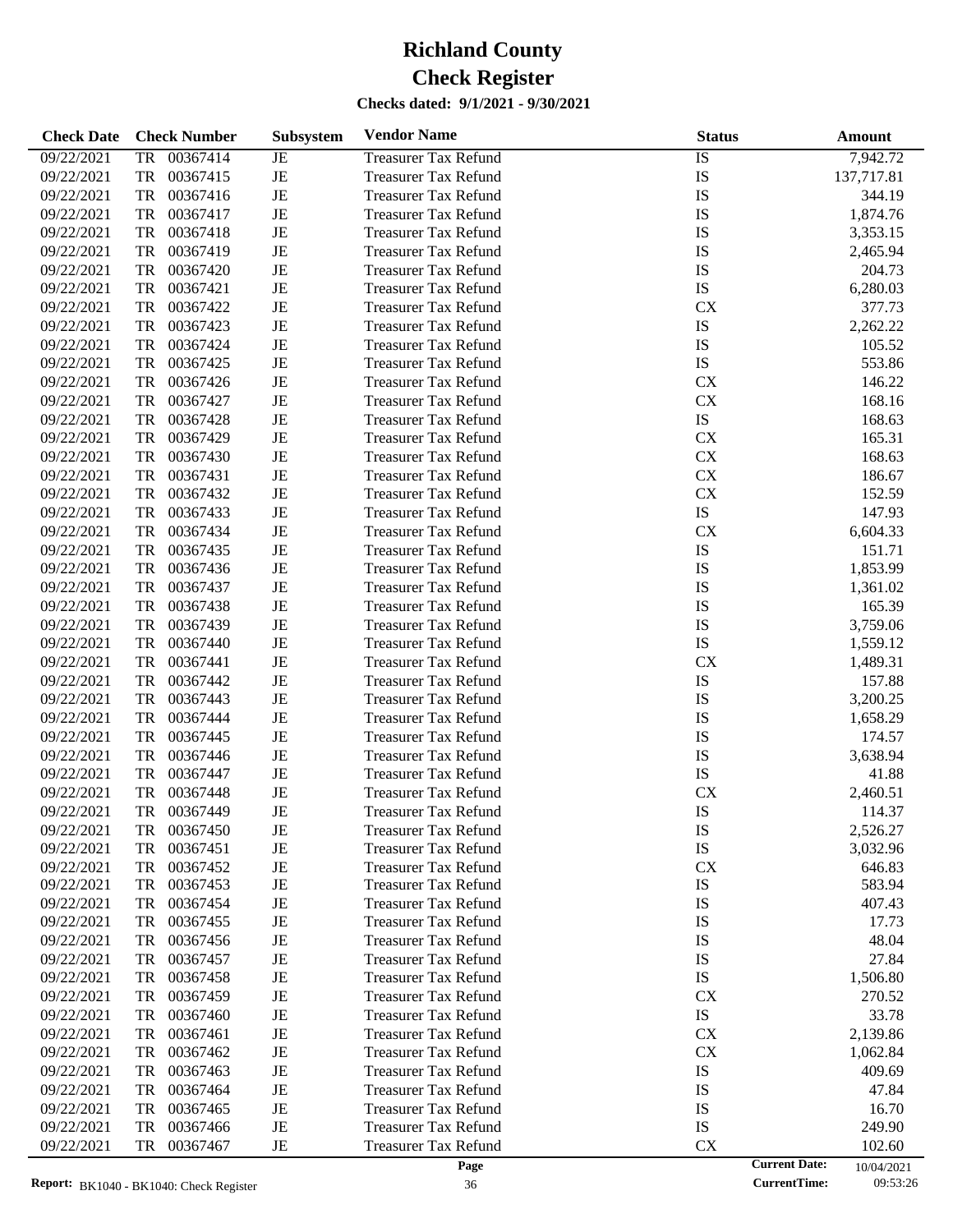| <b>Check Date</b> | <b>Check Number</b>   | <b>Subsystem</b> | <b>Vendor Name</b>          | <b>Status</b>        | Amount     |
|-------------------|-----------------------|------------------|-----------------------------|----------------------|------------|
| 09/22/2021        | 00367468<br>TR        | JE               | <b>Treasurer Tax Refund</b> | <b>IS</b>            | 22.43      |
| 09/22/2021        | <b>TR</b><br>00367469 | $\rm{JE}$        | <b>Treasurer Tax Refund</b> | IS                   | 6,169.43   |
| 09/22/2021        | <b>TR</b><br>00367470 | $_{\rm JE}$      | <b>Treasurer Tax Refund</b> | CX                   | 242.91     |
| 09/22/2021        | TR<br>00367471        | $\rm{JE}$        | <b>Treasurer Tax Refund</b> | IS                   | 925.64     |
| 09/22/2021        | TR<br>00367472        | $\rm{JE}$        | <b>Treasurer Tax Refund</b> | IS                   | 386.74     |
| 09/22/2021        | TR<br>00367473        | $\rm{JE}$        | <b>Treasurer Tax Refund</b> | IS                   | 941.07     |
| 09/22/2021        | TR<br>00367474        | $_{\rm JE}$      | <b>Treasurer Tax Refund</b> | IS                   | 18.06      |
| 09/22/2021        | <b>TR</b><br>00367475 | $\rm{JE}$        | <b>Treasurer Tax Refund</b> | IS                   | 1,006.59   |
| 09/22/2021        | TR<br>00367476        | $\rm{JE}$        | <b>Treasurer Tax Refund</b> | CX                   | 359.68     |
| 09/22/2021        | TR<br>00367477        | $_{\rm JE}$      | <b>Treasurer Tax Refund</b> | ${\rm CX}$           | 44.64      |
| 09/22/2021        | <b>TR</b><br>00367478 | $\rm{JE}$        | <b>Treasurer Tax Refund</b> | ${\rm CX}$           | 229.89     |
| 09/22/2021        | <b>TR</b><br>00367479 | $\rm{JE}$        | <b>Treasurer Tax Refund</b> | ${\rm IS}$           | 19.72      |
| 09/22/2021        | <b>TR</b><br>00367480 | $\rm{JE}$        | <b>Treasurer Tax Refund</b> | CX                   | 85.80      |
| 09/22/2021        | <b>TR</b><br>00367481 | $\rm{JE}$        | <b>Treasurer Tax Refund</b> | IS                   | 47.84      |
| 09/22/2021        | <b>TR</b><br>00367482 | $\rm{JE}$        | <b>Treasurer Tax Refund</b> | IS                   | 213.96     |
| 09/22/2021        | <b>TR</b><br>00367483 | $\rm{JE}$        | <b>Treasurer Tax Refund</b> | IS                   | 732.58     |
| 09/22/2021        | <b>TR</b><br>00367484 | $\rm{JE}$        | <b>Treasurer Tax Refund</b> | IS                   | 350.82     |
| 09/22/2021        | <b>TR</b><br>00367485 | $\rm{JE}$        | <b>Treasurer Tax Refund</b> | IS                   | 149.50     |
| 09/22/2021        | <b>TR</b><br>00367486 | $\rm{JE}$        | <b>Treasurer Tax Refund</b> | CX                   | 19.72      |
| 09/22/2021        | <b>TR</b><br>00367487 | $\rm{JE}$        | <b>Treasurer Tax Refund</b> | IS                   | 84.04      |
| 09/22/2021        | <b>TR</b><br>00367488 | $\rm{JE}$        | <b>Treasurer Tax Refund</b> | IS                   | 187.52     |
| 09/22/2021        | <b>TR</b><br>00367489 | $\rm{JE}$        | <b>Treasurer Tax Refund</b> | IS                   | 44.73      |
| 09/22/2021        | <b>TR</b><br>00367490 | $\rm{JE}$        | <b>Treasurer Tax Refund</b> | IS                   | 232.40     |
| 09/22/2021        | <b>TR</b><br>00367491 | $\rm{JE}$        | <b>Treasurer Tax Refund</b> | IS                   | 118.82     |
| 09/22/2021        | TR<br>00367492        | $\rm{JE}$        | <b>Treasurer Tax Refund</b> | IS                   | 975.80     |
| 09/22/2021        | <b>TR</b><br>00367493 | $\rm{JE}$        | <b>Treasurer Tax Refund</b> | IS                   | 128.36     |
| 09/22/2021        | <b>TR</b><br>00367494 | $\rm{JE}$        | <b>Treasurer Tax Refund</b> | CX                   | 308.75     |
| 09/22/2021        | <b>TR</b><br>00367495 | $\rm{JE}$        | <b>Treasurer Tax Refund</b> | ${\rm IS}$           | 784.95     |
| 09/22/2021        | <b>TR</b><br>00367496 | $\rm{JE}$        | <b>Treasurer Tax Refund</b> | CX                   | 83.51      |
| 09/22/2021        | <b>TR</b><br>00367497 | $\rm{JE}$        | <b>Treasurer Tax Refund</b> | IS                   | 9.86       |
| 09/22/2021        | <b>TR</b><br>00367498 | $\rm{JE}$        | <b>Treasurer Tax Refund</b> | IS                   | 72.89      |
| 09/22/2021        | <b>TR</b><br>00367499 | $\rm{JE}$        | <b>Treasurer Tax Refund</b> | CX                   | 985.36     |
| 09/22/2021        | <b>TR</b><br>00367500 | $\rm{JE}$        | <b>Treasurer Tax Refund</b> | IS                   | 117.40     |
| 09/22/2021        | <b>TR</b><br>00367501 | $\rm{JE}$        | <b>Treasurer Tax Refund</b> | IS                   | 123.02     |
| 09/22/2021        | <b>TR</b><br>00367502 | $\rm{JE}$        | <b>Treasurer Tax Refund</b> | IS                   | 177.38     |
| 09/22/2021        | <b>TR</b><br>00367503 | $\rm{JE}$        | <b>Treasurer Tax Refund</b> | CX                   | 697.29     |
| 09/22/2021        | 00367504<br>TR        | JE               | <b>Treasurer Tax Refund</b> | IS                   | 216.25     |
| 09/22/2021        | 00367505<br>TR        | JE               | <b>Treasurer Tax Refund</b> | IS                   | 11.21      |
| 09/22/2021        | 00367506<br>TR        | $\rm{JE}$        | <b>Treasurer Tax Refund</b> | CX                   | 185.85     |
| 09/22/2021        | 00367507<br>TR        | JE               | <b>Treasurer Tax Refund</b> | IS                   | 47.96      |
| 09/22/2021        | 00367508<br>TR        | JE               | <b>Treasurer Tax Refund</b> | IS                   | 40.64      |
| 09/22/2021        | 00367509<br>TR        | JE               | <b>Treasurer Tax Refund</b> | CX                   | 1,431.76   |
| 09/22/2021        | 00367510<br>TR        | JE               | <b>Treasurer Tax Refund</b> | CX                   | 73.91      |
| 09/22/2021        | 00367511<br>TR        | JE               | <b>Treasurer Tax Refund</b> | CX                   | 466.99     |
| 09/22/2021        | 00367512<br>TR        | JE               | <b>Treasurer Tax Refund</b> | CX                   | 1,224.74   |
| 09/22/2021        | 00367513<br>TR        | JE               | <b>Treasurer Tax Refund</b> | IS                   | 22.59      |
| 09/22/2021        | 00367514<br>TR        | JE               | <b>Treasurer Tax Refund</b> | CX                   | 105.77     |
| 09/22/2021        | 00367515<br>TR        | JE               | <b>Treasurer Tax Refund</b> | CX                   | 414.19     |
| 09/22/2021        | 00367516<br>TR        | JE               | <b>Treasurer Tax Refund</b> | CX                   | 311.76     |
| 09/22/2021        | 00367517<br>TR        | JE               | <b>Treasurer Tax Refund</b> | IS                   | 365.19     |
| 09/22/2021        | 00367518<br>TR        | JE               | <b>Treasurer Tax Refund</b> | IS                   | 79.13      |
| 09/22/2021        | 00367519<br>TR        | JE               | <b>Treasurer Tax Refund</b> | IS                   | 183.72     |
| 09/22/2021        | 00367520<br>TR        | JE               | <b>Treasurer Tax Refund</b> | IS                   | 361.87     |
| 09/22/2021        | 00367521<br>TR        | JE               | <b>Treasurer Tax Refund</b> | CX                   | 18.16      |
|                   |                       |                  | Page                        | <b>Current Date:</b> | 10/04/2021 |

10/04/2021<br>09:53:26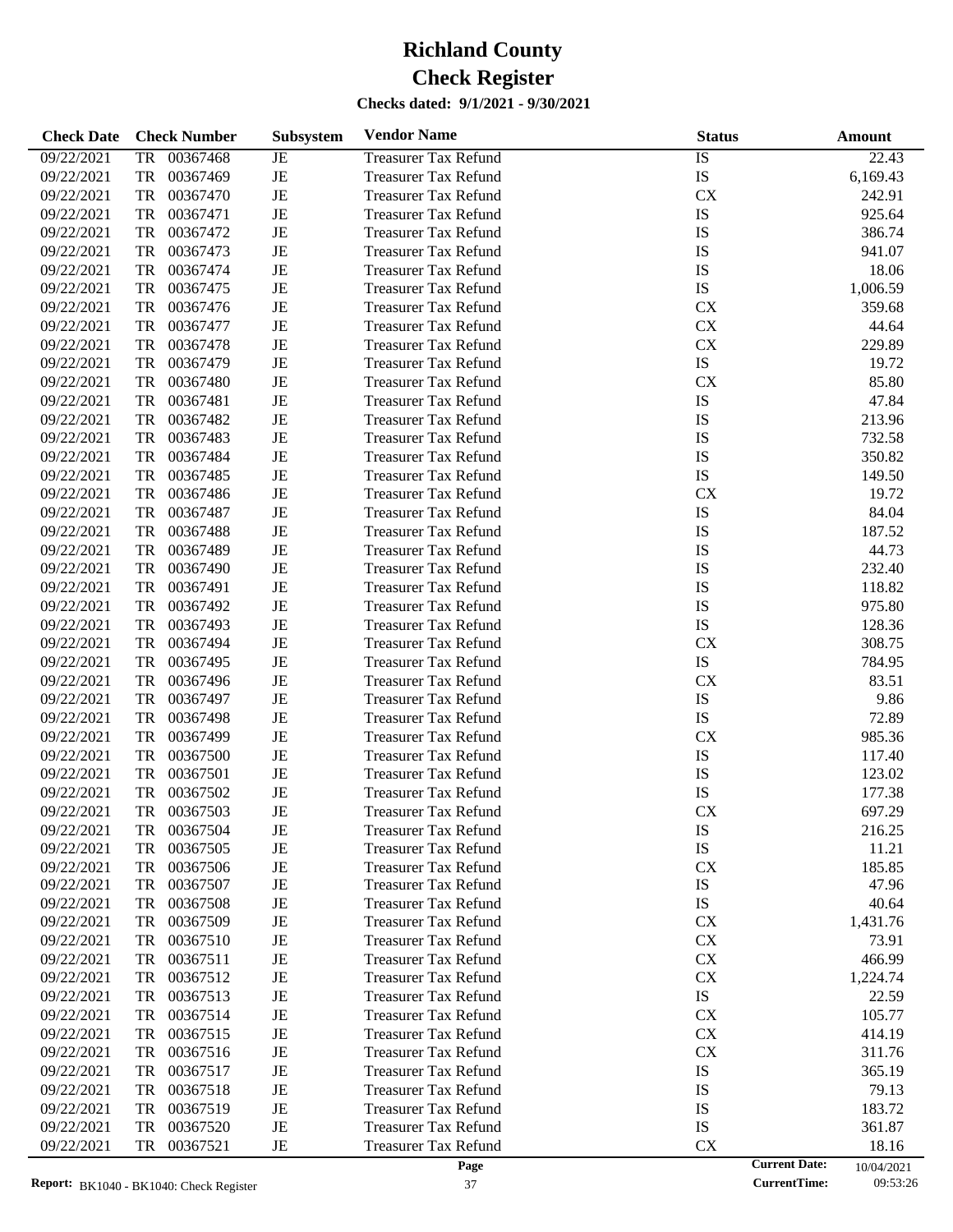| <b>Check Date</b> | <b>Check Number</b>                             | Subsystem | <b>Vendor Name</b>               | <b>Status</b> | <b>Amount</b>                      |
|-------------------|-------------------------------------------------|-----------|----------------------------------|---------------|------------------------------------|
| 09/22/2021        | 00367522<br>TR                                  | JE        | <b>Treasurer Tax Refund</b>      | IS            | 22.58                              |
| 09/22/2021        | TR<br>00367523                                  | JE        | <b>Treasurer Tax Refund</b>      | IS            | 365.71                             |
| 09/22/2021        | TR<br>00367524                                  | JE        | <b>Treasurer Tax Refund</b>      | <b>CX</b>     | 45.17                              |
| 09/22/2021        | <b>TR</b><br>00367525                           | JE        | <b>Treasurer Tax Refund</b>      | <b>CX</b>     | 92.24                              |
| 09/22/2021        | 00367526<br><b>TR</b>                           | JE        | <b>Treasurer Tax Refund</b>      | IS            | 197.08                             |
| 09/22/2021        | 00367527<br><b>TR</b>                           | JE        | <b>Treasurer Tax Refund</b>      | IS            | 150.32                             |
| 09/22/2021        | TR<br>00367528                                  | JE        | <b>Treasurer Tax Refund</b>      | IS            | 9.15                               |
| 09/22/2021        | 00367529<br><b>TR</b>                           | JE        | <b>Treasurer Tax Refund</b>      | <b>CX</b>     | 467.06                             |
| 09/22/2021        | 90022488<br>TR                                  | <b>OH</b> | NATURAL RESOURCES DEPARTMENT     | <b>CX</b>     | 270.00                             |
| 09/22/2021        | 90022489<br>TR                                  | <b>OH</b> | <b>SC DEPT OF MOTOR VEHICLES</b> | <b>CX</b>     | 102,569.37                         |
| 09/22/2021        | 90022490<br>TR                                  | OH        | DORTCH, FRIEDA                   | IS            | 708.35                             |
| 09/24/2021        | 00367530<br><b>TR</b>                           | JE        | <b>Treasurer Tax Refund</b>      | IS            | 6,808.98                           |
| 09/24/2021        | 00367531<br>TR                                  | JE        | <b>Treasurer Tax Refund</b>      | IS            | 12,903.24                          |
| 09/24/2021        | 00367532<br>TR                                  | JE        | <b>Treasurer Tax Refund</b>      | <b>CX</b>     | 35,937.65                          |
| 09/24/2021        | 00367533<br><b>TR</b>                           | JE        | <b>Treasurer Tax Refund</b>      | IS            | 426.20                             |
| 09/24/2021        | 00367534<br><b>TR</b>                           | JE        | <b>Treasurer Tax Refund</b>      | <b>CX</b>     | 395.00                             |
| 09/24/2021        | 00367535<br>TR                                  | JE        | <b>Treasurer Tax Refund</b>      | IS            | 120.87                             |
| 09/24/2021        | 00367536<br>TR                                  | JE        | <b>Treasurer Tax Refund</b>      | IS            | 377.61                             |
| 09/24/2021        | 00367537<br><b>TR</b>                           | JE        | <b>Treasurer Tax Refund</b>      | <b>CX</b>     | 253.53                             |
| 09/24/2021        | 00367538<br>TR                                  | JE        | <b>Treasurer Tax Refund</b>      | IS            | 552.30                             |
| 09/24/2021        | 00367539<br>TR                                  | JE        | <b>Treasurer Tax Refund</b>      | IS            | 679.71                             |
| 09/24/2021        | <b>TR</b><br>00367540                           | JE        | <b>Treasurer Tax Refund</b>      | <b>CX</b>     | 21.23                              |
| 09/24/2021        | 00367541<br><b>TR</b>                           | JE        | <b>Treasurer Tax Refund</b>      | IS            | 5.08                               |
| 09/24/2021        | 00367542<br>TR                                  | JE        | <b>Treasurer Tax Refund</b>      | <b>CX</b>     | 397.30                             |
| 09/24/2021        | TR<br>00367543                                  | JE        | <b>Treasurer Tax Refund</b>      | IS            | 996.88                             |
| 09/24/2021        | 00367544<br><b>TR</b>                           | JE        | <b>Treasurer Tax Refund</b>      | IS            | 28.18                              |
| 09/24/2021        | 00367545<br><b>TR</b>                           | JE        | <b>Treasurer Tax Refund</b>      | <b>CX</b>     | 59.97                              |
| 09/24/2021        | TR<br>00367546                                  | JE        | <b>Treasurer Tax Refund</b>      | IS            | 2,743.16                           |
| 09/24/2021        | TR<br>00367547                                  | JE        | <b>Treasurer Tax Refund</b>      | IS            | 28.32                              |
| 09/24/2021        | <b>TR</b><br>00367548                           | JE        | <b>Treasurer Tax Refund</b>      | IS            | 385.73                             |
| 09/24/2021        | 00367549<br>TR                                  | JE        | <b>Treasurer Tax Refund</b>      | IS            | 93.61                              |
| 09/24/2021        | TR<br>00367550                                  | JE        | <b>Treasurer Tax Refund</b>      | <b>CX</b>     | 40.00                              |
| 09/24/2021        | 00367551<br>TR                                  | JE        | <b>Treasurer Tax Refund</b>      | <b>CX</b>     | 50.31                              |
| 09/24/2021        | 00367552<br>TR                                  | JE        | <b>Treasurer Tax Refund</b>      | <b>CX</b>     | 553.44                             |
| 09/24/2021        | TR<br>00367553                                  | JE        | <b>Treasurer Tax Refund</b>      | IS            | 17.70                              |
| 09/24/2021        | TR<br>00367554                                  | JE        | <b>Treasurer Tax Refund</b>      | IS            | 204.48                             |
| 09/24/2021        | TR<br>00367555                                  | JE        | Treasurer Tax Refund             | IS            | 571.13                             |
| 09/24/2021        | 00367556<br>TR                                  | JE        | <b>Treasurer Tax Refund</b>      | <b>CX</b>     | 349.59                             |
| 09/24/2021        | 00367557<br>TR                                  | JE        | <b>Treasurer Tax Refund</b>      | <b>CX</b>     | 17.70                              |
| 09/24/2021        | TR<br>00367558                                  | JE        | <b>Treasurer Tax Refund</b>      | IS            | 20.00                              |
| 09/24/2021        | TR<br>00367559                                  | JE        | <b>Treasurer Tax Refund</b>      | <b>CX</b>     | 36.12                              |
| 09/24/2021        | 00367560<br>TR                                  | JE        | <b>Treasurer Tax Refund</b>      | IS            | 50.31                              |
| 09/24/2021        | 00367561<br>TR                                  | JE        | <b>Treasurer Tax Refund</b>      | <b>CX</b>     | 1,274.34                           |
| 09/24/2021        | 00367562<br>TR                                  | JE        | <b>Treasurer Tax Refund</b>      | IS            | 256.08                             |
| 09/24/2021        | TR<br>00367563                                  | JE        | <b>Treasurer Tax Refund</b>      | <b>CX</b>     | 20.00                              |
| 09/24/2021        | TR<br>00367564                                  | JE        | <b>Treasurer Tax Refund</b>      | <b>CX</b>     | 20.00                              |
| 09/24/2021        | 00367565<br>TR                                  | JE        | <b>Treasurer Tax Refund</b>      | <b>CX</b>     | 307.01                             |
| 09/24/2021        | TR<br>00367566                                  | JE        | <b>Treasurer Tax Refund</b>      | <b>CX</b>     | 100.21                             |
| 09/24/2021        | TR<br>00367567                                  | JE        | <b>Treasurer Tax Refund</b>      | IS            | 330.15                             |
| 09/24/2021        | 00367568<br>TR                                  | JE        | <b>Treasurer Tax Refund</b>      | <b>CX</b>     | 246.35                             |
| 09/24/2021        | 00367569<br>TR                                  | JE        | <b>Treasurer Tax Refund</b>      | IS            | 378.56                             |
| 09/24/2021        | TR<br>00367570                                  | JE        | <b>Treasurer Tax Refund</b>      | IS            | 281.74                             |
| 09/24/2021        | 00367571<br>TR                                  | JE        | <b>Treasurer Tax Refund</b>      | <b>CX</b>     | 3,107.42                           |
| 09/24/2021        | <b>TR</b><br>00367572                           | JE        | <b>Treasurer Tax Refund</b>      | IS            | 512.43                             |
|                   |                                                 |           | Page                             |               | <b>Current Date:</b><br>10/04/2021 |
|                   | <b>Report:</b> $RK1040 - RK1040$ Check Register |           | 38                               |               | <b>CurrentTime:</b><br>09:53:26    |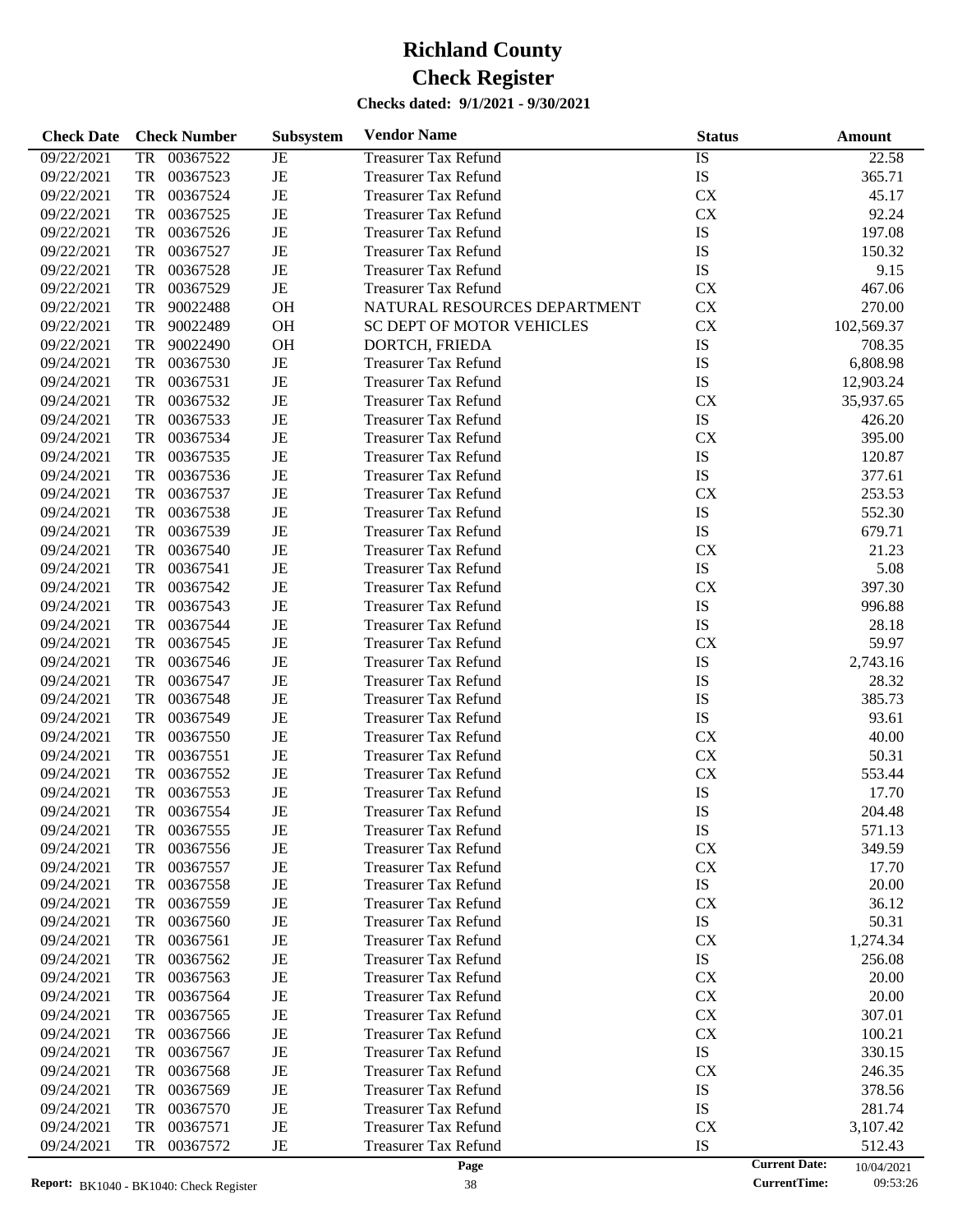| <b>Check Date</b> | <b>Check Number</b>   | <b>Subsystem</b> | <b>Vendor Name</b>          | <b>Status</b> | Amount                             |
|-------------------|-----------------------|------------------|-----------------------------|---------------|------------------------------------|
| 09/24/2021        | 00367573<br>TR        | JE               | <b>Treasurer Tax Refund</b> | <b>IS</b>     | 517.97                             |
| 09/24/2021        | <b>TR</b><br>00367574 | $\rm{JE}$        | <b>Treasurer Tax Refund</b> | ${\rm CX}$    | 22.27                              |
| 09/24/2021        | <b>TR</b><br>00367575 | $_{\rm JE}$      | <b>Treasurer Tax Refund</b> | ${\rm CX}$    | 172.58                             |
| 09/24/2021        | <b>TR</b><br>00367576 | $\rm{JE}$        | <b>Treasurer Tax Refund</b> | ${\rm CX}$    | 406.35                             |
| 09/24/2021        | <b>TR</b><br>00367577 | $\rm{JE}$        | <b>Treasurer Tax Refund</b> | ${\rm IS}$    | 381.58                             |
| 09/24/2021        | <b>TR</b><br>00367578 | $\rm{JE}$        | <b>Treasurer Tax Refund</b> | CX            | 349.59                             |
| 09/24/2021        | <b>TR</b><br>00367579 | $\rm{JE}$        | <b>Treasurer Tax Refund</b> | ${\rm IS}$    | 502.88                             |
| 09/24/2021        | <b>TR</b><br>00367580 | $\rm{JE}$        | <b>Treasurer Tax Refund</b> | IS            | 66.80                              |
| 09/24/2021        | <b>TR</b><br>00367581 | $\rm{JE}$        | <b>Treasurer Tax Refund</b> | CX            | 1,295.81                           |
| 09/24/2021        | <b>TR</b><br>00367582 | $\rm{JE}$        | <b>Treasurer Tax Refund</b> | ${\rm IS}$    | 1,135.70                           |
| 09/24/2021        | <b>TR</b><br>00367583 | $\rm{JE}$        | <b>Treasurer Tax Refund</b> | CX            | 556.70                             |
| 09/24/2021        | <b>TR</b><br>00367584 | $\rm{JE}$        | <b>Treasurer Tax Refund</b> | ${\rm CX}$    | 556.70                             |
| 09/24/2021        | <b>TR</b><br>00367585 | $\rm{JE}$        | <b>Treasurer Tax Refund</b> | ${\rm CX}$    | 183.72                             |
| 09/24/2021        | <b>TR</b><br>00367586 | $\rm{JE}$        | <b>Treasurer Tax Refund</b> | ${\rm CX}$    | 349.83                             |
| 09/24/2021        | <b>TR</b><br>00367587 | $\rm{JE}$        | <b>Treasurer Tax Refund</b> | ${\rm IS}$    | 31.77                              |
| 09/24/2021        | <b>TR</b><br>00367588 | $\rm{JE}$        | <b>Treasurer Tax Refund</b> | ${\rm CX}$    | 1,829.28                           |
| 09/24/2021        | <b>TR</b><br>00367589 | $\rm{JE}$        | <b>Treasurer Tax Refund</b> | ${\rm CX}$    | 22.43                              |
| 09/24/2021        | <b>TR</b><br>00367590 | $\rm{JE}$        | <b>Treasurer Tax Refund</b> | IS            | 102.56                             |
| 09/24/2021        | <b>TR</b><br>00367591 | $\rm{JE}$        | <b>Treasurer Tax Refund</b> | IS            | 111.89                             |
| 09/24/2021        | <b>TR</b><br>00367592 | $\rm{JE}$        | <b>Treasurer Tax Refund</b> | IS            | 166.74                             |
| 09/24/2021        | <b>TR</b><br>00367593 | $\rm{JE}$        | <b>Treasurer Tax Refund</b> | IS            | 28.23                              |
| 09/24/2021        | <b>TR</b><br>00367594 | $\rm{JE}$        | <b>Treasurer Tax Refund</b> | IS            | 88.50                              |
| 09/24/2021        | <b>TR</b><br>00367595 | $\rm{JE}$        | <b>Treasurer Tax Refund</b> | IS            | 6.33                               |
| 09/24/2021        | <b>TR</b><br>00367596 | $\rm{JE}$        | <b>Treasurer Tax Refund</b> | IS            | 39.51                              |
| 09/24/2021        | <b>TR</b><br>00367597 | $\rm{JE}$        | <b>Treasurer Tax Refund</b> | IS            | 61.40                              |
| 09/24/2021        | <b>TR</b><br>00367598 | $\rm{JE}$        | <b>Treasurer Tax Refund</b> | IS            | 34.55                              |
| 09/24/2021        | <b>TR</b><br>00367599 | $\rm{JE}$        | <b>Treasurer Tax Refund</b> | IS            | 11.06                              |
| 09/24/2021        | <b>TR</b><br>00367600 | $\rm{JE}$        | <b>Treasurer Tax Refund</b> | IS            | 156.72                             |
| 09/24/2021        | <b>TR</b><br>00367601 | $\rm{JE}$        | <b>Treasurer Tax Refund</b> | IS            | 81.68                              |
| 09/27/2021        | <b>TR</b><br>90022491 | OH               | LEXINGTON COUNTY TREASURER  | IS            | 59,715.37                          |
| 09/28/2021        | <b>TR</b><br>00367602 | $\rm{JE}$        | <b>Treasurer Tax Refund</b> | IS            | 422.46                             |
| 09/28/2021        | <b>TR</b><br>00367603 | $\rm{JE}$        | <b>Treasurer Tax Refund</b> | IS            | 1,777.39                           |
| 09/28/2021        | <b>TR</b><br>00367604 | $\rm{JE}$        | <b>Treasurer Tax Refund</b> | IS            | 2,003.92                           |
| 09/28/2021        | <b>TR</b><br>00367605 | $\rm{JE}$        | <b>Treasurer Tax Refund</b> | IS            | 44,651.93                          |
| 09/28/2021        | <b>TR</b><br>00367606 | $\rm{JE}$        | <b>Treasurer Tax Refund</b> | IS            | 11,819.00                          |
| 09/28/2021        | <b>TR</b><br>00367607 | $\rm{JE}$        | <b>Treasurer Tax Refund</b> | IS            | 56,289.84                          |
| 09/28/2021        | 00367608<br>TR        | JE               | <b>Treasurer Tax Refund</b> | IS            | 163.04                             |
| 09/28/2021        | 00367609<br>TR        | JE               | <b>Treasurer Tax Refund</b> | IS            | 148.67                             |
| 09/28/2021        | 00367610<br>TR        | $\rm{JE}$        | <b>Treasurer Tax Refund</b> | IS            | 74.74                              |
| 09/28/2021        | 00367611<br>TR        | JE               | <b>Treasurer Tax Refund</b> | IS            | 105.52                             |
| 09/28/2021        | 00367612<br>TR        | JE               | <b>Treasurer Tax Refund</b> | IS            | 1,484.96                           |
| 09/28/2021        | 00367613<br>TR        | JE               | <b>Treasurer Tax Refund</b> | IS            | 431.62                             |
| 09/28/2021        | 00367614<br>TR        | JE               | <b>Treasurer Tax Refund</b> | IS            | 102.56                             |
| 09/28/2021        | 00367615<br>TR        | JE               | <b>Treasurer Tax Refund</b> | IS            | 1,222.10                           |
| 09/28/2021        | 00367616<br>TR        | JE               | <b>Treasurer Tax Refund</b> | IS            | 3,865.21                           |
| 09/28/2021        | 00367617<br>TR        | JE               | <b>Treasurer Tax Refund</b> | IS            | 647.56                             |
| 09/28/2021        | 00367618<br>TR        | JE               | <b>Treasurer Tax Refund</b> | IS            | 1,186.08                           |
| 09/28/2021        | 00367619<br>TR        | JE               | <b>Treasurer Tax Refund</b> | IS            | 5,938.83                           |
| 09/28/2021        | 00367620<br>TR        | JE               | <b>Treasurer Tax Refund</b> | IS            | 6,269.26                           |
| 09/28/2021        | 00367621<br>TR        | JE               | <b>Treasurer Tax Refund</b> | IS            | 232.43                             |
| 09/28/2021        | 00367622<br>TR        | JE               | <b>Treasurer Tax Refund</b> | IS            | 33.54                              |
| 09/28/2021        | 00367623<br>TR        | JE               | <b>Treasurer Tax Refund</b> | IS            | 24.69                              |
| 09/28/2021        | 00367624<br>TR        | JE               | <b>Treasurer Tax Refund</b> | IS            | 128.97                             |
| 09/28/2021        | 00367625<br>TR        | JE               | <b>Treasurer Tax Refund</b> | IS            | 459.24                             |
|                   |                       |                  | Page                        |               | <b>Current Date:</b><br>10/04/2021 |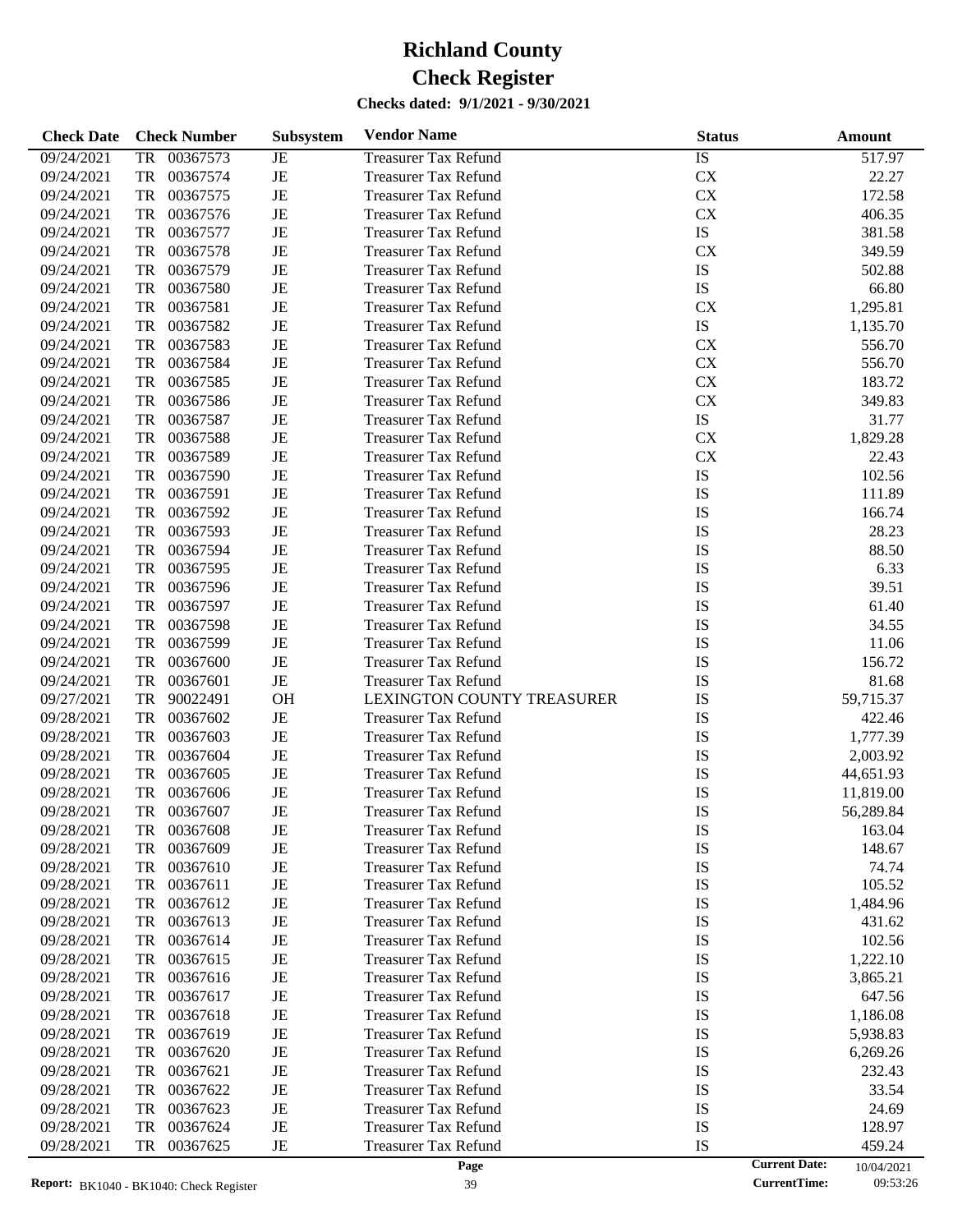| <b>Check Date</b> | <b>Check Number</b>   | <b>Subsystem</b> | <b>Vendor Name</b>           | <b>Status</b> |                      | Amount     |
|-------------------|-----------------------|------------------|------------------------------|---------------|----------------------|------------|
| 09/28/2021        | 00367626<br><b>TR</b> | JE               | <b>Treasurer Tax Refund</b>  | <b>IS</b>     |                      | 72.25      |
| 09/28/2021        | <b>TR</b><br>00367627 | $\rm{JE}$        | <b>Treasurer Tax Refund</b>  | IS            |                      | 424.40     |
| 09/28/2021        | <b>TR</b><br>00367628 | $\rm{JE}$        | <b>Treasurer Tax Refund</b>  | IS            |                      | 206.99     |
| 09/28/2021        | <b>TR</b><br>00367629 | $\rm{JE}$        | <b>Treasurer Tax Refund</b>  | IS            |                      | 335.06     |
| 09/28/2021        | <b>TR</b><br>00367630 | $\rm{JE}$        | <b>Treasurer Tax Refund</b>  | IS            |                      | 132.79     |
| 09/28/2021        | <b>TR</b><br>00367631 | $\rm{JE}$        | <b>Treasurer Tax Refund</b>  | IS            |                      | 849.49     |
| 09/28/2021        | <b>TR</b><br>00367632 | $\rm{JE}$        | <b>Treasurer Tax Refund</b>  | IS            |                      | 369.55     |
| 09/28/2021        | <b>TR</b><br>00367633 | $\rm{JE}$        | <b>Treasurer Tax Refund</b>  | IS            |                      | 10.70      |
| 09/28/2021        | <b>TR</b><br>00367634 | $\rm{JE}$        | <b>Treasurer Tax Refund</b>  | IS            |                      | 60.87      |
| 09/28/2021        | <b>TR</b><br>00367635 | $\rm{JE}$        | <b>Treasurer Tax Refund</b>  | IS            |                      | 15.38      |
| 09/28/2021        | <b>TR</b><br>00367636 | $\rm{JE}$        | <b>Treasurer Tax Refund</b>  | IS            |                      | 279.72     |
| 09/28/2021        | <b>TR</b><br>00367637 | $\rm{JE}$        | <b>Treasurer Tax Refund</b>  | IS            |                      | 108.42     |
| 09/28/2021        | <b>TR</b><br>00367638 | $\rm{JE}$        | <b>Treasurer Tax Refund</b>  | IS            |                      | 89.71      |
| 09/28/2021        | <b>TR</b><br>00367639 | $\rm{JE}$        | <b>Treasurer Tax Refund</b>  | IS            |                      | 2,174.62   |
| 09/28/2021        | <b>TR</b><br>00367640 | $\rm{JE}$        | <b>Treasurer Tax Refund</b>  | IS            |                      | 283.93     |
| 09/28/2021        | <b>TR</b><br>00367641 | $\rm{JE}$        | <b>Treasurer Tax Refund</b>  | IS            |                      | 21.83      |
| 09/28/2021        | <b>TR</b><br>00367642 | $\rm{JE}$        | <b>Treasurer Tax Refund</b>  | IS            |                      | 1,542.06   |
| 09/28/2021        | <b>TR</b><br>00367643 | $\rm{JE}$        | <b>Treasurer Tax Refund</b>  | IS            |                      | 1,329.47   |
| 09/28/2021        | <b>TR</b><br>00367644 | $\rm{JE}$        | <b>Treasurer Tax Refund</b>  | IS            |                      | 217.09     |
| 09/28/2021        | <b>TR</b><br>00367645 | $\rm{JE}$        | <b>Treasurer Tax Refund</b>  | IS            |                      | 125.57     |
| 09/28/2021        | <b>TR</b><br>00367646 | $\rm{JE}$        | <b>Treasurer Tax Refund</b>  | IS            |                      | 863.93     |
| 09/28/2021        | <b>TR</b><br>00367647 | $\rm{JE}$        | <b>Treasurer Tax Refund</b>  | IS            |                      | 243.19     |
| 09/28/2021        | <b>TR</b><br>00367648 | $\rm{JE}$        | <b>Treasurer Tax Refund</b>  | IS            |                      | 198.34     |
| 09/28/2021        | <b>TR</b><br>00367649 | $\rm{JE}$        | <b>Treasurer Tax Refund</b>  | IS            |                      | 245.17     |
| 09/28/2021        | <b>TR</b><br>00367650 | $\rm{JE}$        | <b>Treasurer Tax Refund</b>  | IS            |                      | 446.40     |
| 09/28/2021        | <b>TR</b><br>00367651 | $\rm{JE}$        | <b>Treasurer Tax Refund</b>  | IS            |                      | 968.66     |
| 09/28/2021        | <b>TR</b><br>00367652 | $\rm{JE}$        | <b>Treasurer Tax Refund</b>  | IS            |                      | 601.15     |
| 09/28/2021        | <b>TR</b><br>00367653 | $\rm{JE}$        | <b>Treasurer Tax Refund</b>  | IS            |                      | 118.57     |
| 09/28/2021        | <b>TR</b><br>00367654 | $\rm{JE}$        | <b>Treasurer Tax Refund</b>  | IS            |                      | 321.38     |
| 09/28/2021        | <b>TR</b><br>00367655 | $\rm{JE}$        | <b>Treasurer Tax Refund</b>  | IS            |                      | 730.31     |
| 09/28/2021        | <b>TR</b><br>00367656 | $\rm{JE}$        | <b>Treasurer Tax Refund</b>  | IS            |                      | 98.82      |
| 09/28/2021        | <b>TR</b><br>00367657 | $\rm{JE}$        | <b>Treasurer Tax Refund</b>  | IS            |                      | 1,389.48   |
| 09/28/2021        | <b>TR</b><br>00367658 | $\rm{JE}$        | <b>Treasurer Tax Refund</b>  | IS            |                      | 936.28     |
| 09/28/2021        | <b>TR</b><br>00367659 | $\rm{JE}$        | <b>Treasurer Tax Refund</b>  | IS            |                      | 522.31     |
| 09/28/2021        | TR<br>00367660        | $\rm{JE}$        | <b>Treasurer Tax Refund</b>  | IS            |                      | 468.89     |
| 09/28/2021        | <b>TR</b><br>00367661 | JE               | <b>Treasurer Tax Refund</b>  | IS            |                      | 126.42     |
| 09/28/2021        | 00367662<br>TR        | JE               | <b>Treasurer Tax Refund</b>  | IS            |                      | 22.58      |
| 09/28/2021        | 90022492<br>TR        | <b>OH</b>        | <b>BUTLER, WARREN</b>        | IS            |                      | 2,815.31   |
| 09/28/2021        | 90022493<br>TR        | <b>OH</b>        | C W HAYNES & COMPANY INC     | IS            |                      | 67.10      |
| 09/28/2021        | 90022494<br>TR        | <b>OH</b>        | NATURAL RESOURCES DEPARTMENT | IS            |                      | 330.00     |
| 09/28/2021        | TR<br>90022495        | <b>OH</b>        | REDROCK CAPITAL LLC          | IS            |                      | 910.73     |
| 09/29/2021        | TR<br>00367663        | JE               | <b>Treasurer Tax Refund</b>  | IS            |                      | 1,916.03   |
| 09/29/2021        | TR<br>00367664        | JE               | <b>Treasurer Tax Refund</b>  | IS            |                      | 123.75     |
| 09/29/2021        | TR<br>00367665        | JE               | <b>Treasurer Tax Refund</b>  | IS            |                      | 3,496.33   |
| 09/29/2021        | TR<br>00367666        | JE               | <b>Treasurer Tax Refund</b>  | IS            |                      | 103.90     |
| 09/29/2021        | TR<br>00367667        | JE               | <b>Treasurer Tax Refund</b>  | IS            |                      | 485.84     |
| 09/29/2021        | TR<br>00367668        | JE               | <b>Treasurer Tax Refund</b>  | IS            |                      | 73.96      |
| 09/29/2021        | TR<br>00367669        | JE               | <b>Treasurer Tax Refund</b>  | IS            |                      | 402.16     |
| 09/29/2021        | TR<br>00367670        | JE               | <b>Treasurer Tax Refund</b>  | IS            |                      | 109.50     |
| 09/29/2021        | TR<br>00367671        | JE               | <b>Treasurer Tax Refund</b>  | IS            |                      | 36.00      |
| 09/29/2021        | TR<br>00367672        | JE               | <b>Treasurer Tax Refund</b>  | IS            |                      | 39.83      |
| 09/29/2021        | TR<br>00367673        | JE               | <b>Treasurer Tax Refund</b>  | IS            |                      | 37.00      |
| 09/29/2021        | TR<br>00367674        | JE               | <b>Treasurer Tax Refund</b>  | IS            |                      | 58.34      |
| 09/29/2021        | TR<br>00367675        | JE               | <b>Treasurer Tax Refund</b>  | IS            |                      | 46.84      |
|                   |                       |                  | Page                         |               | <b>Current Date:</b> | 10/04/2021 |

10/04/2021